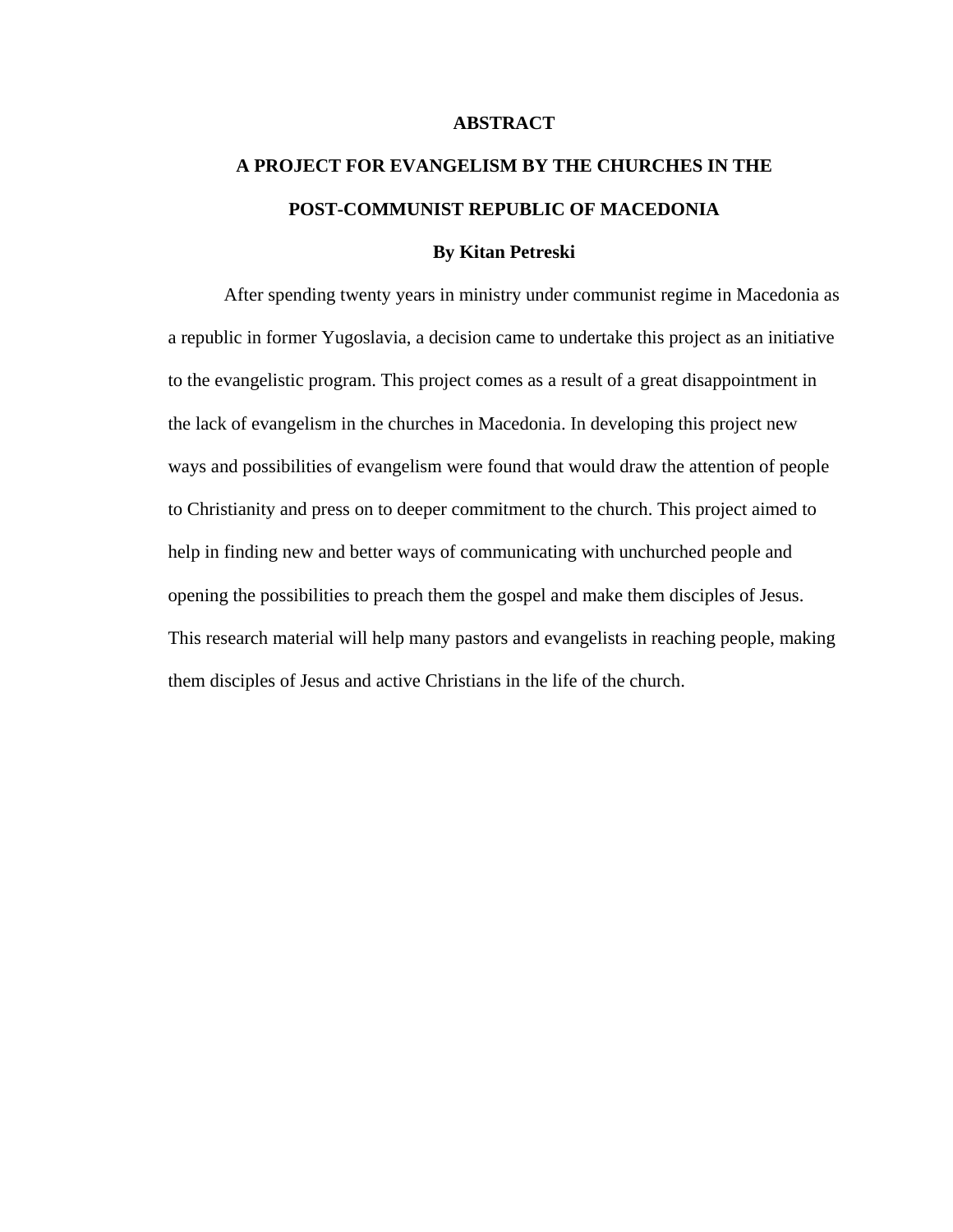### DISSERTATION APPROVAL

# This is to certify that the dissertation entitled A PROJECT FOR EVANGELISM BY THE CHURCHES IN THE POST-COMMUNIST REPUBLIC OF MACEDONIA

presented by

Kitan Petreski

has been accepted towards fulfillment

of the requirements for the

### DOCTOR OF MINISTRY degree at

Asbury Theological Seminary

\_\_\_\_\_\_\_\_\_\_\_\_\_\_\_

\_\_\_\_\_\_\_\_\_\_\_\_\_\_\_\_\_\_\_\_\_\_\_\_\_\_\_\_\_\_\_\_\_\_\_\_ \_\_\_\_\_\_\_\_\_\_\_\_\_\_

\_\_\_\_\_\_\_\_\_\_\_\_\_\_\_\_\_\_\_\_\_\_\_\_\_\_\_\_\_\_\_\_\_\_\_\_ \_\_\_\_\_\_\_\_\_\_\_\_\_\_

**Internal Reader** Date

Internal Reader Date

Executive Director Date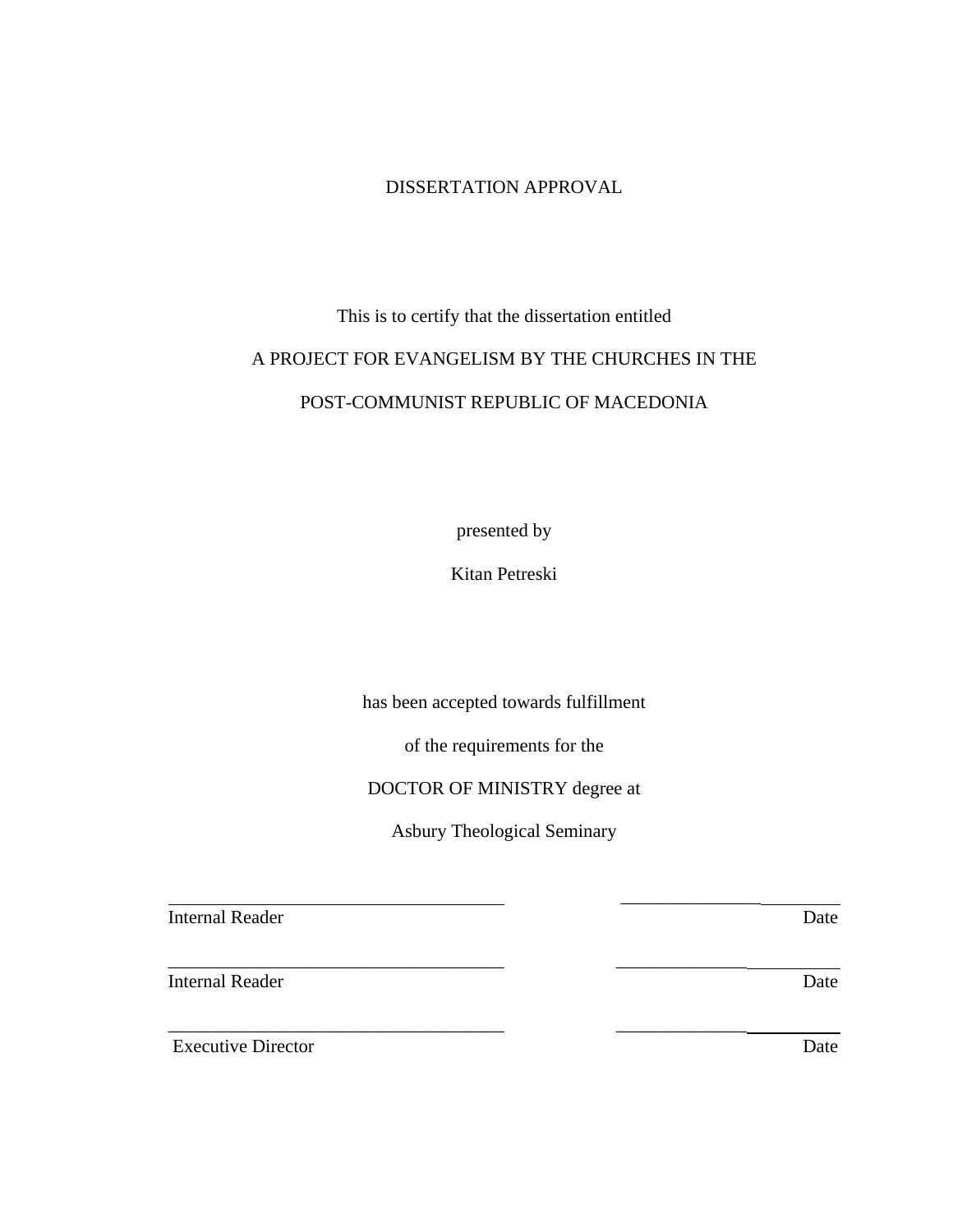## A PROJECT FOR EVANGELISM BY THE CHURCHES IN THE POST-COMMUNIST REPUBLIC OF MACEDONIA

A Dissertation

Presented to the Faculty of

Asbury Theological Seminary

In Partial Fulfillment

Of the Requirements for the Degree

Doctor of Ministry

by

Kitan Petreski

May 2009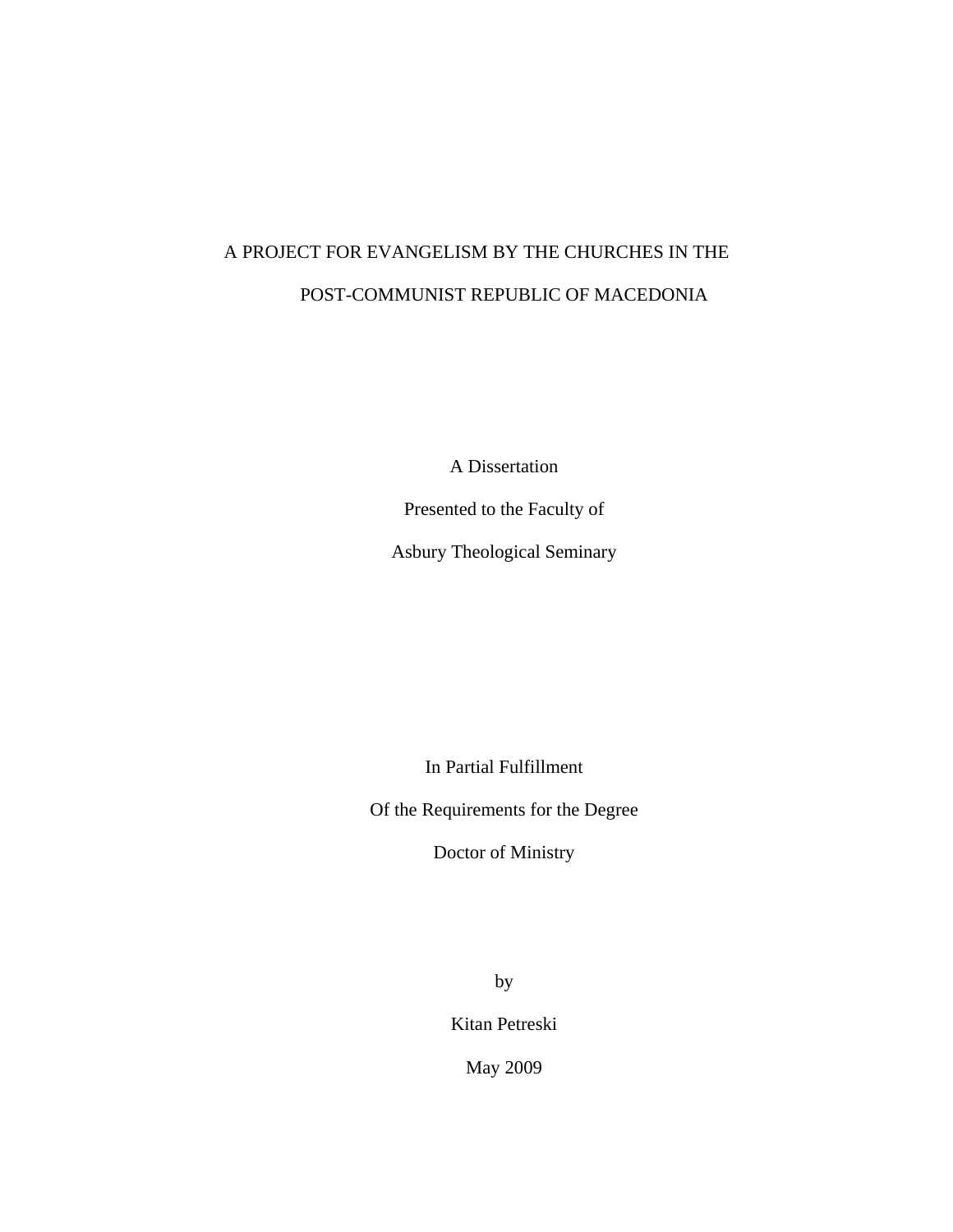© 2009

## Kitan Petreski

ALL RIGHTS RESERVED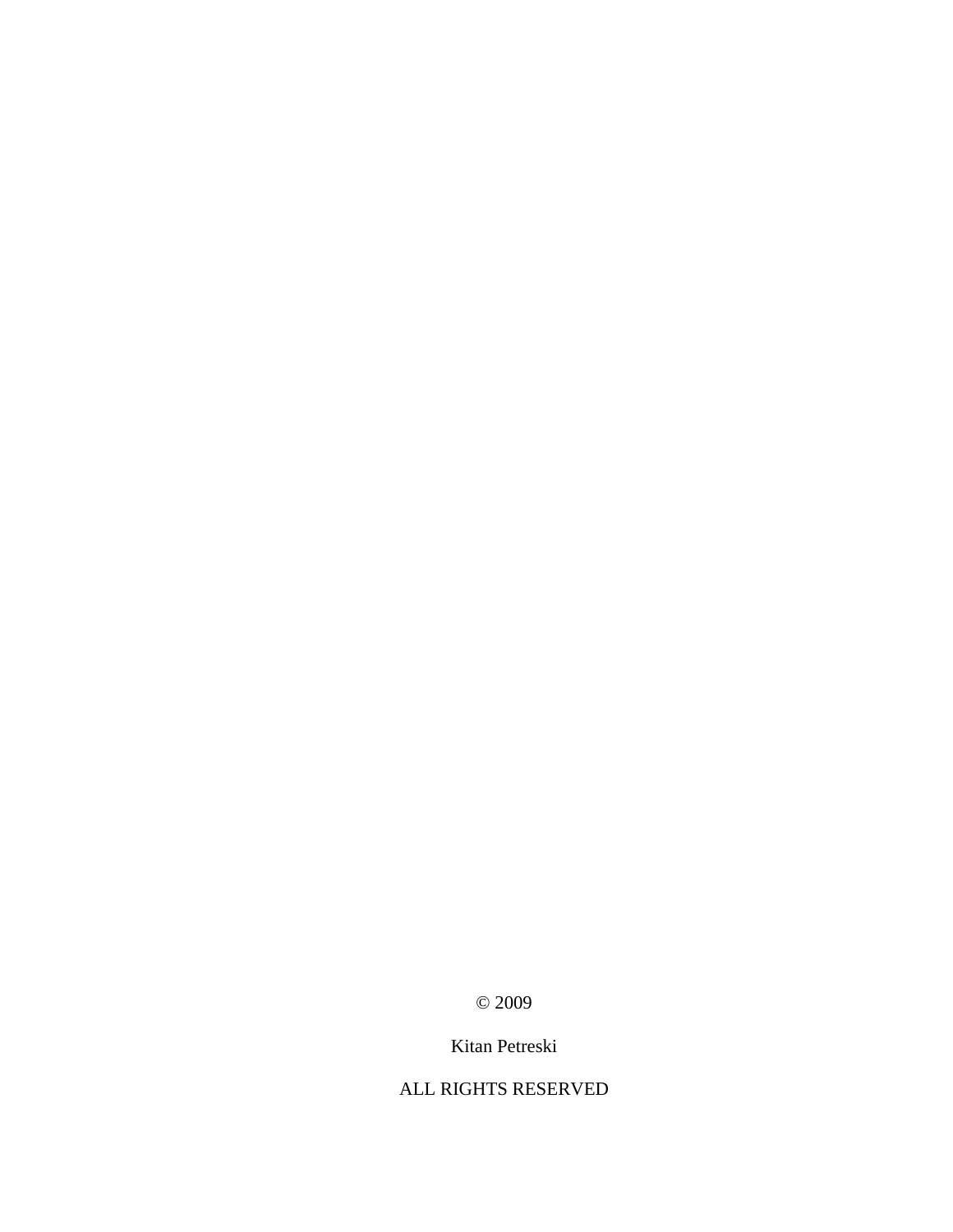## **TABLE OF CONTENTS**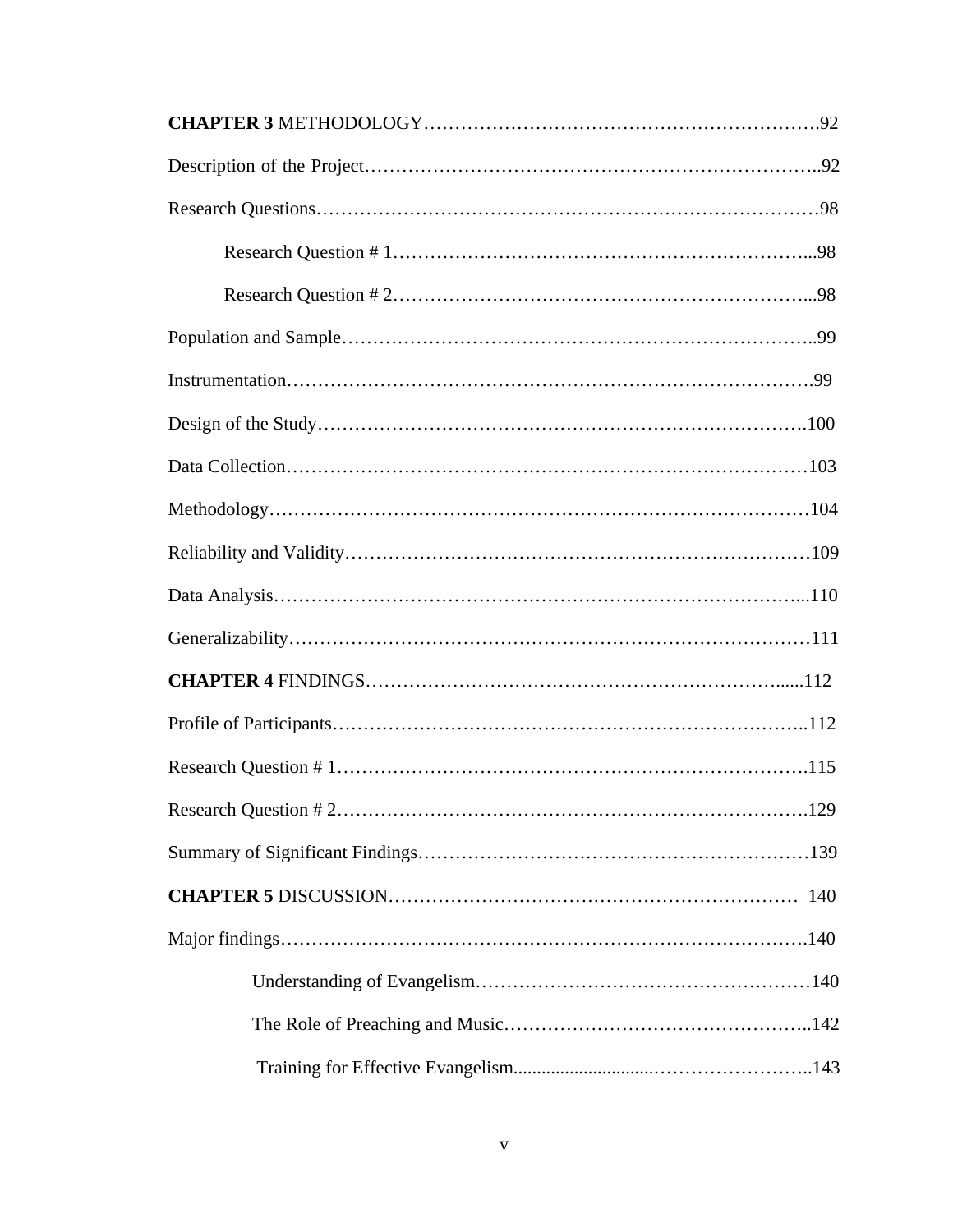| The Attitude of Laypeople Toward Cross-Denominational Evangelism143          |  |  |  |  |  |
|------------------------------------------------------------------------------|--|--|--|--|--|
|                                                                              |  |  |  |  |  |
|                                                                              |  |  |  |  |  |
| Catching the Interest of all Generations through Both Traditional            |  |  |  |  |  |
|                                                                              |  |  |  |  |  |
|                                                                              |  |  |  |  |  |
|                                                                              |  |  |  |  |  |
|                                                                              |  |  |  |  |  |
|                                                                              |  |  |  |  |  |
| <b>APPENDIXES</b>                                                            |  |  |  |  |  |
|                                                                              |  |  |  |  |  |
|                                                                              |  |  |  |  |  |
|                                                                              |  |  |  |  |  |
| D. Letter of Invitation to All Denominations in the Republic of Macedonia164 |  |  |  |  |  |
|                                                                              |  |  |  |  |  |
|                                                                              |  |  |  |  |  |
|                                                                              |  |  |  |  |  |
|                                                                              |  |  |  |  |  |
|                                                                              |  |  |  |  |  |
|                                                                              |  |  |  |  |  |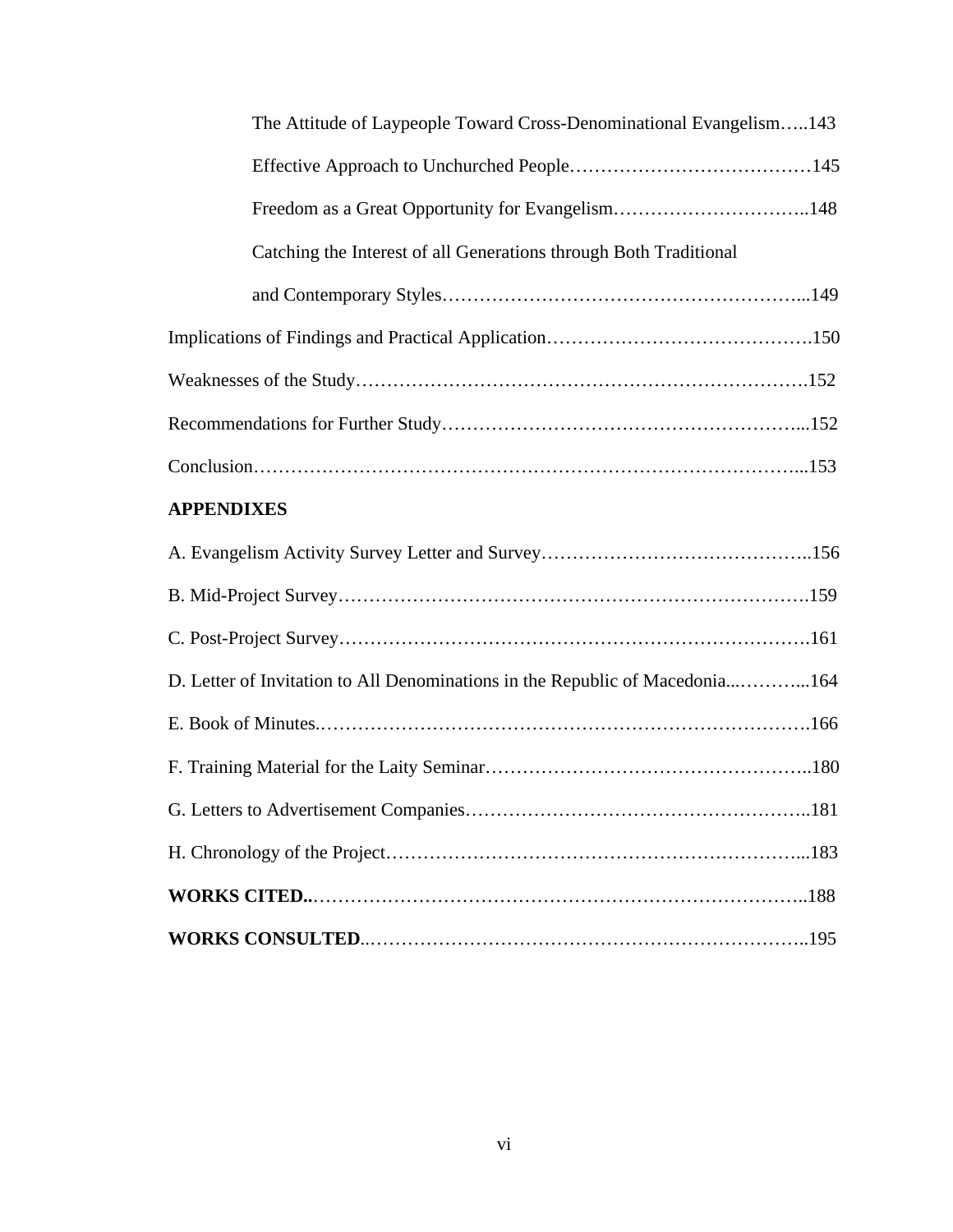## **LIST OF TABLES**

| 4.1.  |       |
|-------|-------|
| 4.2.  |       |
| 4.3.  |       |
| 4.4.  |       |
| 4.5.  |       |
| 4.6.  |       |
| 4.7.  |       |
| 4.8.  |       |
| 4.9.  |       |
| 4.10. |       |
| 4.11  |       |
| 4.12. |       |
| 4.13. |       |
| 4.14. |       |
| 4.15. |       |
| 4.16. |       |
|       | . 125 |
| 4.18. |       |
| 4.19. |       |
| 4.20. |       |
| 4.21. |       |
| 4.22. |       |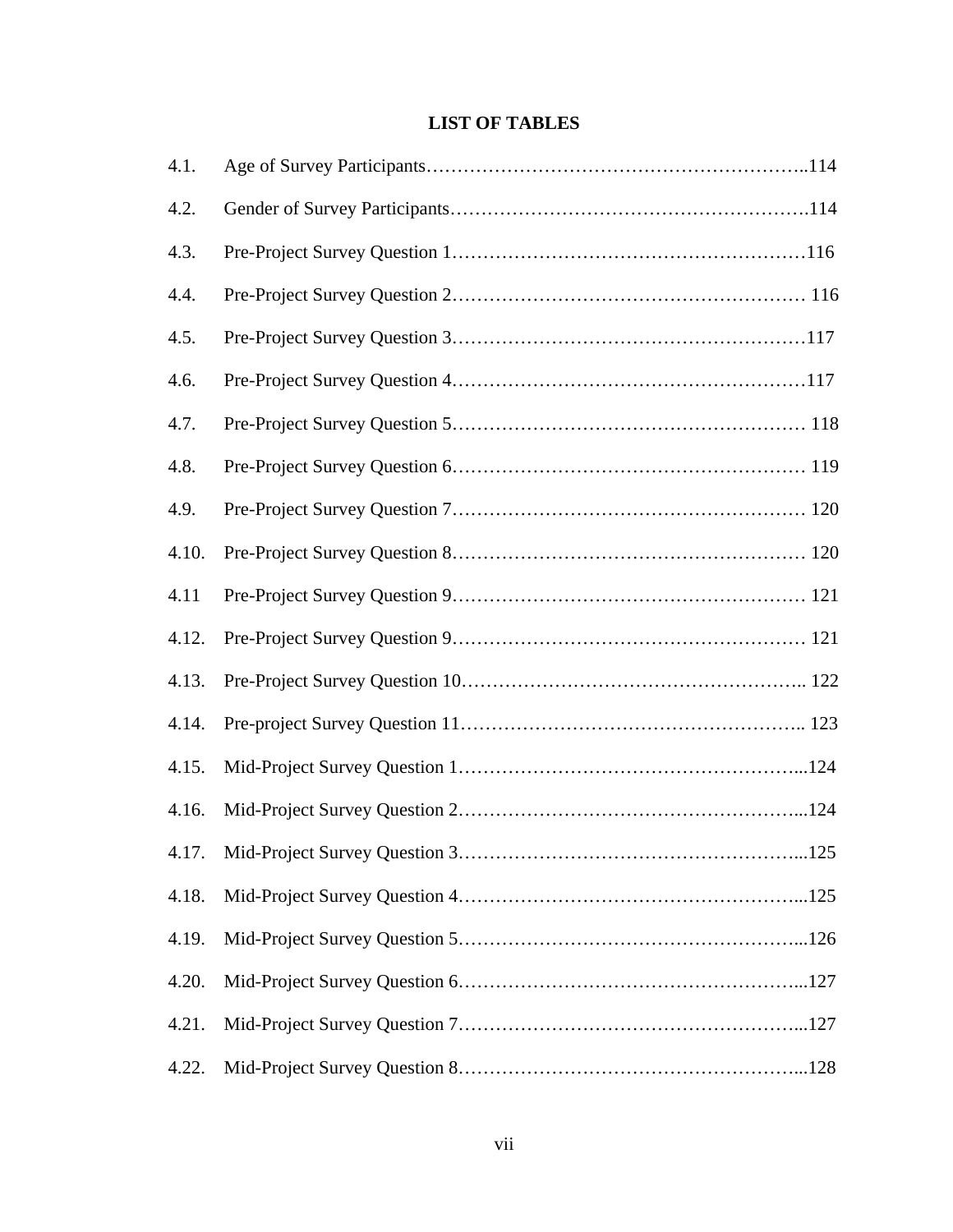| 4.23. |  |
|-------|--|
| 4.24. |  |
| 4.25. |  |
| 4.26. |  |
| 4.27. |  |
| 4.28. |  |
| 4.29. |  |
| 4.30. |  |
| 4.31. |  |
| 4.32. |  |
| 4.33. |  |
| 4.34. |  |
| 4.35. |  |
| 4.36. |  |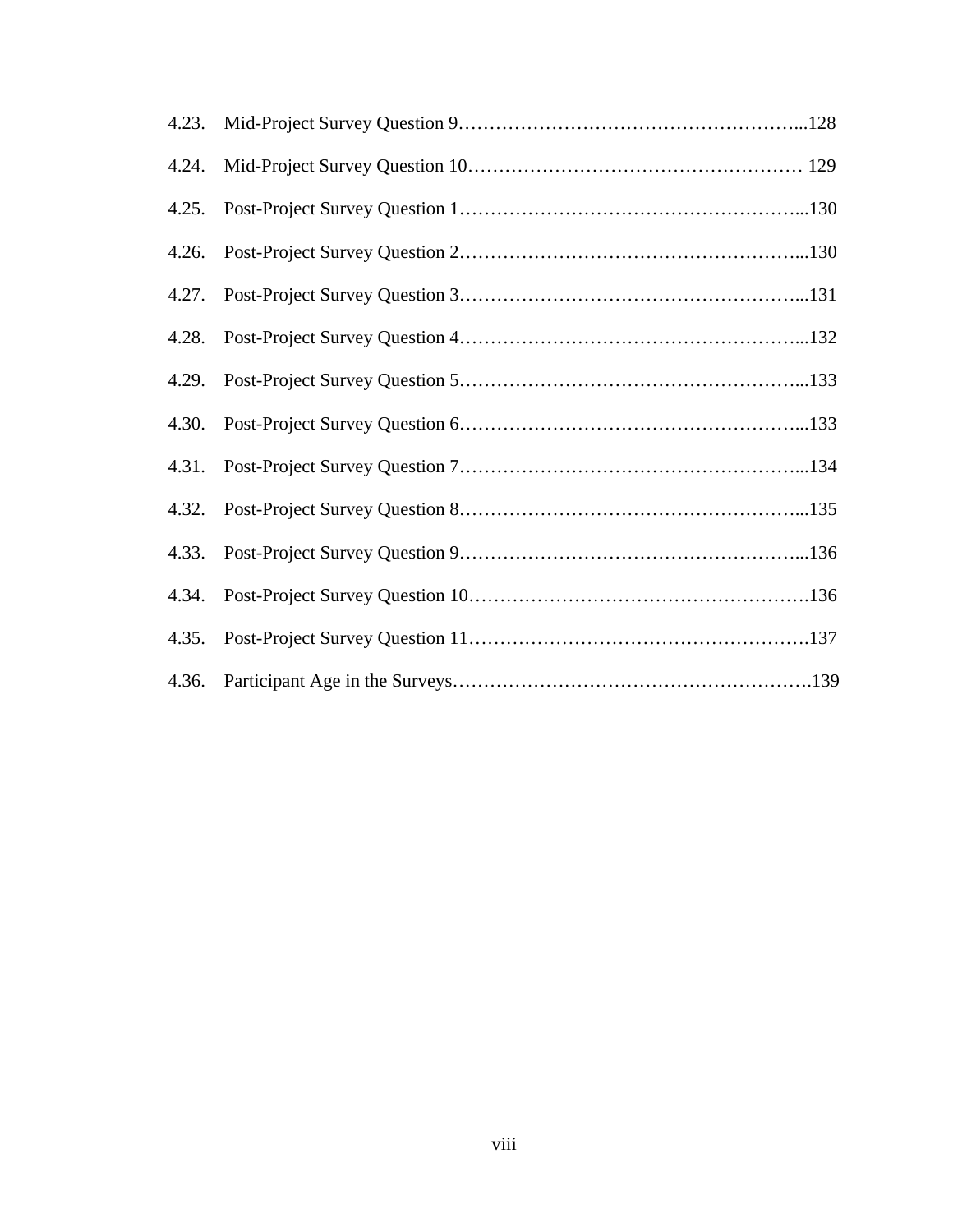## **LIST OF FIGURES**

|--|--|--|--|--|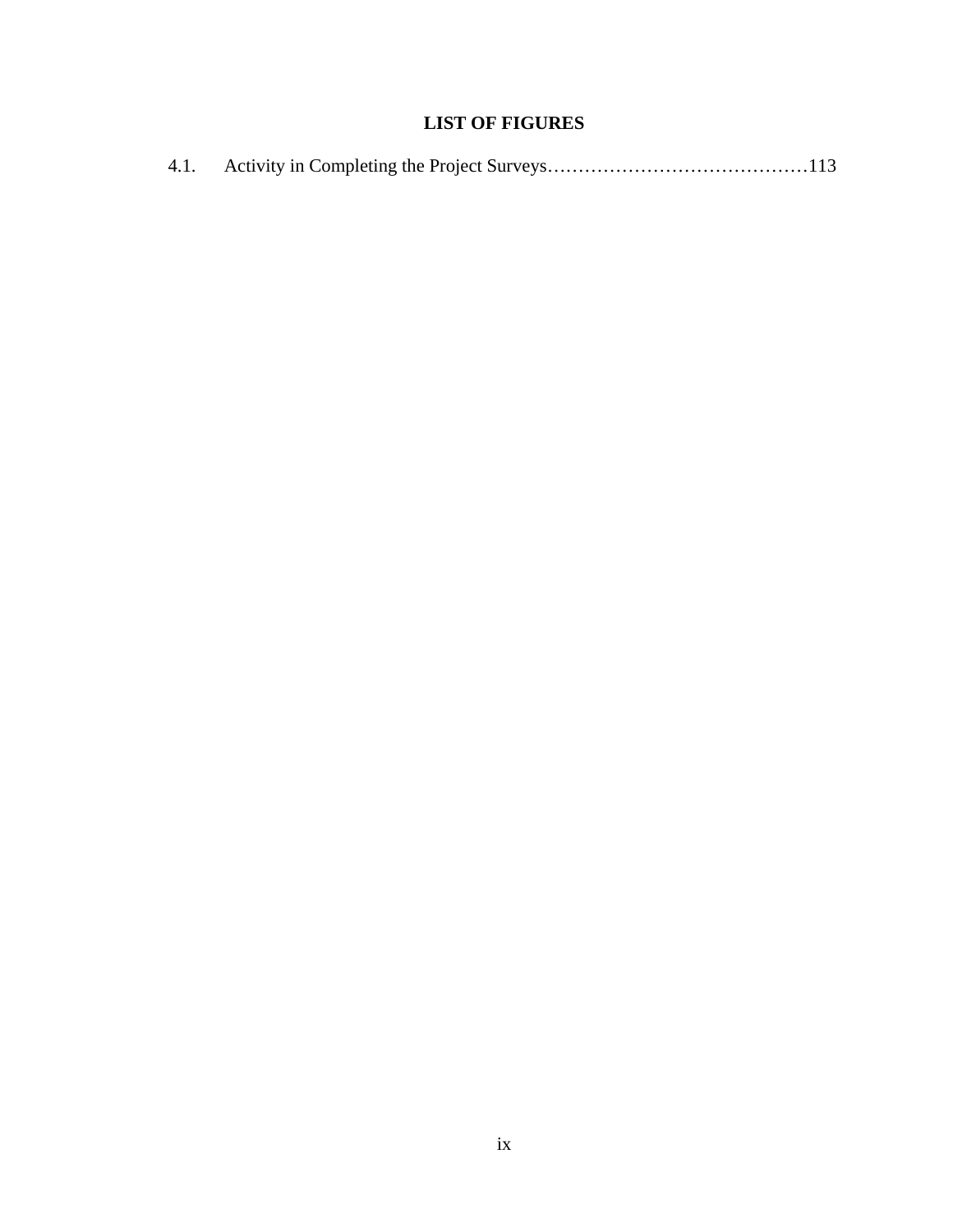#### **ACKNOWLEDGMENTS**

My first contact in the D-Min program started with Dr. Tom Tumblin who instructed me from the very beginning and remained to be my adviser throughout the work for this degree. I want to express my appreciation for his readiness to explain and to assist me with any processes and events during this program. He always found a way to eliminate any misunderstandings.

 I give my appreciation to Dr. Robert Mulholland for his patience and willingness to work with me throughout all this time. Without his support, mentoring, and encouragement this dissertation would not has reached its climax.

 I would like to express a special gratitude to my dear wife Kate who supported me in the work of this project and research. She was always ready to selflessly sacrifice her time and energy in order to help me in the work of this great project. She was always patient with me whether I was working all day or late in the nights. There were times that she took over some duties in the church for me during days that I worked on this project. Her prayers and support were tremendous help and encouragement during times when I felt confused and disappointed.

 A great help in proof-reading the material and offering their comments and corrections were my two sons Samuel and Vladimir and my daughter Magdalena. They were always ready to help and respond to my requests. I deeply appreciate their great help, encouragements and prayers. I express my deepest thanks.

 Finally I want to express my special thanks to the staff of the D-Min office, who constantly directed me in my writing and kept me on schedule during this time.

x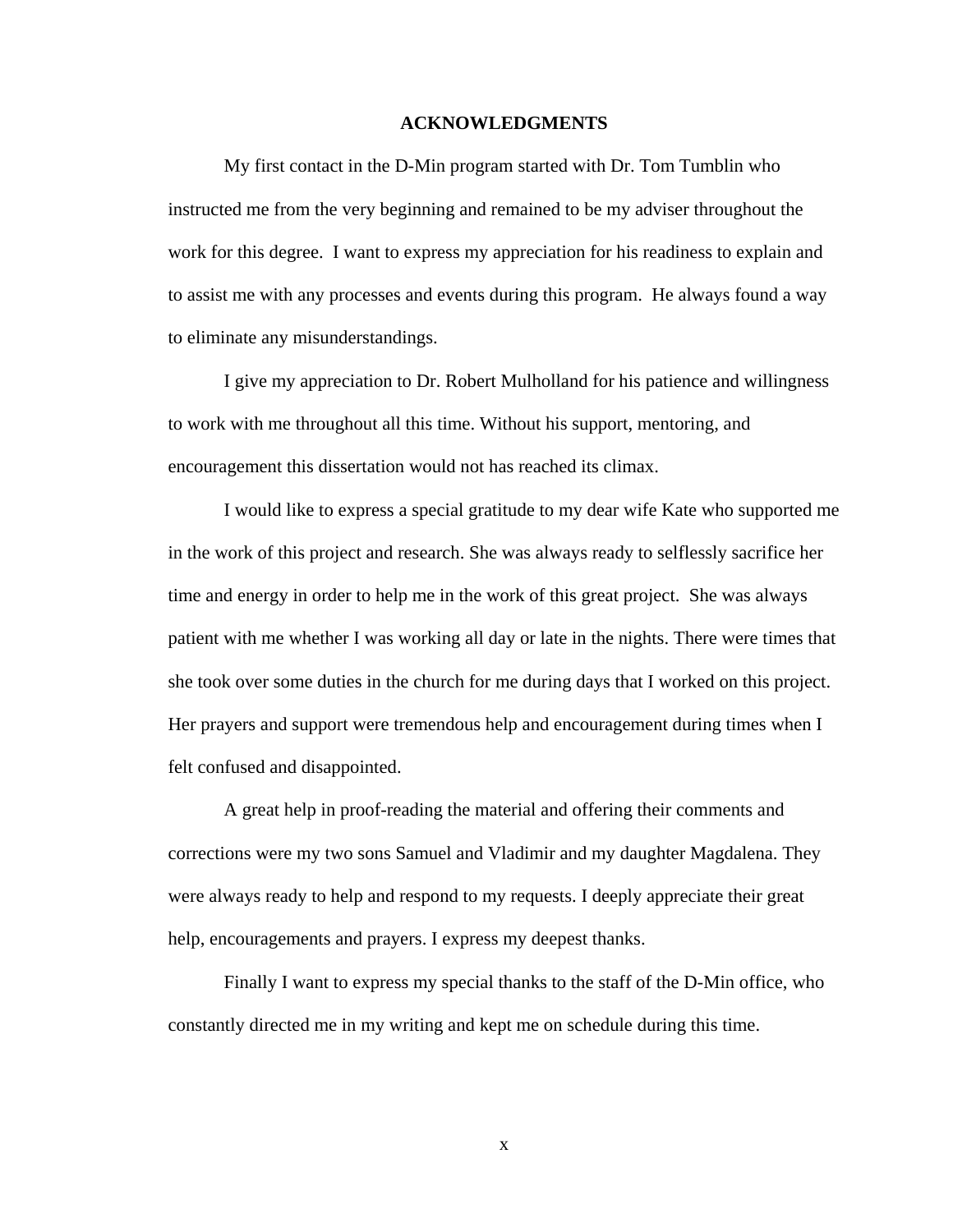#### **CHAPTER 1**

#### **PROBLEM**

#### **Understanding the Problem**

Wherever the Church spreads its message, Christians ask questions for clarification and better understanding regarding the development of Christianity. My ministry experience working under an atheistic regime developed in me a greater desire to focus on spreading the good news among the people of my nation. Under the Communist regime, evangelism was not easily achievable. Together with other pastors, I tried to keep the congregation alive. Evangelism was not allowed outside the specially registered church building and membership of the existing church. As a result, every action of the church was controlled by the secret police and restricted by the authorities in a scrupulous way.

During Communism's atheistic rule in Macedonia, limited worship services were the only way to express the Christian faith. Calling for repentance from the pulpit was insufficient since sharing the joy of repentance with others was impossible. Consequently, repentance and the evidence of joy were not manifested due to fear of secret agents acting as tools of the regime for persecution.

These limitations happened in most countries experiencing communist rule. Rachel Sing-Kiat Ting and Terry Watson describe the life of Chinese Christians under communist persecution. Ting and Watson say, "When Chinese Christians chose to stand firm for their faith, they risked loosing everything dear to them" (206). Richard J. Nyberg describes the results of communist rule in Former East Germany. He says, "The people were dechristianized atheistically and also materially influenced, and their faith was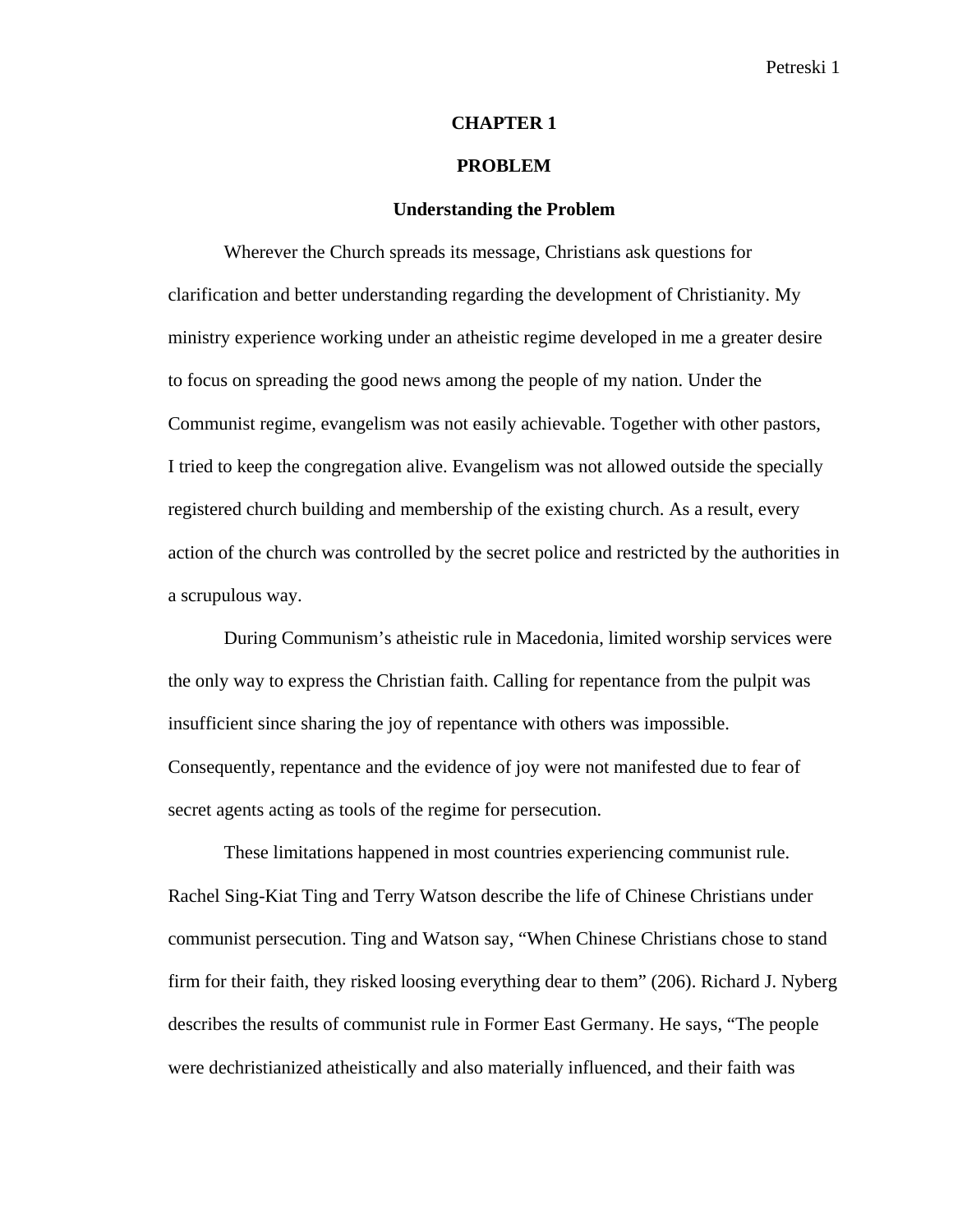systematically attacked and suppressed" (1). Nyberg claims that the churches do not have the same strength and love as those in the Western side in Germany. The churches are not only irrecoverable in their physical look, but the believers in those churches are mainly adults. Few or no young people attend the churches; therefore, evangelism in and out of the church is necessary (1).

Peter Moreé describes how the Romanian Orthodox Church claims it is a national church and no other church or Christian denomination should exist:

> Romanian law calls the Romanian Orthodox Church the national church, without making it explicit what this exactly means, but suggesting that it has certain privileges. Other churches are foreign to the nation and as such are secondary to the state, or so it seems to be the message. Accordingly, new religious groups, often Protestants, are depicted as sects, potentially dangerous to public spiritual health. (292)

Because of this treatment, Protestant churches could not develop evangelistic activities that would bring the local people to know Christ. The Orthodox Church in most Communist countries was used by the authorities or respected presidents for political reasons, forbidding any other action of the church.

President Tito manipulated the Serbian and Macedonian Orthodox churches in order to fulfill his communist political ideas:

> This step was supported by the communist regime under the leadership of Tito, who had several reasons to be interested in the independence of the MOC [Macedonian Orthodox Church]. It would weaken the power and influence of the SOC [Serbian Orthodox Church] in communist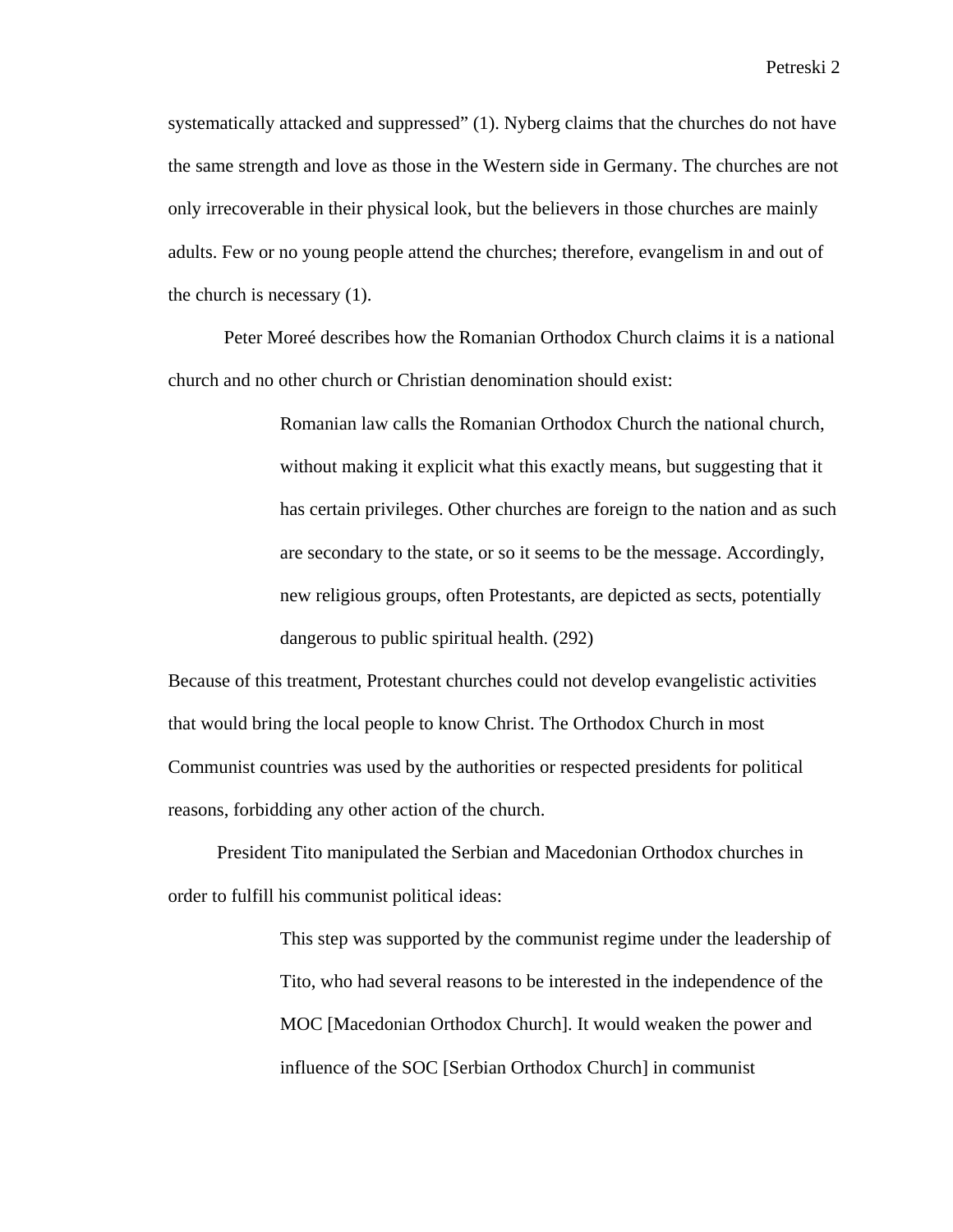Yugoslavia and it would also weaken the position of the Serbs within the framework of the country. An autocephalous Macedonian church would support the existence of the republic of Macedonia in the federal Yugoslavia of Tito. (Moreé 291)

Being engaged in political and nationalistic tendencies, the Orthodox Church did not undertake any spiritual evangelistic activities among people.

The Orthodox Church, using its political authority, did not allow any other Christian denomination to develop its work in evangelism. Its authority was used to the point of persecuting the Protestant church and declared it as a sect or antinational organization. The Orthodox Church used the police to stop the development of other churches in the country in collaboration with the state authorities.

In addition, Moreé describes the real situation of the nation after the fall of Communism:

> Religious communities lived behind the walls of a ghetto that kept them away from the sight of the people, especially of the younger generation. One or two generations grew up with hardly any knowledge of the content of religion, about Christianity or any other religion. (294)

The problem caused by these communities was the reduced awareness of Christianity and increased ignorance of any spiritual quality. This problem led me to develop this project for evangelism in Macedonia.

Keith Clements describes the situation in post-Communist countries as discouraging because of the damage Communism left behind its cruel atheistic rule. As a result, most churches in Eastern Europe are struggling to recover and develop their work.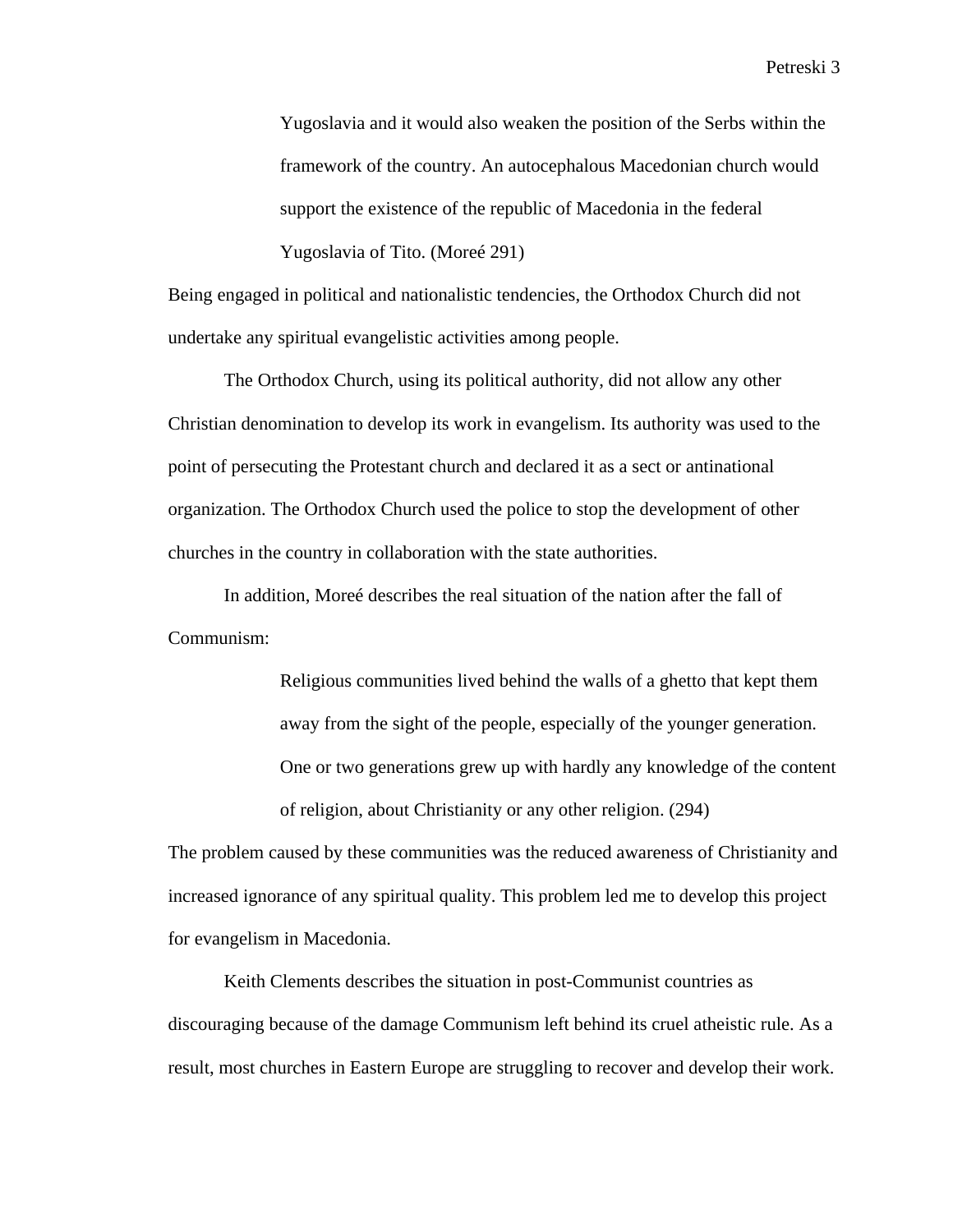Evangelism is very important and probably the only way for revival and spread of the gospel to the young generation:

> It is impossible to build partnerships between congregations without also entering into the social and cultural milieus in which they live. We can witness to what being European today requires by setting example of mutual learning about each other's religious, national, political and cultural contexts. (318)

Although Macedonia is multiethnic country, people can come together and do evangelism by sharing similarities and differences. In spite of the difficulty of evangelism in post-Communists region, Christian approach is to come together, share the similarities and differences, and invite all churches in the country to come together and make plans for evangelism. Both similarities and differences are important ties through which Christians learn to understand those who come in contact with them through evangelism. Clement classifies the twentieth century as a "century of martyrdom," and shows that "religions and churches had also failed during this time" (316). The church in general was under pressure in different ways and suffering circumstances from communist regime, from aggression of other religions, and from secularism.

Hans Maier also describes the post-Communist situation as a return from an exile for the Christian churches in Europe. He describes that the Communist regime left ruins behind in the religious society, although church leaders tended to collaborate among themselves. Maier says, "The fall of the totalitarian regime had left behind a scene of devastation. Destruction, guilt, and entanglements, a loss of confidence in all human relationships, had become apparent" (9). Maier signifies that the churches in Europe have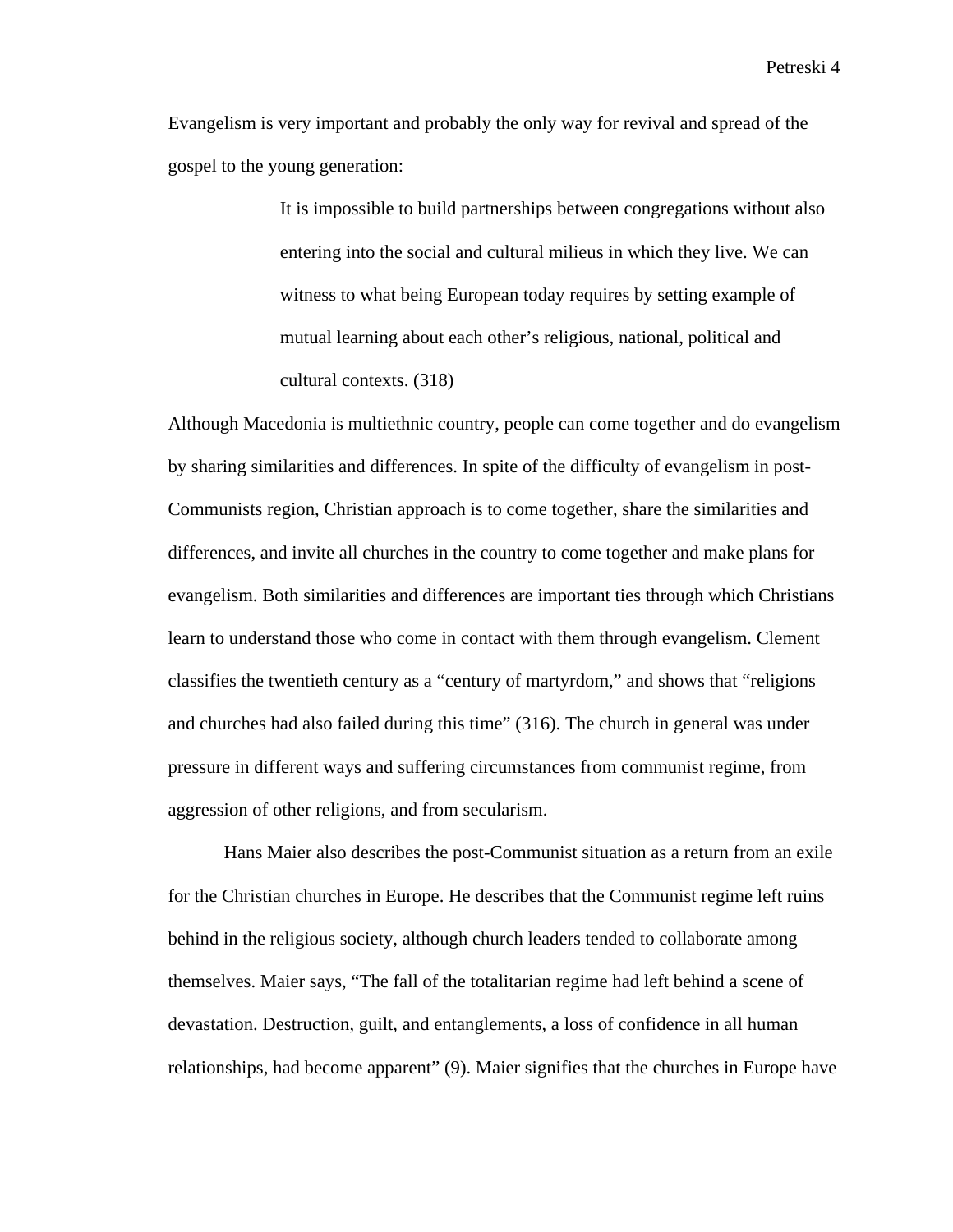a great duty and privilege to develop a new society in a united Europe, not only politically but also spiritually, dependent only on how much the churches would use the granted political freedom to develop their message and present Christian qualities to all people.

Billy Graham in his article "Recovering the Primacy of Evangelism" shows the challenges for evangelism in the new century by describing that urbanization and rapid growth of the population in the world hinders Christian development. The appearance of secularism brought even greater destruction to the world. Secularism has become so aggressive that it distances people from getting closer to knowing the truth about Christ:

> One of the most discouraging historical trends over the last century has been the "de-Christianization" of many former Christian strongholds (particularly in Europe) because of the massive onslaught of secularism. Likewise, we can't assume that most people living in former communist nations of Eastern Europe will necessarily abandon their secular outlook, even if they have jettisoned its Marxist trappings. (28)

Communists used secularism as a weapon to turn the attention of young people from Christianity to atheism. If evangelism would not bring Christian denominations closer in an effort to spread the word of Christ, secularism will continue to destroy nations. The church is also encouraged to undertake evangelism as its primary duty especially in the post-Communist world. Graham says, "A church that has lost sight of the priority of evangelism has lost its primary calling under God" (30). Churches in Macedonia face challenges because of the lack of passion for God and the lack of evangelism. The church in all its existence will only prosper when it undertakes evangelistic efforts. These efforts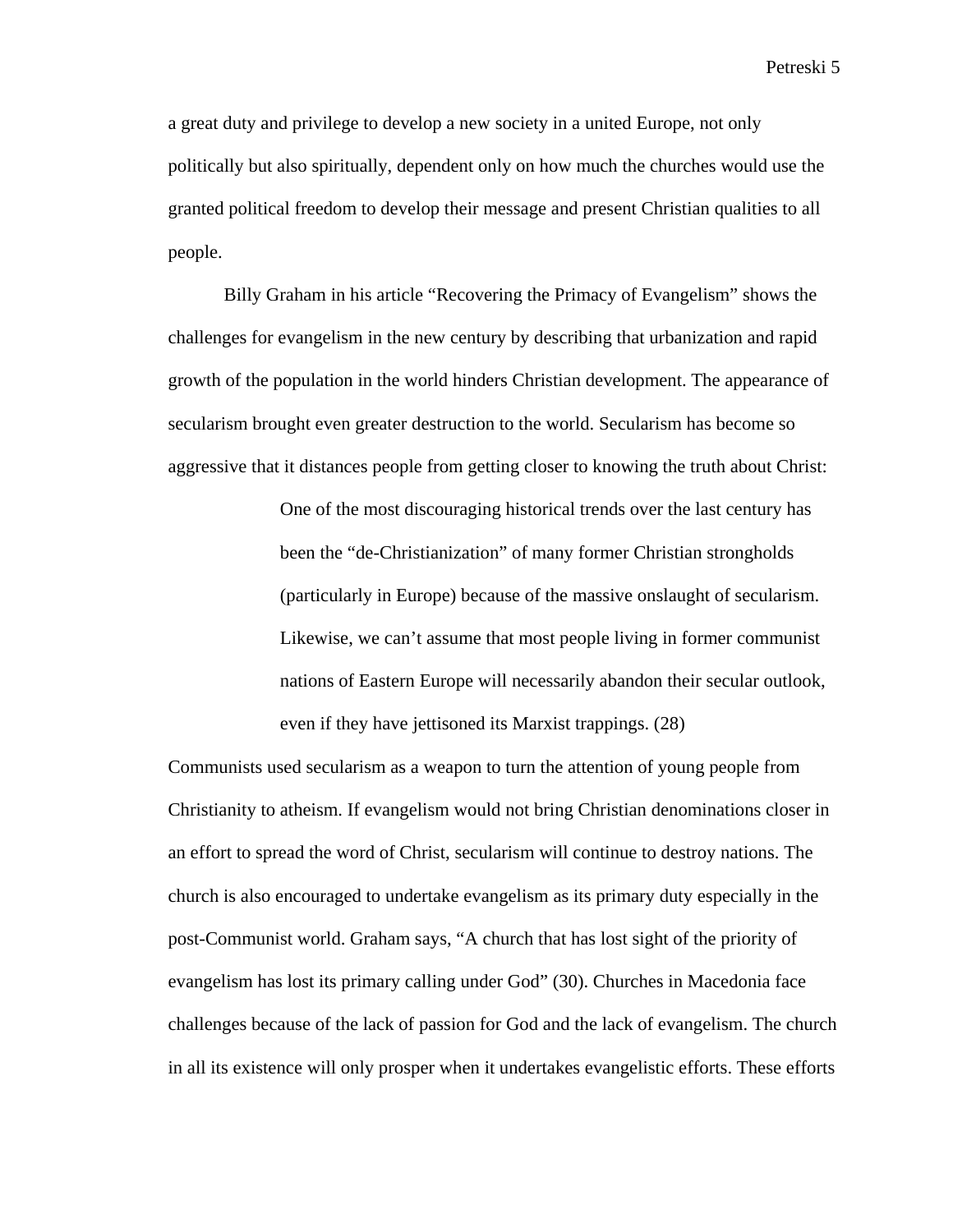are contrary to the expectation of the world outside the Church. The world is concerned with materialism only and expects the Church to fulfill its duty in being socially and economically engaged in society.

During its rule, Communism instigated a war among religious groups and hatred toward each other. Tito wanted to keep Yugoslavia as a unique country in Socialist-Communism only by physical force and educational Communist ideology. His motto (as in most Eastern countries) was "separate and rule." Vjekoslav Perica describes this war among the religious groups in Yugoslavia as "an excuse of Tito and the Communists that religious groups cannot live together and they are not prepared to build the nations together and keep the federation united, but to separate" (175). Therefore, any evangelistic activities of the churches or Christian religious groups were indirectly prohibited and impossible.

Perica describes that "traditional religious institutions found it hard to legitimize such regimes, so the term 'civil religion' actually refers to more benign systems tolerant of all faiths as well as of nonbelief" (x). The so-called "civil religion" is an expression Perica uses to describe the excuse Tito used for freedom of belief and the separation of church and state. The church in this case could work freely but not in public. Religious expression was a private act of individual groups of people. The state authorities were responsible to control and moderate their actions.

Judith Smart describes the need for evangelism after seeing the crowds gathered during the evangelistic crusades in Australia in 1950s (165). She especially notes the presence and involvement of the mass media in the evangelistic process. Smart says, "In the twentieth century, the mass media, too, has been seen as complicit in the process of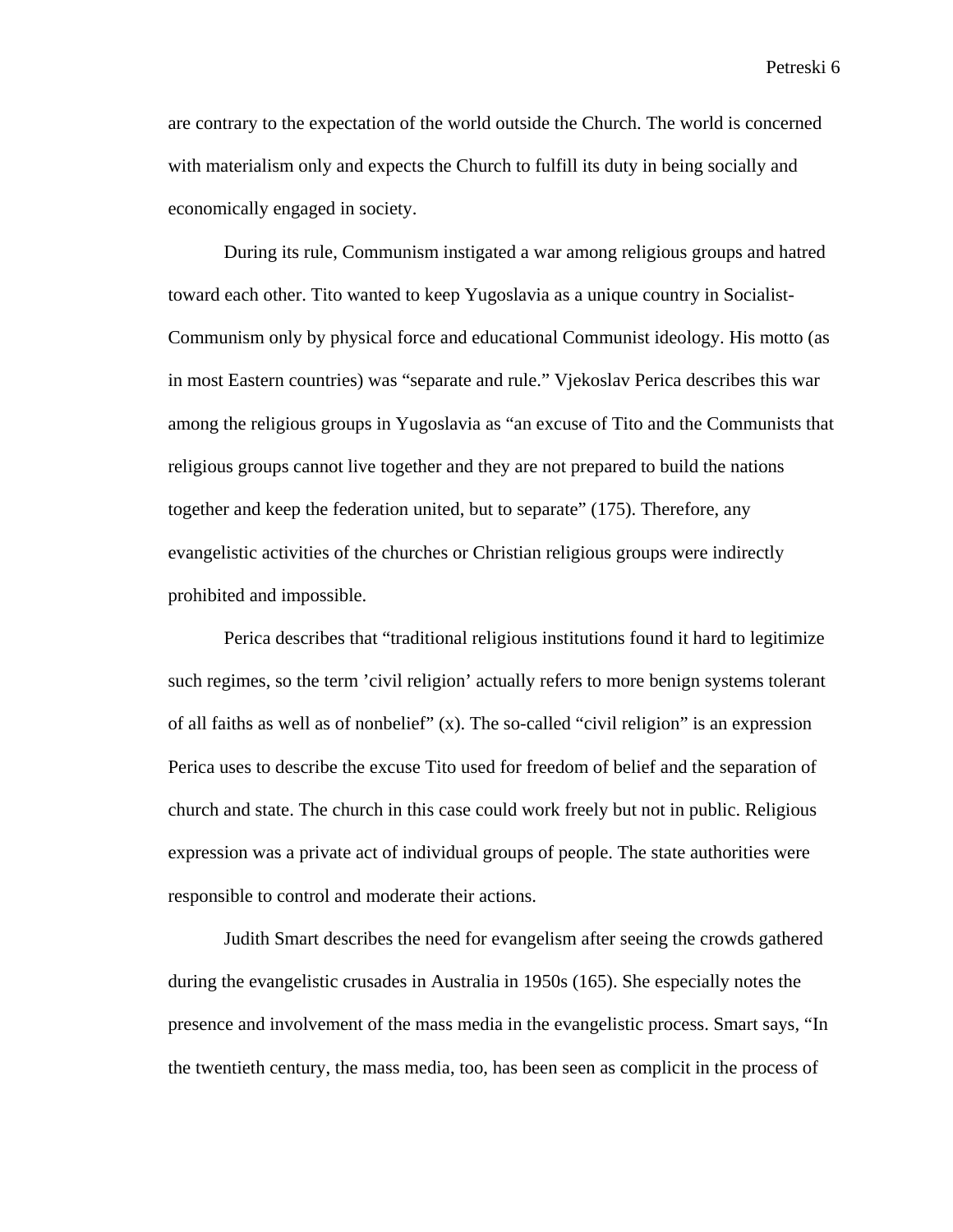constructing, reconstructing and manipulating images, individuals and audiences" (169*)*. Smart, especially in mass evangelism, sees a great possibility of revival given the right time and place. Smart recognizes Graham as a star in this situation, positively impacting the society at an important moment in the period of its transformation in the 1950s. The experience with Graham's crusades around the world gives the impression that mass evangelism can have a great impact when done at the right time, place, and culture, making Christianity known and important to the prospective generation.

#### **Purpose of the Project**

The purpose of this research project was to determine the most effective forms of evangelism as a result of evangelistic training with four evangelical churches in post-Communist Macedonia.

#### **Research Questions**

The research sought to answer the following questions.

#### **Research Question #1**

What was the level of understanding of Christian evangelism among the pastors and lay participants in the four Macedonian churches and regions prior to, during, and after the evangelistic training and interventions?

#### **Research Question #2**

In light of the findings identified by question one, what were the most effective methods for engendering practical evangelism in the former Yugoslavia, in general, and in Macedonia, in particular?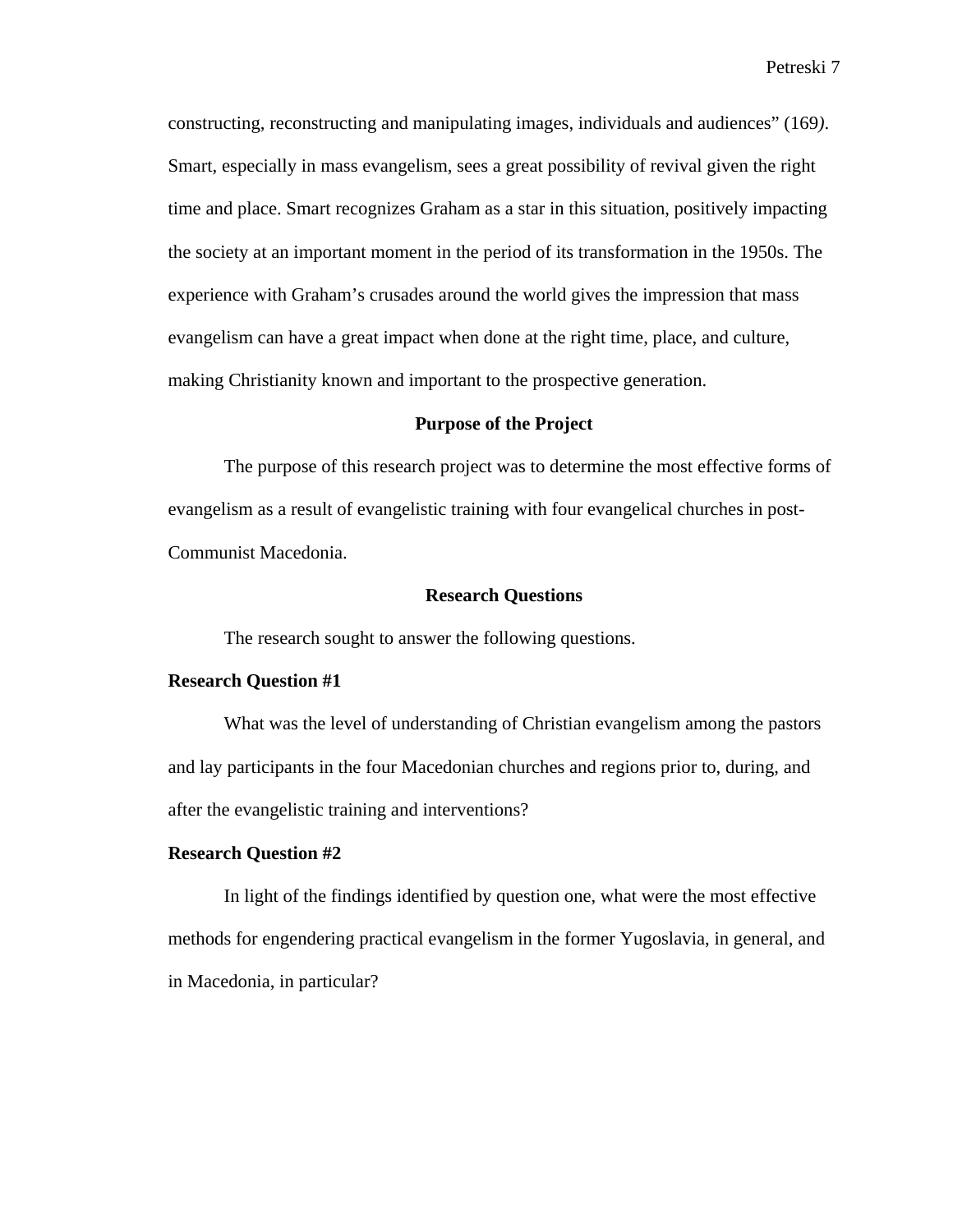#### **Definition of Evangelism**

For a long time after Communism's fall, Christians in Macedonia asked what evangelism was. Defining *evangelism* in a culturally appropriate manner leads pastors to divide the world according to different societies and cultures. William Abraham limits his definition of evangelism according to American society. Abraham writes, "Evangelism is that set of intentional activities which is governed by the goal of initiating people into the kingdom of God for the first time" (95). Robert W. Yarbrough defines evangelism as the following: "It is God's act of working through believers empowered by the Holy Spirit to communicate the good news of Jesus Christ to every person and people group with the purpose to persuade the lost to come to salvation." These definitions provide the key for understanding evangelism in post-Communist society. In this society I found that people count themselves as Christians even when they have not grown fully to understand their faith.

For this project I included as part of evangelization effort Balkan societies and cultures acquainted with Christianity as well as societies and cultures belonging to other religions. Under Communism, Balkan nations were forced to declare atheism although they still maintained belief in religious qualities. The former Yugoslavia consisted of the following Balkan countries: Macedonia, Serbia, Montenegro, Bosnia and Herzegovina, Croatia, and Slovenia. John T. S. Madeley describes the secularization as destructive phenomena that appeared from European liberal democracy. Madeley says, "However, at no time has secularization become so comprehensive as to obliterate the Christian stripe in European culture, as this has been carried around the world and implanted in other continents" (8).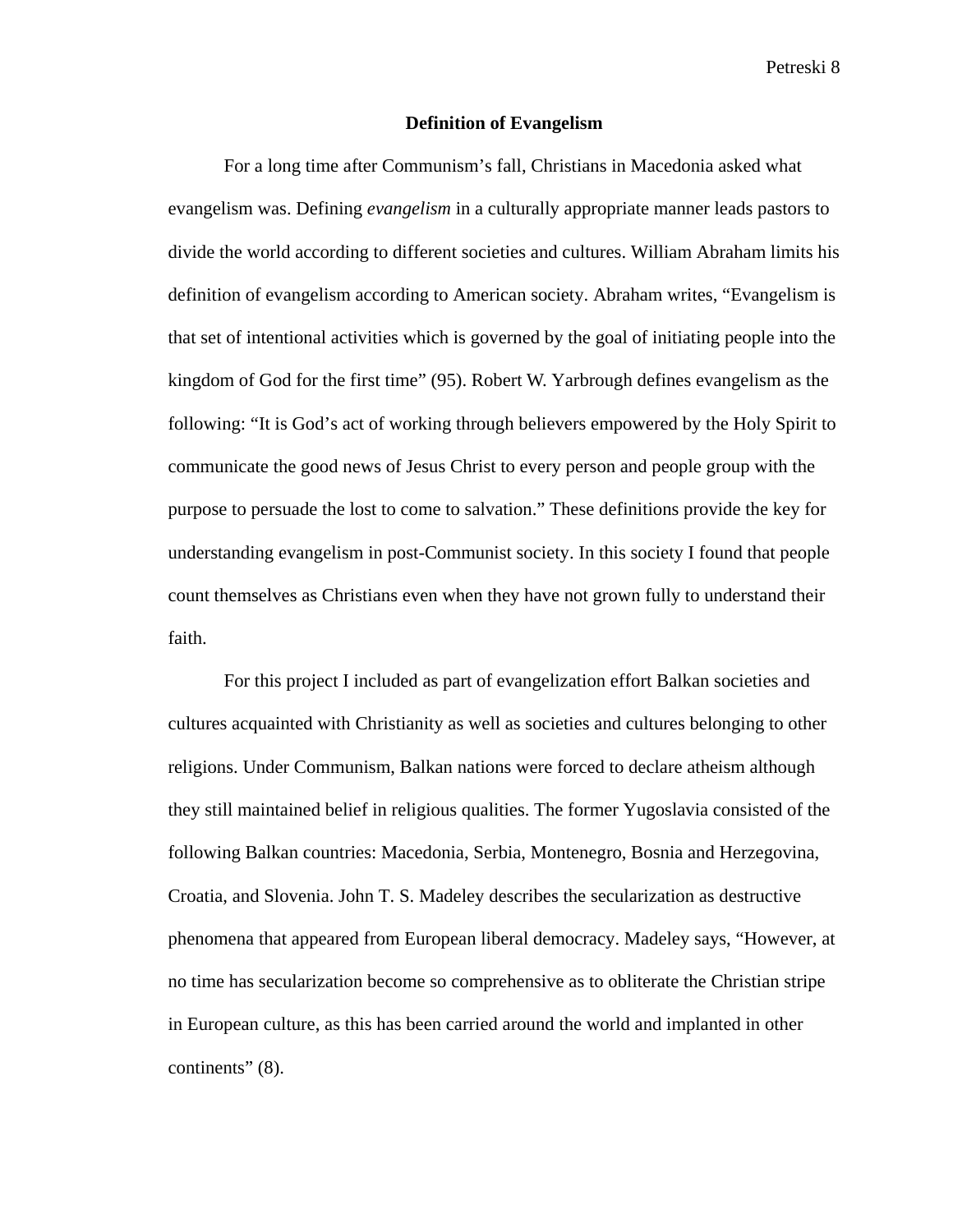Madeley describes the situation of Christianity in Europe that reflects in its entire region and in post-Communist countries in particular; thus, the evangelism in such situations brought nominal Christians back to the base of Christian belief. Christians renewed their unity with Christ and stood firm in faith as members of the kingdom of God. For the purposes of this study, I accepted Western scholars' consideration that evangelism is convincing people of their sin and bringing them into God's kingdom through repentance.

As a definition for this project, I determined that evangelism is the Holy Spirit's act for pastors and laypeople in the church to provide easier understanding of Christian qualities, for nonbelievers to accept Christianity as a living and dynamic religion that gives answer to all spiritual questions of every individual and every society.

#### **Ministry Intervention**

After the committee on evangelism agreed to approve my project on evangelism, the letter to the churches and clergy was sent. Their response to the letter was a sign for making the first selection of the clergy who responded. The committee selected four clergy to be the *core team* for helping me in overseeing and organizing the project. I worked hard with the core team on organizing the training seminar for laypeople who would participate in the project. The core team and I organized groups of laypeople to visit homes by going and making door-to-door contacts, inviting people to the evangelistic meetings.

This project studied a series of evangelistic interventions with four churches using pre-project, mid-project, and post-project questionnaires in order to determine the best way of evangelism in the churches and their responses the message presented to them.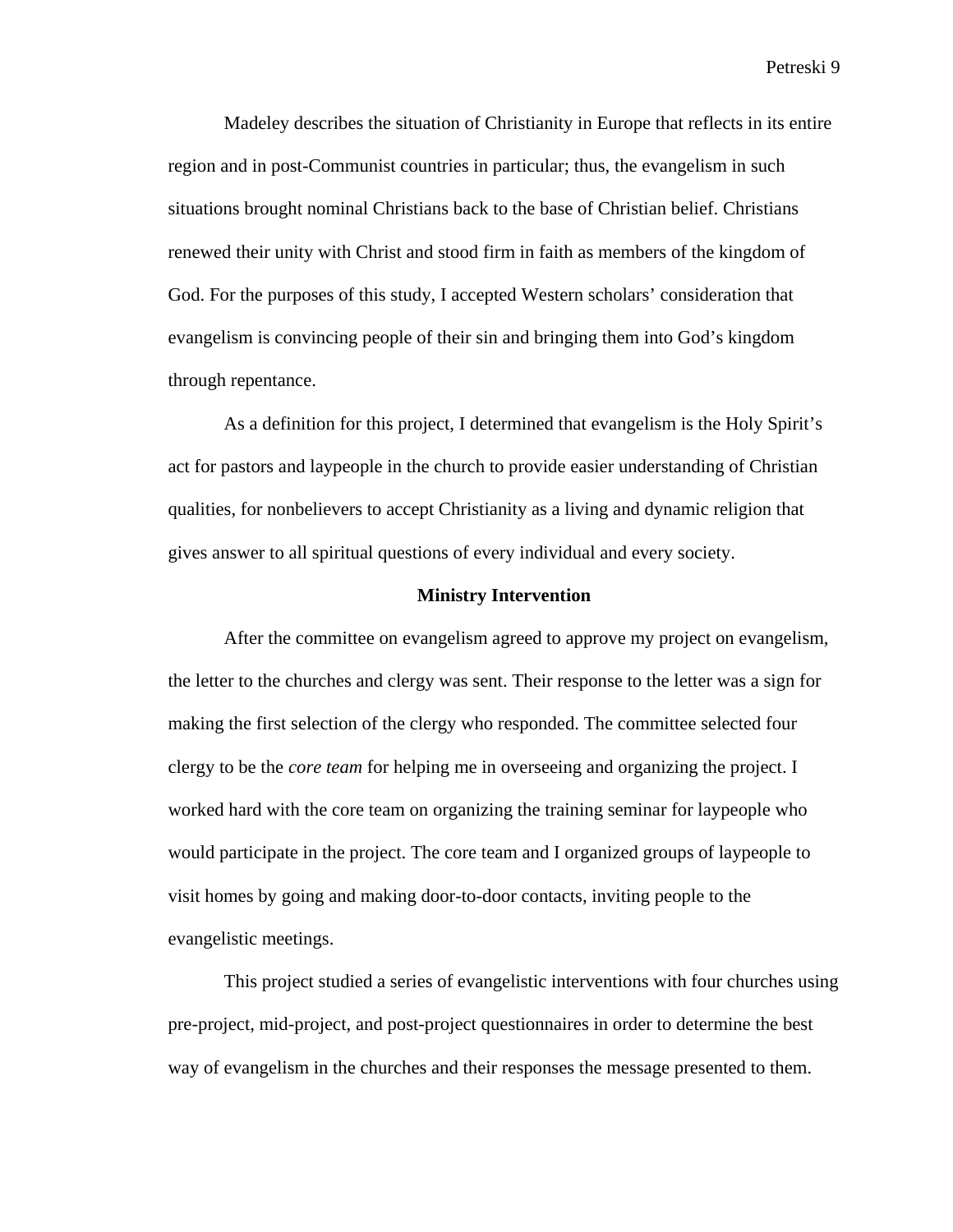The first evangelistic intervention occurred in the beginning of the year 2005 when pastors and volunteering members of four churches in Macedonia undertook the project activities I organized with the core team. The members of the four churches were ready to cooperate and attended the pre-project seminar.

At the end of the seminar, the members of the four churches took evangelistic materials for distribution and accepted full cooperation with the core team of four pastors as their group leaders. These activities took place mostly in the cities and towns where no congregations of the Christian denominations included in the project existed. The four churches led by their pastors as a core team supplemented their best contribution to the project with their voluntary activities. These churches contributed to the project by visiting and witnessing to nonbelievers, distributing evangelistic literature, contributing to evangelistic services, and supporting the needs of the whole evangelistic project.

I encouraged the core team to participate and oversee the project's progress. Four surveys in this project were the measure of the project's success. The surveys' results indicated the best implication of new conditions for determining the best methods of evangelism in post-Communist Yugoslavia and Macedonia in particular.

#### **Context of the Study**

Determining the evangelistic work in Macedonia was rather difficult considering the multiethnic background of the country. Even after the end of the 550-year rule of the Ottoman Empire in Macedonia, a larger group of Muslim Turks still remains. The feudalistic Ottoman Empire moved different ethnicities in the region in order to work the land of the feudalists. As a result Egyptians, Romanians, Albanians, and other ethnic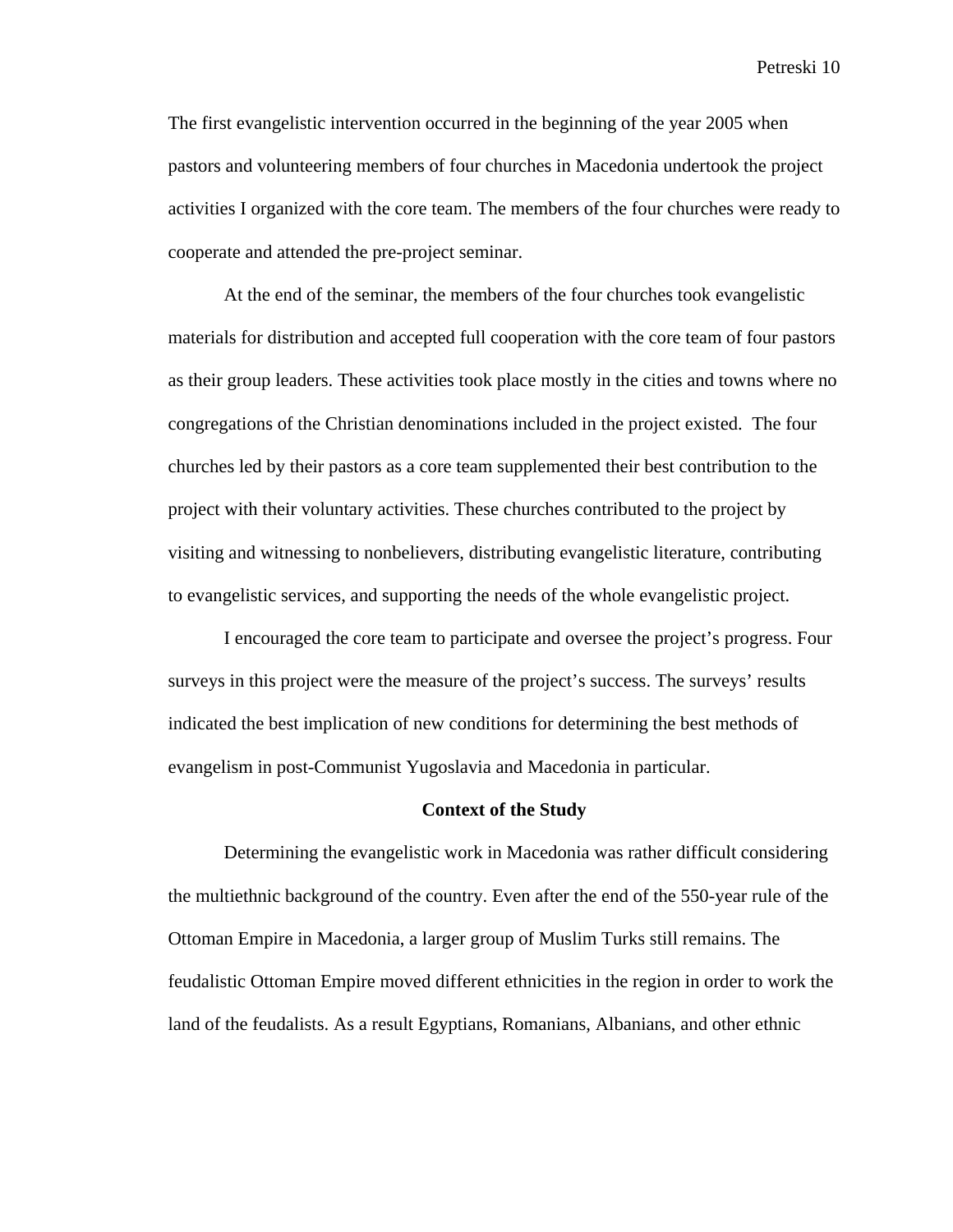groups live in the country. These different ethnicities speak mostly their native languages, which makes evangelism harder.

Communism in Yugoslavia undertook a special action to increase literacy in all of its republics. As a result, the literacy of the population in Macedonia, according to the census in 2002, is 96 percent. Even after the fall of Communism the literacy was the biggest concern of the government. During the Communist rule, Russian was taught in schools as an obligatory foreign language. After the fall of Communism, the government organized the teaching of German, English, and French. As a result the younger generation is more connected to the Western countries and is more familiar with the experiences of Christianity. Looking at the educational status of the Macedonian nation, the percentage of well educated people is still small. According to the census of 2002, only 10 percent of the population has a college degree. Due to a high unemployment rate, most of those educated people immigrated to the Western countries, searching for a better life.

One of the greatest problems that hinders evangelism is the poverty among people. The economic transition brought many to the poverty line. Since over 45 percent of the country's working population is unemployed, the average family income is very low. Pavel Hanes describes poverty as a possibility for presenting the gospel:

> The poor receiving alms may still remain poor, but they know of God's care in the present, and they look to the Kingdom of God that is coming. The purpose of giving material aid is kerugmatik, to convey a message. (2, 58).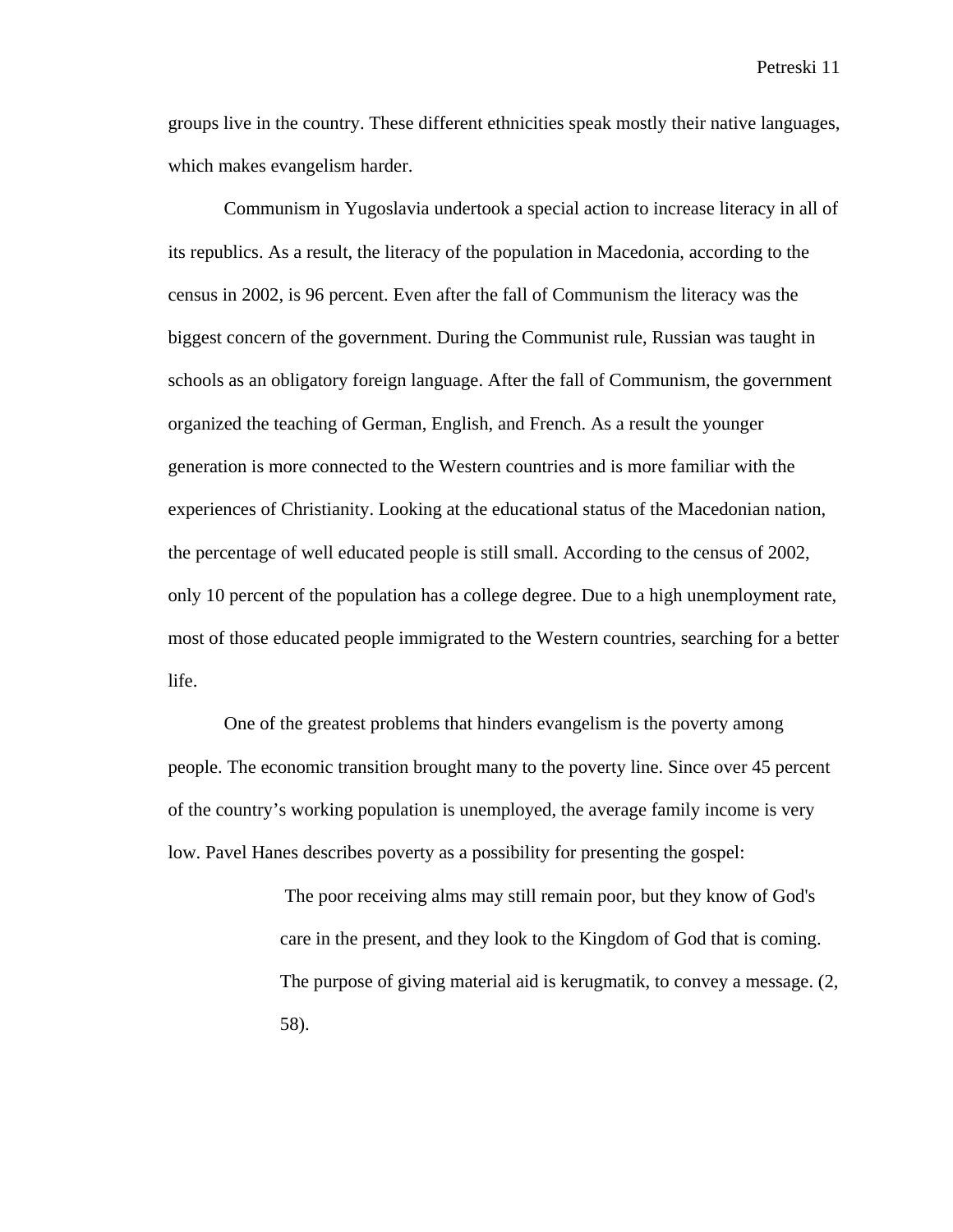Hanes describes that poverty opens the door for presenting the gospel although it would not solve the existing material problem of the poor.

As a start, the only possible way to develop evangelism in such situation is to create a humanitarian organization that helps people in their material needs. The core team and I registered at the government of Macedonia a humanitarian organization, rented the storage facilities and invited voluntaries for distribution of the materials to churches and individuals. This humanitarian organization was connected to the Croatian evangelical Church and it worked as a nonprofit organization, helping people and connecting them with the church through evangelism.

 During the project people came to evangelistic meetings from far distances on foot. Very few motor vehicles were available. In this project the seminar participants and four pastors had to reach people in their places and homes in order to invite them for evangelism. These demographics show that people in Macedonia have a great potential of receiving the evangelistic message and responding positively. Compared to some Western countries, however, Macedonia is still far behind in its demographics. These circumstances hinder people from searching for possibilities to overcome their everyday difficulties and become more receptive to the evangelistic message.

#### **Methodology**

To accomplish the intended work of evangelism in Macedonia, this project encompassed several methods in its approach. I have chosen to work on the method of organizing more people and organizations to work collectively in the project including, in an effort for evangelism, different denominations and people within the respective churches. In this project I included participants, instruments, and teams who would work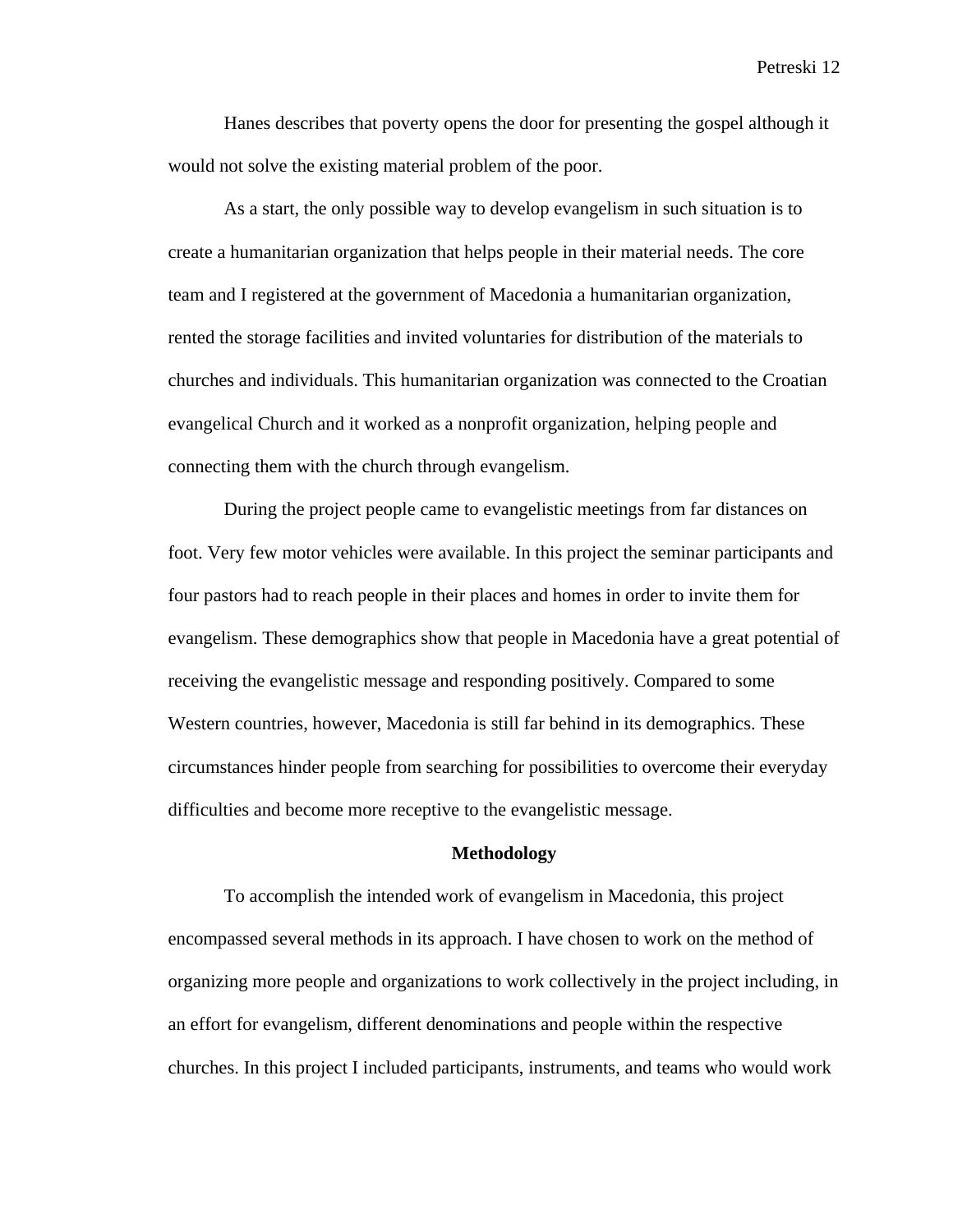on data collection and data analysis. I used three surveys through the project. The surveys were the method for development of the project that gave clear results. I used personal interviews, individual, and group observations, and team reports as methods for development of this project. They helped me in many ways in the progress and conclusions of the project.

#### **Participants**

The core team consisted of four pastors who volunteered to lead their respective church members to participate in the project. The core team invited volunteers of various ages from their responsive churches. The core team accepted those volunteers after receiving good standing approval from the pastors or other members of their churches. The voluntary participants to the project came from different ethnic backgrounds. Some participants were converts from other religions (mostly Muslims) to Christianity. This background of the members allowed easier understanding of the gospel to people from other religions.

The laypeople as participants to the project contributed a great part in development of the communication, distribution and collection of the evangelistic materials. The people were from different ethnic backgrounds, mostly Macedonians, Albanians, and Gypsies. The core team invited volunteers from the four churches according to members' personal abilities to go and reach people from a wide variety of ethnicities and life stages, including retired or handicapped persons, children and youth, workers and leaders in factories, and homeless people.

In order to evangelize children, young people, and adults, the core team prepared a variety of evangelistic outreaches with persons adequate for these special tasks. Some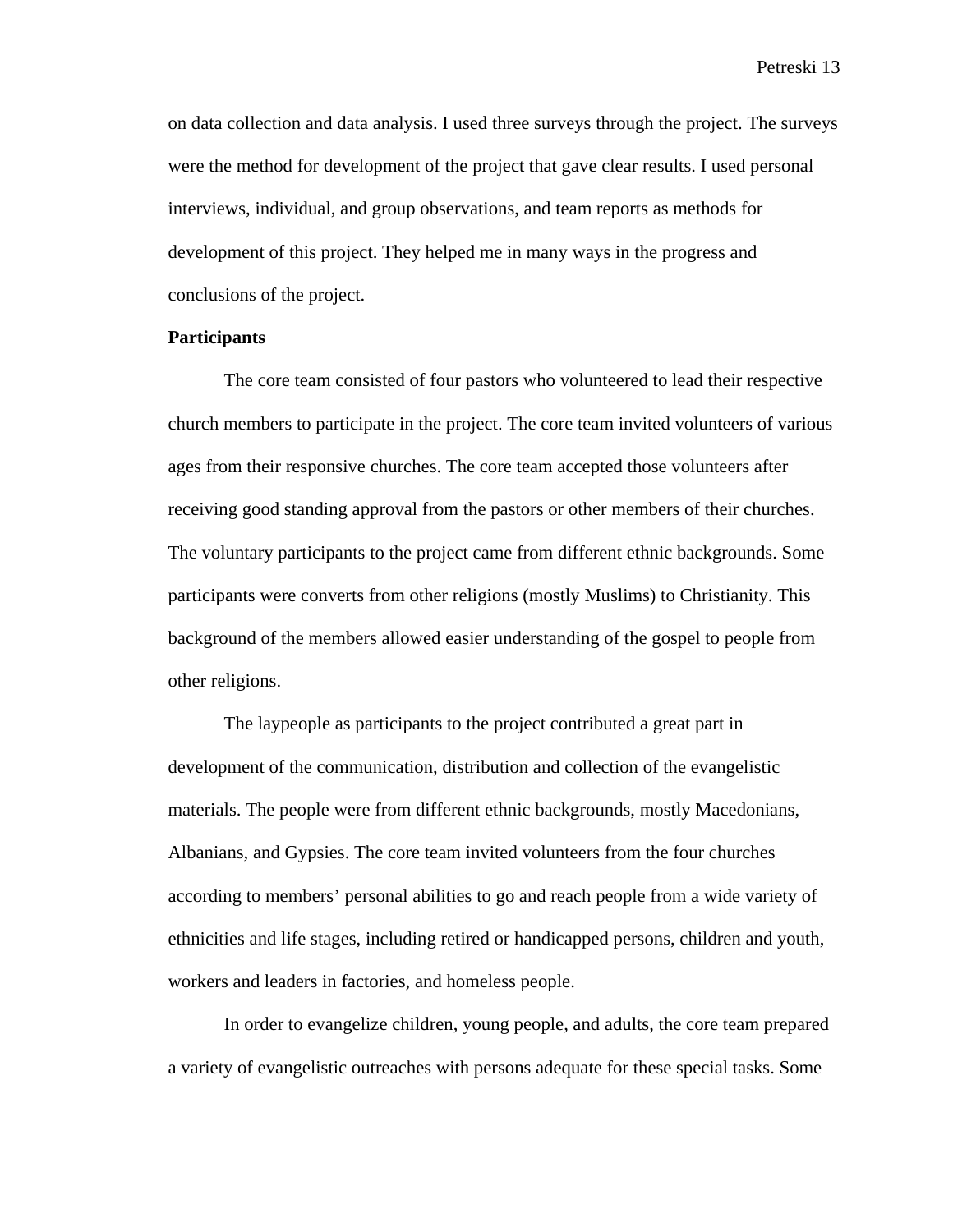of the volunteers served as lay workers in their respective churches. Each church's number of participants varied according to the membership of the churches, but the overall sample size included ninety-four participants.

#### **Instrumentation**

During this project's research, I used some instruments that helped to explain the project more clearly and better analyze the collected data for this research. Those instruments were the pre-project, mid-project, and post-project questionnaires. I also used the interviews with individuals in order to help the development of the project.

#### **Variables**

This project consisted of eight variables. The first variable measured the participating churches' willingness to cooperate in evangelism in their cities during this project's time frame as represented by their pastors who agreed to work together in the project. These churches advertised the project in their respective areas. The second variable featured literature prepared for the evangelistic outreaches throughout the project. The literature served as an important and practical tool in reaching people, introducing the gospel, and assisting in their conversion.

The third variable consisted of the churches from abroad supporting the project. The churches from overseas supported the project through prayers as well as with materials (sending food and clothing through the Samaritan's Purse, Agape, Light in the East (LIO), and with financial help as well to support the printing of books and Bibles. The cooperation of the Western churches greatly supported the project of evangelism in the Macedonian churches. The participation of overseas churches and organizations made the project an international event.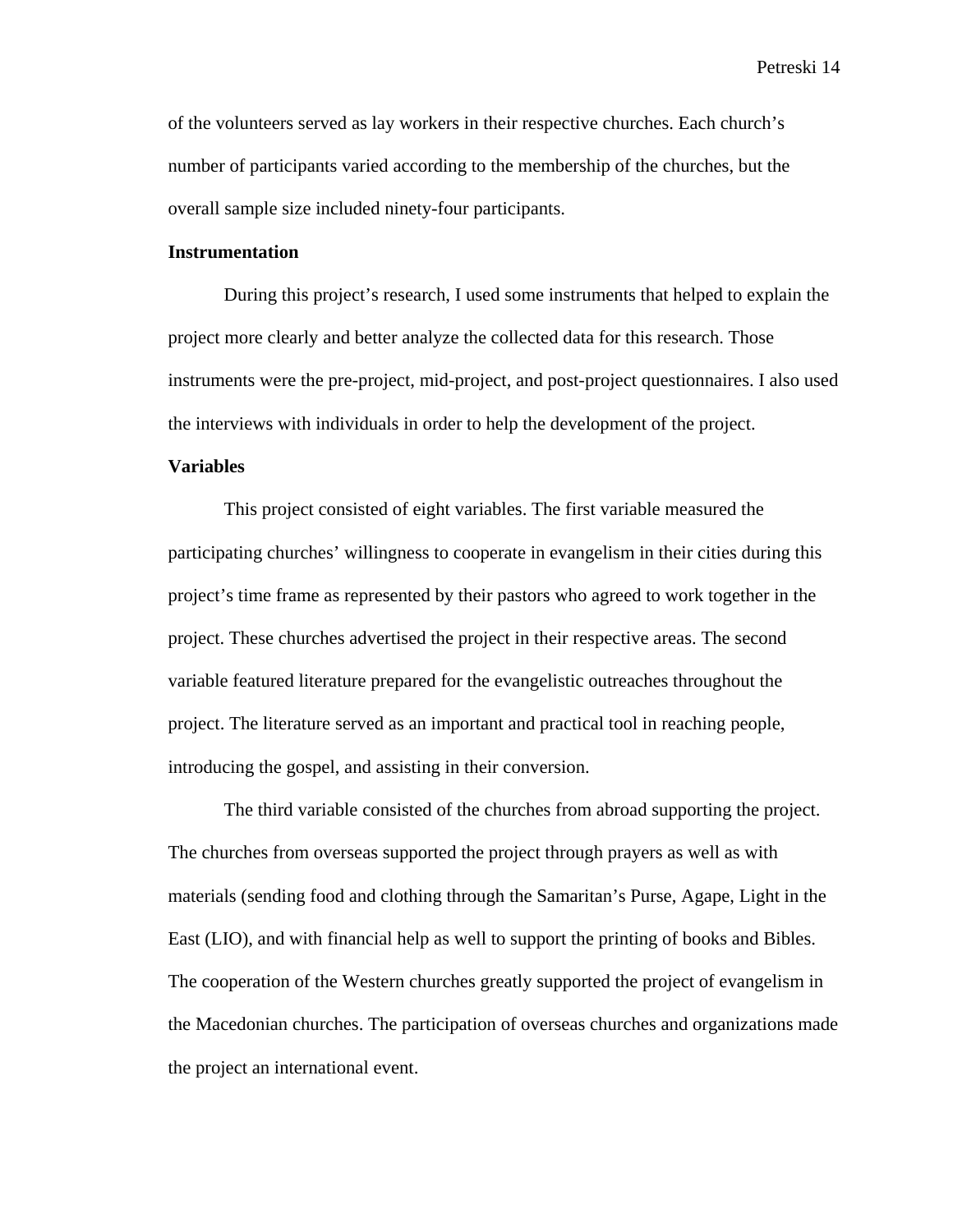The fourth variable consisted of people who attended the evangelistic meetings. This interest resulted from prayers, witnessing, counseling, and humanitarian support from Western Christians and churches. These people exhibited interest and desire to know more about Christianity. The conversion of these people was the main reason for the evangelistic project. They provided the best material for project evaluation and inspired me to accomplish the project. The fifth variable in this project consisted of freedom. Christians specially stressed freedom, openly acknowledging that society lost nearly five generations during atheism and now enjoyed new opportunities open to all people.

All of these variables developed the core team's responsibility to organize and employ available laypeople throughout duration of the project. The members of the core team employed laypeople in their respective churches to distribute literature, prepare choirs, and make invitations. The laypeople's availability in each of the four churches and their contributions formed presented another variable. Without such involvement this evangelism project would not have been effective. As participants in the evangelistic meetings, laypeople played an important role in the project's sharing the joy of making friends with others and presenting them the gospel. These participants responded voluntarily to their pastors' call and joyfully undertook the whole responsibility in all parts of the project.

Throughout the entire project, the leadership welcomed security whose service contributed to the project. The security work did not spy on people but instead protected them to use their free choice to believe in the Lord Jesus. Some people believed and gave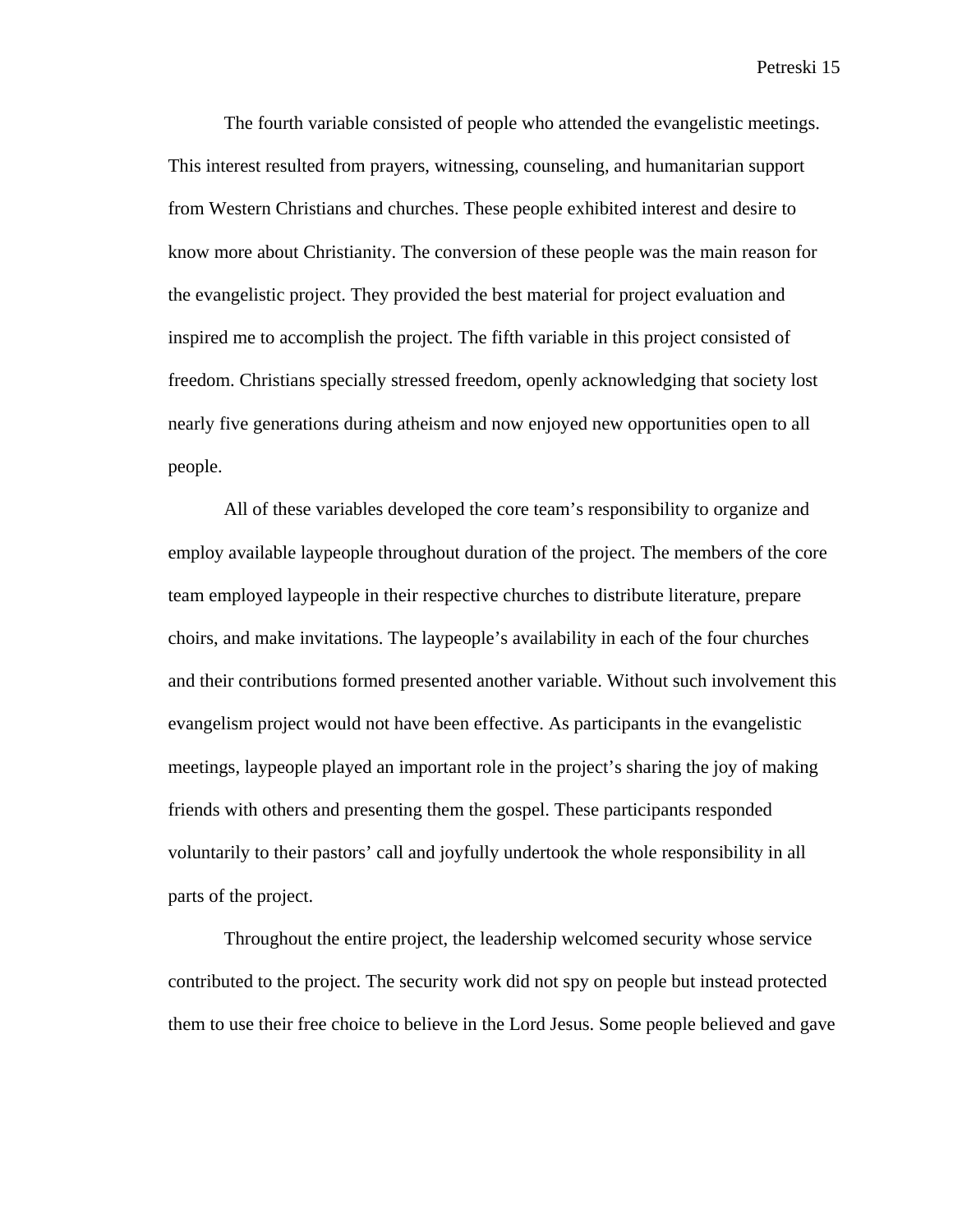testimonies of the great freedom they experienced in comparison to their lack of freedom during Communism when they had to claim atheism.

#### **Data Collection**

For the purposes of this project, I collected data using four different instruments. I designed the first, second, and third instruments consisting of the pre-, mid-, and postproject questionnaires (see Appendixes A, B, and C) that I developed in collaboration with the committee. The pre-project questionnaire, sent to the four participating pastors and their laity, consisted of two sections: the pastors' and laity's experience from the past and their expectations and plans for evangelism's future development in their churches (see Appendix A).

I sent the mid-project questionnaire to the core team and participating laypeople in order to determine the relevance of programs and techniques of the situation in Macedonia (see Appendix B). Further, I distributed the post-project questionnaires to project participants as well as new converts in order to determine the project's best methods of evangelism. These methods were identified as important for further development of similar future project activities (see Appendix C).

To evaluate the returned questionnaires, I collaborated with the committee and selected five people to serve as a Research Reflection Team and evaluate questionnaire responses. I selected these five persons according to their activity in the church. Accordingly, the Research Reflection Team consisted of lay leaders and lay speakers in the four aforementioned churches. Research Reflection Team participants attended courses on stewardship and evangelism and then participated in evangelistic outreach in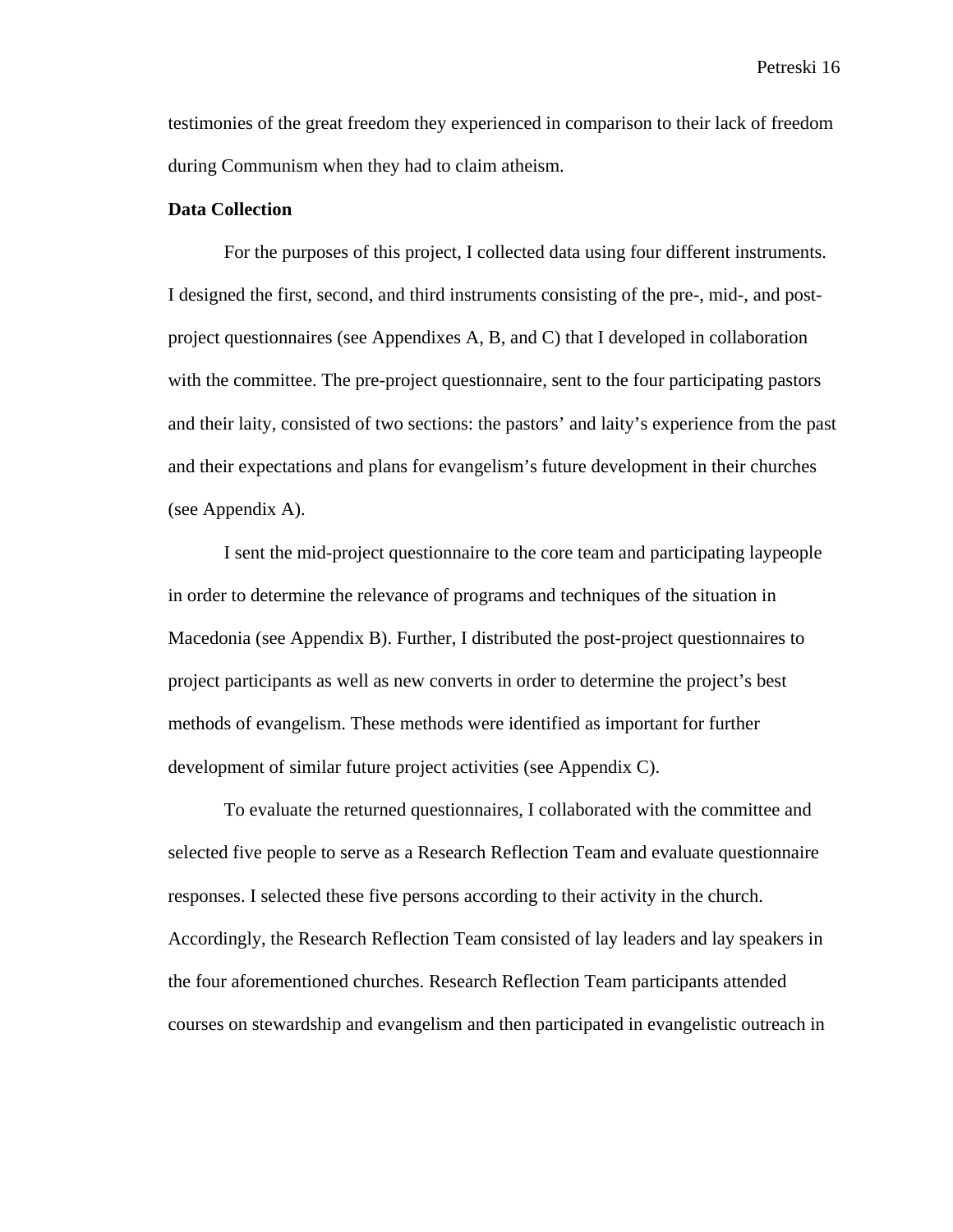their respective churches. Further, these participants attended the seminar at the beginning of the project and showed a special interest in evangelism.

#### **Delimitations and Generalizability**

The motivation for this project emerged from the need for evangelism development in post-Communist Macedonia. A small yet diverse country, the situation in Macedonia required Christian denominations to come together for effective work in evangelism. The project intended to develop evangelism among all Christian denominations; however, Eastern Orthodox and Roman Catholic churches presented as the main opposition to the project.

This project developed its work for the particular Macedonian culture. Although other post-Communist former Yugoslavian states can use this project, Macedonia possesses a unique history, culture, and language. As a result the project might be adapted to other former Yugoslavian states and some countries in Eastern Europe according to historical and cultural differences in other regions. Chapter 5 features a detailed generalization of the project. This project can be used for any situation with some modifications regarding age, gender, educational background, and ethnicity. However this project might not fit in the Eastern Orthodox or Roman Catholic understanding of evangelism because their theology of evangelism differs from Protestant views in many ways. Implementation of the project findings in developing Balkan countries can be enhanced with wider literature review on evangelism for use in other countries.

#### **Theological Foundation**

This research project came as a result of my deep desire for evangelism. It is not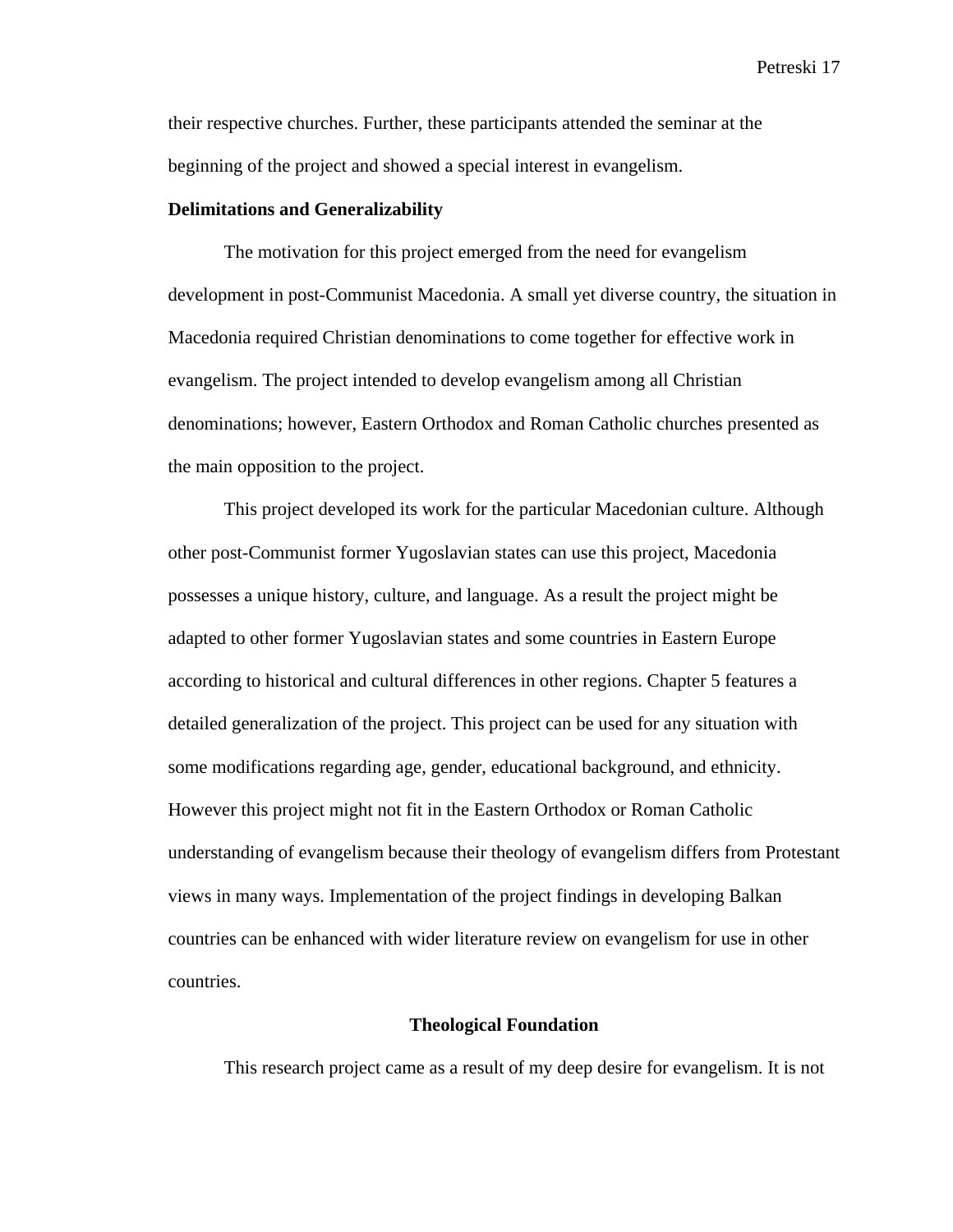a call of a human desire but a call of the will of God. The existence of the Church is the will of God. Describing the nature of the Church Karl Barth says:

> Put in simple terms, one might say that the Church is necessary because God wills it so, but otherwise there is no deeper intelligibility to be gained. This would involve a voluntaristic conception of the divine will while some might take this as the meaning of "divinely instituted," the notion of linking salvation to such an extrinsic determination has an element of arbitrariness which jars (Ecclesiology 42).

Barth claims that evangelism comes as a result of God's intervention. The living God established the Church. Jesus Christ called his disciples and prepared them to serve one another. He shaped the frame and institution of the Church by teaching them the attitude of serving one another and sent them into the world to make disciples of all nations (Matt. 28:20). By sending his disciples, Jesus established evangelism to the world. It became the duty of the disciples and later of all believers.

By making disciples of Jesus, the Church fulfills the duty of evangelism in the world. In order to proclaim the gospel, teach people to follow Jesus, and accept the promise of his salvation Paul says:

> It was he who gave some to be apostles, some to be prophets, some to be evangelists, and some to be pastors and teachers, to prepare God's people for works of service, so that the body of Christ may be built up until all reach unity in the faith and in the knowledge of the Son of God and become mature, attaining to the whole measure of the fullness of Christ. (Eph 4: 11–13)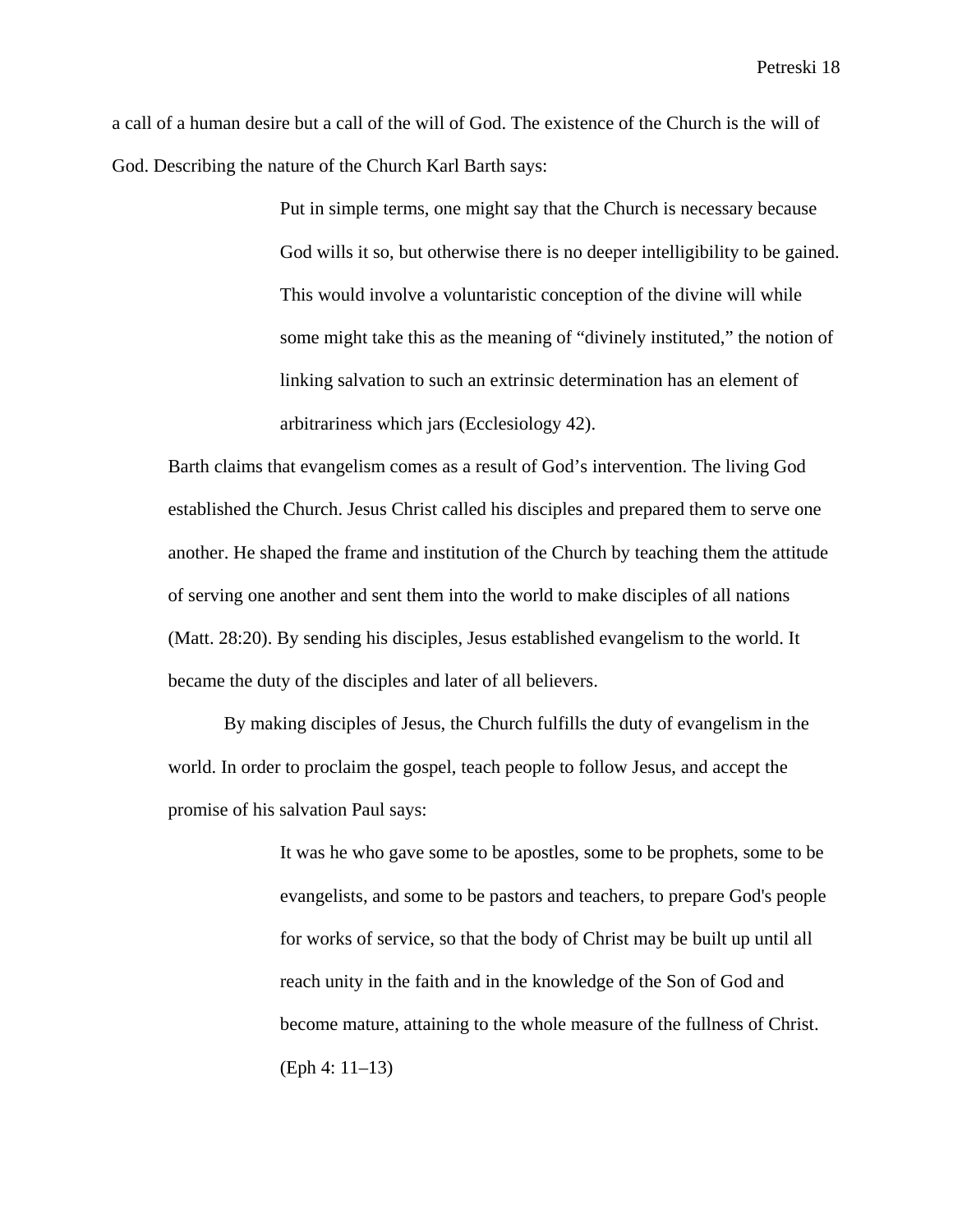Paul urges the believers to remain faithful and warns them to honor the gifts God has given them in Christ and to build the body of Christ—the Church. This establishment of the Church by Christ and the duty given by the apostles led me to develop the work of evangelism in post-Communist Macedonia.

The Church practiced evangelism in the early period of its development: "Those who had been scattered preached the word wherever they went" (Acts 8:4); and (11:19– 20). These texts identify slightly different way of evangelism in comparison to the time when Jesus sent his disciples among Israel's nation only (Luke 10: 3). Among Israel the evangelism was with power and authority over the demons, while in the later time evangelism was a result of persecution that arose after the death of Stephen (Acts 11:19– 20).

#### **Overview of the Dissertation**

Chapter 2 reviews relevant literature utilized for the purposes of this project. This literature includes origins of evangelism from the Christian Scripture and presents the development of theological and practical understandings of evangelism.

Chapter 3 presents an explanation of the project's design and implementation.

Chapter 4 presents the study findings. Chapter 5 presents an evaluation of project findings and the project's practical implications regarding discovery of new ideas for further development of evangelism. The evaluation of project findings follows, for the specific purpose of exploring implications for Balkan countries enhanced with wider literature review.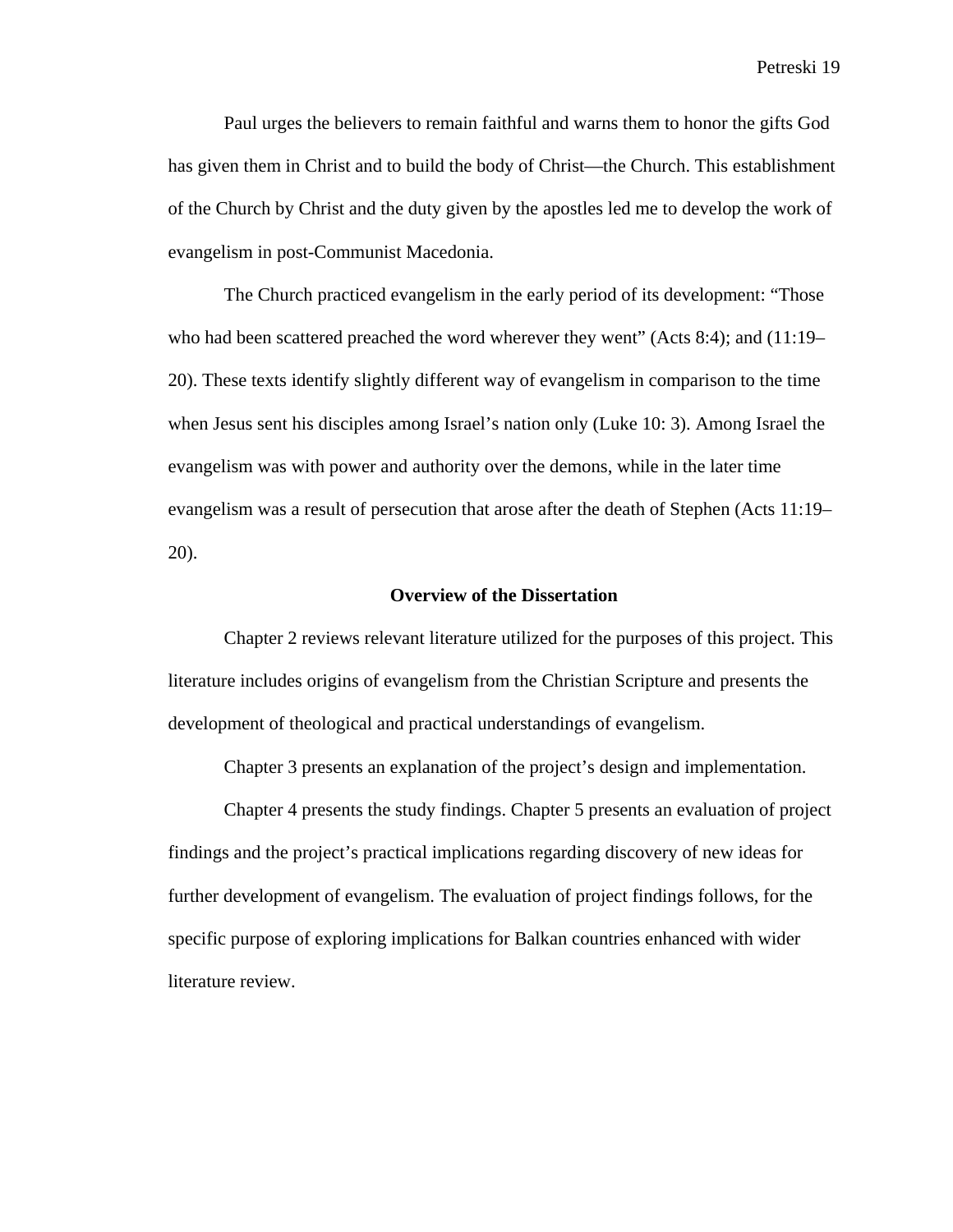#### **CHAPTER 2**

#### **LITERATURE**

#### **Precedents in the Literature**

The purpose of this research project was to determine the most effective forms of evangelism as a result of evangelistic training with four evangelical churches in post-Communist Macedonia.

This review sought to establish the theoretical framework for the project by researching relevant theological and biblical foundations. A study of the life of the church strengthened this review's development. This aspect of the review focused on church growth through prepared, constructive, and evangelistic preaching. In order to provide an accurate understanding of evangelism and to identify the best forms of evangelism to be implemented by pastors and churches in Macedonia, this research would serve as a guideline for their future work. The study also examined modern ways of evangelism characterized by mobilized laity as a special resource to be organized and used in the church.

#### **Biblical Review**

Evangelism means proclaiming the gospel to all people. The word *gospel* in English comes from the combination of two words, *good spell* meaning *good news*. The word *evangelism* comes from the Greek word *euaggelion,* meaning *good news*. Accordingly, evangelism involves spreading the good news of Jesus Christ to all people. The spread of the good news, including use of all means of action the Church develops in order to reach out all people in today's society, is the great obligation of the Church.

People have to come in contact with the gospel in order to be transformed and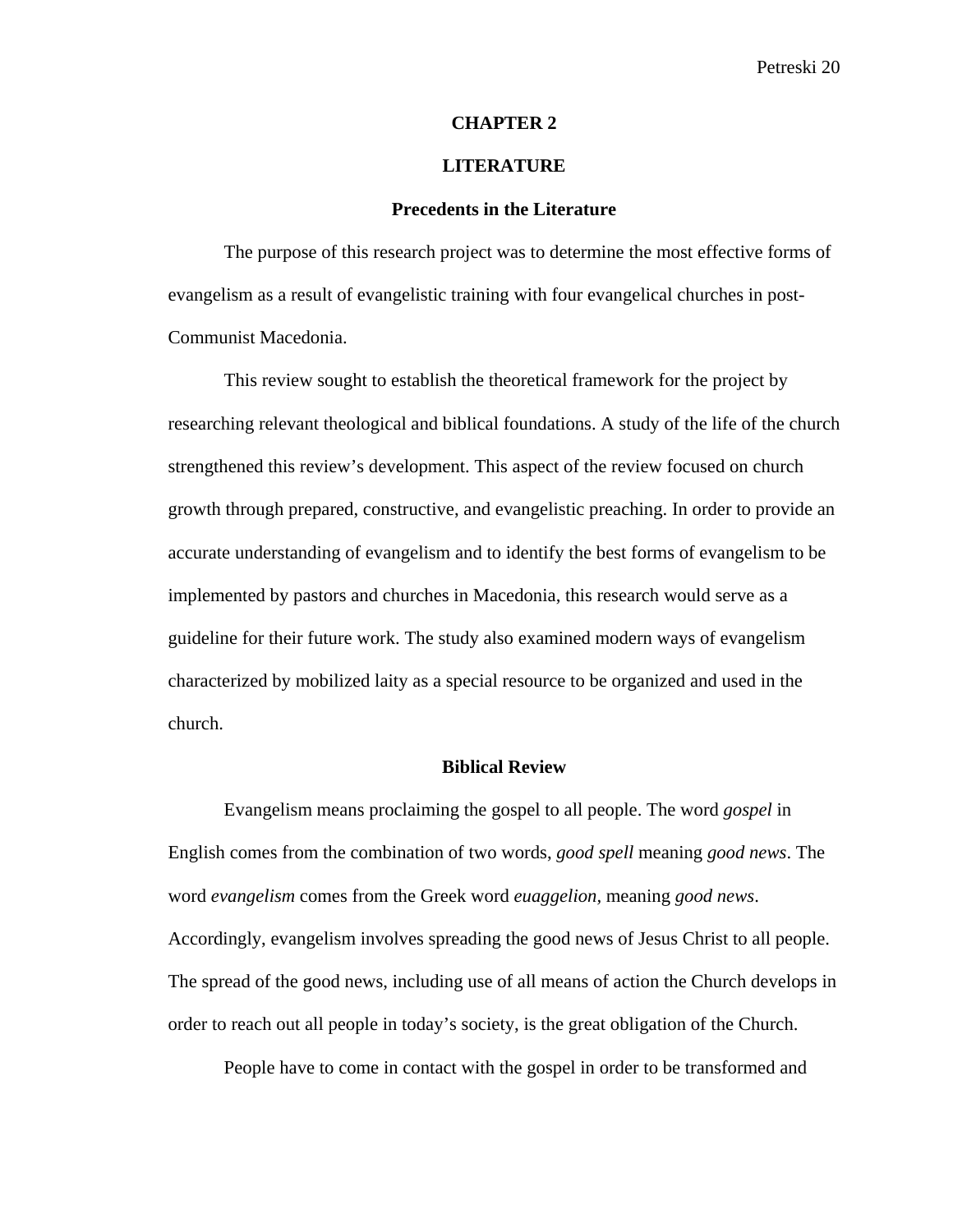make others disciples of Christ.

The Apostle Paul writes, "Everyone who calls on the name of the Lord will be saved" (Rom. 10:13, NIV) and makes *the call* of main importance. By quoting Joel 2:32 in Rom 1:12, Paul makes connection between the Old and New Testaments. This statement in Joel stresses the great day of the Lord (2:31) in which whoever turns to the Lord would be saved. Building upon this statement from Joel, Paul describes the importance of evangelism,

> How, then, can they call on the one in whom they have not believed? And how can they believe in the one of whom they have not heard? And how can they hear without someone preaching to them? And how can they preach unless they are sent? As it is written, "How beautiful are the feet of those who bring good news" (Rom. 10:14-15)

With these words Paul makes an order of evangelism, its connection to God who sends the messengers and evangelism's results by describing the action of the evangelist.

Paul stresses the question of sin and separation from God when he writes: "As it is written: 'There is no one righteous, not even one, there is no one who understands, no one who seeks God'" (Rom. 3:10-18). Repentance is necessary for freedom from sin. Freedom from sin brings righteousness: "This righteousness from God comes through faith in Jesus Christ to all who believe. There is no difference" (Rom. 3:22). God conditions the righteousness. Believing and calling on the name of Jesus is a loving response to God's sacrificial love. In our repentance God meets our sinfulness and offers restoration to wholeness in the image of Christ. As such, repentance is the first step in regenerating human nature into a Christ-like nature.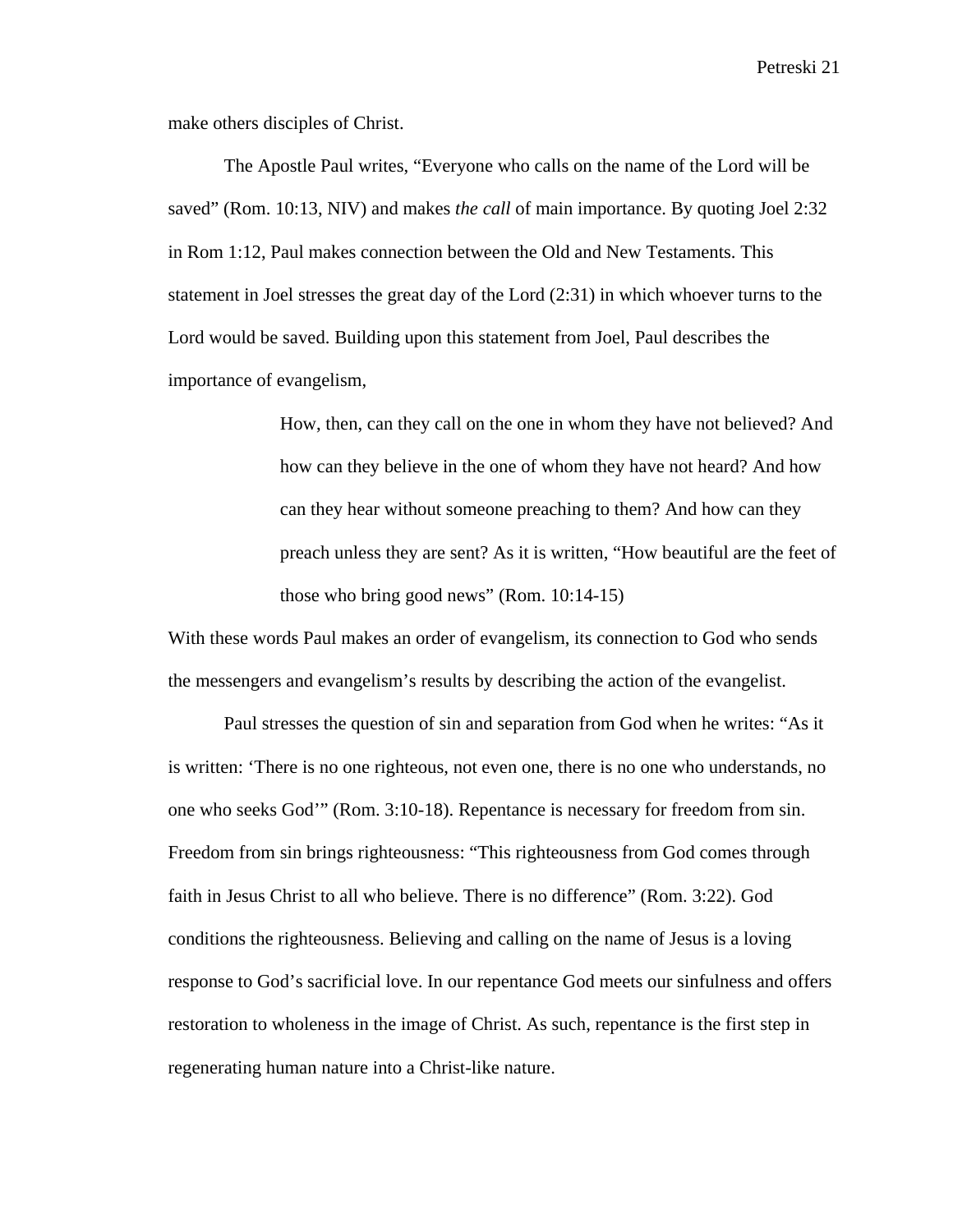Paul accepted the duty to proclaim the good news about Jesus Christ. Further, by saying, "How, then, can they call on the one in whom they have not believed? And how can they believe in the one of whom they have not heard? And how can they hear without someone preaching to them?"(Rom 10:14c) Paul stresses the continuation of actions that are result of preaching. People who accept the good news should call upon Jesus. As a result everyone who calls upon his name will be saved.

In the phrase, "call on the one". (Rom.10:14a), Paul indicates the person of Jesus Christ. By so doing, Paul connects the actions of proclaiming the good news, hearing the good news, and calling on the name of Jesus Christ. Salvation is based on believing, and believing depends on hearing the message of Jesus Christ. Finally, someone who preaches the good news addresses the proclamation. Paul emphasizes the importance of spreading the good news (evangelism) about Jesus Christ. The Church is responsible to meet people in their fallen situation and to meet their needs and minister to them. Evangelism is not the action of an individual but of God who sends.

The initial practice of Christian evangelism took place during the ministry of Jesus. A great transition occurred between the understandings of evangelism by the disciples of Jesus when they heard him saying, "Go! I am sending you out like lambs among wolves" (Luke. 10:3), and the development of evangelism the disciples experienced, when they reported, "Lord, even the demons submit to us in your name". (Luke 10:17). The transition was between the idea that Jesus stressed the hardships of proclaiming the kingdom of God (Luke 10:3) and the practice the disciples experienced. Jesus warned the disciples that people would oppose them and persecute them for his sake (Math. 10:17–20). On the other hand the experience of the disciples was that even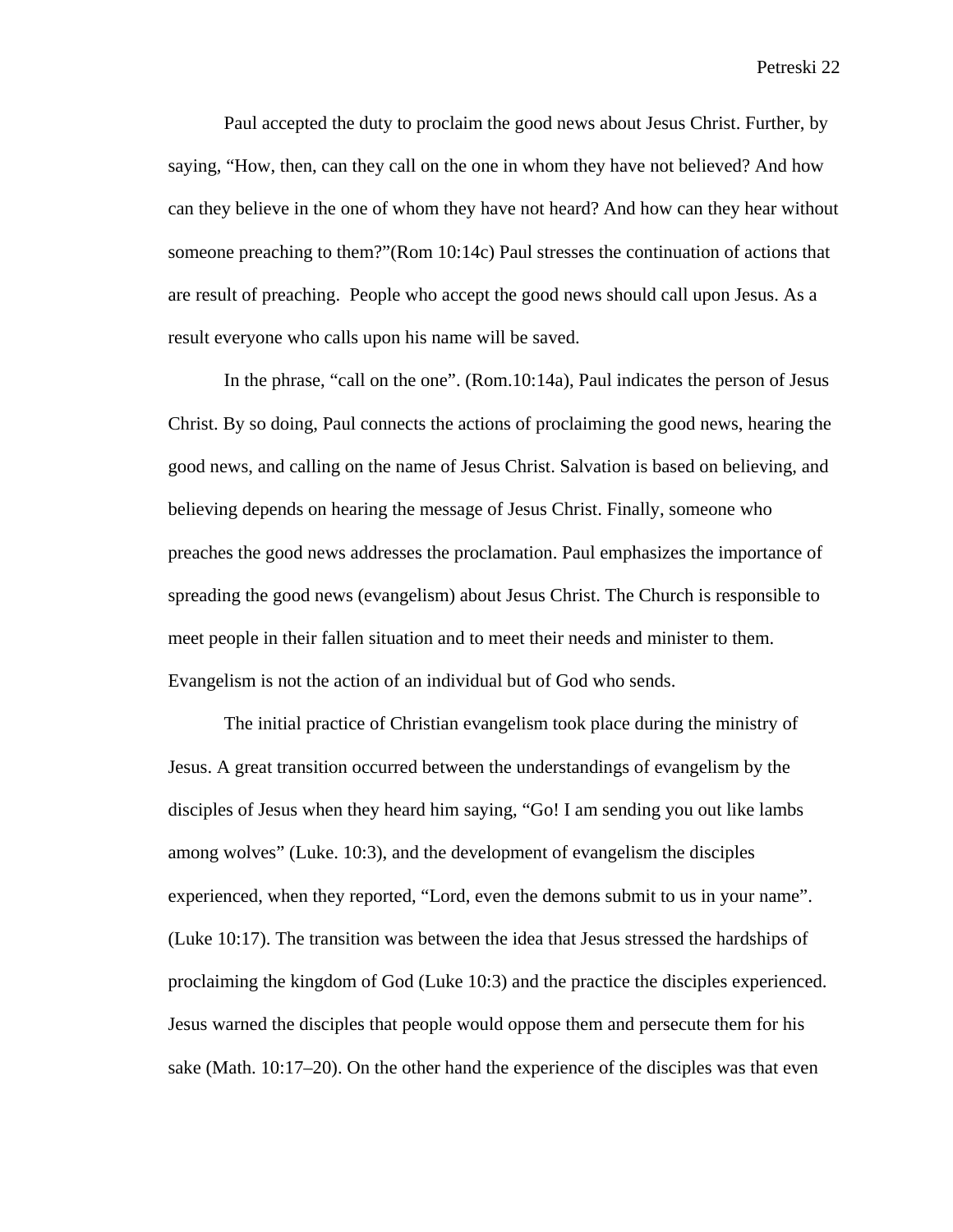the demons were their subject (Luke 10:17). They thought that evangelizing would be very easy. Therefore, they returned to Jesus happy of the success but still lacking in experience of persecution, which would come later in their work (Acts 11:19).

#### **Old Testament Foundations**

Evangelism has its foundations in the Old Testament with God's call to and covenant with Abraham to be a blessing to all nations (Gen. 12:3; 22:18). In this way God began preparing Israel to evangelize the world. God offers no explicit description of the way in which Abraham would be a blessing to all nations. God promised to use Abraham's descendants for evangelism to the world. God declared the important future for Abraham:

> Abraham will surely become a great and powerful nation, and all nations on earth will be blessed through him. For I have chosen him, so that he will direct his children and his household after him to keep the way of the LORD by doing what is right and just, so that the LORD will bring about for Abraham what he has promised him (Gen. 18:18-19).

God explains the evangelism for which Abraham was chosen by saying: "and all nations on earth will be blessed through him" (Gen. 18:18). God sets an order that Abraham and his descendants should teach their children what was good and just. They should continue following the way of the Lord (Gen. 18:18).

God said to Abraham about coming of Messiah and his rule over the nations indirectly with the words: "…and all nations on earth will be blessed through him" Gen.18: 18). After Abraham died, God continued to keep and develop the same promise to his son Isaac making him a blessing to all nations of the world (Gen. 26:4). Obedience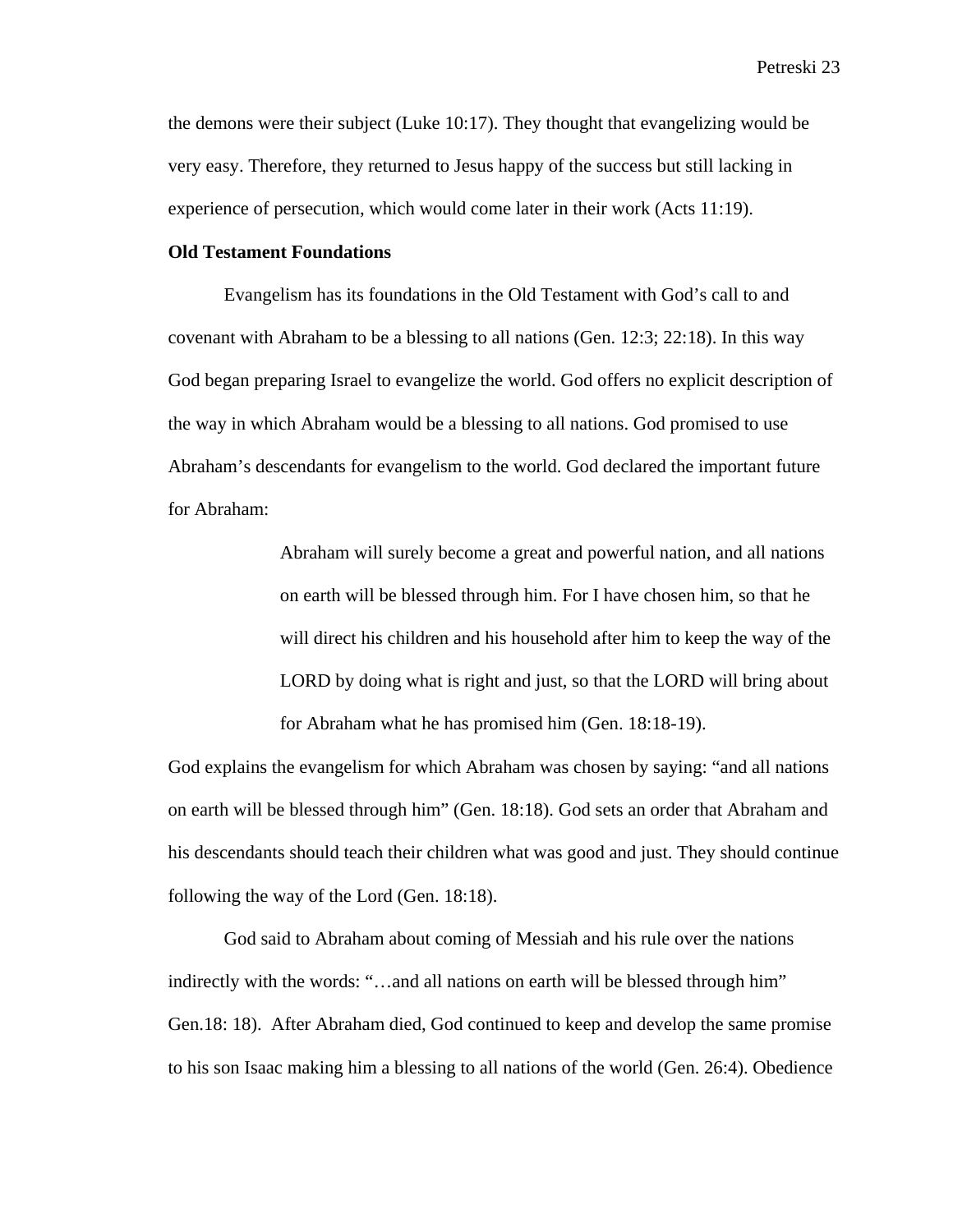to God was the condition for fulfilling the promises and using Israel as the agent for God's great and worldwide blessing (Gen. 26:4–5).

During the time of the kings of Israel, the writer of Psalm 72 announces the fulfillment of the promises given to Abraham. In his prayer for a righteous king, the psalmist describes a king whose rule of peace and justice included all people on the earth. That king' rule included all nations under his blessings. The psalmist explains that the king would deliver the nations, fulfill all their needs, and bless all the people. Thus, the psalmist praises the king by saying: "His name shall endure forever; his name shall continue as long as the sun. All nations will be blessed through him, and they will call him blessed" (Ps. 72:17).

The previous passage is an indirect connection to the Old Testament's proclamation of the Messiah as the perfect king who would deliver all the nations of the world (Ps. 22:27; Ps. 67:2, 4; Ps. 96:3). Later, during the time of the prophets of Israel, the messianic idea becomes more evident. Israel did not recognize the messianic proclamation as direct answer for their expectation. Isaiah proclaims the Messiah with the following words:

> For to us a child is born, to us a son is given, and the government will be on his shoulders. And he will be called Wonderful Counselor, Mighty God, Everlasting Father, Prince of Peace. Of the increase of his government and peace there will be no end. He will reign on David's throne and over his kingdom, establishing and upholding it with justice and righteousness from that time on and forever. The zeal of the LORD Almighty will accomplish this. (Isa. 9:6-7)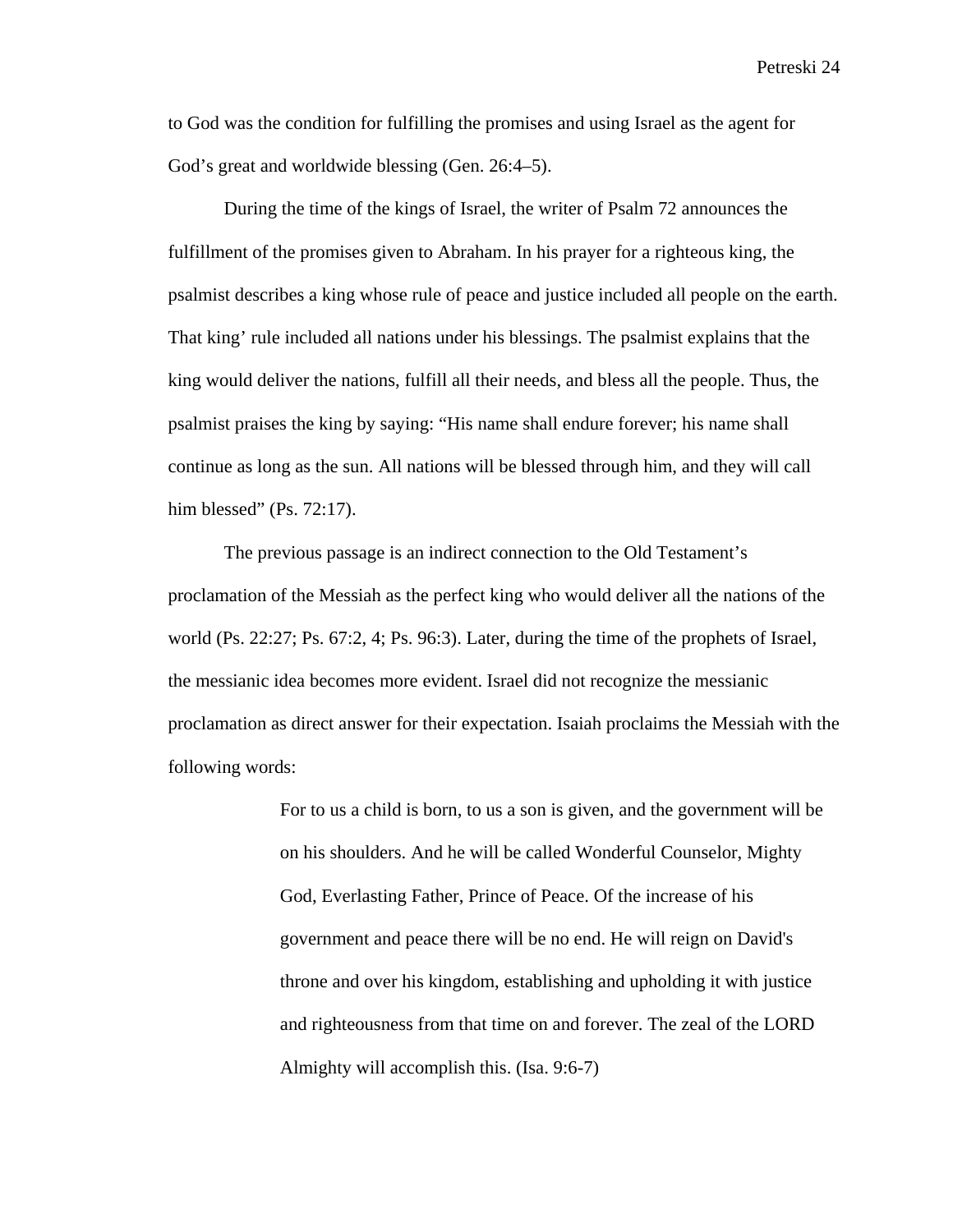Isaiah also prophesied regarding the evangelization of the world through his "servant songs" (Isa. 42:6-9; 49:6; 52:13-53:12). The servant whom Isaiah announces is fully reflected in Jesus and his evangelistic action to Israel and the Gentiles (42:6-9). In Isaiah 49:6-8, Isaiah recognizes the servant of the Lord as one who brings salvation to the entire world. These messages prophesy regarding the role Jesus would fulfill among the nations.

 Isaiah expressed the prophecy about the servant Messiah and hastened Israel to prepare for the spread of his message and rule (Isa. 52:13-15). Israel recognized these prophecies as God's promise. Surprisingly, Israel did not accept these prophecies as being fulfilled in Jesus Christ. Through its history Israel expected the Messiah to bring deliverance and justice among them.

 Joel announces the message when he says, "And everyone who calls on the name of the Lord will be saved; for on Mount Zion and in Jerusalem there will be deliverance, as the Lord has said, among the survivors whom the Lord calls" (Joel 2:32). The prophet Joel also announced a time when the remnants of Israel would call upon the name of the Lord and receive a blessing from the Lord. Joel announced the great day of the Lord in which the darkness would appear and the people of Israel would experience confusion. The fulfillment of Joel's prophecy, "whoever calls on the name of the Lord would be saved," expressed by Peter in his sermon at Pentecost, when three thousand people believed in Jesus, supports the idea presented in the Joel text (Acts 2:47).

Later the church in Jerusalem experienced great persecution. The believers were scattered throughout Judea and Samaria (Acts 8:1). The Christians who had been scattered preached the word wherever they went (Acts 8:4). The success of the gospel is a connection between Joel's prophecy and New Testament evangelism. The claim,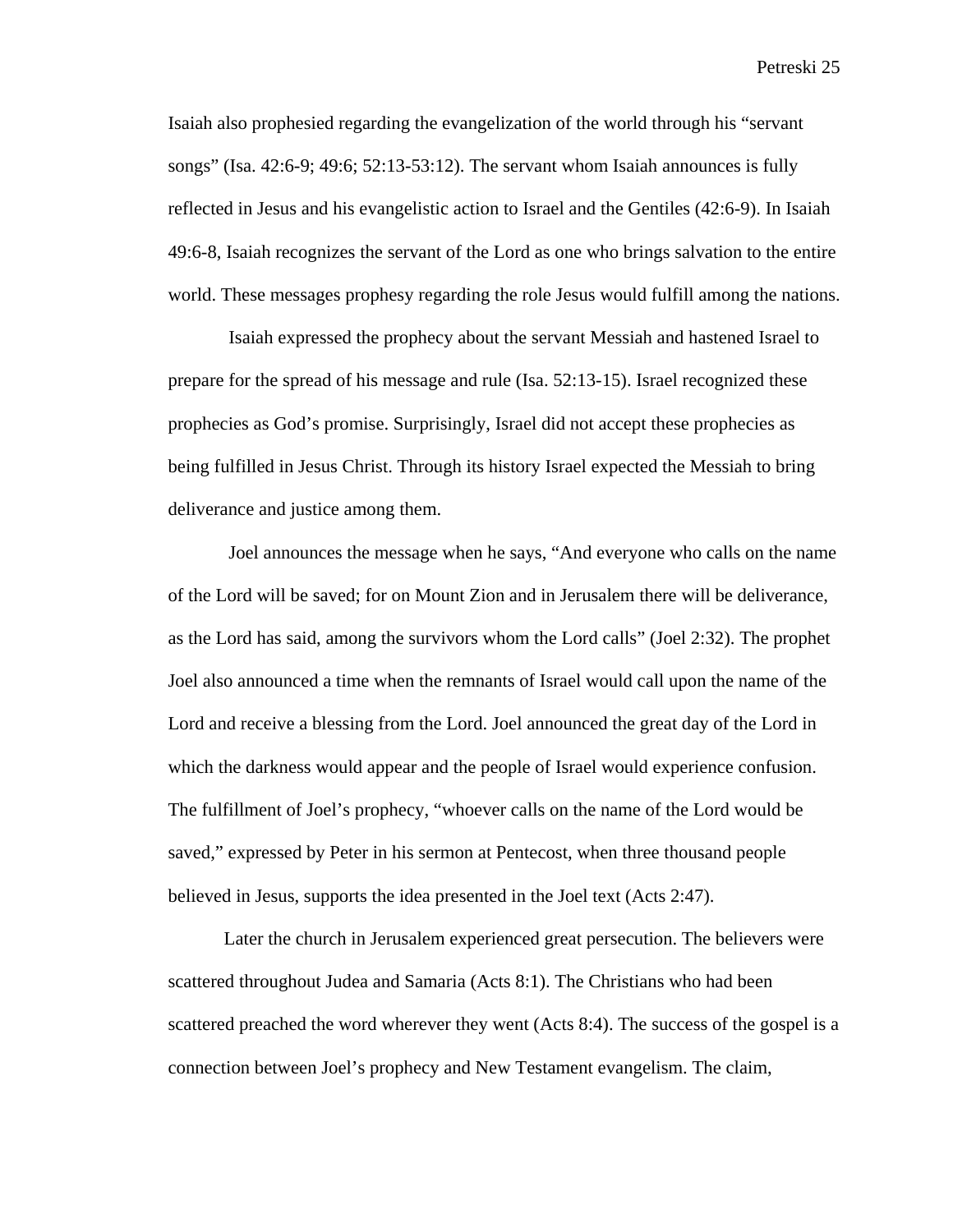"Whoever called on the name of the Lord would be saved," finds its fulfillment in the time of the early Church. The apostles and the scattered believers from Jerusalem preached the gospel first to the Jews. That preaching offered the opportunity for everyone who would call upon the name of the Lord to be saved.

The prophet Zachariah announces salvation to Israel and evangelism to the world by the words, "As you have been an object of cursing among the nations, O Judah and Israel, so will I save you, and you will be a blessing" (Zech. 8:13). Zechariah identifies Israel as a blessing among the nations, together with Judah, from which Jesus (the "Lion of the tribe of Judah" in Rev.5:5), would come. The "Lion of the tribe of Judah" would bless the nations in a way that Israel did not expect. In contrast, Old Testament passages show the close connection of the idea of evangelism as the proclamation of God's kingly rule and inclusion of the Gentiles into God's plan of salvation.

The Old Testament does not mention the term, *evangelism* in a literal sense, but most cases it appears as "righteousness" (Ps. 40:9-10), "peace" and "salvation" (Isa. 52:7-10). Nevertheless, the call to repent and follow the ordinances of God through the Old Testament is the meaning of evangelism. The good news in New Testament evangelism is proclaiming the saving character of God and calling to all people to reconcile with God. This call was especially needed for Israel to return to God for which the prophets were always calling the nation. God's goodness was revealed to Israel, and evangelism was the prophet's call to repent and return to God.

Chris and Kristy Sarris claim that most of the communications of Israel to the neighboring nations about the living God, his power, and his goodness was evangelism to the nations (2). They say that the story of the exodus of Israel from Egypt was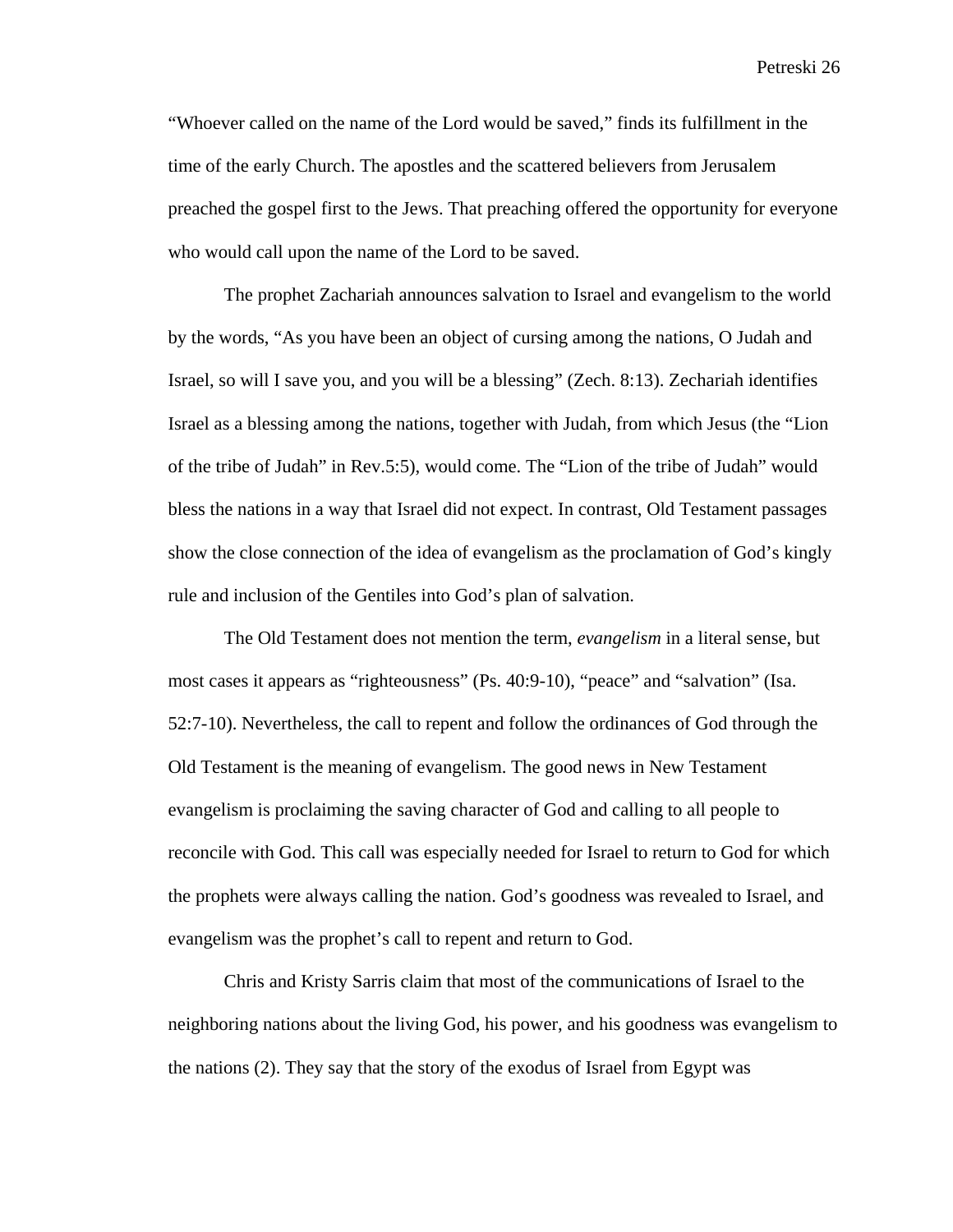evangelism to the pharaoh and the nation of Egypt. They also reflect that communication and witness of the Israelite girl to Naaman the Syrian was evangelism about the living God and his healing power for all people.

William Biederwolf claims also that God intervened evangelistically to the other nations in the Old Testament (17). Biederwolf gives an example through the story of Jonah's intervention to Nineveh. Jonah did not preach about the character of the living God but about the consequences of the bad attitude of the people of Nineveh, which led to repentance and gaining God's favor toward the people of Nineveh (28). Through the book of Psalms, Biederwolf recognizes *shalom* peace as a message from God to his people and as blessing from one generation to the other (Ps. 85:8). Biederwolf makes a difference between the message of *shalom* in Old Testament Israel as different from the gospel to the Gentile world in the New Testament, although the context is similar. The main difference here is made that the Old Testament message of peace is directed toward Israel, and the New Testament message of the gospel is turned toward the entire world.

The New Testament evangelism was a continuation of the Old Testament proclamation of righteousness, peace, and salvation given to the world (Matt. 28:20). New Testament evangelism produces conversion by accepting the good news of Jesus Christ.

New Testament evangelism does not support the expression of evangelization in the Old Testament. The promise to Abraham (Gen. 12:3; 22:18), Isaac (Gen. 26:4), and Jacob (Gen. 28:14) offers strong support for the idea of spreading the good news. Isaiah 19:24 describes Israel as a blessing to all nations in the world.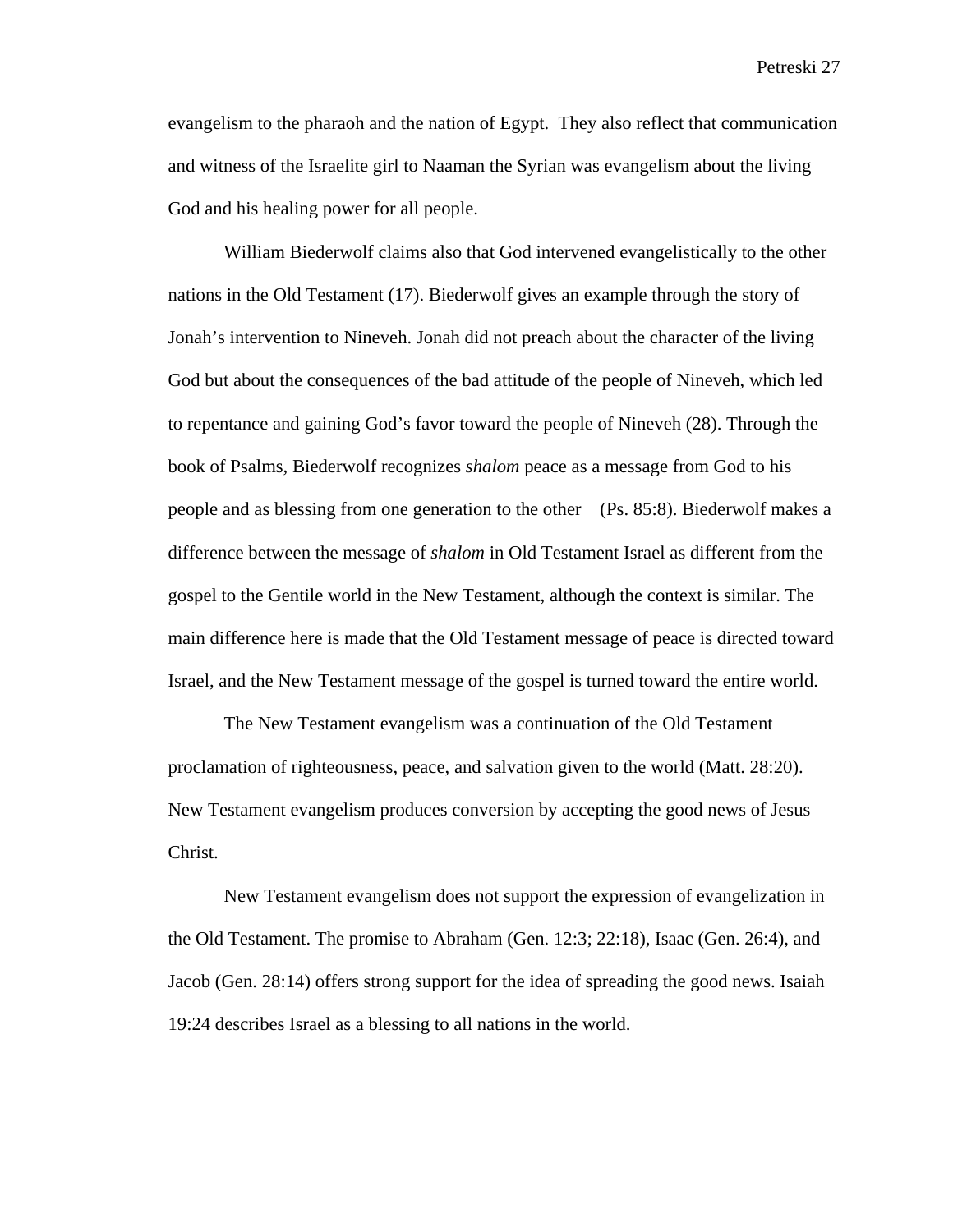Jeremiah 4:2 prophesies a condition: If Israel returns to the Lord, Israel will serve as a blessing to the nations. Finally, Zechariah 8:13, offers an indirect message that Israel would bless the nations. These passages seem to conclude that the Old Testament community did not fully understand God's promise to Abraham. As such, this promise was a focal issue in Israel's history.

The idea for evangelism in the New Testament does not correspond directly to the Old Testament except for the passages I referenced. Matt. 1:1 corresponds to Gen. 22:18 as the only connection between God's promises to Abraham and their fulfillment in Jesus. Mathew's genealogy presents Jesus as the "son of Abraham." Acts 3:25, citing Genesis 12:3, asserts that God's promise given to Abraham is fulfilled in the New Testament. Also, apostle Paul (Gal. 3:8) refers to the same promise of God given to Abraham (Gen. 12:3).

Although no direct New Testament reference refers to the promises and prophesies given in Jeremiah 4:2 or Zechariah 8:13, an indirect connection shows that the nations of the world would receive God's blessing through the nation of Israel.

# **New Testament Evangelism**

In the New Testament, Jesus proclaimed that the establishment of God's kingdom was very close (Mark 1:15). Jesus sent his disciples to the cities and towns of Israel (Luke 10:1, 9), announcing the closeness of the kingdom of God. Jesus' disciples however, understood that the kingdom of God would involve restoring the kingdom to Israel (Acts 1:6), for which Israel had to be specially prepared.

Restoration's basic idea asserted that Roman rule would be overthrown (Acts 5:36-37) and David's throne would be restored forever (Luke 1:32-33).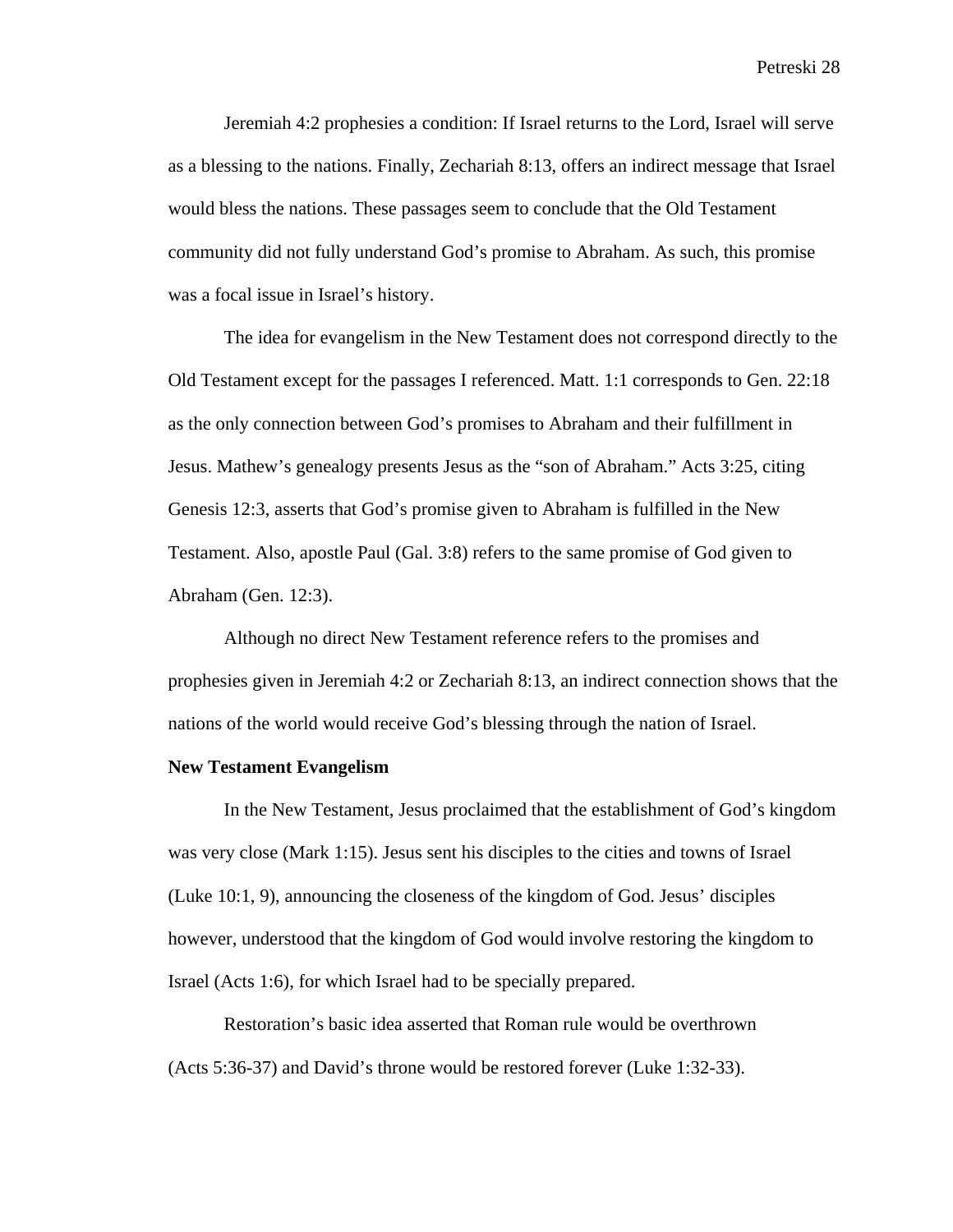After God's presence was acknowledged in the temple (Matt. 12:6; 23:21), the righteous dead would be resurrected and participate in the restored kingdom (Matt. 27:52-53) and the special light of the Messiah would bring revelation to the Gentiles (Luke 2:32). The disciples, together with the whole nation of Israel, expected the restoration of God's kingdom in Israel through the coming Messiah (Acts 1:6). In most cases the "kingdom of God" concept was familiar given the expectations of Jesus' hearers. The kingdom of God meant the "restoration of the kingdom to Israel" (i.e. the overthrow of Rome. Acts 5:36- 37), the restoration of the Promised Land to the Jewish people, the restoration of a Davidic kingdom (Luke 1:32-33), and the return of God's presence to the Holy of Holies in the temple.

Jesus spoke about the kingdom of God in a completely different way. Jesus began preparing for the kingdom in the inner lives of the disciples. The disciples could not understand this work of preparation, but later they faithfully fulfilled the work according to the Scriptures and the leadership of the Holy Spirit (2 Tim. 3:16). Jesus was preparing the disciples for a new understanding of the kingdom in which Gentiles could participate (Matt. 8:11-12).

After Jesus prepared his disciples and showed them the great need among the people of Israel, he sent them in pairs to spread his message (Matt. 9:37-38; 10:5-10). Jesus instructed his disciples regarding where and how to preach. He sent his disciples only to the people of Israel—God's chosen people for the evangelization of the world. For this preaching among the people of Israel, Jesus equipped his disciples with a word of proclamation: "But go rather to the lost sheep of the house of Israel. As you go, preach this message, 'The kingdom of heaven is near'" (Matt. 10:6–7).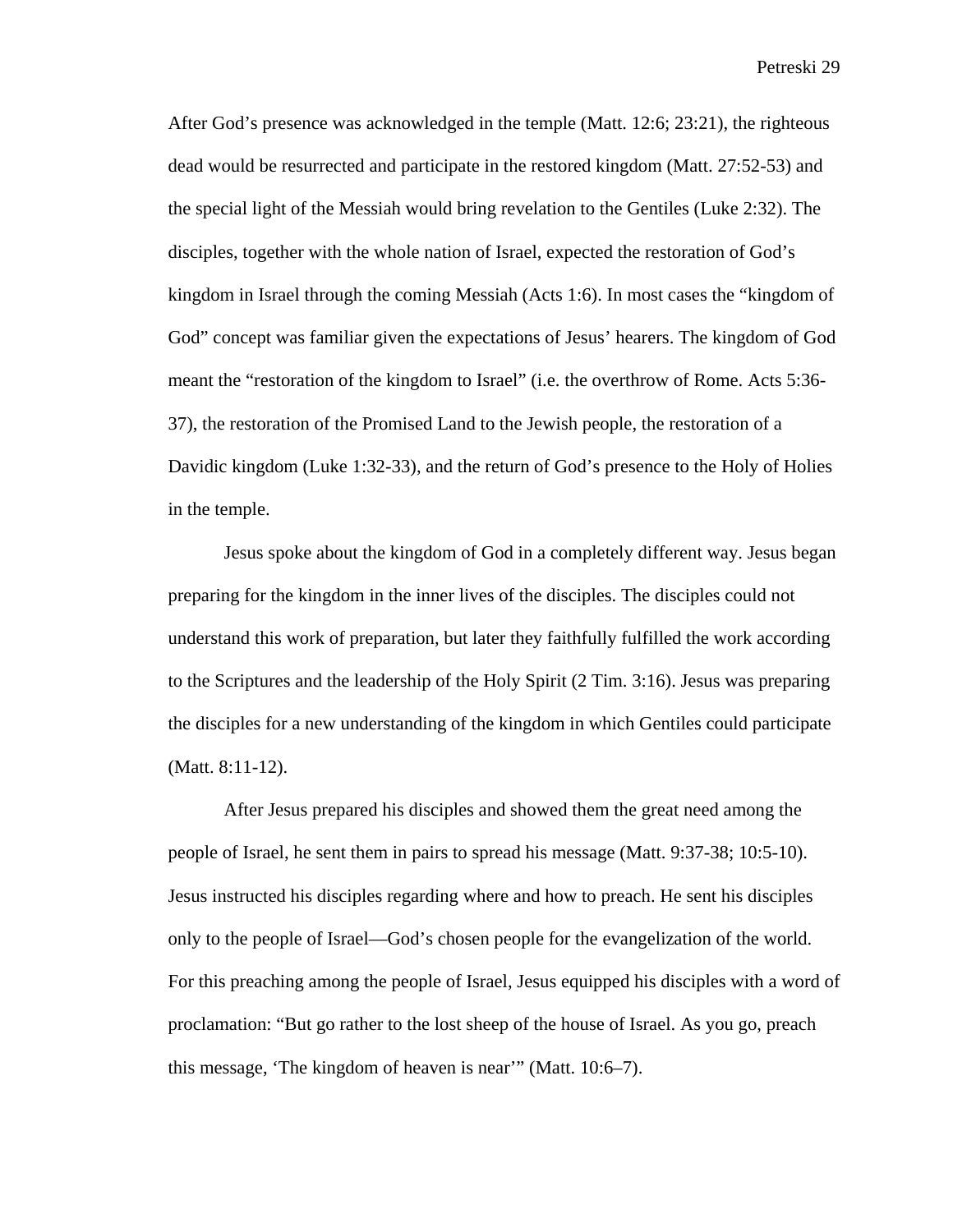After the resurrection the disciples received a clear sign that the restoration had begun. Jesus informed his disciples that he had all authority in heaven and on earth, and with that authority he sent them into the world to make disciples of all nations (Matt. 28:19-20). With this command Jesus transformed the understanding about the restoration of the kingdom by including the Gentiles and set the foundations for evangelism to the world. Implicitly, by sending his disciples, Jesus sent the entire Church to evangelize all nations, when he said, "Therefore go and make disciples of all nations… teaching them to obey everything that I have commanded you" (Matt. 28:19-20). With this action Jesus fulfilled the mission promised to Abraham that through his seed all nations would be blessed.

After receiving the Holy Spirit on the day of Pentecost (Acts 2:4), the disciples were slow to disperse among all nations and to spread Jesus' message. In fact, for the first seven chapters of Acts, the Christian movement did not spread beyond the walls of Jerusalem. The disciples slowly began to learn that God was widening his kingdom and opening the kingdom's doors to Samaritans (Acts 8:5-25), proselytes (Acts 8:26–39), God–fearers (10:1-48), and, finally, to the Gentiles (Acts 13:46). The Holy Spirit worked with perseverance and consistence in order to persuade the apostles to preach about Jesus to Gentiles and Jews alike. The Apostles and other Christians evangelized Israel and later the rest of the world by expressing God's great actions and by witnessing to people about Jesus (Acts 8:4).

Peter received specific instructions regarding evangelism in Caesarea while in the house of Simon in Joppa (Acts 10:19-20). Charles H. Kraft says that Peter had to acknowledge God's authority although Peter made a distinction between Jews and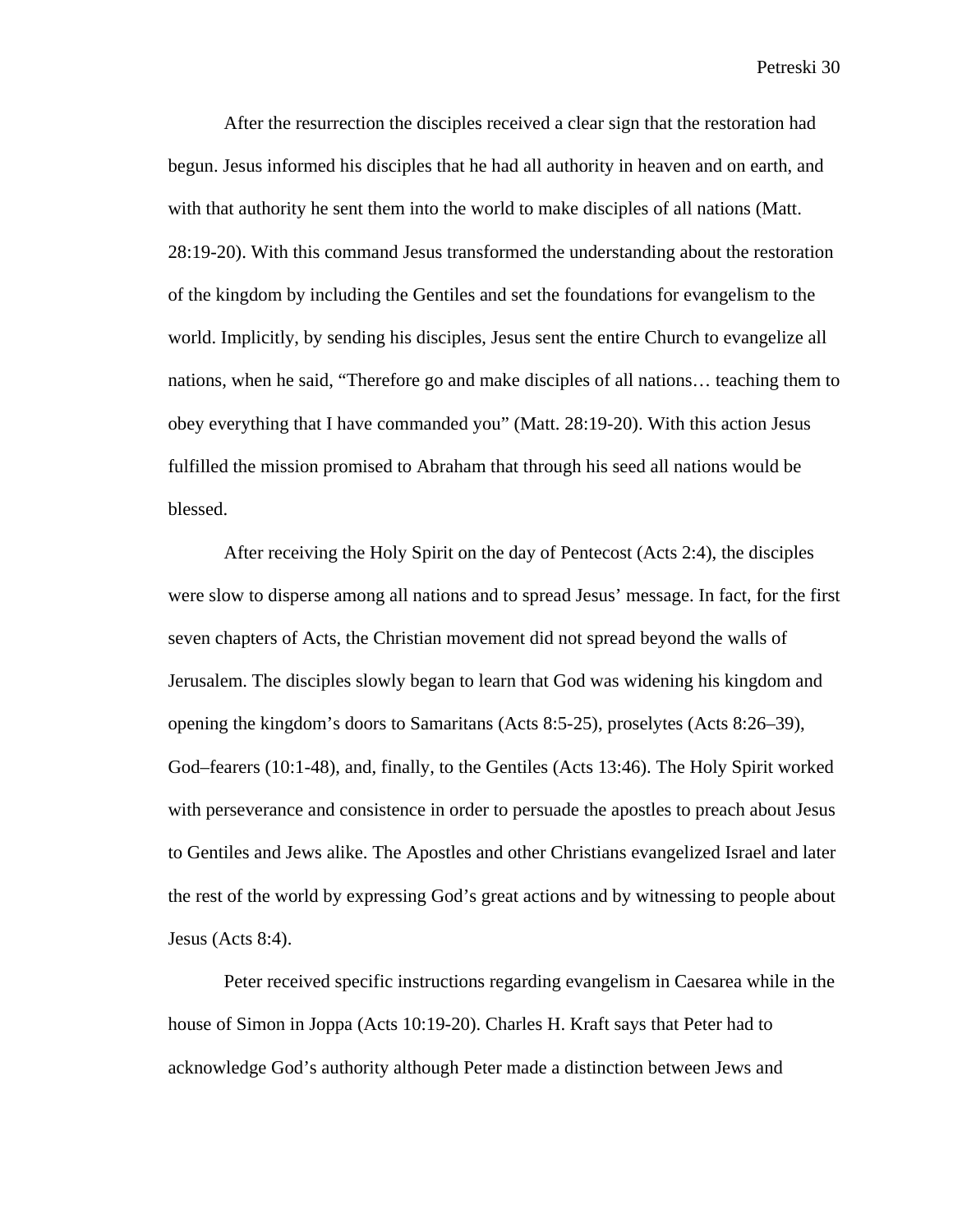Gentiles. God encouraged him to follow the Holy Spirit's instructions. After receiving the Holy Spirit's instructions, Peter recognized that God did not make distinction between people (Acts 10:34) and that evangelism should be the same for all nations. Cornelius the Godfearer was a Gentile who participated in the life of the Jewish community. God sent Peter to Cornelius, a roman centurion who wanted to understand how to fulfill God's will and to receive the joy of God's favor (Kraft 140-41*)*.

In the early days of Christianity the apostles preached the kingdom of God according to the teaching of Jesus (Acts 8:12; 19:8; 20:25; 28:23, 31). All of these references in Acts relate to the believers outside Judaism (Acts 8:12, Samaritans; Acts 20:25, Gentiles in Ephesus along with Jews; Acts 28:23, 31 in context with Acts 28:28 to the Gentiles). After some evangelistic experience the apostles understood that Jesus would fulfill Israel's messianic expectations. Jesus was a very different Messiah since he was rejected by the Jews and crucified.

Jesus was the focus of evangelism for Peter and all of the apostles. Wherever the apostles went to evangelize, they claimed that Jesus was anointed by God to judge the living and the dead (Acts 10:42), and the Jews and Gentiles (Acts 14:27). In the person of Jesus, God offered forgiveness of sins to all people who repent, even Gentiles, and incorporated them into the kingdom he was restoring. This work was the start of evangelism, and the message about Jesus went wider than Jerusalem and Judea. The Holy Spirit led the apostles to evangelize all people without distinction of origin or culture.

Paul, the apostle to the Gentiles (Acts 9:15), began his evangelism in Damascus after his conversion. "At once he began to preach in the synagogues, that Jesus is the Son of God." (Acts 9:20-22). The Holy Spirit also transformed Paul's understanding of the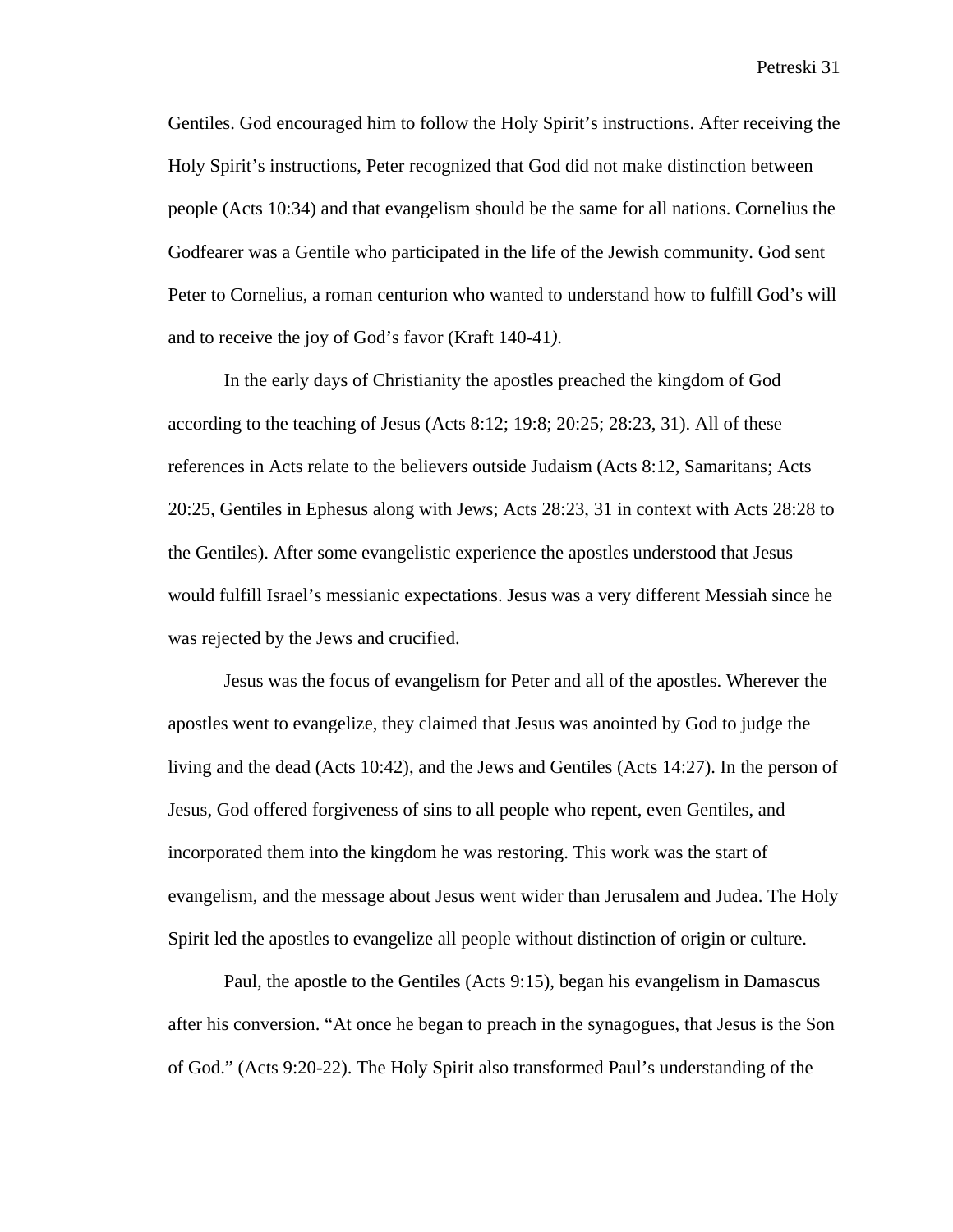Old Testament Messiah that had come from his previous training at the feet of the great teacher Gamaliel (Acts 22:3). Paul already knew about the Messiah who would come among the Jews and restore the kingdom to Israel. From his experience on the road to Damascus, Paul understood that the long expected Messiah was none other than Jesus (Acts 9:5).

The believers who scattered because of the persecution following Stephen's martyrdom arrived in different places and evangelized the Jews (Acts 8:1, 4–6; 11:19). The church at Syrian Antioch emerged from such evangelism. Barnabas invited Paul to do more evangelism there until the church in Antioch was strong enough to be a witness for the gospel in the world (Acts 13:1). After the selection of Paul and Barnabas by the Holy Spirit for a special mission, they went first to Cyprus and then to cities in Galatia. Paul's first outreach to Gentiles outside the Jewish context took place in Pisidian Antioch (Acts 13:14-48).

The Apostle Paul made three missionary journeys and covered the eastern part of the Roman Empire. On his first missionary journey, Paul followed the Holy Spirit's leading and widened his understanding of evangelism to include Gentiles (Acts 13: 46- 51). On his second missionary journey, Paul crossed over to European soil and preached the gospel in Macedonia and Achaia (Acts 16-18). Paul's central theme was always Jesus Christ. He preached the gospel for repentance and entrance into the kingdom of God, but he did not preach that Jews would be the only nation in that kingdom. Instead, the kingdom of Jesus Christ would contain all nations.

Paul's third journey expanded the outreach with a three-year stay in Ephesus. He also recruited people who were willing and gifted to evangelize (Acts 19:9-11). While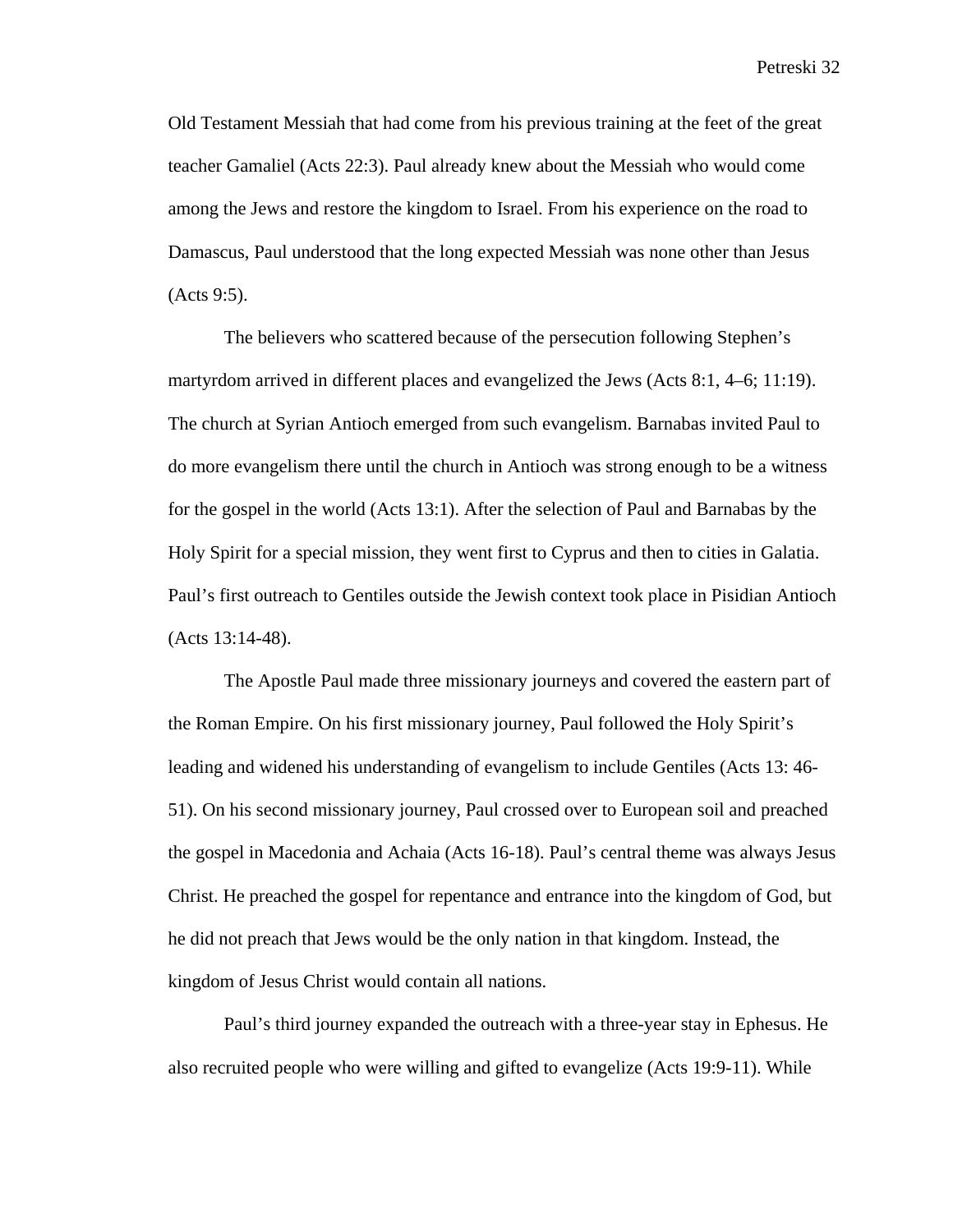Paul was imprisoned, these people continued to evangelize and do the mission among the people around them (1 Tim. 1:1-7).

Paul evangelized not only ordinary people but also rulers and kings (Acts 23-27). His evangelism was brave and fearless (Acts 17:22). He knew that God protected his evangelism, and all he was doing was beneficial for people of all classes and nations. Thus, God fulfilled his promise to Abraham that through Abraham's seed the world's nations would be blessed. Paul clearly understood this truth (Gal. 3:8-14).

#### **Description of Evangelism**

Evangelism can be described by exploring the nature of Jesus. For Christians, evangelism involves proclaiming Jesus Christ to the world. This proclamation is primarily concerned with the divine-human person of Jesus Christ coming into the world to restore the humanity's relationship with God through the Holy Spirit's indwelling. Thus, evangelism calls humans to come back to God and renew their communion with God, which was broken by humankind's fall (Gen. 3). Through evangelism the Church is called to proclaim Jesus Christ as the only mediator between fallen humans and the divine and eternal God (1 John 2:1). The Church's relationship with the world is identified as a servant helping the world to be liberated from any bondage that makes the world ignorant of God's saving love.

Evangelism is not only informational, although it has profound informational content, nor is it only motivational, although its affective domain is wide. This message of the gospel regards the triune God's cruciform love for humanity and humanity's response to God's love. The Church communicates this message incarnationally in order to make the message contextually relevant to the people and culture in which it is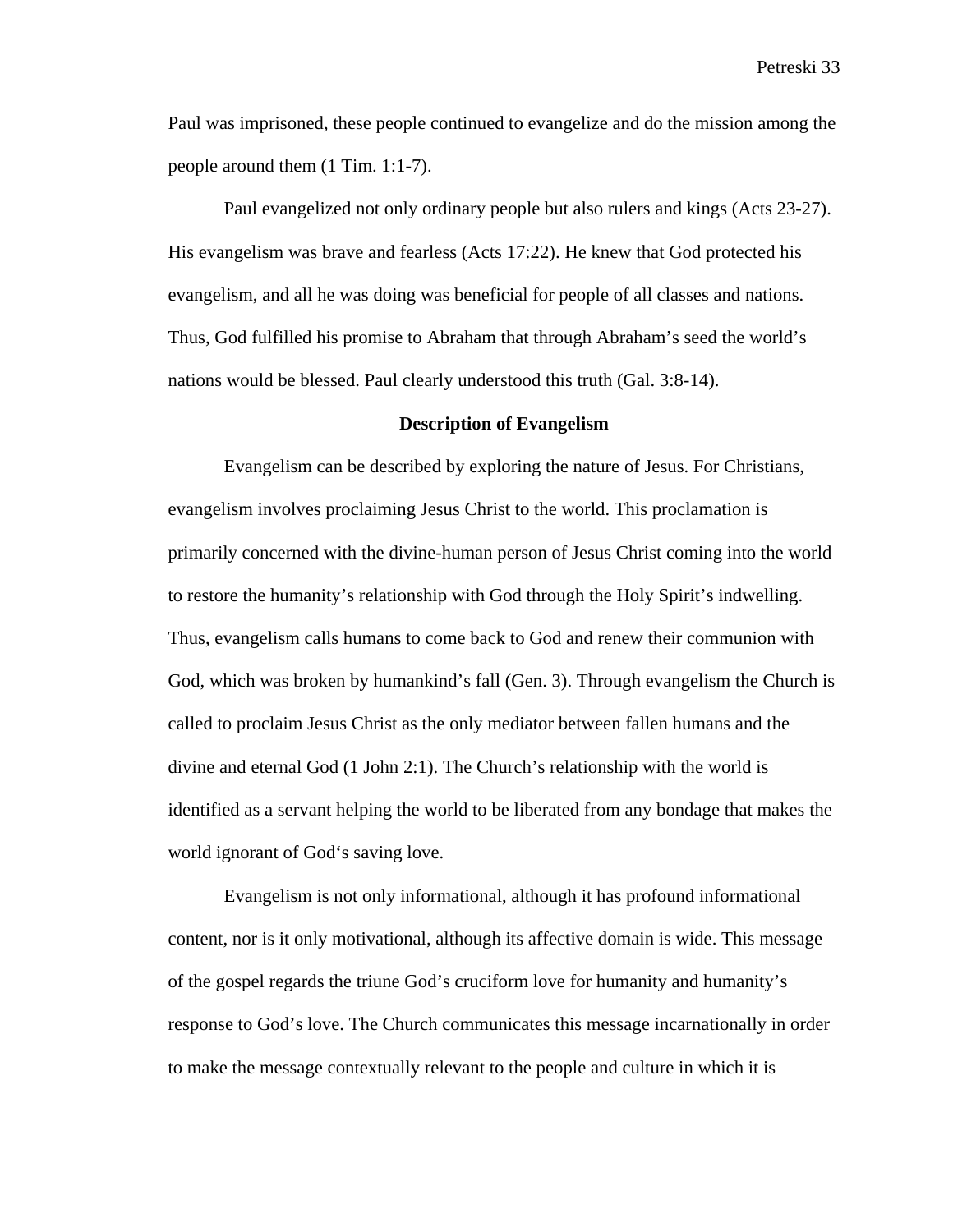proclaimed. Padre Pio cited the words of Saint Francis of Assisi and described the deeper truth of evangelism when he said: "Preach the Gospel at all times and, if necessary, use words." (Pio 1).

The gospel the Church preaches shares God's salvation with all nations and by all possible ways. Evangelism involves taking the gospel to the nations, starting from home. Further, evangelism offers a means for fulfilling the Church's mission; namely, evangelism seeks to make disciples of all nations. Evangelism brings people into a loving, responsive relationship with God. Discipleship nurtures Christians toward wholeness in Christ's image.

The Church has tried to find appropriate ways to communicate the gospel to the world. The apostles took the gospel they received from Jesus and spread it as far as they could in the world. Proclaiming the gospel was Jesus' command. Accordingly, the disciples followed Jesus' sequence: first in Jerusalem and then in Judea, Samaria and to the ends of the world (Acts 1:8). This command of Jesus was empowered by the action of the Holy Spirit in practice. The Holy Spirit was calling (Acts 13:2); leading (Acts 13:4); forbidding, directing (Acts 16:6-8), and encouraging (Acts 23:11) people whom the Lord had prepared for evangelism. As such, evangelism served as fulfillment of promises that Jesus said to the apostles regarding the Holy Spirit:

> And I will ask the Father, and he will give you another Counselor to be with you forever, the Spirit of truth. The world cannot accept him, because it neither sees him, nor knows him; But you know him for he lives with you and will be in you (John 14:16- 17).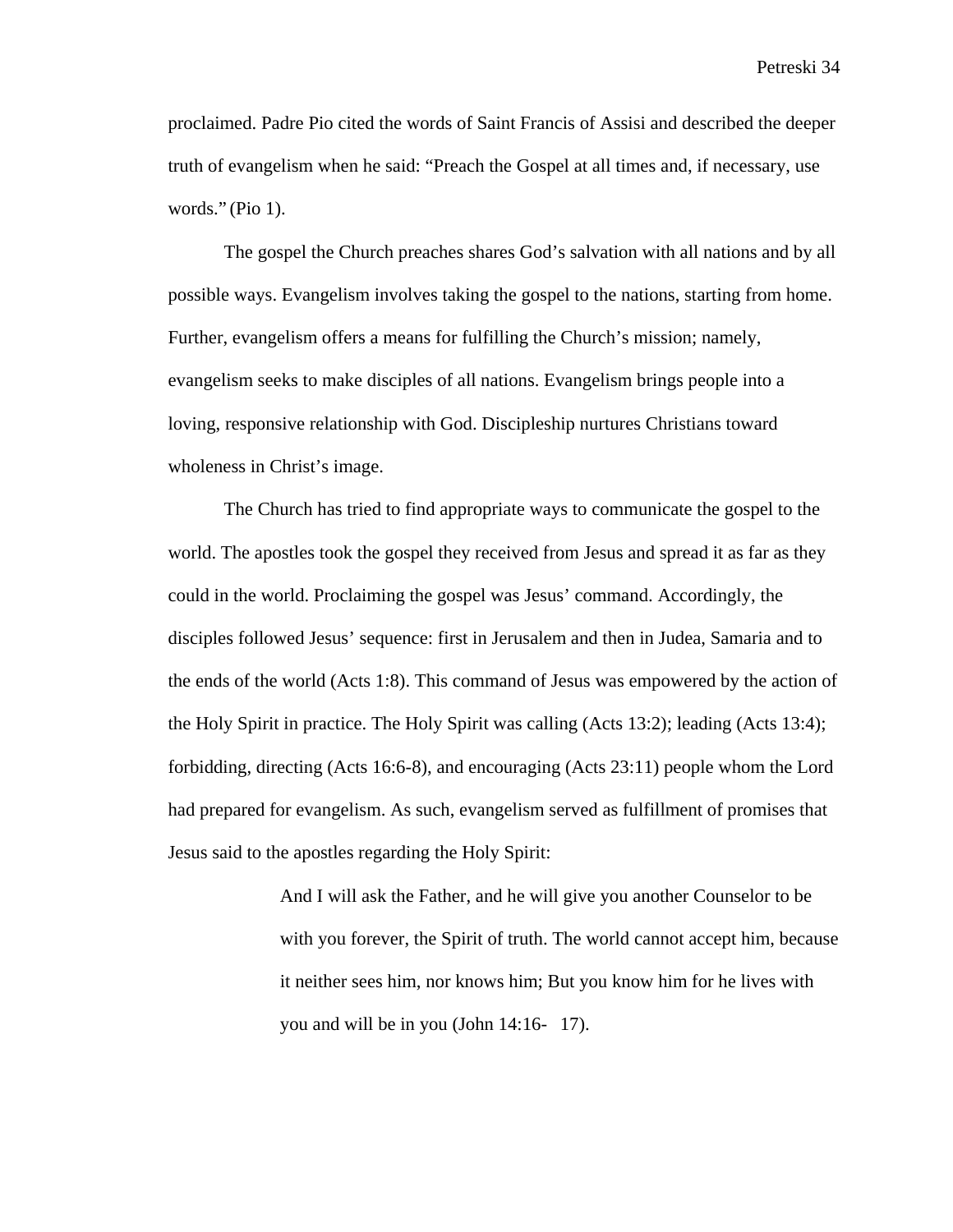The Holy Spirit as counselor continued the work of evangelism through the lives of the apostles. They mostly depended on the instructions of the Holy Spirit.

Through the Holy Spirit's guidance, the Church works as a community in which God's presence resides and through whom God touches the world with cleansing, healing, liberating, and transforming grace. In other words, the Church incarnates God's actions of love and grace. The Church proclaims Jesus as the bridge between fallen humanity and the eternal sovereign God. As a result evangelism involves reaching people and entering closer into their daily lives. Evangelism involves making disciples of Jesus by teaching and instructing them in the Spirit and leading them in the way of Christian life. Christians, prepared as disciples of Jesus, are ready to follow Jesus in all their lives and to reach others actively with the gospel.

The Holy Spirit, not people, set the Church to work in this world (Acts 1:8). That work represents life in its fullness and care for lost people in the world (Col. 2: 10; 1Pet. 5:2). The Church's desire and action to reach people in the world and share in their joys and sufferings is actualized through evangelism. The Church's primary mission is to communicate with people outside the community of faith. The Church represents the body of Christ in the world by offering spiritual nurture, making disciples of Christ, and providing physical help by caring and supporting people in their needs. Existing in this world, the Church is identified as the body of Christ empowered by the Holy Spirit expressing deep changes in the life of humanity.

Rick Warren emphasizes that the church must emulate Jesus' actions in order to attract people and bring them together to receive the gospel. Further, Warren presents three major findings through which the church can develop evangelism in the world: (1)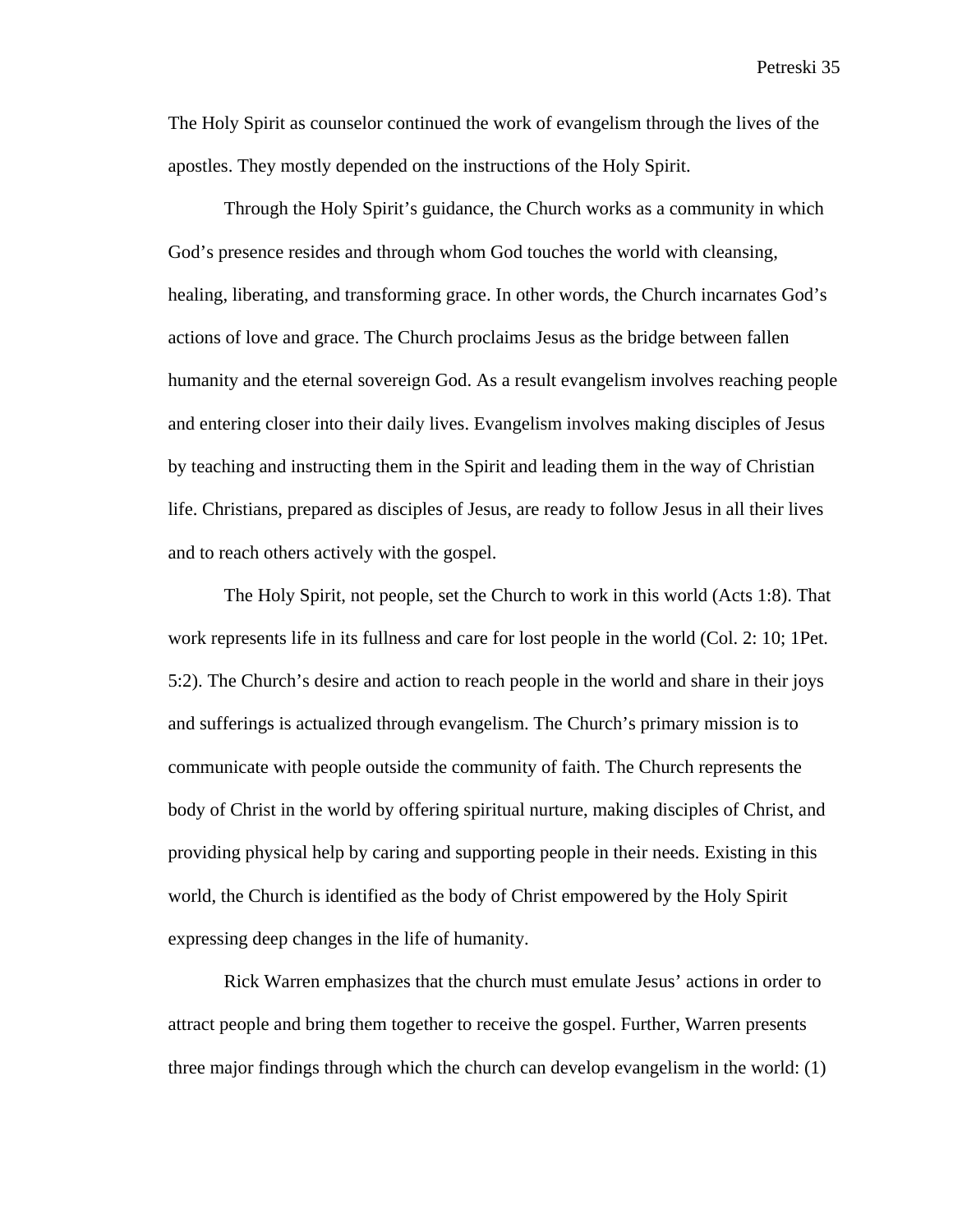loving people as Jesus did (Matt. 9: 36-38), (2) meeting people's needs as Jesus did (Matt. 15:30; Luke 6:17-18; John 6:2-10), and (3) teaching people about the love of God and the way of salvation (Matt 13:34; Mark 10:1; 12:37). In these findings Warren clarifies the church's evangelistic purpose to bring people to Christ and his salvation. The Church manifests the power, love, care, and help of Christ (Warren 208).

The Ethiopian eunuch requested someone to explain the Scripture to him (Acts 8:26-41). Philip followed the Spirit's instruction, met the spiritual need of the eunuch, and taught him the fulfillment of the prophecy in Jesus Christ. The conversion of the eunuch and many other evangelistic actions of the early Church help Christians grasp the nature of evangelism in spreading the gospel.

### **Evangelism as a Spiritual Gift**

The New Testament describes evangelism as "spreading [telling] the good news about Jesus" (Acts 8:12, 35; 10:36; 11:20). The good news about the Messiah and his kingdom was fulfillment of the prophecies repeated through the history of Israel. As such the New Testament evangelism was a result of God's promises to the patriarchs and prophets (Acts 5:42). The apostles evangelized all people in the temple and in private houses that Jesus was the long-expected Messiah. In Acts 10:36 the biblical author describes the fulfillment of promised peace that only the Messiah would establish among the people of Israel. The apostles spread the good news of the fulfillment of God's promises to their Fathers:

> We tell you the good news: What God promised our fathers he has fulfilled for us, their children, by rising up Jesus. As it is written in the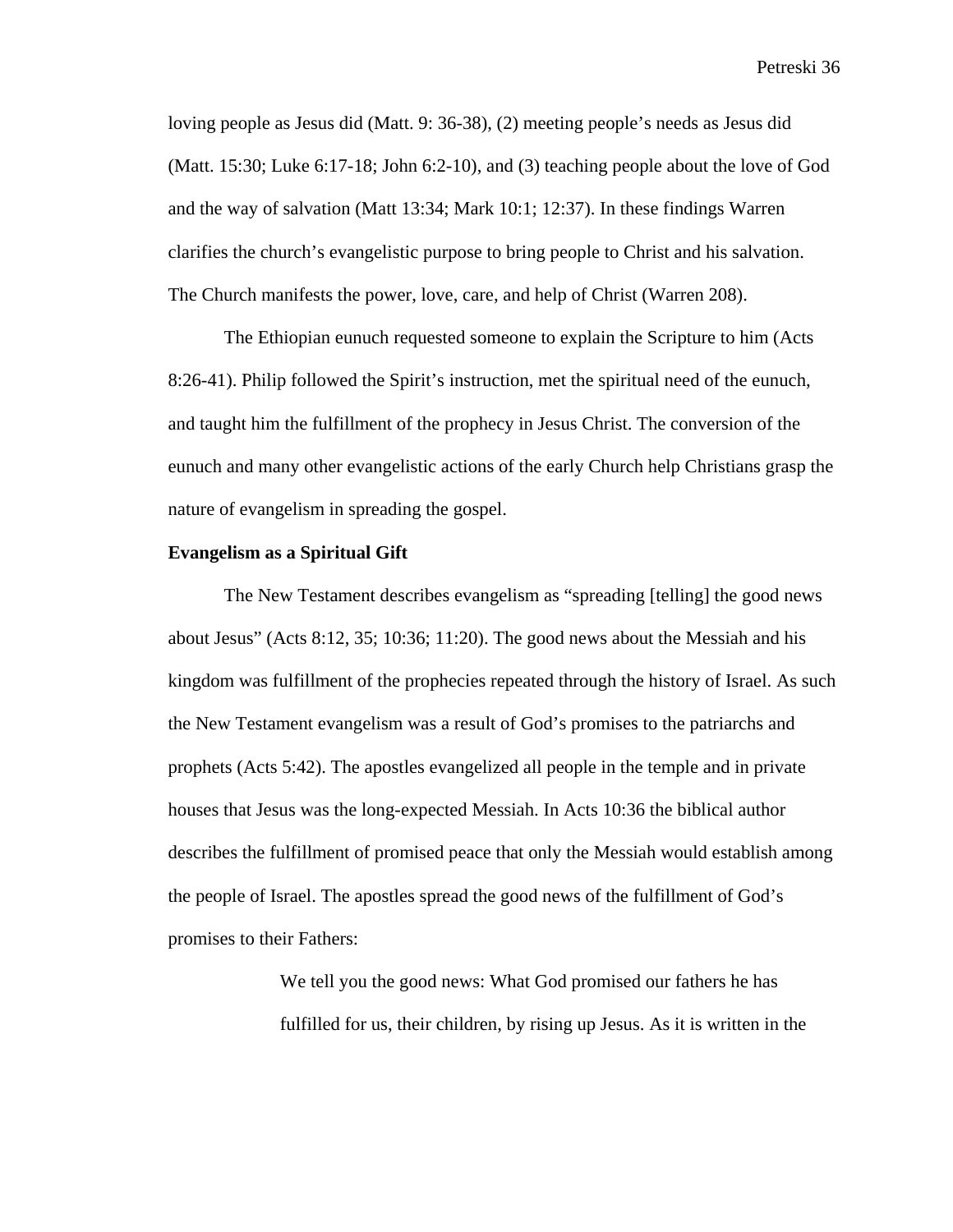second psalm: "You are my Son; today I have become your Father." (Acts 13:32-33)

Paul evangelizes in Pisidian Antioch using the promises from the Old Testament.

The word *evangelist* occurs only three times in the New Testament. (Acts 21:8; Eph. 4:11; 2 Tim 4:5) While the apostle Paul did not use this term to describe himself, he proclaimed the good news about Jesus and made disciples. As such, Paul appears to have functioned in the role of evangelist.

The Old Testament messianic prophecies (Isa. 32:1, "See, a king will rule in righteousness"), and the New Testament words of Jesus are synonymous (John 1:49, "you are the king of Israel"). Paul and other apostles believed that spreading the good news about God's kingdom should be understood as announced in the Old Testament (Isa 32:1-4). The Messiah's reign of peace and justice should be spread in the Jewish nation and the entire world (Matt. 13:31-32; Rev. 1:17-18). The parable Jesus gave in Matt. 13:31-32 represents the kingdom of God as hardly visible and then growing into such a large plant that birds nest in its branches. Revelation 1:17-18 explains that the Jesus' kingship effects all ages and all generations.

In Ephesians 4:11 Paul describes how Christ gave different gifts: apostles, prophets, evangelists, and pastors/teachers. In 1 Corinthians 12:1-11 Paul mentions that not all gifts were given to the same person; rather, Jesus decided which gift each Christian should receive. Different gifts were given to different people according to the will and finding of the Spirit of God. Each gift serves to build the Church of Jesus Christ and reveal the kingdom of God to all people.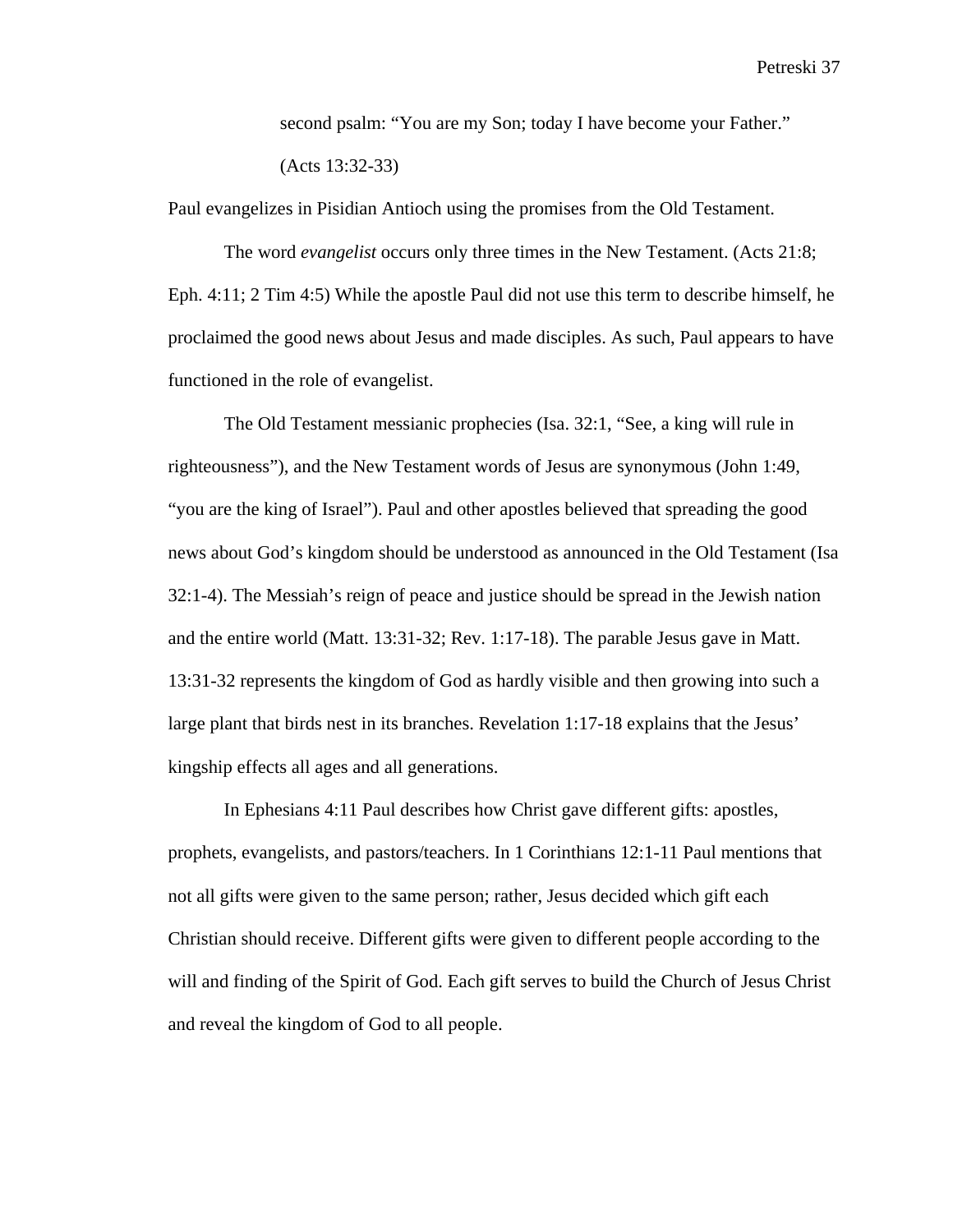Although the gift of evangelism is not mentioned in 1 Corinthians 12, this gift remains under the power and will of the Holy Spirit. The gift of evangelism is given to some believers in the Church according to the power and finding of the Spirit. As such is the work and decision of the Spirit in the church of Syrian Antioch, setting aside Saul and Barnabas for the work of evangelism (Acts13:2).

 Jesus gave these gifts "to prepare God's people for the work of service, so that the body of Christ may be built up until all reach unity of the faith and of the knowledge of the Son of God and become mature, attaining to the whole measure of the fullness of Christ" (Eph. 4:12-13). The four phrases (to prepare for work of service, the body of Christ, the unity of faith, and fullness of Christ) mentioned in this passage are parallel to each other supporting the meaning of evangelism. Jesus prays for the unity in his Church in John 17:20 so that the Church might have the same relationship of loving union with God as Jesus has.

The relationship between God and the Church would then have the same experiential knowledge of God as of the Son. This kind of relationship with God characterizes maturity of human life, and this maturity manifests the stature of the fullness of Christ. Through this formulation Paul frames evangelism in a powerful way. The work of evangelism is less about *getting people saved*, *and into a church*, than about *discipling them and bringing them into a specific kind of unity with God*.

Believers received different gifts under the Holy Spirit's guidance. These believers developed the gift of witnessing by the support of the same Spirit, and used the gift according to the Spirit's instructions (Rom. 12:6-8). As a result developing the gift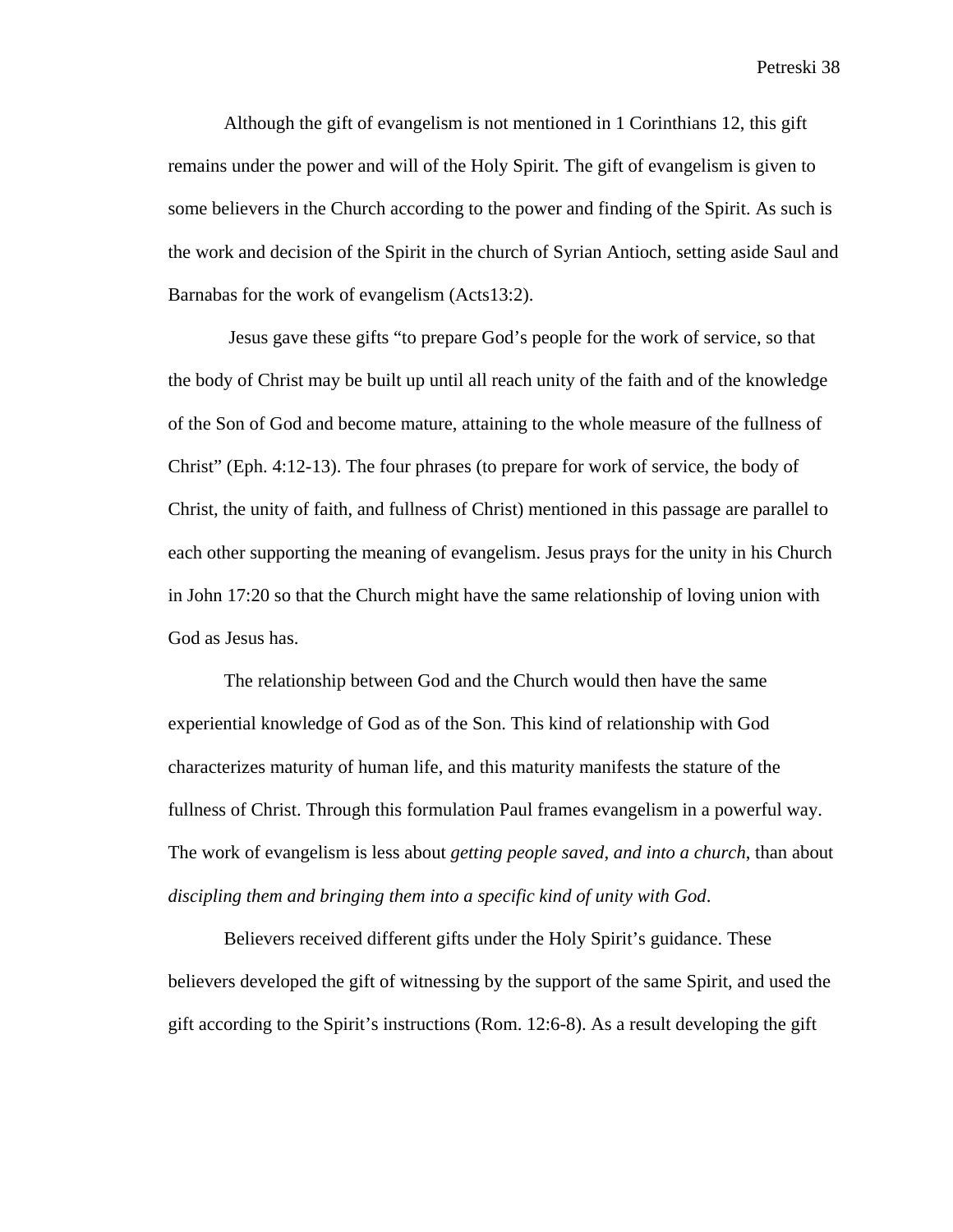involved learning how best to communicate the gospel in an understandable manner relevant within particular cultural contexts and daily ways of life (1 Cor. 9:20-22).

The apostle Peter indicates that the gift of evangelism as witnessing of the good news is given to all Christians who are "a chosen generation" in order that they might "proclaim the mighty acts of Him who called" them [Christians] "out of darkness into His marvelous light" (1 Pet. 2:9). According to Peter the Church is called to proclaim God's mighty acts. Further, Peter says that God chose the Church to evangelize. God gave evangelism to the Church as a task for proclaiming God's praises. Paul's clarification of the gift of evangelism in the Church is different than that of Peter. Paul indicates that the gift of evangelism is given to individuals by the same Spirit and serves for building and sustaining the Church toward spiritual maturity (i.e. in making disciples).

The Church reveals God's grace by inviting everyone to believe and be saved from sin. The Church's message about Jesus represents the first stage of evangelism. The Church goes on and develops this responsibility discipling those who come to Christ and building them into mature Christians. The gift of evangelism that God gave to the Church by the power of the Holy Spirit aims to spread the good news to the whole world. As a result the gift of evangelism represents a duty given to the whole Church. Telling others means evangelizing and persuading people to accept and call on Jesus Christ and experience the joy of salvation through Christ.

After this first action, the Church nurtures Christians toward spiritual growth and personal experience of the wholeness in unity with God. God chooses to give salvation following repentance to every individual (Acts 2:38-40), and God gives the Holy Spirit through Jesus Christ as a free gift to everyone who believes that Jesus is the Christ, the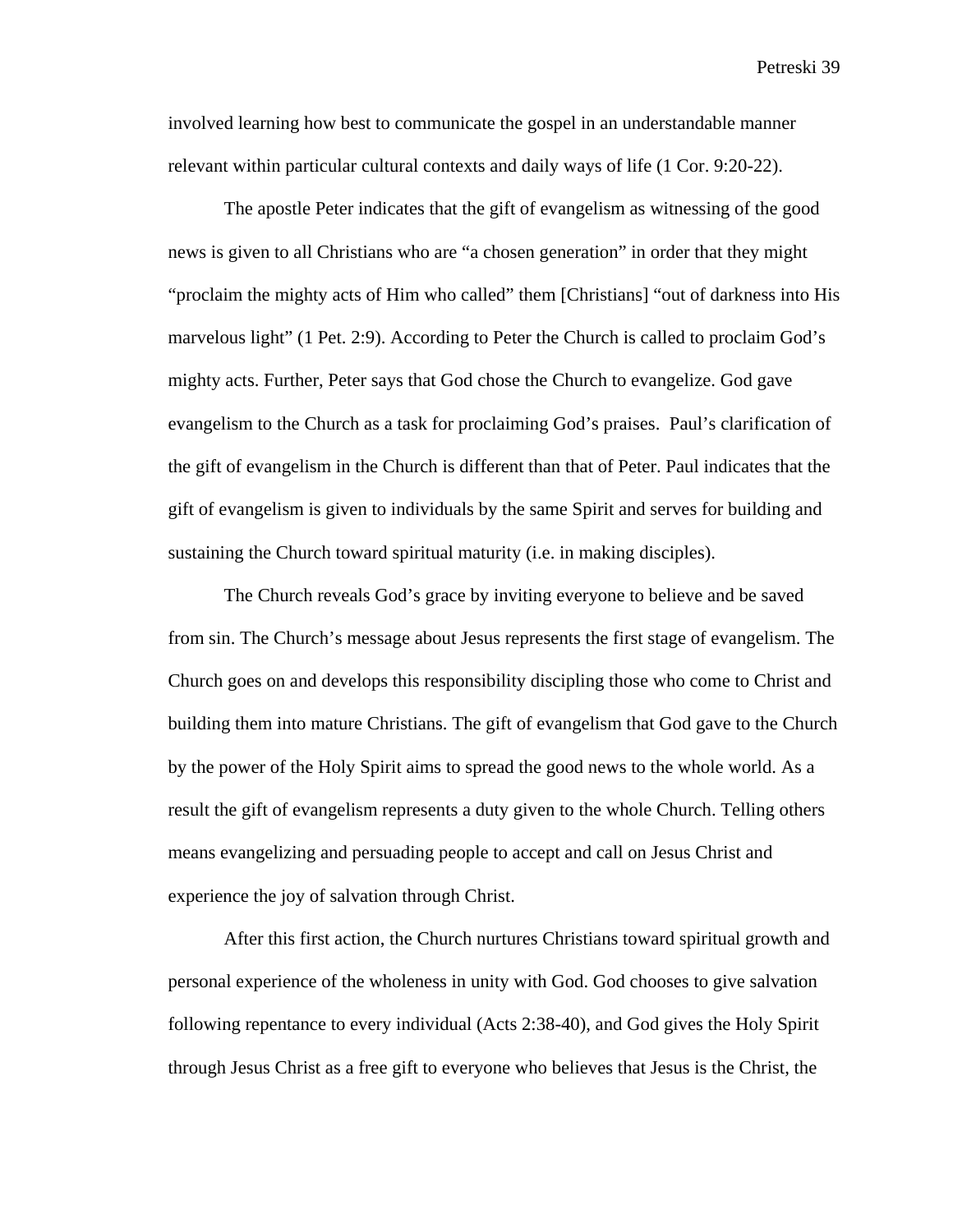only savior and mediator between God and humanity. The Holy Spirit is a free gift building the certainty of salvation. Redeeming grace in the Spirit's presence and work as God's gift begins even before a person responds. Further, saving grace builds a life in loving relationship with God. The gift of the Holy Spirit does not depend upon believing a certain set of propositions; rather, this gift depends upon loving obedience to God's grace (Acts 5: 32). As a result believing represents a response to God's grace (Eph. 2:8-10).

The Church enjoys the great privilege of taking part in evangelism with God by spreading the good news to the world through preaching. The Church acts as being God's representative on earth for transforming the world. The Christian life expresses the gift of evangelism by manifestation of loving union with Christ and revealing Christ's presence through love and in the lives of others. The gift of evangelism does not limit to speaking and witnessing only by verbal means. The gift of evangelism is God's means for changing people's attitudes toward God in Christ. The Church in the world is a living organism manifested not by words only but by living in unity with God. The Church reflects its unity and love in Christ to the world inviting all people in that unity. Many loving actions of the Church in the world express unity in Christ. The Church of Jesus Christ is one living body; thus, every Christian in the Church is a part of that body (1 Cor 12:12-14).

Although different in their respective roles in the body of Christ, all Christians manifest Christ's likeness. Nevertheless, all parts of the body of Christ activated by the Spirit share at least one common characteristic. As the body has different organs and remains one body, so does the same Spirit lead the Church through various methods of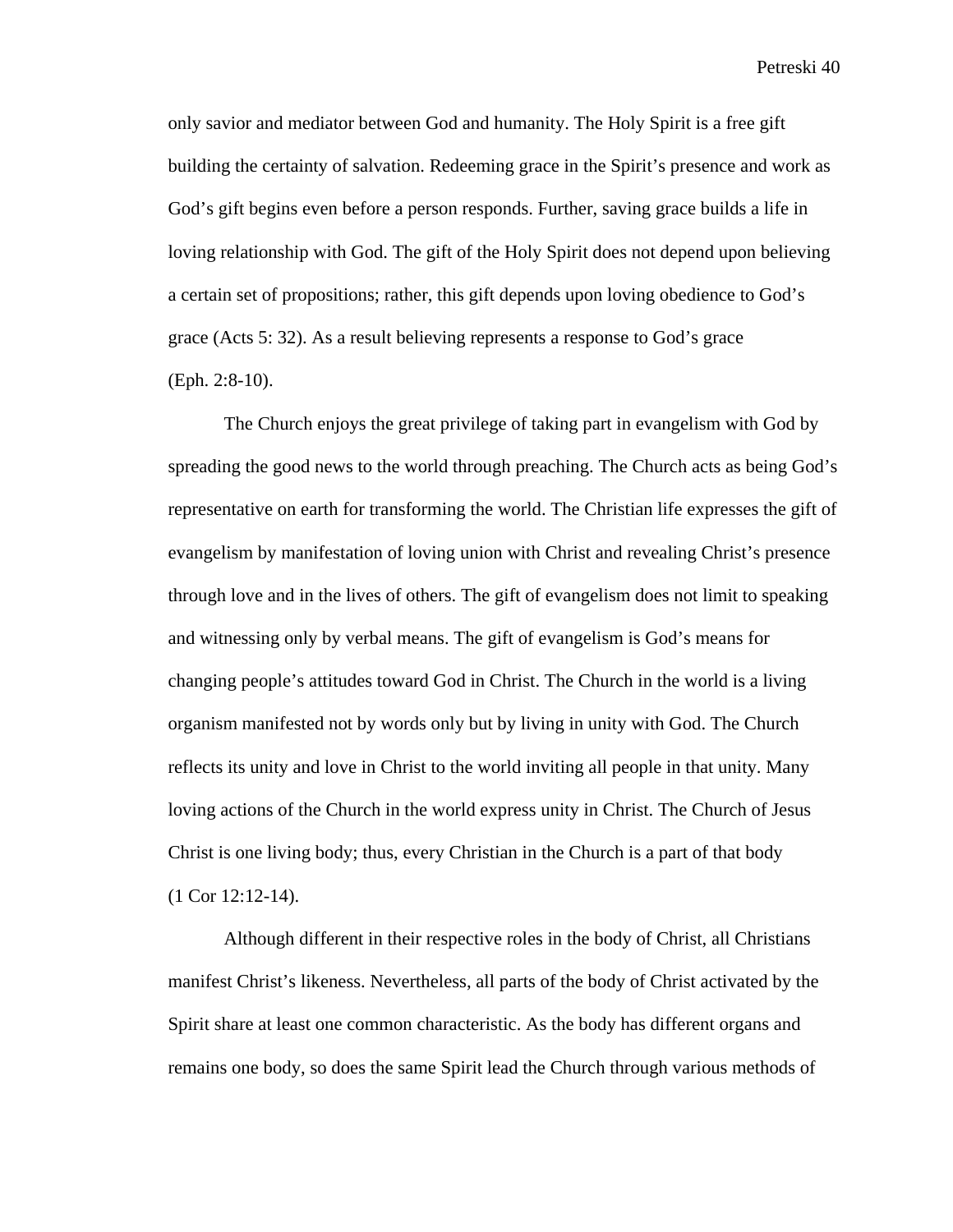evangelism in the world. Generally, the Church develops unity in Christ in different ways: growing strong in unity and holiness among its members, experiencing closer relationship with God in Christ, developing its witness at all levels of the world's society. The first two represent discipleship, and the latter three are evangelism.

Until recently, Macedonian culture possessed a narrow understanding of the gift of evangelism. The evangelist was understood as a person gifted in preaching a good sermon or giving a good testimony in church. This understanding has a long tradition based on Paul's claim that Jesus gave different gifts such as apostleship, prophecy, and evangelism. During the transition period in cultural, economic, and community life, Macedonian people have begun understanding the wider meaning of the gift of evangelism. This gift allows every Christian to serve as an evangelist through different types of witness.

## **Evangelism as a Common Duty**

In Matthew 10, Luke 9, and Luke 10, Jesus sent his disciples to proclaim the kingdom of God only among the children of Israel. After his resurrection Jesus commanded his followers to go and make disciples among all nations (Matt. 28:19). The apostles took this responsibility and faithfully attempted to fulfill Jesus' command until the end of their lives. Jesus gave his followers evangelism as a primary duty. Evangelism was accompanied with miracles and signs performed by the Holy Spirit (Acts 2:43).

Jesus strengthened the duty of evangelism when he said, "If you love me, you will obey what I command" (John 14:15). The disciples fulfilled the commandment and evangelized through all their lives wherever they went in order to prove their love for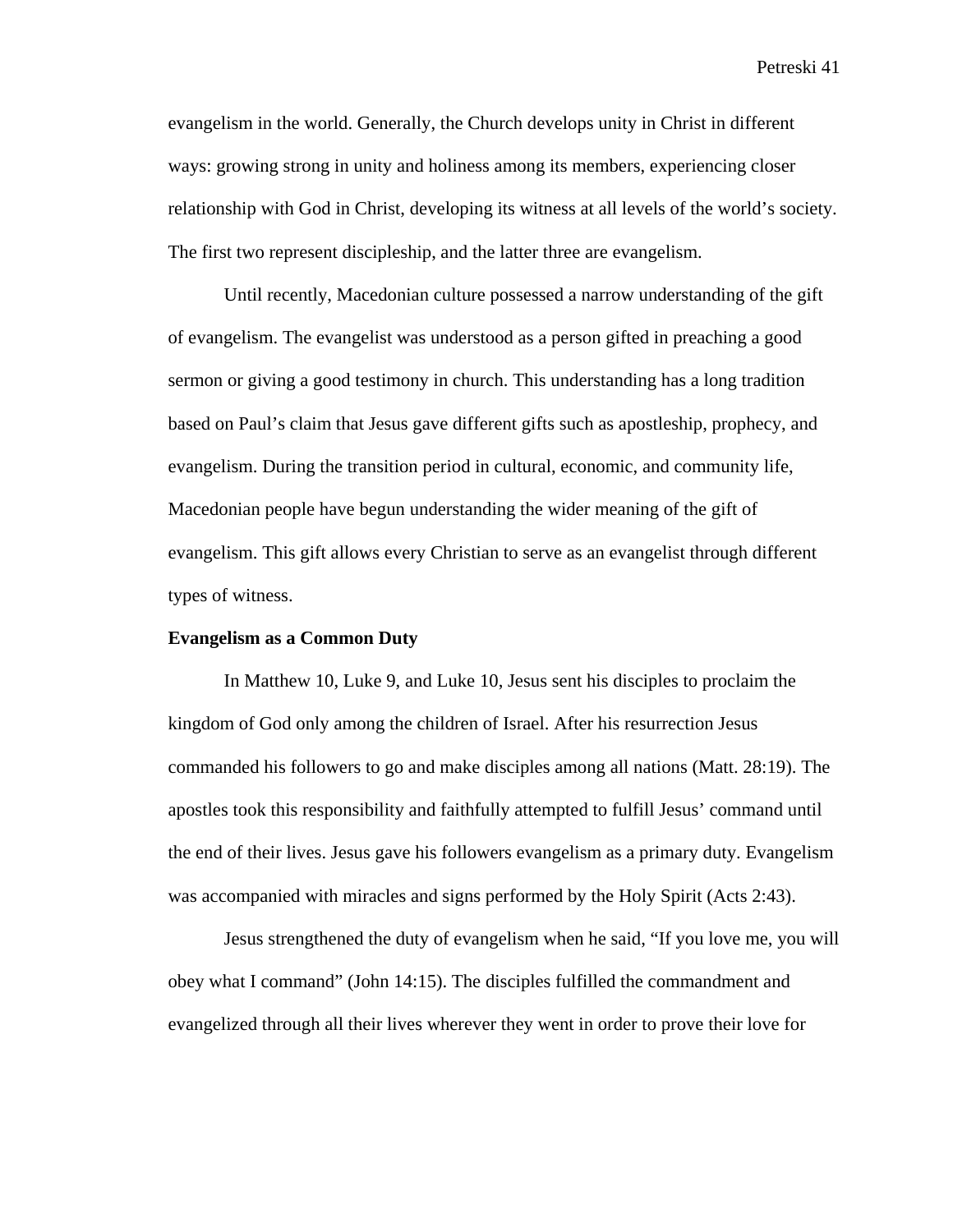Jesus. Following the apostles' actions, evangelism became the practice of the whole Church.

Gaining Christ was Paul's main focus in preparation for teaching about reconciliation of the world to God (2 Cor. 5:18-20). God gave this ministry to Paul as a duty. As an "ambassador for Christ" (2 Cor. 5:20), Paul brought God's message to all people and offered them reconciliation accomplished through Jesus Christ's suffering, death, and resurrection. Certain of his calling, Paul knew that the gospel he preached came not from humans or earthly teaching but instead came directly from the revelation of Jesus Christ (Gal. 1:11-12). As a result he viewed his responsibility as an obligation to evangelize all people and reconcile them to God.

 Alan Anderson describes the Church with its duty to do evangelism in the community from which it comes. Anderson says, "The church is seen as a community of God's people, called out from the world around it, and with a distinct mission" (280).

In 2 Cor. 5:20, apostle Paul writes: "We are therefore Christ's ambassadors, as though God were making his appeal through us." Through the practice of evangelism Paul fulfilled the duty Jesus gave to his Church. Paul understood evangelism as the work of an ambassador who not only represents the kingdom of God, but also one who persuades people to accept the kingdom, receives power to continue the duty of evangelism, and spreads the good news about the kingdom of God to other people and generations.

To the Romans Paul explained his duty to evangelize the Gentiles so God could accept them and they can receive salvation equally with the Jews. Paul reminds the believers of the grace of God and of spreading the gospel among the Gentiles and says: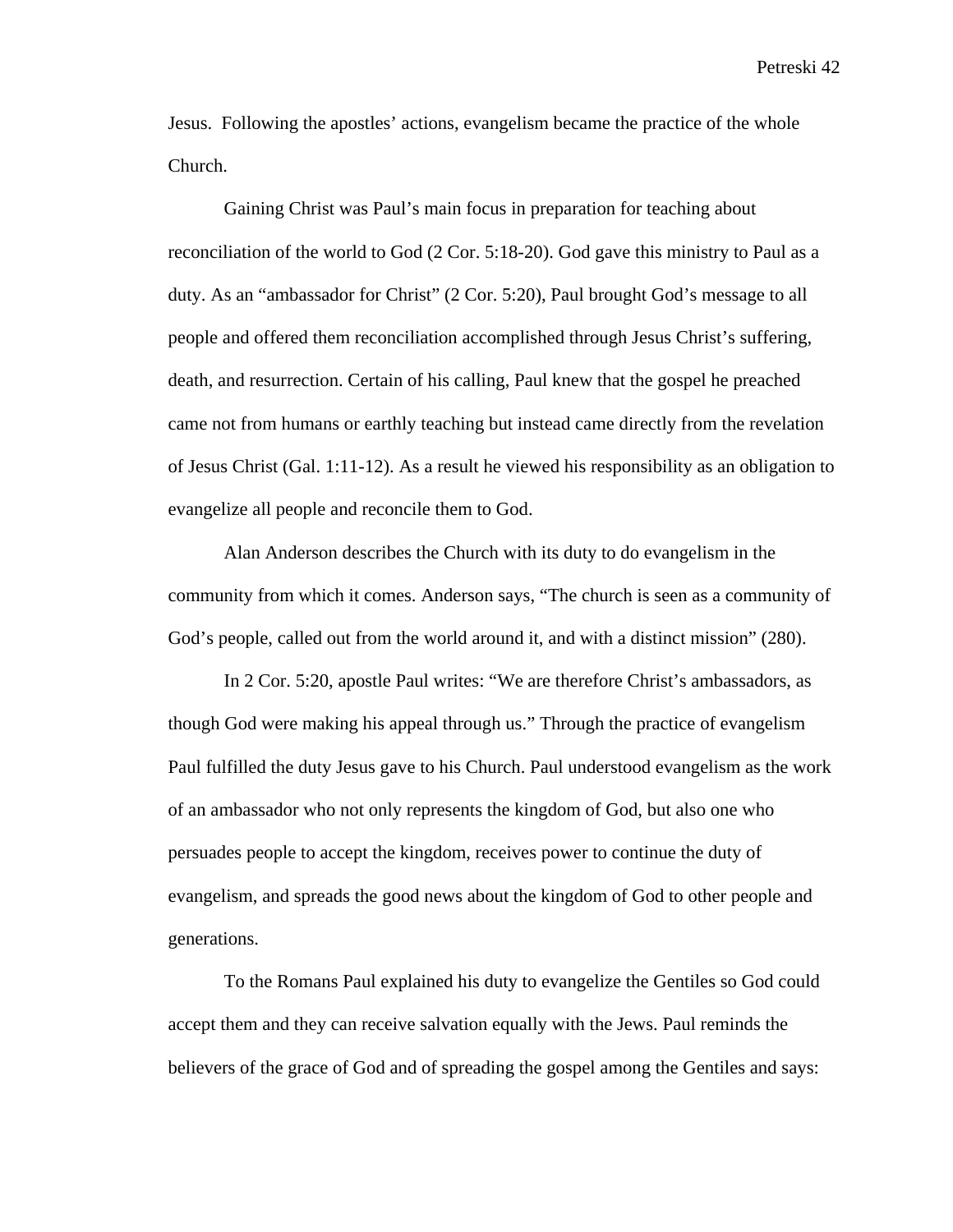I have written you quite boldly on some points, as if to remind you of them again, because of the grace God gave me to be a minister of Christ Jesus to the Gentiles with the priestly duty of proclaiming the gospel of God, so that the Gentiles might become an offering acceptable to God, sanctified by the Holy Spirit. **(**Rom. 15:15-16)

Paul was concerned about the Gentiles. Knowing that God had opened the door to the Gentiles as well as to the Jews, Paul encouraged the Gentiles to enter the kingdom of God. As a result, all nations could take part in God's offer of his kingdom, and all nations and generations could experience unity in Christ.

## **Evangelism as a Fruit of Love**

The heart of the gospel is the love of God (John 3:16). In this verse Jesus revealed to Nicodemus God's love toward all people and God's desire for people to believe and receive the gift of everlasting life. Accordingly, God wants people to be restored to wholeness in his son's image and to live in loving union with him. God wants his Church to manifest his presence in the world. Through the Church God meets the world healing, cleansing, forgiveness, liberation, life, and transformation. Jesus instructed his disciples to live and express God's love through their daily lives (Matt. 5:44). Jesus also prayed that God's love would bring his disciples together. Jesus prayed to the Father for the disciples and those who would believe in their witness saying: "My prayer is not for them alone. I pray also for those who will believe in me through their message, that all of them may be one, Father, just as you are in me and I am in you (John 17:20-23). Further, Jesus knew that proper world evangelism could happen only if the disciples lived in mutual loving unity as Jesus lived in loving unity with the Father. Evangelism supported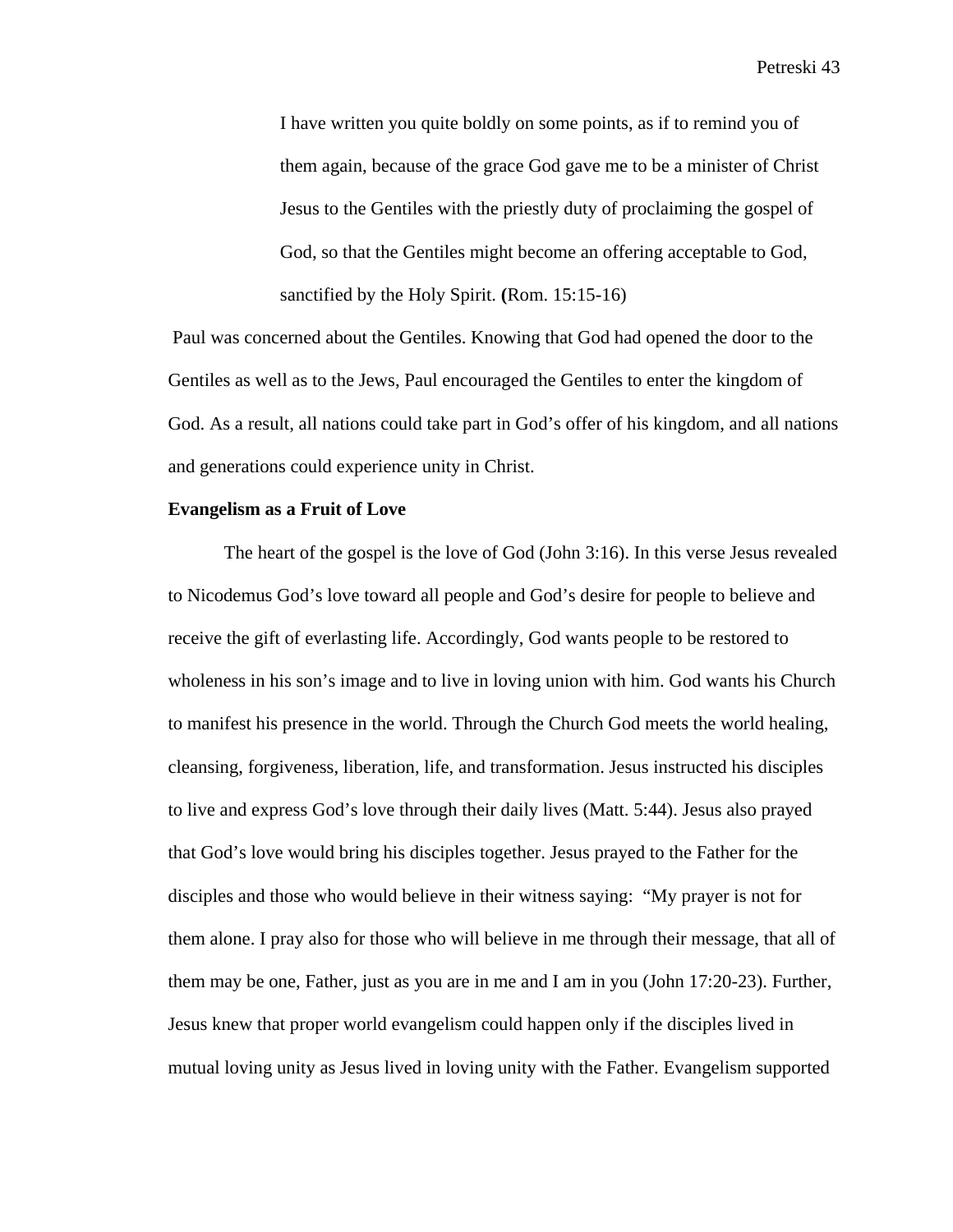by love would offer the greatest witness to the world. Through such unity among Jesus' followers, the world would see the perfect love coming from God.

The Church evangelizes the world by practical example as an answer to Christ's prayer to the Father. God wants to send messengers filled with love and compassion to evangelize the world (John 13:35). Jesus sets the foundation for future activities of his disciples by making a condition: "If you love me, you will keep my word. You will receive the Holy Spirit" (John 14:15-17), "I will come to you" (John 14:21); "the Father and I will dwell in you" (John 14:23). The Trinity's indwelling presence forms evangelism's foundation.

Jesus said, "I have other sheep that are not of this sheep pen; I must bring them also. They too will listen to my voice, and there shall be one flock and one shepherd" (John 10:16). Through these words John points to Jesus' love and care for all people. As a result of his love, Jesus sent his followers out to evangelize and gather his lost sheep. Accordingly, evangelism with love was Jesus' main desire. In light of this loving evangelism to the world, Jesus expresses his love to all people. Today, Jesus sends his Church as he sent his disciples to spread God's love by practicing that love in the Church's daily life and witness to the world.

The love God showed to Jesus' disciples was reflected to the world through evangelism and discipleship. As a result evangelism's main motivation is love toward all people and the desire to proclaim the good news about Jesus. The Church is obliged to love all people and manifest that love among believers and the entire world.

Jesus instructed his disciples to love their enemies and pray for those who persecuted them (Matt. 5:43-48). In many cases love is expressed naturally and does not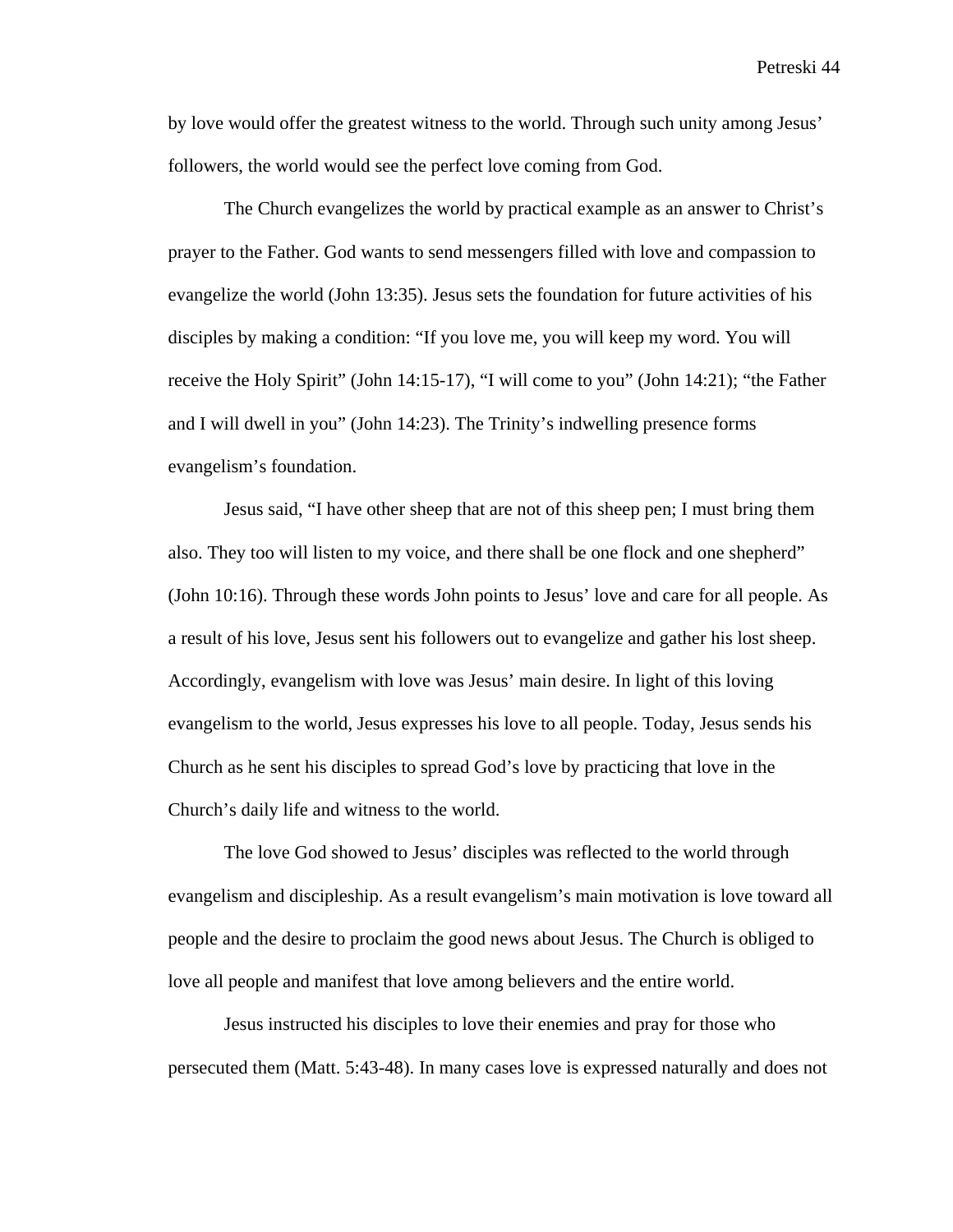need to be explained. People are moved by the power of that love and show interest to follow the example of Christians in their teaching and discipling. Jesus' commandment for His disciples to love each other following His love to them (John 13:34) kept the disciples united. In such unity Jesus gave them the commandment for action by saying, "Therefore go and make disciples of all nations" (Matt. 28:19-20).

When Jesus answered the Pharisee's question regarding the greatest commandment in the Old Testament, Jesus' answer emphasized love:

> "Love the Lord your God with all your heart and with all your soul and with all your mind." This is the first and greatest commandment. And the second is like it, "Love your neighbor as yourself." All the Law and the Prophets hang on these two commandments. (Matt 22:37-40)

The love Jesus announced became the basic force for evangelizing the world, "If you love me, you will obey what I command" (John 14:15). This condition kept the disciples attentive to Jesus' command. "Go and make disciples of all nations" (Matt. 28:19). As a result, evangelism and discipleship both exhibit the fruit of Christians' love for Jesus.

All the Gospels' content emerges from the love of God (John 3:16), the love for God (John 14:15), and the love for neighbor (John 13:34). The New Testament Church received the commandment and its corollary obligation to spread that same love by helping others. Paul revealed evangelism's main motivation. If Christian's actions are not grounded in love toward others (1 Cor. 13:4-7), such actions have no meaning or relevance. As a result, evangelism's actions hinge upon the idea of how much Christians love God and the people in the world.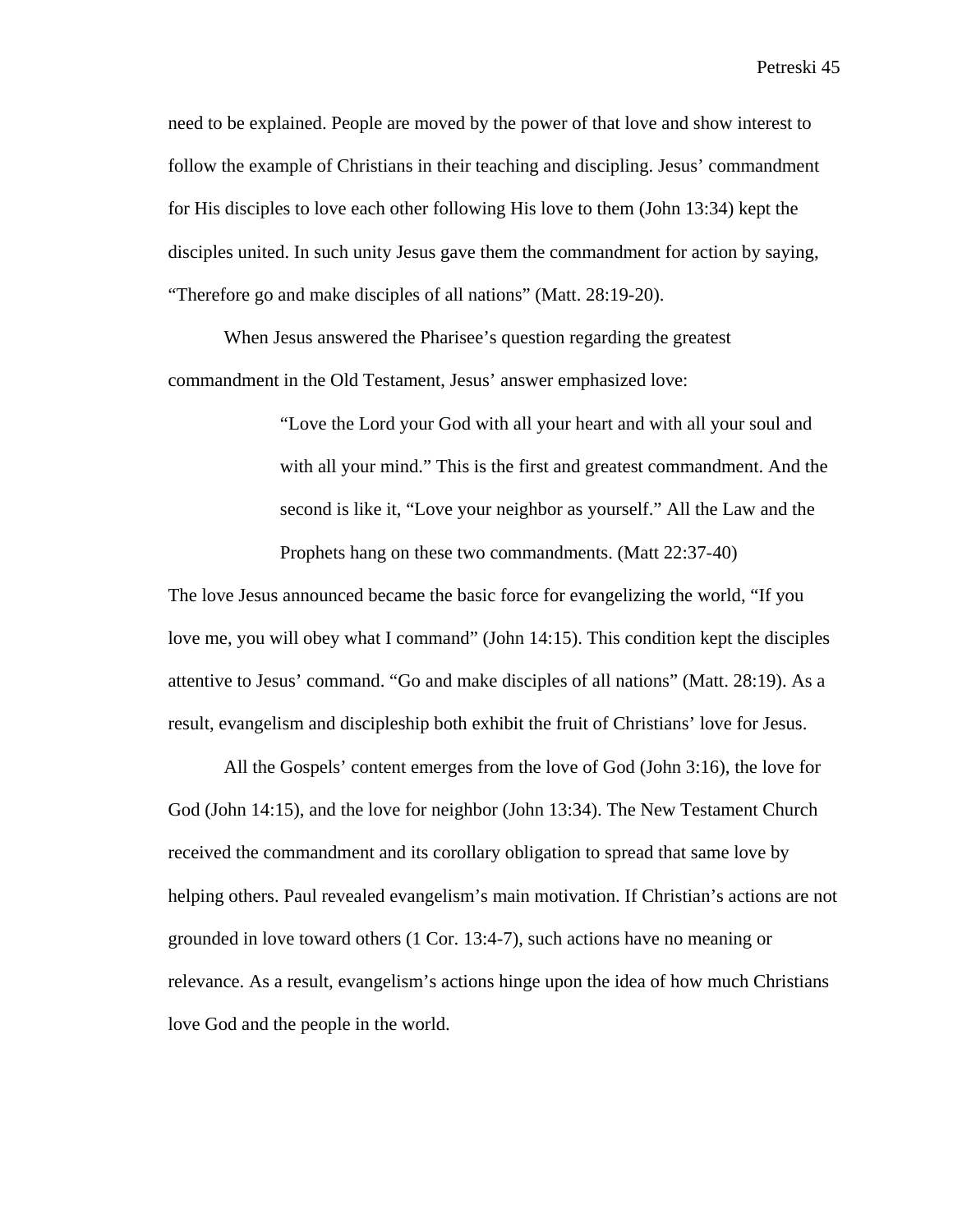## **Motives for Evangelism**

God desires salvation for the world (John 3:16, 2 Pet 3:9). Salvation is actualized through God's divine love for all people on earth. Although the word *salvation* is mentioned over one hundred times in the Bible, this term does not always have the same meaning. In the Old Testament, *Salvation* has a different connotation than the word expression in the New Testament.

Old Testament interpretations of evangelism primarily assert Israel's independence in relation to other nations. Often conquered and ruled by other nations, Israel expected salvation from oppression and domination by other nations. In that context, *salvation* involved the aforementioned freedoms. In such situations the people Israel depended upon God to liberate them.

*Salvation* also involved returning to God and renewing the covenant God made with the patriarchs. As a result, John the Baptist emerged to prepare Israel for its great reunion with God. John proclaimed baptism as a sign of preparation to meet with God in God's restored kingdom.

In the New Testament, salvation comes out of God's love for all nations and generations on the earth. While speaking to his followers, Jesus said, "I tell you the truth, everyone who sins is a slave to sin" (John 8:34**)**. In this verse Jesus emphasizes the fallen situation of humankind, slavery to sin, and the need of liberation from sin. From the New Testament onward, salvation no longer involved primarily the national or political liberation of Israel; instead, salvation involved all humanity's participation in God's restored kingdom. The New Testament presents Jesus as the only person who could free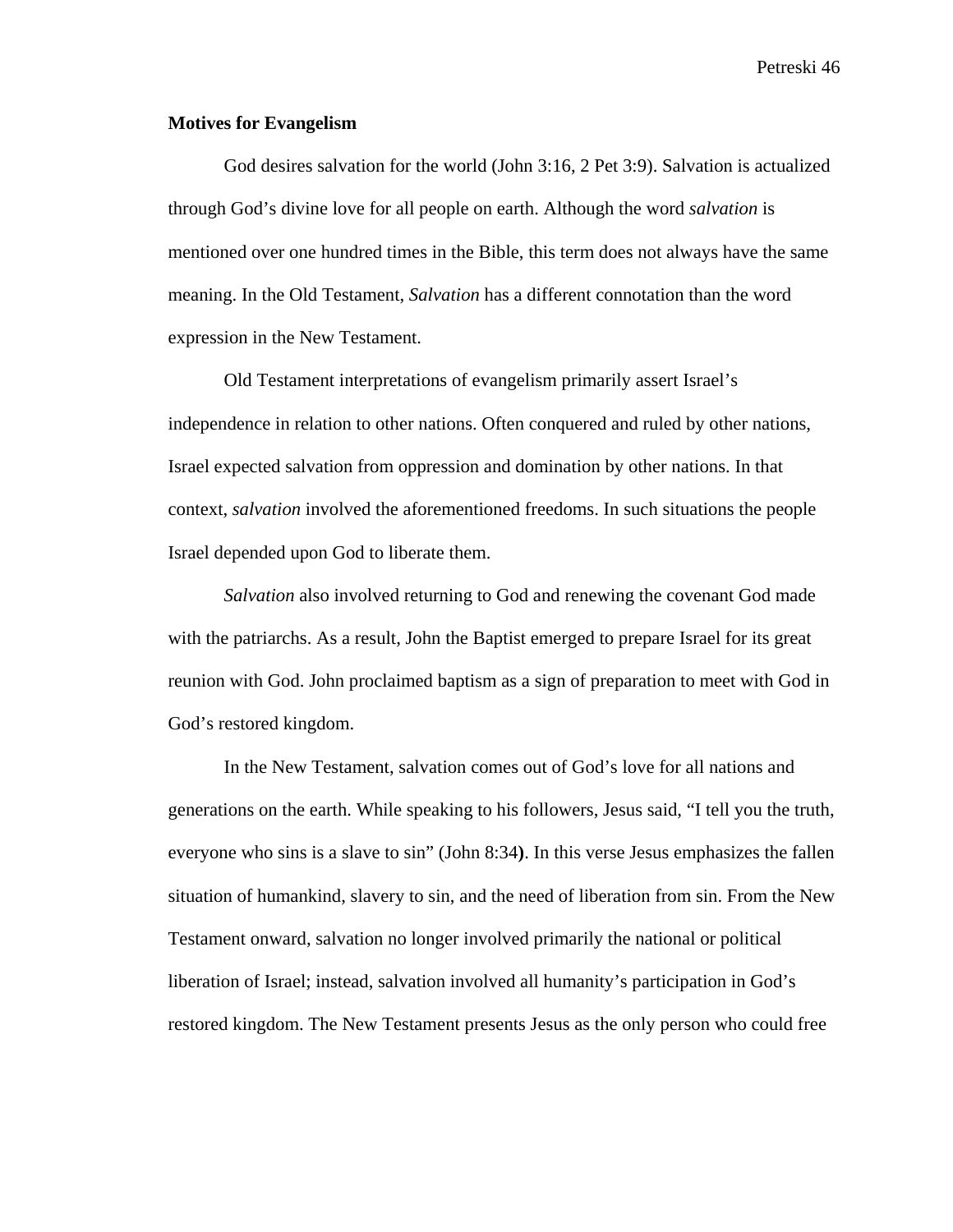all people from sin. As such Jesus said: "So if the Son sets you free, you will be free indeed" (John 8:36). This expression is the base for evangelism.

 Jesus' disciples preached that Jesus was the only redeemer from sin. Jesus motivated his disciples by promising them the Holy Spirit's power and sending them to the ends of the world: "But you will receive power when the Holy Spirit comes on you; and you will be my witnesses in Jerusalem, in Judea and Samaria, and to the ends of the earth" (Acts 1:8). Jesus' message motivated the disciples to spread the good news to the rest of the world. The Holy Spirit always stimulated this motivation in the life and work of the apostles and in the whole Church. Jesus encouraged the disciples and said, "But the Counselor, the Holy Spirit, whom the Father will send in my name, will teach you all things and will remind you of everything I have said to you" (John 14:26). The Church's present-day motivation for evangelism comes from the presence of the Holy Spirit. Further, the Church is called to bring people to God who through Christ releases them from the bondage of sin.

In the earliest history of the Church, evangelism's main subject concerned the Messiah Jesus and the kingdom of God. The disciples were concerned about the kingdom of God, and said, "Lord, are you at this time going to restore the kingdom to Israel?" (Acts 1:6). As Jesus prepared his disciples, he sent them into Israel to spread the good news about God's kingdom (Matt. 10:7). Jesus' teachings on repentance emphasized special preparation for the coming kingdom of God (Mark 6:12). The Jews believed that God had not restored the kingdom because of sin in the covenant people. As a result repentance was the only necessary requisite for forgiveness and cleansing. Later this call to repentance was the main subject of evangelism not only among people of Israel but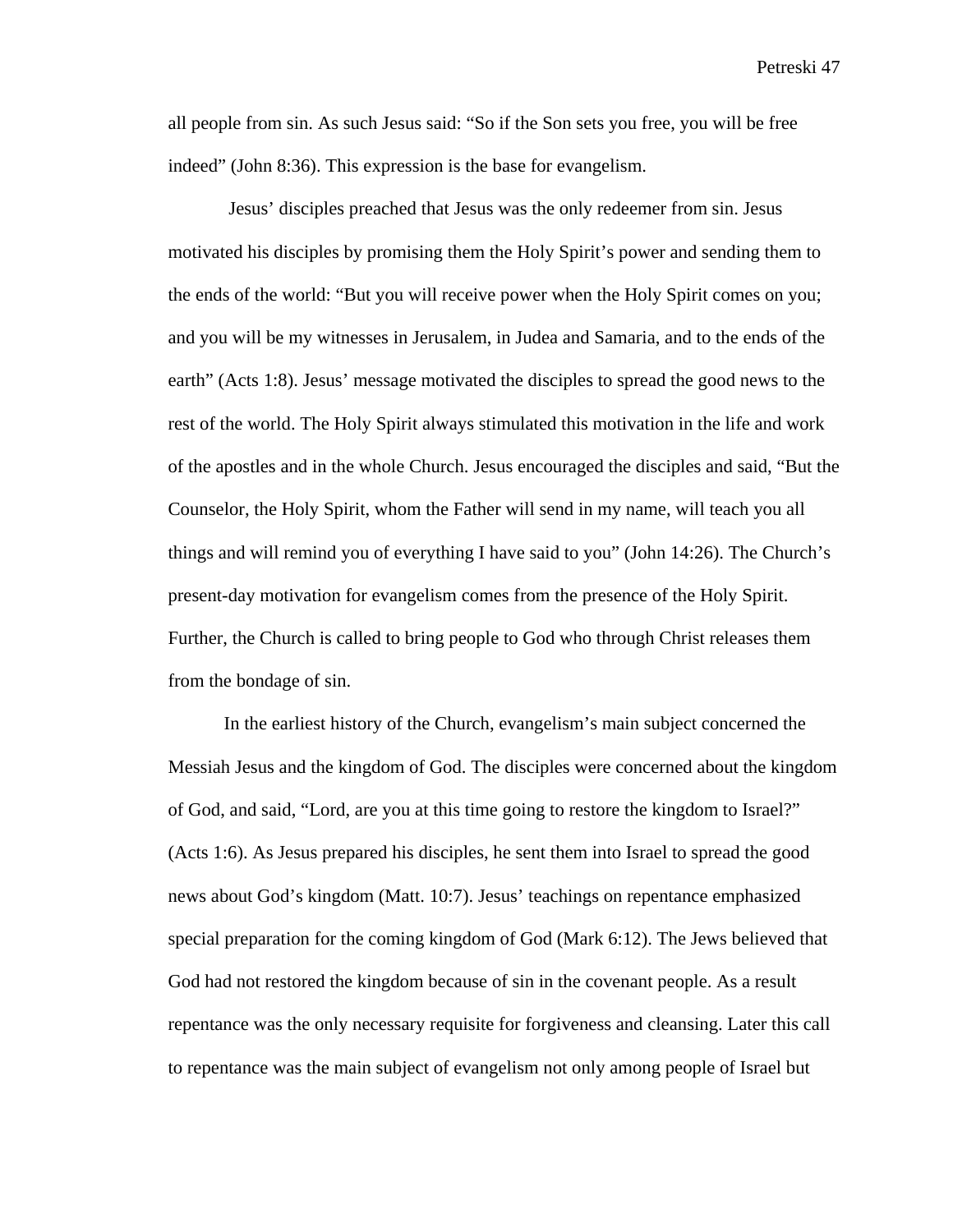also among the Gentiles. Jesus motivated the disciples to preach repentance and forgiveness of sins to all nations in his name, beginning in Jerusalem (Luke 24:47). Peter preached to people present in Jerusalem at Pentecost. Later the call for repentance spread from Jerusalem to the entire world as an invitation for a relationship with God.

John the Baptist proclaimed the fulfillment of Isaiah's prophecy that "all flesh should see God's salvation" only through repentance and preparing "the way for the Lord" (Luke 3:4-6). When two of John the Baptist's disciples heard John announce Christ as the Lamb of God who takes away the sin of the world, they were motivated to follow Jesus (John 1:37-41). At the end of his record of Paul's ministry, Luke described the manner in which "God's salvation has been sent to the Gentiles and they would listen" (Acts 28:28). The church sustained evangelism in a later period following the example of the apostles.

The development of evangelism to the world during the first century widened the circle of salvation to the Gentiles. This new understanding of evangelism no longer emphasized the restoration of God's kingdom as the political power of the Jewish nation. Instead, world evangelism extended God's Kingdom to the Gentiles through repentance from sin and believing in Christ (Rom. 1:16; 3:9-25). Paul's motive for preaching the Gospel to the Gentiles and to the Jews was the fact that both Jews and Gentiles are under the bondage of sin (Rom. 3:10-20).

Paul and other New Testament writers continued to focus on the kingdom of God (Acts 28:31; Rom. 14:17; 1 Cor. 4:20; 6:9-10; 15:24, 50; Gal. 5:21; Eph. 5:5; Col. 1:13; 4:11; 1 Thess. 2:12; 2 Thess.1:5; Heb. 12:28; 2 Pet. 1:11; Rev. 1:6, 9, 5:10). By including the Gentiles in the process of salvation, a new understanding of God's Kingdom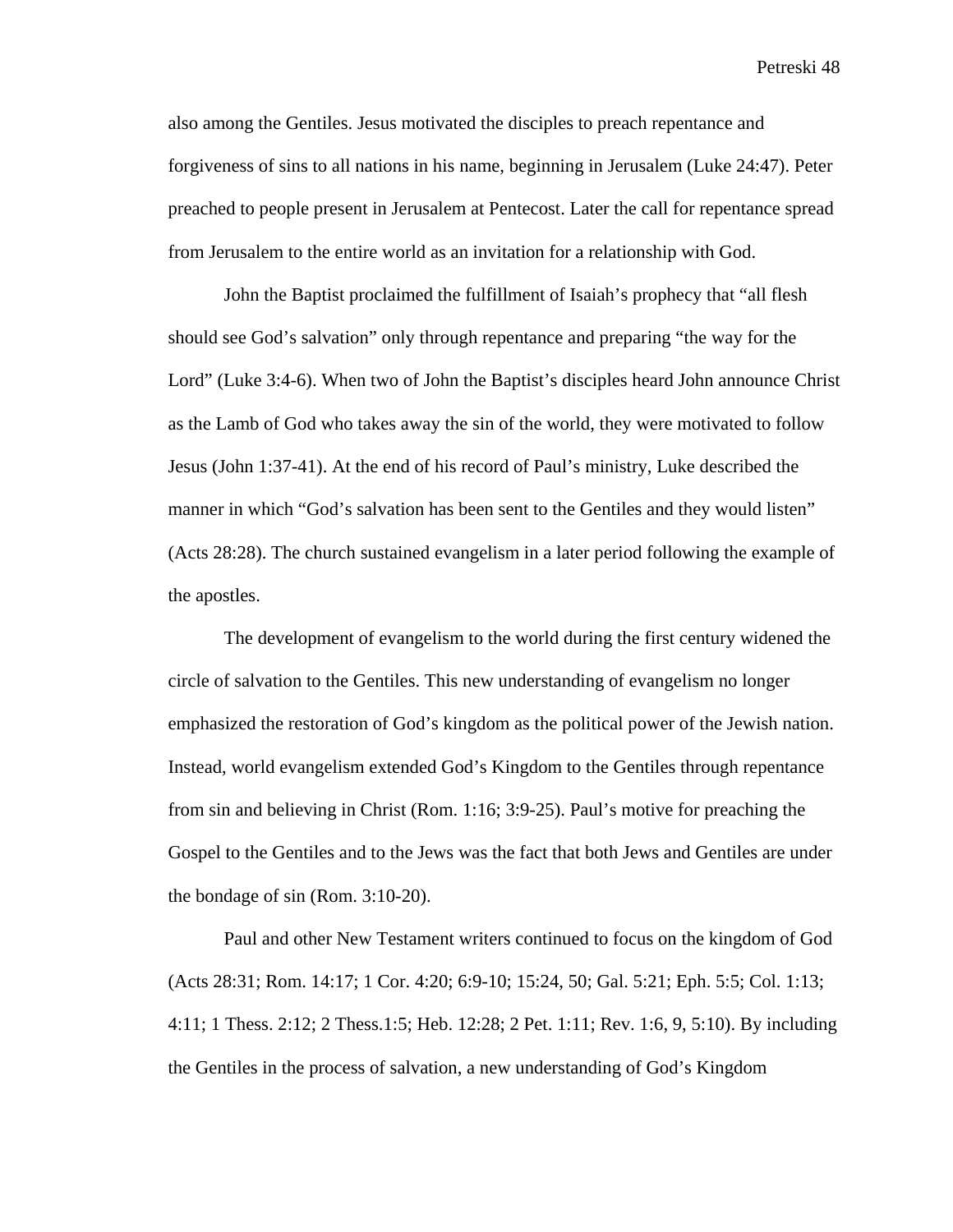emerged. That new understanding motivated Paul to announce the possibility of including every person in the kingdom of God. Motivated by the possibility that both Gentiles and Jews could enter God's kingdom, Paul indicated that repentance leads to salvation (2 Cor. 7:10). Also encouraged by the possibility to include all people, Paul continued to teach Gentile churches to "work out their salvation in fear and trembling" (Phil. 2:12).

New Testament teaching gives evidence of God's message for the salvation of the nations. A great encouragement came to the disciples of Jesus and to the Church to go into the world and spread the gospel of salvation to all generations (Matt. 28:19-20; Luke 24:46-48; Acts 1:7-8). The Holy Spirit's motivation and power initiated in Christians a new awareness of God's kingdom (Rom. 14:17). As such, the Holy Sprit brings new life to born-again Christians. Paul told the church at Corinth that they have been changed (1 Cor. 6:19). Paul also said to the Christians in Ephesus, "Having believed in him [Jesus] you were marked with the seal of the promised Holy Spirit" (Eph. 1:13). People are saved when they yield themselves to Jesus as Lord. The Holy Spirit then regenerated the believers (Tit. 3:4-5), and motivated them to affirm and teach them to others (Tit. 3:8).

The gospel motivated people to evangelize claiming that salvation is not the work of humans but a gift through God's grace proclaimed to all people (Tit. 2:11). God sent the Church into the world to evangelize all nations and generations and urge them to recognize God's grace.

Peter's first letter motivated the early Church to preach salvation to all people who were still in spiritual darkness. Peter said, "But you are a chosen people, a royal priesthood, a holy nation, a people belonging to God that you may declare the praises of him who called you out of darkness into his wonderful light" (1 Pet. 2:9). Evangelism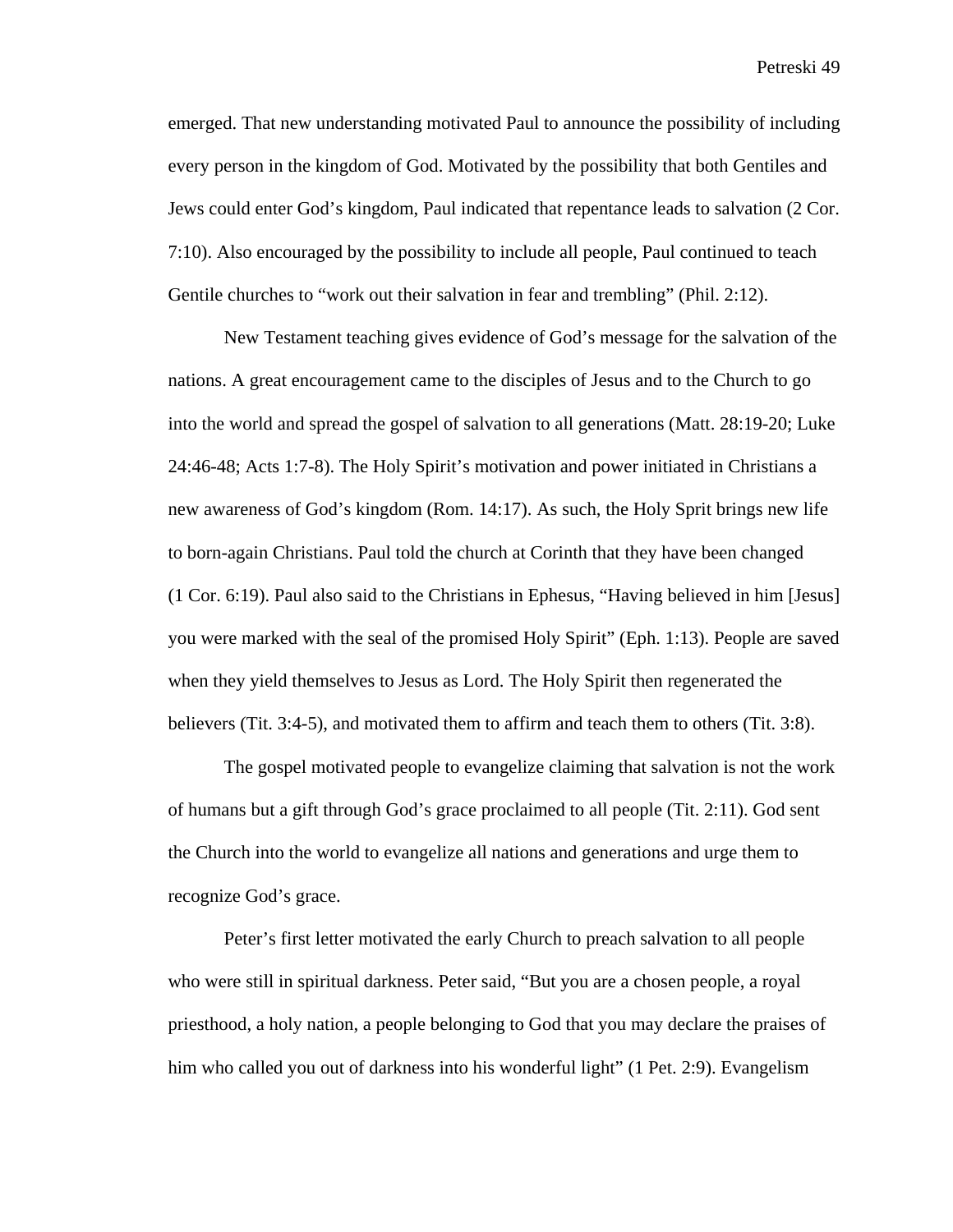gave the new believers a great privilege and responsibility in the world.

 Jesus sent his disciples and urged them to witness about him to the entire world (Acts 1:8). Accordingly the disciples proclaimed that Jesus was sacrificed to take away the sins of the world. When Jesus returns, he will come in glory as a sign of victory to the believers waiting for him (Heb. 9:28). The importance of the apostles' message linked on their intention to evangelize the world. The apostle Peter also described a crown believers would receive due to their salvation and as the goal of their faith in Jesus Christ. As such Peter said, "And when the Chief Shepherd appears, you will receive the crown of glory that will never fade away" (1 Pet. 5:4).

 Today's society has departed from the biblical principles, and secularism has grown rapidly, bringing its own normative that does not apply to the benefits of every person. Carl F. H. Henry states, "The social and political practices of our time derive less and less inspiration from biblical ideas, and our civilization will not long survive this bankrupting loss" (57). This claim implies that the situation motivates the Church to evangelize and bring back the biblical inspiration in the life of the Church and society.

## **Conclusion**

The Bible is the main source that gives the motivation for evangelism. Both the Old and the New Testaments contain evidences of God's plan to reveal his love and offer salvation to humankind. God revealed this plan of salvation to his chosen nation of Israel through Jesus Christ (Luke 3:2b-6). Jesus motivated his disciples to go into the entire world and serve as his witnesses (Acts 1:8). The evangelism they spread to all nations contains the message of salvation. Both the Old and New Testaments reveal God's established reasons and conditions for evangelism in all times and among all nations.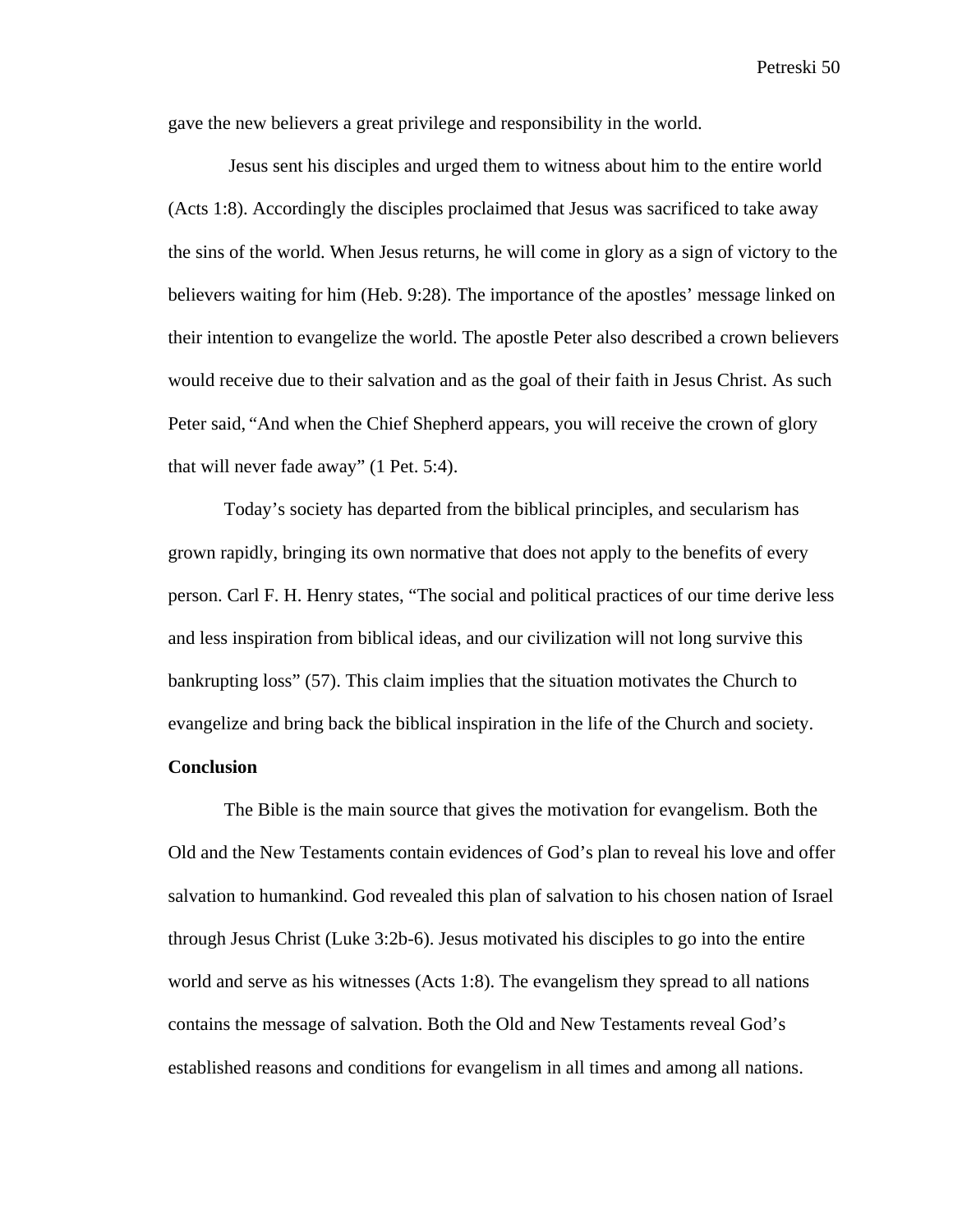From its early age, the Church sought to go into the entire world and proclaim salvation in the name of Jesus Christ (Acts 4:12).

The subject and motive for evangelism has not changed through all periods of human history. At this time as in all times, evangelism must adapt to various cultures and languages (1 Cor. 9:19-23), but the evangelism's motive has not changed. Evangelism uses the appropriate manner of approaching people of different cultural backgrounds. As a result Christians must adapt and thereby capture their attention and interest in the gospel. In this time of technology, people seem busy and have lost their initiative to evangelize. The Church must recapture the motivation for evangelism and find postmodern means of communicating with people in order to fulfill its call. The Bible gives the foundation for evangelism, but Christians must look at the current situation from theological perspectives.

#### **Historical Overview**

While the pre-Reformation church neglected evangelism, the Reformation turned back the church to evangelistic renewal. The Reformation took place in general, changing the theological and organizational levels. The reformers were mainly concerned about evangelistic outreach to people with return to the biblical truths; therefore, most of the later scholars turned to the early Church evangelism and the ways of evangelistic spread of the gospel. Evangelism as historical event of the church is seen in the comments of following overview. Evangelism is a command given to the Church. Some scholars exhibit interest regarding early Church evangelism methods. Accordingly Michael Green says: "But the historicity of Jesus, the continuity between the Jesus of History and the Christ of faith, the reality of the atonement, and assurance about the physical resurrection,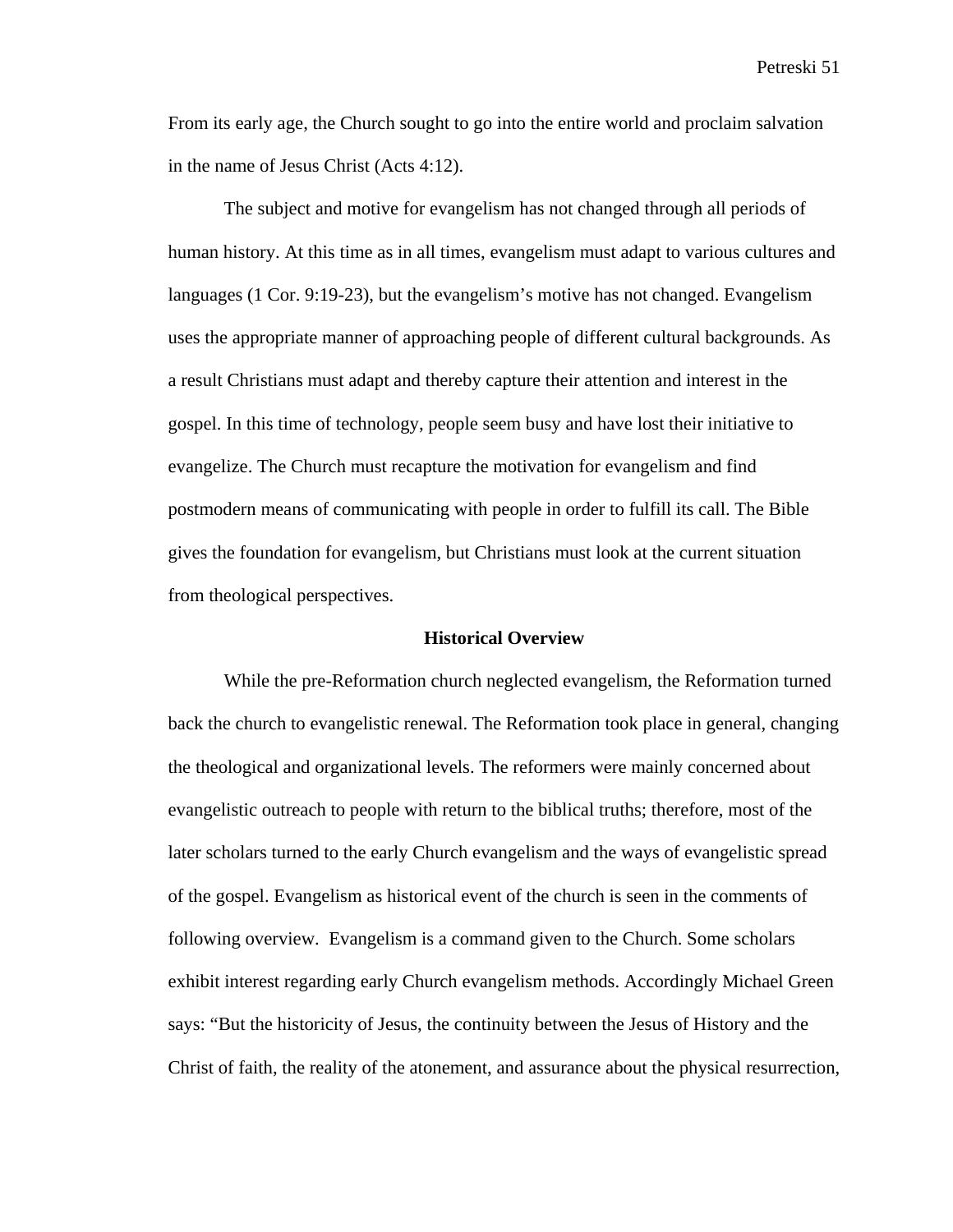these constituted the bedrock on which they built their evangelism" (14-15). Here Green reflects on evangelism as historical continuation of the relevance of the evangelism today as in all times, starting from the time of the early Church.

The reformers and important people of the church were concerned about evangelism as a spiritual awakening. John Wesley wanted to bring renewal in the Anglican Church, escaping any excuse that the leadership of the church would make:

> I design plain truth for plain people. Therefore of set purpose I abstain from all nice and philosophical speculations, from all perplexed and intricate reasoning, and as far as possible from even to show learning, unless in sometimes citing the original Scriptures" (1:25)*.*

Wesley wanted to bring together the hierarchy of the Anglican Church and the common people on the same level and help the nation accept the truth of the Gospel.

Some people consider postmodern evangelism methods' effectiveness in contemporary society. Warren describes the situation and the perspective for evangelism: "With every new generation, the rules change a little. If we always do what we've always done, we'll always be where we've always been. The past is behind us. We can only live in today and prepare for tomorrow" (396). Through the development of communications in the world, greater need emerges for thinking and planning evangelism in different nations, cultures, and communities.

Although Communism has disappeared still, a lot of differences remain in post-Communist societies, limiting their effectiveness. Adam Szostkiewicz says, "After ten years of democratic experience in post-Communist nations one feels that our societies are still in transition. There is still a great deal of confusion, fear, and ignorance as to the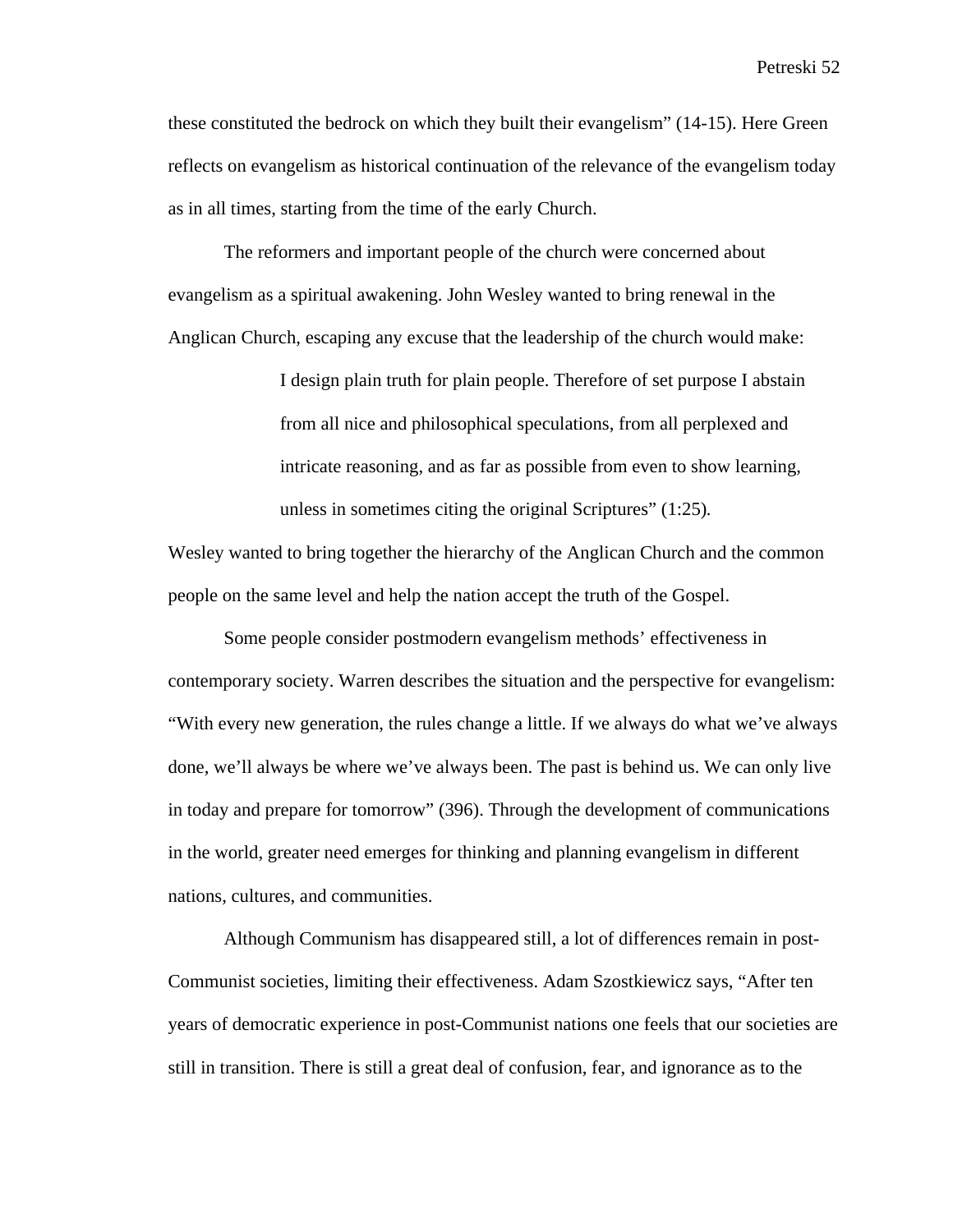direction we will take" (18). Szostkiewicz recognizes that even while Communism historically has ceased to exist, signs of it still remain deep in the conscience of many individuals.

 The need for developing evangelism appears according to the local political and economic situation in the country and the stage of spiritual life of people. Bishop Earl G. Hunt, Jr. asserts, "The world we know best, made up of nations comprising Western civilization, has changed within the last three to four decades in a manner so sweeping, so total as to defy the mind's assimilation"(5). Hunt claims that some countries have influenced the new nations with their civilizations. He adds, "In the last twenty years atheism has added 75 million adherents and the movement denying the very existence of God may now number its followers in the billions" (6). In this context, he calls the contemporary Church to greater evangelism in this so-called "dissolute chaotic world in the last decade of the 20<sup>th</sup> century" referred to as *post-Christian* and *postmodern*. "The Gospel waits its presentation in the present generation" (7). Stressing the urgency of presenting the gospel, Hunt states, "The question arises whether evangelism will be relevant to a society absorbed by neo-paganism, and uncompromisingly denying the reality of Christian ideals" (12). Hunt is concerned about future development of evangelism in the world.

 Richard Stall Armstrong defines evangelism as "the way of reaching out to other people in Christian love" (53). *To evangelize* means to share Christian faith with unbelievers while listening to people in order to identify with their culture and care for people in need. This evangelism develops in such a way that people respond and commit themselves in trust, love, and obedience to God. These people know the joy of being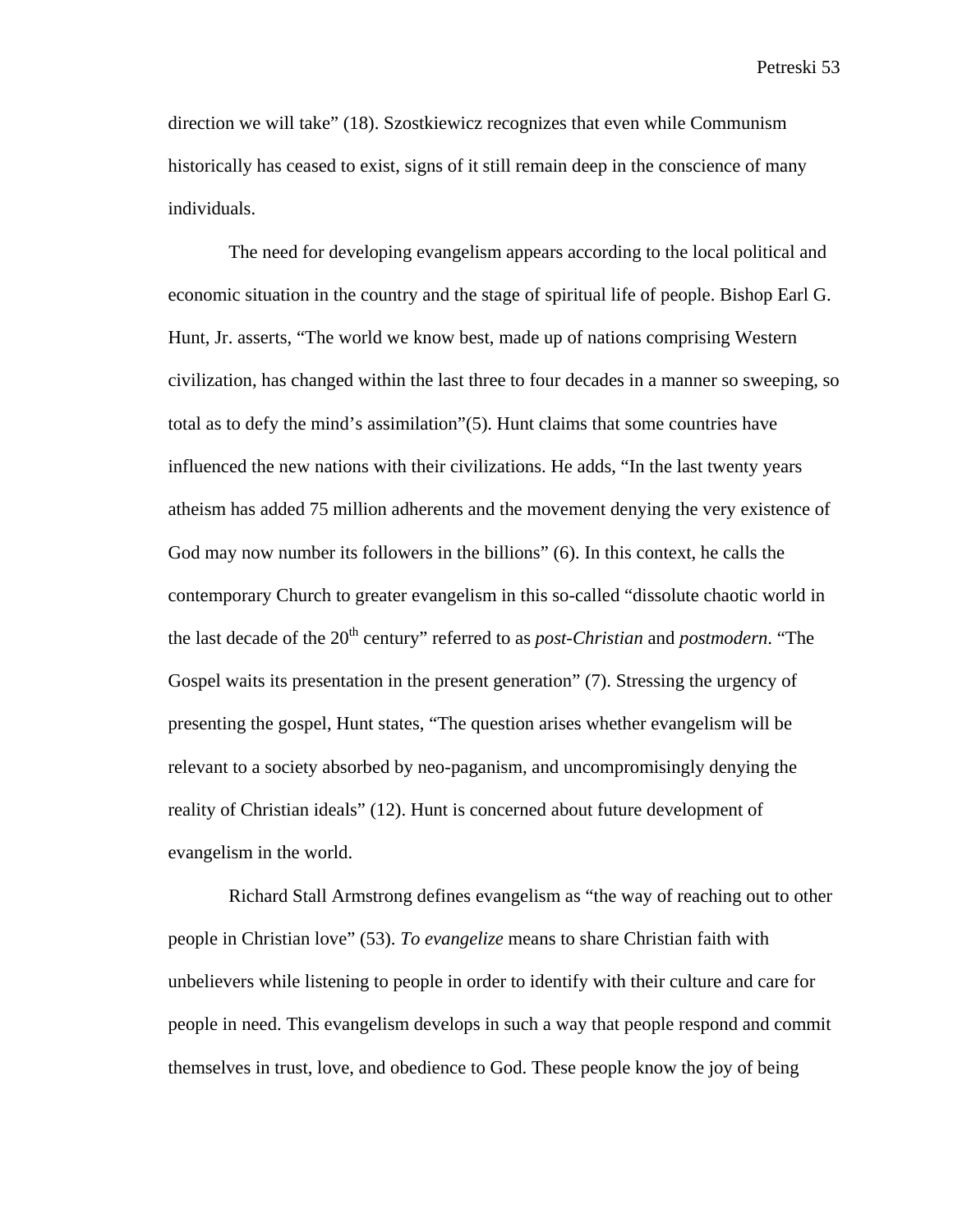disciples of Jesus Christ, remembering what Jesus has done for them and becoming part of the body of Christ, the Church.

Further, Armstrong says, "The word 'service' is intended to employ a style of evangelism that is caring, supportive, unselfish, sensitive and responsive to the human need" (53). The aspiration of Christians today is renewing evangelism, as in the early period of Christianity by approaching society in different ways. Salvation's message and the Christians' new life are both rooted in the gospel, which needs to be spread. Further, faith stays constant in different periods of church history. The church's promulgation of the gospel follows the same instructions Jesus gave to his disciples to make disciples of all nations (Matt. 28:20).

Some alternative interpretations of evangelism come from traditional church settings such as the Eastern Orthodox Church. Some clergy persons claim that evangelism should be initiated by only liturgical music. Most worship services, liturgies, and other activities contain liturgical music only. Those clergy persons state that the musical liturgy is the best evangelistic expression and people feel happy from it. Furthermore, other spiritual discipling is unnecessary because people come to spiritual awakening through liturgical singing. Holding the traditions of the church (e.g., worshiping icons, saints, relics) is sufficient, and people will repent if they follow the lives of the saints. This claim does not mean that some of the teachings and practices of Eastern Orthodox and Roman Catholic Churches should not take place in the life of the church at all. Instead, a great need for evangelism and discipleship grows among many nominal Christians in all Christian denominations. (Personal interview Pastor Krum Kalajliev).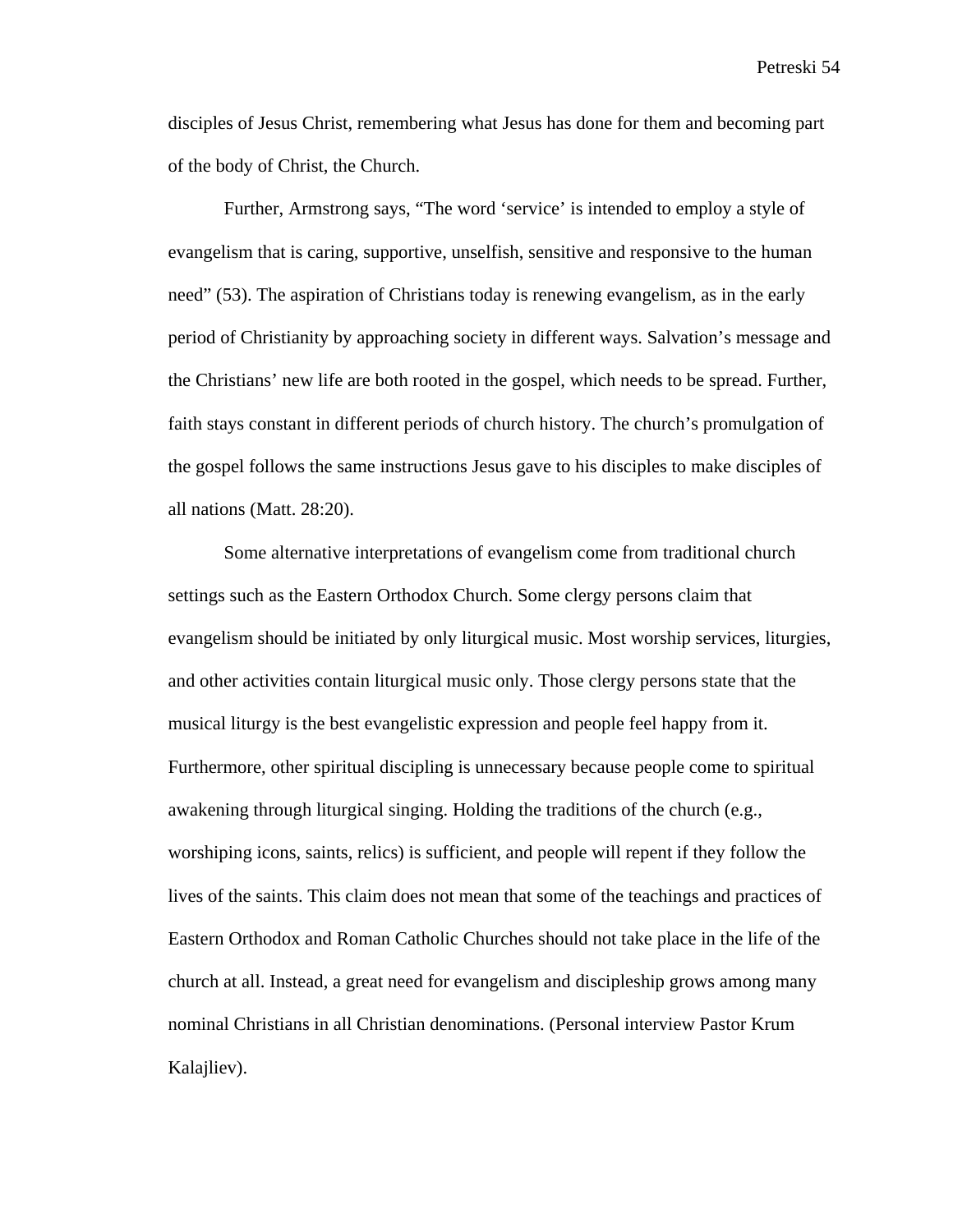Some clergy persons of the traditional Eastern Church exhibit a lack of respect by attendees if they preach the gospel. This lack of respect hinders the Church from producing positive and long-lasting evangelistic effects. Bishop Hunt stresses that humanity is lost and requires a divine action: "Our heavenly Father's response to the powers of evil at work in individuals, society, and history, was Calvary" (17). The biblical review showed that God is searching for his prodigal children. People often misunderstand evangelism, expressing how they have found the Lord, but God initiates the search.

Wesley's doctrine on redeeming grace offers a potential answer and helps explain how God works to prepare people both to hear and to receive the message of salvation. The United Methodist Church defines redeeming grace:

> The divine love that surrounds all humanity and proceeds any and all of people's conscious impulses. This grace prompts our first wish to please God, our first glimmer of understanding concerning God's will, and our "first slight transient conviction" of having sinned against God. God's grace also awakens in us an earnest longing for deliverance from sin and death and moves us toward repentance and faith. (46)*.*

God brings the gospel to people and provides opportunity for them to receive the gospel in variety of different ways. Every human is created with free will. Nevertheless, through the Fall humans became ruined in their moral and spiritual being. Humans have lost the capability to use their free will and turn to God again (Rom. 3:11-18). Conversely, God's redeeming grace gives people the opportunity to decide whether or not to believe in the evangelistic message. In this condition persons are able again to embrace salvation's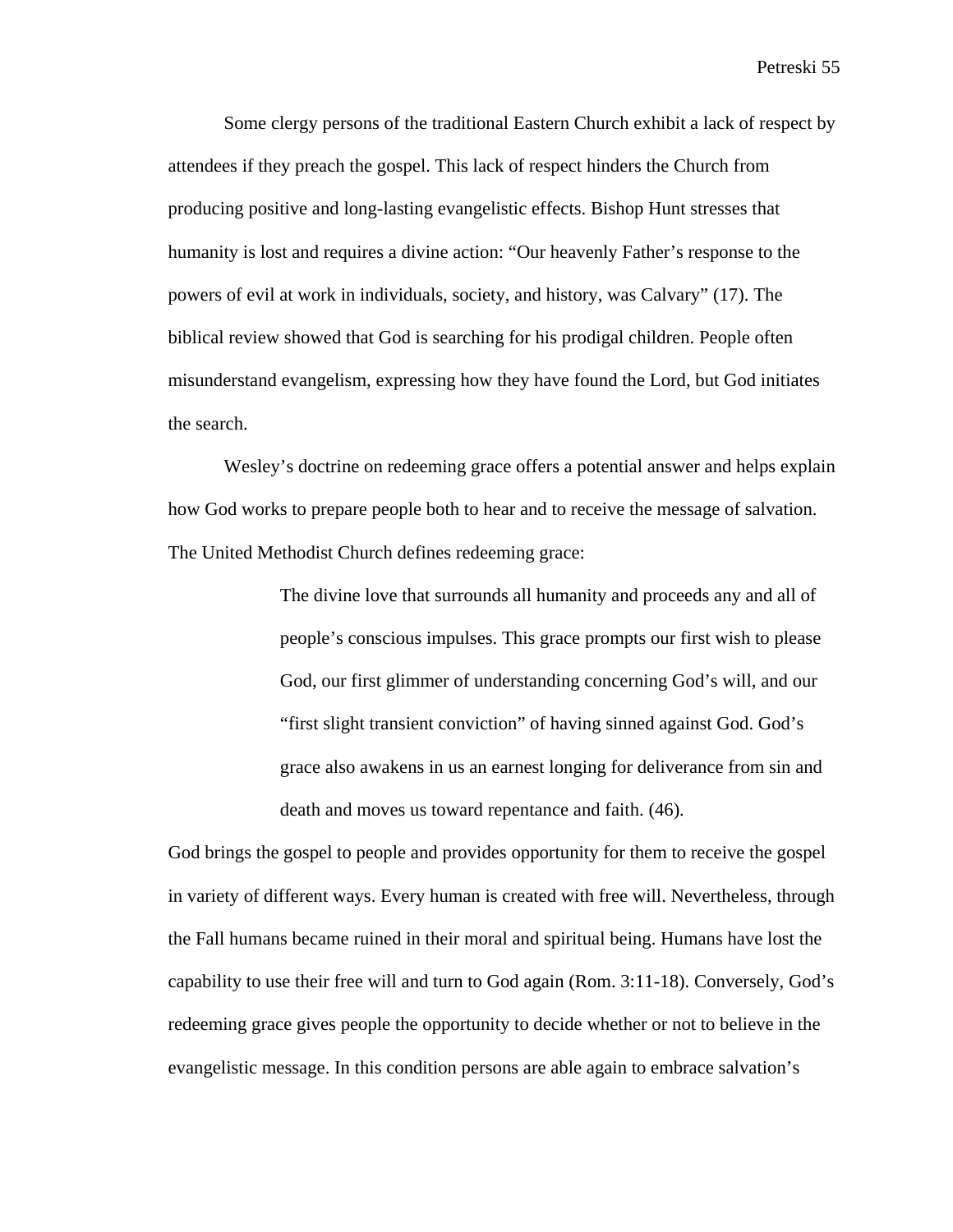evangelistic message through their free will to believe and receive eternal life. Today church evangelism goes to find people in the world, giving them a chance to hear the good news. As a result people believe, accept the gospel, and embrace salvation. Concerning the development of our salvation and God's action in it Wesley says:

> If God worketh in you, then work out your own salvation. The original word rendered *work out,* implies the doing the thing thoroughly. *Your own*; for you yourself must do this or it will be left undone forever. Your *own salvation:* Salvation begins with what is usually termed (and very properly) *preventing grace;* including the first wish to please God, the first dawn of light concerning his will, and the first slight transient conviction of having sinned against him. (*Works* 509).

Wesley explains the tendency of putting redeeming grace in action, and convincing the individual to repentance. Further Wesley states that the convincing grace is the act of God in the life of the human and says:

> All these (*grace, repentance and forgiveness*) imply some tendency toward life, some degree of salvation; the beginning of deliverance from a blind unfeeling heart, quite insensible to God and things of God. Salvation is carried on by *convincing grace*, usually in Scripture termed *repentance*; which brings a larger measure of self-knowledge, and further deliverance from the heart of stone. (*Works* 509)

Without God's redeeming grace, the church's evangelism could not succeed. Wesley accepted the Armenian teaching of redeeming grace and thus developed a biblical model of evangelism. According to Wesley's observation, first people receive the ability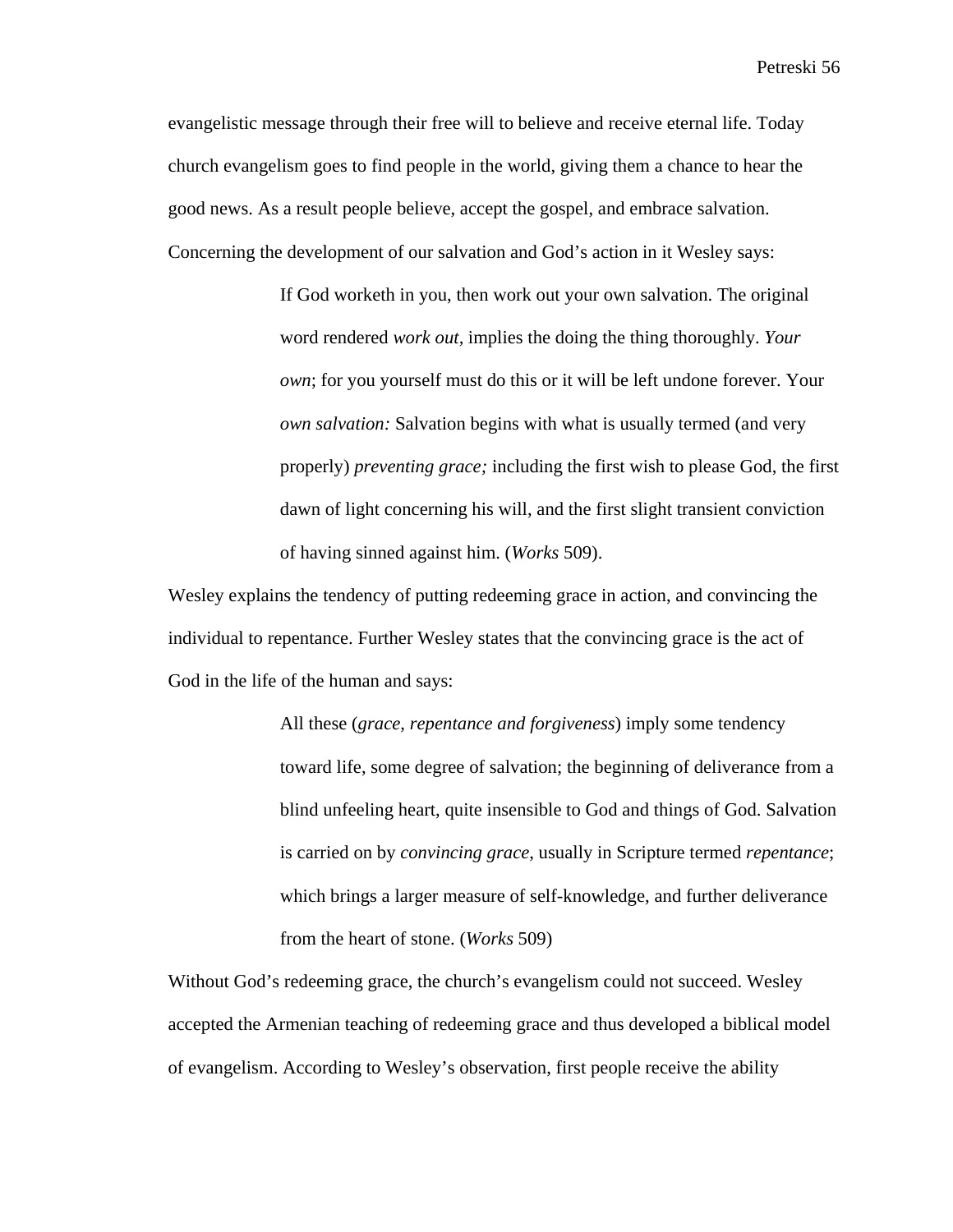(engendered by redeeming grace) to decide whether or not to accept the good news of the gospel and to believe in the offer God gives them through Jesus Christ (Acts 16: 14). People still maintain God-given free will to accept or reject God's plan of salvation. The first preparation for accepting evangelism's message comes from God through his redeeming grace*,* and then God uses convincing grace offered through the Church.

 Mortimer Arias offers an essential insight and establishes God's reign as the central theme in understanding the gospel. By proclaiming the kingdom of God as the aim in evangelism, Arias places God's reign at the center of the church's evangelistic ministry (3). Arias claims that the kingdom's message exists as a continual presence in the Church and remains as a central truth of evangelism (12). Arias asserts that the Church must continue evangelism under God's guidance because he sees a crisis in preaching the gospel and a lack of fruitful methods for evangelism. According to Arias, the Church must emerge from this crisis and make evangelism understandable. For Arias evangelism will become understandable when it becomes biblical, evangelical, contextual, and incarnational (xiii).

 Arias' concept of biblical evangelism understands the proclamation of the good news as based on the truths of the gospel. By "biblical evangelism" Arias presents the gospel's message to be spoken through a language consisting of expressions and meanings unlike the language of the world. By "contextual" evangelism Arias tries to connect the gospel's message with the spiritual, evangelical, incarnational, political, social, economic, and cultural situation in which the community exists.

 Arias describes the gospel as a living word of God. Through evangelism this word becomes alive and makes the listener spiritually alive through his or her receptive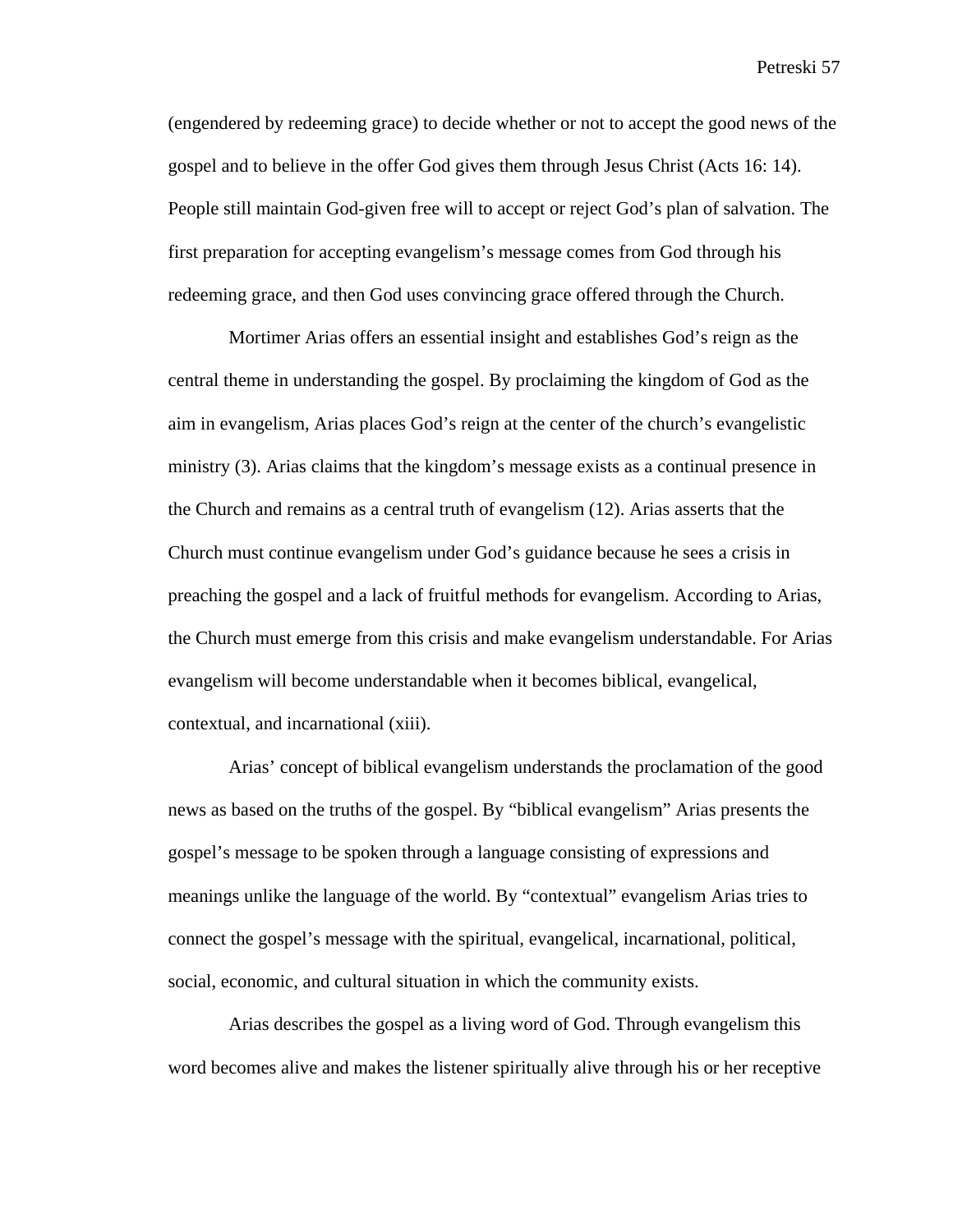response to the word. Arias remarks that Jesus proclaimed clearly the reign of God at hand, but he also spoke of the coming of the kingdom of God with power in the future. For Arias evangelism entails recruiting of disciples and inviting them to participate in the kingdom's blessings, to celebrate its hopes, and to engage in the responsibilities of the kingdom (105-06).

According to Arias evangelism relates to poor, marginalized, and powerless persons in their struggle for liberation from this world's demonic powers. This type of evangelism invites people to respond with "costly discipleship" (106), by condemning and refusing everything that opposes God's purpose for humanity. Discipleship costs followers because of a turning point in their lives. Believers turn from their previous lives to new Christian lives.

Arias describes the kingdom's message as a costly discipleship because of its high spiritual investment in evangelism for making disciples of Jesus Christ. Arias claimes that besides the blessings and benefits, the message presents challenges, demands, and tasks in the kingdom of God understood as costly discipleship (89).

Abraham understands evangelism as a message inviting people to participate in God's present-but-still-coming reign. Abraham directs his readers back to Jesus' ministry focused on the kingdom of God. As a result, Abraham says, "Any considered attempt to develop a coherent concept of discipleship that will be serviceable in the present, must begin with evangelism" (17). Abraham believes that the entire concept of evangelism always relates to the gospel. Evangelism requires support through discipleship. Any kind of evangelism that fails to present the kingdom of God with truthfulness and clarity destined to fail.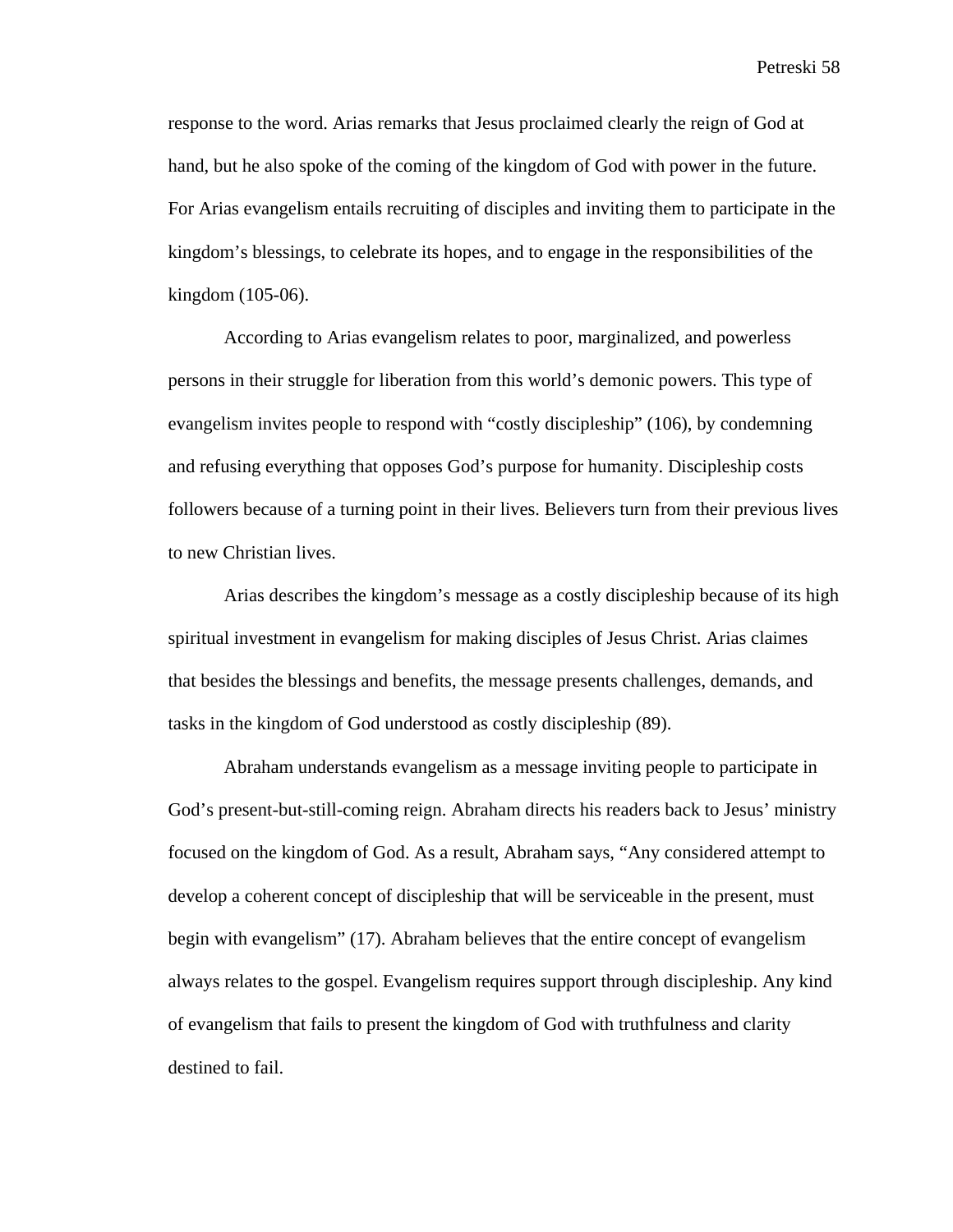Walter Klaiber understands the task of evangelism as bringing a recognizable center of the gospel in contact with humans who live in different contexts than Christians addressed by New Testament authors. Further, Klaiber says, "The basis and power of the message lies in the certainty that 'God is for us' which is guaranteed by Jesus' message and his offering of his life for us" (77). He stresses that the mission of Jesus Christ's Church is fulfilled and brought to life for humanity by God's existence, power, and love. This message represents the basic element of evangelism, and the church bears witness to this message to humankind.

 David Bosch discusses first century Christianity's main problem relating the Gentile mission to the original mission for the Jewish people. Bosch asks the question, "How can everything that was said by parables and stories directed to the nation of Israel be applicable to the other nations of the world?" (30). Further, Bosh says, "In my view there can be no doubt: the primary inspiration for all these stories could only have been the provocative, boundary-breaking nature of Jesus' own ministry" (30). Therefore, Jesus' stories and miracles drew attention both of Jews and Gentiles.

Two completely opposite but the same time inseparable functions concerning the church approve evangelism and discipleship in the New Testament era: evangelism as a fruit of the church and the church as a fruit of evangelism. As a fruit of the church, evangelism represent the church's responsibility to include itself in the cultural, social, and political life of society. The church cannot fulfill its duty without reaching the world through evangelism and discipleship. Evangelism cannot be successful in reaching the world without the church's presence. The church exists as a fruit of evangelism, and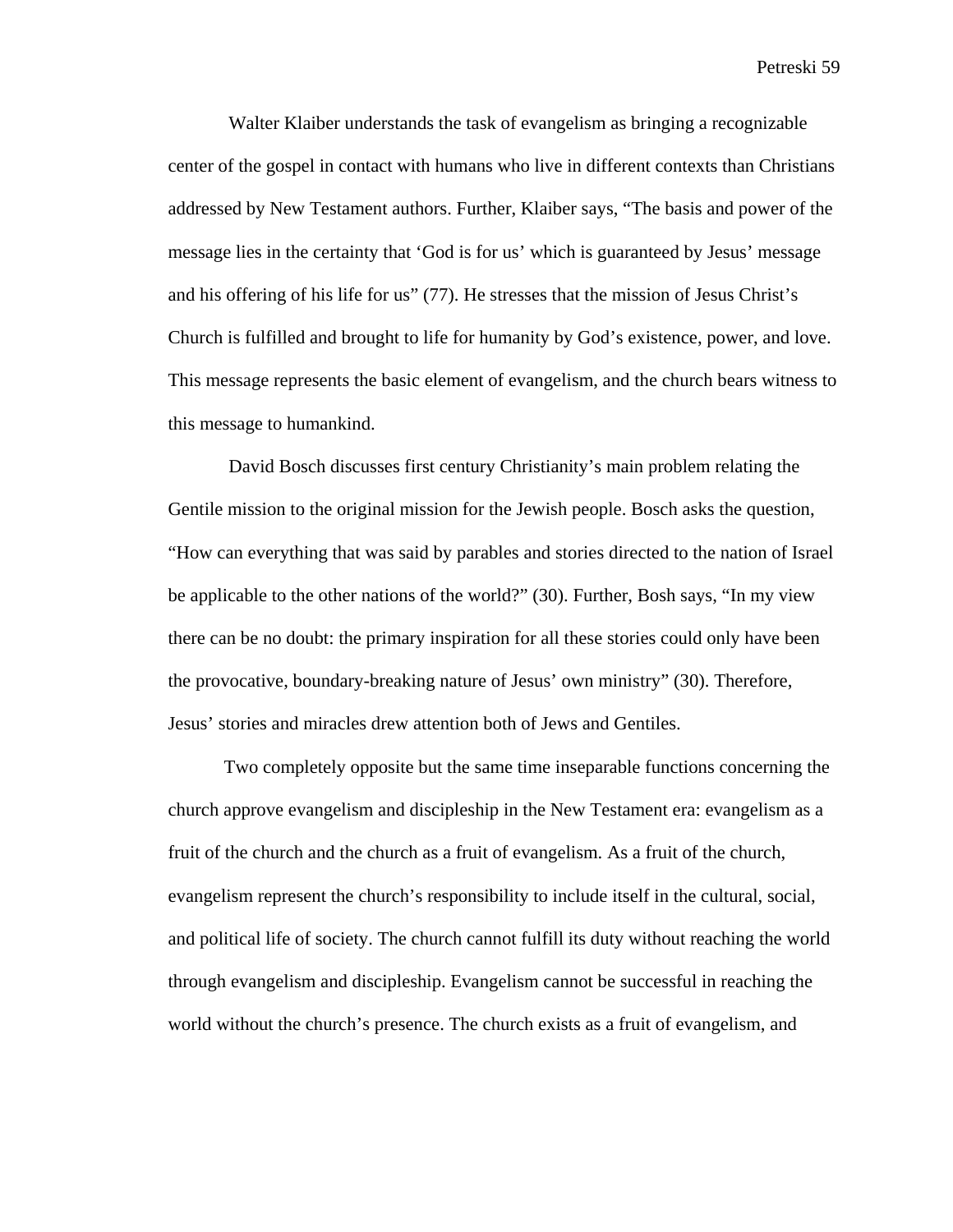evangelism exists as the action of the church. As a result, God brought the Church into existence so it could fulfill the duty of evangelism in the world.

Dana Lee Robert, Steven W Gunter, and Mercy Amba Oduyoye state that the relationship between evangelism and mission resembles the relationship of the heart to the body. They compare the mission with the human body. The body moves and acts in different contexts. Sometimes one part of the body is busy while at other times another part of the body is busy. In the same way an interaction between mission and evangelism exists. For example, the eyes are not always used because the night is so dark and nothing can be seen. In that case other organs such as the hands are needed to find the way. Whether or not evangelism and mission fail to be represented, the church continues to exist and wait for the right time to act. In all cases the heartbeats, sending the blood through the body, nourishing the other organs and keeping the body living (3). Robert, Gunter, and Oduyoye want to say that even in persecution the Church lived waiting for better time for evangelism.

 In making this connection between the heart and the body, Robert, Gunter, and Oduyoye emphasize the importance of unity and interdependence between the heart and the body. They do not classify directly all qualities of the heart to represent the qualities of evangelism nor the qualities of the body to represent exactly the qualities of mission. The main point in their illustration revolves around the connectivity and cooperation between the heart and the body much like the connectivity and cooperation between evangelism and mission (5–6). Robert, Gunter, and Oduyoye liken the role of evangelism to the role of the heart in the body. As such, evangelism can play two roles: the pump that circulates blood and the seat of human emotions. As a result, they say, "Without the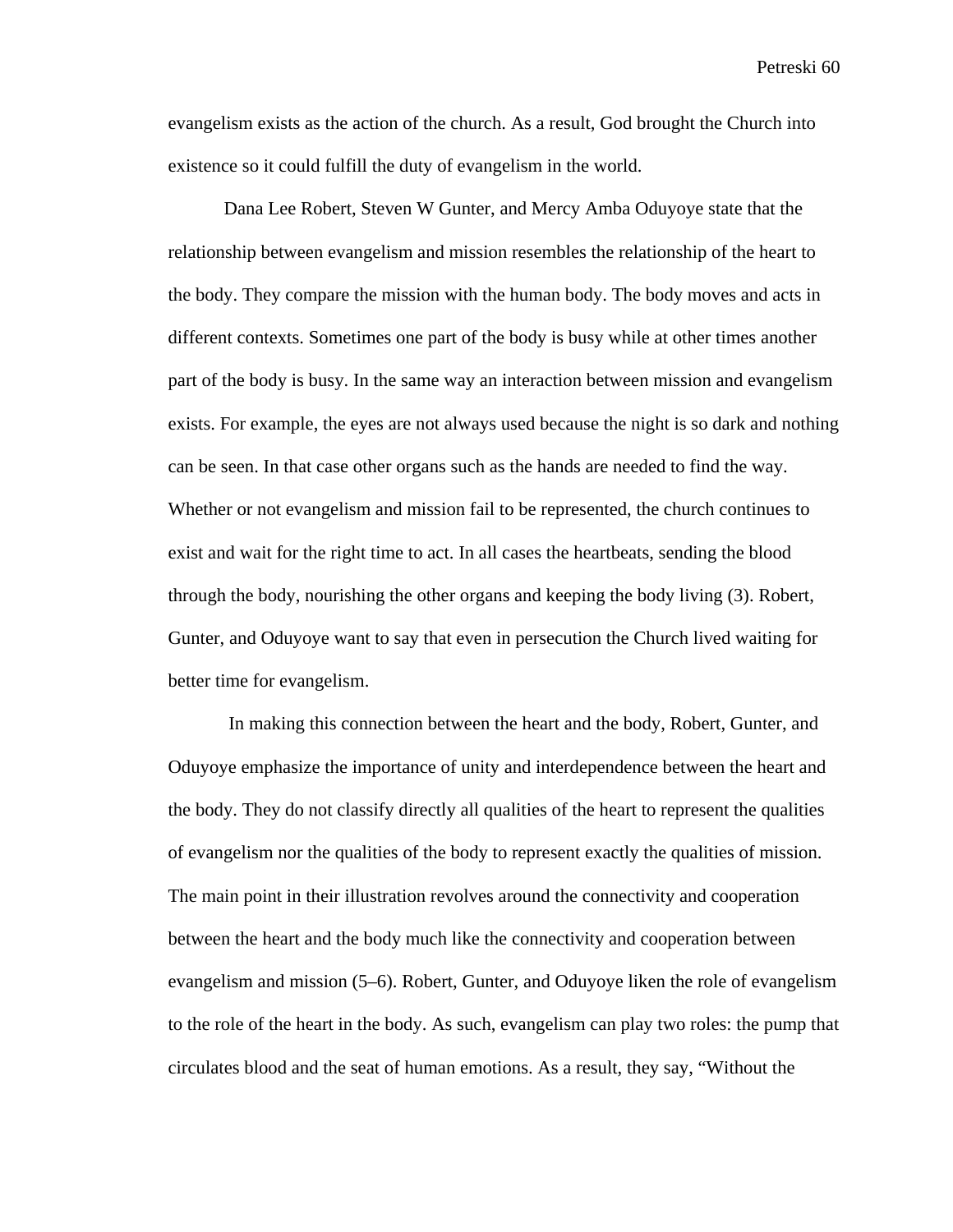emotional fervor of the heart, the love affair with the gospel mission dies. To separate the heart from the body is to kill the body. To take evangelism out of mission is to cut the heart out of it," (4). Robert, Gunter, and Oduyoye compare the church to be living as an organism even restricted to evangelize to the world. The church in restricted situations turns evangelism inside among the church families instead outside into the world.

Robert, Gunter, and Oduyoye emphasize the connection between the Church's mission and hospitality. This connection first surfaced with Christians in apostolic times. Some examples include the situations in which many people gathered in Cornelius' house to wait for Peter (Acts 10:27); Lydia offered hospitality for Paul and others in her house (Acts 16:15); the keeper of the prison in Philippi accepted Paul and Silas in his home (Acts 16: 34); and Paul commended Phoebe to the Rome church's hospitality (Rom. 16:1–2). By this claim Robert, Gunter, and Oduyoye mean that people who evangelize exhibit readiness to invite new believers into their homes, offer them kindness and acceptance, and make them disciples.

 Scott J. Jones emphasizes Hebrew 13:1-2 in which the writer instructs, "Keep on loving each other as brothers. Do not forget to entertain strangers, for by so doing some people have entertained angels without knowing it." Hospitality is a direct action of the Church's mission because by entertaining others the Church spreads love toward them and helps them recognize the fruits of love that manifest the Holy Spirit's presence. Jones states that the Church is called to declare praises to God, calling from God, and the light of God. Evangelism is best understood as an aspect of the Church's mission that seeks to help persons enter into Christian discipleship (61).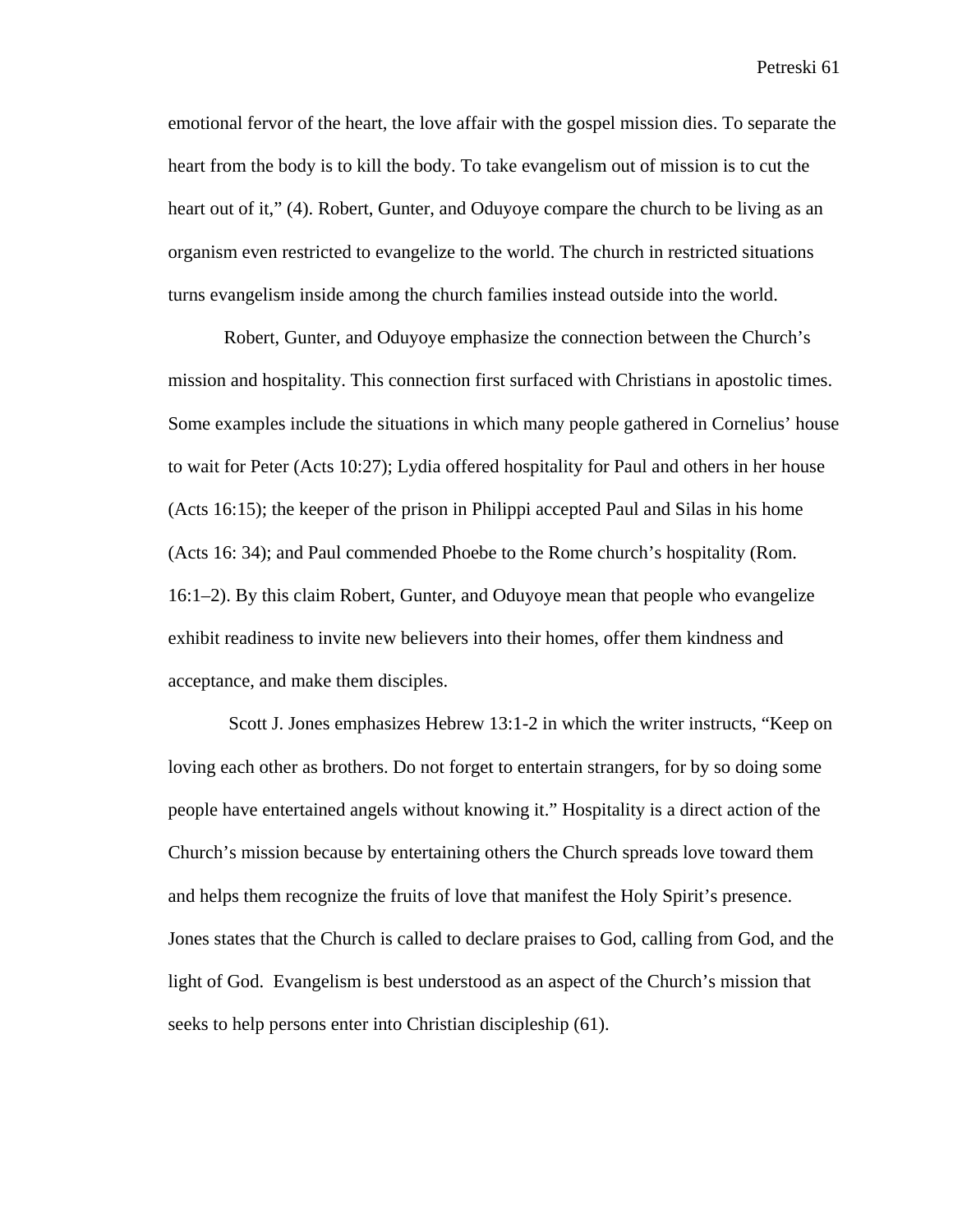Jones says, "The church's missionary nature holds both holiness and hospitality in tension" (61). Jones presents hospitality as one of the conditions for communication. He notes that holiness "opens the door to the stranger" and that hospitality engages the stranger with the gospel's message (61). Holiness opens the person to others for personal evangelism and discipleship. This friendship opens better communications with new people and increased readiness for sharing the gospel.

According to Bosch, evangelism practically expresses love from God. He emphasizes love for God as a measure for spreading the gospel and fulfilling Jesus' words to Peter. Jesus said, "If you love me, feed my sheep, Feed my lambs" (John 21:14- 17). Bosch emphasizes the love of God expressed in practice by mission and evangelism in the world. Bosch says, "The entire Christian existence is characterized as evangelistic existence" (338). He claims that Christianity is a fruit of evangelism.

As a conclusion evangelism does not come out of liturgical music only, but by returning to deep interpretation of the Scripture to people as Wesley calls it "Plain Truth for plain people" (*Works* Outler 1:25). The renewal of evangelism brought a transition of the Church and it still goes on in present time. The world is still in "desolate chaotic" situation as Hunt describes it (15). The evangelism has to be identified with the culture of evangelized people. The message of salvation and Christian's new life are rooted in the gospel. Therefore, Wesley expresses that humanity requires divine action that would strengthen the truthfulness of the gospel. The ministry of evangelism has to be centered in God's reign because God initiates the evangelism and invites people to his reign. Finally, evangelism is closely connected to the Church as the Church can only count its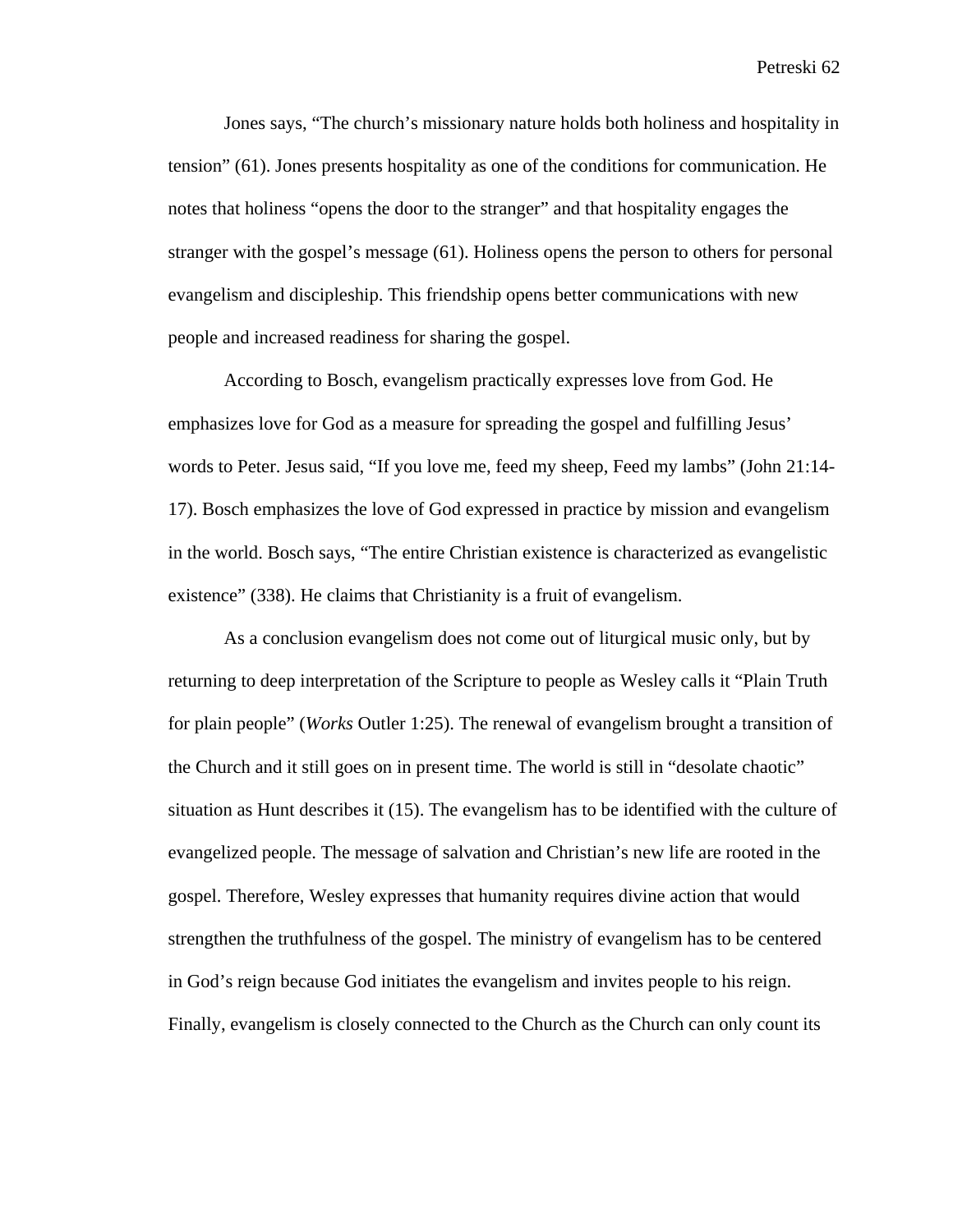existence through evangelism. In his concept of evangelism Bosch says, "Evangelism is the fruit of the Church and the Church is a fruit of evangelism" (332).

Evangelism's message contains the truth in which Christians can base their confidence. Christians can make evangelism contemporary and yet not compromise the truth of the gospel. The truth of the gospel remains unchangeable in every situation and society. Post-Communist society experienced many changes, but the truth of the gospel proclaimed by evangelism remained the same. The good news about Jesus remains the basic subject of evangelism. Evangelism involves sharing faith in Jesus with others, identifying with them, and caring for them.

According to Wesley, God makes evangelism a duty of the Church because through evangelism God reveals his redeeming grace and gives the right to every individual to accept or to reject the gospel's message. Through the redeeming grace, God opens possibilities for spreading the gospel through evangelism. The message of God's kingdom is presented by the Church as a central truth of evangelism for making disciples of all people in all times.

## **Cultural Differences**

With this project I wanted to initiate a mass evangelism project in Macedonia. The people of Macedonia needed this type of evangelism because during Communist times, mass evangelism was not possible. The individual evangelism was very limited, restricted, localized, and very slow in its development. The audience was very limited to the members of the local church families. The limitation to one Christian denomination became even greater hindrance to interdenominational cooperation.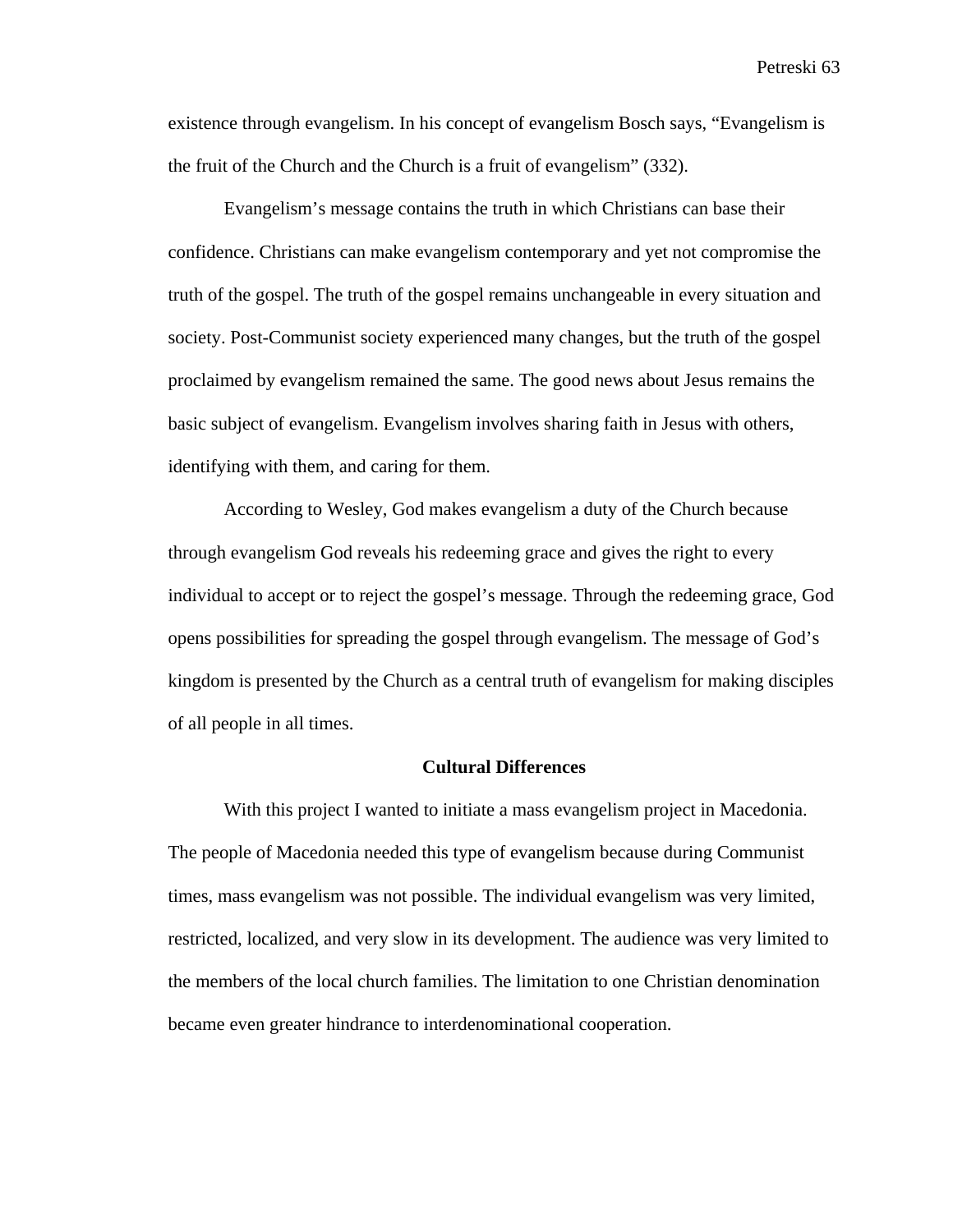Throughout the past, evangelism has been one of many subjects of misunderstanding between the church and the state. The lack of communication between the two institutions only added to the problems; therefore, in most cases Communists did not allow any forms of evangelism. Martin Paul describes the attitude of the state towards Christianity and says,

> History shows that states have played a range of roles that have been anything but neutral toward faith traditions within their borders. Indeed, in terms of extent and impact, persecution and other violations of religious rights by states have always been a much greater problem than the violation of rights by religious authorities and activists (2).

Paul remarks absence of complete tolerance of religion in the eyes of the state. Many of the rulers throughout history have used the Church to look after their own interests, while undermining the existence and well being of any evangelistic undertakings. Yugoslavia was a prime example of such a communist regime in which the leaders feared evangelism as a form of public resistance that would overrule the Communist regime.

As a pastor in Macedonia, my great desire was to motivate and prepare other pastors and laypeople for evangelism. In the past most Christians were taught only how to enjoy their personal Christianity. As a result, this project seeks to challenge Christians toward greater understanding of the need to share the Christian relationship with God and the loving union of God with other people. Reaching people in the community for Christ was my lifelong call from God. As such, I have a great desire to see the nation of Macedonia become a Christian nation rather than fall into the darkness of atheism and spiritual ignorance. Accordingly, I was disheartened to see people identify themselves as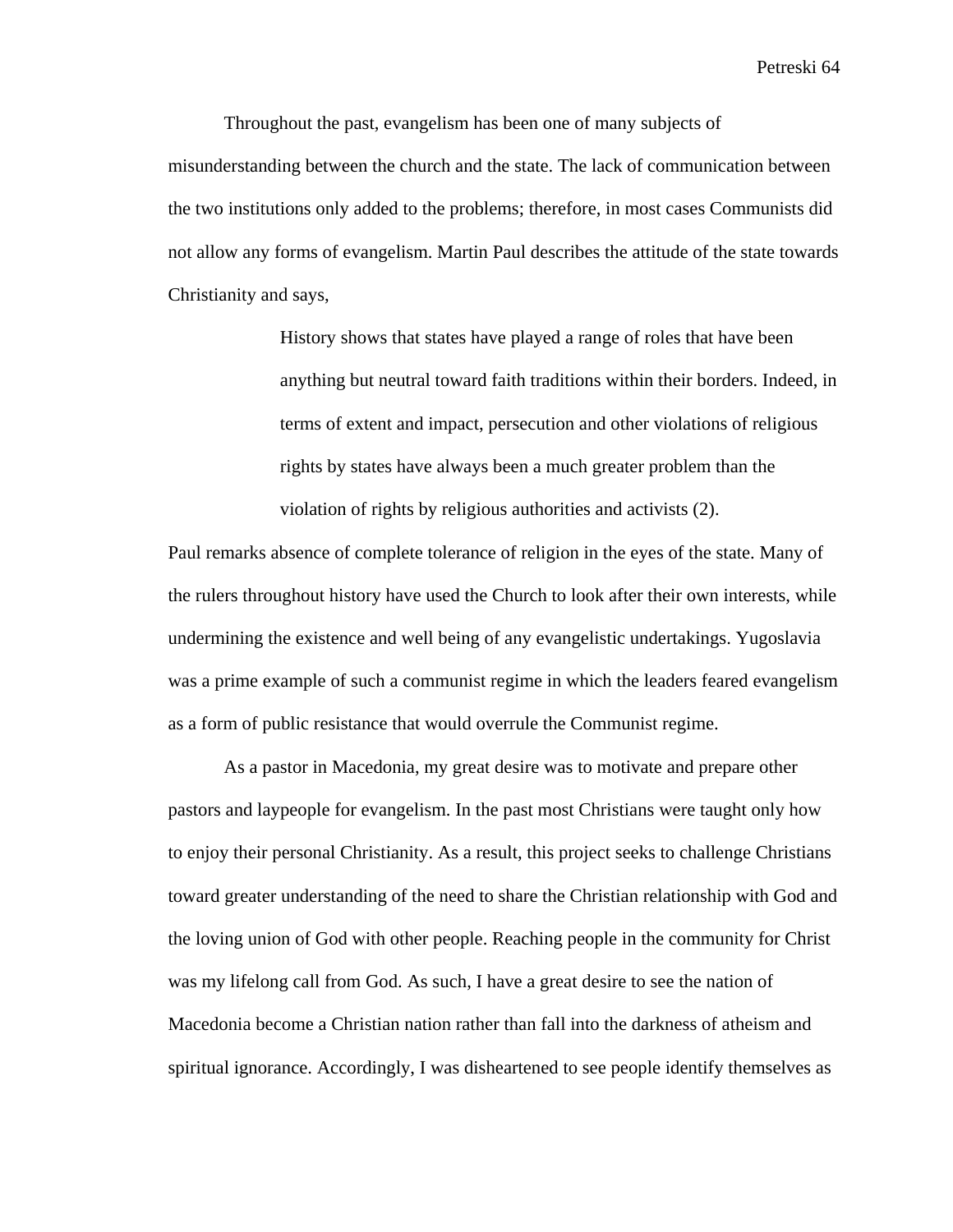"Christians," yet they do not possess the joy of salvation. For the purposes of this project, I call this Christianity a formal religion. I desire Christians to have the joy of salvation, to share their faith with others, and to share the truth of the gospel with younger generations by making disciples.

Ten years after the fall of Communism, I was expecting to see Christianity flourish and take a leading role in society. Unfortunately, I have seen the appearance of "secular humanism" as Cliff Yudell cites Dr. James Kennedy saying about American society. Secularism is a teaching that supports human values without specific mention to religious doctrines. Secular humanism appears as a fruit of atheism, regardless of whether atheism developed from Communism or from Western democratic society (38). Dr. Kennedy asks the question of whether the government is a religion in itself.

In post-Communist time, the government wanted to include the National Orthodox Church as a governing body, allowing them to call the country Christian. In my vision to promote cooperation between all Christian denominations, I have come to the conclusion that the Macedonian Orthodox Church resists this cooperation more than other denominations because they do not see the need of the people of Macedonia for spiritual renewal through evangelism. In general, religious presence, apparent at Communism's appearance, remained either at the same level, decreased, or was destroyed wherever and whenever possible. Some pastors were imprisoned and killed, while others feared they would disappear overnight. In that situation the church depended upon church members and their families to transfer Christian faith to those families' next generations. This transferring of Christian faith provided the only means for the church to continue existing until the Communist regime fell. Even after the fall of Communism, the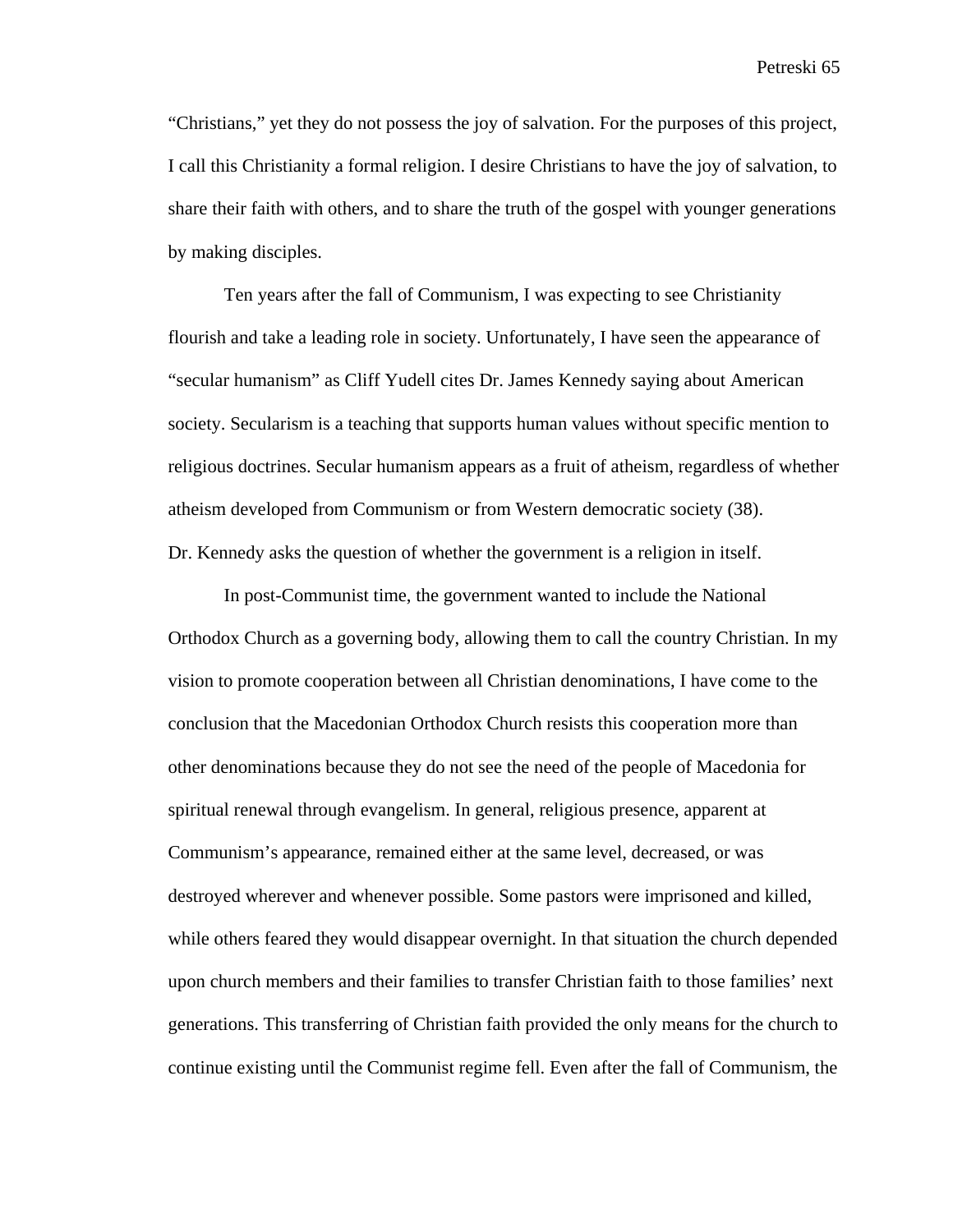churches needed time to recover and forget the experience of the past. For the recovery from the communist pressure, the church needed a period of at least one generation.

 According to 2002 statistics Macedonia's population is 64 percent Eastern Orthodox, 33.3 percent Muslim, 0.64 percent Roman Catholic, 0.37 percent other (Protestants and other religious groups) and 1.63 percent unspecified (State statistical report, vol.11-13, Skopje, RM 2002). In light of such statistics, evangelism methods for developing and strengthening Christianity must be considered. This research concentrated on the issue of evangelism and overcoming misunderstandings about evangelism among Christian denominations.

Macedonian clergy agree when I claim that under Communism evangelism was used as a part of regular worship service. Such an idea encouraged me to develop this project. People in Macedonia did not take evangelism seriously. During Communism the Macedonian church excused its lack of evangelism due to governmental restraints. Nevertheless, in the years since the fall of Communism, pastors and church members have not actively pursued evangelism.

Many clergy persons understood evangelism as the job of Western missionaries, many of whom entered the country a century ago and helped people in many ways. These clergy persons thought that pastors should only preach the gospel within church buildings; this belief was imposed by the former Communist regime.

The fall of Communism in 1990 brought about a complete change in the whole society, but the majority of Macedonian Christians cannot imagine the manifestations of Communism's fall. As a result, the people understood freedom more as a theory than a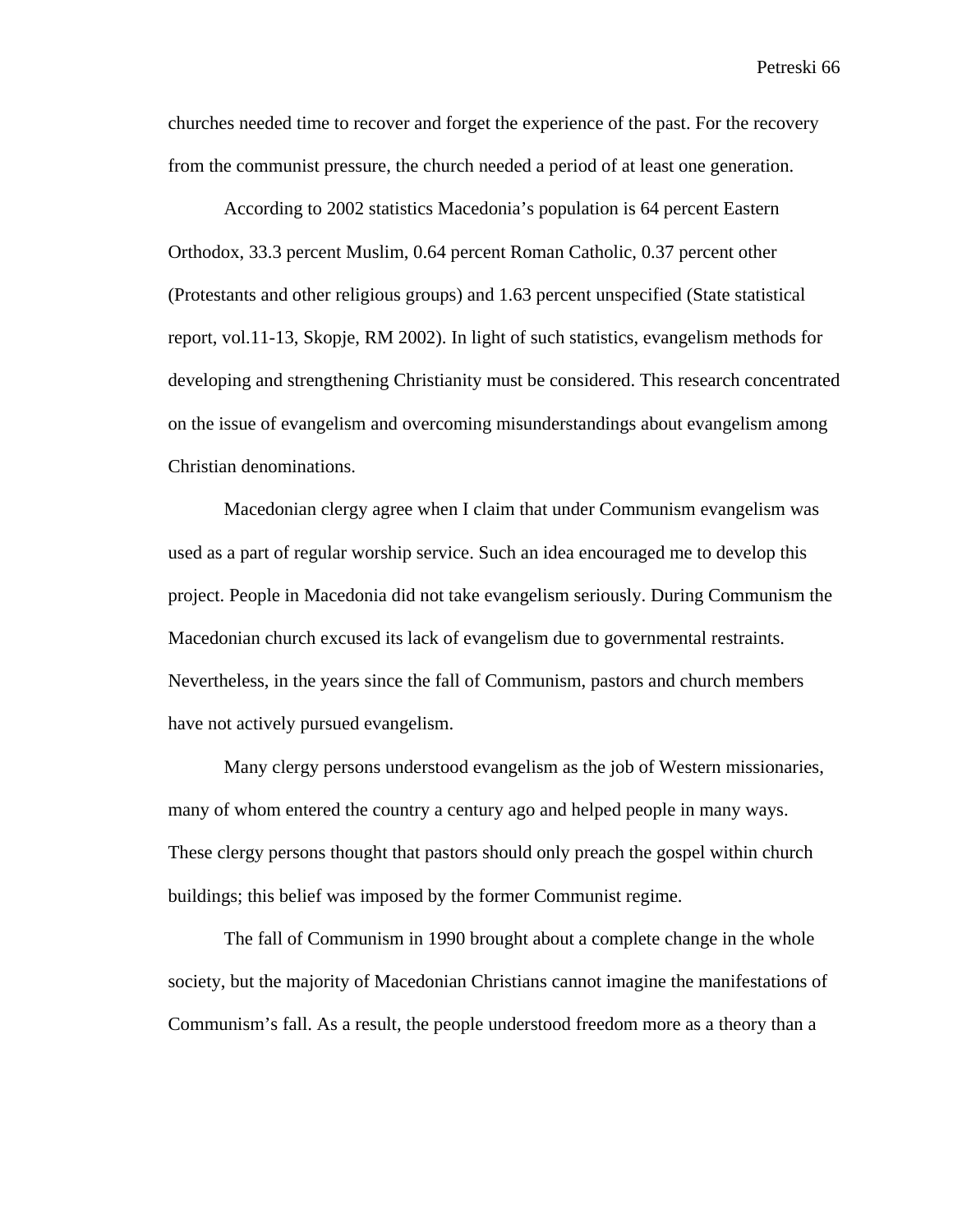reality. Looking at the country's economical and political instability, some clergy still wait for better times to evangelize.

Part of the problem and failure was that people called themselves "Christians," but they exhibited little or no knowledge of the practices of the Christian faith or the Spirit-filled life. At the family life level, people did not become totally atheistic during the Communist period; still because of the lack of the Bible and other Christian literature for spiritual help, they were not able to experience the need for spiritual growth and teach their children about the spiritual life. As a result, at this time Macedonians needed a new way of evangelism more than ever before in the county's history.

Focusing on the Macedonian church's evangelistic purpose showed that the Communist regime had darkened the awareness of the church to be evangelistic, made people afraid of fulfilling the purpose of the church, and led them to wait for the next generation to undertake the responsibility. Unfortunately, the new generation in Macedonia seems to have very little idea of the evangelistic purpose of the church.

Emily Will describes the Communist regime in Yugoslavia by saying, "Under Communism, Christians in former Yugoslavia were strictly forbidden from engaging in social work or humanitarian efforts" (1). By describing the conditions in the Communist rule in Yugoslavia Emily reveals the conditions under which Christians lived.

Due to the lack of evangelism among the Christian population in Macedonia, this project sought to engender evangelism as a vision of Christian churches in Macedonia. This task has been primary since the resurrection, after which Jesus commanded the apostles to make disciples of all nations (Matt. 28:20). Accordingly, the duty of making disciples continues through every generation of the Church.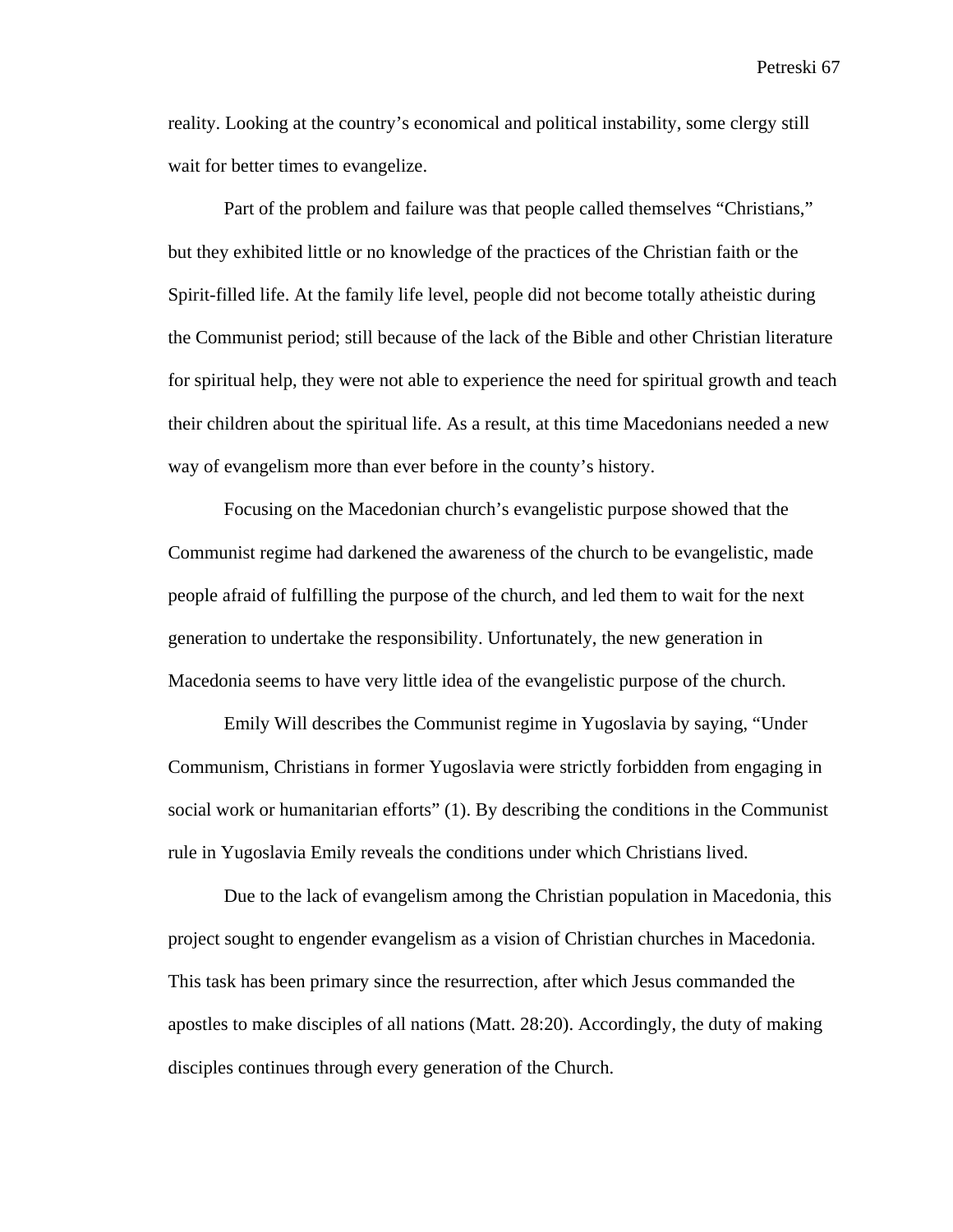Christians in Macedonia had forgotten the command Jesus gave: "Go, and make disciples of all nations." Christianity became a passive religion characterized by performing religious rituals but not evangelizing. Building upon the evangelistic purpose of the Church, this research project could serve to remind church leaders of the vital importance of evangelism fulfilled by pastors and laypeople in the churches of Macedonia.

Louis Evans discusses evangelism from different aspect. He makes evangelism a "Zeal of Witnessing" (606). He calls American society to give right witness of the gospel and leave the idea of "passing on of propaganda," which can be copied by any society. He says, "Evangelism must stop being just a pious, hollow phrase. The best definition of evangelism I ever heard was 'a happy, enthusiastic, dynamic passing on of propaganda'"(609). The interpretation Evans gives is a claim that the Western society has lost the right idea of evangelism. He discusses that evangelism is not a phenomena that can be interpreted as propaganda by any society or regime, even by Communism, but to be compared with propaganda as of a different content. Evangelism is a basic duty of the Church and the reason of Church's existence and says: "The Church exists for two reasons: First of all to comfort irritated, but also to irritate the comfortable and get them to work" (607). He invites the Church to turn and look at its society that "burns its freedom"(608). The Church needs to reach the society and present the gospel in full action and responsibility.

Because a great cultural difference appears between the United States and Macedonia, I studied the manner in which evangelism methods in American culture might be used in Macedonia. Kraft's *Christianity in Culture,* and Darell L. Guder's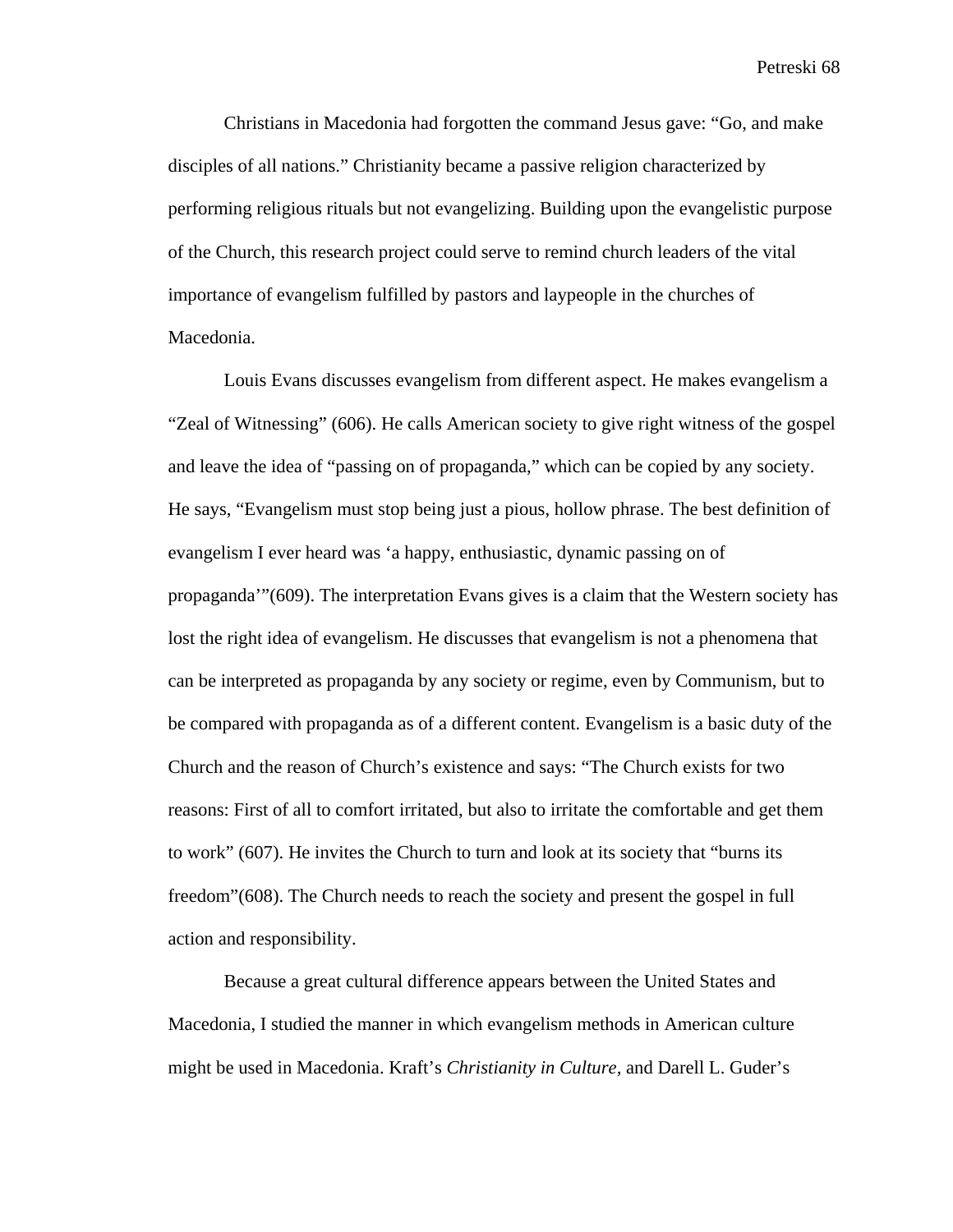*Missional Church* provide some idea of the North American church's vision for doing evangelism. Kraft indicates a need for communicating in a culture in ways that make the message clearer and more understandable. He says, "The purpose of communication is to bring a receptor to understand a message presented by a communicator in a way that substantially corresponds with the intent of the communicator" (147). Further, Kraft stresses that the message must be communicated using symbols common to the communicator and the receptor. Kraft claims that even similar experiences of any two people interpreting symbols never correspond in exactly the same manner leading to greater or lesser interpretation of those symbols (148). In this way the gospel is presented by the communicator and accepted by the receptor. As a result presentation of the good news to unbelievers exerts a profound effect on potential responses.

For the purposes of this project, I paid special attention to postmodern worship and preaching. Because postmodern worship based on visual aids and symbols, Kraft emphasizes the importance of mutual understanding and interpretation of those symbols (151). Kraft gives an example of missionary evangelistic work in which the evangelist's attitude toward the receptor's culture is ambivalent or negative. The evangelist makes the evangelistic culture an obligation for the receptor as the only way of becoming a Christian. The receptors can become Christians through understanding and expressing their Christianity in ways foreign to their culture. Kraft supports his claims with examples from Jesus' practice among the Jews and Christianity's early development in the Roman world. The apostle Paul used the same approach, embracing his Jewish identity in attempting to communicate with Jews and identifying with Greek ideals when attempting to communicate with Greeks (1 Cor. 9:19-22).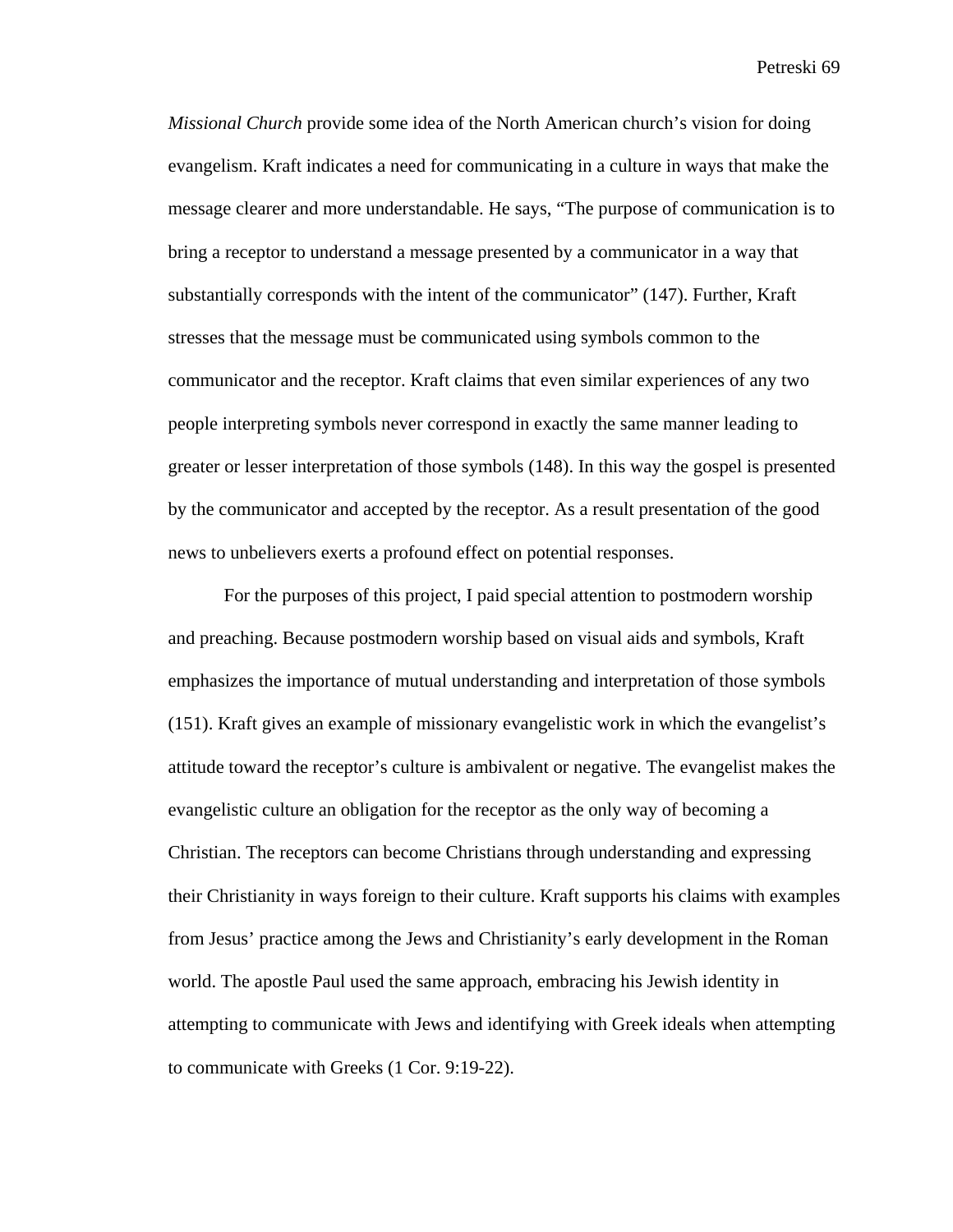Kraft claims that culture is an inescapable reality for every human being. God uses human culture as a context in which to interact with humans and reveal himself in ways people can understand (170).

Every nation has its history, filled with cultural traditions. Those traditions represent the face and identity of the nation, picturing its existence and historical background. Those traditions are important to note because they may differently determine the perception and acceptance of evangelism.

The Macedonian culture is influenced very much by its Ottoman rule from the fourteenth to the beginning of the twentieth century. Svetlana Stamenova gives an indirect answer why the Balkan countries fell under the Ottoman rule for many centuries: The national identity is crucial in building the culture and independence of a nation. According to Stamenova, "ethnicity built around local community ties has become the only identity that could be used as a mobilizational tool for a modern nation-state building" (6). Some of the cultural traditions of Macedonian nation are closely connected to the other neighboring Southeast European nations. When the question of evangelism arises one very important characteristic is that those nations are very community organized.

 Macedonia is a multiethnic country like most surrounding countries in the Balkans. In the region, Muslim Turks and Roma, which bring different cultural traditions, represent a large percentage of the populations. For example, Assia Popova describes the traditional celebration of a bloody sacrifice *Courban* ("Le Kourban" 2). The *Courban* signifies replacement of Abraham's sacrifice of his son Isaac and later as a command of Moses that was a tradition in Jesus' time (Mark 7:8-13). Even at this time,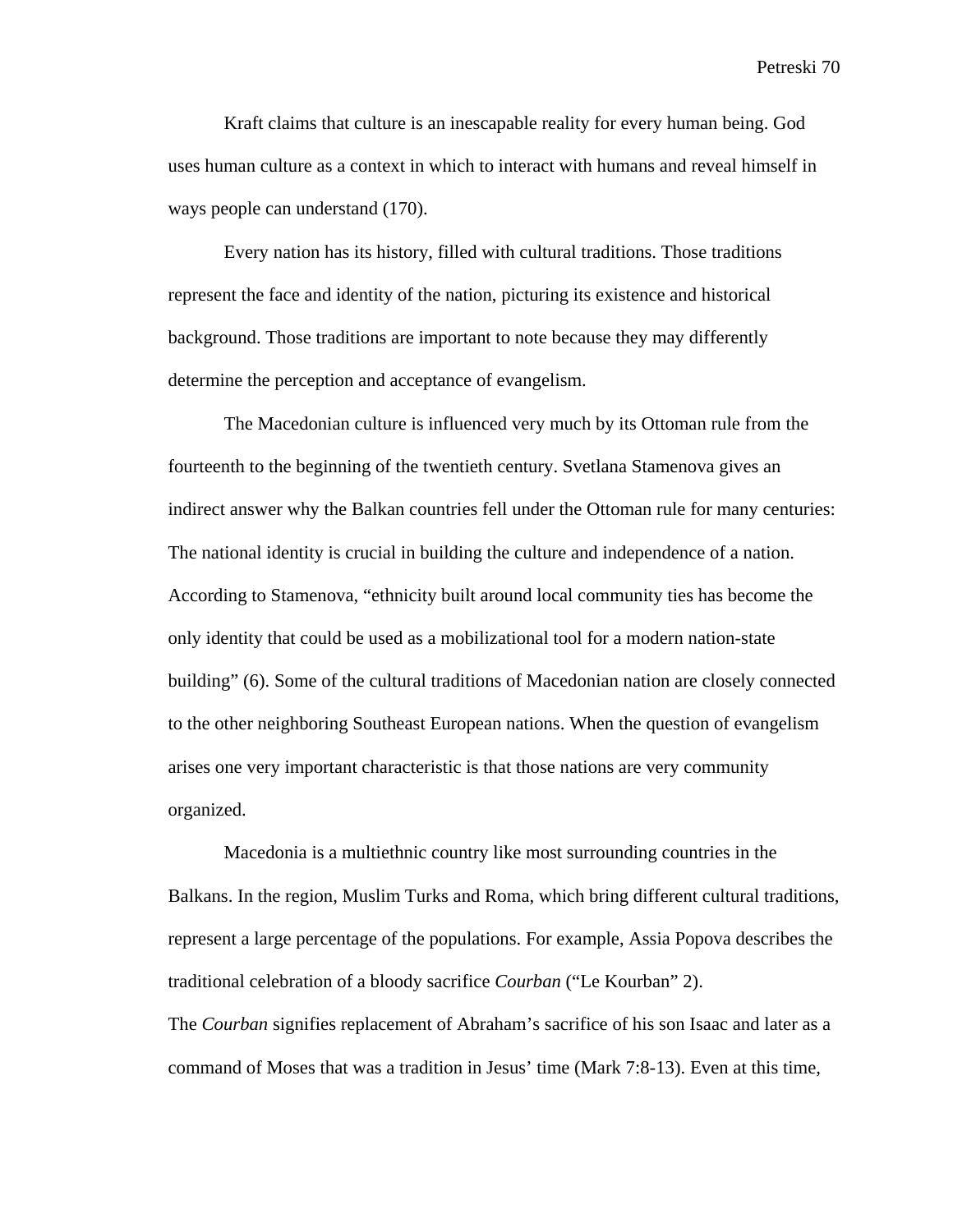Muslim populations all over the Balkan territories practice *Courban*. This celebration contains a large gathering at the mosque where the priest presents a religious ceremony and gives people the meat of the sacrifice to distribute to poor and disabled, so that all should express happiness and gratitude to their deity. Although distribution of *Courban* might seem a great opportunity for personal evangelism, this type of evangelism is not very successful because Muslims hardly accept any other witness.

 Elsie Dunin describes the traditions of Roma culture in Macedonia by saying, "Gender has come to be recognized as one of the main factors shaping individual and group identities—thus also the practices that construct and express these identities" (Cocek as a ritual Dance among Gypsy women 2). The woman in Roma tradition plays an important role, where most often she is a head of the family and decisions are made after her approval. Roma women communicate easily with everyone and try to intrude their knowledge and skillfulness. These qualities give an excellent base for evangelism, as they appear to be very interested in learning and knowing something more. As they communicate among their own community they spread the new information very fast in mutual trust and in deep confidence toward each other.

In contrast, Macedonian ethnic population is characterized by a different attitude between male and female. Dunin says, "Since the 'male' value was thought to be inextricably linked to the 'female' value of shame, the authors of that period had to take in consideration women as well as men, their roles in society and their mutual relationship" (Cocek as a ritual Dance among Gypsy women 13). This difference in gender value does not allow communicating with opposite gender. Therefore, beginning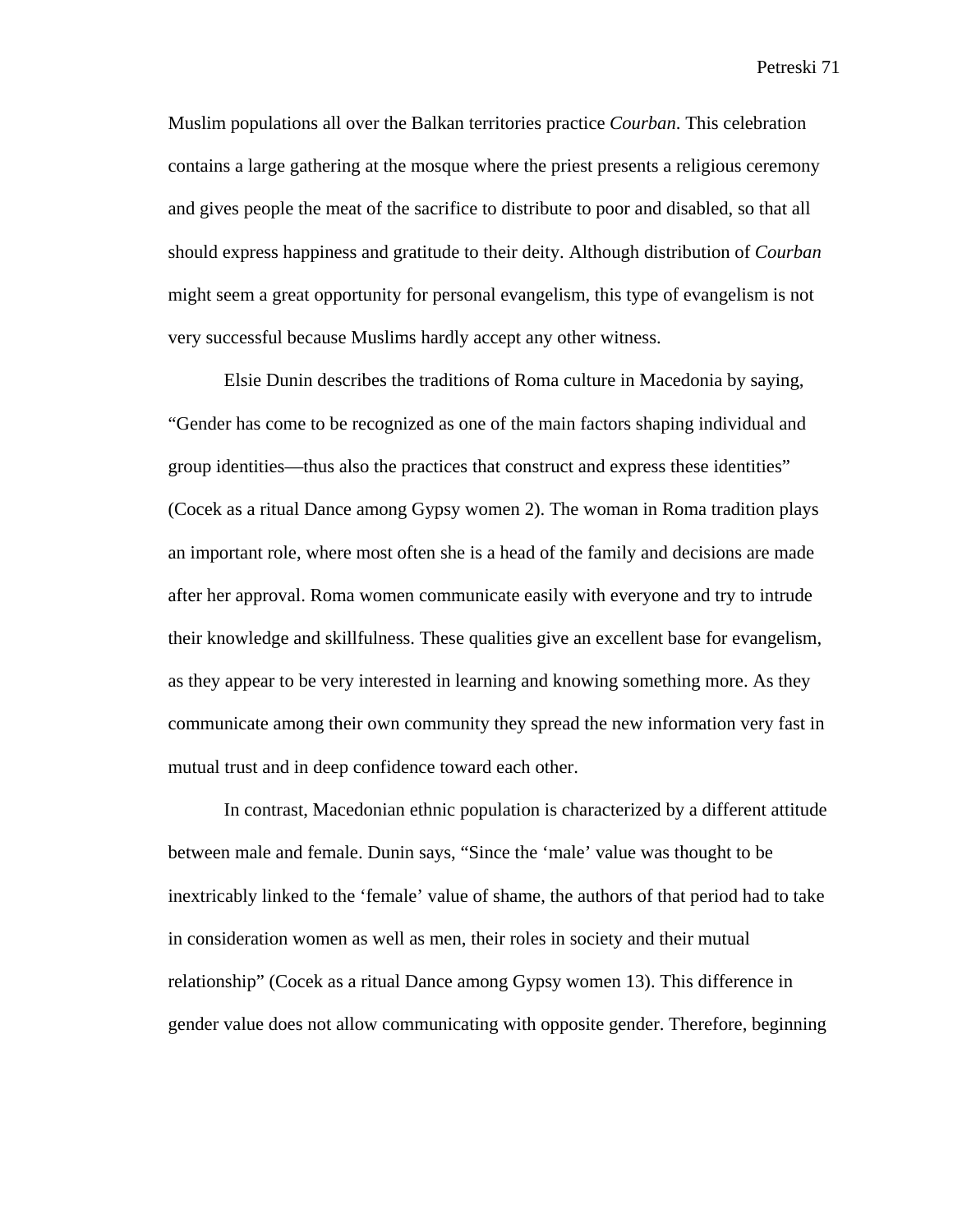conversations must be done with the same gender in order to escape any misunderstanding or even conflict.

Macedonian culture expressed strong opposition against other traditions and influences from oriental cultures. Although some segments of those cultures took place in Macedonian culture, an important celebration is the carnival (Prochka). Prochka has a cultural background when people oppressed by the Ottomans tried to escape the reality that they were humans and changed their appearance from humans to animals, beasts or other. The carnival expresses the desire of suffering people to become anything else but not show their suffering. In this escaping situation, evangelism would play a great role in bringing people to the human reality and leading them to find a real place for solutions to their suffering (Stale Popov, *Kales Angja* 65).

A cultural tradition in Macedonia contains special songs and hymns called Calgii used in special occasions to remind people of their Christian religion and Macedonian ethnicity. Singing and listening to Calgii is a great opportunity to learn about the Macedonian religious and cultural background in contrast with the oriental Islamic traditions (Dzimrevski 39). Elizabeth C. Seaman describes the performance of Calgii as greatly influenced by the Ottoman culture where vocal and instrumental music come together in a heterophonic style of *makam* [Turkish melodic modal system]. Another important characteristic is that the female performers are always related to the male musicians. (19)

Other traditions influenced by the Roma are the widespread various types of musical instruments. Carol Silverman describes, "Among Balkan Muslim Roma two *daires* [Hand drums] often accompanied women's singing. Other female instruments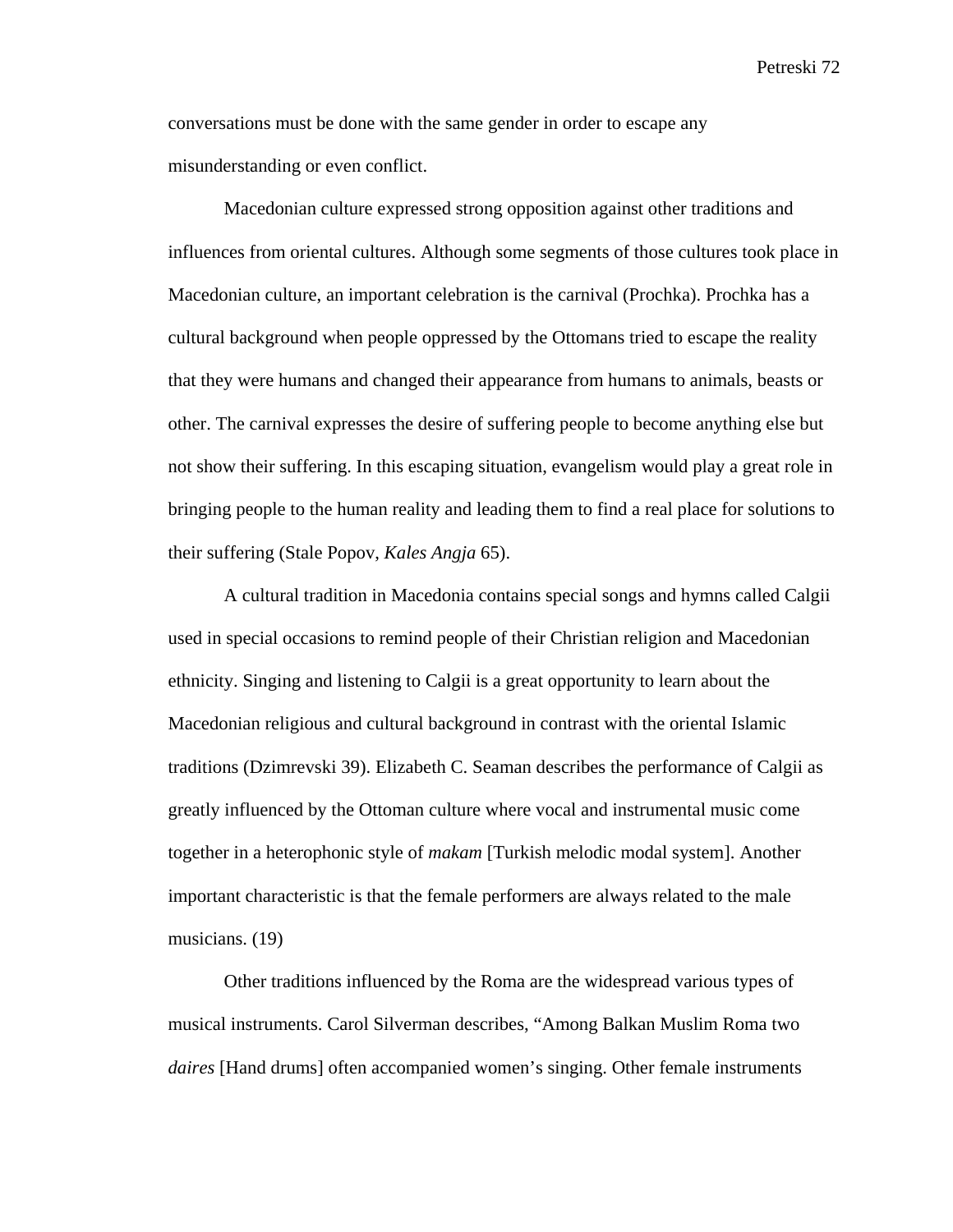were violin, *ud* [short-necked plucked fretless lute], *Kanun* [Plucked Zither], and *Tarabuka* [hourglass shaped hand drum]", (12). Dunin describes that using these instruments Roma women dance gladly in every situation. The most common dance by Roma people is *Chochek.* (Dunin, *Gypsy Wedding* 322). They use *Chochek* in most cases for expressing their ritual dances and celebrations. During these dancing rituals, a big crowd gathers around watching and enjoying the music. These moments give a great opportunity for approaching people and starting a conversation about Christianity and distributing Christian literature.

Many legends, national hymns, and dances speak of Macedonian hard life under Ottoman rule. Ico Najdovski describes the national dance "*Teshkoto*" (the hard one) as a representation of the hard life under Ottoman rule. The dance develops as the rhythm gets faster, representing the Macedonian nation awakening and preparing for a revolution. The end of the dance becomes very fast, representing the revolutionary upraising and the Macedonian struggle for final liberation from the Ottoman Empire. Other national dances represent different sections of Macedonian history and hardships experienced in its past, which are very visible even in the present. The musical expressions that Evlia Celebi described are of crucial importance for description of the cultural remains in the nations of the Ottoman Empire (8).

The hard life under the Ottoman yoke led to leaving the home and going to other land for earning the living for themselves and for the family. Anton Popov describes "Pechalbari" (earners), time, and hardship when young people would leave their families and go for a long period overseas or to Western Europe to earn a living. The separation from the family was hard and painful, but they took pride in their Macedonian culture.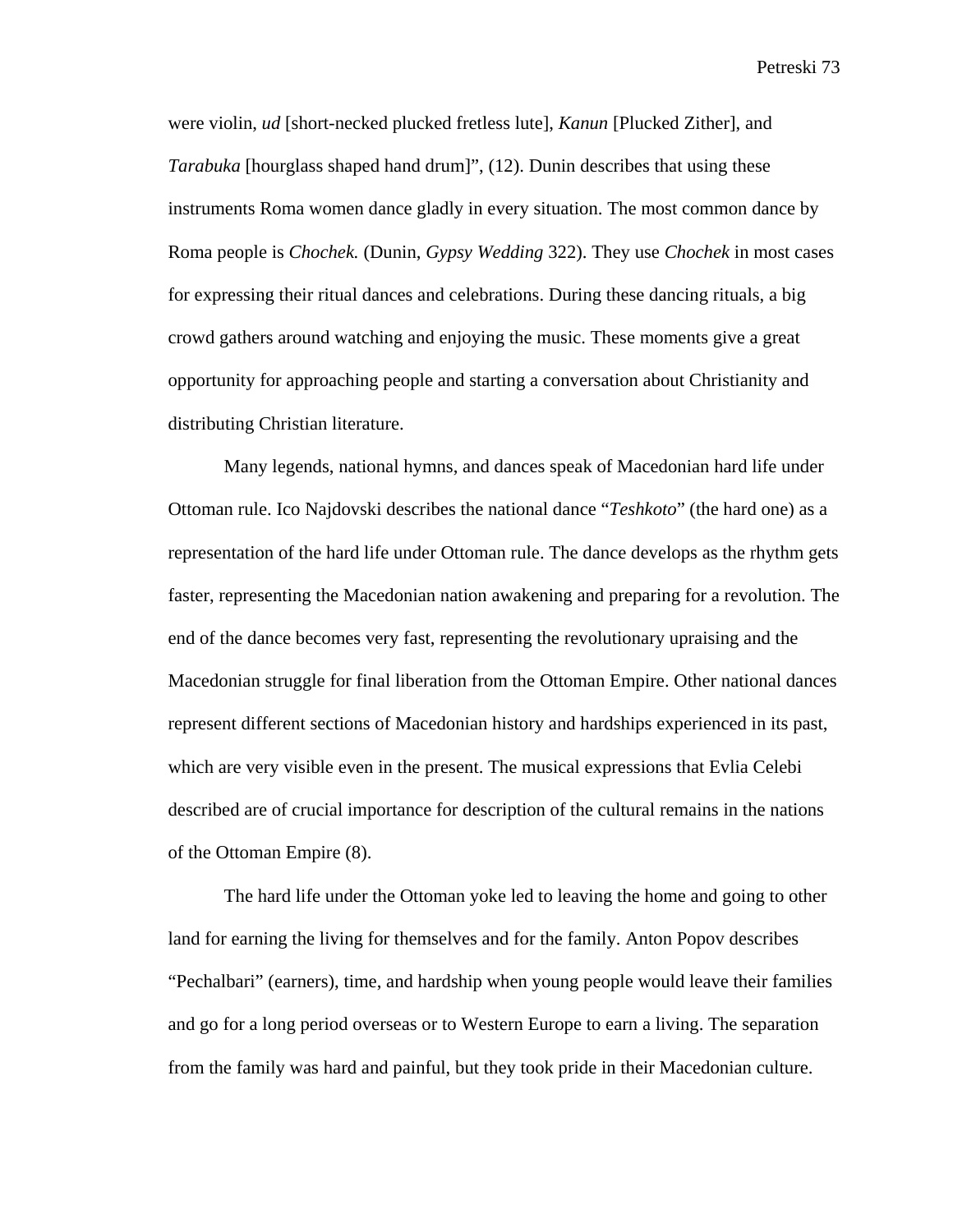For example, their skills in pottery strengthened their identity. This special ancient and distinguished form of cultural expression represents Macedonia. The pots are massive and engraved with different colorful paints and graphic relief motifs and ornaments describing the history and the daily life of the Macedonian people. The artists knew very little about Christianity, but with their skillful carving they became very accepted of the evangelistic message as it gave them inspiration ("Folklore Art").

The thirteenth century abounds with icon and fresco productions that characterize Macedonian culture. Every icon represents a unique style without any Ottoman influence. Almost a century later, the Ottomans conquered Macedonia and all the future culture was mixed with Islamic elements. Most of the churches dating from that period were decorated with paintings presenting biblical stories or paintings of the saints (The youngest state in Europe 349).

Gjorche Petrov gives a description of different cultural backgrounds of Macedonia, trying to make a distinction between Macedonian Christian practice and similar Muslim cultural practices. Most written materials from Macedonian writers come from the everyday life of the nation especially under the influence of Islam as religion and other oriental cultures brought by Ottomans and other migrants from oriental part of the empire. Petrov points some of the holy days in Macedonia describing in detail the way of celebration and rituals as unique experiences of Macedonian Christians. The imagination of the freedom that many generations have not experienced was a dream for centuries. Some of the writers in Macedonia tried to describe freedom like heaven in order to gain peoples' understanding. Maleski expresses this type of celebration in his book by connecting to the rituals representing Christ's ascension.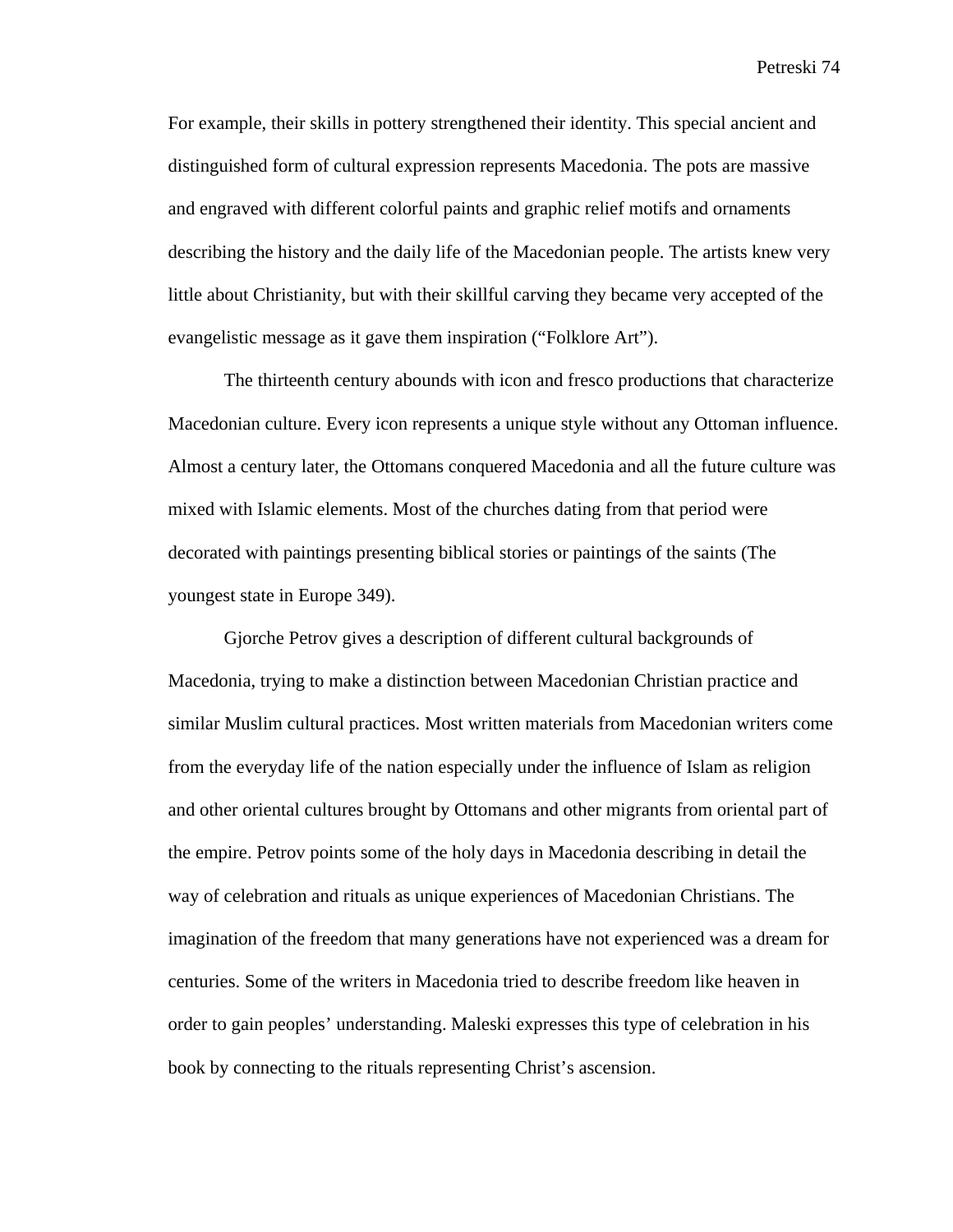During this Ottoman rule and the strong influence of Islam, the Macedonian people have kept the Christian traditions to distinguish them from the oppressor. The importance of saints has been deeply developed during the Ottoman rule. Almost each day of the year is celebrated as a day of a particular saint. In some parts of Macedonia people celebrate birthdays in a special way when people come to a special time of the day for a birthday meal and bring different gifts to the celebrant (Cepenkov 93).

Georgevitch T. R claims that many choose to celebrate "Lichen-Imenden" (Personal Name-Day) when the name of a person in the family is connected to the name of a Saint. The day of the saint taken once in a year is celebrated in the family by inviting all relatives and friends for a short visit when they are offered sweets and drinks followed by short discussion about various topics. (68). In addition, "Semejna Slava" (Family celebration) is also celebrated under the patronage of a saint from church history. The celebration of Semejna Slava became very obligatory as T. R. Georgievich describes: The inhabitants of Skoplje Crna Gora believe that "whoever fails to keep 'slava' one year will not live to see next year's" (205). Therefore, the Semejna Slava is transferred from generation to generation in honor of the saint and for the benefit of the family.

Georgievich describes some of these cultural traditions in Macedonia that influenced Serbian traditions. Georgievich mentions that the earliest mention of Serbian "Slava is from Macedonian tradition" (205). Even today, the Slava ritual still involves a series of symbols in the blessing of the wheat and the breaking of the bread. In general, the Slava ritual is meant to be a great time to meet the relatives and friends with preparation of special food, beverages, and cakes (206).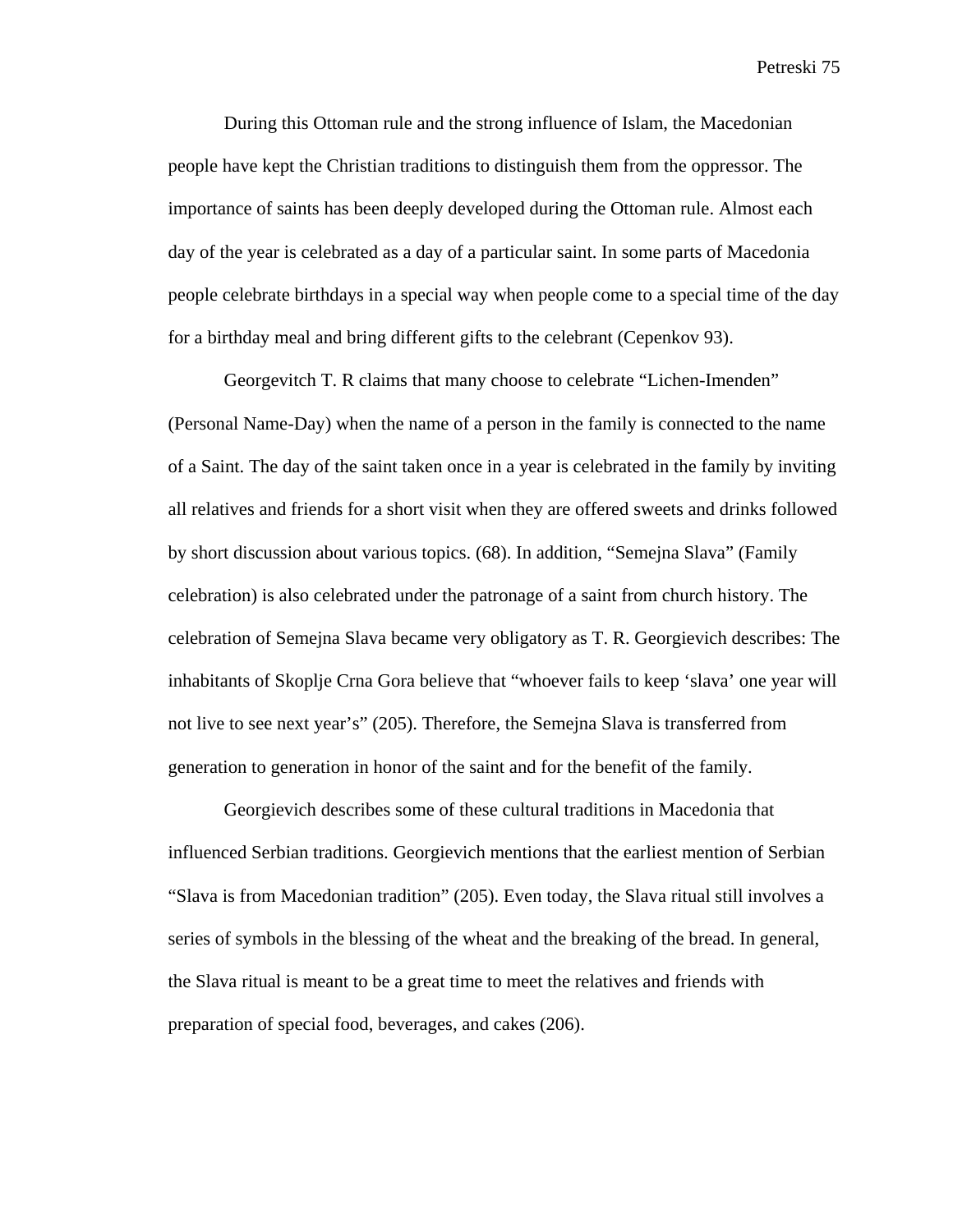The best way for doing evangelism in Macedonia is the most celebrated day of the year called Panagjur (*Fair).* This Macedonian cultural celebration is the day when all the town or city celebrates the day of a Saint. People who lived in that place come and visit their families and relatives. Also many other friends of the families come to celebrate together. Early in the morning people go to church in honor of the saint and in memory of the deceased beloved ones. They visit the relatives and friends by going from house to house. Special opportunity opens here to distribute Christian literature and to discuss with people in the houses and at any place. Developing evangelism in such situations is a great opportunity. People easily gather and listen to the message. (Popov, *Mariovski Panagjur*  10-20).

Also, the monasteries in Macedonia are named according to saints as patrons of the monasteries. On the day of the saints, people go to the monasteries on pilgrimages. They go to the churches early in the morning in their Sunday clothes to pray. When people leave the monasteries, they go around visiting families and talking about the saints, presenting a great opportunity to distribute Christian literature (Popov, *Tole Pasha* 208).

Macedonia is an agricultural country facing long and dry summer throughout the year. In many areas of the country, people organize special prayer for rain (*Dodole*). People gather at the center of the town, and led by the priest or religious leader, express a prayer for rain. In long procession they go around the town and sprinkle water all over the ground and in the air. Singing special hymns for rain, they surround the town and return home expecting the rain. The practice of *Dodole* is a tradition awaiting the clergy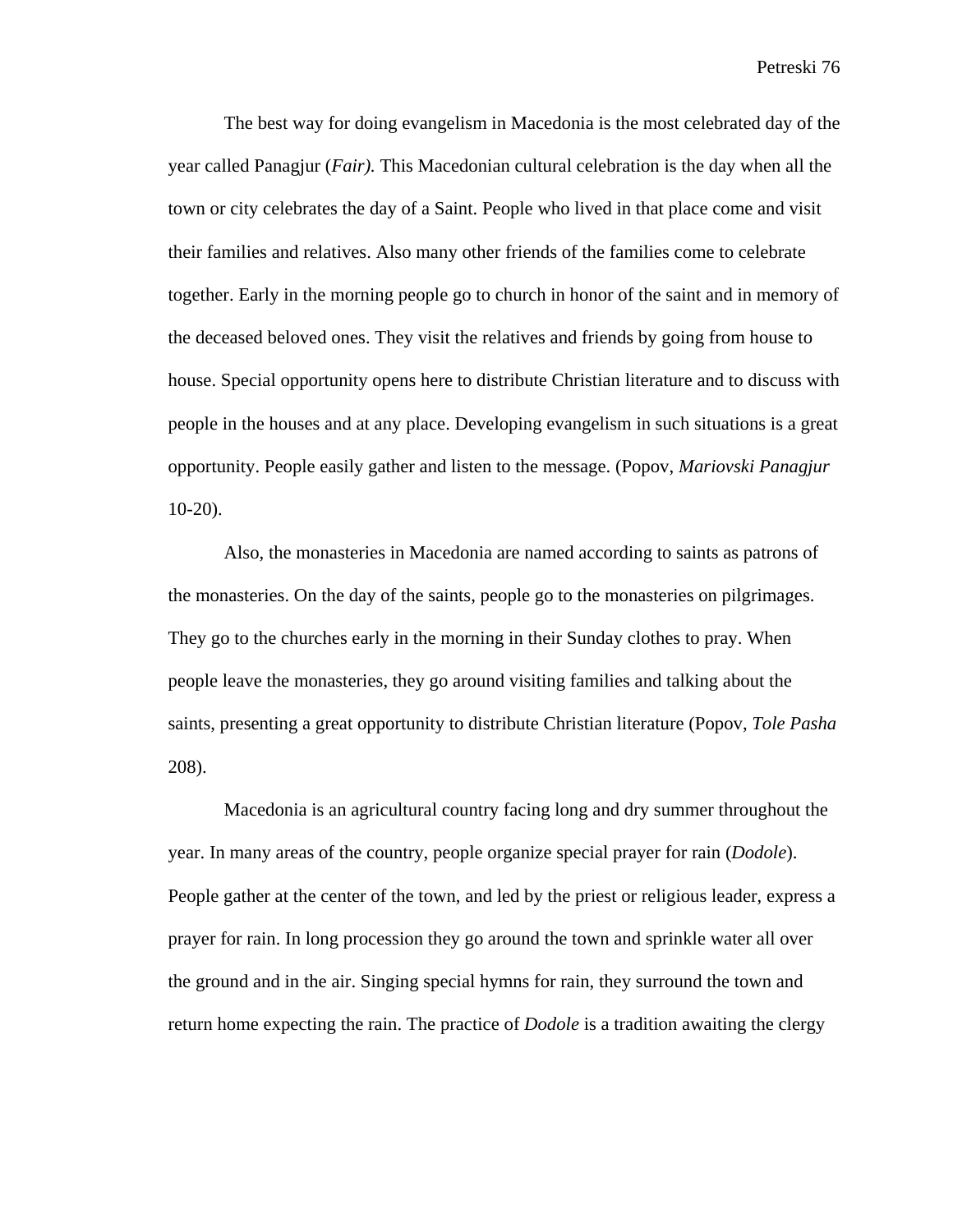to pray; however, they lack a personal faith. Therefore, personal evangelism and Christian witness opens opportunity for spreading the gospel (Popov, *Krpen Zivot* 128).

## **Evangelistic Strategy of the Church in Macedonia**

In the process of preparing the church for evangelism, clergy have to agree with Green when he urges establishing an evangelistic strategy. Green says, "If this supreme God had revealed himself uniquely in Jesus of Nazareth, and in him he acted decisively for our redemption, then the news of this greatest of all events must be spread far and wide" (356). Green emphasizes the strategy God set before the Church. That strategy is equally important in Macedonia.

Green continues, "But the question still arose: Where should they begin from? What portion of their enormous task should they tackle first? What plan of advance, if any, should they adopt" (356). Green believes that the apostles adopted no special plan of campaign. The spread of Christianity was spontaneous. The apostles were forced to preach by the Holy Spirit to evangelize (Acts 8:29) Green uses this claim as a possibility of spiritual factors, in order to determine the affinity of the Church to be evangelistic (356). The post-Communist people in Macedonia make the existing church even more responsible to set a strategy for evangelism.

Regarding using the contemporary worship in fulfilling the strategy of evangelism, Donald G. Bloesch says, "My attitude toward contemporary worship is decidedly more reserved than supportive, though I see some redeeming qualities" (136). Bloesch seems to worry when some people in church suggest that all ecclesiastical symbols in the church such as pulpits, altars, icons, candles, statues, and crosses should be removed because they are a hindrance to people who seek God. These symbols draw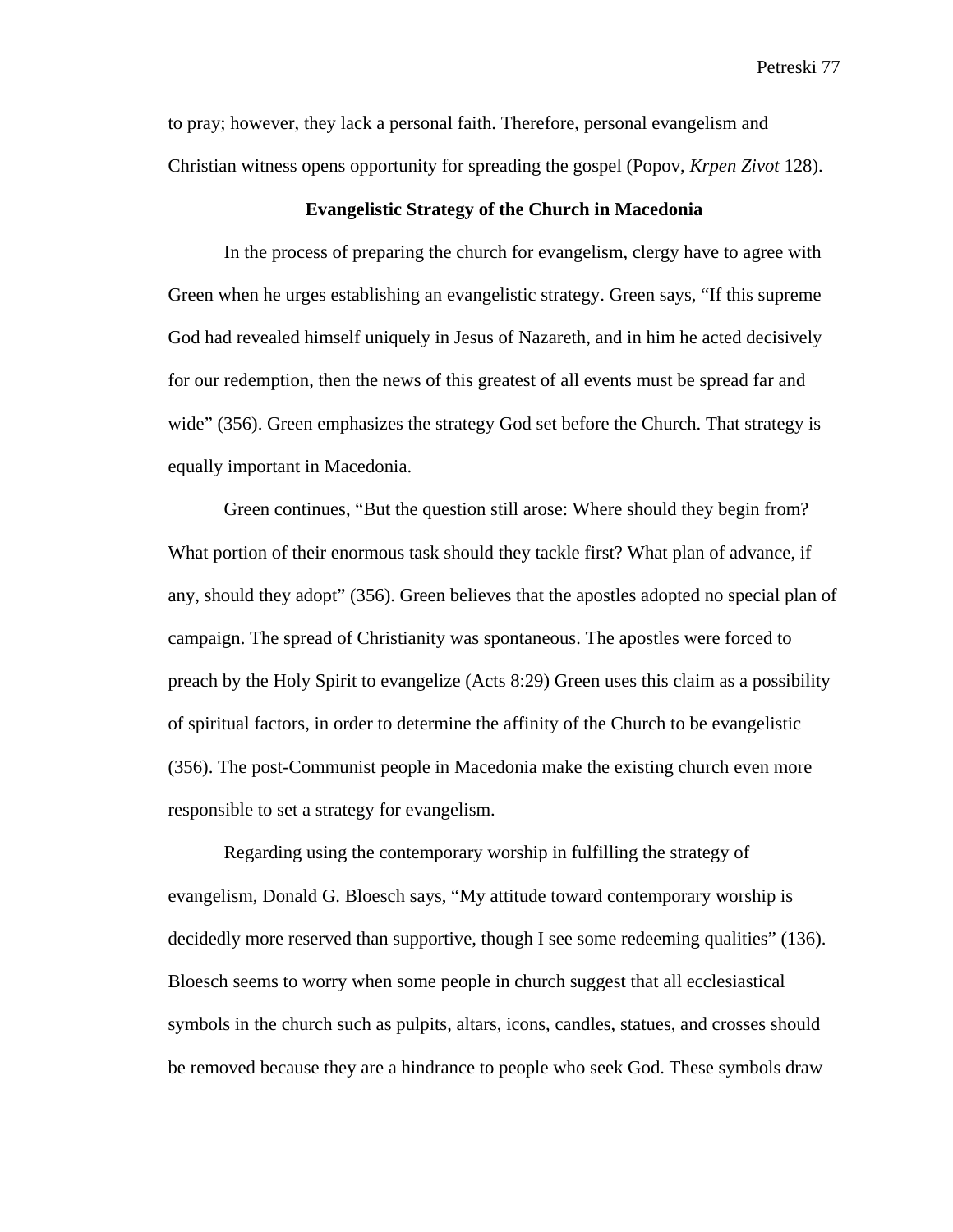the attention of the hearers and interrupt the hearing of the evangelistic message. The church's primary strategy is not drawing people to the sanctuary to honor the symbols but to reach people presenting them the Gospel and to make them disciples of Jesus.

 Bloesch also asserts that if cultural relevance takes superiority over biblical commitment then the evangelistic strategy of the church is lost and the possibility of heretical doctrine arises. The desire for visual novelty in worship, in many cases, is accompanied by a disregard for spirituality, losing the evangelistic strategy of the church and leaning towards tradition. Cultural relevance can be accepted in the church where evangelism and spontaneity are present (139). This transition happened to the Eastern Orthodox Church in Macedonia. It has lost the evangelistic strategy and fallen into traditions.

 Barth remarks, "The church must cease to ensure its own survival and begin to share the Good News that Christ has come to redeem the whole world" (*Church Dogmatics* 874). Without evangelism the church is either dead or condemned to dying, according to Barth. It stands in ultimate need for renewal by evangelism. After the renewal happens inside the church, the church's strategy in evangelism should spread outside the Church (876).

Daniel Oudshoorn remarks that the church that does evangelism must establish the strategy in order to develop and experience revival. He says: "In the right strategy, if the right *words*, can be found then revival will occur"[original emphasis] (14). The evangelistic strategy gives the church orientation and clear view of what it aims to do. This research project sought to establish evangelistic strategy in existing churches in Macedonia.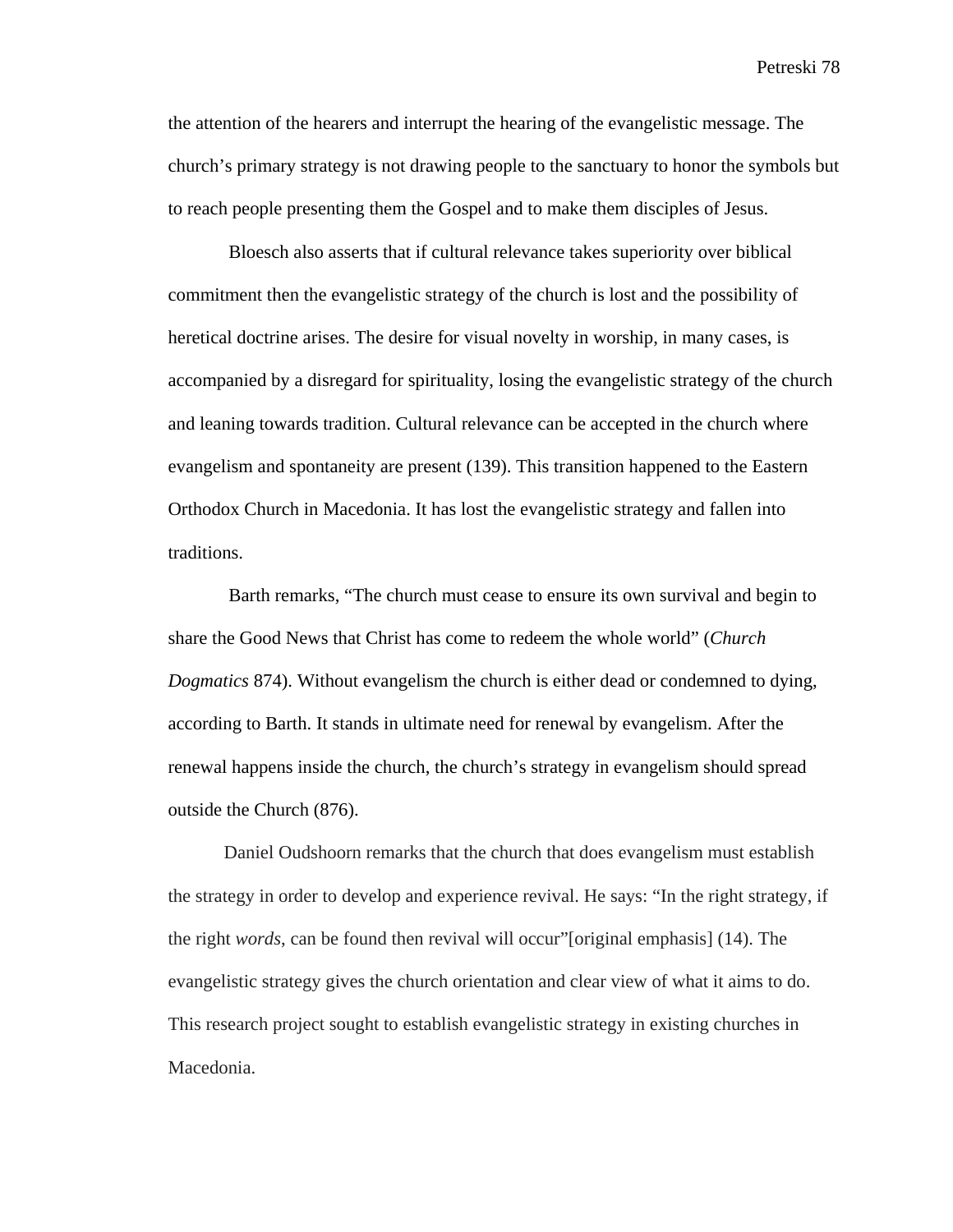Jesus established evangelism and discipleship as strategy of the Church. The churches in Macedonia need a strategy. That strategy contains reaching all people in Macedonia with the Good News. Protestant clergy in Macedonia claim that nothing is more important for the church than to spread the gospel and make disciples of all people in all generations. These clergy suggest removing anything from the church or from the place of evangelism that would hinder acceptance of the gospel.

#### **Mobilizing Laity**

One of Christianity's great potentials in the present time is the opportunity for inclusion of laity in the work of evangelism. Many evangelistic actions happened in previous historical periods by including members who served the church as laypersons. In the present time, the church lacks lay workers in Macedonia. As a result some active church leaders in Macedonia enlist members to use their talents for the work of evangelism. Many members wait to be called by the church leadership to work. The evidence for evangelistic initiatives in the country is seen in the large number of responses to this project.

This project emerged with the help of four pastors and four churches in Macedonia with whom I organized a special evangelism seminar for laypeople. The laypeople in the four churches exhibited enthusiasm regarding this project and the church's evangelistic task and responded positively to the project's requests. For the first questionnaire (see Appendix A), eighty respondents appeared, and the attendance of the pre-project seminar on evangelism totaled 120 people.

Jones writes, "Laity are more effective evangelists than pastors. It is the pastor's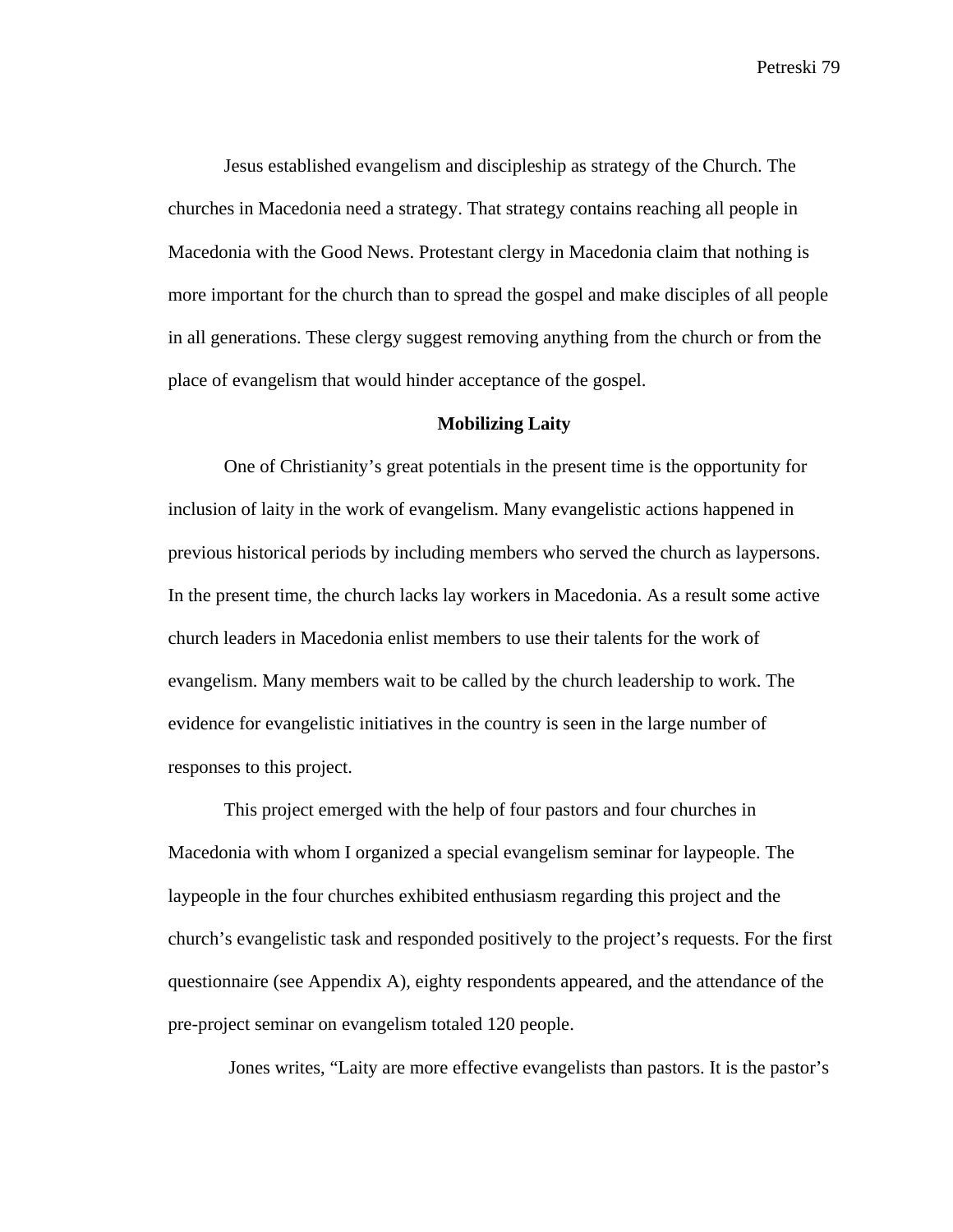job to empower the laity to be evangelists. However, in order to empower them, the pastor must also be a model for evangelism personally" (186). The pastor's basic responsibility involves engendering a vision for an evangelizing church and through that action engages the church in evangelism. He or she must provide training and systems to enable laypersons for evangelism.

The church takes the responsibility for nurturing laypeople's conscience and desire to evangelize. The laypeople need to see themselves as active witnesses for Christ through their word and their living. The laypeople make contacts with non-Christians or unchurched people more often than clergy persons. As a result, in many cases laypersons can be more effective witnesses than pastors.

Jones categorizes this witness according to three consecutive levels. The first and simplest level involves talking about faith with others and inviting them to attend church if they do not already have a home church. The second level involves telling the Christian's own story about her or his experience with God. This witness gives the hearer an idea how a human being can communicate with a God who cares for them. The third level, according to Jones, regards inviting non-Christians to make a commitment to Christ. Following these three levels of witness, Jones says, "Lead them through this process by which their decisions are made" (197).

Melvin J. Steinbron describes the necessity for clergy to believe that laypeople are reliable ministers in their own right and affirm laypeople's parity with ministers. This reliability presents a paradigm shift for most leaders in traditional churches. Laity's inclusion in evangelism follows biblical guidelines (38-39).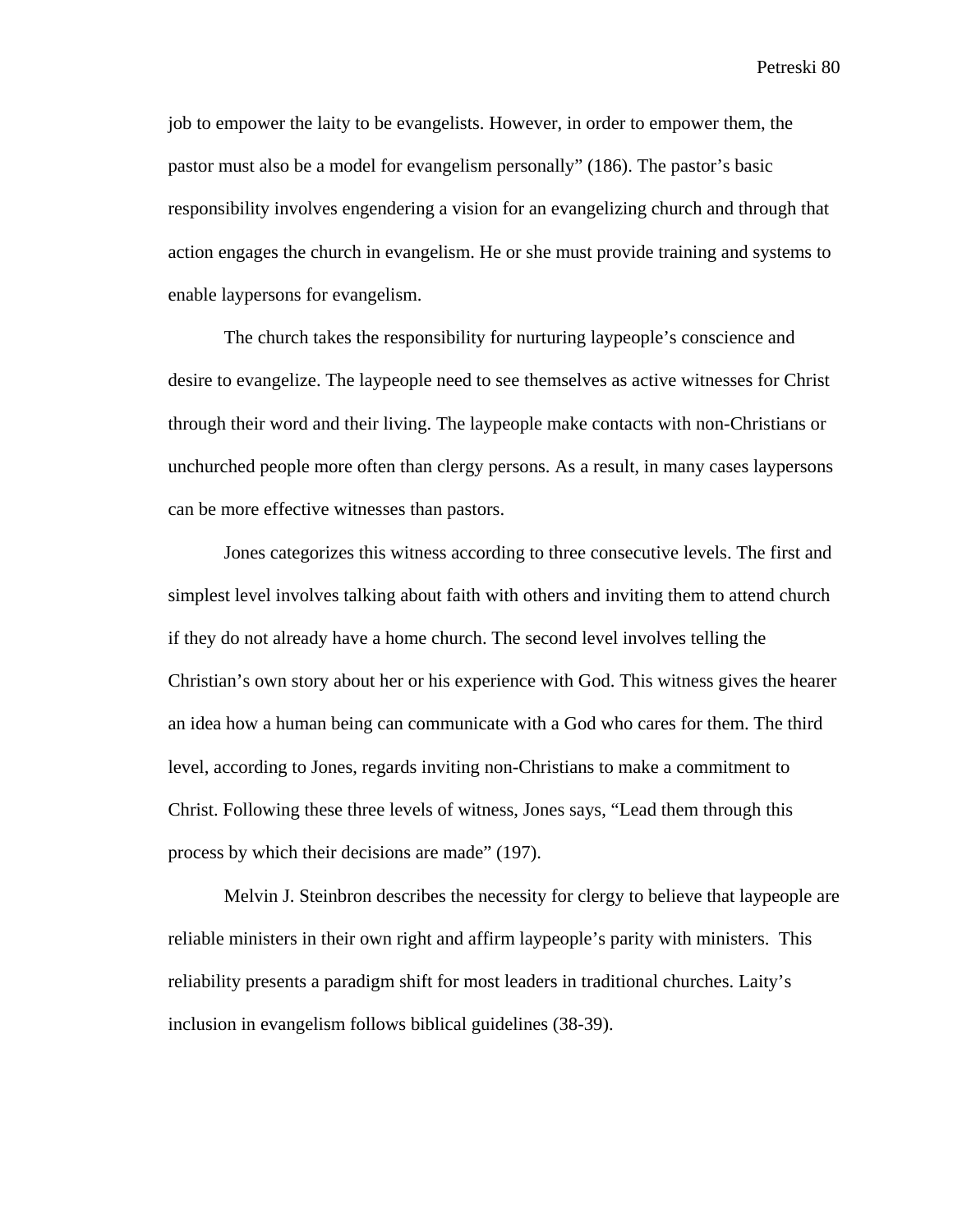The apostle Peter reminds believers that they are "a chosen race, a royal priesthood, a holy nation, people belonging to God in order that they may proclaim the praises of God who called them from darkness into His wonderful light" (1 Pet. 2:9). Peter includes all believers and encourages them to fulfill their rightful duty of evangelizing the world. He also instructs believers by saying, "Each one should use whatever gift he has received to serve others, faithfully administering God's grace in its various forms" (1 Pet. 4:10). The gospel encourages believers to use all gifts received from God.

Developing discipleship as care for new believers in the church (Matt.28: 20), Steinbron claims that "everybody in the church should care for unsaved souls" is a traditional idea (49). Laypersons' willingness to cooperate and contribute to evangelism should support the responsibilities of the clergy person's ministry. Most churches believe that if everyone in the church does his or her job, then all people will receive adequate care (53). According to Steinbron, this type of care represents an old and failed system of congregational care for unsaved people (55). Steinbron says, "The results are failure to distinguish between 'caring in general and caring in particular'" (56). The idea of caring in general failed to fulfill its purpose in the past. Not every one of the new believers receives adequate discipleship and care. Christians doubt that evangelism in the world in the future would be possible (59).

While Steinbron states that every Christian is responsible to care for others, not every Christian is gifted in caring for others. Nevertheless, the responsibility does not necessarily depend upon giftedness. Every Christian should witness for Christ, although not every Christian has a gift of evangelism. The Holy Spirit engenders the ability in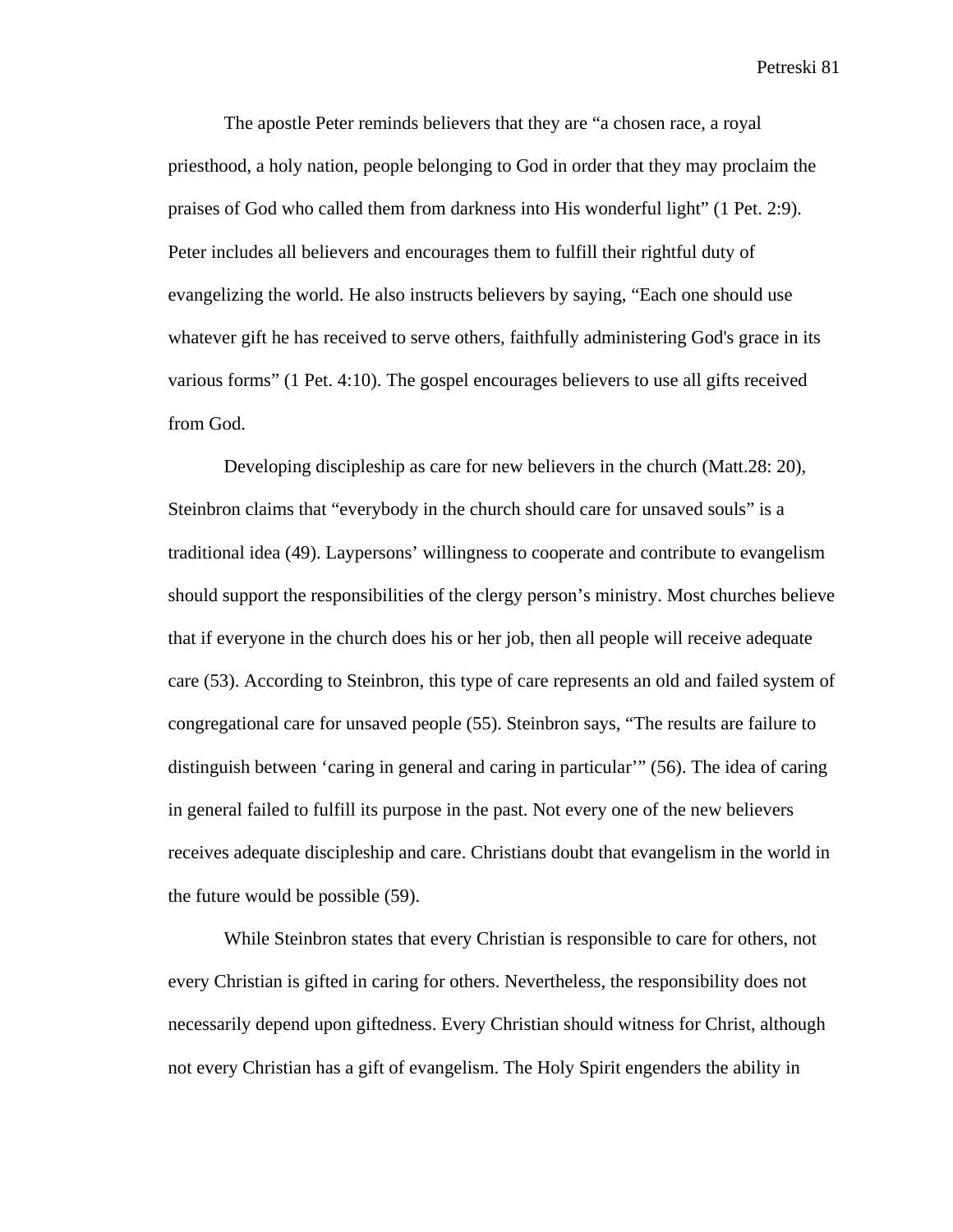every Christian to fulfill the responsibility for evangelism (62).

Steinbron stresses the distinction every Christian should make, by saying, "T*he fruit of the Spirit* is essential for quality of life, but the *gifts of the Spirit* are essential for ministry" (40). In this context, Steinbron distinguishes between God's part in action of evangelism and the human part in action of evangelism. God provides the gifts that make ministry possible, and humans learn how to use those gifts in evangelism. In this way the ministry of evangelism represents a divine-human partnership. God provides the gifts of the Spirit, empowers their use, directs persons in employing these gifts, and calls persons into relationship with God. The human role involves faithful and loving obedience and willingness to respond to God's call.

During the Middle Ages, the church accommodated prevailing political structures and allowed itself to be influenced by society. Clergy took the church's duty into their hands and laity had nothing to do except observe. Laypeople had only to conform to what they were commanded. Even laypeople expressed eagerness to do something more for the Lord and the church, but the clergy would not allow them. Even reading the Bible was not allowed. As a result, Steinbron mentions two reformations within the church. The first reformation happened when people received the Bible in their hands, and the second reformation happened when the church allowed laypeople's ministry in the church (50).

 Dawson Charles Bryan states that clergy often believe laypeople cannot do the work of evangelism as well as theologically educated clergy persons. This excuse for excluding people uncovers an unwillingness to share the duty of evangelism with the laity. Bryan says, "Evangelism through laymen can be used in any size church, in any kind of weather, to reach any kind of people, rich or poor, young or old, attending the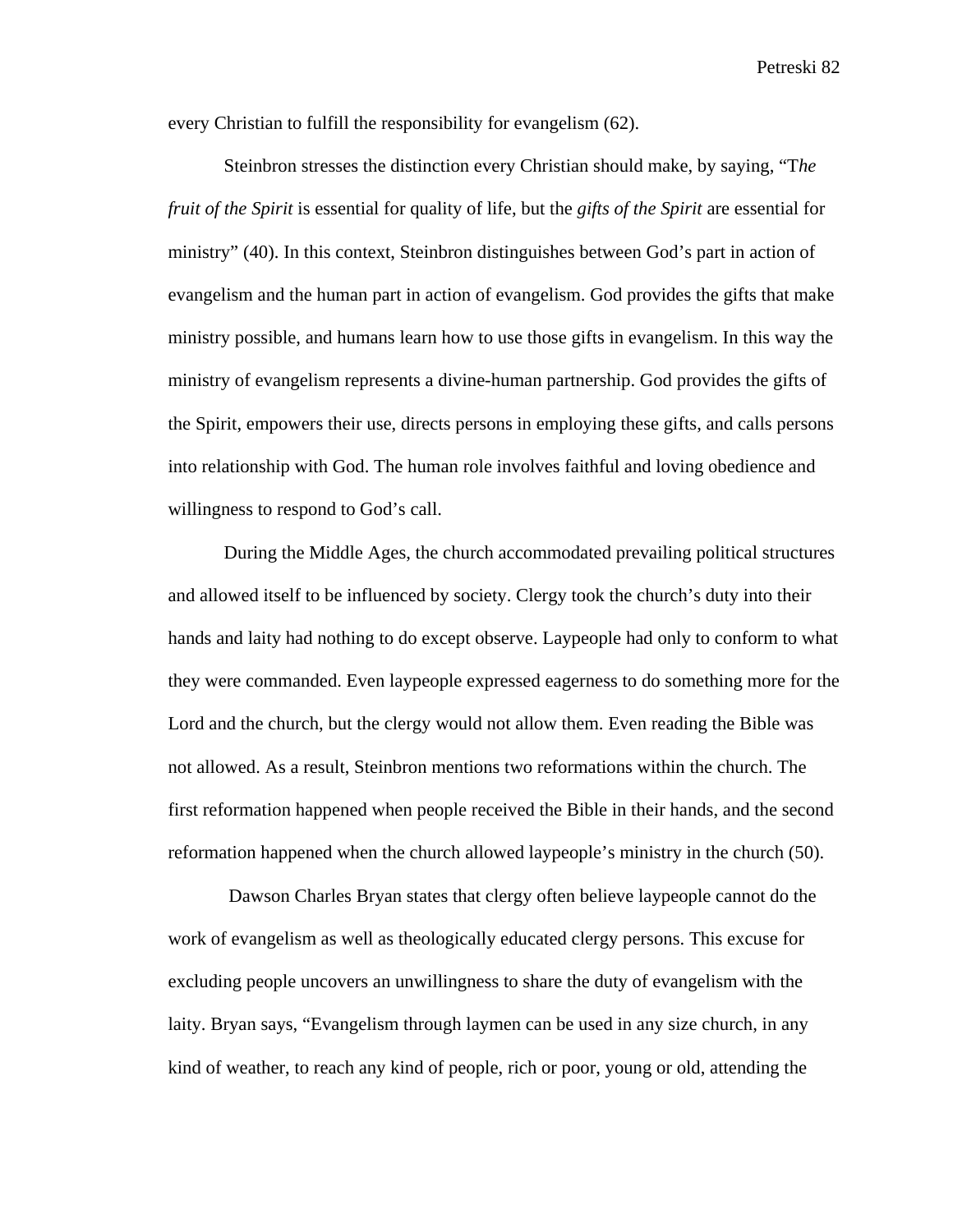church or not. The approach is the same for all of them. The size and the location of the church may vary, but the results will always come" (21). Some people express their uncertainty to accept God's call to evangelism as laity. The difference between laity and clergy is an excuse. Also, the age might be another reason for them to become clergy while in the past some Christian denominations would not accept ordaining clergy under a certain age (29).

Doug Banister says, "The ultimate test of truth for a Christian living under the authority of Scripture is 'What does the Bible say?' and not 'What do I feel?' Feelings are important, but they are not a reliable, final test for truth" (65). Laypeople in the church experience joy in their relationships with God. They claim the truth of the Scripture, but they never put that claim into practice. These laypeople never try to share their experience in witnessing to unbelievers.

 Aubrey Malphurs emphasizes using laypeople in the church: "Of course, another good opinion is to train a gifted, capable layperson to serve in this capacity [in evangelism]" (353). Clergy should remember that God has equipped laypeople as "chosen people, a people belonging to God, that [they] may declare the mighty acts of him who called [them] out of darkness into his wonderful light" (1 Pet. 2:9). They can often accomplish ministry-related tasks much better than clergy who are paid to do so. This type of lay ministry involves mobilizing and equipping laypeople to mobilize other people and continue the chain of evangelism through generations. For the benefits of this research project, I found the best to include laity in supporting and fulfilling the work of evangelism in Macedonia.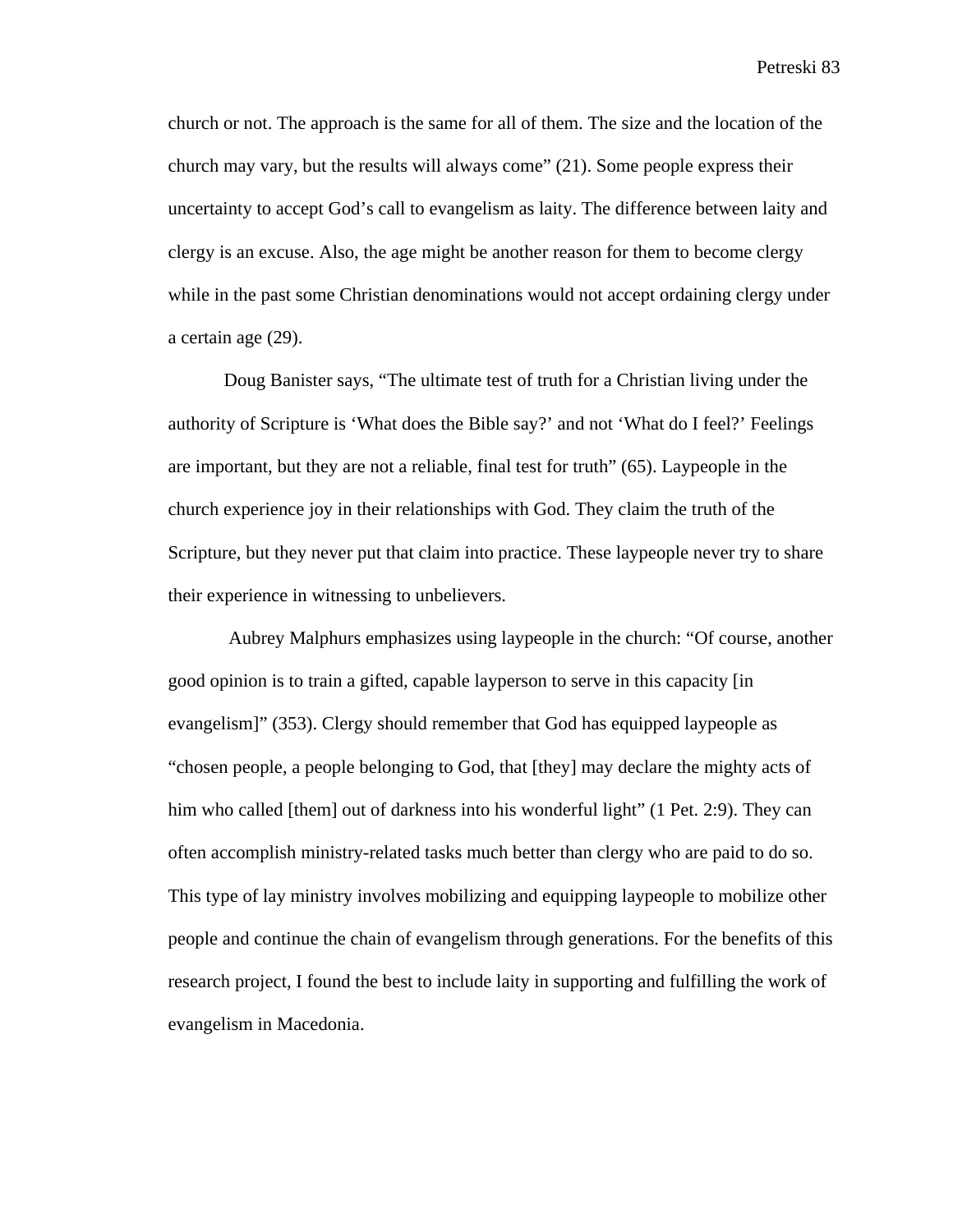In the section mobilizing laity, I found positive evidence of laypeople's interest for evangelistic activities. Furthermore, in some cases laity' effectiveness is greater than clergy's. Therefore, the nurture of laity takes a crucial place in evangelism. The laity's education should instruct laity how to do evangelism or how to support evangelistic activities. Laypersons need to be encouraged and directed as a chosen generation for witnessing to others. Laypeople can give their active contribution and willingness to work in the churches. Some small churches experience lack of interest by laypeople to do evangelism. The great need arises always to remind laypeople that the Bible has greater authority than individual or personal feelings. The Bible as the word of God mobilizes laypeople in the church with the same authority as clergy. The living Word, Jesus, commissions the believers to make disciples of all nations (Matt. 28:20). All churches are obliged to evangelize the world.

## **Ways of Evangelism**

Sending his disciples to evangelize the Jews, Jesus instructed them to go two by two (Matt. 10:5-15). Jesus limited them to proclaim the kingdom of God only to the Jewish nationals. Their evangelism concentrated on the kingdom of God. The response to accept messengers was connected to receiving peace. The disciples were asked to proclaim the message and prepare people for the kingdom of God. Jesus equipped the disciples with the power of healing and preaching about the kingdom of God. The refusal of the message was assigned to great judgment in the last days. This experience was as an introduction and led the disciples to their evangelistic activities in spreading the good news around the world. Facing new generations, cultures and political orders, the church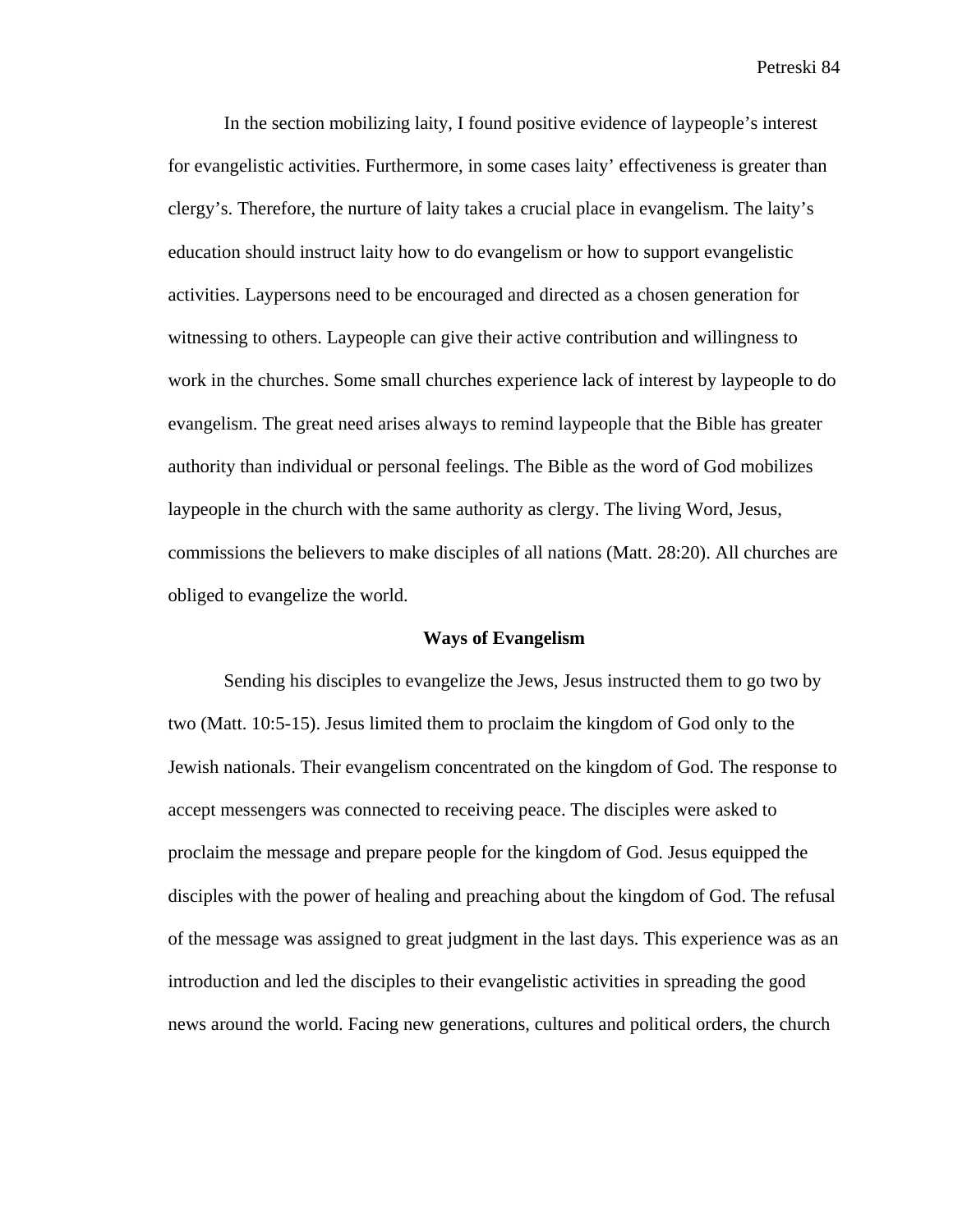sets repeatedly the question of how to evangelize. This question is important because the society is changing as a result of the influence from different segments of life

## **Biblical Evangelism**

Biblical evangelism is the most important element in proclaiming the good news of Jesus Christ. During my pastoral work, I realized that people want to hear the gospel as a message from God. The evangelistic message is translated into the life experience of the listeners. Biblical evangelism organizes faithful communication of the biblical message to the audience in order to engender a response of acceptance and repentance of the listeners. The message opens listeners' minds and engages them to respond to the message. Evangelists must keep the biblical text in mind while preaching the gospel and making disciples by word and action.

Biblical evangelism establishes awareness of the Holy Spirit's presence so the listener's decision communicates with the Spirit (Rom. 8:14-16). Discussing the definition of biblical evangelism, J. I. Packer says, "According to the New Testament, evangelism is just preaching the Gospel, the evangel. It is a work of communication in which Christians make themselves mouthpieces of God's message of mercy to sinners" (103). Biblical evangelism requires making the gospel of Jesus Christ the message of the church. To make people acceptable to the message, the messenger has a lot of work to do in helping people to be free from any other bondage that hinders them.

## **Persuasive Evangelism**

Bishop Hunt says, "A sermon should exemplify the kind of logic of thought which is immediately clear and discernible" (45). The evangelistic action makes listeners aware of their sinful nature and brings them to repentance. Hunt looks back to apostolic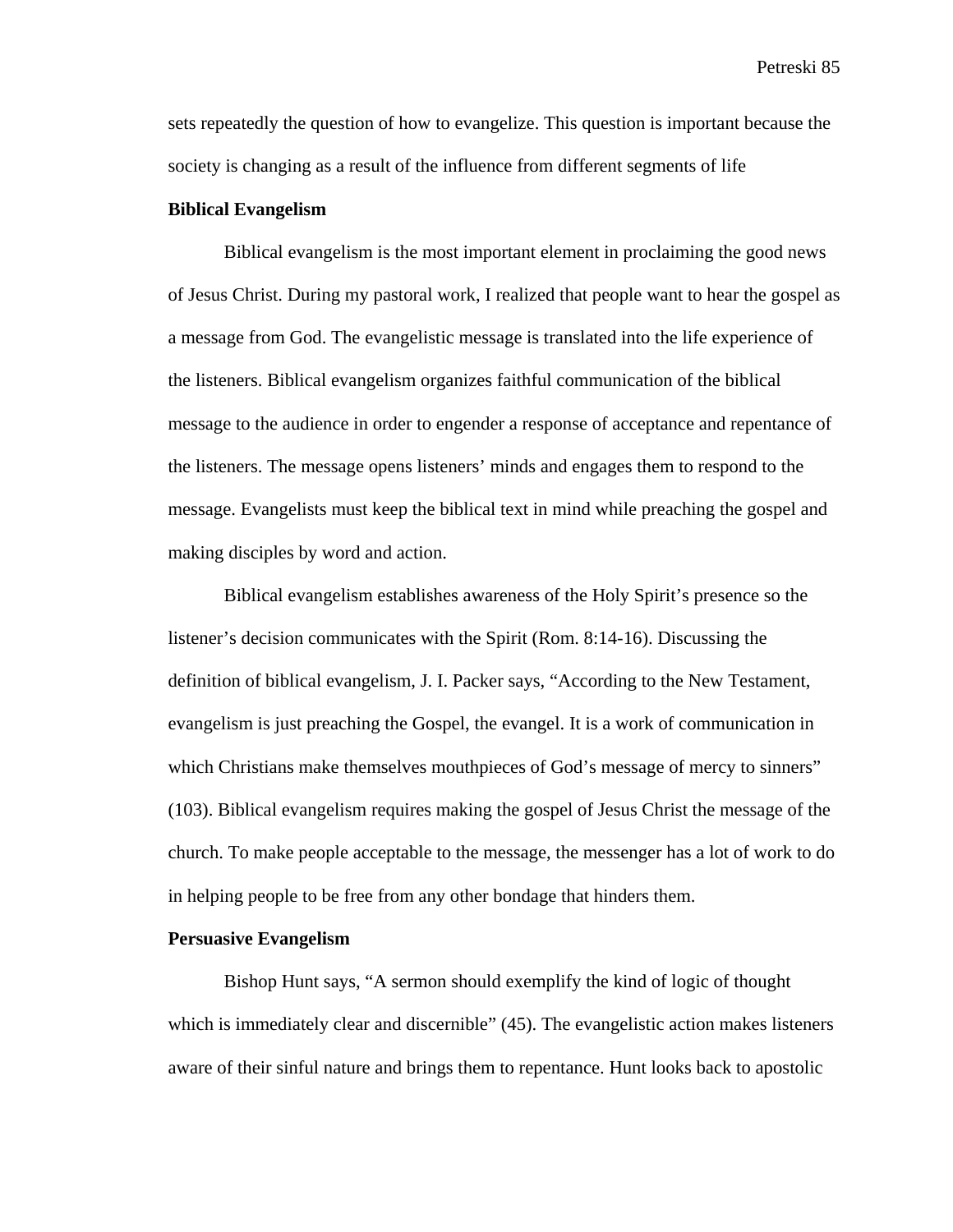times and asserts that every witness had basic elements of promises or prophecies in the Old Testament and fulfillment in Jesus Christ. In his evangelistic sermon, Peter tried to persuade the listeners to believe in Christ and warned them to save themselves from the corrupt generation (Acts 2:40).

In this case persuasive evangelism means not only sermon preaching but also practical evangelism through ministering to people in their daily lives and helping them in their daily struggles and needs so they can be persuaded by word and action. In Jesus' parable in Luke 14: 16-24, the master says to his servant, "Go out to the roads and country lanes and make them come in [persuade them], so that my house may be full." The evangelist persuades people, giving them good reason to respond to the invitation. Hunt observes people in their situation before the message of the gospel reaches them, and says,

> Evangelism is seeking out the lonely, defeated, hardened, homeless person, and helping them to know that God and you care and want to become involved in a process that can reconstruct the individual's life and provide new purposes and new hope. (52)

Evangelism requires complete involvement with God because through evangelism God uses the evangelist as the interpreter of divine love, compassion, and eternal desire to save the sinner.

When evangelists deliver the message, they are certain of their own assurance regarding Christian fundamentals. Doubts are often problems to many evangelists. Those doubts are apparent and confuse the listener. The themes of evangelism present the certainty of the presenter and the relevance of the message. Doubts are a hindrance to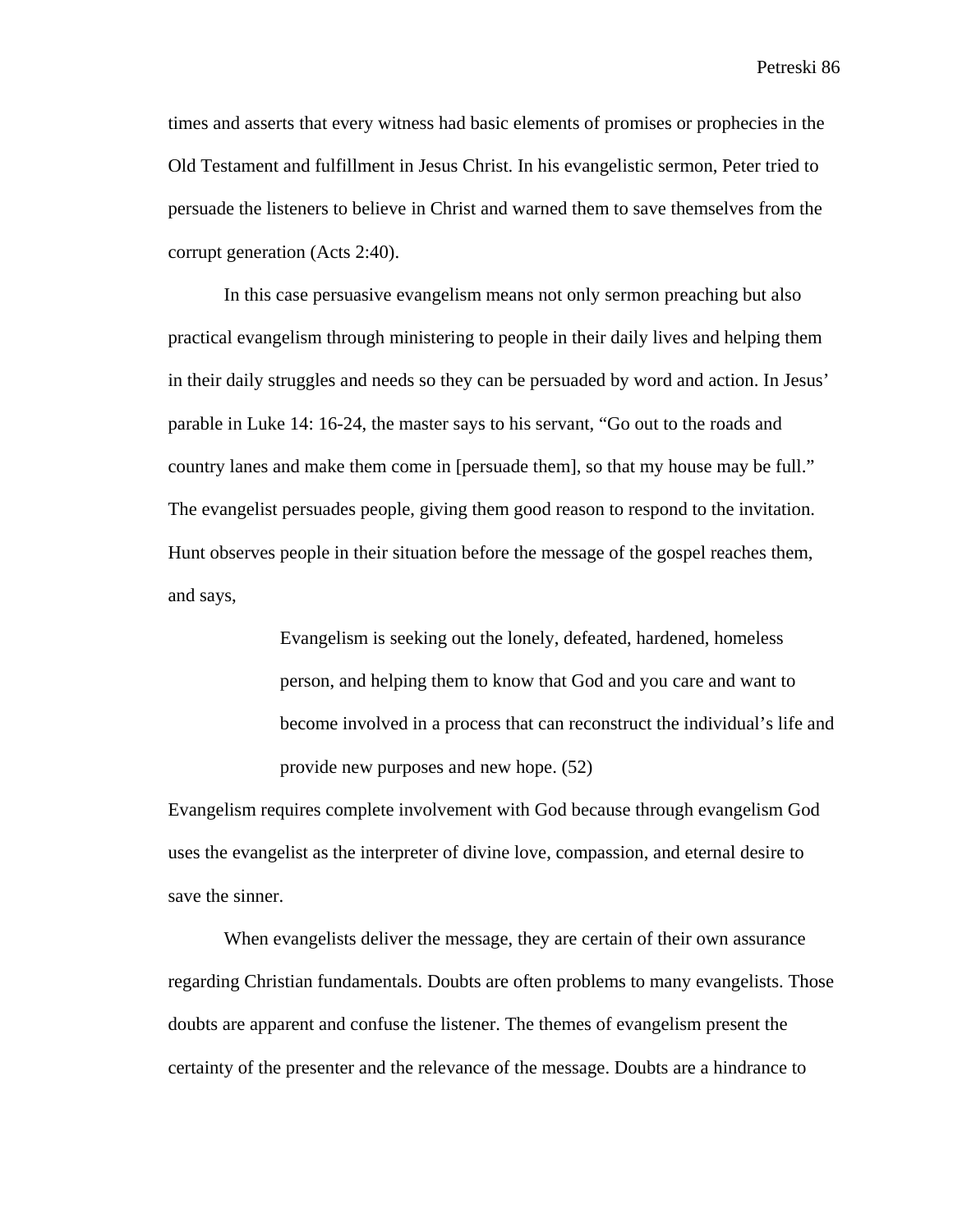persuasiveness of the message. Hunt says, "Faith in the central certainties of the gospel must bubble up effervescently in the preacher's soul until its expression within its framework of reverent enthusiasm becomes urgently necessary" (50). Hunt claims that the evangelist's message must contain clarity and persuasiveness in order to make the receptor aware of his or her situation and give the way out to freedom from sin.

# **Life Application Evangelism**

Hunt emphasizes that evangelistic preaching can fulfill its aim only when applied to the listener's life. The evangelist is aware that a sermon without application is poor. The application makes the message relevant to the time and life of the listener. The heart of the evangelism is the life application. The evangelism of the Church aims to reach all people presenting them Christ. As a result the gospel becomes relevant to the life and needs of all generations (51).

Different approaches appear to the proclamation of the gospel. One of them is telling the stories to the gathered people. That kind of telling the story includes especially the story of Jesus and his love toward all humanity. N. T. Wright stresses that the understanding of the gospel is hidden in the form of a story:

> In this regard it is important to understand that all human life is grounded in stories. Stories are not substitutes for facts or abstract truths; rather, they are the framework for understanding the world and cannot be reduced to maxim. People would understand the stories much easier. (135)

 Preaching through stories has to be well prepared, so the listeners can connect the story to daily life.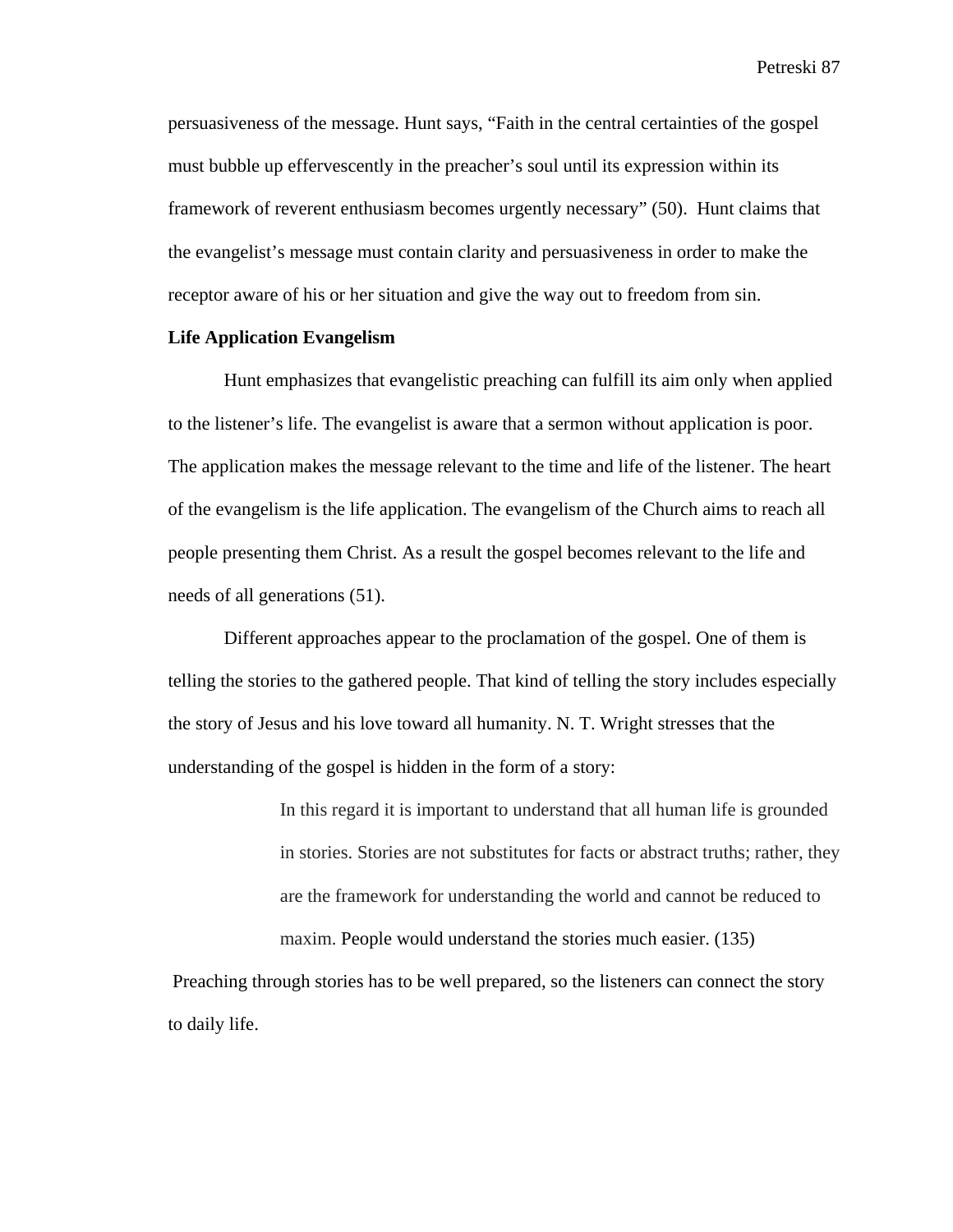Bloesch observes that in addition to other tensions in the reformation and renewal movements the emphasis remained on the witness of the word of God (180). This type of making disciples returned the Church to its evangelistic duty of introducing the word of God to the people. The church involved itself in society in all respects for the benefit of every human. The Church through evangelism becomes the presence of Christ in the world (181). Bloesch remarks that the truth of the gospel preached during the Reformation led the reformers as a divine revelation to something that was both objective and subjective. The objective nature of the truth in the development of the Reformation was, in reality, God's truth in the Bible. Through the Reformation the church got out of the frames of isolation and separation from the community and became part of the community. The church became evident by losing its subjectivity and presenting the gospel of Christ among the people.

## **Conclusion**

In each of these aspects of evangelism (biblical and theological), theologians in general agree that the church has lost its creativity and vitality. Through this study I concluded that evangelism involves not only preaching the biblical truths but also making disciples and offering spiritual and material support to people in the community. I faced the question of what kind of evangelism can be expected from the church in the present time and what would be the best way to communicate the gospel for Christian renewal to people in post-Communist Macedonia?

Recognizing that most effective way of communication with individuals and families is the door-to-door approach and personal conversation with people in Macedonia is important. Evangelism by the church in the early ages as described in the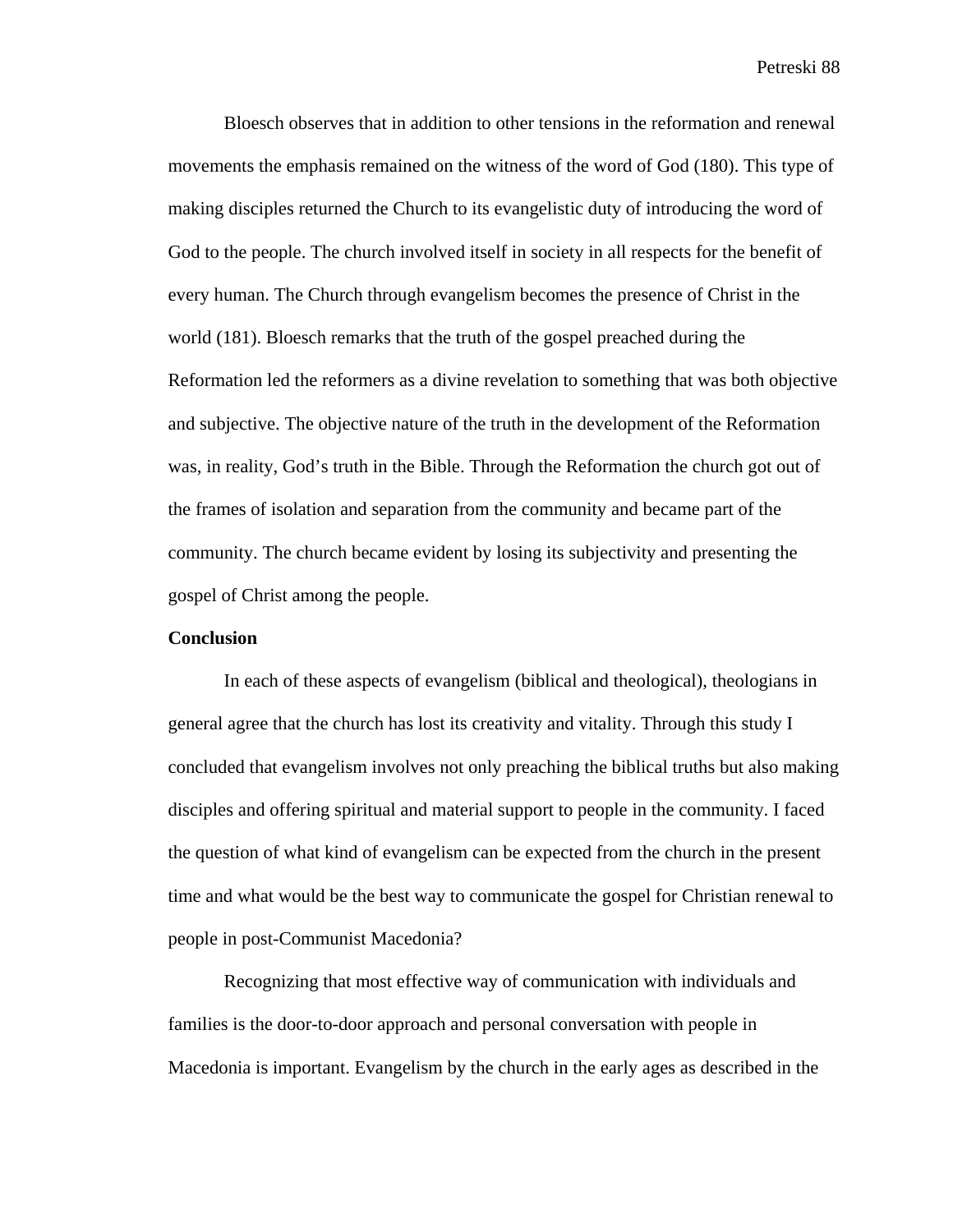Bible differs from evangelism of the church in the present time. Therefore, the door-todoor approach is biblical and the most practical way of evangelism in post-Communist Macedonia.

Progressive churches in different parts of the world have developed evangelism by recruiting clergy and laity, claiming, "every Christian is an evangelist." Christian denominations encourage their members to be active and take responsibility for evangelizing the world. Churches build Christian faith in the lives of believers who respond to the evangelistic message by going and personal by meeting with nonbelievers.

Some scholars distinguish evangelistic sermons for unchurched people from worship services for church members. In some cases regular worship follows a more liturgical style. Wherever evangelistic style of worship is more present, the awareness of clergy and laity grows toward the need of closer communication with unchurched people. The evangelist is aware of people who are not acquainted with biblical truths. The biblical truths bring the message of Jesus Christ on the level of the listeners.

Facing Macedonian Christianity in the postmodern world is the question of whether the same style of evangelistic approach to the unchurched people as to the active believers is applicable for post-Communist Macedonia. In light of the background of the Macedonian culture, this research project suggests some activities of crucial importance, such as activating all members of the church, clergy, and laity and preparing them to be evangelistic. By such preparation the clergy and laity need to meet in person the unchurched people and unbelievers.

Through careful study of the literature on evangelism, I developed the appropriate evangelistic concepts and practices in order to shape the project and determine the best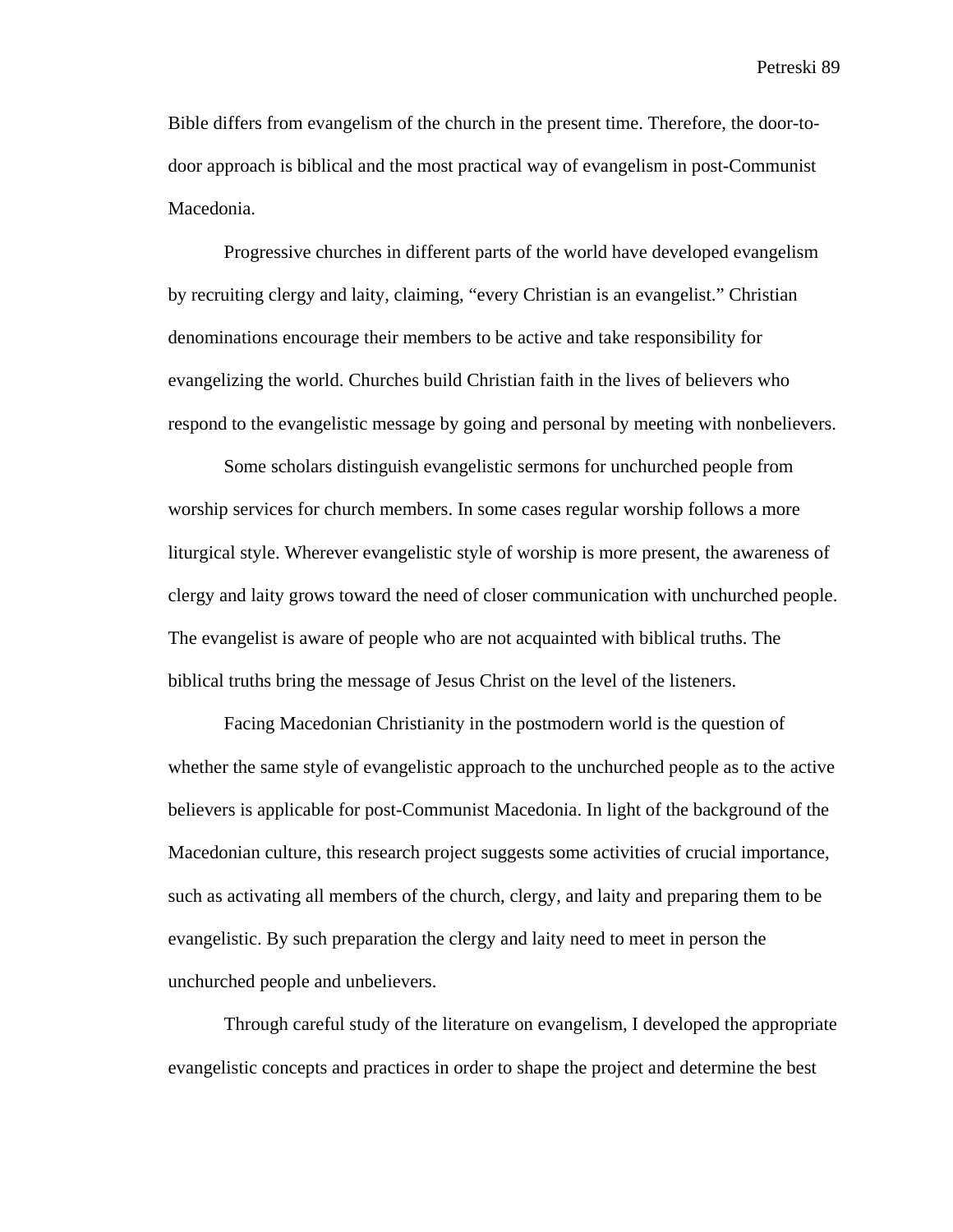evangelistic methods for the culture in post-Communist Macedonia. In this project I invited the participation of pastors and laity from any Christian denomination (including Roman Catholic and Eastern Orthodox churches) in Macedonia willing to participate in the project. This participation was scheduled to go door-to-door and meet people in person for witnessing and inviting them to evangelistic meetings.

 The evangelizing church is aware of all kinds of responsibilities during and after evangelism. Evangelism is a responsibility for all Christian denominations in the world. With successful development of evangelism, a greater chance of cooperation and care for unchurched people might be raised. By trying to make disciples of Jesus Christ the Church keeps its identity and fulfills its duty in the world (2 Tim. 4:1-2).

### **Research Methods**

During the development of this research project, I used mostly mixed methods research to create a case study of the project. This method approach was most appropriate in the situation of multiethnic and multicultural Macedonia. The sources from which I collected the data were independently different and unique. John W. Creswell suggests that in organizing mixed methods research one has to be aware of the population with which he works (27). In this respect the qualitative and quantitative approach to data collection was most appropriate. The qualitative and quantitative approach to data collection and analysis was designed in order to strengthen the methodology of the project.

The qualitative approach is descriptive, inferential, and numeric in order to give a picture of the population engaged in the project. The approach was organized through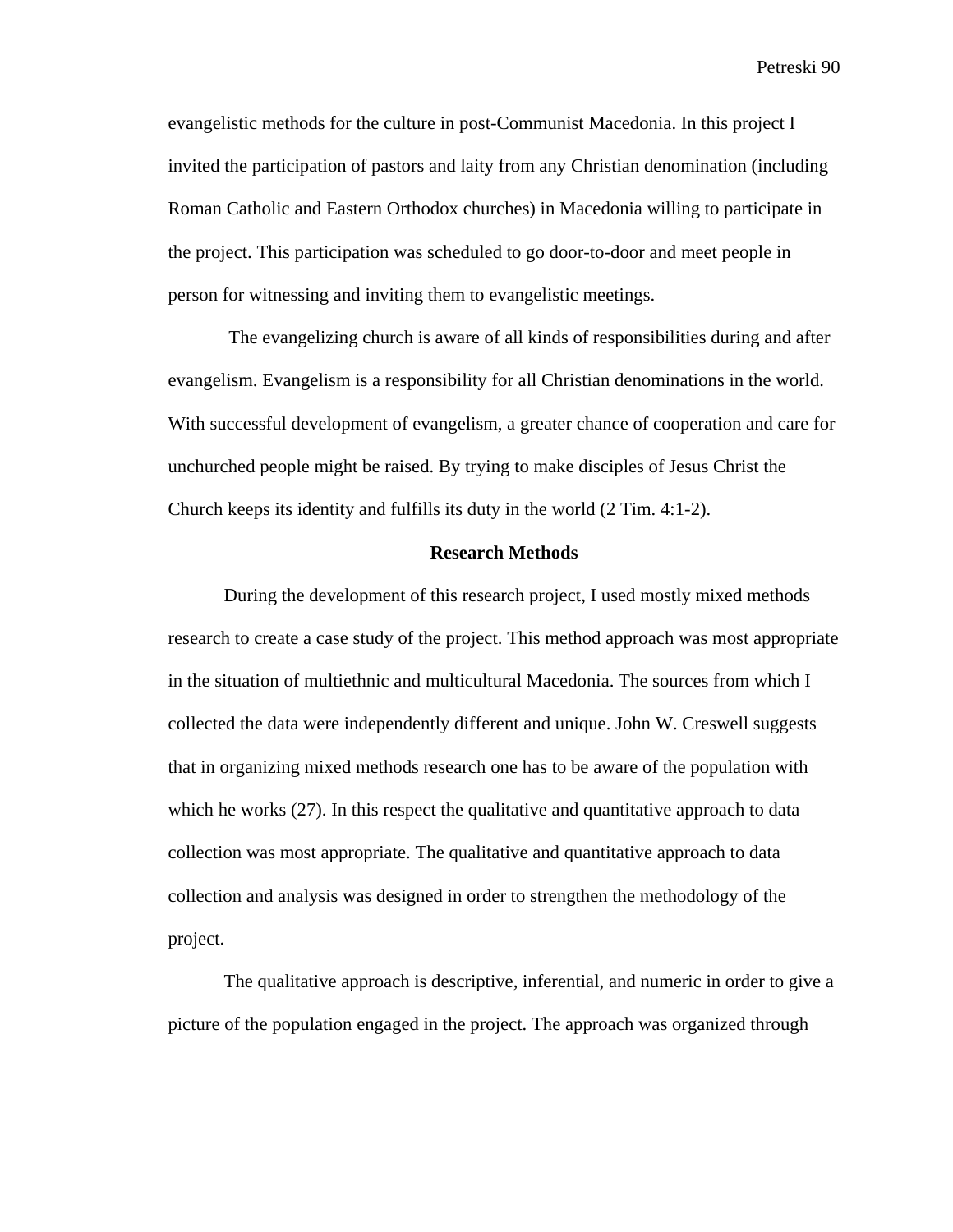surveys and interviews with open-ended questions. This approach gave freedom and openness to the population to give their opinions freely.

In developing methodology of the research, I used framing research as a result of the personal attitude of the participants integrated into the community context. Ernest T. Stringer suggests that ethnographic type of methodology is closest to the participants' culture and most clearly reveals the development of the project research (25). Working in a team building activity, the core team, Research Reflection Team, and I developed collaborative and constructive accounts based on dialogues and community organized actions.

 Because of the need for use of different questions, I decided to use explanatory Case study research as Robert K. Yin suggests (13). The case study research was useful because in exploratory research designed questions I had multiple cases of evidence. This method led me to develop the research under the questions in Chapter 1. As a result, the core team and I created the survey questions to match the strategy of the project. We collected evidence from documents, observations, and interviews. This collection helped us to create a clearer picture of the project and gain better evidence for the research material.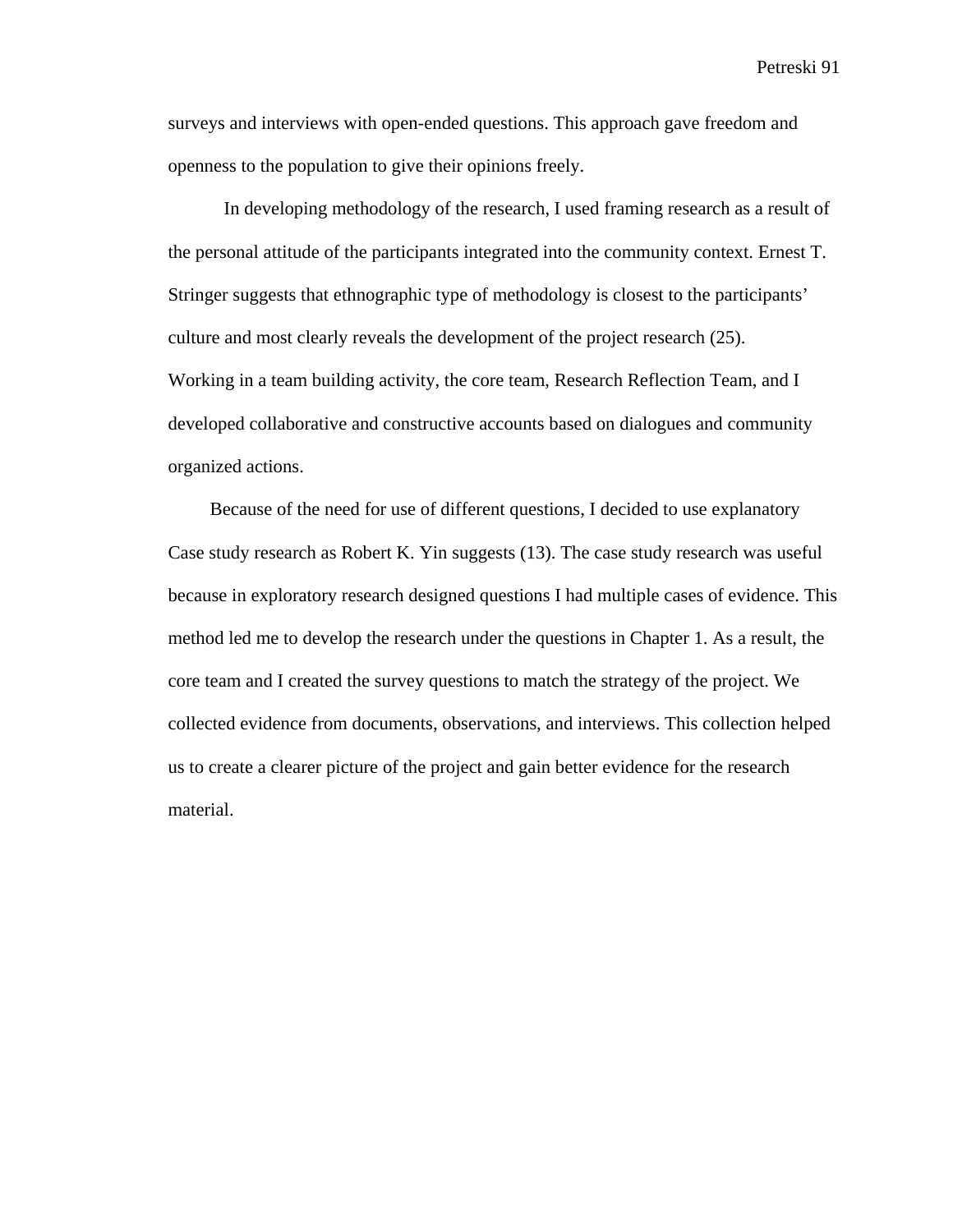### **CHAPTER 3**

# **METHODOLOGY**

### **Description of the Project**

The primary purpose of this research project was to determine Communism's impact on evangelism in the former Yugoslavia and to determine the most effective form of evangelism in post-Communist Yugoslavia with a focus on Macedonia. Through careful study of the literature on evangelism, I developed the appropriate evangelistic concepts and practices in order to shape the project and to determine the best evangelistic methods for the culture in post-Communist Macedonia. In this project I enlisted the participation of pastors and laity either from the United Methodist Church or any Christian denomination (including Roman Catholic and Eastern Orthodox churches) in Macedonia willing to participate in the project.

I determined the best ways of evangelism through researching evangelism in the Bible and literature on evangelism, homiletics, theology, cultural differences, and the mobilization of laity. Then I introduced the project's vision to the Committee for Inner Evangelism of the United Methodist Church in Macedonia (Committee). The Committee accepted the idea of writing an invitation letter to all Christian churches in Macedonia (Appendix D). With the Committee I developed the project and implemented the research findings to improve evangelism methods in Macedonia.

Only four clergy responded to the invitation to participate in the project and were ready to cooperate and take on the project. The Committee promised their loyalty to work on the project. I decided to staff the project with the four clergy who responded to the letter of invitation. I set no special condition for selecting pastors and churches except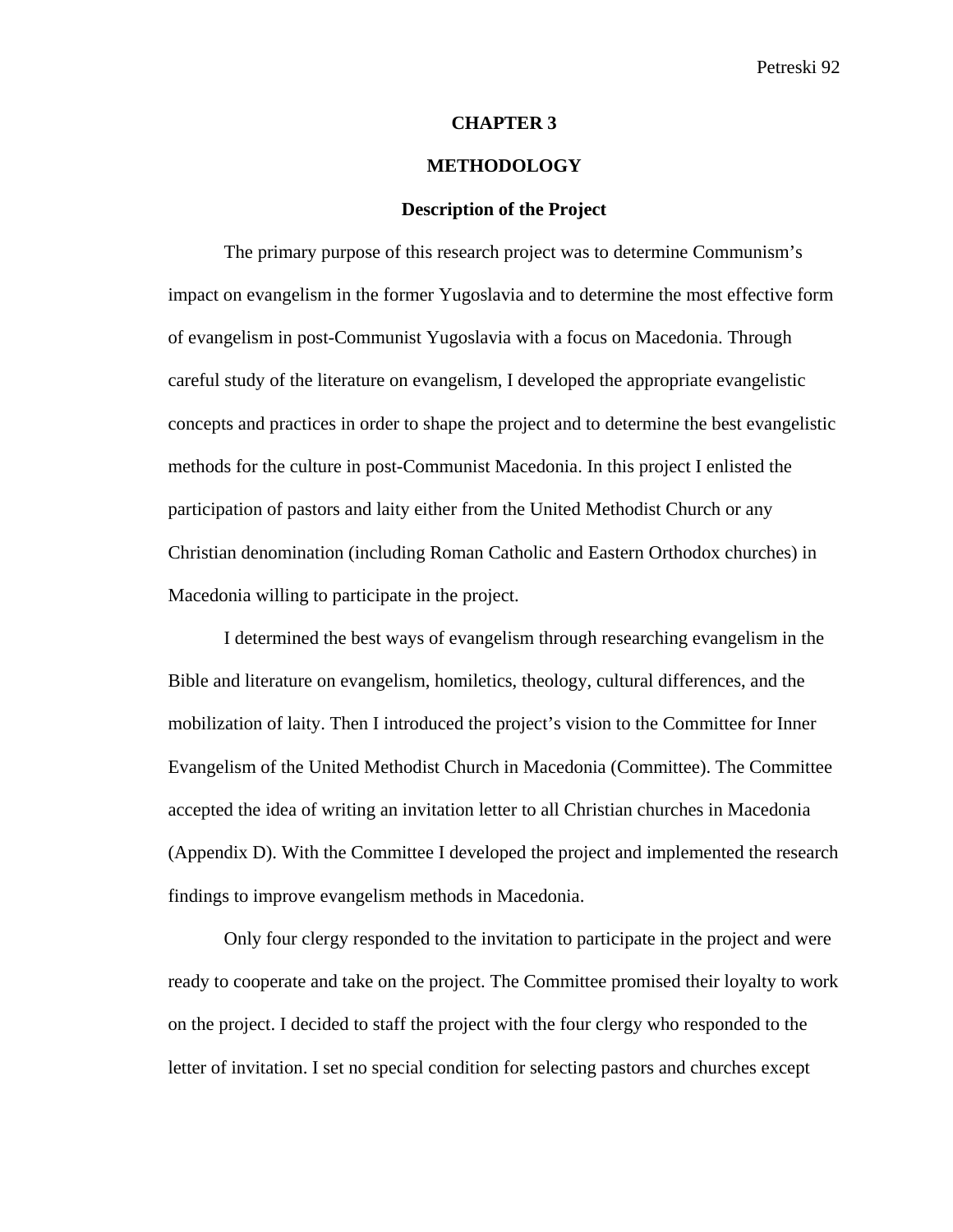their willingness to cooperate in the project. These four selected pastors encouraged and included their respective churches' laity in the project. I encouraged those pastors by meeting with them, discussing their respective visions, and asking them to implement the project.

I invited the Committee to participate actively in the entire project and to work in coordination with me, with the four pastors, and with the pastors' respective laity willing to participate in the project. As a result the Committee and I encouraged pastors to invite all laity interested in project participation. With input from the Committee, I developed and sent a questionnaire to the four churches whose pastors responded to the invitation letter and their respective laypeople (see Appendix A). The project's core team consisted of two pastors from the United Methodist Church in Macedonia, one from the Evangelical Church in Macedonia, and one from the Pentecostal church in Macedonia. The questionnaire served to determine the spiritual level of believers interested in the project and to collect data for further development of the project.

The Committee elected a group of five persons and named them the Research Reflection Team. An economist, a lawyer, a medical doctor, a building engineer, and a salesmanager made up this group. The Research Reflection Team cooperated with me to prepare the pre-project, mid-project, and post-project questionnaires. As such these participants evaluated the questionnaire responses and cooperated with me and with the core team to direct and implement changes during the project. Thus, this group controlled the project's progress. The Research Reflection Team shared experiences of similar activities dealing with questions of evangelism in their local churches. The Research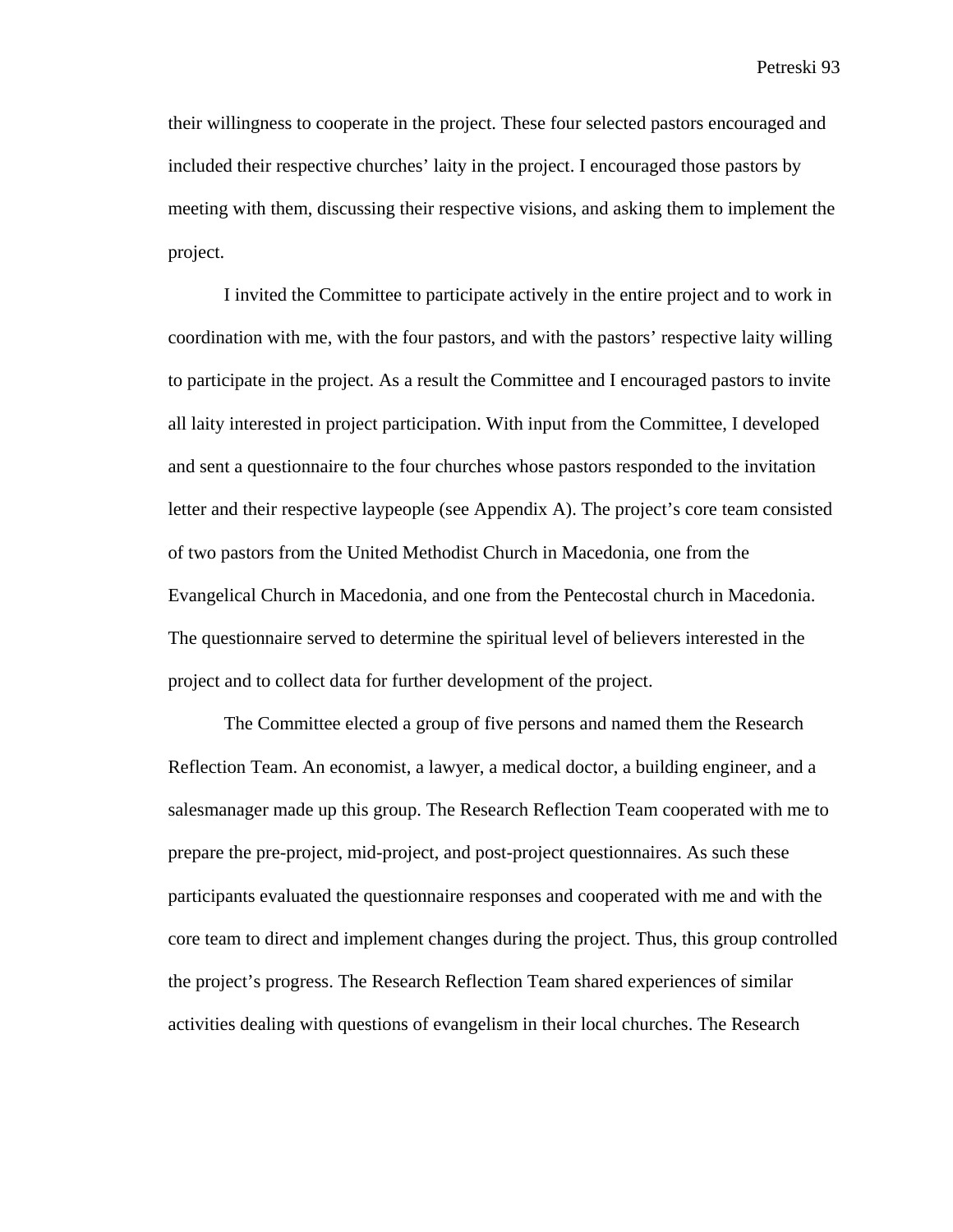Reflection Team presented suggestions to the Committee and core team for better progress of the project.

This project consisted of evangelistic meetings and activities in different parts of the Republic of Macedonia during 2005. Leaders organized the project in different periods of the year: —spring, summer, and fall— according to the engagement of people in agriculture.

The Committee and the core team provided an adequate supply of evangelistic literature either available from churches or specially printed for the project. The United Bible Society supplied New Testaments for free distribution. Evangelistic meetings were advertised in different ways. During regular church meetings church members were asked to invite relatives, friends, and all interested people to attend the evangelistic meetings. Also special advertisements in the local newspapers and radio stations invited all interested people to attend the meetings.

During market days in which many people came to sell or buy various products, church members met them, invited them, and gave them a special tract with information regarding evangelistic meetings close to their respective homes. These evangelistic meetings composed the main part of the project and began with local church members participating in the project and reaching unchurched people in cities, county towns, and villages.

 Some people received information about evangelistic meetings during the distribution of humanitarian aid. In places without adequate church buildings, meetings took place in public halls, theaters, or other convenient locations at which people could communicate with the team and meet together for discussion, fellowship, and counseling.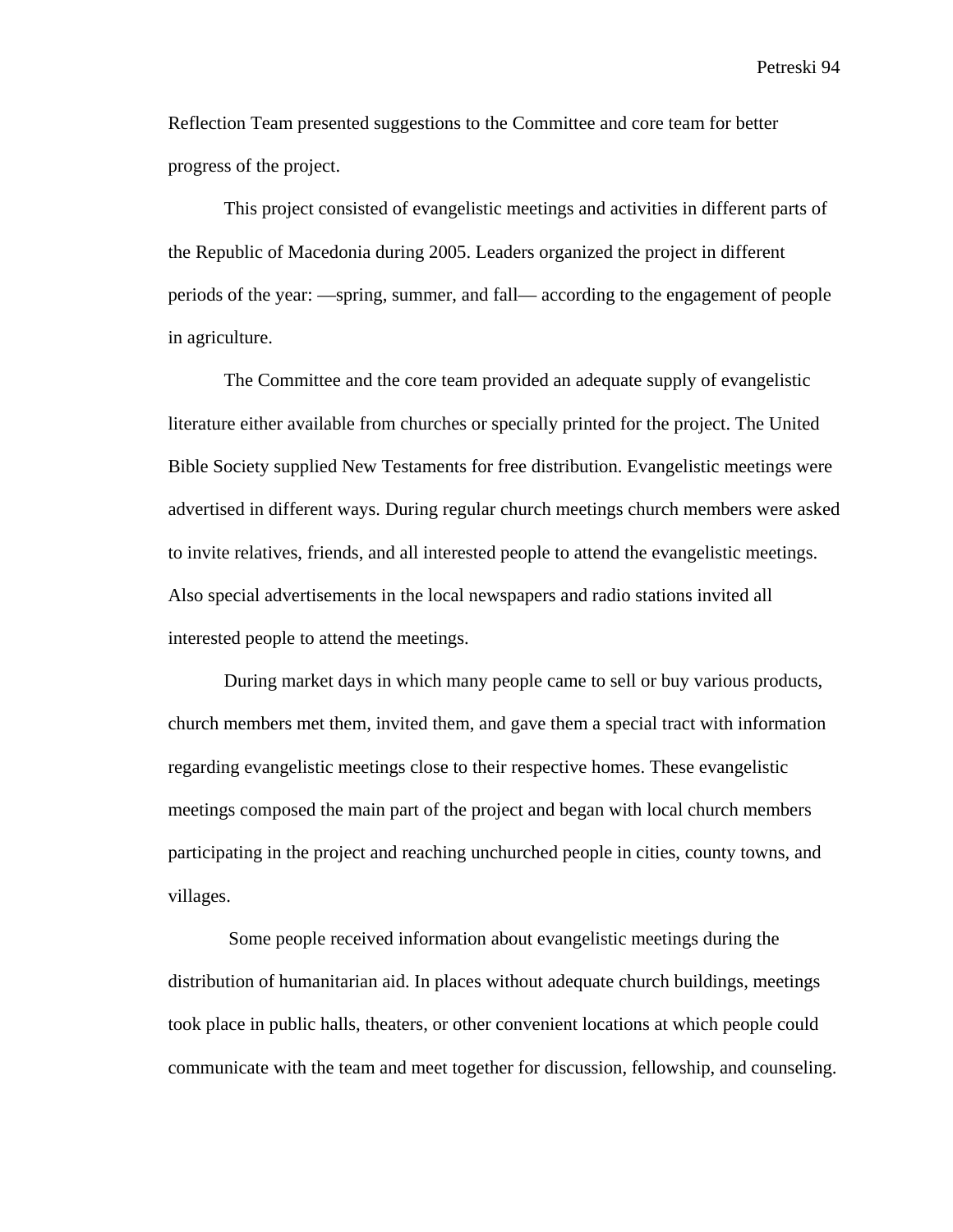In some cities the project developed its work on playgrounds and other public places for meeting with people, witnessing, singing, and preaching. In most of those places, volunteering music groups provided sound and audio equipment.

 Due to this evangelistic project's public nature, the core team sought public security support. Some people exhibited bias against Christianity due to continued communist-atheist influence. I feared that such people would organize attacks on the meetings by throwing stones at windows or attacking individual people. As a result the core team and I required extra police security.

The core team and I shared project information with some Western churches, and the core team asked these churches to pray for the project and provide other important assistance. Such assistance included supplying clothing, medications, hygienic materials, and canned food. The core team included laypersons from the four churches participating in the project when evangelistic meetings took place in their cities and in other places.

Before the project started people desiring to participate in the project were invited to a seminar in which the core team gave instructions to the laity regarding the project and the importance of their participation. The instructors asked the participants to implement what they had learned through this training. As a result of the seminar, the participants improved their activities during the project.

During the first week of the outreach, participants undertook special preparation in prayer and training regarding witnessing. The participants received instructions for distribution in Christian literature and other materials. Attendants were taught to avoid arguing about superstitions, witchcraft experiences, traditions, and other stories leading away from the gospel. Instead, the core team and I encouraged participants to guide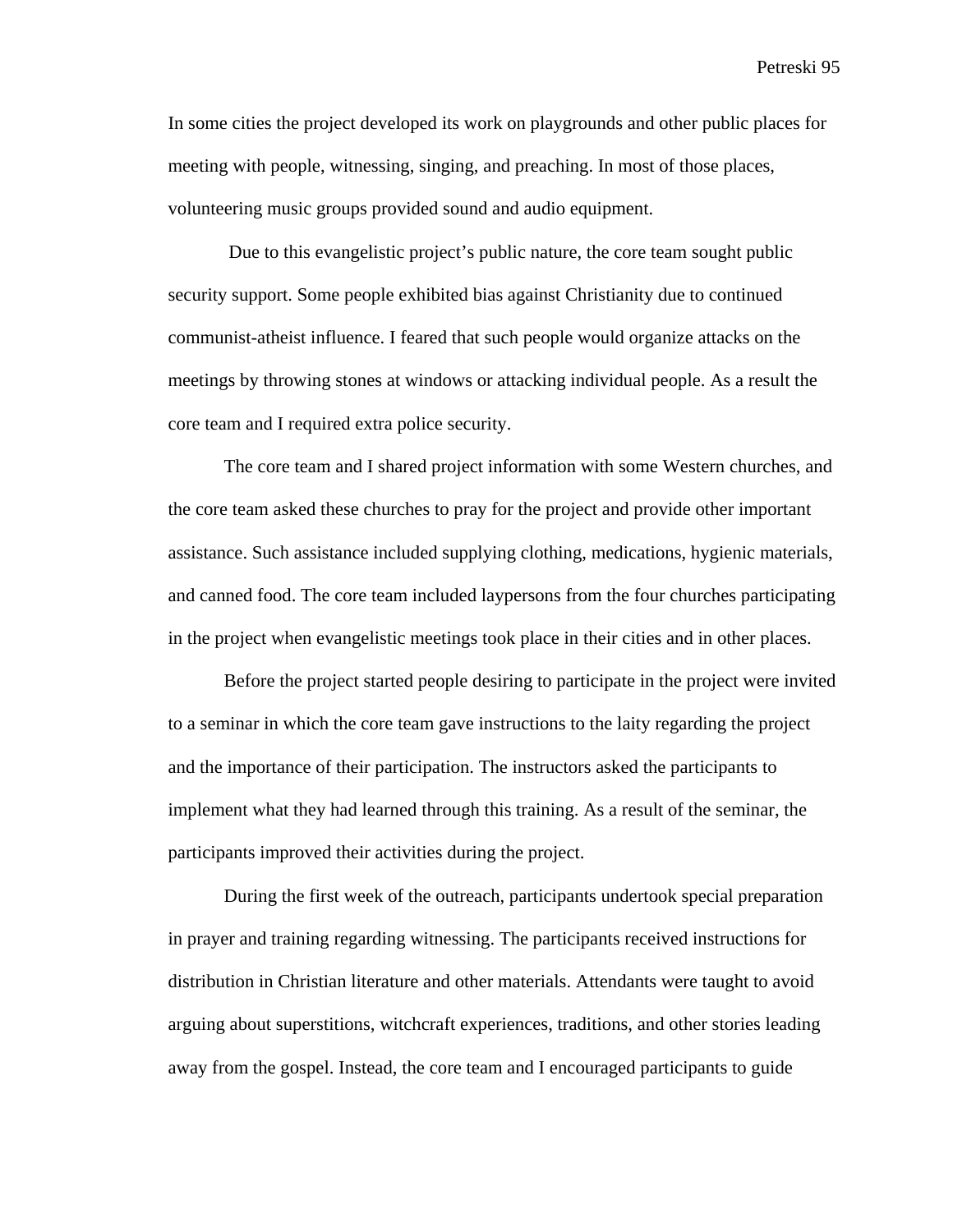people to return to their previous knowledge about Christianity. Paul's words to Timothy drew special attention. Paul said, "Don't have anything to do with foolish and stupid arguments, because as you know they produce quarrels. And the Lord's servant must not quarrel; instead, he must be kind to everyone, able to teach, not resentful" (2 Tim. 2: 23- 24). In such cases laypeople were instructed to go forward.

The preceding week of each outreach consisted of meeting people on the street, in homes, or other places; witnessing to them; and, distributing Christian literature. During this evangelistic period, all pastors and lay participants were completely immersed in the local community by helping people with their daily physical and spiritual needs. Meeting physical needs included cooking and cleaning for handicapped persons, shopping for elderly people, distributing "meals on wheels" and doing many other similar works. While laypeople helped with physical needs, they were ready with talk to people regarding their spiritual needs. Many people were ignorant of their spiritual needs, so participants discussed topics such as salvation and peace with God and provide literature.

All persons contacted received an invitation to evening meetings that consisted of contemporary Christian music and short evangelistic messages ending with an invitation to repentance. The teams supplied campaigns with special evangelistic literature that challenged people to repent and pursue deeper Christian life. After the meetings time was reserved for counseling, prayer with new converts requesting further spiritual help, and supplying each person with a copy of the New Testament. Immediately following the evangelistic event, the core team and I reviewed the day, shared our experiences, and helped each other with difficult questions.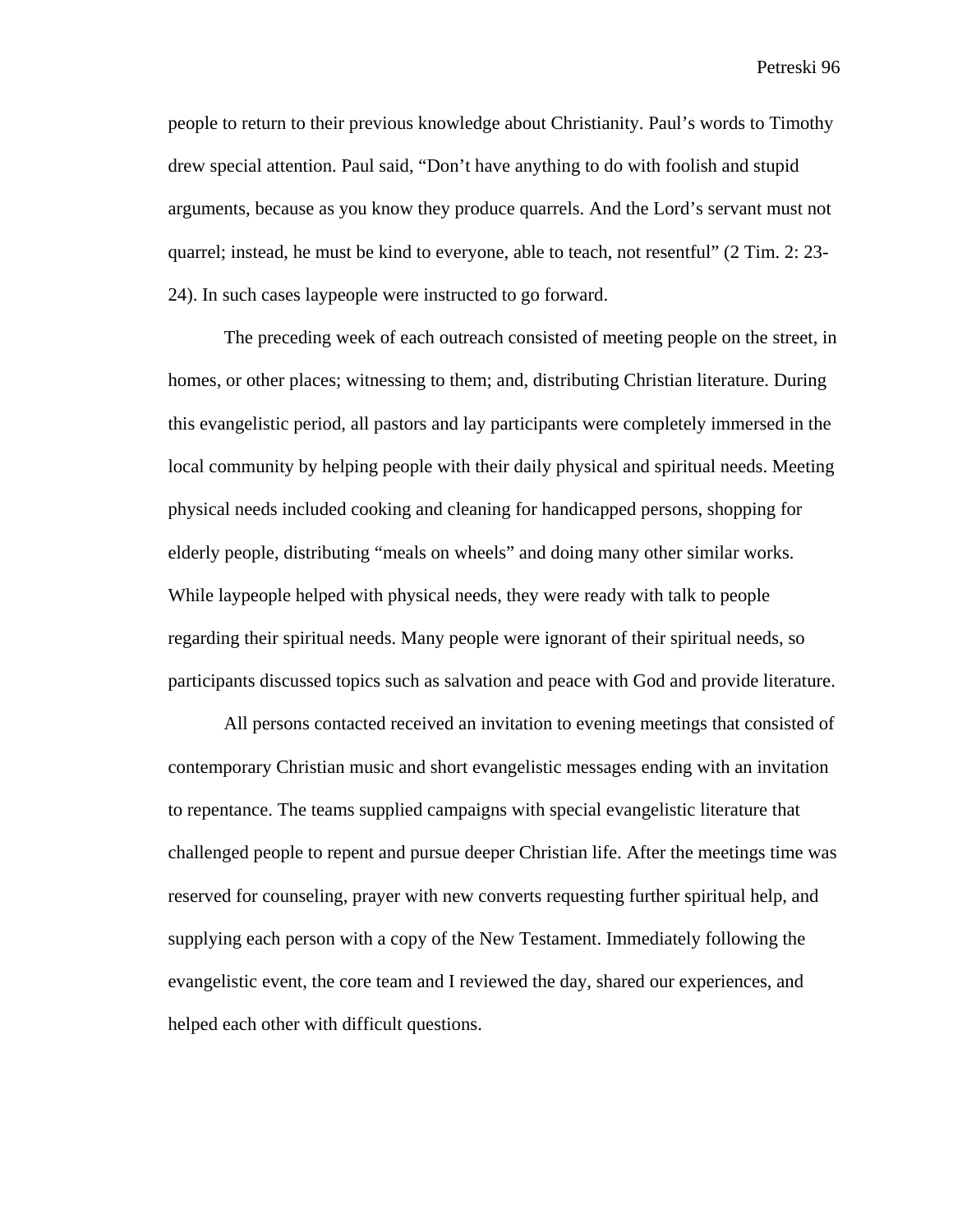Every week of outreach consisted of daily counseling and discipling people to follow Christ. The core team and I prepared rooms for counseling during and after the evangelistic meetings. All converts received further spiritual growth through counseling. In this counseling the leading clergy were engaged. The evangelistic meetings increased local unchurched people's interest.

The project also included connections among the core team and business organizations, humanitarian organizations, and individuals willing to support the project with material help. The core team agreed to make connections with colleagues willing to support the project with prayers and donated supplies such as food, clothing, medications, and other materials. The core team and I also connected with local firms such as, "Solid," "Luks," and other organizations seeking to develop Christianity in the country. Further, the core team and I connected some humanitarian organizations from the West such as Samaritan's Purse, United Methodist Committee on Relief (UMCOR), and other organizations ready to support Christianity in the region and provide assistance during economic transition.

In light of this humanitarian dimension, forming a humanitarian organization supported the project and responded to Macedonia's state government requirements. As a result humanitarian organization greatly helped the project. The core team and I agreed that the Evangelical Church in Macedonia should supervise the humanitarian organization. This organization's activity included members of all three participating denominations working on storage and distribution of materials to people in need. The core team and I accepted participation of the humanitarian organization in the project in order to provide good opportunity for reaching people. This work was helpful in meeting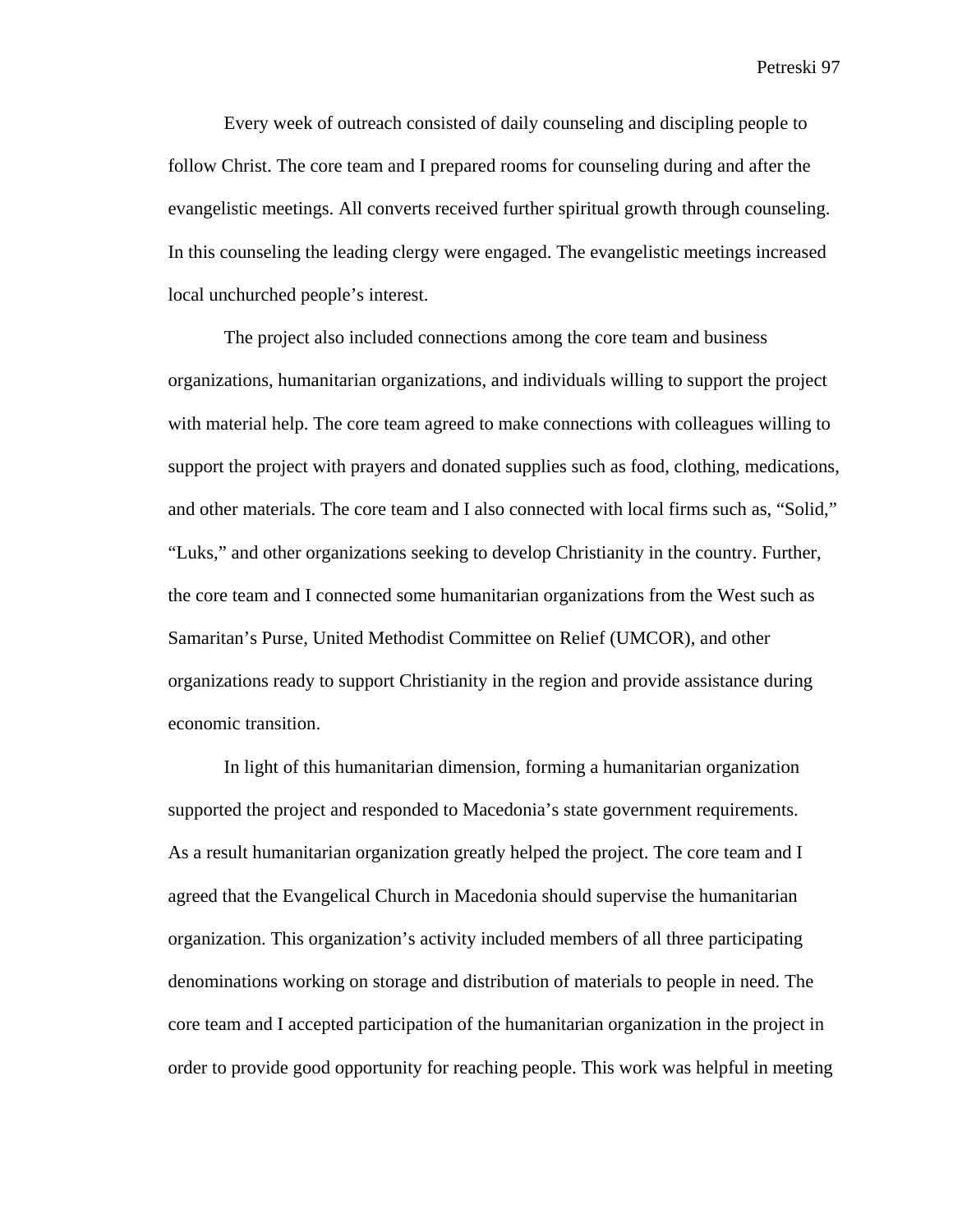people, opening them to conversation, and raising the subject of Christianity. Such people were willing to discuss God and faith. Further these people were open to receive evangelistic literature and respond to the evangelistic call.

### **Research Questions**

There were two main questions that led this research project and gave the core team and me a clear look at the development and success of the evangelism in the Republic of Macedonia.

#### **Research Question #1**

What was the level of understanding of Christian evangelism among the pastors and lay participants in the four Macedonian churches and regions prior to, during, and after the evangelistic training and interventions?

This question was raised in order to provide a better understanding of changing conditions in post-Communist Macedonia. Participating clergy persons explored this understanding and made better use of it during and after the project in their respective churches. Developing the understanding of this question helped churches to be more active in evangelism.

#### **Research Question #2**

In light of the findings identified by question one; what were the most effective methods for engendering practical evangelism in the former Yugoslavia, in general, and in Macedonia, in particular?

The project sought to develop different evangelism methods in the country and to demonstrate evangelism's importance by practically encouraging people and including them in all possible ways of evangelism.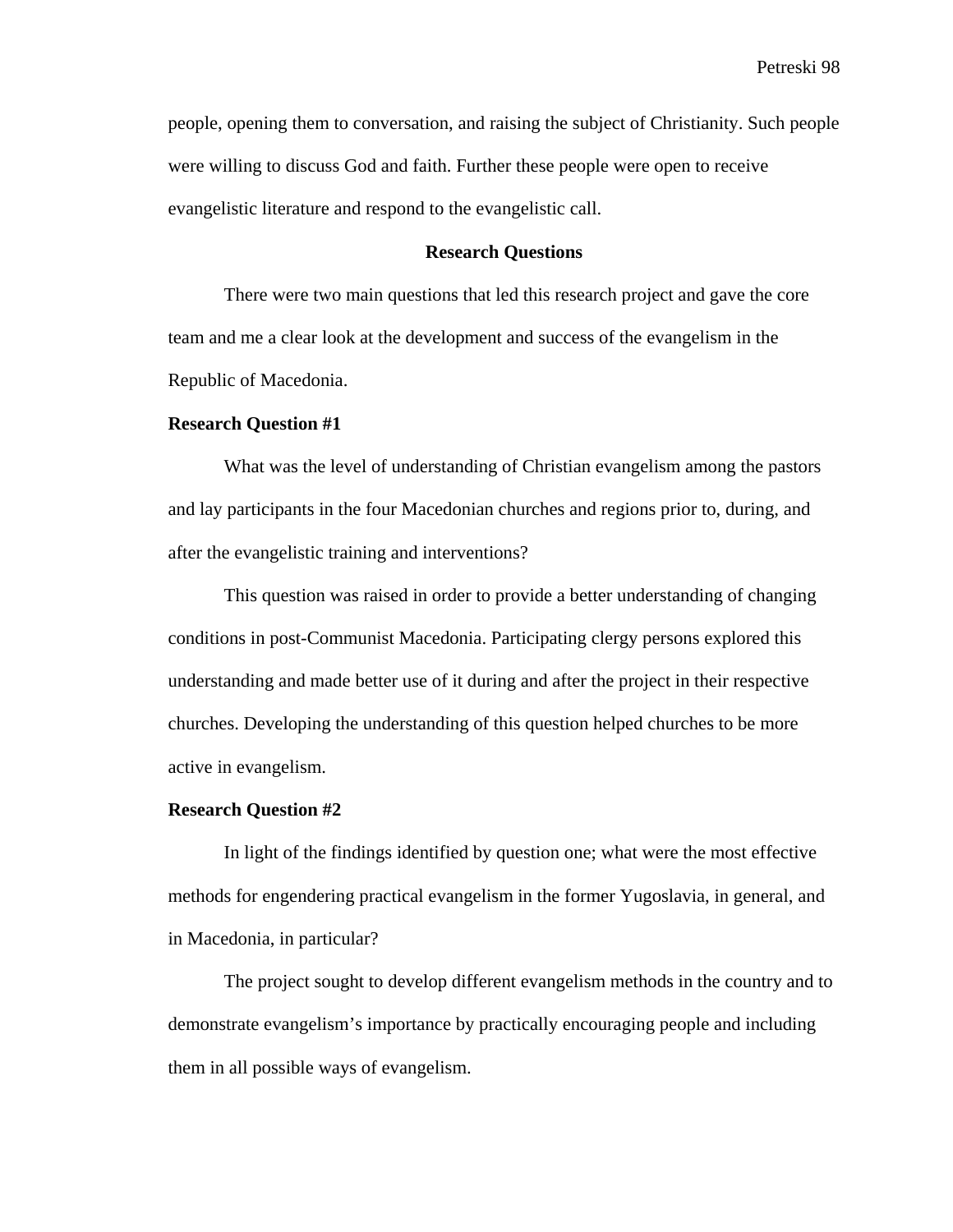### **Population and Sample**

The population for this study consisted of two main sections. The first section of the population consisted of four different groups who responded to the call for developing and finalizing the project. The first group was the Committee (seven laypeople) on evangelism in the United Methodist Church in Skopje, the capital of Macedonia. The second group, the core team, consisted of four clergy persons from three different Protestant denominations interested in evangelism. The third group consisted of eighty laypersons from four churches, and the fourth group consisted of five people selected as a Research Reflection Team to help evaluate responses from survey questionnaires. This Research Reflection Team represented an economist, a lawyer, a medical doctor, a building engineer, and a salesmanager. The Research Reflection Team received responsibility to prepare the pre-project, mid-project, and post-project questionnaires, to evaluate each questionnaire upon return, and to cooperate with me and with the core team to direct any changes needed to be implemented during the project.

The second main section was the target population, consisting of all evangelized people in the Republic of Macedonia. These individuals, mostly 18 years and above, attended the evangelistic meetings and accepted counseling and discipling. Those people present at the final meetings completed the post-project questionnaire. In this evangelistic project, 168 people responded to the call for counseling and discipling. Seventy-nine people returned the post-project survey.

#### **Instrumentation**

The project made use of three instruments:

1. A researcher–developed pre–project questionnaire on evangelism sent to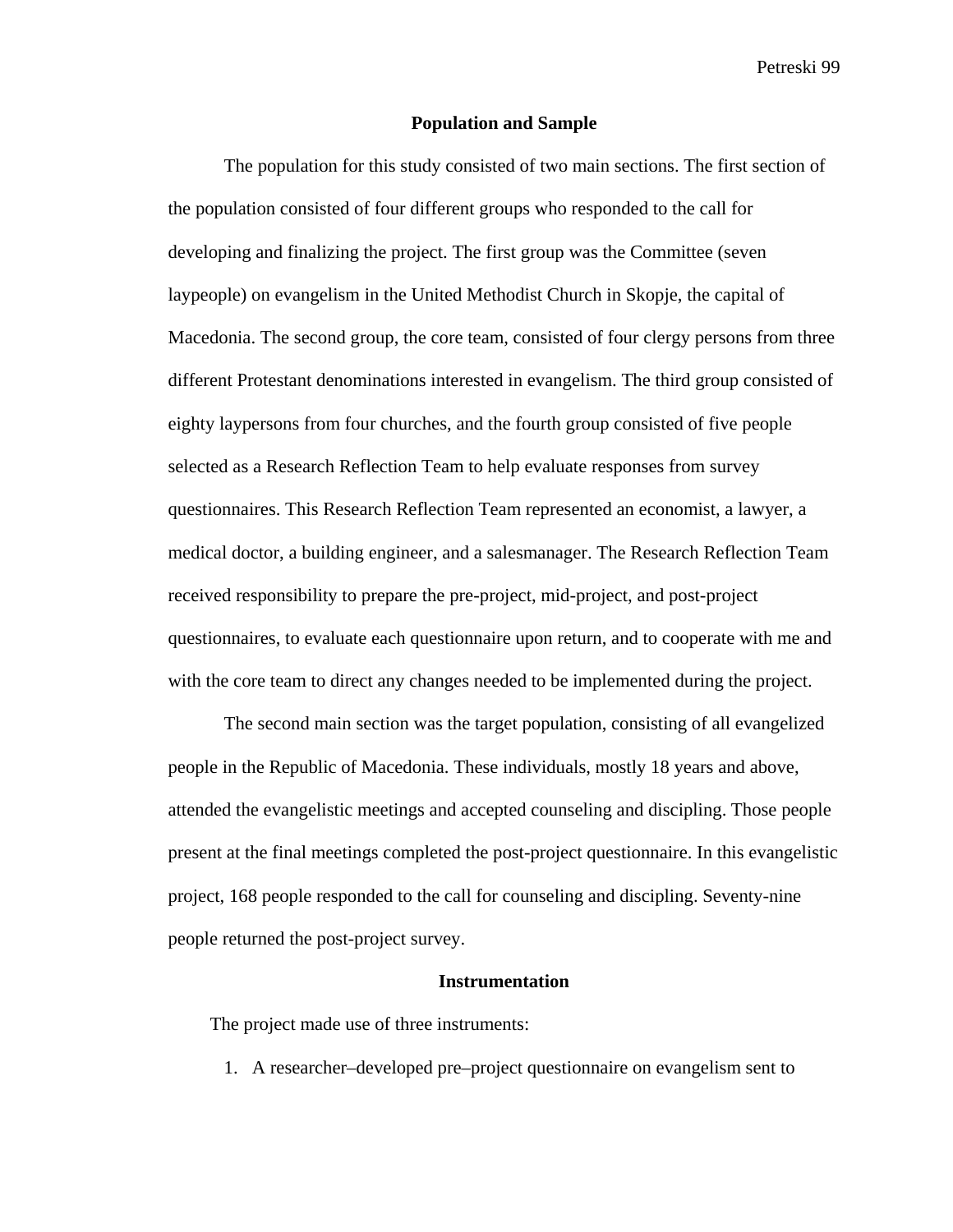the laity of the four participating churches (Appendix A) in order to determine understandings of evangelism and to help in gathering data for the project.

2. A researcher-created mid-project questionnaire (see Appendix B) I distributed in order to evaluate the project's effectiveness and provide data for any necessary intervention; and,

3. A researcher-designed post-project questionnaire (see Appendix C) distributed among the core team, their lay workers, and new converts in order to evaluate instrument for evaluation of the project. The Research Reflection Team evaluated the data obtained from these instruments.

The Research Reflection Team employed a street talk protocol for evaluating the instruments. The street talk protocol was an informal interview with participants to the evangelistic meetings. The street talk protocol was very useful material that gave the Research Reflection Team a clearer picture of the project's development. The street talk protocol gave data about what people said about the project. This protocol gave the Research Reflection Team a detailed overlook of instruments and their effectiveness.

### **Design of the Study**

Evangelism is a crucial element of the church's life. Without evangelism the Church is condemned to die or disappear. For forty-five years, atheistic rule exerted great pressure upon Christianity in Macedonia. Although weak and limited, the church survived and continued its witness to society. The purpose of this project was to find better ways for the church to be revitalized and activated to its duty of evangelism among Communist atheists or adherents of other religions.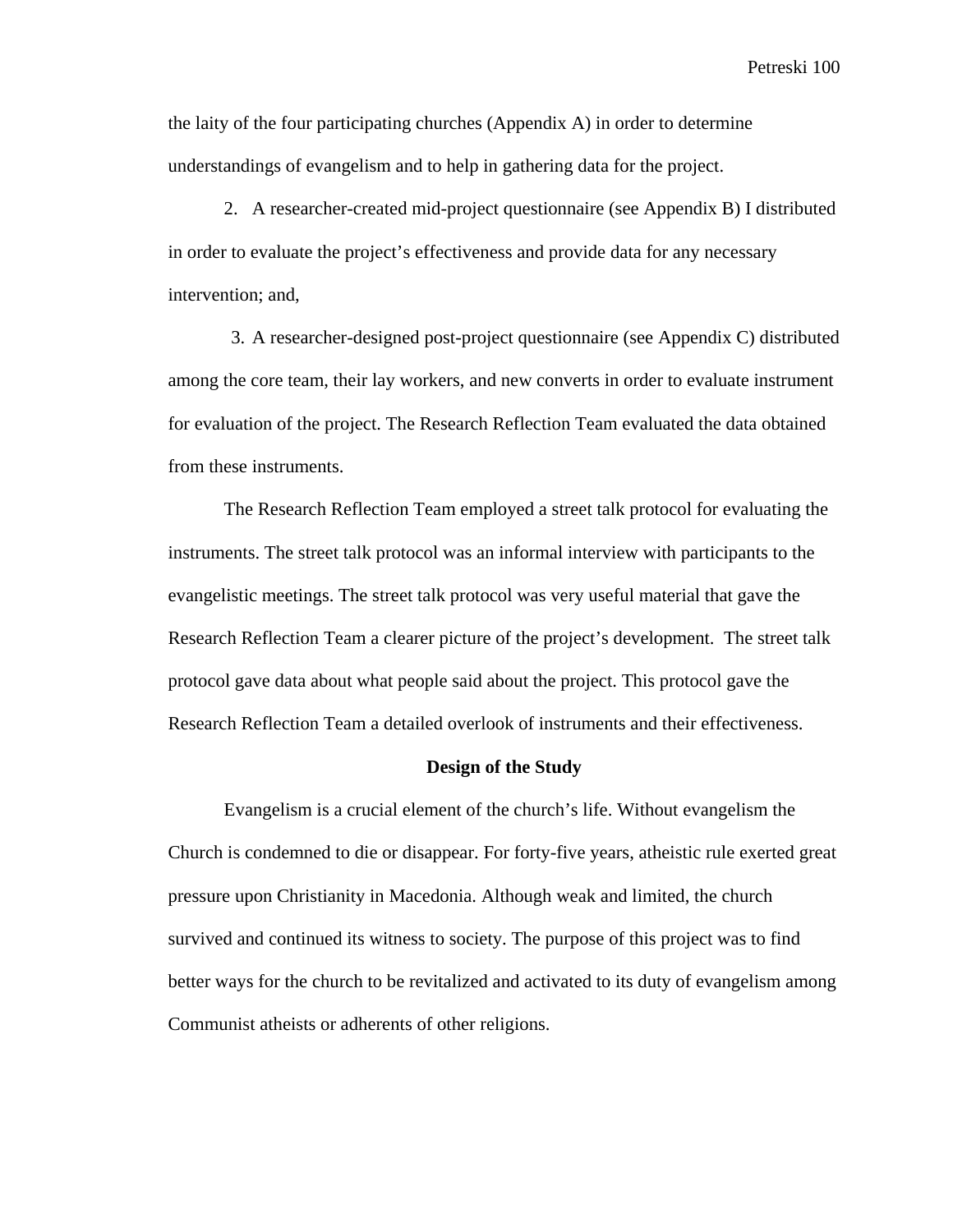In addition, some people claimed to be Christians but had lost the real vitality and experience of the Christian faith. Through evangelism people needed to be revived and activated for evangelism. Evangelism employs the full activity of every Christian. Every active Christian desires to make Christ known to others. Christianity tends to reveal its spiritual qualities to all people.

Many Christians in Macedonia still viewed evangelism as expecting evangelist preachers to come and speak from the pulpit while other people would listen and repent. Accordingly, these Christians still were not ready to evangelize outside the church through witnessing, making disciples, and helping people in their daily lives. The adult generation still feared whether it would be permitted to evangelize and do mission work outside the church or whether such work was still forbidden.

Raising Christians' awareness and motivating them to evangelize in new and more effective ways constituted the majority of this project's work. Accordingly, the project emphasized Jesus' Great Commandment to the Church in which he said, "Go therefore and make disciples of all nations, baptizing them in the name of the Father and of the Son and of the Holy Spirit, teaching them to observe all things that I have commanded you" (Matt. 28:19-20). Participants in this project emphasized this command during the project.

Making disciples was an action of personal witnessing the word of God. Doing evangelism involves more than traveling to other countries and preaching to the nations. Evangelism involves revealing Christ to all people, and sharing God's love in practical ways. This project aimed to develop evangelism that meets people's needs and presents them with the gospel.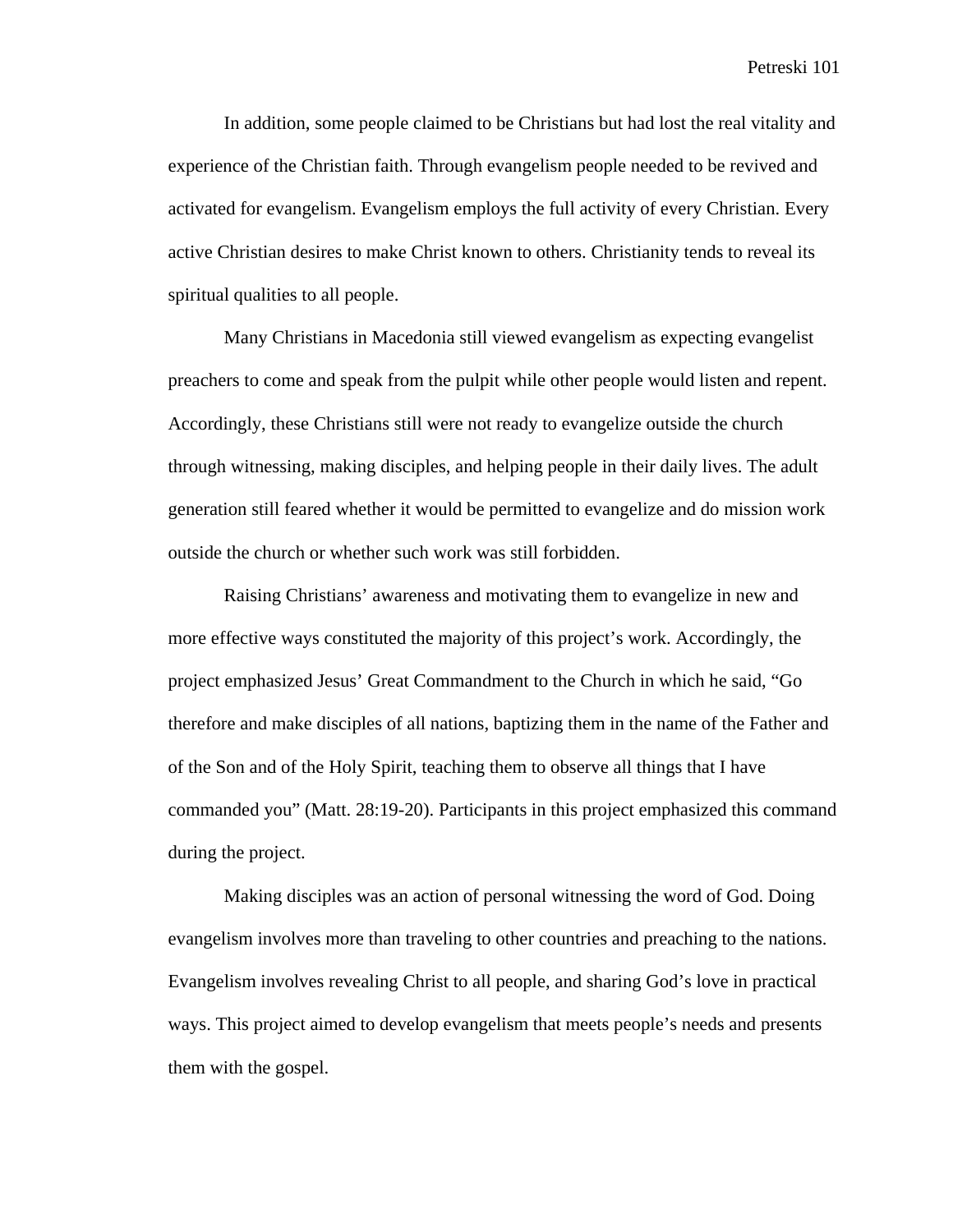I created the first evaluative instrument on the basis of the research question one (see Appendix A) I developed this instrument by setting common questions about the understanding and practice of evangelism prior to the project. With this instrument I sought to find out the difference of today's conditions in comparison with the conditions during the time of Communism. Looking at those differences, I developed questions in order to determine how to develop the project further. The main purpose of this instrument determined how people understood evangelism, and what they expected from this project in the Republic of Macedonia.

 After administering the instrument, the Research Reflection Team made the evaluation. The Research Reflection Team employed descriptive questions as the most appropriate method for making a comparison between the conditions for evangelism in Macedonia during Communism and the expectations of evangelism in post-Communist times. The pastors and laity from the churches that responded to the project administered the evaluation. Data collected from this instrument gave the committee and me important insight regarding project implementation.

Together with the committee and the core team, I created the second evaluative instrument (see Appendix B). The purpose of this instrument was to determine the effectiveness of the project at its midpoint and to see how participants' understanding and practice of evangelism developed to that point in the study. The distribution of the questionnaire among the active laity who volunteered during the project governed this instrument.

The Research Reflection Team evaluated this instrument's data using the descriptive questions. I compared the data from this instrument with the evaluation of the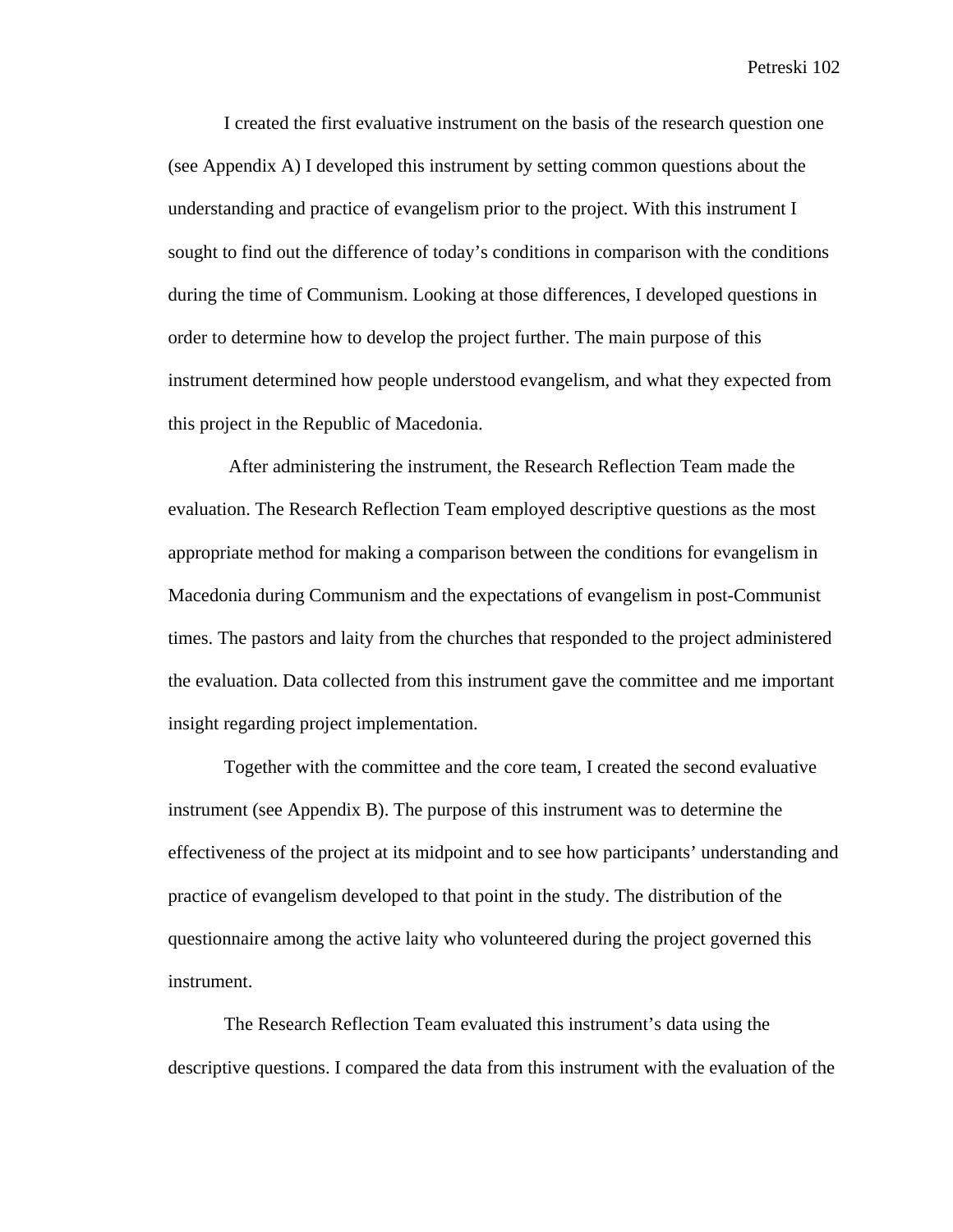first instrument, and that data gave me a clearer picture of the project's development.

 I designed the third evaluative instrument, (see Appendix C) with the core team at the end of the project in order to develop a general picture of the project's effectiveness and to discern methods of evangelism most effective for Macedonia in future evangelistic events. I administered the questionnaire to all converted participants and the lay leaders.

Although the purpose of this instrument was similar to the second instrument, namely to determine the project's effectiveness, the core team simplified this instrument because of the new converts' understanding of evangelism. The Research Reflection Team evaluated the data identified by this questionnaire in comparison with the results of the second instrument. The data received from this instrument was the most important material for determining future evangelistic outreach in Macedonia or any similar post-Communist developing country.

#### **Data Collection**

The core team and I administered three questionnaires: the pre-project questionnaire, about three months before the project's beginning, the mid-project questionnaire half-way through the project, and the post-project questionnaire at the end of the last project outreach. I administered the first questionnaire to the four clergy persons and their churches in Macedonia. I sent the questionnaire by regular mail supplied with a paid addressed return envelope. During the project the core team and I administered the second questionnaire to the participating laypeople. With this questionnaire I sought to determine the project's progress and validity of the project.

I administered the third questionnaire to the core team, their laity, and people converted through the evangelistic outreach at the last evangelistic meeting. The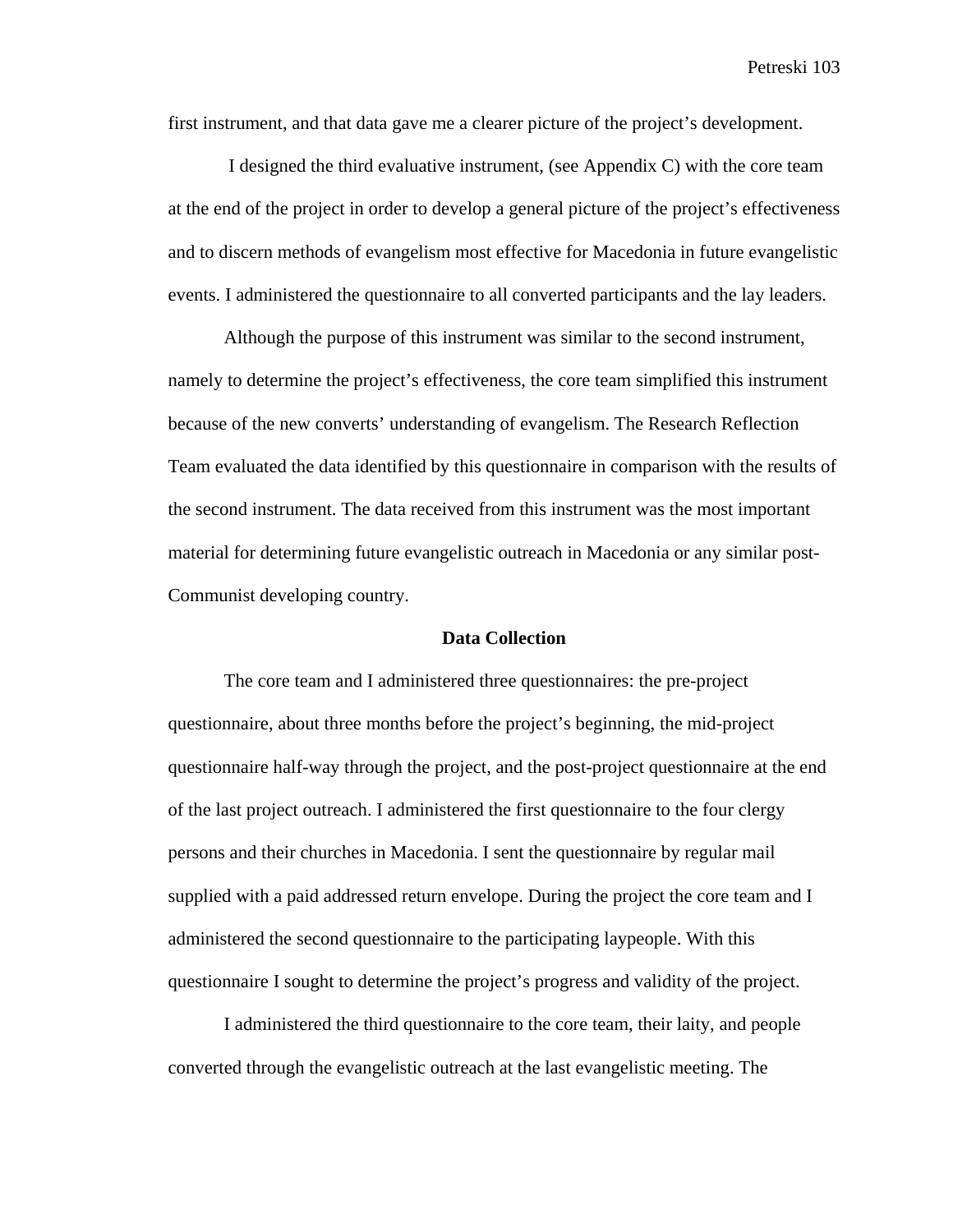Research Reflection Team collected the questionnaire as people left the meeting. The administrator of the evangelistic meeting gave instructions at the time of announcements. I instructed core team members and the committee how to deal with questions that might arise during completion of the questionnaire. In addition to the three questionnaires, I administered the personal interviews with participants. They expressed their opinions about the evangelistic project. These interviews helped the core team and me to determine the best possible way of evangelism in the country under the new circumstances and in the new and democratic time.

### **Methodology**

The initial step in this research project consisted of my vision to organize Macedonian pastors and churches interested in Christianity's continual development in the country through evangelism. I shared my personal initiative with the Committee on Evangelism of the United Methodist Church in Skopje, Macedonia. Together with the committee, I invited all Christian denominations to participate in the project and thus to work on an ecumenical basis.

The committee and I distributed a special letter of concern and initiative (see Appendix D) and offered an invitation. I wrote the letter and the committee revised it and sent it out to clergy and leaders of all Christian denominations in the country. In the letter we described the need for evangelism in Macedonia and invited support and action regarding the initiative. The letter of invitation to the clergy requested project participation in an ecumenical approach. Further, the letter encouraged church laypeople to support the project. Both pastors and laypersons were required to agree personally with the initiative the project demanded.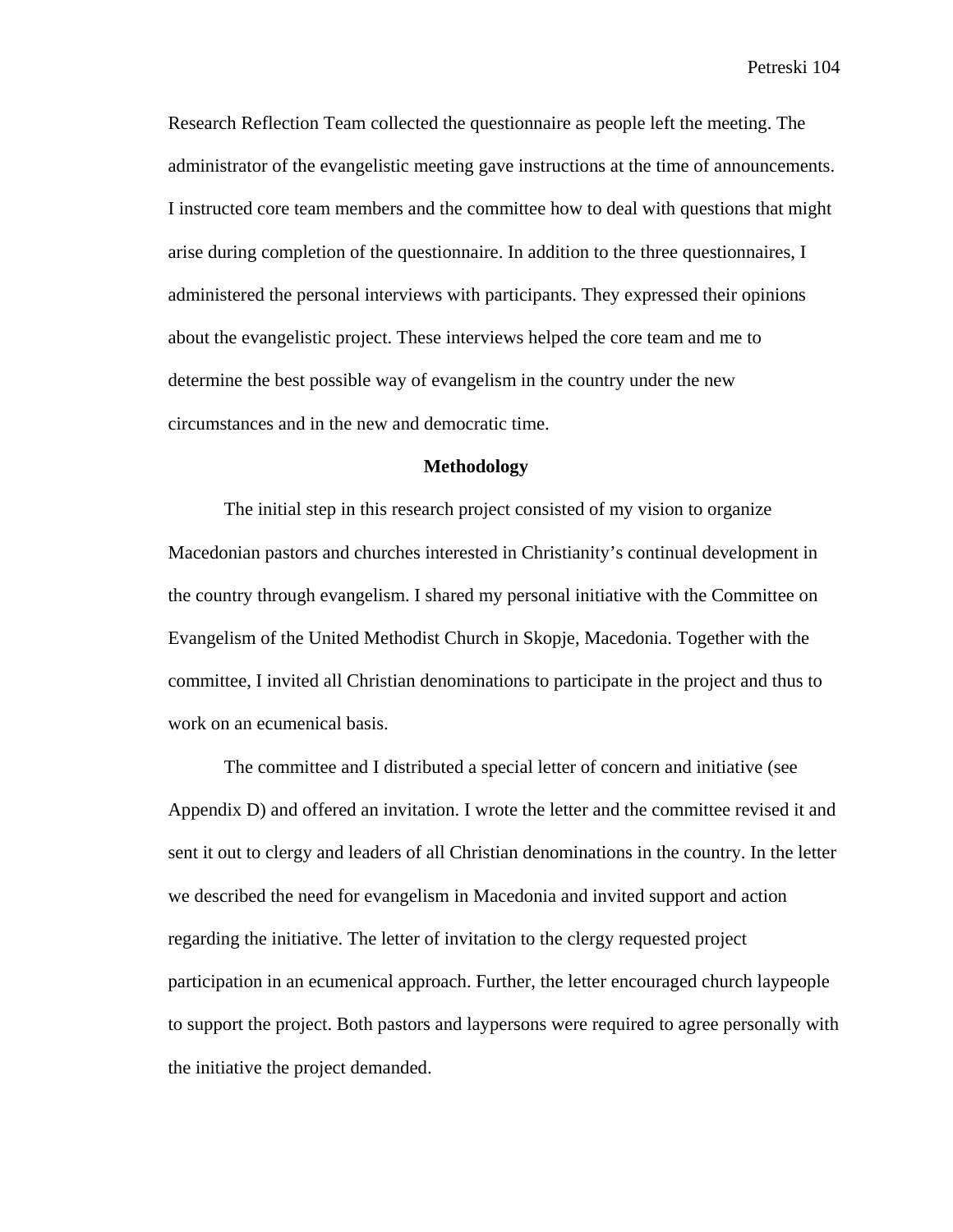The committee determined that a one-month period was an appropriate time frame in which the letter recipients could respond. After personal conversations with the four pastors who agreed to participate in the project, I organized a meeting with the pastors and laypeople in order to describe the project and its strategy. This meeting uncovered a need for appropriate training in evangelism for laypeople. As a result, the project expanded to include laity training (see Append. F).

This research's ecumenical nature included the United Methodist Church in Skopje (the capital of the Republic of Macedonia), the United Methodist Church in Bitola (second largest city), the Evangelical Church in Skopje, and the Pentecostal Church in Skopje. These churches' respective pastors served as the project's core team. Members of four participating churches cooperated by offering their time, knowledge, and energy for this initiative. The core team of four pastors named the project "A Help from God for Macedonia." This name focused on *help*. The core team prayed weekly for help for Macedonia, asking the Holy Spirit to prepare the nation for accepting the gospel. As a result any positive change was identified as the work of God for Macedonia. Christians cannot advance Christianity in Macedonia without God's help. Through this project, the team saw God's help in Macedonia by energetically and ecumenically preaching the gospel to all people in the country. This type of evangelism represented the main action for making friends and bringing them to salvation**.** 

The core team took responsibility for announcing the project in their churches and inviting all Christians to pray and cooperate in the project. The core team advertised the project in church periodicals in order to inform all church members. The main requests asked for participants desiring to make friends and persuade them for Christ. The core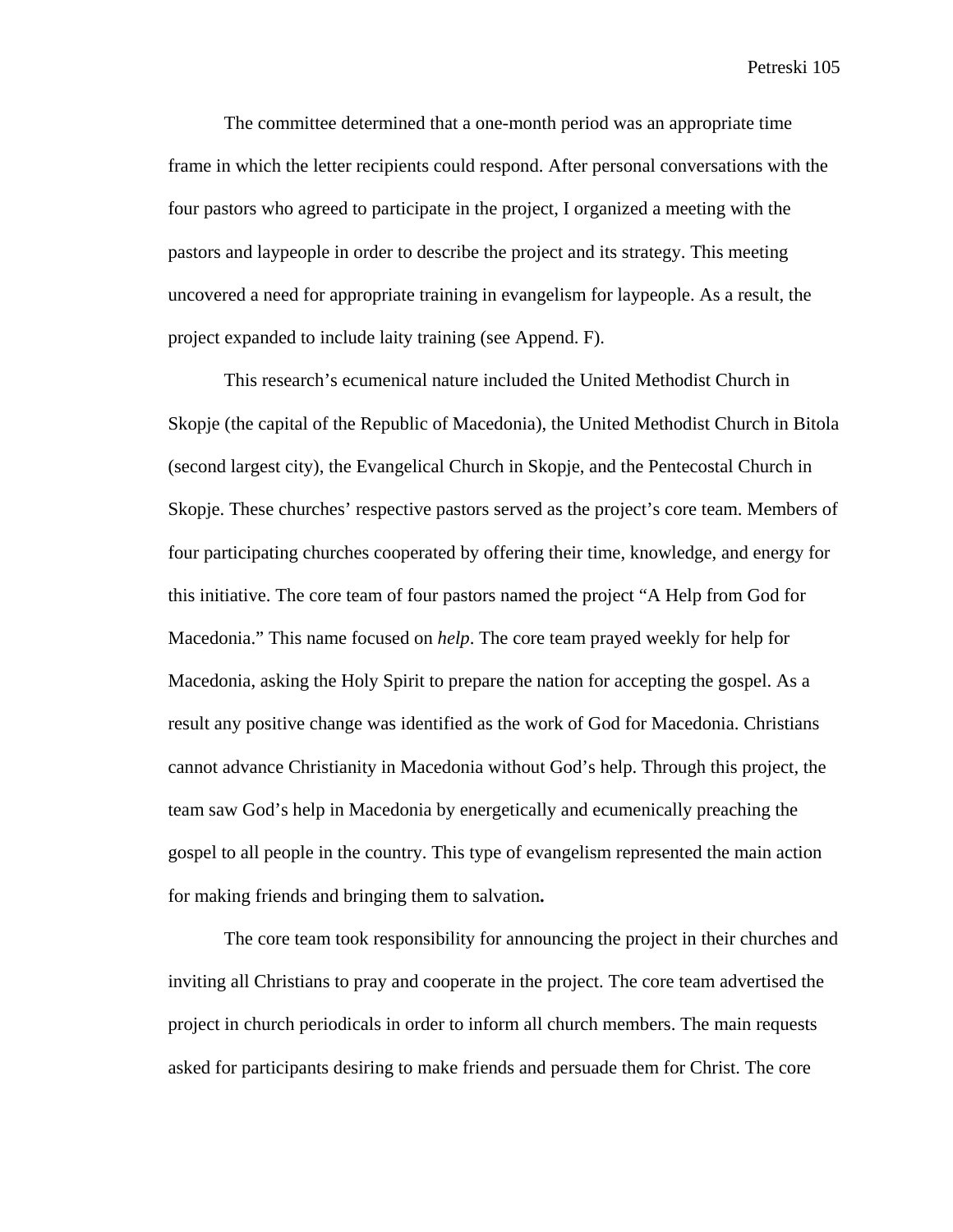team also advertised the project in public newspapers and received more interest in the churches' plans regarding evangelism in Macedonia (see Appendix G).

During the project I used several connected and interdependent methods to develop evangelism in Macedonia. The first method developing evangelism in Macedonia involved friendship. Friendship represents a historical way of approaching people with the gospel. A part of the project friendship made the invitation to the evangelistic meetings only possible.

The second method for evangelism involved persuasion. This method is illustrated by many biblical examples (Luke 14:23; Acts 17:4; 18:4). Also Billy Graham suggests that Christians should bring people closer to God by friendly persuasion (*Peace with God* 207). Before the start of every evangelistic gathering, the pastors and laypeople persuaded people to come to the evangelistic meeting.

The third method for this project involved evangelistic sermons. The biblical sermons offered illustrations from the common life of the people as well as biblical examples. As the Bible was still unknown to most of the audience, speakers sought to prepare understandable, clear messages. Fourth, I instructed the participants to enter into dialogue with people rather than arguments. Fifth, discipleship followed up and built upon the basis of the sermon people heard and change experienced during evangelistic preaching.

Evangelism methods in this project's four geographical regions identified included such things as evening meetings featuring an evangelistic message and contemporary Christian music, daily visits and witnessing to people, organization of special short messages in schools, hospitals, and prisons, and the meeting of people's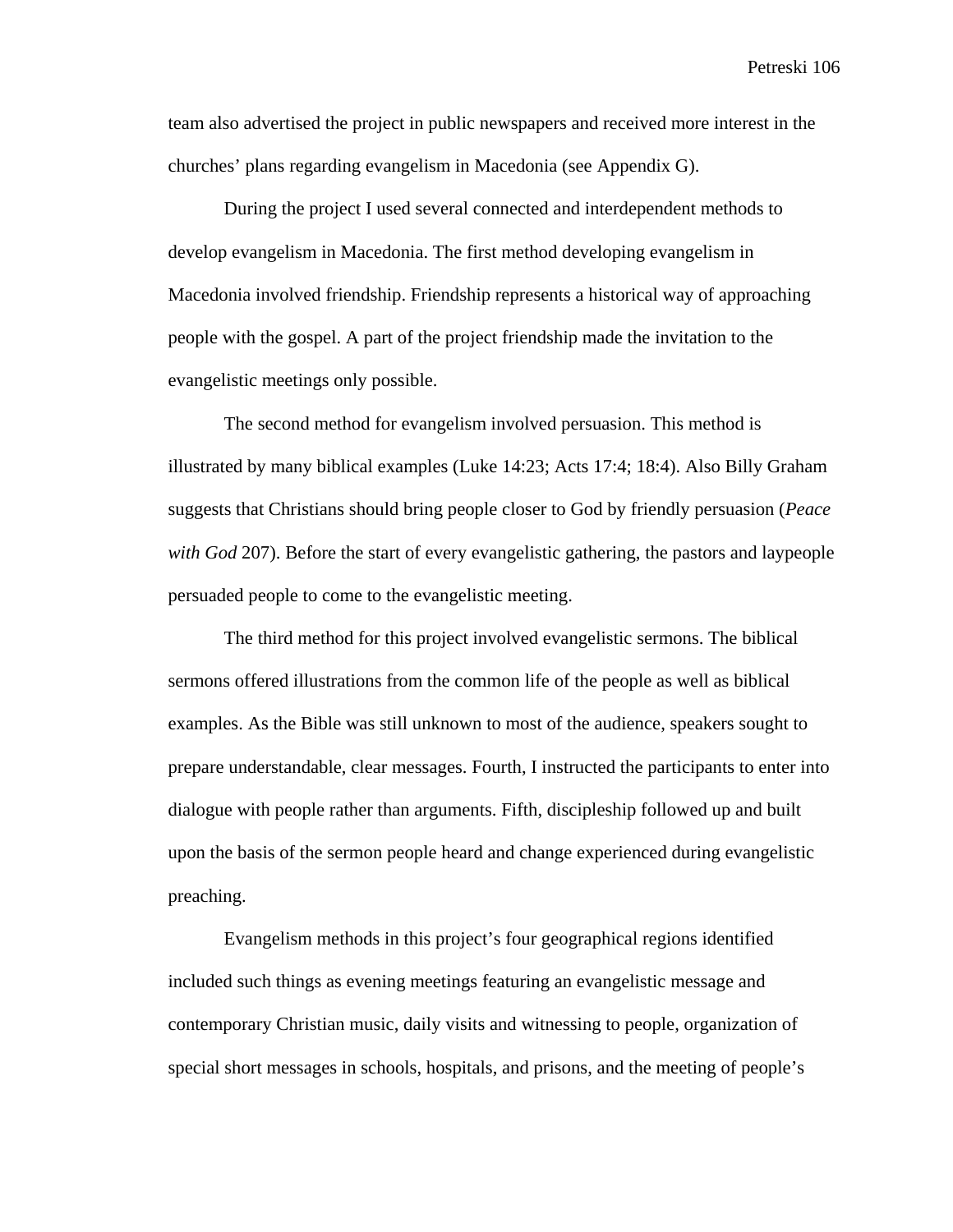needs for food, clothing, and health supplies. All of these actions sought to support relationship building in order to persuade people to follow Christ as Savior.

Other ways churches were involved in evangelism to the whole community included communicating with people regarding their physical and spiritual struggles and requesting permission from local and state authorities for free open-air meetings in public places. Additionally, the core team asked local police for support and protection from any attack by people or groups antagonistic to Christianity and its mission in the country. Leaders attended the laity training seminar at the beginning of the project (see Appendix F). This training session focused on communication skills such as using a friendly approach, identifying people's real needs, supporting people, and implementing appropriate evangelistic materials for persuading them for Christ. George E. Sweazey suggests that the effective evangelism is and will always remain as a fruit of persuasive approach to all people in all ages (79).

Prior to the project's beginning, the core team discussed methods for evangelism in Macedonia. In this project, I determined methods of evangelism through the collective vision and skills of the core team. The core team exhibited flexibility regarding possible need for correcting and changing actions and directing the project toward greater effectiveness. The core team sought to develop the project on the basis of evangelism as described throughout the Bible.

 The core team used texts from Acts of the Apostles describing different ways of evangelism in the Early Church,

> Those who had been scattered preached the word wherever they went. Philip went down to a city in Samaria and proclaimed the Christ there.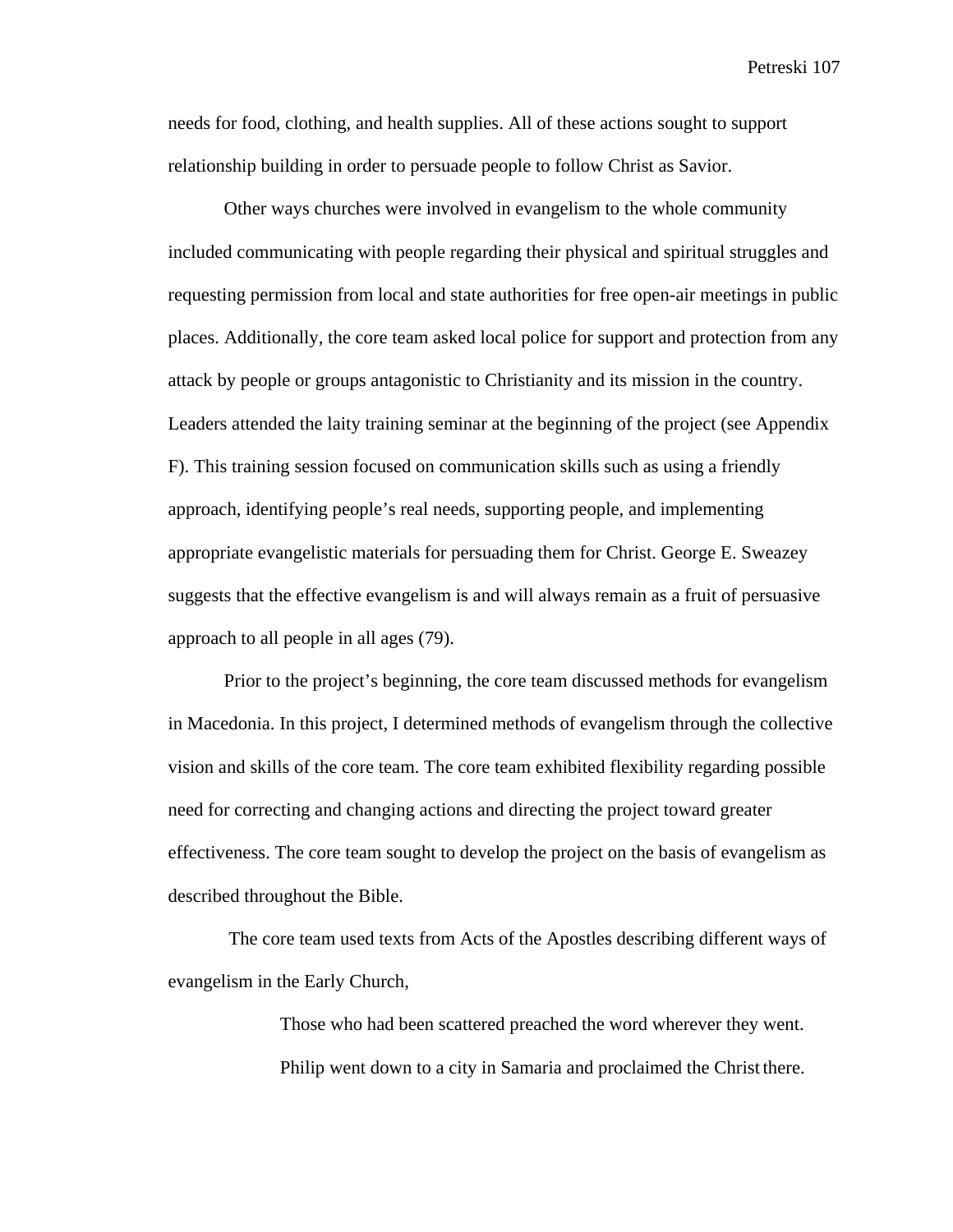When the crowds heard Philip and saw the miraculous signs he did, they all paid close attention to what he said. (Acts 8:4-6)

This text provided a base for reaching people, drawing their attention, preaching the gospel of Jesus, developing friendships, and persuading people for the gospel. Further, in Acts 13 the Holy Spirit sent Barnabas, Saul, and John to preach the gospel in Seleucia, Cyprus, and other places (Acts 13:4-5). The team found this text motivating and felt the same calling by the Holy Spirit.

The text from Acts 17:22-23 served as an inspiration to the team:

Paul then stood up in the meeting of the Areopagus and said, "Men of Athens! I see that in every way you are very religious. For as I walked around and looked carefully at your objects of worship, I even found an altar with this inscription: TO AN UNKNOWN GOD. Now what you worship as something unknown I am going to proclaim to you."

This text served as an initiative to introduce interesting themes for evangelism from the audience's daily experiences and to develop further the method of persuasion.

The experience in Athens encouraged Paul to preach in Corinth (Acts 18:9-10). God bade him not to fear but instead instructed him to stay and preach in that city. God asked Paul to develop friendship with the Corinthians instead of escaping the situation. Paul encouraged church elders by telling them of the manner in which he preached the gospel among them and prepared to suffer in many ways for the sake of the gospel of Jesus Christ (Acts 20:17). In such manner, the core team witnessed God's encouragement through the Scriptures rather than through circumstances or the people's attitudes. Along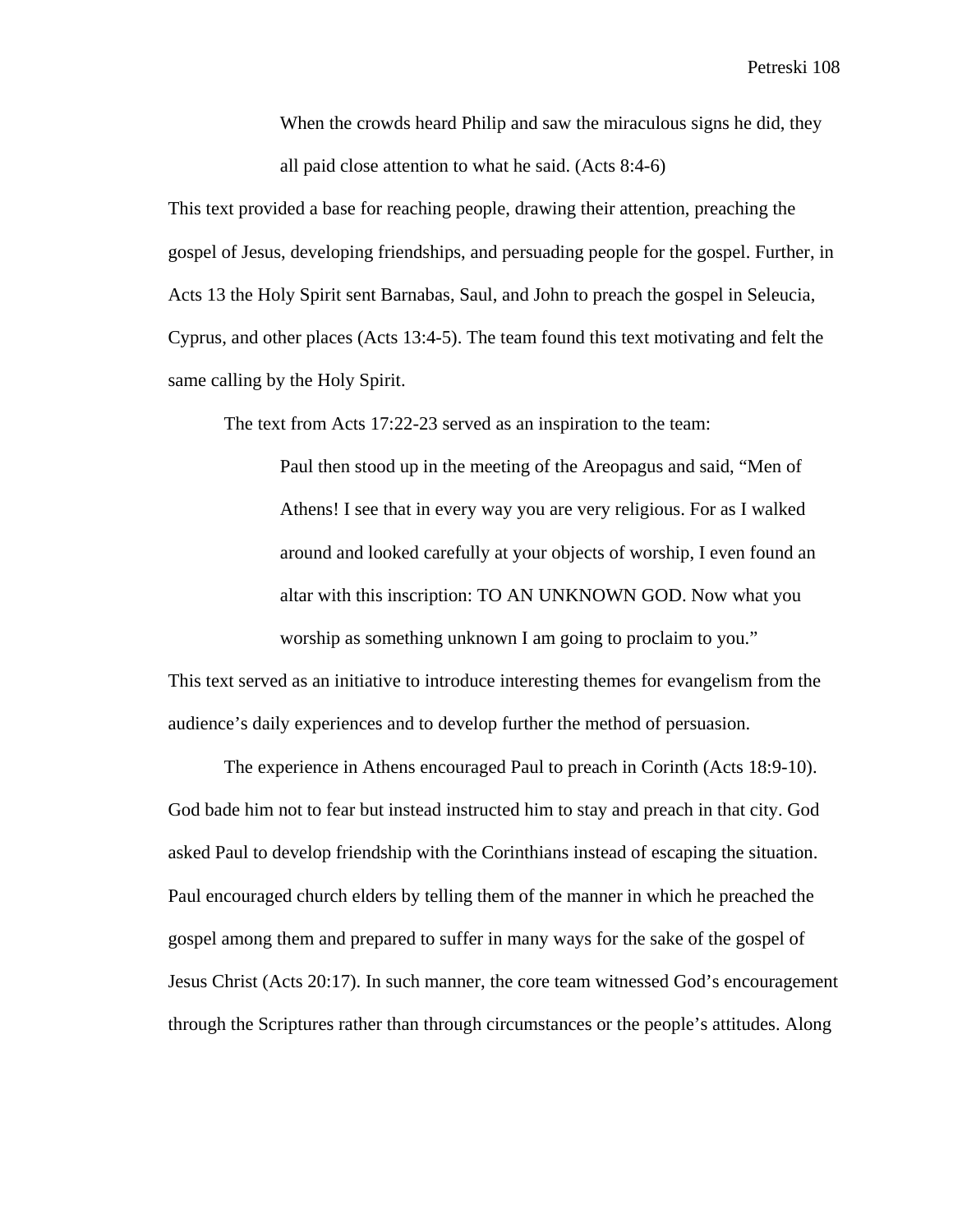with the core team, I encouraged other project participants to work boldly without fear in approaching people and developing dialogue.

Paul witnessed to governors and kings such as Felix, Festus, and Agrippa. Paul was strong in persuading even the kings and ruling people of Rome (Acts 24). Often Macedonian people still feared that government would oppose and harm them. The core team and I encouraged participants to engage political leaders without fear. The core team held three main meetings for the project in order to determine whether the program should continue in the same manner or whether it needed modification in order to enhance its effectiveness. Those meetings were held usually during or after evaluation of each project's questionnaire.

### **Reliability and Validity**

To ensure face validity, I enlisted five people from Macedonia (a Research Reflection Team composed of a medical doctor, a lawyer, a businessman, a building engineer, and an economist) for a pilot test of the questionnaires (see Appendix A, B, and C). This Research Reflection Team gave suggestions regarding some grammatical errors. Further, they made some corrections regarding style, formatting, and removal, rephrasing, or addition of questions. The core team followed up and implemented most of the suggestions. I did not test the research project for reliability.

In order to understand evangelism better in present circumstances in comparison to the period of the Communist regime, in cooperation with the core team I made the major corrections in setting the questions. The core team substantiated the Research Reflection Team's validity by drawing from the same pool of people as the Committee on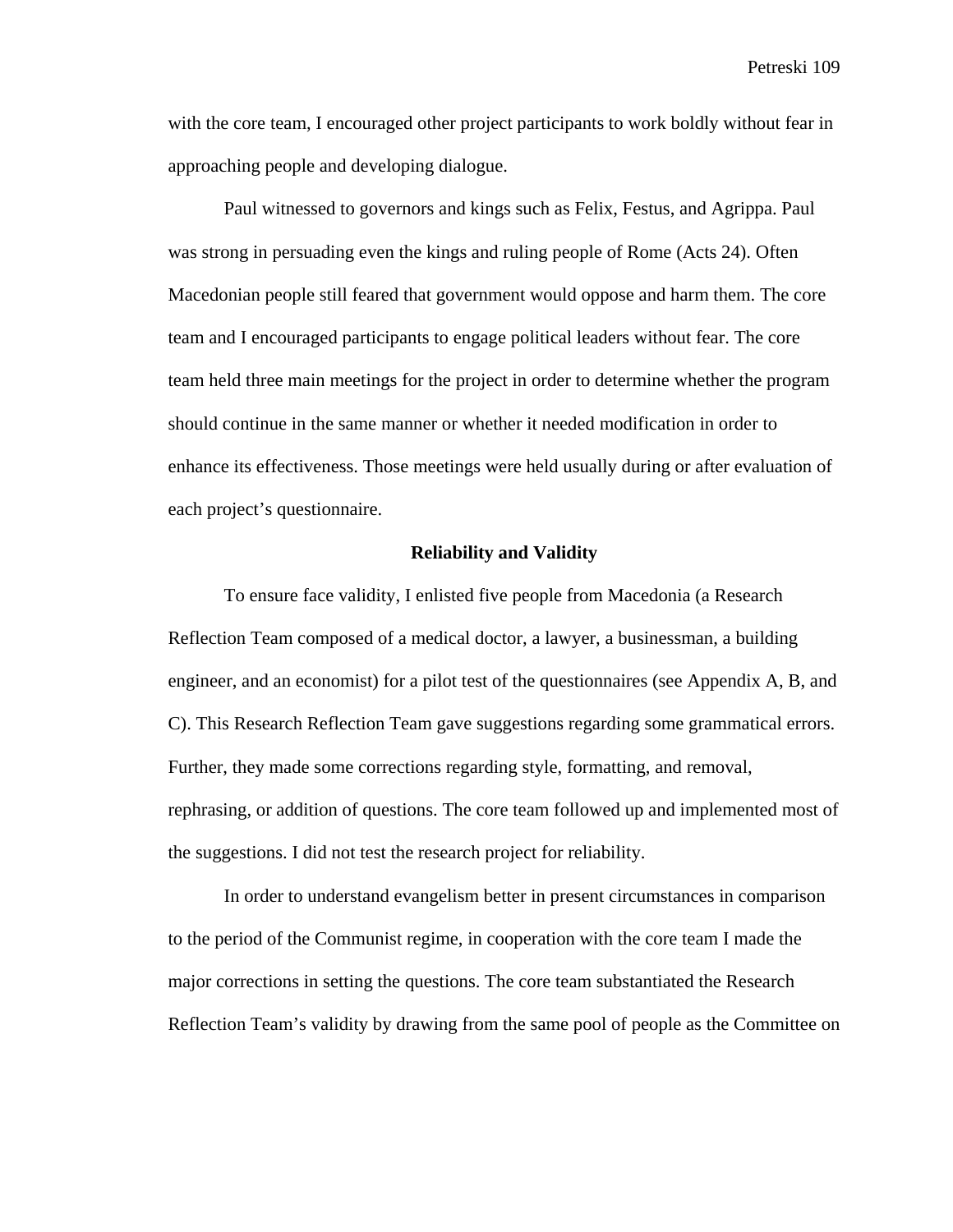Evangelism and the core team; thus, all of these people shared common Christian backgrounds. As a result they independently prepared and validated the material.

The Research Reflection Team used open-ended questions in order to provide better insight into data evaluation. The Research Reflection Team and I decided to select this method because it gave clearer picture of the project's development and results. After the analyzing pre-project survey responses, the project team developed mid- and postproject surveys featuring structured multiple-choice questions. This approach provided better insight into participants' understanding of evangelism methods.

 The multiple-choice structured question survey was most reliable because the participants would understand evangelism better than they would during Communism. This multiple-choice structured survey provided a clear picture of the best ways to improve the success of the project. The Research Reflection Team and I found this evaluative method best for this project's validity and for the projects in different circumstances in the future. I did not test for validity.

### **Data Analysis**

The major statistical procedure employed for data analysis gathered from the pre-, mid-, and post-project questionnaires is expressed in table form in Chapter 4. This procedure proved to be appropriate for the project because of the overview such procedure gives based on answers from each questionnaire.

The Research Reflection Team and I analyzed data in order to determine the development of evangelism and the best practices for evangelism in post-Communist Macedonia through the one-year period of the project. The three data sets were employed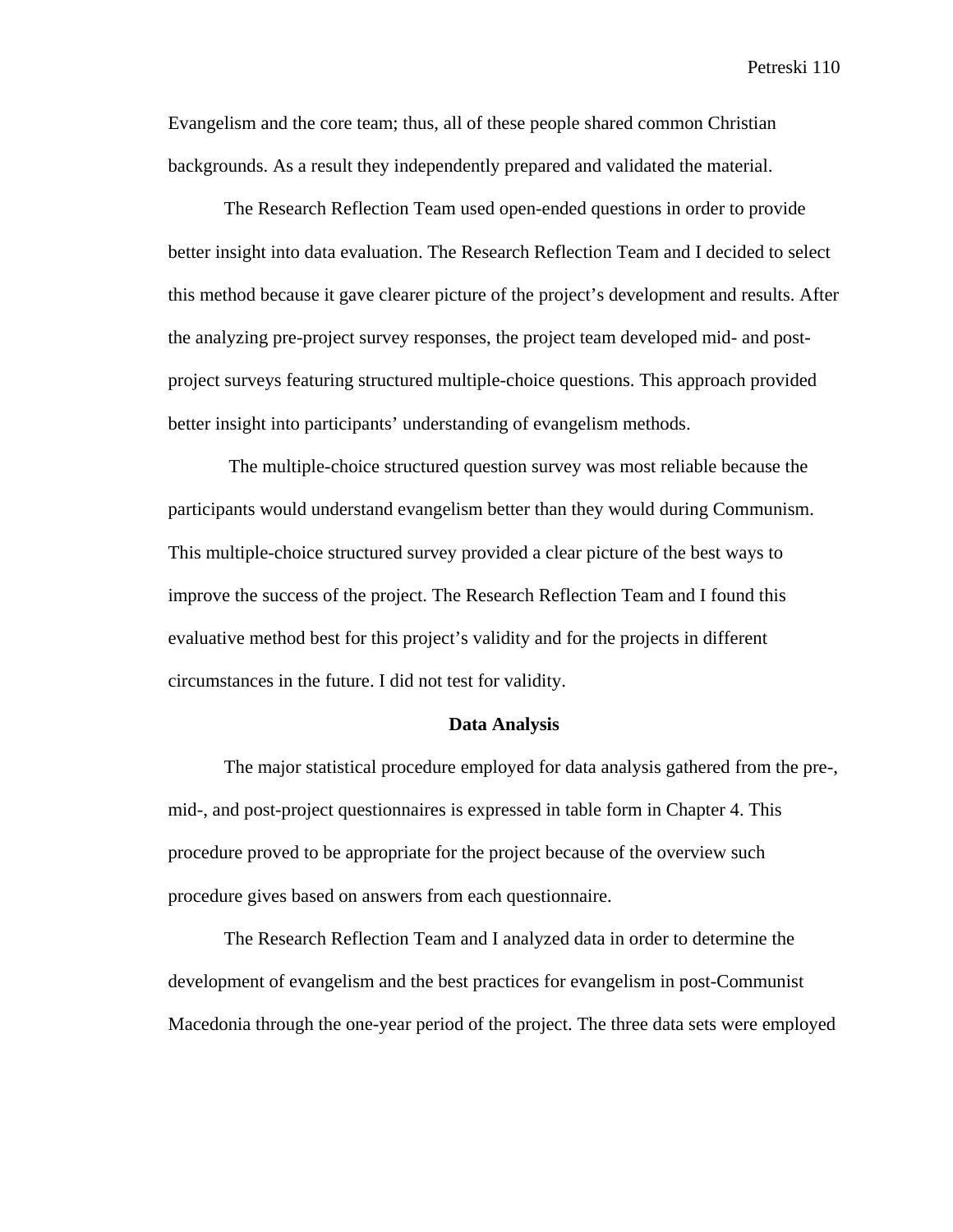in order to compare the understanding of the pre-project nature of evangelism in Macedonia and the possibilities for new and better ways of evangelism in the country.

The project was unique in its nature and development. As a result the Committee, the core team and I determined the means, standard deviation, and the number of data points for each questionnaire by comparing traditional ways of evangelism with the new, modern ideas given as answers to the questionnaires. In the Exploratory Data Analysis (EDA) the order of setting the components was Problem  $\Rightarrow$  Data  $\Rightarrow$  Analysis  $\Rightarrow$  Model  $\Rightarrow$  Conclusions. This method starts with the problem of evangelism, compares the problem with collected data, analyzes the data, and uses the model of evangelism the process brings to the final conclusion. As a result Exploratory Data Analysis provided me with the most appropriate statistical data analysis for this project.

#### **Generalizability**

I delimited the project in order to include all Christian churches in Macedonia. The purpose of this study sought to find the best ways of evangelism in post-Communist Macedonia. This project can apply in the context of any local church or denomination. Findings of this study may relate to any Christian denomination interested in evangelistic outreach. Some modifications are needed for application in other cultural contexts because of the unique situation in Macedonia as a multiethnic, multicultural, multireligious, and multilingual country. Study results are summarized in Chapter 4 and evaluated in Chapter 5.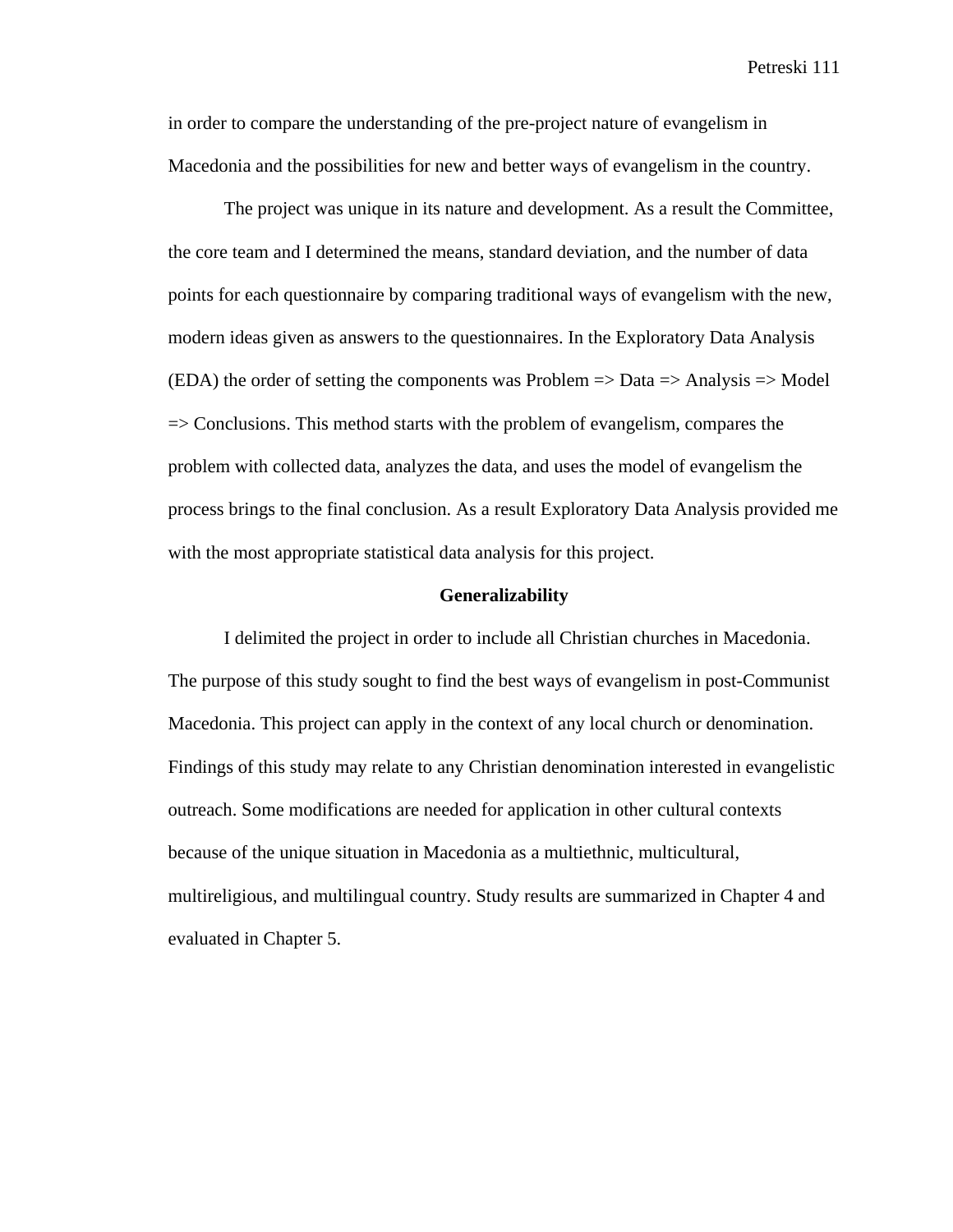#### **CHAPTER 4**

#### **FINDINGS**

Evangelism differs depending on the circumstances, traditions, and culture of one nation compared with another. Research for this project was completed in Macedonia in 2005. The project took place when younger generations could not take enough advantage of newfound freedom, while older generations who had lived most of their lives under the communist regime had difficulty understanding the true meaning of democracy. This research sought to determine the best form of evangelism to make Christians aware of their responsibility in reaching present and future generations with the gospel.

#### **Profile of Participants**

 All Christian denominations in Macedonia received an invitation letter to participate in this project. Four pastors responded positively, including two pastors from the United Methodist Church, one pastor from the Pentecostal church, and one pastor from the Evangelical Church of Macedonia. Participating congregation members received pre-, mid-, and post-project surveys. The total population for this study was ninety nine. This total included thirty nine individuals from the United Methodist Church of Skopje, 12 individuals from the United Methodist Church of Bitola, thirty three individuals from the Evangelical Church of Skopje, and fifteen individuals from the Pentecostal Church of Skopje.

Sixty-three individuals completed all three surveys (63.6 percent). Nineteen individuals (19.2 percent) completed the pre- and mid-project surveys but did not complete the post-project survey; twelve individuals (12.1 percent) completed the midand post-project surveys but did not complete the pre-project survey; and, three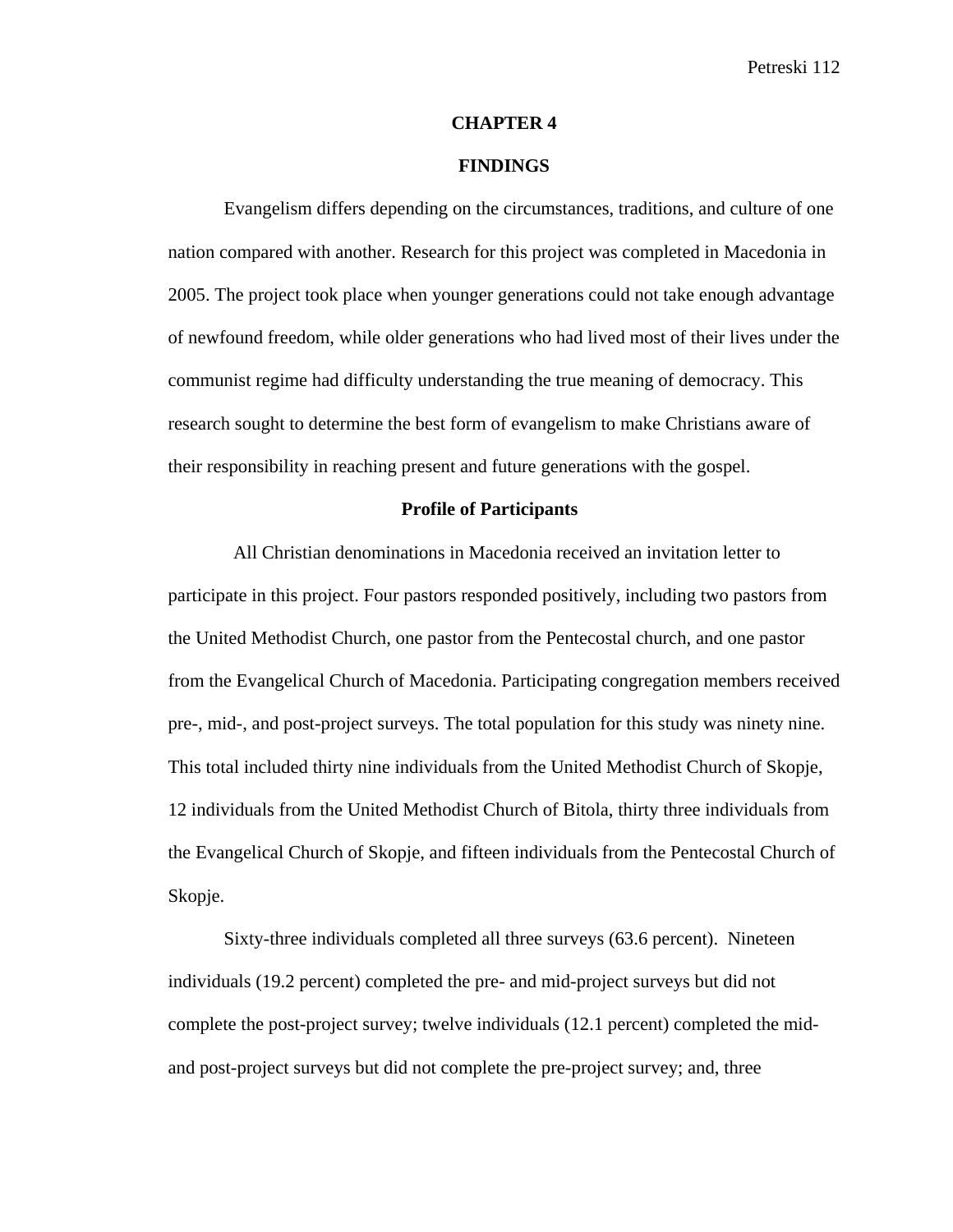individuals (3 percent) completed the pre-and post-project survey but did not complete the mid-project survey. In addition, one person completed only the pre–project survey, and one other person completed only the post-project survey (see Figure 4.1).



**Figure 4.1. Activity in completing the project surveys.** 

Survey participants' ages ranged from 19 to 71; the average age was 49. Of the sixty-three participants responding to all three surveys, forty-one were male and twentytwo were female (see Tabs 4.1 and 4.2).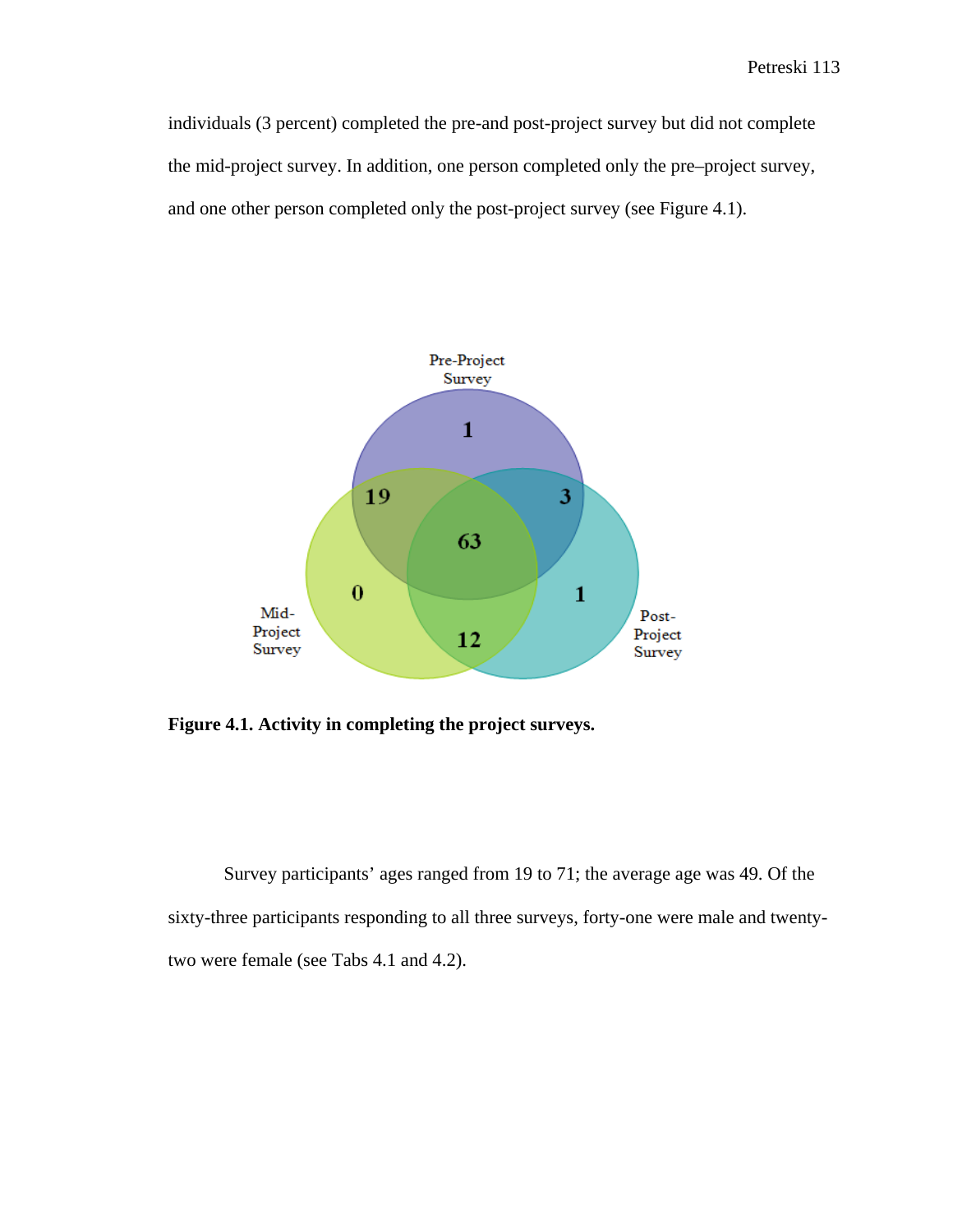|         | Age        |
|---------|------------|
| Average | 49         |
| Minimum | 19         |
| Maximum | 71         |
| Median  | 54         |
| Mode    | 23         |
| Skew    | $-0.37424$ |

**Table 4.1. Age of survey participants** 

**Table 4.2. Gender of survey participants** 

| <b>Gender</b>       |      |        |  |
|---------------------|------|--------|--|
|                     | Male | Female |  |
| Pre-Project Survey  | 53   | 33     |  |
| Mid-Project Survey  | 54   | 40     |  |
| Post-Project Survey | 46   | 33     |  |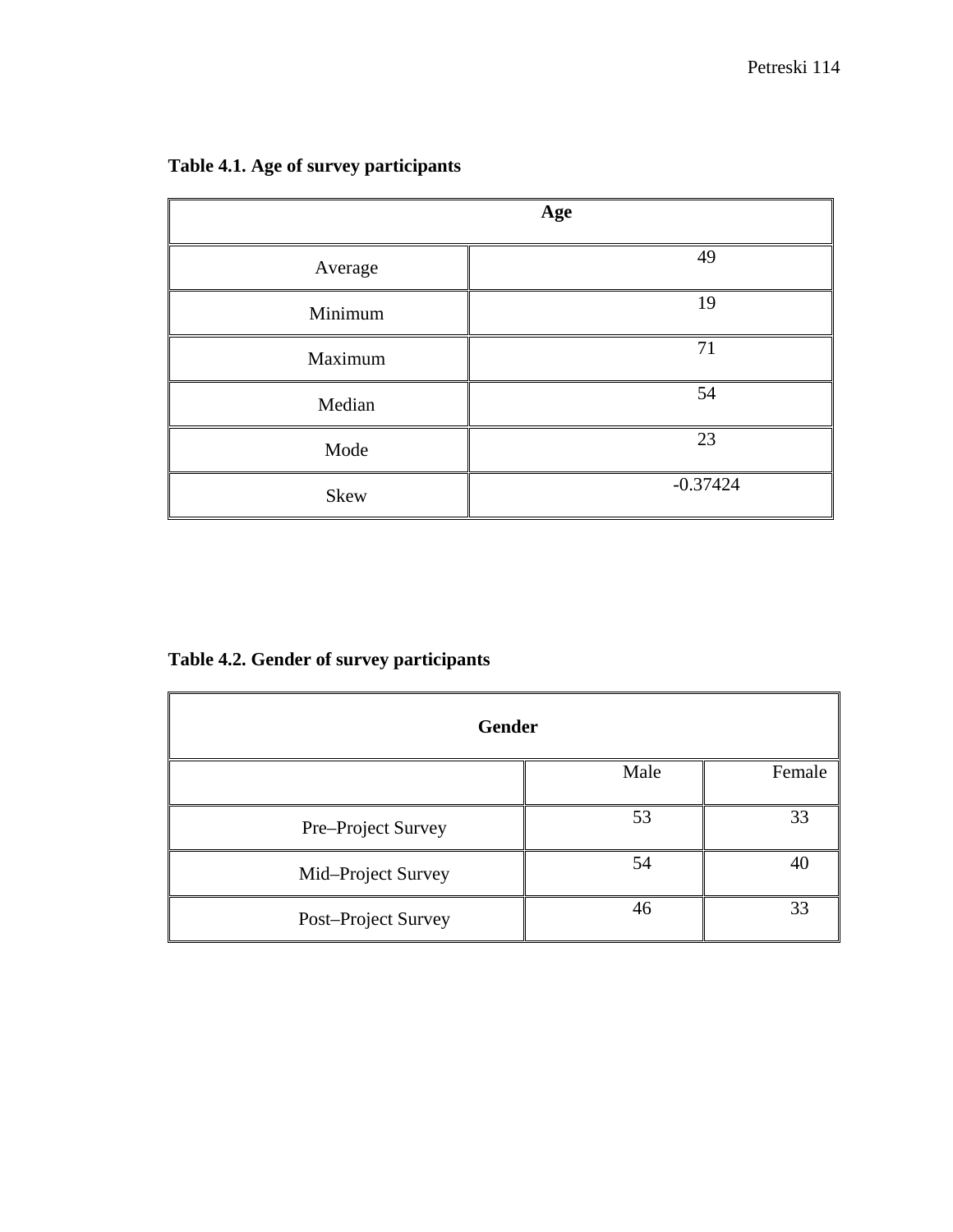### **Research Question # 1**

What was the level of understanding of Christian evangelism among the pastors and lay participants in the four Macedonian churches and regions prior to, during, and after the evangelistic training and interventions?

The descriptive data, drawn from analysis of the three surveys, provided a baseline of the participants' understanding of evangelism: what participants believed evangelism to be, what methods they counted as most effective, and what role denominational pride played in evangelistic activities.

The preproject survey questions were designed to reveal participants' level of understanding of evangelism in Macedonia prior to this project. The survey started with the questions, "What does evangelism mean? What is your definition of evangelism?" (see Appendix A).

The pattern of descriptors that resulted from response analysis provided insight into participants' understanding regarding the meaning of evangelism. Three major themes emerged from the analysis: Evangelism is (1) making disciples of Jesus Christ and helping these disciples build a personal relationship with Jesus Christ, (2) sharing the good news with others, and (3) inviting nonbelievers into the church (see Table 4.3).

Eighty-six participants (74 percent) defined evangelism as "making disciples of Jesus Christ." Nevertheless, two subthemes emerged under this response. One subtheme included a more positive spin, as participants' understanding was offering their love to help others build a personal relationship with Jesus Christ. The other subtheme was more aggressive, indicating that Christians have to do anything in their power to convince others and make them Christians.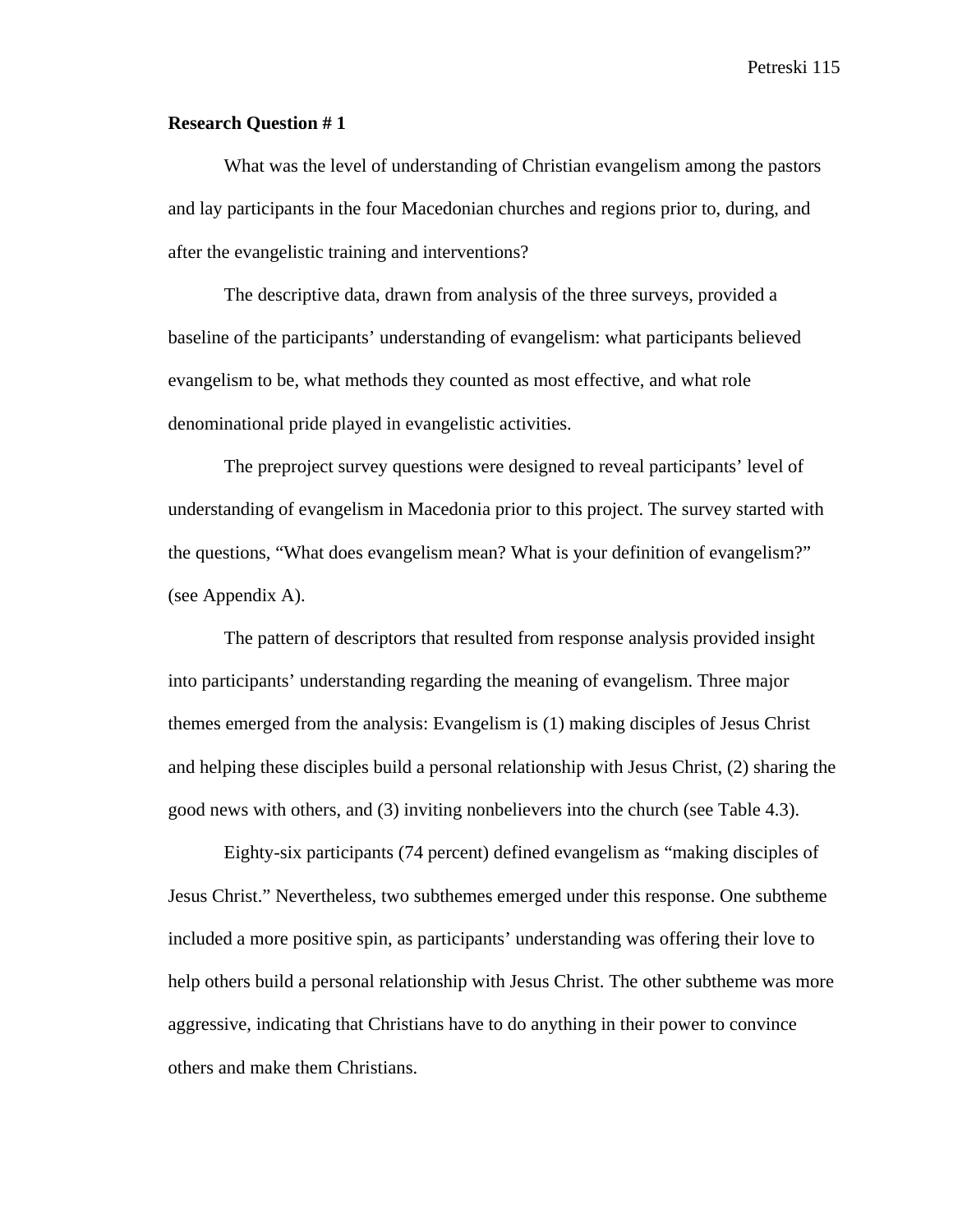| Pre-Project Survey Question 1: What is your definition of evangelism?   |                  |                |
|-------------------------------------------------------------------------|------------------|----------------|
|                                                                         | <b>Frequency</b> | <b>Percent</b> |
| Convincing others to follow Jesus                                       | 20               | 23.25%         |
| Helping others have a personal<br><b>Relationship with Jesus Christ</b> | 44               | 51.16%         |
| Sharing the good news with<br>others                                    | 8                | 9.30%          |
| Inviting non-believers into the<br>church                               | 14               | 16.28%         |

| Table 4.3. Pre-Project Survey Question Number 1 |  |  |  |
|-------------------------------------------------|--|--|--|
|-------------------------------------------------|--|--|--|

The next series of questions, in the pre-project survey measured the most expected methods of evangelism. As shown in Tables 4.4 and 4.5, question two revealed that 89.5 percent of respondents claimed that their church had nourished evangelism in the past fifteen years. In addition, 88.4 percent of responses to question three were positive, saying their church had actually undertaken evangelism projects in the past.

|  |  | <b>Table 4.4. Pre-Project Survey Question 2</b> |  |  |  |
|--|--|-------------------------------------------------|--|--|--|
|--|--|-------------------------------------------------|--|--|--|

| Pre-Project Survey Question 2: Has your church nourished<br>Evangelism in the past fifteen (15) years? |                  |                |
|--------------------------------------------------------------------------------------------------------|------------------|----------------|
|                                                                                                        | <b>Frequency</b> | <b>Percent</b> |
| Yes                                                                                                    |                  | 89.5%          |
| No                                                                                                     |                  | 10.5%          |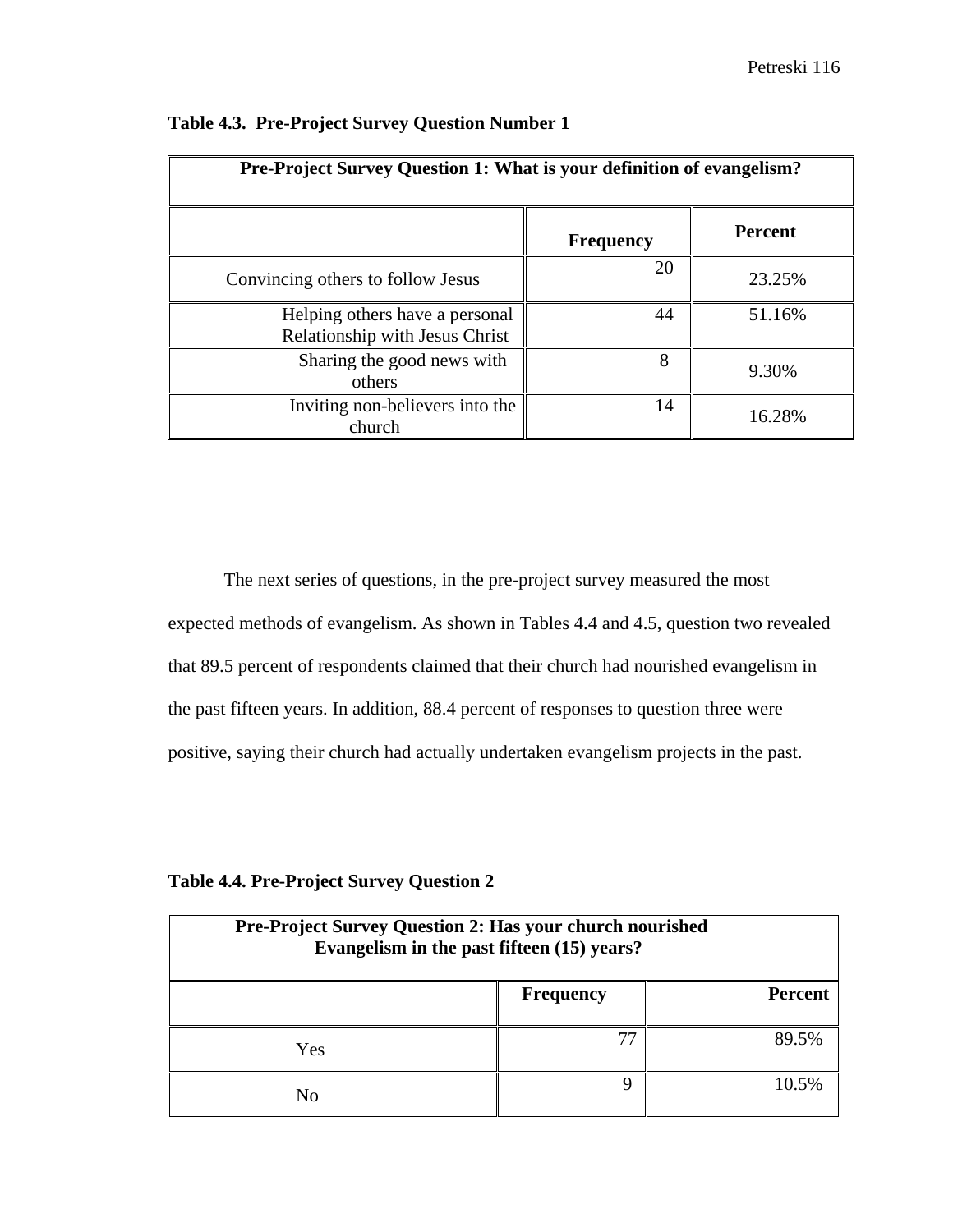| Pre-Project Survey Question 3: Has your church undertaken<br>Evangelism projects in the past? |                  |         |
|-----------------------------------------------------------------------------------------------|------------------|---------|
|                                                                                               | <b>Frequency</b> | Percent |
| Yes                                                                                           | 76               | 88.4%   |
| No                                                                                            | 10               | 11.6%   |

## **Table 4.5. Pre-Project Survey Question 3**

The most popular evangelism methods in Macedonia prior to this project included distribution of literature (81.4 percent), encouragement for laity to invite neighbors to their local churches (63.95 percent), special music (56.98 percent), and youth concerts (25.58 percent; see table 4.6).

| <b>Table 4.6. Pre-Project Survey Question 4</b> |  |  |  |
|-------------------------------------------------|--|--|--|
|                                                 |  |  |  |

| <b>Pre-Project Survey Question 4: Which ways of evangelism were</b><br>undertaken? |                  |                |  |
|------------------------------------------------------------------------------------|------------------|----------------|--|
|                                                                                    | <b>Frequency</b> | <b>Percent</b> |  |
| Distribution of literature                                                         | 70               | 81.4%          |  |
| Encouragement to invite<br>neighbors to my church                                  | 55               | 63.95%         |  |
| Special Music                                                                      | 49               | 56.98%         |  |
| <b>Youth Concert</b>                                                               | 22               | 25.58%         |  |
| Other                                                                              | 17               | 19.77%         |  |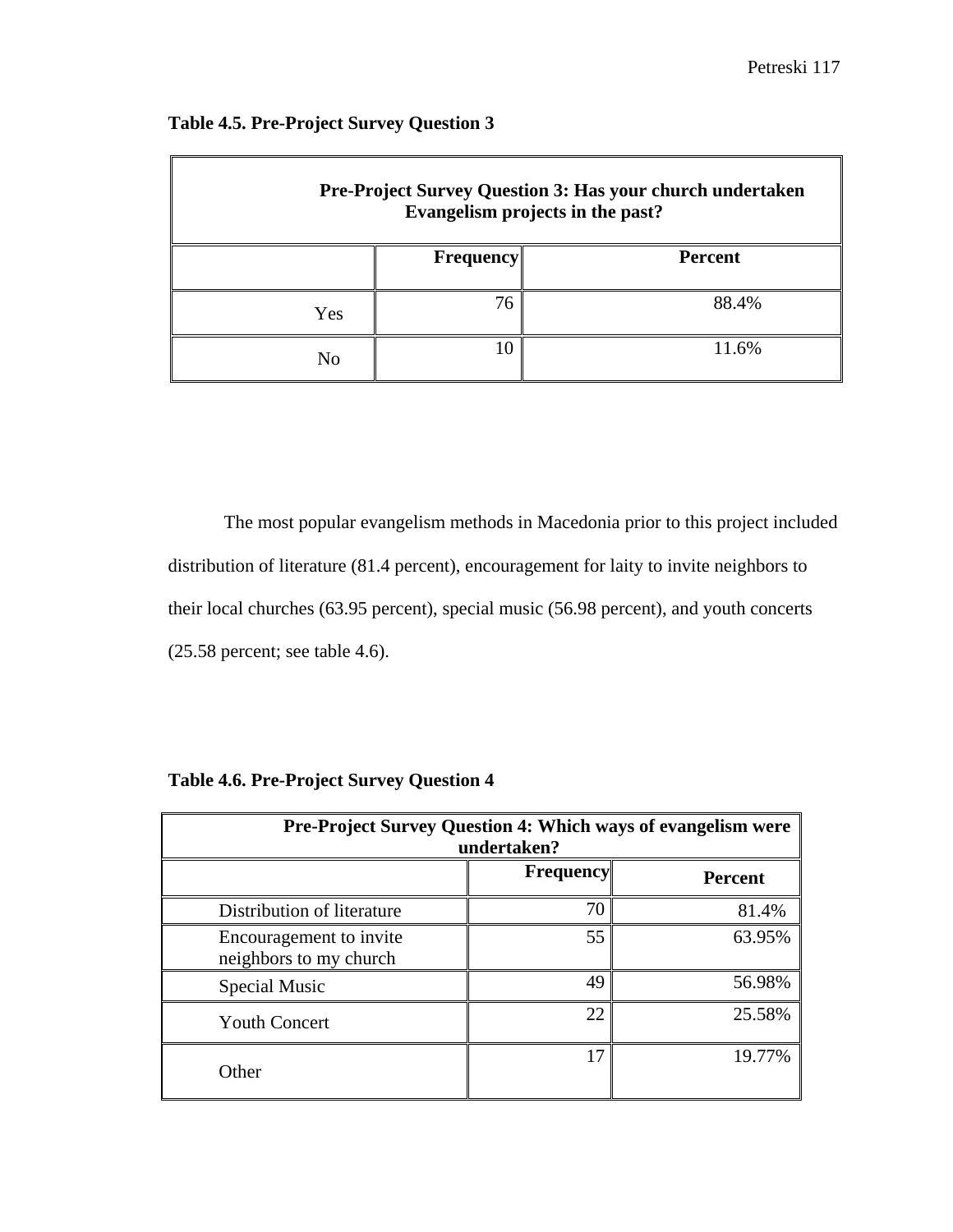The majority of respondents (90.7 percent) agreed that the evangelism message developed by their church was welcoming (see Table 4.7).

### **Table 4.7. Pre-Project Survey Question 5**

| <b>Pre-Project Survey Question 5: What was the nature of the</b><br>Evangelism message that your church developed? |                  |                |
|--------------------------------------------------------------------------------------------------------------------|------------------|----------------|
|                                                                                                                    | <b>Frequency</b> | <b>Percent</b> |
| Welcome to our Church                                                                                              | 78               | 90.7%          |
| Come to meet Jesus                                                                                                 | 6                | 6.98%          |
| No response                                                                                                        | $\mathfrak{D}$   | 2.33%          |

Survey responses analysis revealed patterns in participants' views regarding more effective evangelism initiatives (see Table 4.8). The most voiced pattern appeared preaching by a pastor and having choir music. Another pattern that emerged was preparing marketing materials for members to use when inviting neighbors and friends. Some participants specified that a good speaker can be their own pastor or a guest pastor. Nonetheless, if the local pastor was speaking a majority of subjects saw the need of inviting a guest choir. One participant was very concerned about evangelism and noted,

> For any evangelism event, we always need something new. For example, if there are guest choirs coming to our church, my friend are more likely to come if they know something new and out of the ordinary is happening,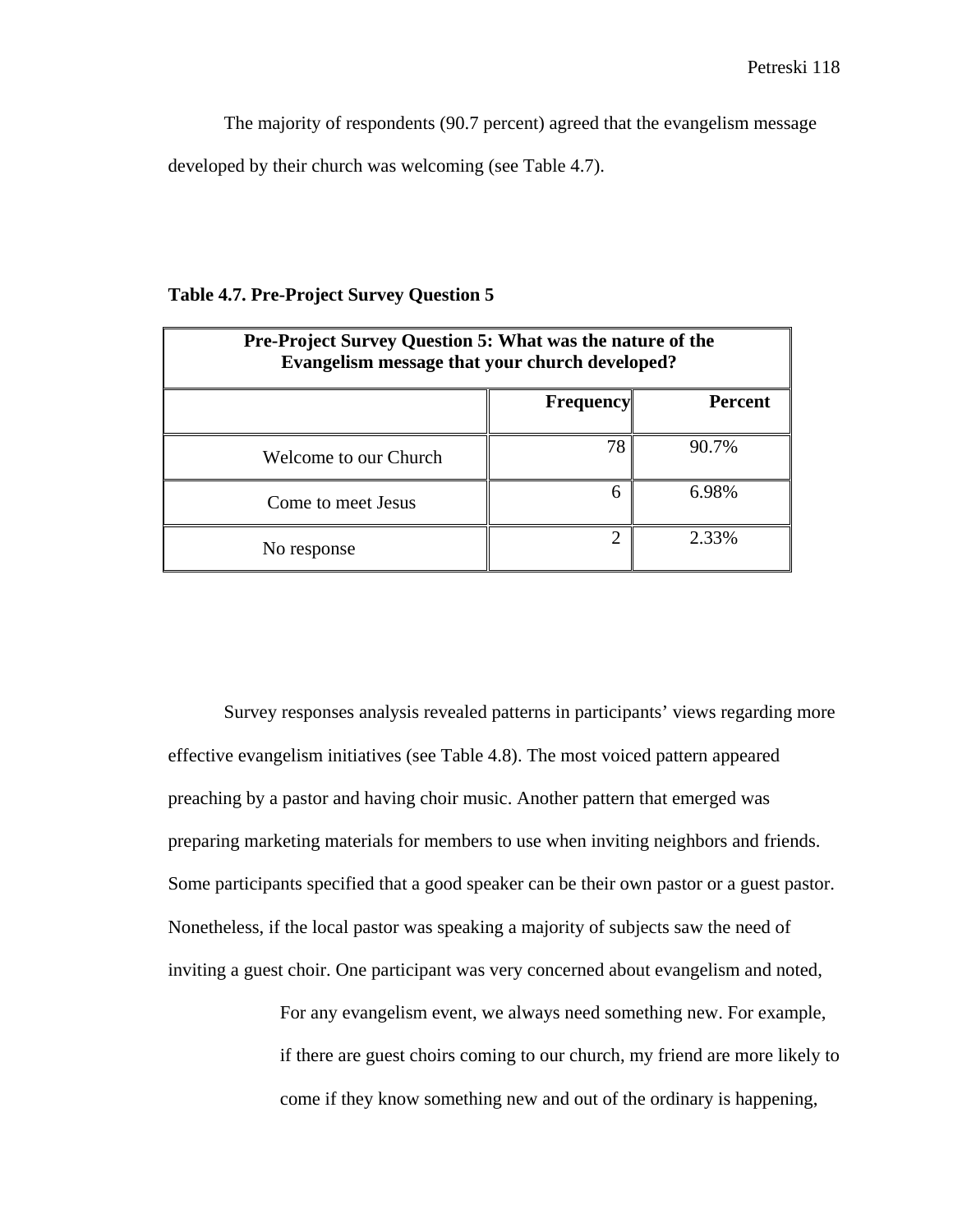their curiosity level increases.

People will be more interested to come and listen when a good speaker and good music

are organized during the evangelistic meeting (see Table 4.8).

### **Table 4.8. Pre-Project Question 6**

| <b>Pre-Project Question 6: Which of the following would you suggest</b><br>are better ways for inviting non-churched individuals?<br>(circle all that apply and add your comments below) |     |                |  |
|------------------------------------------------------------------------------------------------------------------------------------------------------------------------------------------|-----|----------------|--|
|                                                                                                                                                                                          | Yes | <b>Percent</b> |  |
| Preparing good music (having choir music)                                                                                                                                                | 79  | 91.86%         |  |
| Having a good speaker (preaching by a pastor)                                                                                                                                            | 85  | 98.84%         |  |
| Distributing leaflets and brochures                                                                                                                                                      | 63  | 73.26%         |  |
| <b>Personally inviting people</b>                                                                                                                                                        | 48  | 55.81%         |  |
| Have special events outside the church building                                                                                                                                          | 26  | 30.23%         |  |

When asked of the most common response to their invitations a majority of participants (85percent) indicated positive response. (see Table 4.9). One participant said, "People are usually polite and kindly thank me and say they will do their best to come to church with me the following Sunday. Most of the time, they were open to my invitation. They might not come in the end, but initially their response is positive." This claim indicates participants' openness to the invitation.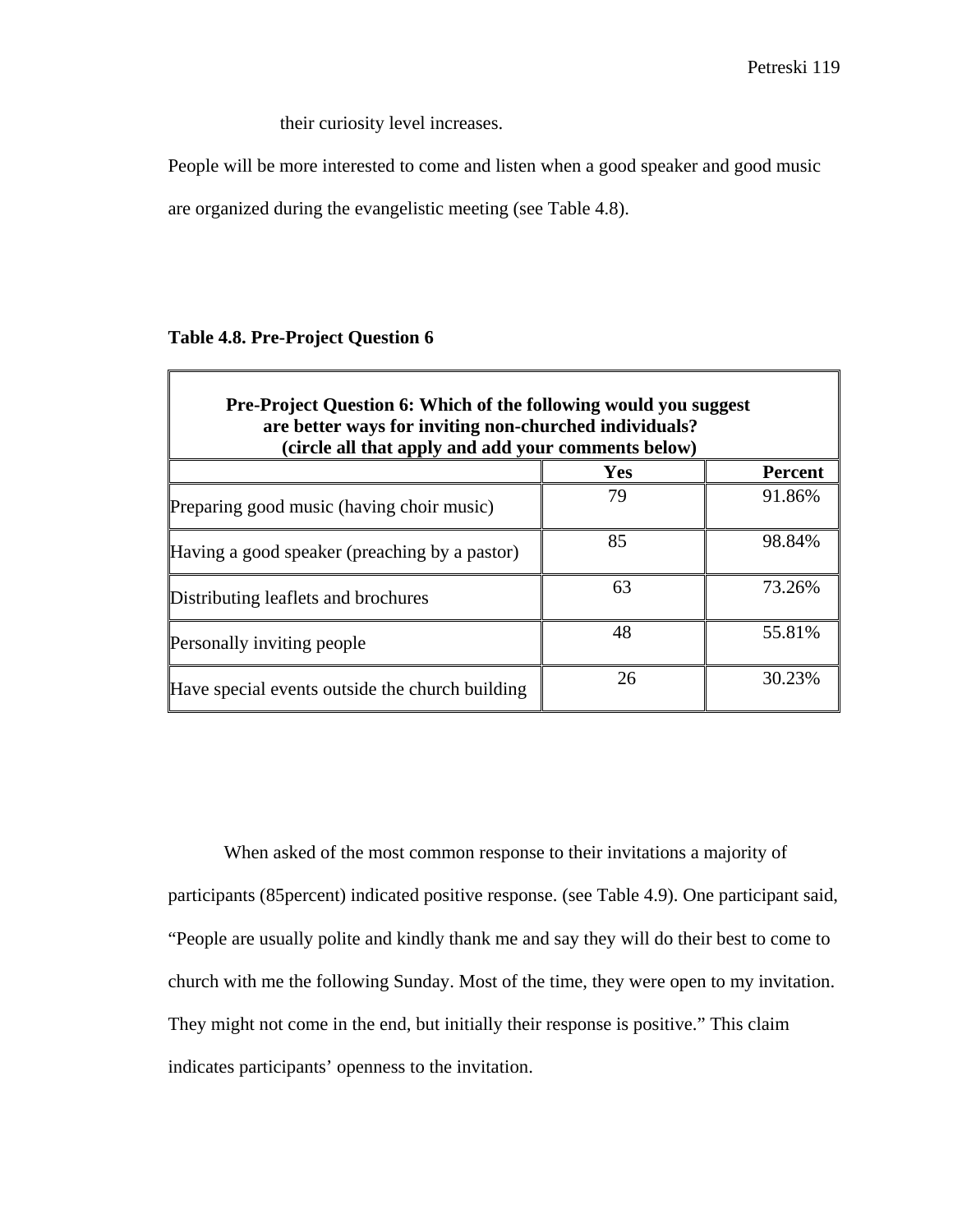$\overline{\mathbf{r}}$ 

| <b>Pre-Project Survey Question 7: What is the most common</b><br>Response to the invitation you offer? |           |                |  |
|--------------------------------------------------------------------------------------------------------|-----------|----------------|--|
|                                                                                                        | Frequency | <b>Percent</b> |  |
| I will come                                                                                            | 73        | 84.88%         |  |
| I will try to come                                                                                     | 8         | 9.3%           |  |
| I will not come                                                                                        |           | 5.81%          |  |

## **Table 4.9. Pre-Project Survey Question 7**

The pre-project survey attempted to test the laypersons' willingness to engage in evangelism events held across denominations. Subjects were asked if and why they would cooperate with other Christian denominations in evangelism events (see Table 4.10). The ratio of *yes* to *no* answers was sixty-two to twenty-four (62:24).

**Table 4.10. Pre-Project Survey Question 8**

| Pre-Project Survey Question 8: Would you like to cooperate with other<br>Christian denominations in special evangelism events? |  |        |  |
|--------------------------------------------------------------------------------------------------------------------------------|--|--------|--|
| <b>Frequency</b><br><b>Percent</b>                                                                                             |  |        |  |
| Yes                                                                                                                            |  | 72.09% |  |
|                                                                                                                                |  | 27.91% |  |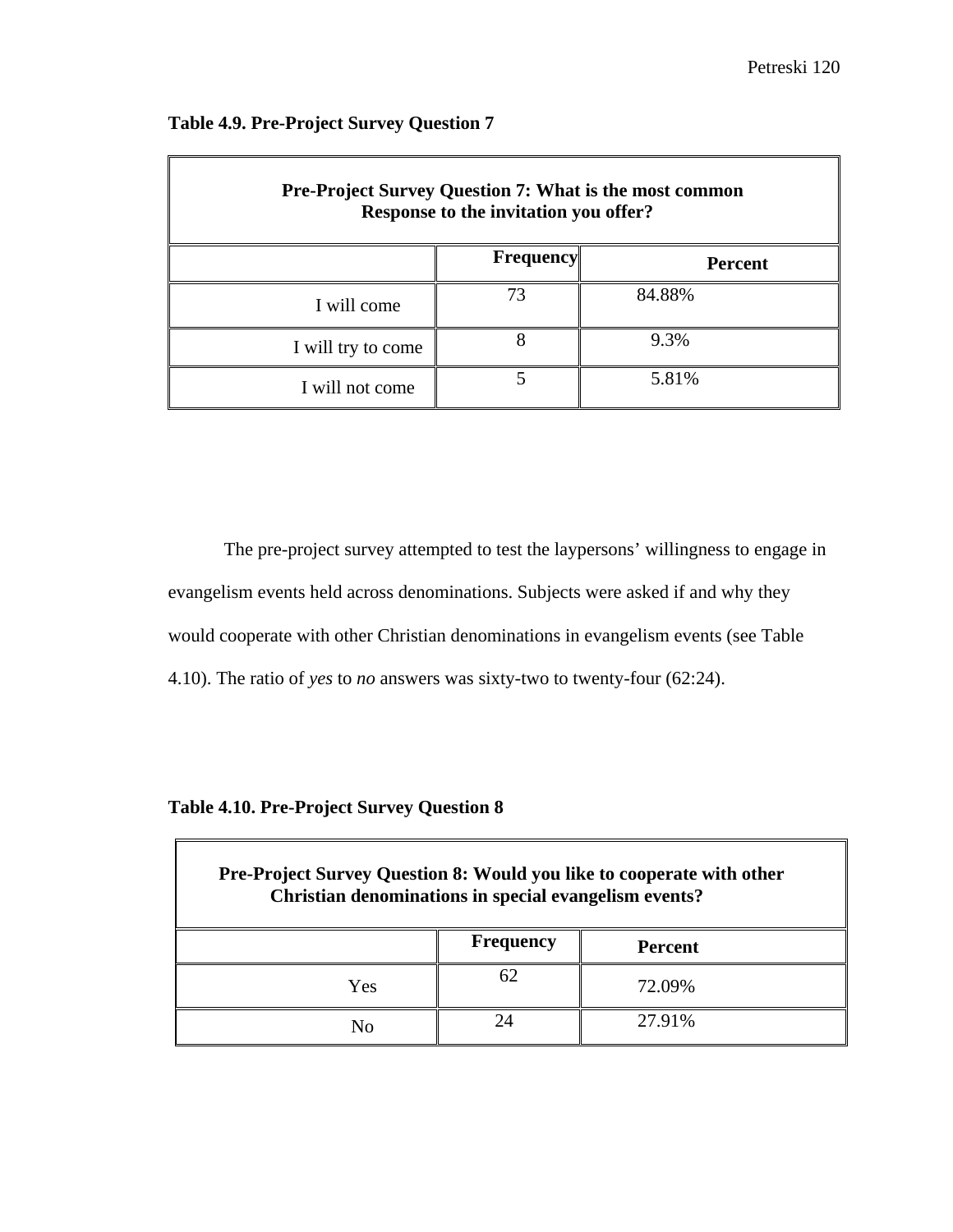Participants in this project indicated they would seek support from other sources or denominations. Only 17.44 percent of responses indicated they would not ask for support. Of those who would seek support, only 11.27 percent suggested specific ways that they would seek support (see Table 4.11). Suggestions included promotional materials and free bibles (see table 4:12).

**Table 4.11. Pre-Project Survey Question 9**

| Pre-Project Survey Question 9: Do you plan to ask for support<br>from other sources and/or denominations? |                  |                |  |
|-----------------------------------------------------------------------------------------------------------|------------------|----------------|--|
|                                                                                                           | <b>Frequency</b> | <b>Percent</b> |  |
| Yes                                                                                                       |                  | 82.56%         |  |
| Nο                                                                                                        |                  | 17.44%         |  |

**Table 4.12. Pre-Project Survey Question 9**

| Pre-Project Survey Question 9: If yes, in what ways? |                             |         |
|------------------------------------------------------|-----------------------------|---------|
|                                                      | <b>Frequency</b>            | Percent |
| Free Bibles                                          | 5                           | 62.5%   |
| <b>Brochures</b>                                     | $\mathcal{D}_{\mathcal{L}}$ | 25%     |
| <b>Flyers</b>                                        |                             | 12.5%   |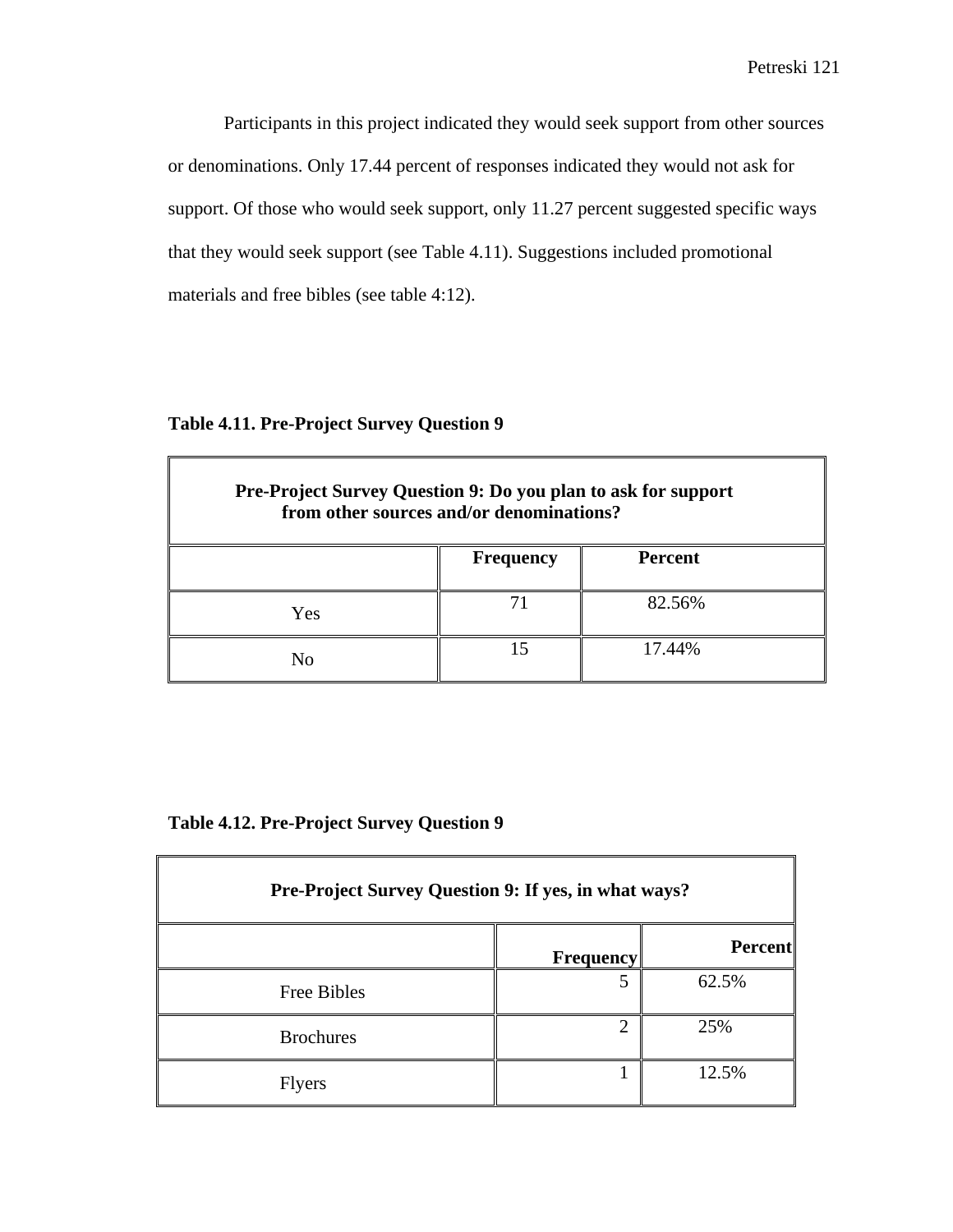When participants were asked whether they would be opposed to inviting evangelists from other denominations in question 10 (see Table 4.12), data revealed a positive relationship among the responses of question 8 (see Table 4.10). The majority of participants (70.93 percent) expressed no opposition to inviting evangelists from other denominations. Nevertheless, nearly one third of the respondents were opposed to inviting evangelists from other denominations. This finding appeared to be significant because it revealed that 29.07 percent of participants did not truly understand the meaning of evangelism and making disciples of Jesus Christ.

| <b>Pre-Project Survey Question 10: Would you be opposed</b><br>to inviting evangelists from other denominations? |    |        |  |
|------------------------------------------------------------------------------------------------------------------|----|--------|--|
| <b>Percent</b><br><b>Frequency</b>                                                                               |    |        |  |
| Yes                                                                                                              | 25 | 29.07% |  |
| 70.93%<br>61<br>No                                                                                               |    |        |  |

| Table 4.13. Pre-Project Survey Question 10 |  |  |  |  |
|--------------------------------------------|--|--|--|--|
|--------------------------------------------|--|--|--|--|

Fifty-nine participants (68.6 percent) noted in response to question 11 of the preproject survey that inviting their friends would be easier if they were better prepared (see Table 4.14). Suggestions included that if the pastor had prepared brochures and leaflets they would be more daring to knock on others' doors and share the gospel. If Christians have something to hand out to their friends, they would use the opportunity to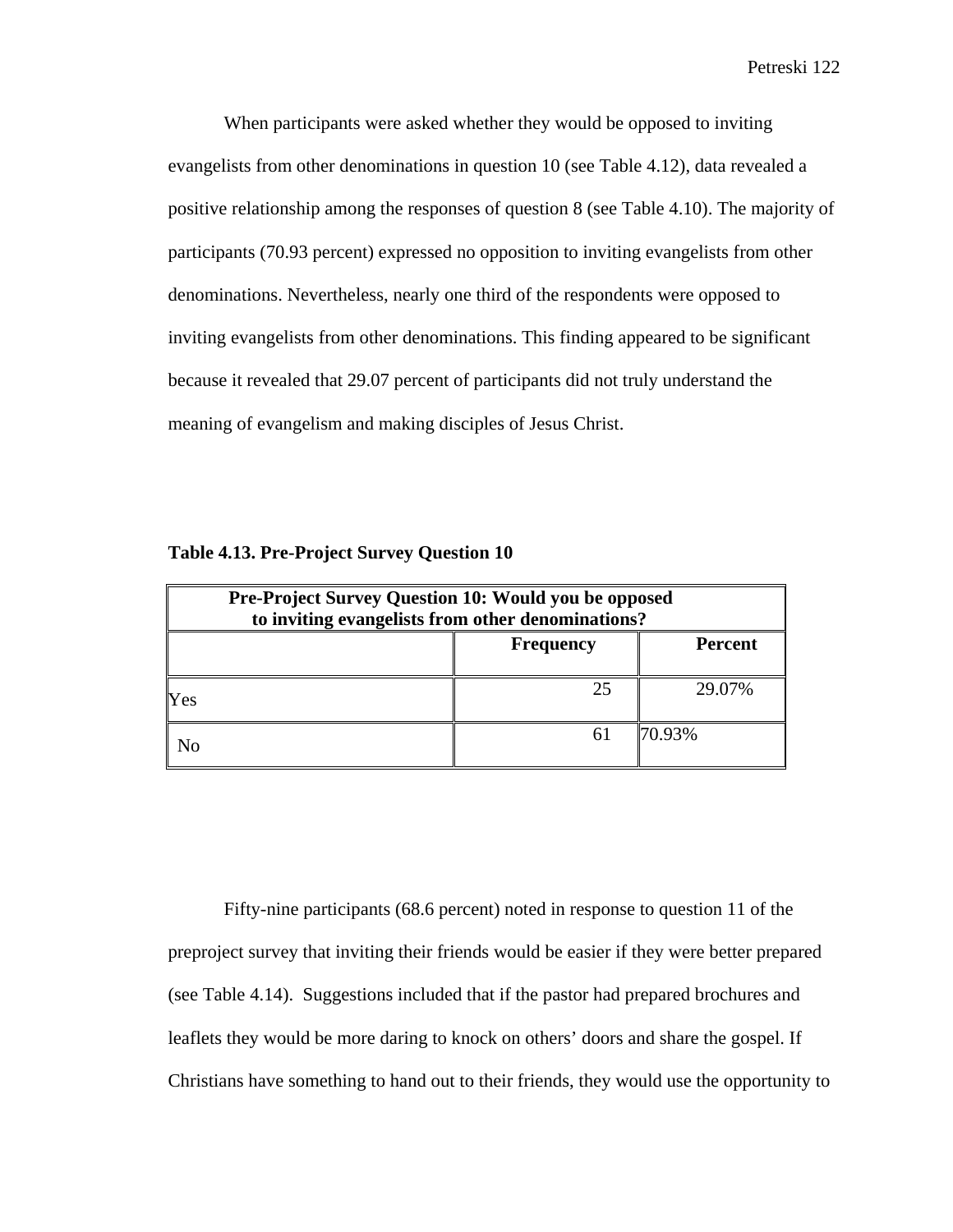start conversation. Data of this question revealed that 65 percent of participants often do not feel empowered and equipped as laypersons to engage in evangelism efforts.

| <b>Pre-Project Survey Question 11: What are your expectations</b><br>of this project? |           |                |  |
|---------------------------------------------------------------------------------------|-----------|----------------|--|
|                                                                                       | Frequency | <b>Percent</b> |  |
| Be prepared to invite my friends to church                                            | 59        | 68.60%         |  |
| To be equipped as lay evangelist                                                      | 56        | 65.12%         |  |
| Equip our congregation to be evangelistic                                             |           | 1.16%          |  |
| Unanswered                                                                            | 24        | 27.91%         |  |

### **Table 4.14. Pre-Project Survey Question 11**

After the pre–project seminar, I asked the participants to invite nonchurched persons to a number of events organized by congregations participating in this research. Evangelism events following the pre-project survey included revival services, Sunday morning services, and Christian music concerts. Congregations held such events throughout the duration of this project. The mid-project survey evaluated subjects' attitudes and interests toward these evangelism efforts.

Ninety-four participants in this project completed the mid-project survey. Eighty-two participants had already completed the pre-project survey, and twelve participants had not returned the pre-project survey (see Table 4.15).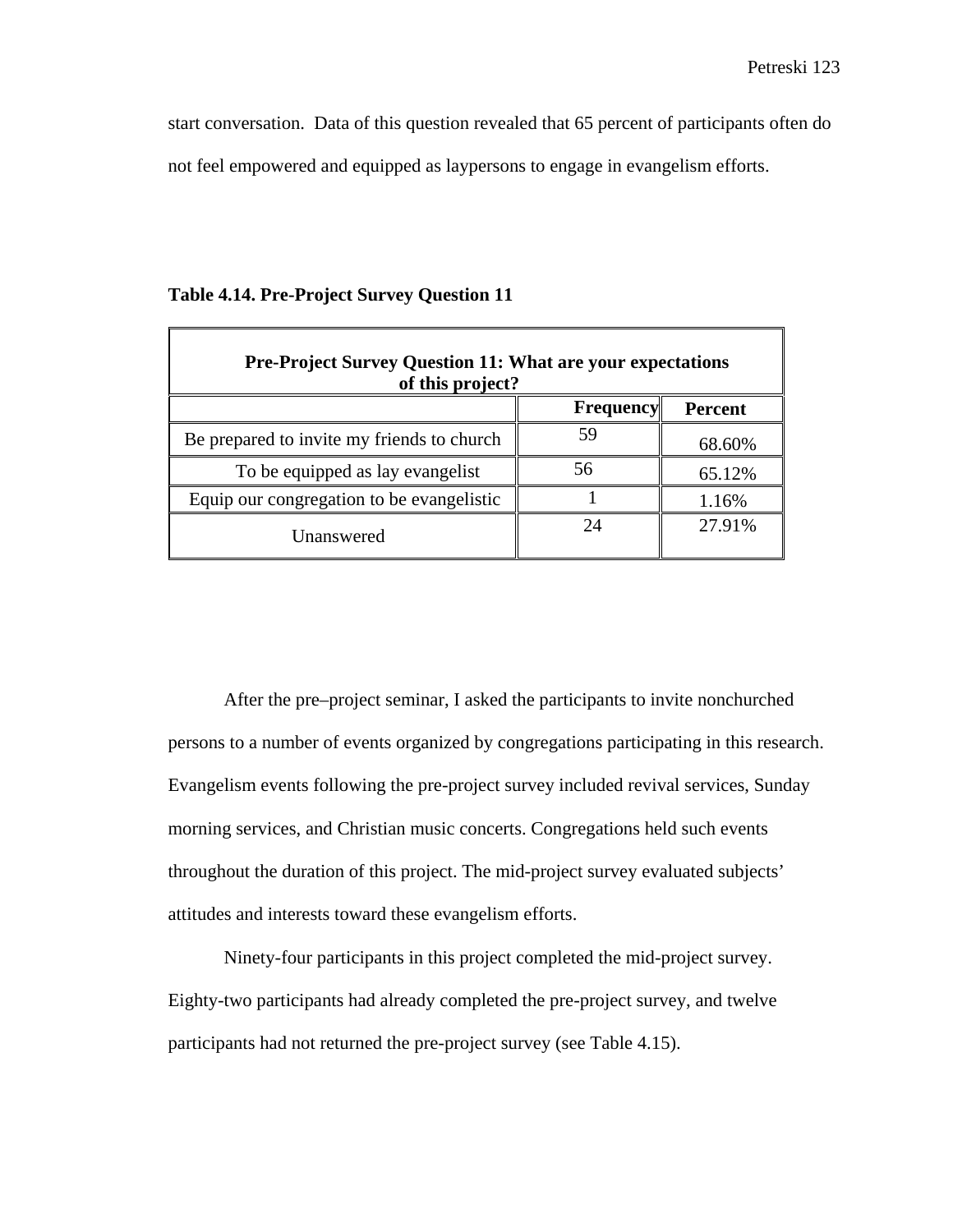| Mid-Project Survey Question 1: Did you complete the<br>pre-project survey? |                  |                |
|----------------------------------------------------------------------------|------------------|----------------|
|                                                                            | <b>Frequency</b> | <b>Percent</b> |
| Yes                                                                        | 82               | 87.23%         |
| No                                                                         | 12               | 22.34%         |

# **Table 4.15. Mid-Project Survey Question 1**

In order to ensure that participants understand their roles in this project, the core team and I asked subjects if instructions were clear (see Table 4.16) and whether handouts, leaflets, and brochures were clear and easy to understand (see Table 4.17). Most participants (97 percent) indicated that they understood the instructions. Only 3 percent of respondents indicated that handouts, leaflets, and brochures were not clear and easy for people to understand.

| <b>Table 4.16. Mid-Project Survey Question 2</b> |  |  |
|--------------------------------------------------|--|--|
|                                                  |  |  |

| <b>Mid-Project Survey Question 2: Were the instructions clear</b><br>to understand your role in this project? |                  |                |
|---------------------------------------------------------------------------------------------------------------|------------------|----------------|
|                                                                                                               | <b>Frequency</b> | <b>Percent</b> |
| Yes                                                                                                           | 94               | 100%           |
| Nο                                                                                                            |                  | 9/             |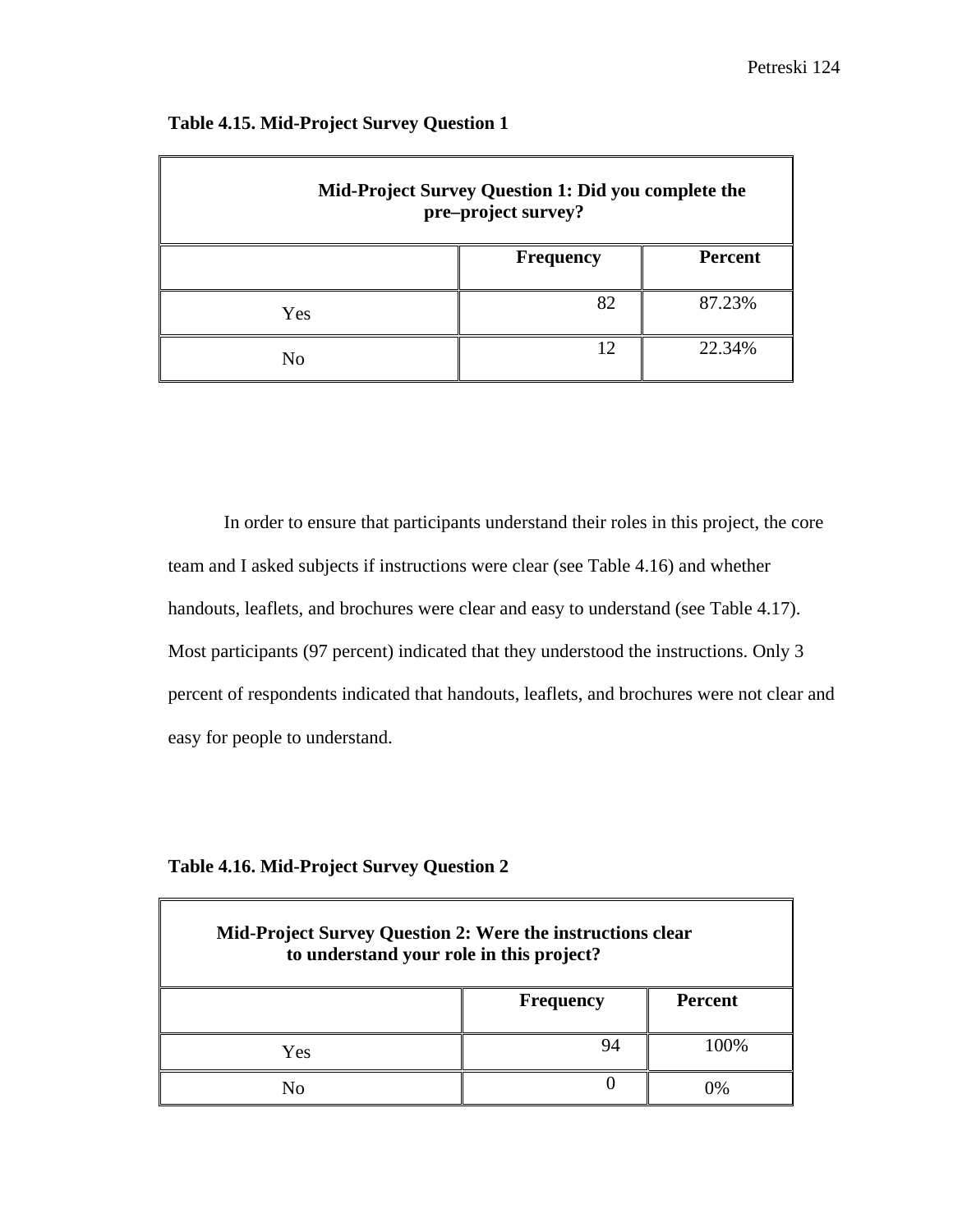| <b>Mid-Project Survey Question 3: Were the handouts, leaflets</b><br>and brochures clear and easy to understand for people? |                  |                |
|-----------------------------------------------------------------------------------------------------------------------------|------------------|----------------|
|                                                                                                                             | <b>Frequency</b> | <b>Percent</b> |
| Yes                                                                                                                         |                  | 96.81%         |
| No                                                                                                                          |                  | 3.32%          |

### **Table 4.17. Mid-Project Survey Question 3**

Survey subjects said that 337 nonchurched individuals were invited to these evangelism events. Participants' responses to question 4 indicated that a majority of the nonchurched persons showed a positive attitude: One hundred and fifty-five individuals (45.99 percent) were very interested; 146 individuals (43.32 percent) were curious; and, thirty-two individuals (9.5 percent) showed no interest (see Table 4.18). Four individuals (1.19 percent) voiced opposition to the invitation.

**Table 4.18. Mid-project Survey Question 4**

| Mid-Project survey Question 4: Of all the people you invited to the evangelism<br>events, what was their attitude? (Please include the number of the<br>individuals you invited according to their interest level.) |     |        |
|---------------------------------------------------------------------------------------------------------------------------------------------------------------------------------------------------------------------|-----|--------|
| Very Interested                                                                                                                                                                                                     | 155 | 45.99% |
| Curious                                                                                                                                                                                                             | 146 | 43.32% |
| Not Interested at all                                                                                                                                                                                               | 32  | 9.5%   |
| Opposed                                                                                                                                                                                                             | 4   | 1.19%  |
| Total non-churched persons invited                                                                                                                                                                                  | 337 | 100%   |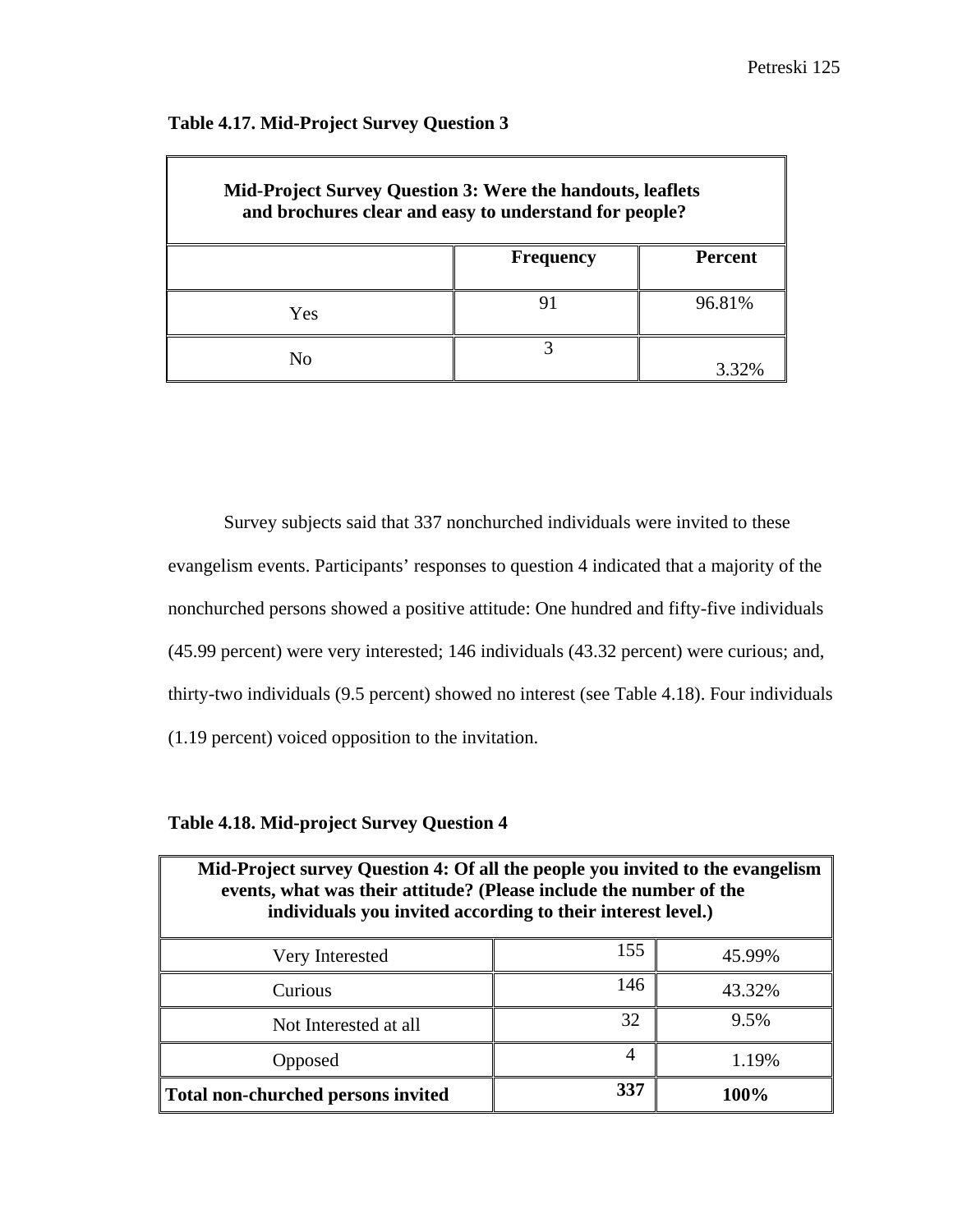When participants rated styles of evangelistic meeting, they observed to be most interesting for those evangelized, a majority (52.13 percent) answered contemporary worship, 36.17 percent said traditional sermons, and 11.70 percent liked traditional church music (see Table 4.19).

| Mid-Project survey Question 5: What style of evangelism<br>event was most interesting for people? |  |        |  |  |
|---------------------------------------------------------------------------------------------------|--|--------|--|--|
| 36.17%<br>Traditional worship                                                                     |  |        |  |  |
| <b>Traditional Church Music</b>                                                                   |  | 11.70% |  |  |
| Contemporary worship                                                                              |  | 52.13% |  |  |

## **Table 4.19. Mid-Project survey Question 5**

Positive relationship appeared between response to an invitation at the altar call and the request for Bibles and other Christian literature (see Tables 4.20 and 4.21). People ask for more Christian literature to be distributed. The project experienced a great request for Bibles in the local language.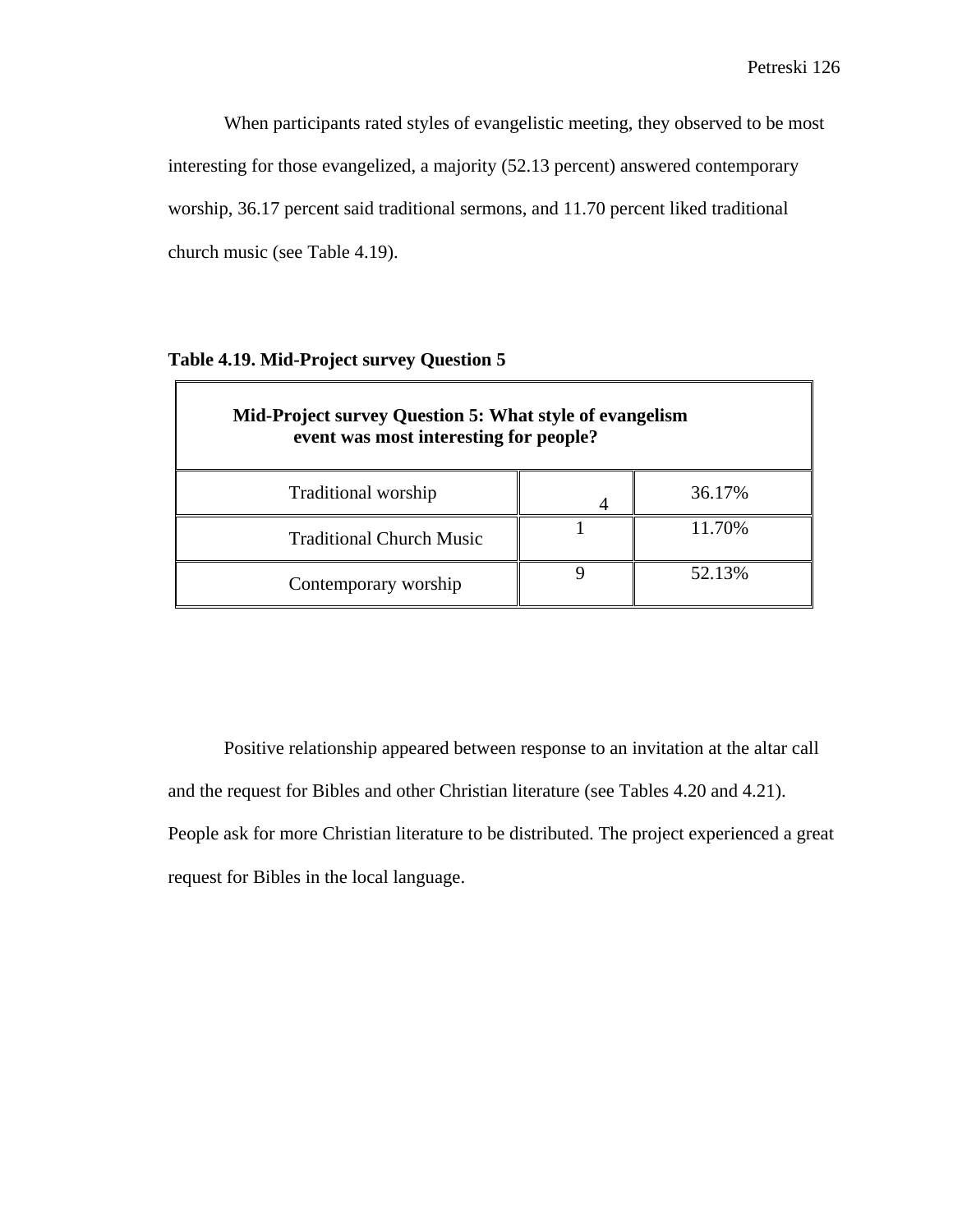$\blacksquare$ 

## **Table 4.20. Mid-Project Survey Question 6**

 $\mathbb{F}$ 

| Mid-Project survey Question 6: In your opinion, in general, what<br>was the response to the invitation at the Altar? |  |        |
|----------------------------------------------------------------------------------------------------------------------|--|--------|
| Followed by many                                                                                                     |  | 82.98% |
| Followed with hesitation                                                                                             |  | 13.83% |
| Followed poorly                                                                                                      |  | 1.06%  |
| I saw almost no response                                                                                             |  | 2.13%  |

### **Table 4.21. Mid–Project Survey Question 7**

| Mid-Project survey Question 7: How strong was the request for<br><b>Bibles and Christian literature?</b> |    |        |
|----------------------------------------------------------------------------------------------------------|----|--------|
| Very strong                                                                                              | 69 | 73.40% |
| Somewhat strong                                                                                          | 15 | 15.96% |
| Weak                                                                                                     | 6  | 6.38%  |
| Very Weak                                                                                                |    | 4.26%  |

The next series of questions (questions 8-10) collected information about the process of the project. No significant comments were made when asked for recommendations for the project (see Table 4.22).

## **Table 4.22. Mid-Project Survey Question 8**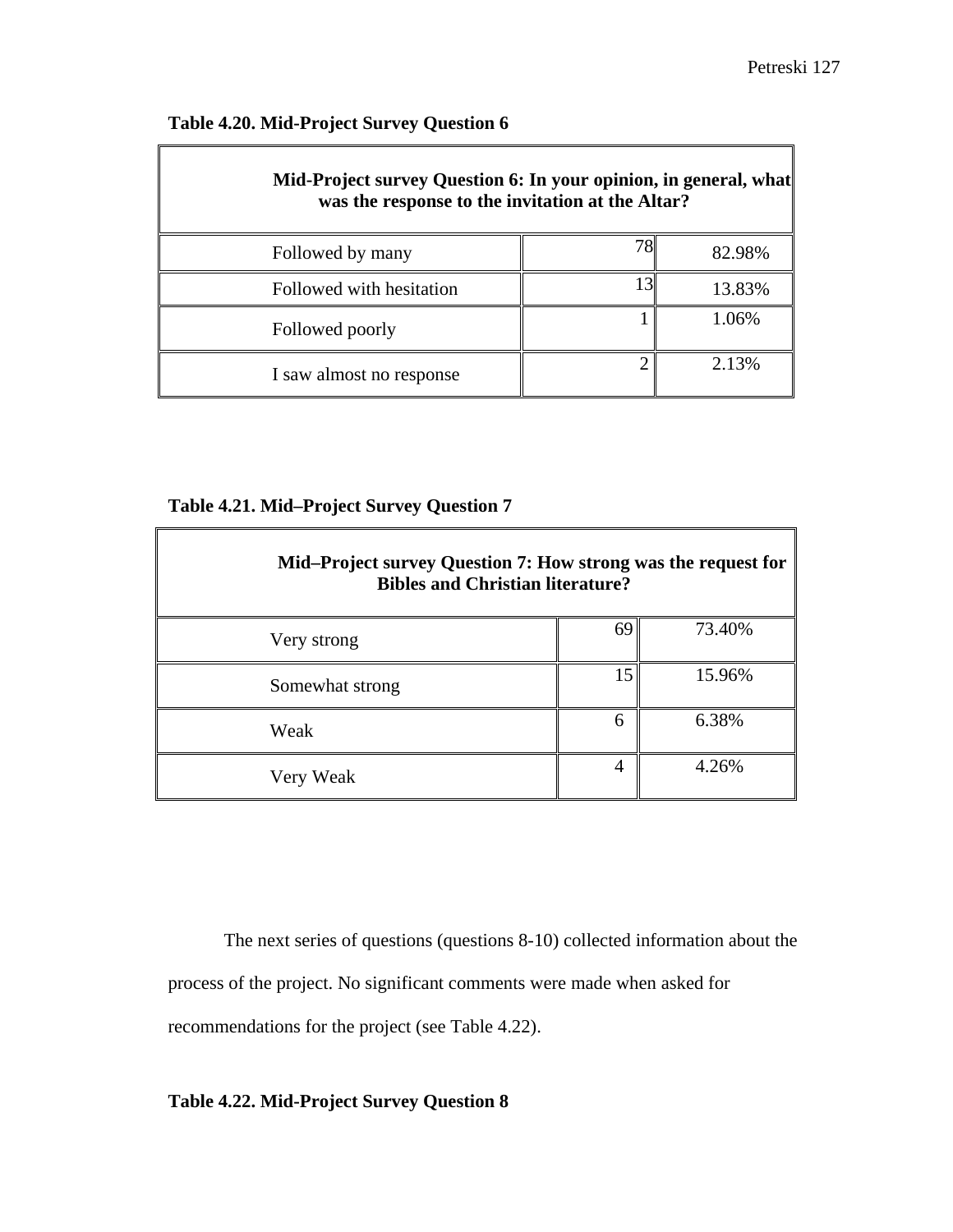| Mid-Project survey Question 8: Do you have any recommendations<br>for this project? |    |        |
|-------------------------------------------------------------------------------------|----|--------|
| Having handouts and brochures is helpful                                            |    | 1.01%  |
| No recommendations                                                                  | 93 | 98.94% |

All respondents were willing to continue their involvement with this study (see Table 4.23) and also all responded positively when asked if their pastors were cooperative throughout this project (see Table 4.24).

| Mid-Project Survey Question 9: Would you be willing to follow<br>through the rest of this project? |                  |                |
|----------------------------------------------------------------------------------------------------|------------------|----------------|
|                                                                                                    | <b>Frequency</b> | <b>Percent</b> |
| Yes                                                                                                | 94               | 100%           |
| N <sub>0</sub>                                                                                     |                  | 0%             |

### **Table 4.23. Mid-Project Survey Question 9**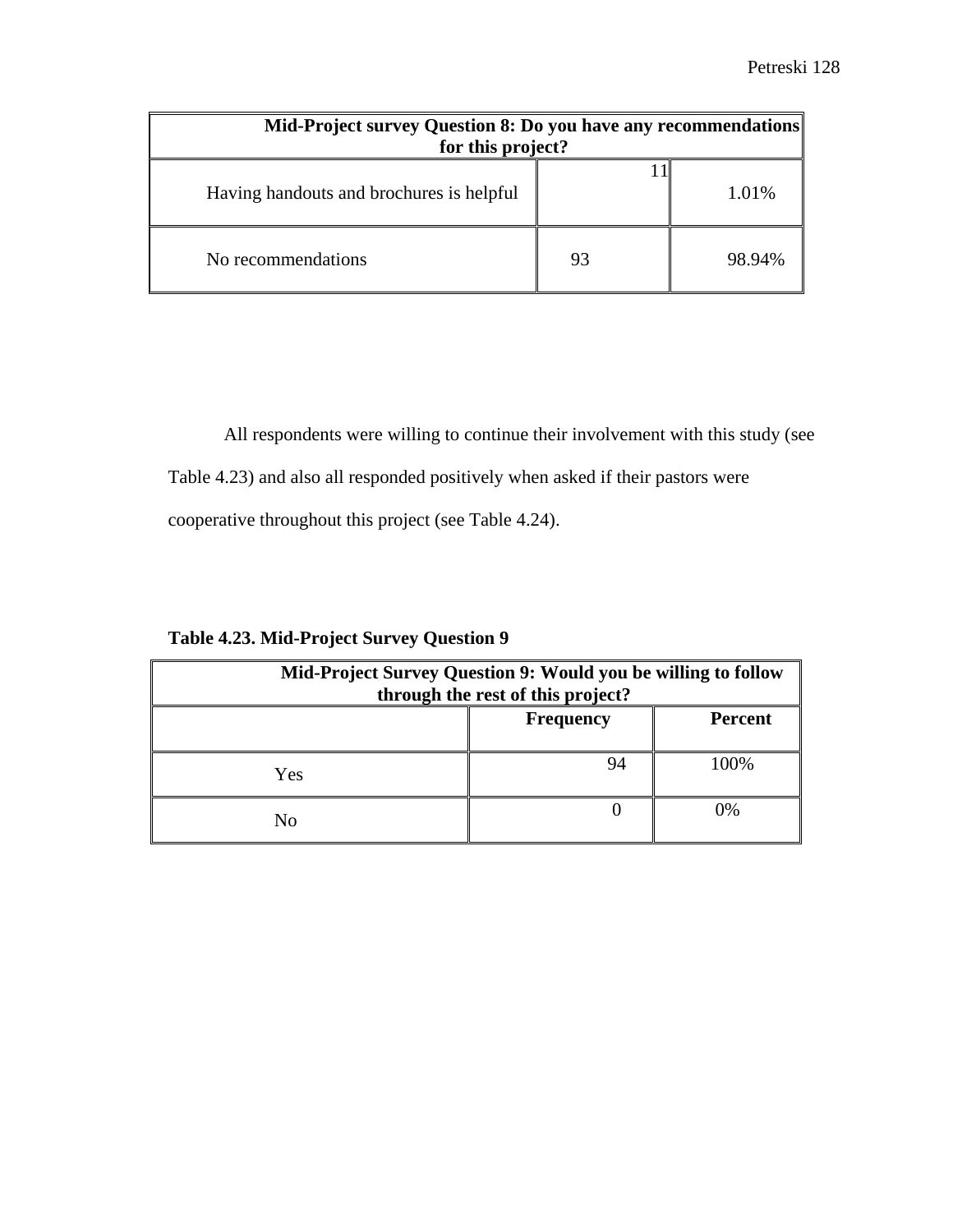| Mid-Project Survey Question 10: Are the pastors cooperative in<br>your needs throughout this project? |                  |                |
|-------------------------------------------------------------------------------------------------------|------------------|----------------|
|                                                                                                       | <b>Frequency</b> | <b>Percent</b> |
| Yes                                                                                                   |                  | 100%           |
| Nο                                                                                                    |                  | )%             |

#### **Table 4.24. Mid-Project Survey Question 10**

### **Research Question # 2**

In the Light of the findings identified by question one, What were the most effective methods for engendering practical evangelism in the former Yugoslavia, in general, and in Macedonia, in particular?

The post-project survey mainly focused on evaluating the observed behavior of those evangelized and the openness to evangelism of the population in post-Communist Macedonia. By doing so, I searched for data to answer the second research question, The project sought to develop different ways of evangelism and to demonstrate the importance of evangelism by practical encouragement of laypeople in the church.

The post-project survey was completed by seventy-nine participants at the end of the evangelism events that took place throughout this project. Sixty-six of those participants had completed the pre-project survey as well (see Table 4.25) and seventyfive participants had completed the mid-project survey (see Table 4.26).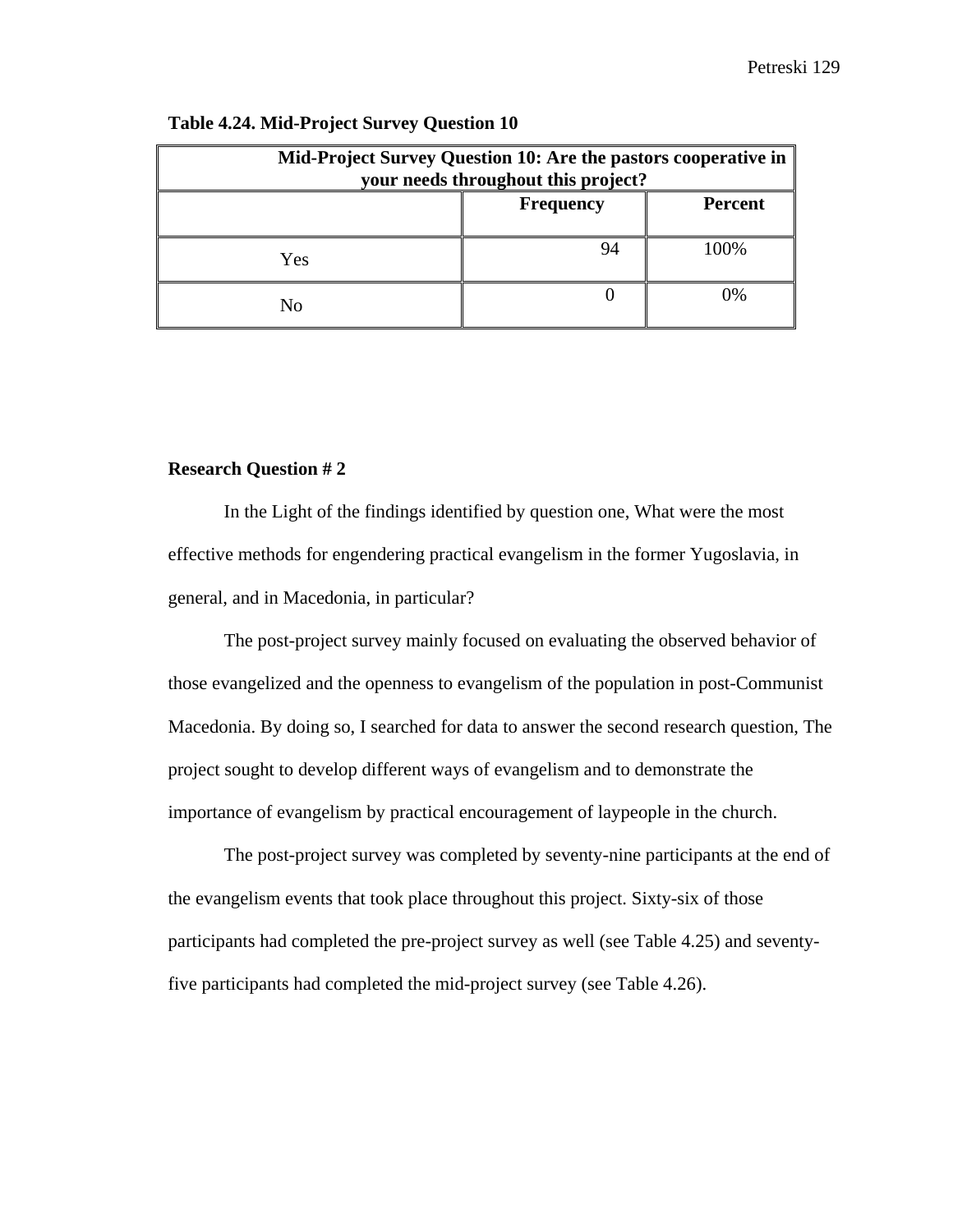| Post-Project Survey Question 1: Did you complete the pre-<br>project survey? |                  |                |
|------------------------------------------------------------------------------|------------------|----------------|
|                                                                              | <b>Frequency</b> | <b>Percent</b> |
| Yes                                                                          | 66               | 83.54%         |
| No                                                                           | 13               | 16.46%         |

## **Table 4.25. Post-Project Survey Question 1**

### **Table 4.26. Post-Project Survey Question 2**

| Post-Project Survey Question 2: Did you complete the mid-<br>project survey? |                  |                |
|------------------------------------------------------------------------------|------------------|----------------|
|                                                                              | <b>Frequency</b> | <b>Percent</b> |
| Yes                                                                          | 75               | 94.94%         |
| No                                                                           |                  | 5.06%          |

For each event, participants were encouraged to invite non-churched persons personally. Television and newspaper ads were placed, and other individuals were invited during acts of humanitarian aid such as providing food and clothes to needy families. Personal invitation was perceived to be the most effective way of evangelism (see Table 4.27). In addition, 64.56 percent thought that humanitarian aid was also an effective way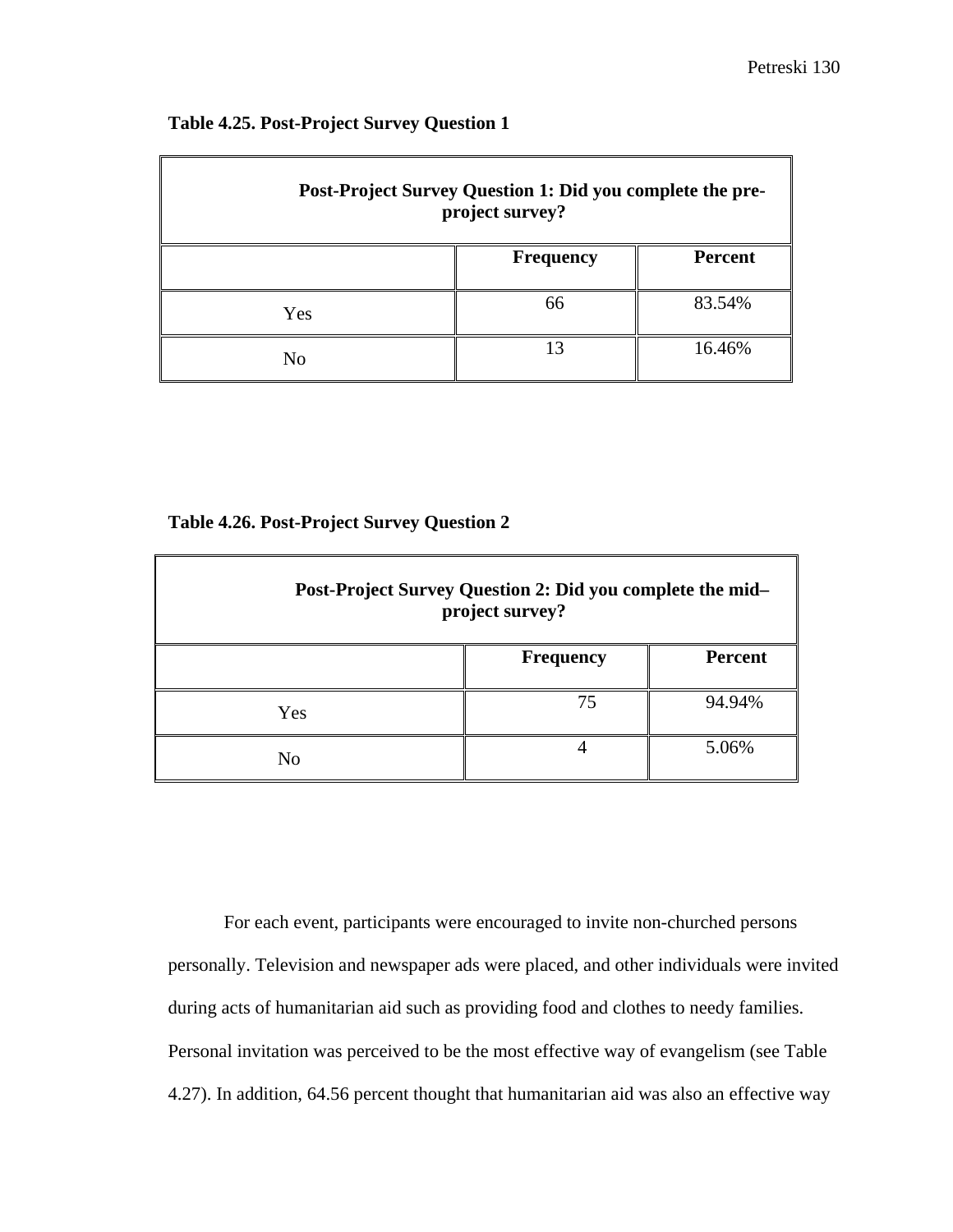to invite others to the church. Television ads were believed by 20.25 percent to be effective, while newspaper ads were perceived to be effective by only 10.13 percent.

| Post-Project survey Question 3: What advertising methods do you<br>think were most effective? (circle up to two) |    |        |
|------------------------------------------------------------------------------------------------------------------|----|--------|
| TV                                                                                                               | 16 | 20.25% |
| Newspaper                                                                                                        | 8  | 10.13% |
| <b>Personal Invitation</b>                                                                                       | 75 | 94.94% |
| Humanitarian aid                                                                                                 | 51 | 64.56% |

## **Table 4.27. Post-Project survey Question 3**

Participants in this project reported that the most attention-grabbing elements of the evangelism events for the invited unchurched people included music, sermons, and counseling by scoring above the seventy-fifth percentile, while liturgy was selected to be valuable by only three respondents (see Table 4.28).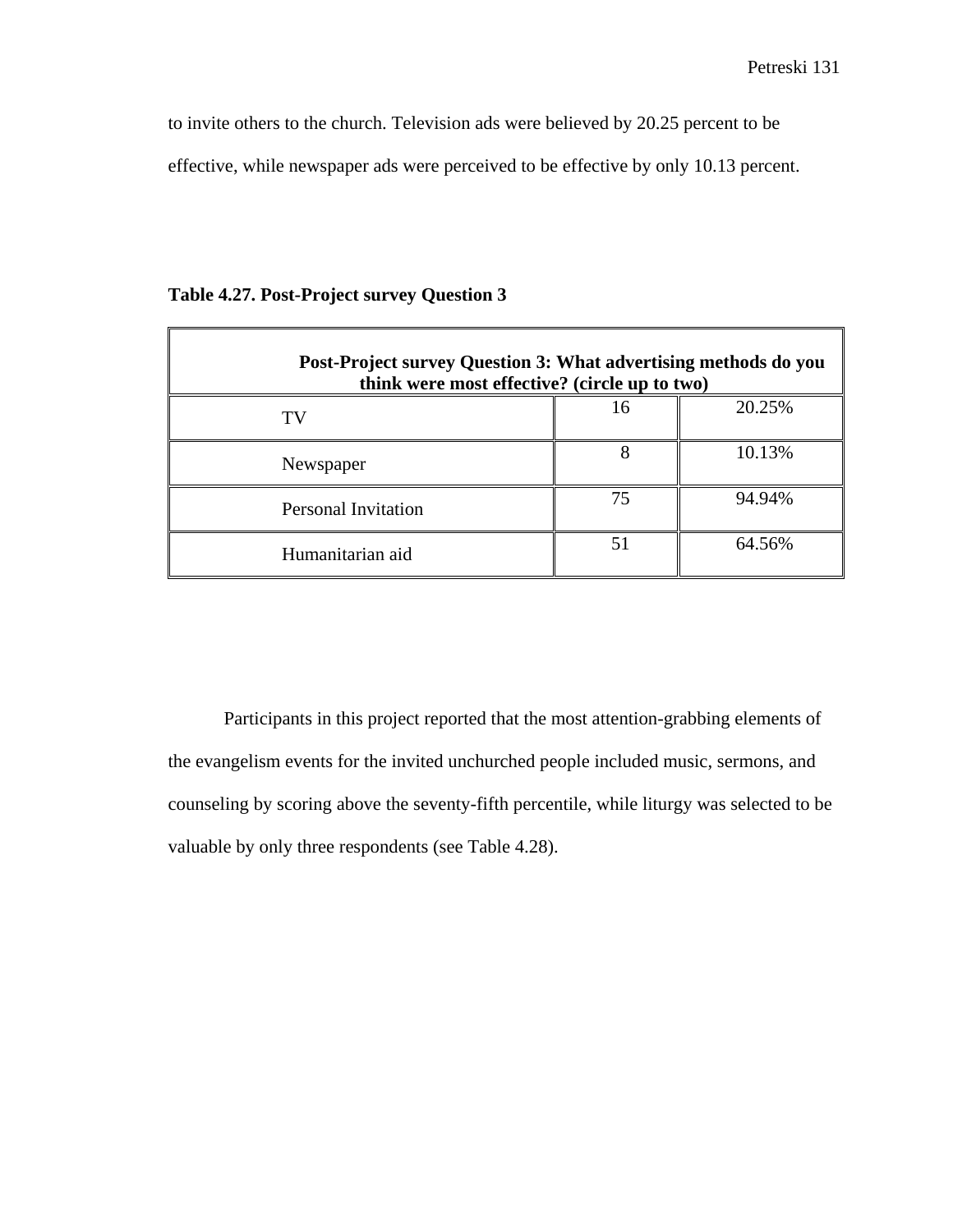$\overline{\mathbb{I}}$ 

| <b>Post-Project survey Question 4: What elements of the evangelism events do</b><br>you think were most attractive to people? (circle all that apply) |    |        |
|-------------------------------------------------------------------------------------------------------------------------------------------------------|----|--------|
| Music                                                                                                                                                 | 72 | 91.14% |
| Sermon                                                                                                                                                | 75 | 94.94% |
| Liturgy                                                                                                                                               | 3  | 3.8%   |
| Counseling                                                                                                                                            | 60 | 75.95% |
| Other                                                                                                                                                 |    | $0\%$  |

## **Table 4.28. Post-Project survey Question 4**

 $\Gamma$ 

Prior to this project, all worship in the participating congregations was done in a traditional style, which included traditional hymns and liturgy. However, part of this project was to evaluate the acceptance of contemporary styles of worship as a mean of evangelism. The contemporary worship style included upbeat music and casual atmosphere. Nearly Half of the participants (49.37 percent) assessed contemporary worship as being a valuable means of evangelism, and 50.63 percent did not. (see Table 4.29).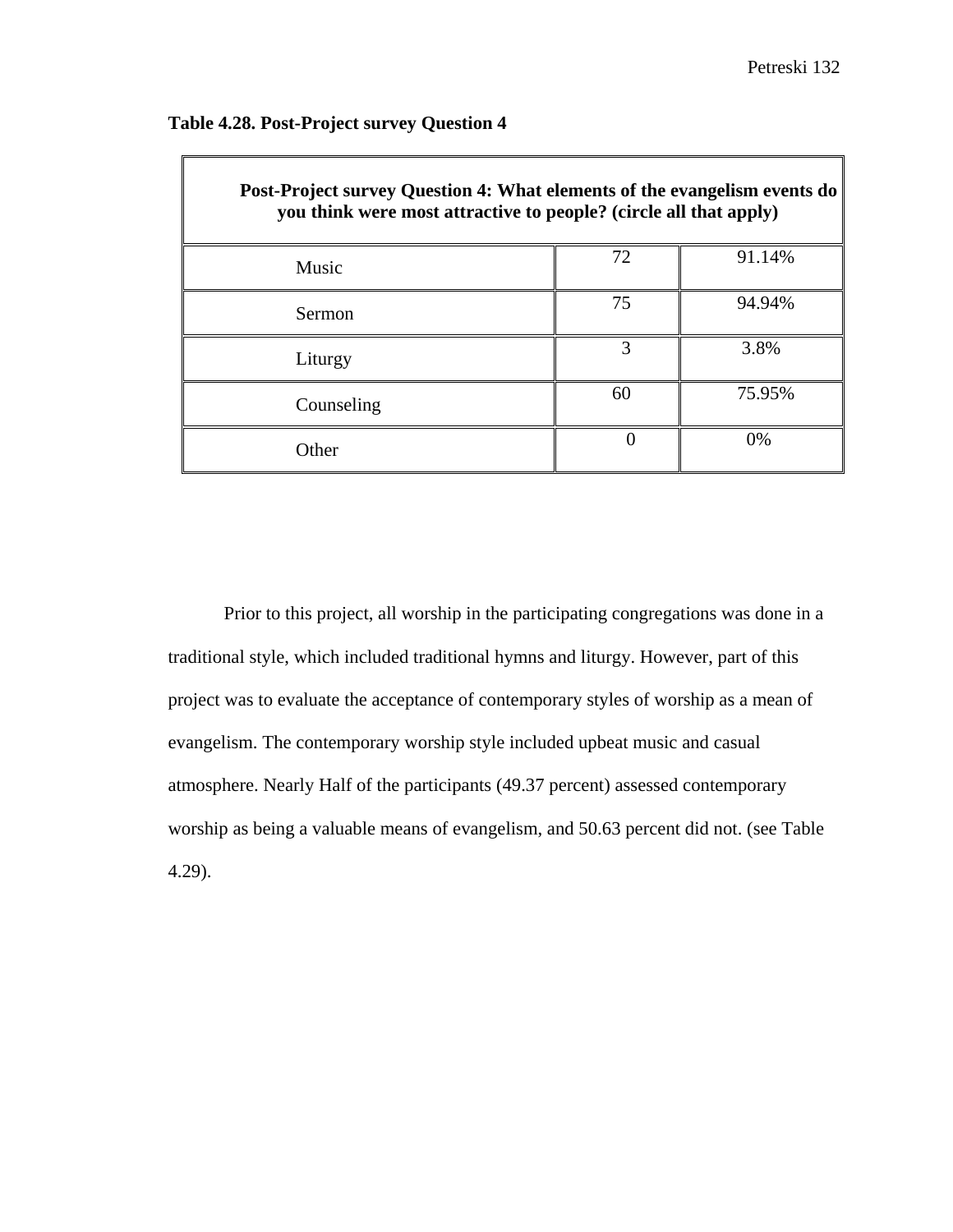| Post-Project survey Question 5: In your opinion, how attractive<br>was the contemporary style of worship? |    |        |  |
|-----------------------------------------------------------------------------------------------------------|----|--------|--|
| Good                                                                                                      | 39 | 49.37% |  |
| Somewhat Good                                                                                             |    | 2.53%  |  |
| Not Good                                                                                                  | 38 | 48.1%  |  |

## **Table 4.29. Post-Project survey Question 5**

In addition, at each event during this project, volunteer greeters stood at the entrance at the beginning and at the end of the event. Their task was to shake hands, speak to, and welcome anyone who came in. Participants in this project gave their opinion on how important the greeters were in the evangelism events. No one thought they did not make much difference, while 94.94 percent thought they were very important and 5.06 percent expressed that they were somewhat important (see Table 4.30).

## **Table 4.30. Post-Project survey Question 6**

| Post-Project survey Question 6: How important do you think are the<br>warm greeters at the entrance? |    |        |
|------------------------------------------------------------------------------------------------------|----|--------|
| Very important                                                                                       | 75 | 94.94% |
| Somewhat important                                                                                   |    | 5.06%  |
| Didn't make much difference                                                                          |    | 0%     |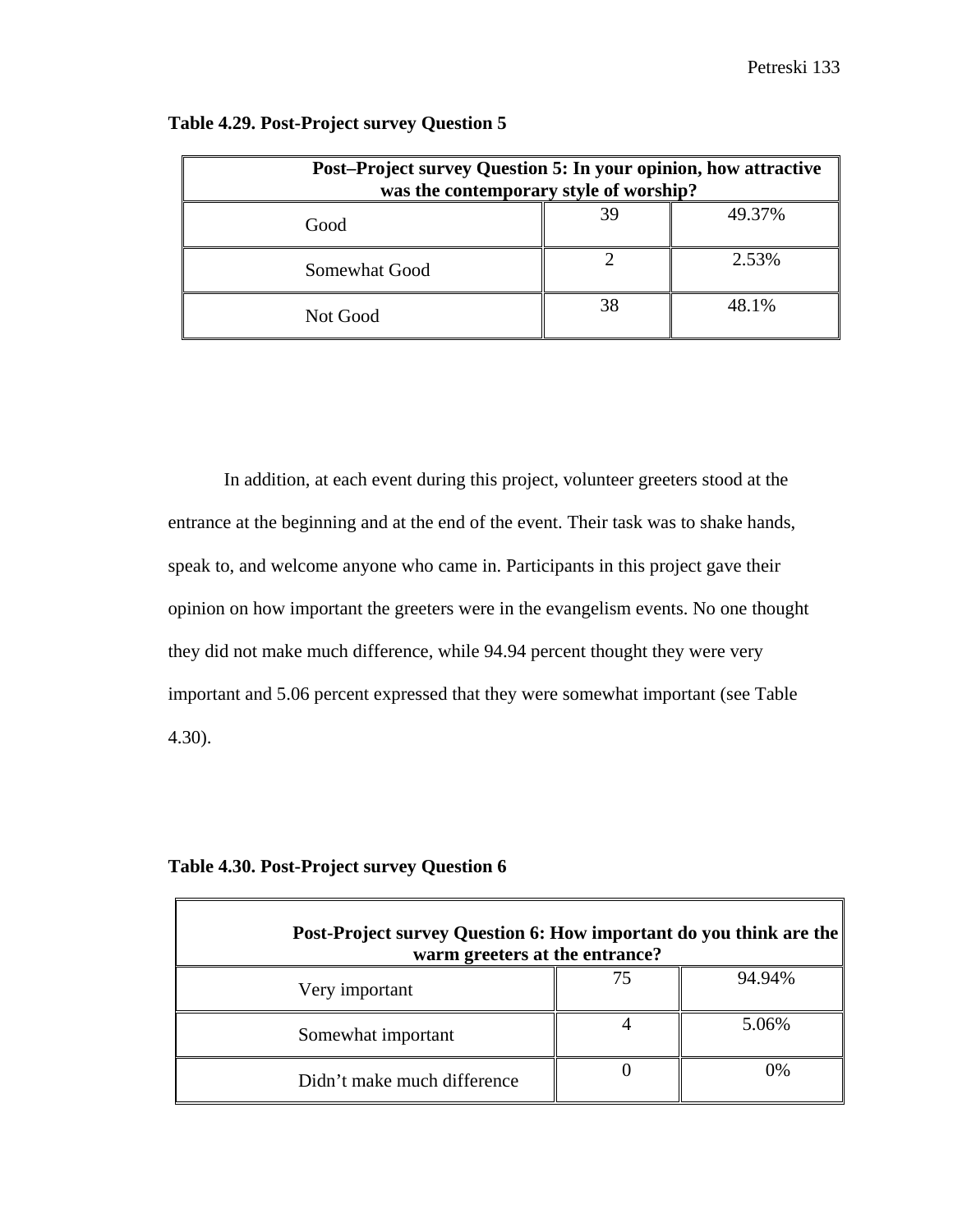When participants were asked to evaluate how clear the message was during the evangelism events and whether the altar call was personal, 83.54 percent responded positively (see Table 4.31).

## **Table 4.31. Post-Project Survey Question 7**

| <b>Post-Project survey Question 7: In general, do you think the message</b><br>was clear and the altar call personal? |    |        |
|-----------------------------------------------------------------------------------------------------------------------|----|--------|
| Yes                                                                                                                   | 66 | 83.54% |
| Somewhat                                                                                                              |    | 1.27%  |
| No                                                                                                                    | 12 | 15.19% |

In attempt to answer the first research question fully, "What was the level of Christian understanding of evangelism in Macedonia prior to, during, and after the project?" the eighth question of the post-project questionnaire measured the willingness of veteran Christians to accept further spiritual instruction (see Table 4.32). Seven respondents, or only 8.86 percent, felt satisfied with their knowledge and indicated they did not need further spiritual instructions. One response read, "I have learned the most important things of Christian life through my experience, and I don't think I need much further instruction." However, the majority of post-project respondents believed they did need further spiritual instruction. Comments of those thirsting for further spiritual instruction portrayed the never ending need to grow in their Christian understanding. One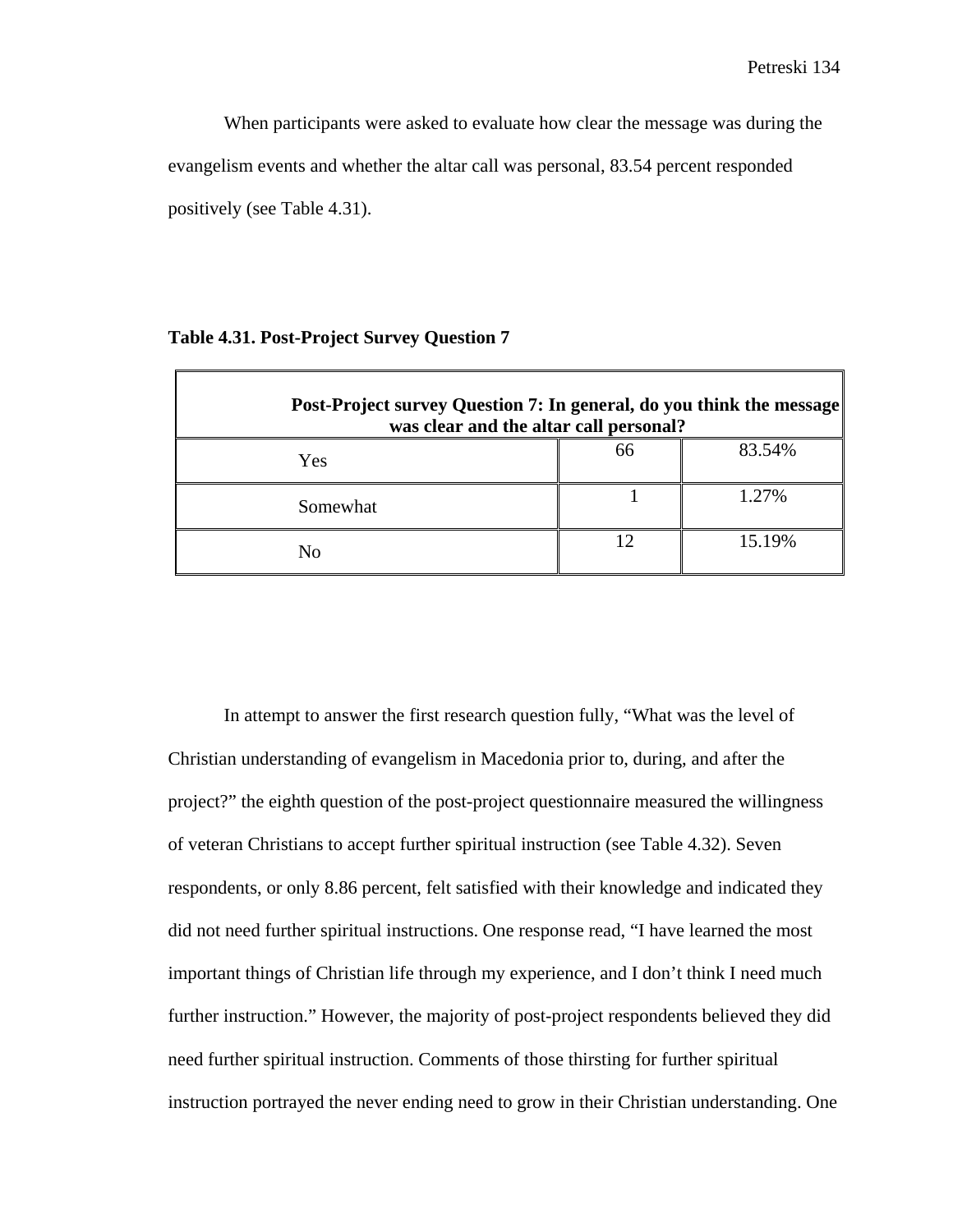respondent noted, "Spiritual instructions are our daily need, and they should never stop in our life." Another respondent's comment included, "The Bible is very rich and my soul is weak. I desperately need more instruction."

#### **Table 4.32. Post-Project Survey Question 8**

 $\Gamma$ 

| Post-Project survey Question 8: Do you, as a Christian, would<br>like further spiritual instructions or do you feel<br>everything you need you have acquired? |  |        |  |
|---------------------------------------------------------------------------------------------------------------------------------------------------------------|--|--------|--|
| Yes                                                                                                                                                           |  | 91.14% |  |
| No                                                                                                                                                            |  | 8.86%  |  |

Respondents were asked to suggest ways that in their own opinion will serve to approach the needs of people better. The major theme that emerged from 60.76 percent of the respondents was the need to be better equipped, whether for spiritual discipling or availability of Christian literature (see Table 4.33). Others, at 21.52 percent of respondents, believed that social assistance through humanitarian aid was important. In addition, 10.13 percent of respondents believed that advertising of the church was necessary, whether through newspaper, television, or radio ads.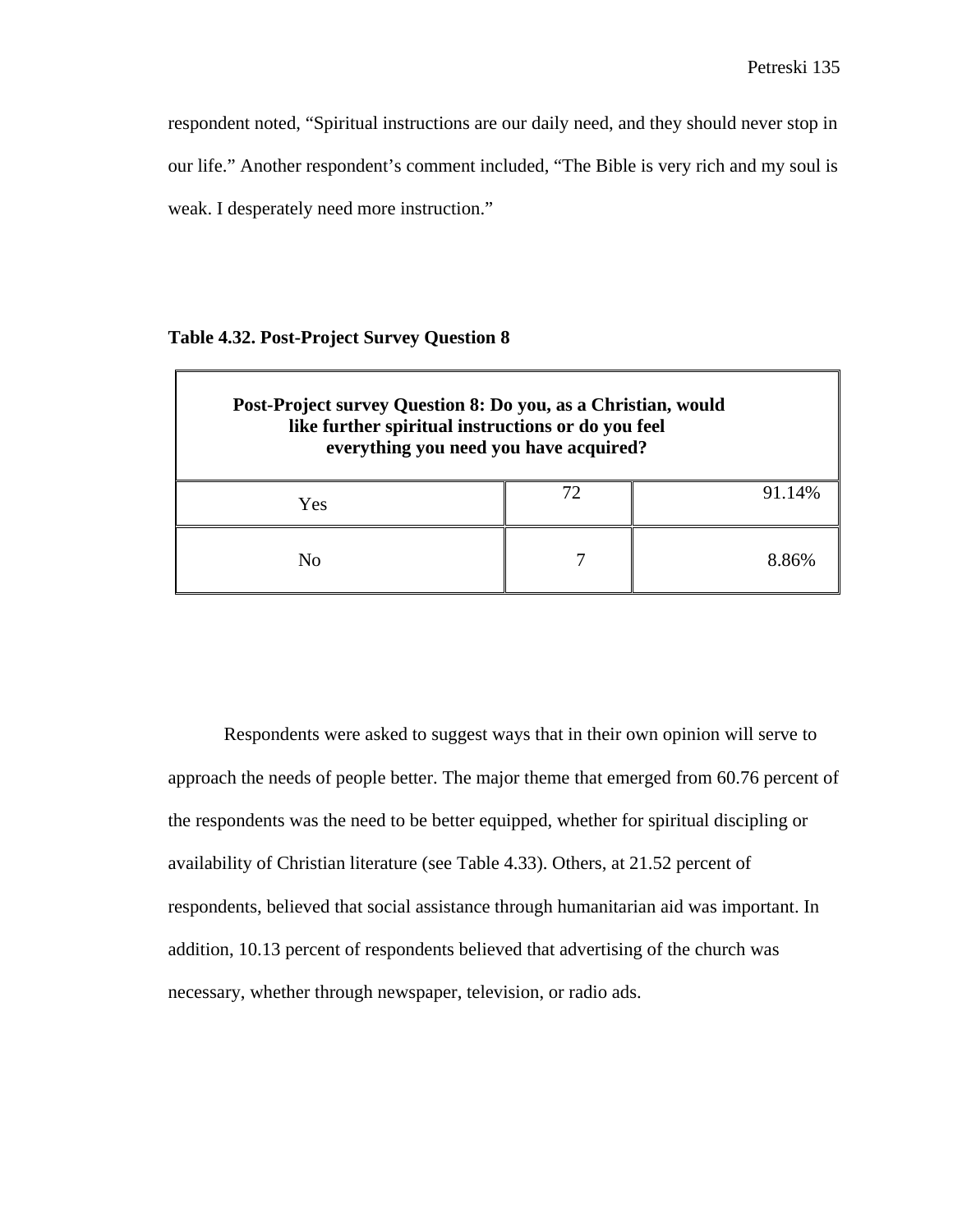| Post-Project survey Question 9: What would you suggest for better |                                  |        |  |  |  |
|-------------------------------------------------------------------|----------------------------------|--------|--|--|--|
|                                                                   | approach to the needs of people? |        |  |  |  |
| Spiritual discipling                                              | 24                               | 30.38% |  |  |  |
| Christian literature                                              |                                  | 30.38% |  |  |  |
| Social assistance (humanitarian aid)                              |                                  | 21.52% |  |  |  |
| Advertisements (newspapers, TV, radio)                            |                                  | 10.13% |  |  |  |
| )ther                                                             |                                  | 7.76%  |  |  |  |

## **Table 4. 33. Post-Project Survey Question 9**

Questions 10-12 of the post-project survey measured the conditions for evangelization in post-Communist Macedonia. In question 10, respondents voiced one overriding theme: the freedom in the post-Communist society (91.14 percent). Other themes that emerged included the ability to go to church without a fear of who might know about it (73.42 percent), the ability to pray without fear (24.05 percent), the experience of peace of mind (17.72 percent), and the increased thirst for growth in their own spiritual life (11.39 percent; see Table 4.34).

| Post-Project Survey Question 10: What condition differences there are |          |        |  |  |
|-----------------------------------------------------------------------|----------|--------|--|--|
| between the evangelism in communist time and now?                     |          |        |  |  |
| <b>Percent</b><br><b>Frequency</b>                                    |          |        |  |  |
| Freedom                                                               |          | 91.14% |  |  |
| Go to church without fear                                             | 58       | 73.42% |  |  |
| Ability to pray without fear                                          | 19       | 24.05% |  |  |
| Peace of mind                                                         | 14       | 17.72% |  |  |
| Grow in my Christian faith                                            | $\Omega$ | 11.39% |  |  |
| Being able to spread the good news                                    |          | 5.06%  |  |  |

## **Table 4. 34. Post-Project Survey Question 10**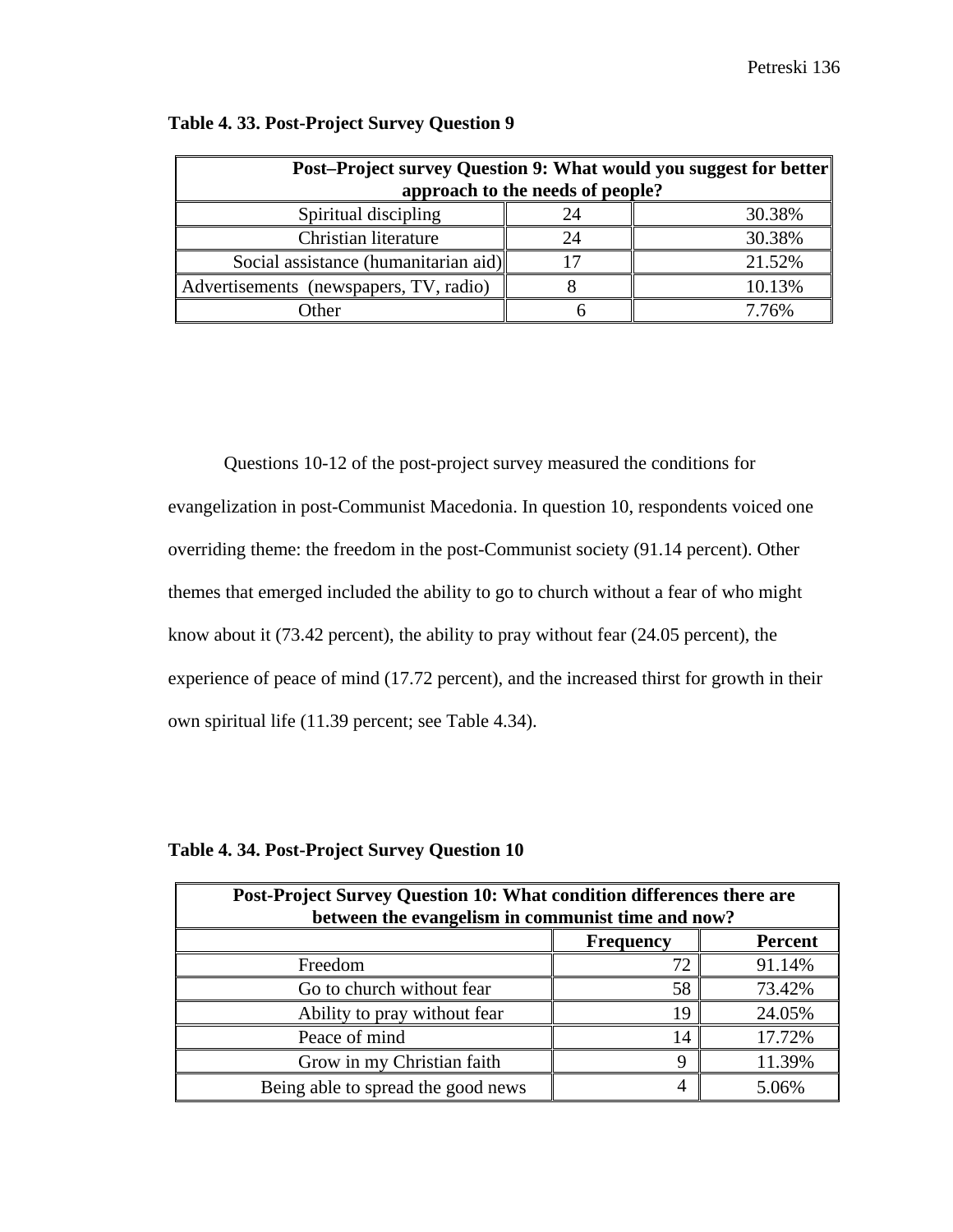When respondents were asked to list what had led them to a better understanding of the gospel in the present time compared to the time during Communism, several themes emerged, including the freedom to attend church regularly, availability of frequent evangelistic meetings, small group Bible study at the church and in private homes, and the availability of Christian literature and the Bible in their own language (see Table 4.35).

| Post-Project Survey Question 11: What has led you to better understanding of<br>the gospel in the present time compared to the communist time? |                                    |        |  |  |
|------------------------------------------------------------------------------------------------------------------------------------------------|------------------------------------|--------|--|--|
|                                                                                                                                                | <b>Percent</b><br><b>Frequency</b> |        |  |  |
| The Bible in my own language                                                                                                                   | 54                                 | 68.35% |  |  |
| Frequent evangelistic meetings                                                                                                                 | 48                                 | 60.76% |  |  |
| Small groups Bible Study at church                                                                                                             | 39                                 | 49.37% |  |  |
| Small groups Bible Study in private homes                                                                                                      | 30                                 | 37.97% |  |  |
| Availability of Christian literature                                                                                                           | 15                                 | 18.99% |  |  |
| Freedom to regularly attend church                                                                                                             | 9                                  | 11.39% |  |  |

## **Table 4.35. Post-Project Survey Question 11**

Only ten respondents (12.66 percent) gave answers to the last question of the post-project questionnaire when asked, "Do you have any comments about the possibilities for evangelism at the present time?" Respondents agreed that the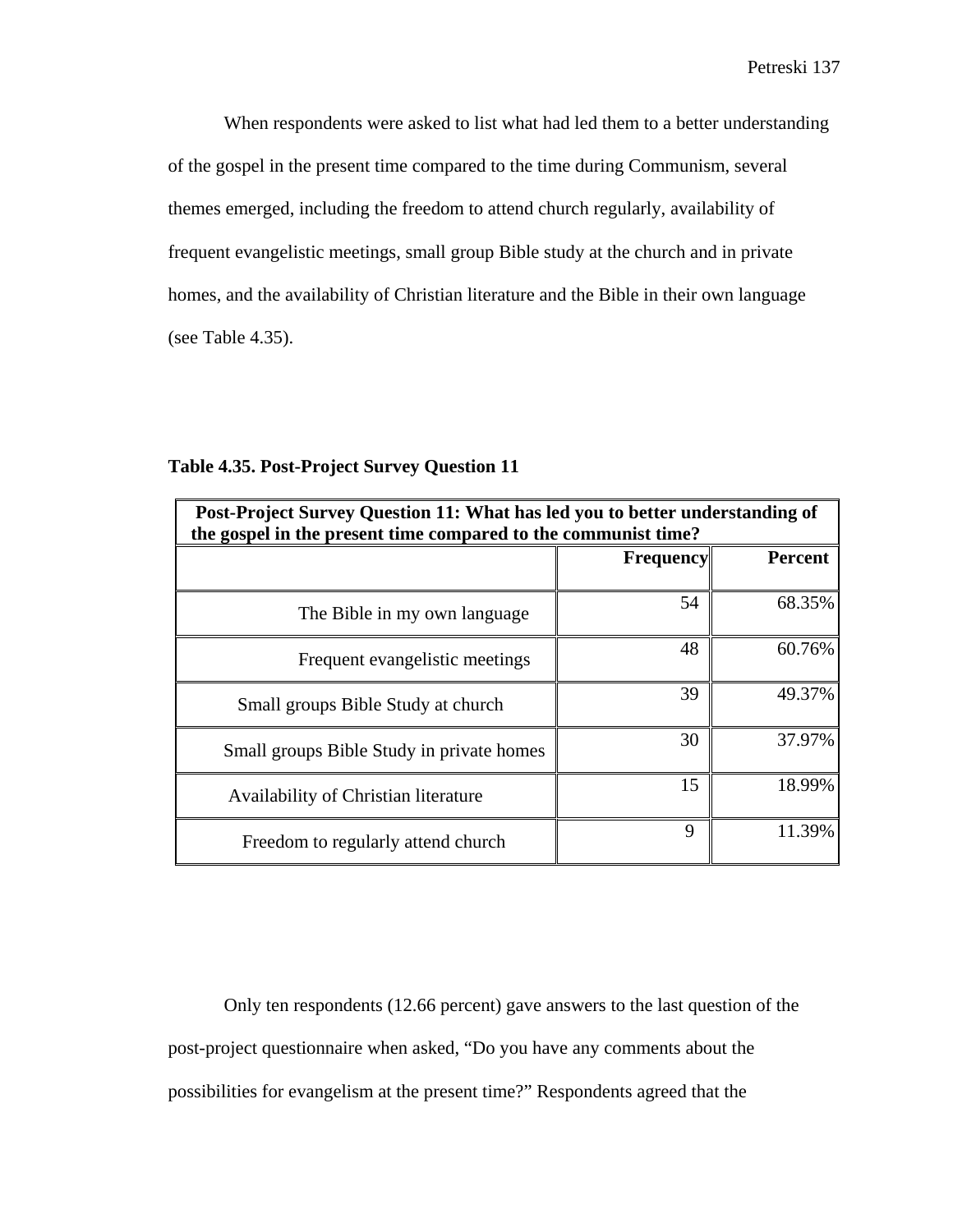possibilities were great and that church members need to be more active in communicating with people and inviting them to the church. One respondent said, "Now is the best time, but the devil is strong opposing Christians. Therefore we need unity in prayer and work in teams." Another respondent noted that church members need better education regarding persuading people for the gospel. Finally, one respondent strongly believed in the church providing social assistance saying, "For drawing the attention of people toward the spiritual things more easily, we need to help them materially. There is still need of humanitarian aid to help people who struggle physically to turn them toward spiritual needs." The economical transition confuses people and the need to help them is crucial. Humanitarian help opens interest to the gospel message.

Evaluation findings determined if intervening variables of gender or age impacted the outcomes. While gender did not affect any significant differences, age played a dominant role in the preference for contemporary or modern worship compared to traditional worship. While younger generations (40 years old and younger) preferred contemporary service styles with modern music and a casual atmosphere, older generations generally preferred traditional old hymns and using liturgy throughout worship. This data was extracted from evaluations based on mid-project survey question 5 and post-project survey question 5. Further, each survey asked for the participants' ages (see Table 4.36).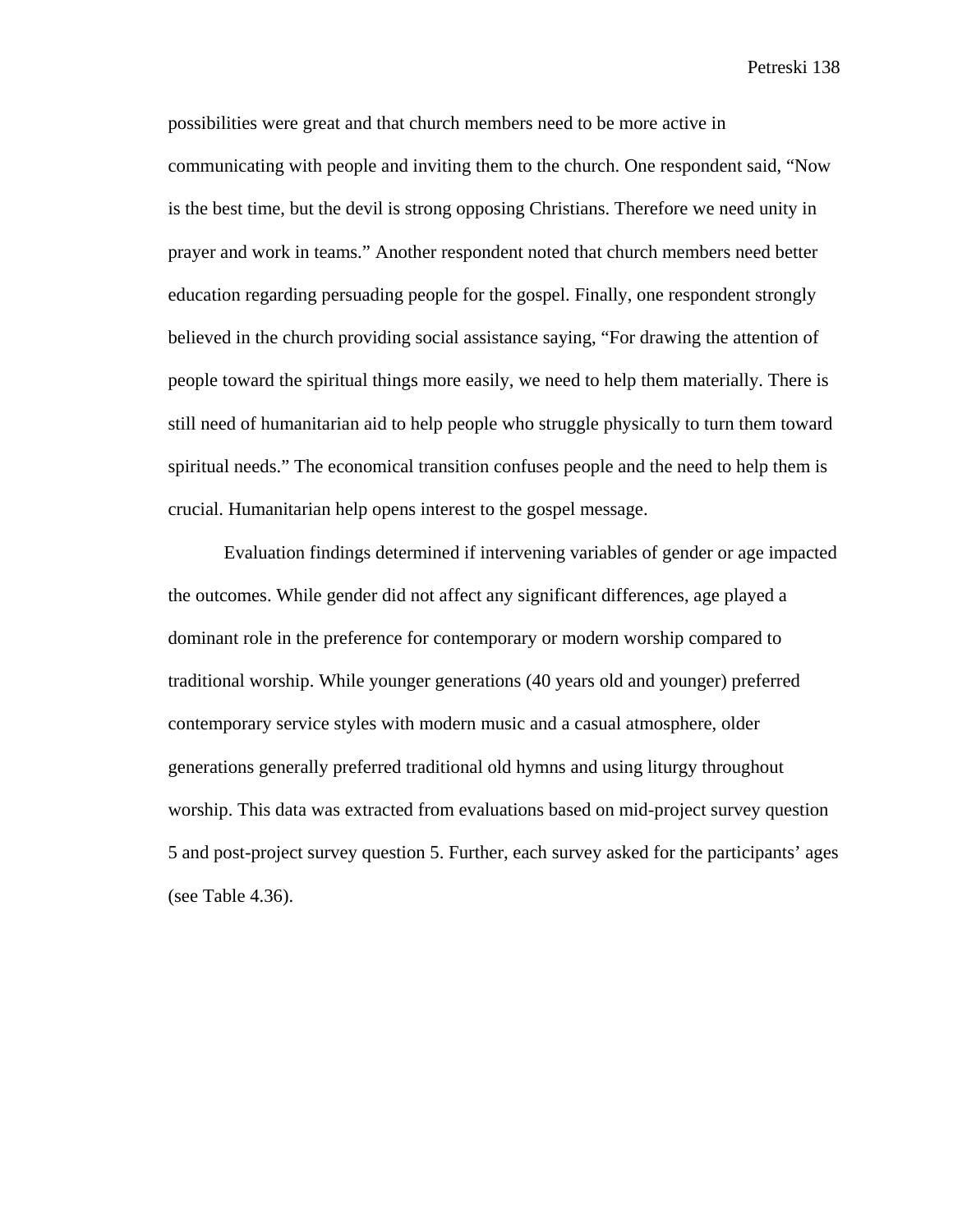|                            | Average<br>Age | <b>Maximum</b><br>Age | <b>Minimum</b><br>Age | <b>Median</b><br>Age |
|----------------------------|----------------|-----------------------|-----------------------|----------------------|
| Contemporary Worship       | 34             | 64                    |                       | 33.5                 |
| <b>Traditional Worship</b> | 58             |                       | 23                    |                      |

#### **Table 4.36. Participant's Age in the Surveys and Worship Preference**

#### **Summary of Significant Findings**

1. A comparison of the results of the mid- and post-project surveys with the preproject survey revealed a positive improvement in the understanding of evangelism by the participants from the four churches.

2. Persons mostly respond positively to preaching from the pastor and appreciate a good choir.

3. Persons need to be better equipped and trained for ways to share the good news more effectively with nonchurched members.

4. Laypeople take pride in their own denomination and fear interdenominational proselytizing; therefore, people fail to understand the meaning of evangelism and making disciples of Jesus Christ.

5. The most effective approach for inviting nonchurched persons is through personal invitation and showing personal interest in them.

6. A post-Communist society offers great potential for evangelization among nonchurched persons due to a new sense of freedom.

7. The growing importance of having both traditional and contemporary worship styles holds the interest of both older and younger generations.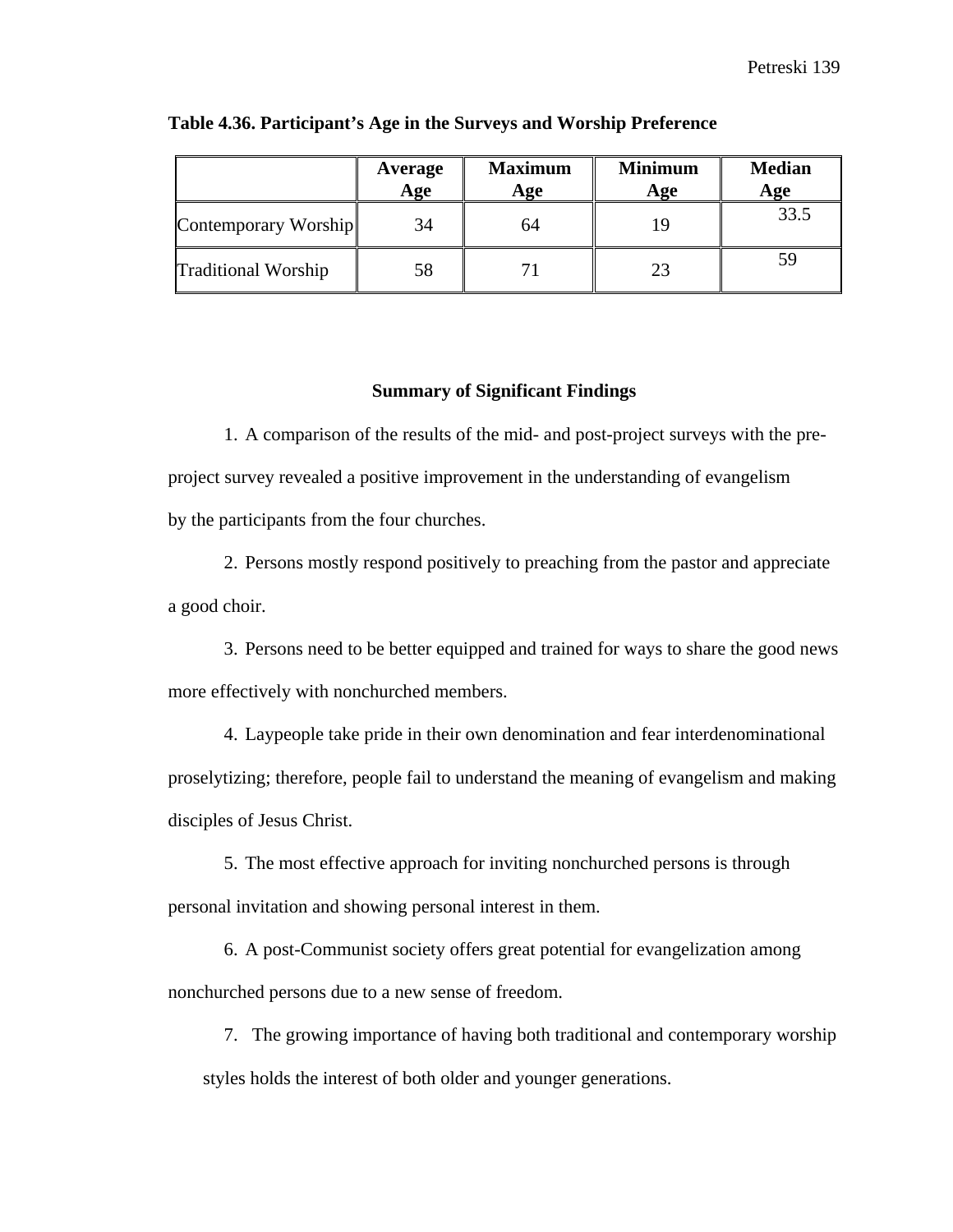#### **CHAPTER 5**

## **DISCUSSION**

A diligent student of Christian evangelism finds different types of evangelistic approaches (Green 50-75). Some types of evangelism are culturally specific while other types of evangelism prove to be practical and important across cultures. The Gospel message the Church proclaims at present time does not change. The Gospel concerns the human situation of sinfulness and need of reconciliation with God.

The good news about Jesus Christ brings people into a restored relationship with God and transforms the whole life by giving new meaning and changing human perspectives. The gospel also teaches people to recognize and accept their responsibility for the environment and care for nature. The good news brings people to enjoy the social, economic, political, cultural, religious, and other environmental privileges in their physical life. Further the good news offers peace with God through Jesus Christ in the spiritual lives of Jesus' followers.

God invites people to live in harmony and peace with him as creator and in harmony with other people around them. People of all ages are invited equally to God through Jesus Christ and treated as God's children in urgent need of God's mercy and salvation given through Jesus Christ.

#### **Major Findings**

Working on this research project I faced several findings that need to be discussed in order to improve the quality of evangelism in Macedonia in the future.

## **1. Understanding of Evangelism**

The pre-project seminar contributed a positive change in participants'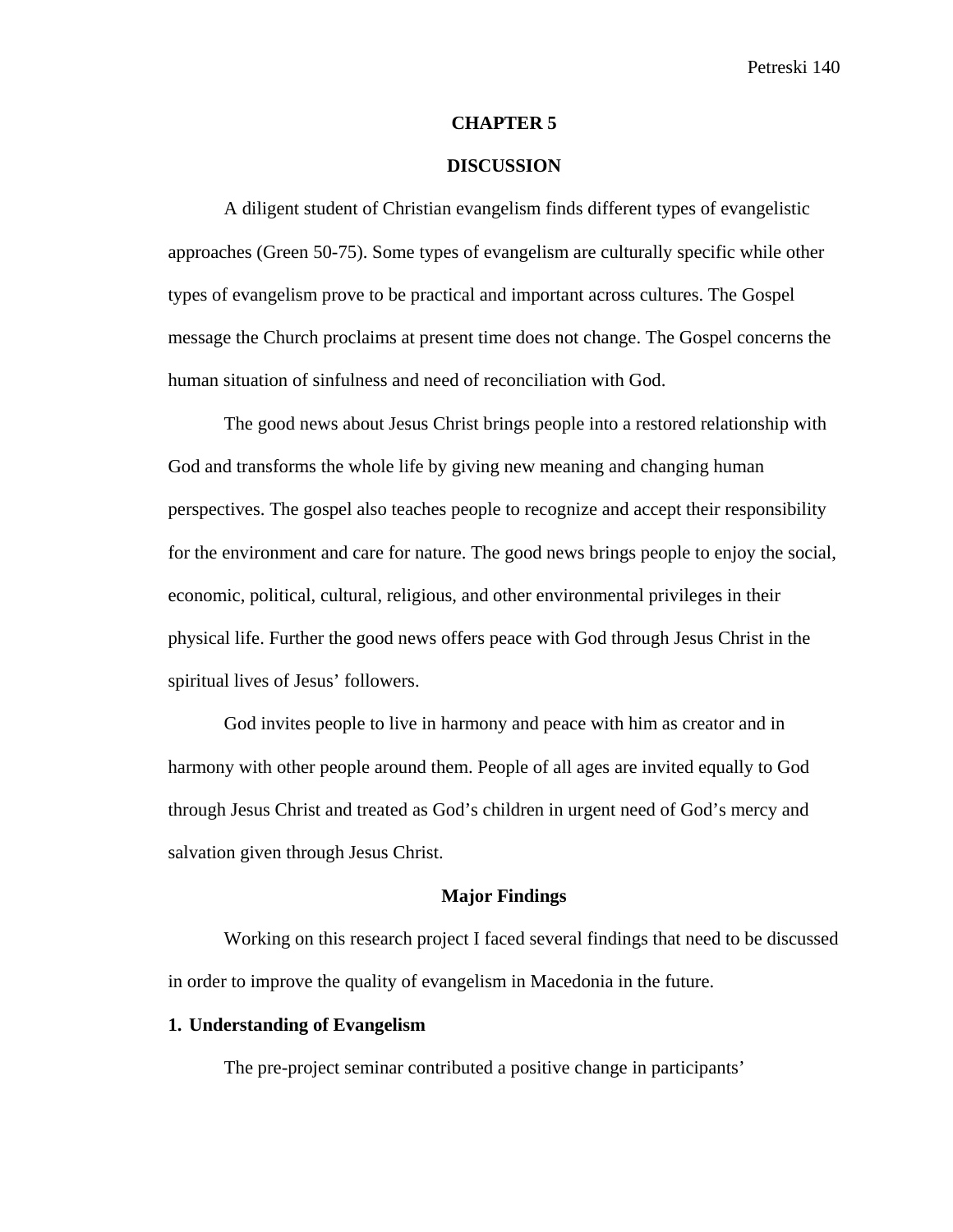understanding of evangelism at the beginning of the project. Pre-project seminar participants expressed their enthusiasm in developing new kinds of evangelism in modern and more effective ways. They expressed eagerness regarding project outcomes. Seminar participants gave accounts of their experience through the post-project questionnaire, expressing their enthusiasm in seeing the big difference in the lives of people. Participants expressed benefits of their new attitude to God by responding to his love to all people and loving one another the share peace and joy.

The participants of the four churches through the pre-project seminar received these project findings in a positive manner. Significant changes in the understanding of evangelism appeared. As noted in Chapter 3, consequent understandings of evangelism during the Communist period were limited to expository preaching. That kind of preaching functioned in limited conditions, because the Communist regime did not allow evangelizing people in their homes or locations outside registered and strongly controlled church buildings.

To understand evangelism better according to the description of evangelism in Chapter 2 of this research involves returning to the roots Jesus established with his disciples. These persons and the Church after them went about making disciples, proclaiming the good news of Jesus Christ and communicating the gospel to the world. As noted in Chapters 1 and 3 of this research, this understanding of evangelism was not limited to interpreting the word of God preaching in the church, or other activities, but instead used all possible ways to reveal Christ to all the world and share God's love in practical ways. Christians include more positive signs as evangelism offers better understanding God's love and helps others build personal relationship with Jesus Christ.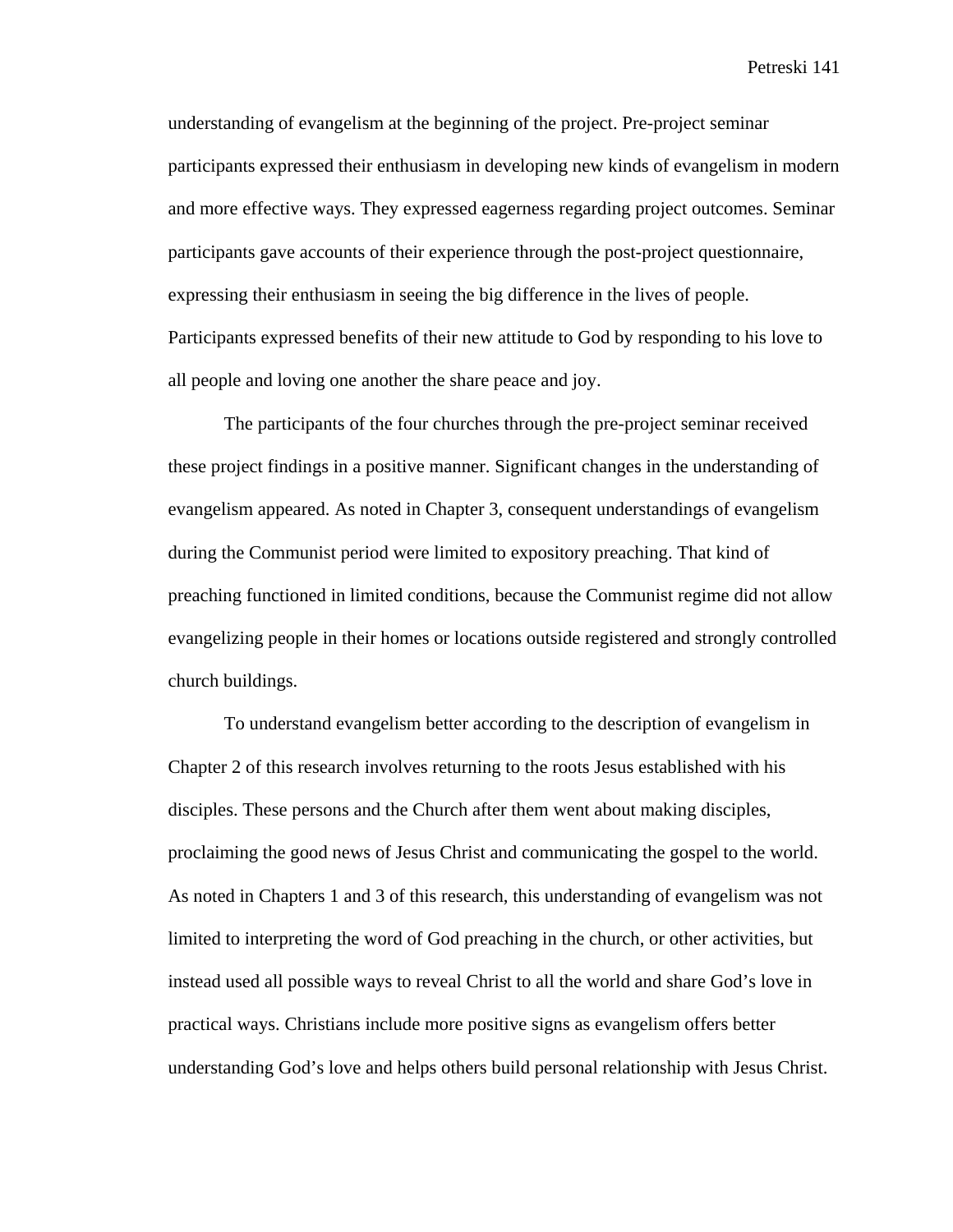The other sign indicated that Christians should convince others to follow Jesus Christ. This project fulfilled my long-held expectation that the Macedonian people should receive the gospel. Many generations being lost through the darkness of atheism would be renewed through the gospel.

#### **2. The Role of Preaching and Music**

In spite of the development of new types of evangelism, the older generation of the evangelized people still mostly responded to preaching from the pastor. Contemporary music made responding to the gospel easier for the younger generation. Many evangelized attendees also expressed appreciation for choral music. This attitude showed that the post-Communist society experienced a quick change toward contemporary ways of evangelism.

People hear the good news and expect the gospel to provide an answer to the problems and questions they have concerning their spiritual lives. Evangelistic preaching brought the listener to self-recognition. People recognized themselves as lost in their sinful situations trying to find a way out. Preaching of the good news gives people the answer and solution to their situation and calls them to repentance.

As a result evangelistic preaching as described in Chapter 2 of this research involves proclaiming the gospel message to all people. The joy of people who have received Christ resulted from attending contemporary worship or choir singing. Also, the right use of illustrations took place in enlightening the focus of the message. Short illustrations especially designed for particular points in the message strengthened the whole message and brought the receptor to a clearer understanding of the gospel and a stronger decision.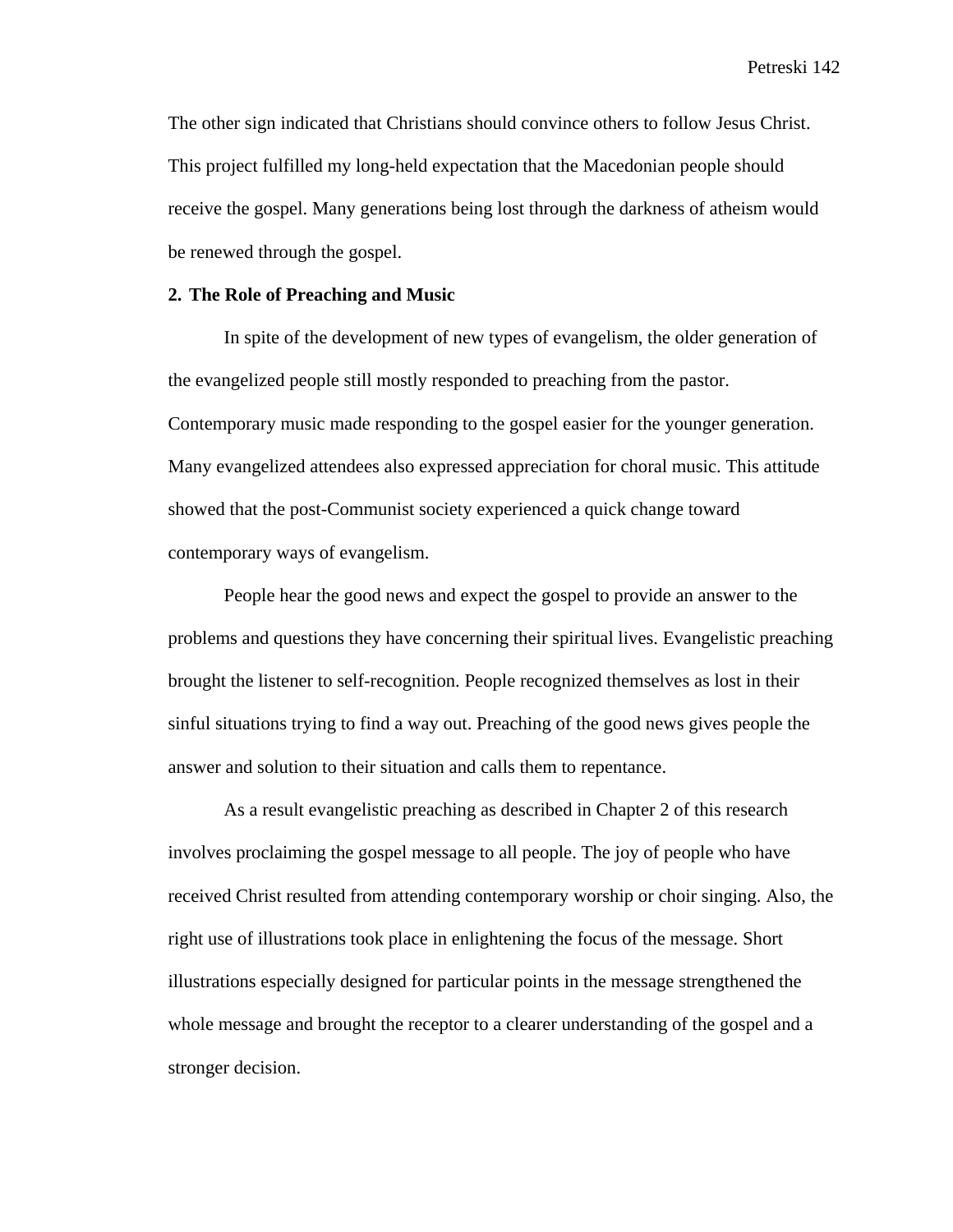#### **3. Training for Effective Evangelism**

Participants from the four churches soon recognized that evangelism was their duty as noted in Chapter 2 when Francis of Assisi claims by "even using the words"(Pio 1). This project proved evangelism as a duty of every Christian. Every Christian recognizes God's gift to him or her and share God's love by loving all people and sharing the gospel with everyone. The results of the project showed that volunteers from the four churches needed better equipping with evangelistic materials and biblical knowledge in order to reach and communicate with all levels of people. As a result the pre-project seminar was very important for the volunteers. These volunteers learned how to distribute Christian literature and witness to people, persuading them to come to the evangelistic meeting. Also the seminar participants were instructed in discipling new believers by using the Bible and other Christian literature.

The need for training is expressed in the section on mobilizing laity in chapter 2 of this research. During this evangelistic project the need for stronger effect of laypeople appeared as very important to accomplish the evangelistic work by sharing the good news of Jesus Christ with non-believers. By training the laypeople in the church, I found that the church fulfills its evangelistic strategy in the world.

In this research project, I tried to train the speakers to be as direct in their call for decision and conversion as possible. People mostly make decisions after such a call. Accordingly, speakers made the call clear and personal, and many people from the audience responded.

## **4. The Attitude of Laypeople Toward Cross–Denominational Evangelism**

This project revealed the reason some churches do not like to cooperate or to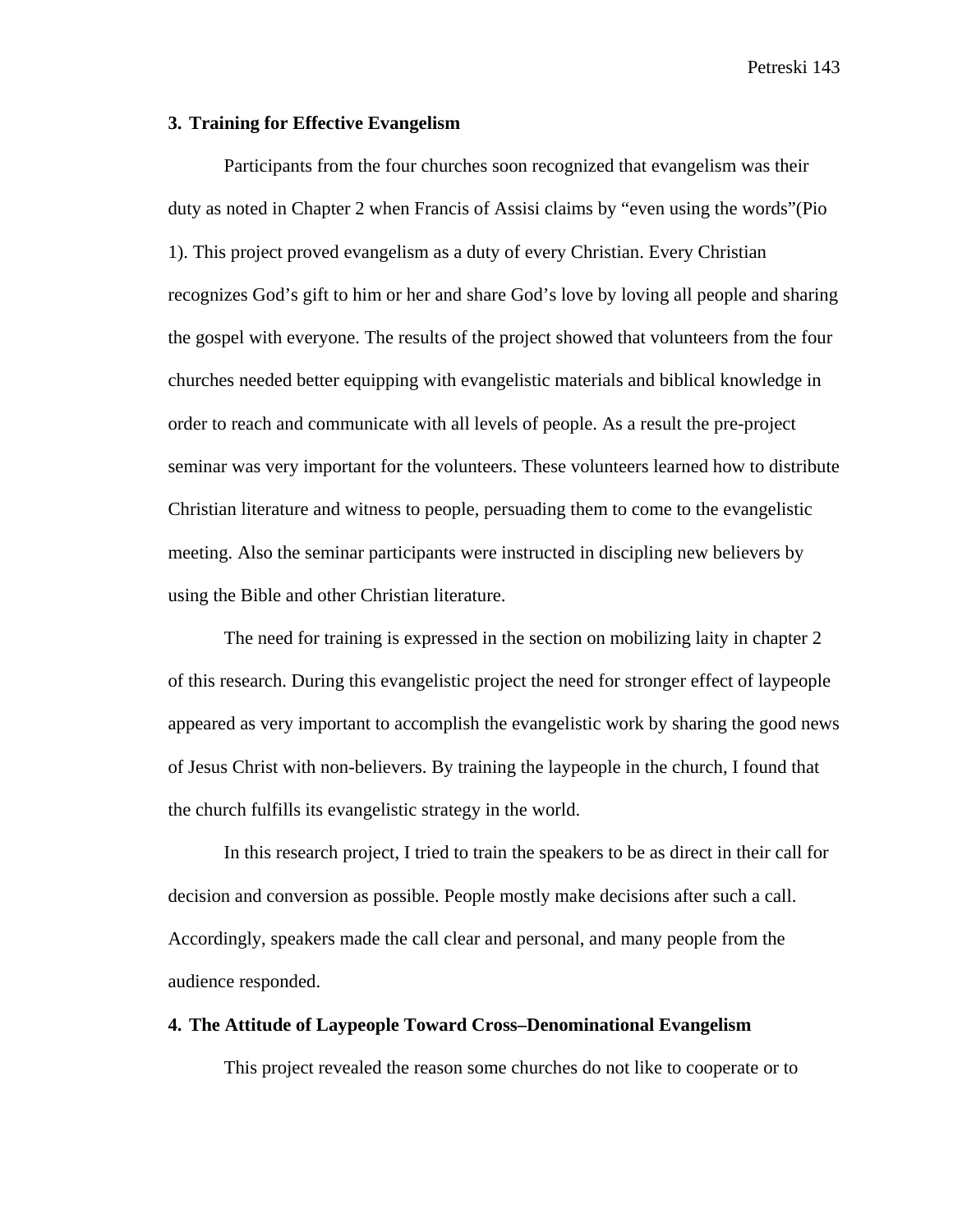allow their laity to be active in evangelism. They are proud of their own denomination. Some clergy people indicated that their denomination was the right one and all other Christian movements were heretical. I tried to persuade these people that this evangelism is not proselytizing the members from one Christian denomination to another but is bringing them to spiritual renewal in their Christian lives. In the pre-project seminar I discussed evangelism methods and tried to keep the participants away from disregarding other Christian denominations.

During the pre-project seminar, I taught the participants that evangelism demands a personal response of every person to the Lord. Evangelism is biblical, practical, and persuasive and has life application. Fear of proselytizing members had no place. This project invited all Christian denominations in Macedonia to work together for spiritual renewal. The project leadership worked hard against proselytizing Christians because many people lost their identity as Christians during the Communist rule. The project was designed to bring such people to Christ.

In this new democratic time, the Church faces the great challenge of encountering all levels of people in order to reach all people for Christ. This challenge is even greater in light of Macedonia's and the former Yugoslavian states' multiethnic, multireligious, and multicultural characteristics. Without deeper understanding of differences among Christian denominations, people are proud of their own denomination or as they usually call it, "their church." They usually claim that their denomination is the best, and they do not accept any change and do not attend any meeting that does not include their denomination's authorities or does not have their church authorities' approval. For many Christian denominations, the fear of interdenominational proselytizing is such a major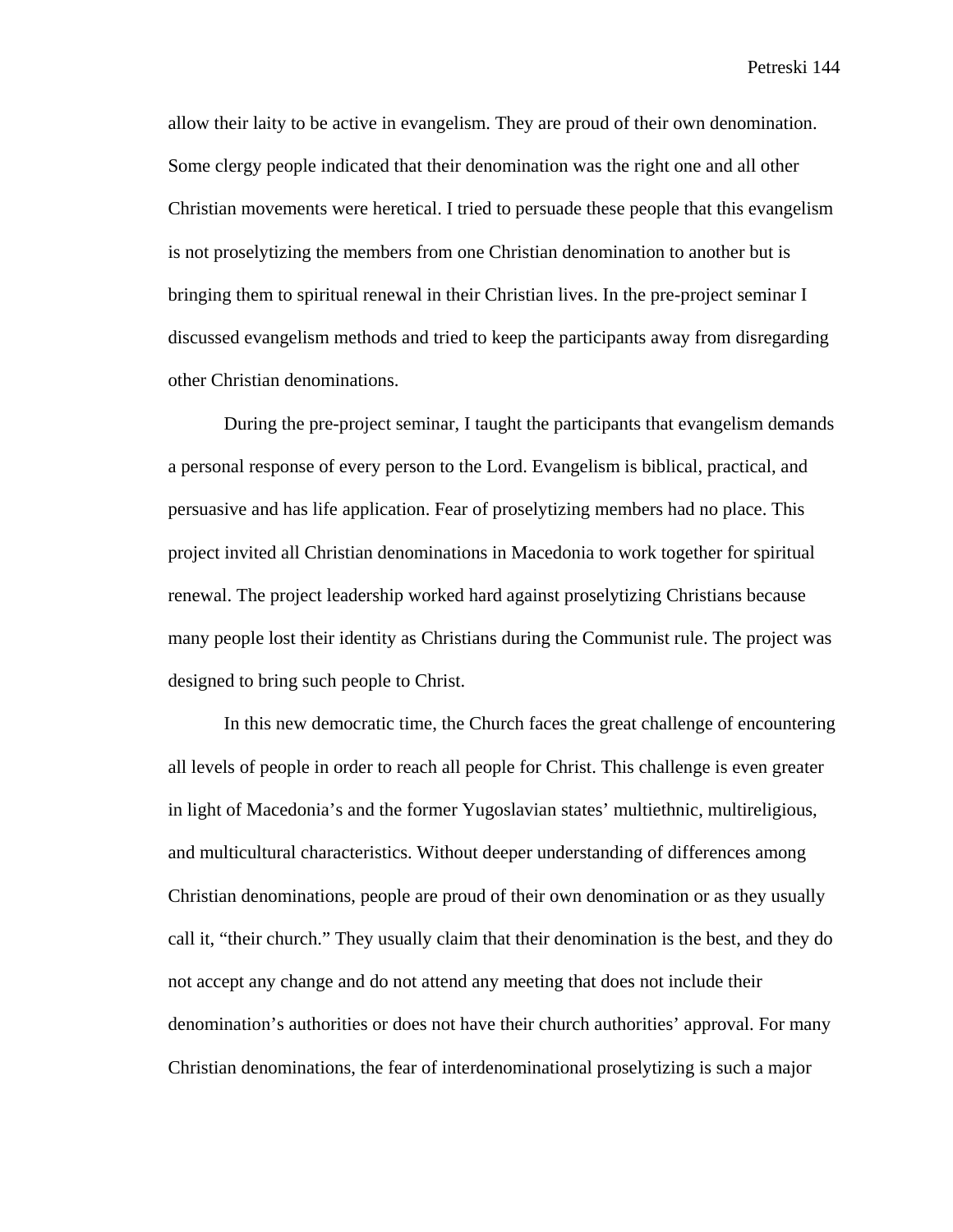issue that they do not even want to discuss any idea of deeper Christian or spiritual life. The fear from proselytizing is present by the hierarchy of some Christian denominations in the country. The clergy people of some denominations do not recognize the authority of the gospel. Through this research project, I wanted to transcend denominational barriers; therefore, this project worked on an interdenominational basis.

## **5. Effective Approach to Unchurched People**

This research project drew me to investigate how the good news about Jesus Christ was proclaimed in the past so that I could direct this project toward better success in reaching all genders and ages of people today. I learned that in the feudal period in the middle of the nineteenth century, on a market Saturday morning, an unknown man stood on the small hotel balcony in the center of the town of Radovish, Macedonia, and began to preach to a group of people who came to get their supplies in the village. A multitude of people gathered to hear what this stranger was preaching in broken Macedonian language. Many of them believed in the gospel he preached. Through that way of preaching, the gospel came to that town and other regions in Macedonia. Later the mission station in Thessalonica supplied this region with Bibles and other Christian literature.

In comparison to this story, I found that the present experience of evangelism differs in many ways from that time. After Communism failed, people would not be drawn by chance and be interested in standing and listening to the message of an unknown person. Communist teaching taught people to be wary of any unadvertised message and anything from an unknown person.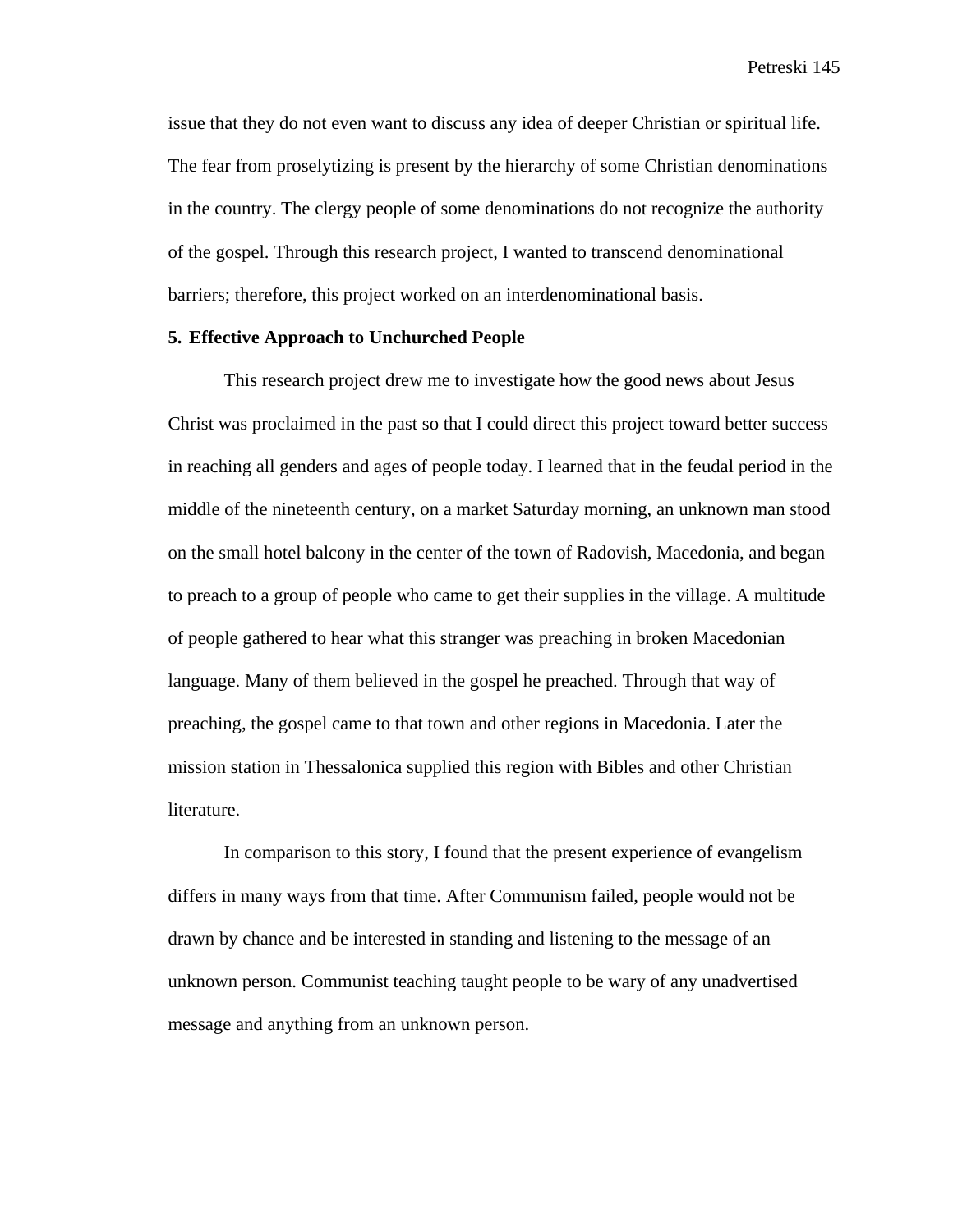Preaching in this project was advertized by as many means as possible. People usually believe officially recognized news edited or censured by the authorities. The place of preaching had to be set in advance, advertized, and secured from any kind of interruption. If that place would be a church building or any place with mostly church official's presence, it would be most accepted and trusted for preaching.

 This research project developed several different approaches to proclaiming the gospel to the post-Communist society in Macedonia. Personal witness, social assistance, evangelistic preaching, both liturgical and contemporary music, disciple making, and growth to Christian maturity are the approaches that attendees accepted most. This research project showed that the Church is in great need of constantly finding new and innovative ways to attract people from all age groups according to their experiences or expectations. The major discussion with the Committee and the core team was on finding more effective ways of approaching and inviting people to the evangelistic meetings and to activities in the church. Therefore, a larger group of laypeople was invited to help. As this group of people came from the four churches, I organized the pre-project seminar in order to instruct them on how to approach people more effectively and raise interest in them to come to the evangelistic meetings. Personal conversation with nonbelievers engendered interest by the laypeople to understand evangelism as the fruit of love explained in Chapter 2.

Approaching people with Christian literature or humanitarian aid were the most effective ways of personal evangelism. This project helped the laity to continue this way of approaching people and drawing their attention to the gospel even in the times after the project. All volunteers in the project found the most effective approach for inviting non-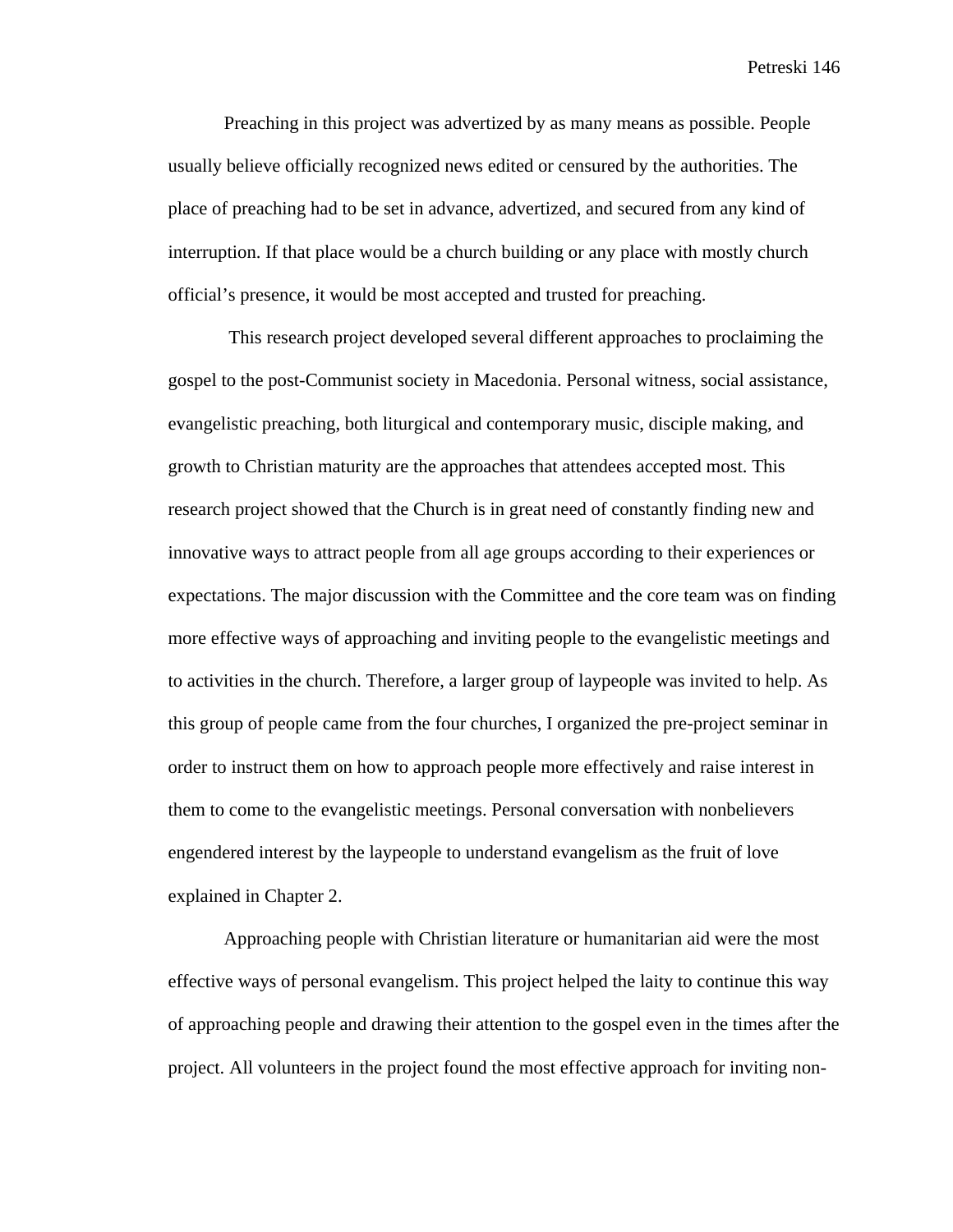churched persons to the evangelistic meetings through personal communication and invitation. This approach illustrates the parable of Jesus in Mathew 22:2-10, in which the master prepared a big wedding. In order to have the wedding room full, the master sent his servants to invite every individual to come to the wedding ceremony. "So the servants went out into the streets and gathered all the people they could find, both good and bad, and the wedding hall was filled with guests" (Matt. 22:10). Persuasion is an important part of evangelism.

Most large gatherings started after individual communication with people, persuading them and inviting them to come. According to my experience and the evidence of post-project survey question 5, success in attendance depended very much on the kind of approach and the strength of persuasion to the individuals. This effective approach to people is a result of what the core team learned from Acts 8:4-6 in approaching people in friendly and persuasive manner. This text was the basis for reaching unchurched people, developing mutual friendships with them, and persuading them for the gospel of Jesus. The section on mobilizing laity in Chapter 2 also deals with this effective approach.

I recognized that people in general have not changed in their nature. They still are as sensitive and emotional as ever. The preaching and especially the climax of preaching, the invitational appeal to the altar for repentance, mostly touches their emotions and brings them to decision. Evangelistic preaching, as much as contemporary singing, makes people more receptive to the message. Therefore, the appeal for repentance and conversion is as powerful as it was during, and after the political changes that have taken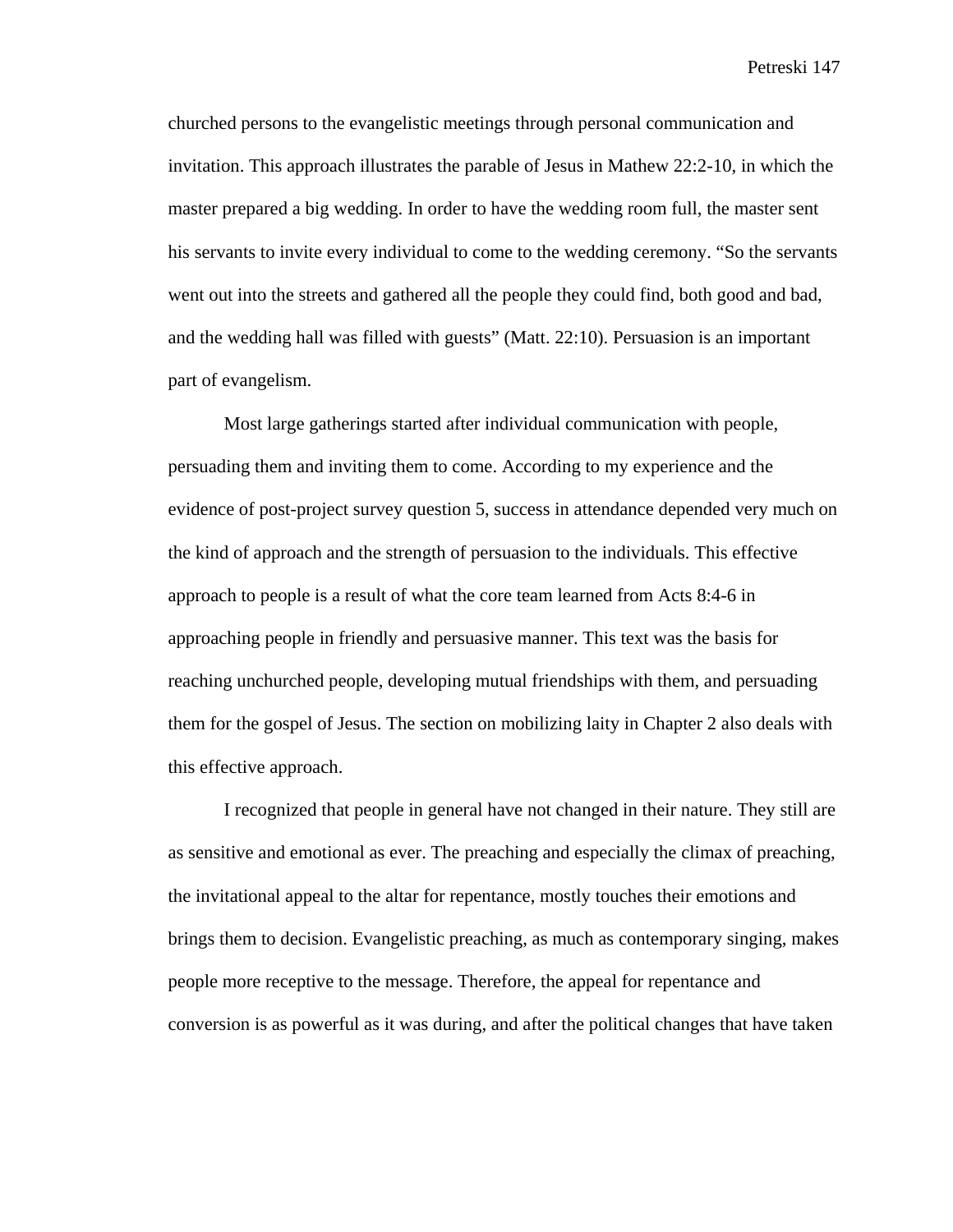place in former Yugoslavia. Positive and emotional appeal is the crucial element of evangelistic preaching.

I discovered that the message of evangelistic preaching is very connected to the life of every individual without any cultural difference. The listeners are communicating with the evangelist and believe that everything the evangelist preaches is worth accepting and being understood as something practical and important for future physical and spiritual life. Through the evangelistic preaching, I found that catching the interest of all receptors makes the gospel a joyful message to the individual that touches the inner being of both youth and adult equally. The whole evangelistic event makes people think about their salvation and at the end of the event they make the final decision in accepting Christ as their personal savior and Lord.

#### **6. Freedom as a Great Opportunity for Evangelism**

A post-Communist society offers great potential for evangelism among nonchurched persons because there is a new sense of freedom. The Communist way of thinking in general was called *single-thinking.* This expression came from Communist centralized authority and command. The Communist regime, through the educational system, indoctrinated a way of thinking that new generations had to follow. They had to think in the atheistic way and no other way of thinking would be progressive or acceptable for them. Special prisons were full of other thinking people who were submitted to brainwashing in order to become single thinking like others who, by fear, were pressed to silence and obedience.

In the post-Communist society a great potential for evangelism emerged among nonchurched persons because they experience a new sense of freedom. People of the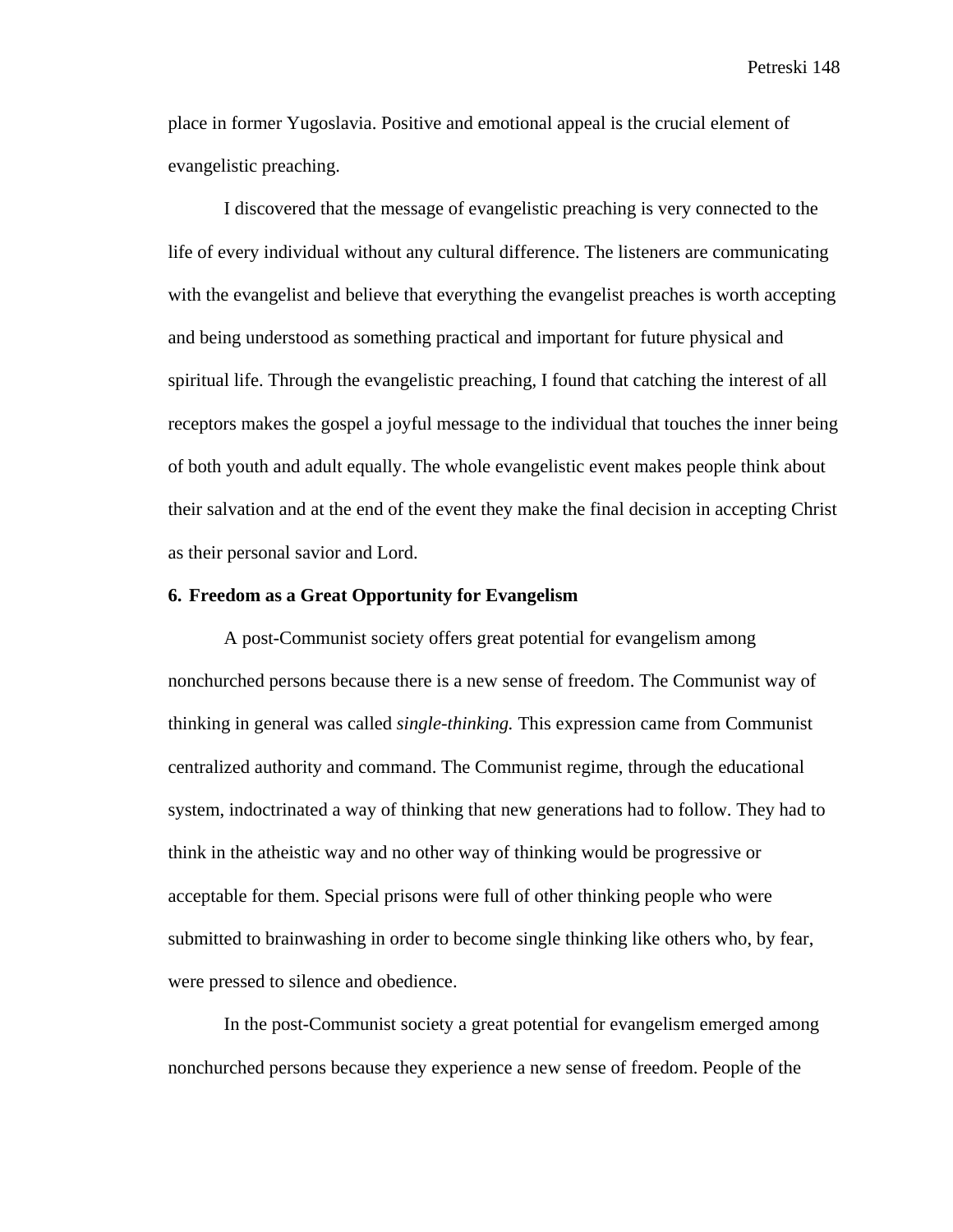younger generation for the first time in their lives sensed a real freedom to think and act as they found best in a democratic way of thinking. They no longer had rules from other persons or authorities to shape their thoughts and decisions. They would no longer lose their occupations for professing the Christian faith. For the first time, people experienced freedom to integrate their beliefs with their occupations. No more either/or (either Christianity or occupation), but every person was free to make his or her own decision to follow the Christian faith without interrupting his or her occupation.

#### **7. Catching the Interest of all Generations through Both Traditional and**

#### **Contemporary Worship Styles**

I discovered, through this project, many different circumstances that caused the conditions for evangelism in Macedonia and the former Yugoslav regions to differ from other regions and from previous historical periods and political contexts. The historical, political, and religious experiences of Macedonia and former Yugoslavia made the population more interested in better society by giving all generations a chance to come into relationship with God through Jesus Christ as the only risen savior.

 Both the older and the younger generations participated in the project. The older generation was more comfortable with the traditional worship, comparing with what they had heard or experienced in the past. During the Communist era, some people visited the monasteries under the guise of enjoying the tourist attraction but attended the traditional liturgical worship services, baptized their infants, or celebrated weddings. Others remembered the time of their childhood or early youth before the Communist regime came into power. When they learned through religious education some of the prayers and Christian expressions that remained in their memory all their lives.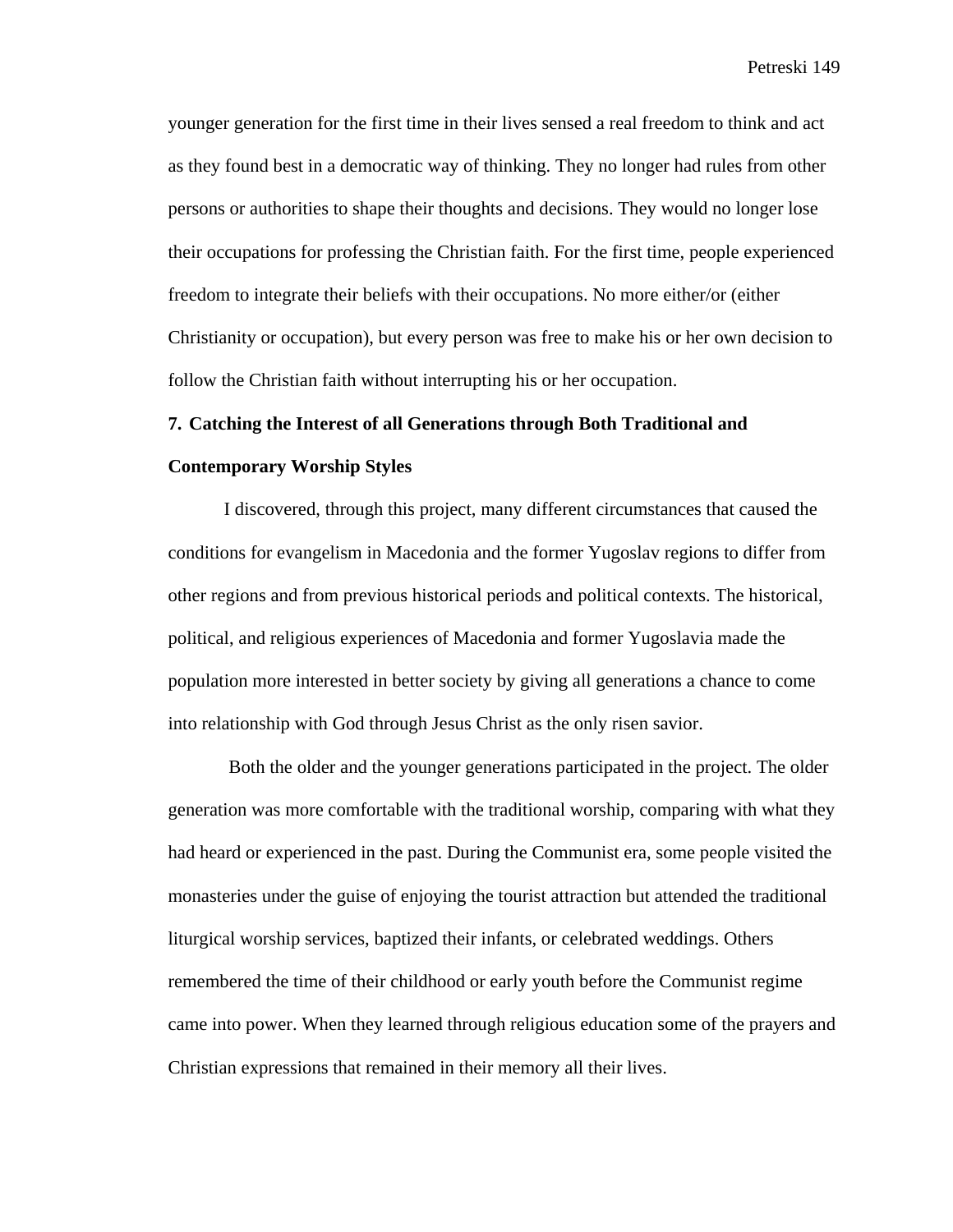The younger generation manifested ignorance to most Christian qualities experienced in the past by the older generations. They showed interest in the witness of the gospel through the lives and practice of Christians in the present. They found the gospel relevant to their time and lifestyle by the way of witness and by the contemporary style of singing and worshiping God.

 Through catching the interest of both generations a connection appears to the discussion in the conclusion of the research review in Chapter 2. The connection is made by the claim of Arias who calls the message of the kingdom of God a *Costly discipleship* because it gives the answers to all questions, remedy for all evils, joy in the new life. The message of the gospel presents challenges, demands, and tasks in the kingdom of God (89).

The older generation still enjoyed the traditional type of evangelistic meetings. The younger generation was influenced by the new contemporary worship style. This young generation requested more music in the evangelistic meetings and appeared more prepared to understanding the message. Recognizing this importance of providing a contemporary style of worship, I decided to have both traditional and contemporary worship in order to hold the attention of both older and younger generations. As emphasized by Hunt (69).

#### **Implications of Findings and Practical Application**

Based upon the experience of this research project, several implications appeared as helpful and suitable for use in further development of evangelism in Macedonia, specifically, and the former Yugoslavian territories, in general. As already noted, after the fall of Communism, new conditions for evangelism in Macedonia appeared. These new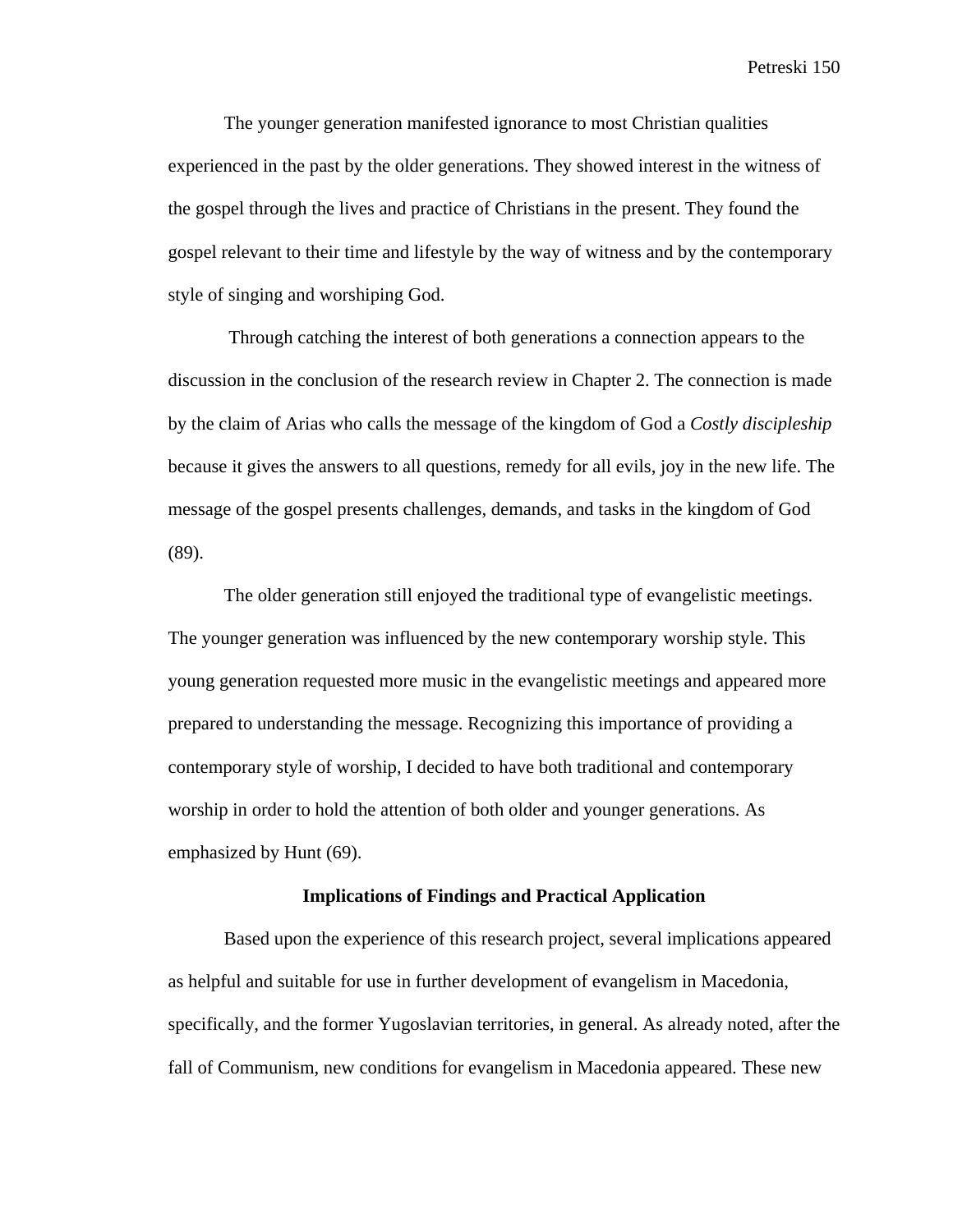conditions urge everybody who wants to develop evangelism in the country to use all possible opportunities of freedom because people still fear that the freedom the nation experiences might be taken away again.

Evangelism in Macedonia has enormous freedom that was not experienced for a long time. This freedom implies using media, buildings, open air grounds, all possible music and speaking instruments and all available people called by God to spread the good news to the nation. Also a great potential in using all types of technology that would improve the understanding of the gospel and by the use of visual and other aids help people better understand the message of the gospel.

Prior to the research project, the volunteers understood very little of the breadth of possibilities for evangelism. The experience of how much can be accomplished through evangelism surprised the people who were involved in the project.

The findings and implications of this research project will be of benefit to all local churches and Christian denominations in Macedonia and in the former Yugoslavian countries that would undertake evangelism. Knowing the conditions in most of the independent states of former Yugoslavia, this project would help to identify ways of approaching every individual and catching their interest in the gospel. Especially the preproject seminar should be more attentive to the religious community being evangelized (atheistic, Muslim, or other) in order to prepare evangelists better for the outreach.

In order to have an organized and successful project, this research suggests several steps to be taken in the future:

1. Better development of the seminar material and a deeper look into the literature that needs to be distributed among people;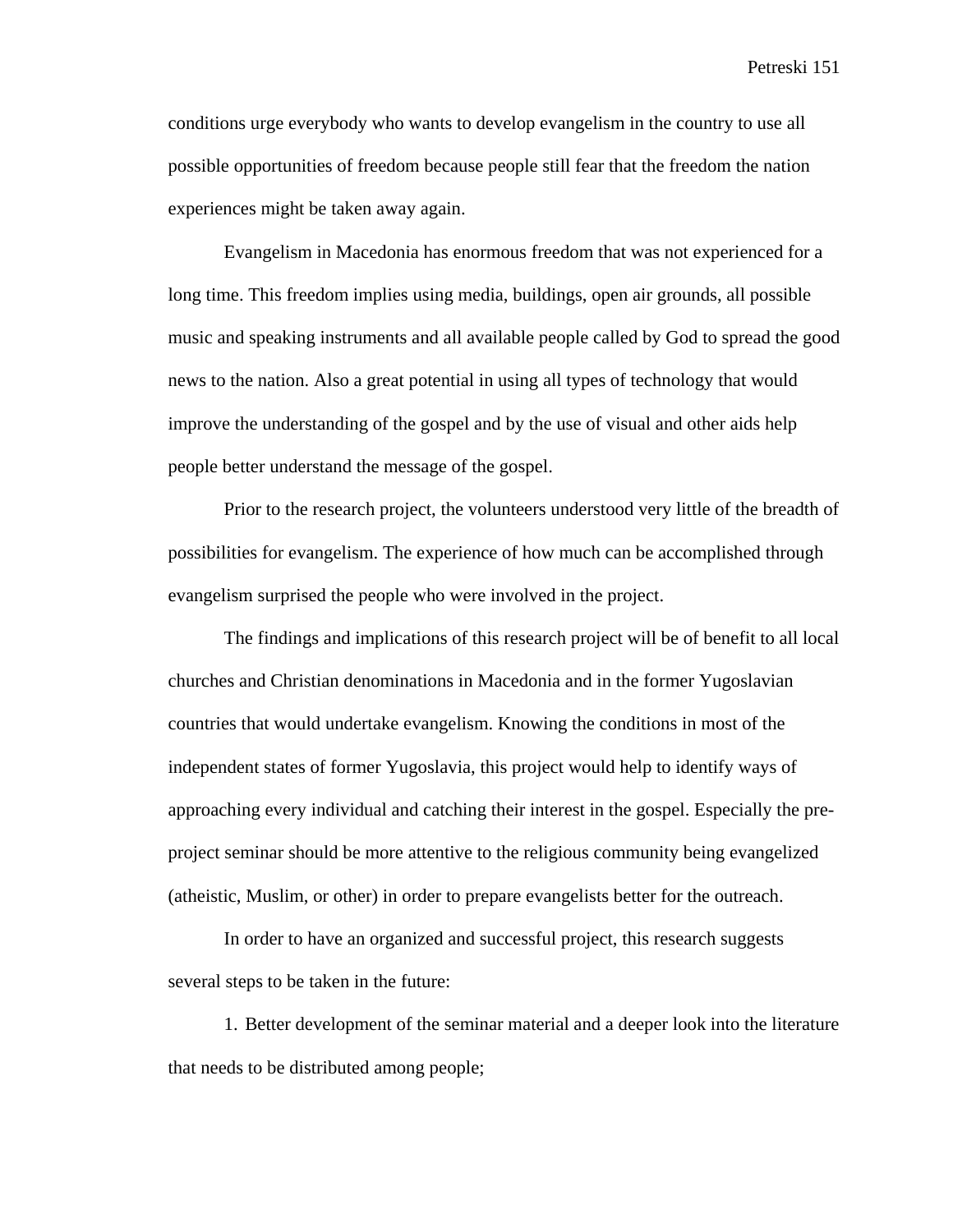2. More and deeper persuasive work with other Christian denominations in the area in order to get better connection and coverage of the population being evangelized;

3. Extreme care with other religious groups present in the area in order not to raise religious intolerance or enmity;

4. More open and closer dialogue and cooperation with political, governmental and business organizations for reaching people of all levels for Christ.

Also through the work of this research, some questions arose that need further research. The participants set these questions:

1. How can we make the gospel more interesting to people?

2. How can we bring better harmony in family life?

3. How can we lift the importance of the gospel to people of all ages?

#### **Weaknesses of the Study**

This project could have been strengthened by a larger number of volunteers and churches working together in this field in order to make better progress in the development of evangelism in the Republic of Macedonia. The absence of the major denominations of the country in the evangelistic outreach made the project and the study more limited to a smaller number of attendees and respondents to the project. The problem arose from the lack of understanding of the seriousness of spreading the good news to all people in the community and more widely to the whole region.

#### **Recommendations for Further Studies**

Evangelism is a great subject and requires a wide variety of outreach to all people, generations, nationalities, and religions. Continuing evangelism is needed in every society as the best way of reaching people for salvation in Christ. The project of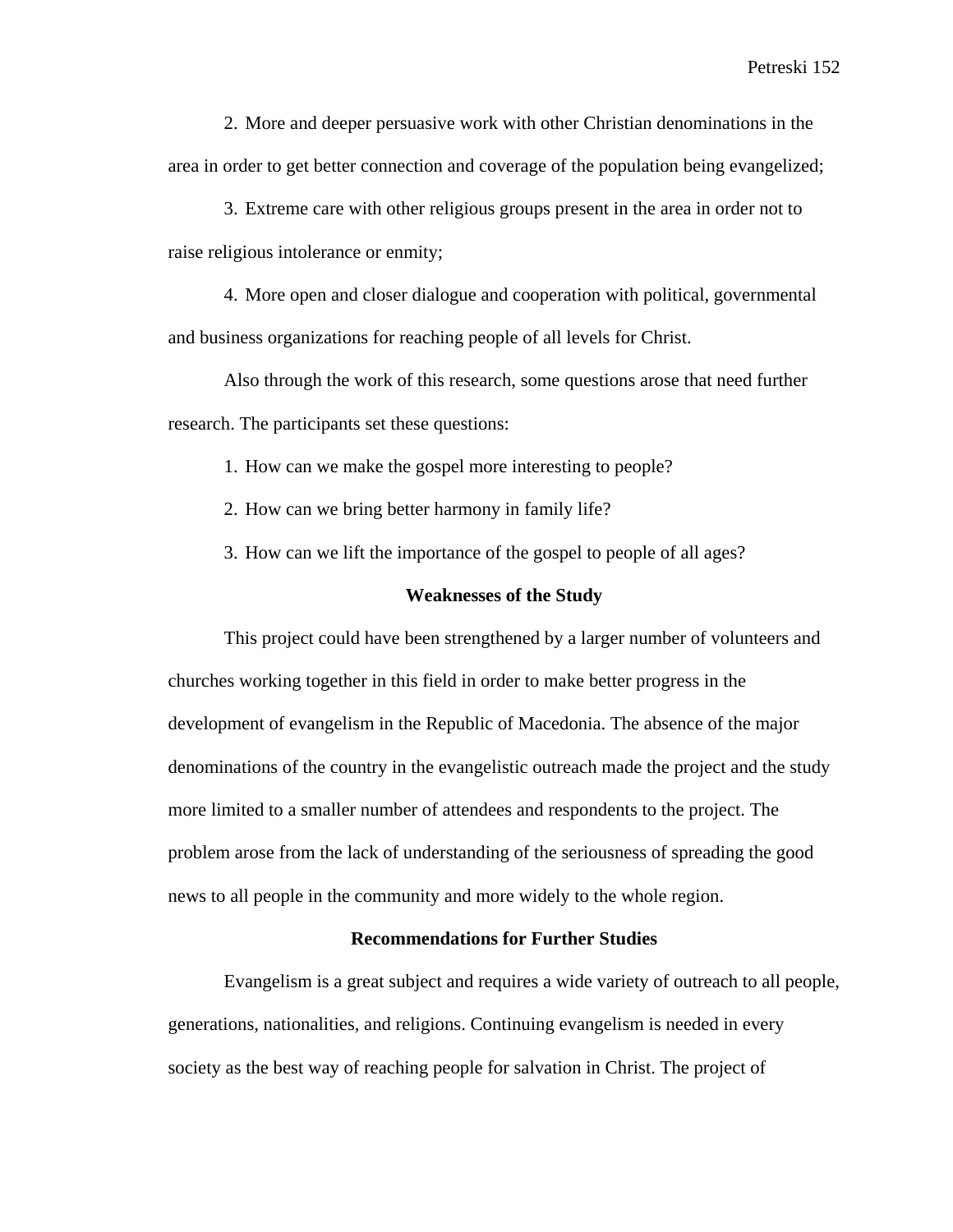evangelism for a limited time of one year is not the only way of success. Evangelism is a continuous process that engages every Christian in every time and to every person who has not accepted Christ as personal Savior and leads to continuous active Christian life. Present Christianity is still under the same obligation that Jesus gave to those present at his ascension by saying, "Therefore go and make disciples of all nations, baptizing them in the name of the Father and of the Son and of the Holy Spirit, and teaching them to obey everything I have commanded you. And surely I am with you always, to the very end of the age" (Matt. 28:19-20). In order to approach people better in post-Communist societies an important step must be taken in deeper study of the social, political, economic, religious and cultural context in order to reach all levels of society, genders, and ages of people. Much to be further developed in the field of discipling the new converts in studying the Bible and prayer as a result of their conversion and further growth in active witnessing to others.

#### **Conclusion**

Prior to the project an urgent need of revealing and developing the new conditions for evangelism appeared in Macedonia. Mostly those conditions dealt with the democratic freedom from political pressure of *single-thinking* idea and freedom of mind of individuals that no more pressure or persecution existed against Christian belief. Unfortunately many people had little understanding of real evangelism after the fall of Communism, and the kind of evangelism that was known was a strange fear of the authorities and very limited. I have now found how practical this research project can be in the future activities of churches and Christians. A major progress of knowledge and understanding of evangelism appeared after the fall of Communism, and people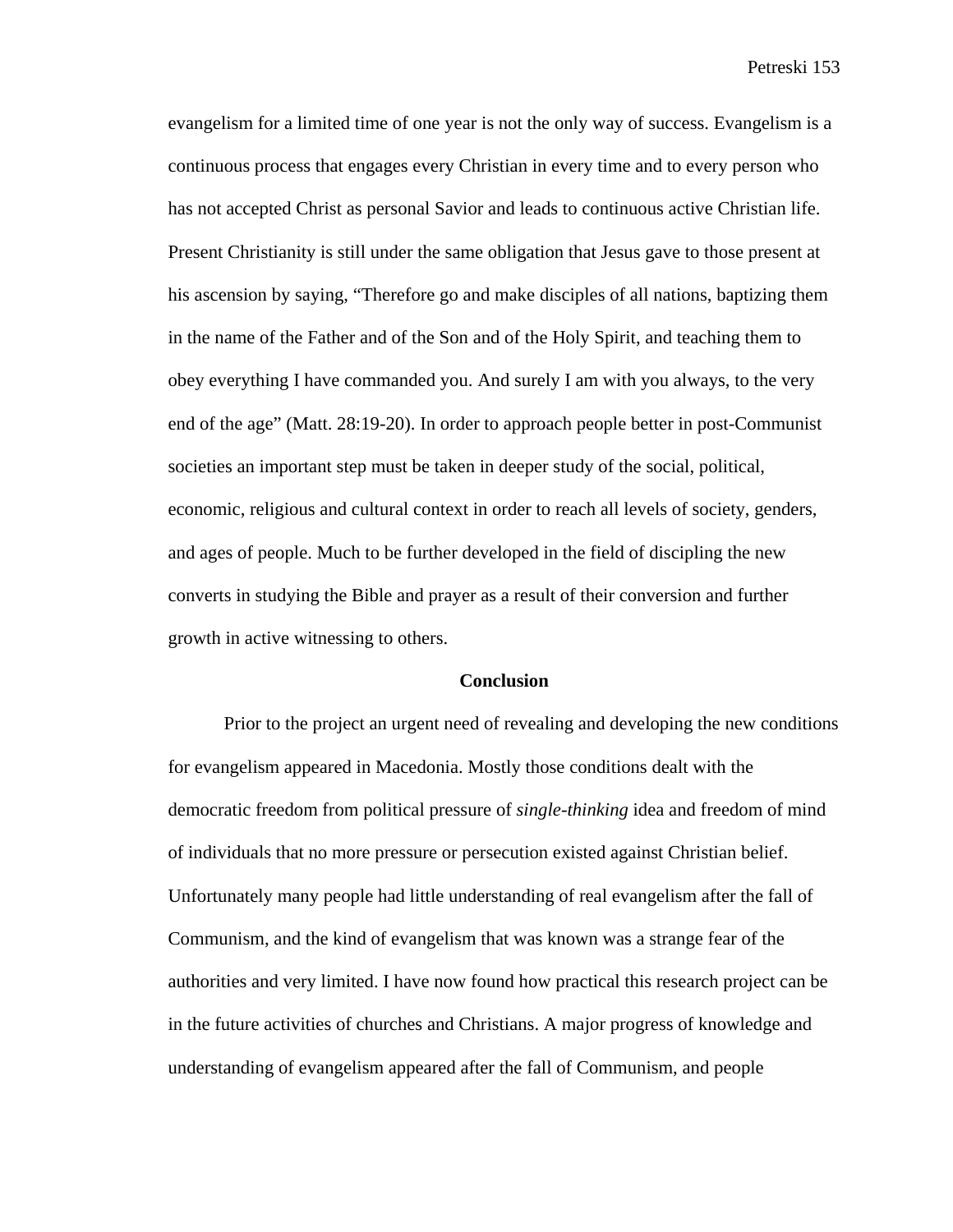experienced a strong development of evangelistic actions during and after the project in different parts of Macedonia.

The response to a new and contemporary way of evangelism combined with music and personal witnessing was the result of changes that took placed after the communist regime. A transition period continues between older and younger generations that need special attention in order to reach and bring to repentance more people from all stages of life.

Great need appears for finding ways and materials that would attract people and bring them to the gospel. After they repent and convert, discipleship is very important as the next stage of the evangelistic project. Evangelism is closely connected to discipleship in order to continue building the Church of Jesus Christ. Little understanding of the connection existed between the evangelism and discipleship prior to the project. The preproject seminar especially revealed this subject.

The important phenomenon at the beginning of the project was the fear of proselytism. For some Christian denominations, this idea was the main hindrance to participation in the project. Prohibitions were ordered against attending the seminar and the project for members of some Christian denominations present in Macedonia. Although only four churches responded to the invitation for participating in the project, teaching was developed among the participants to equip them in evangelism in their churches during and after the project.

Through this project I found that the best means for engendering a viable evangelism in Macedonia and in the former Yugoslavian territories is for the whole population in the region to be brought to repentance and through discipleship to be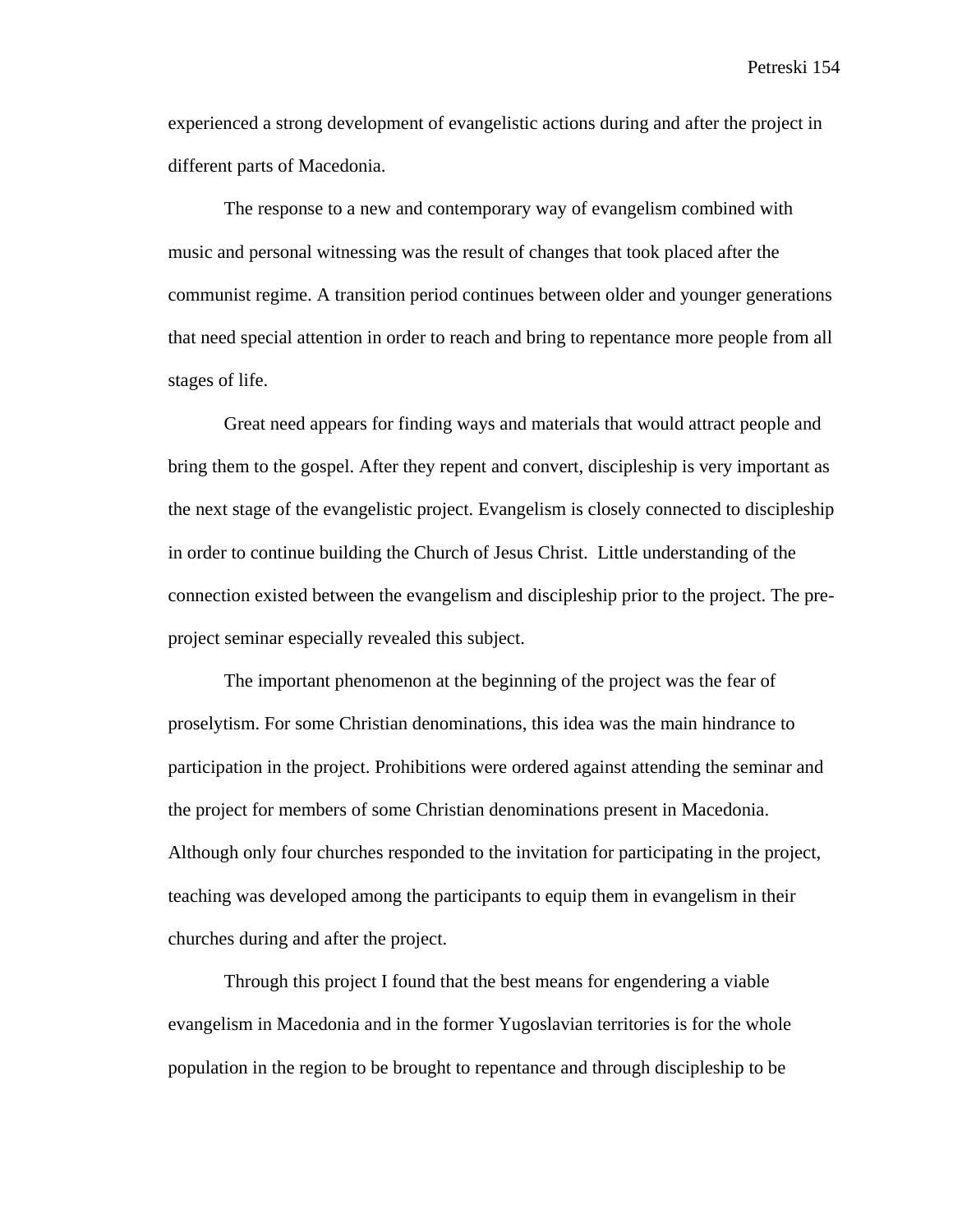prepared to witness to others. The great need for proclaiming that Jesus is the Christ to the new generations is the mean that leads to progress and strengthening of Christianity in the region of Macedonia and wider.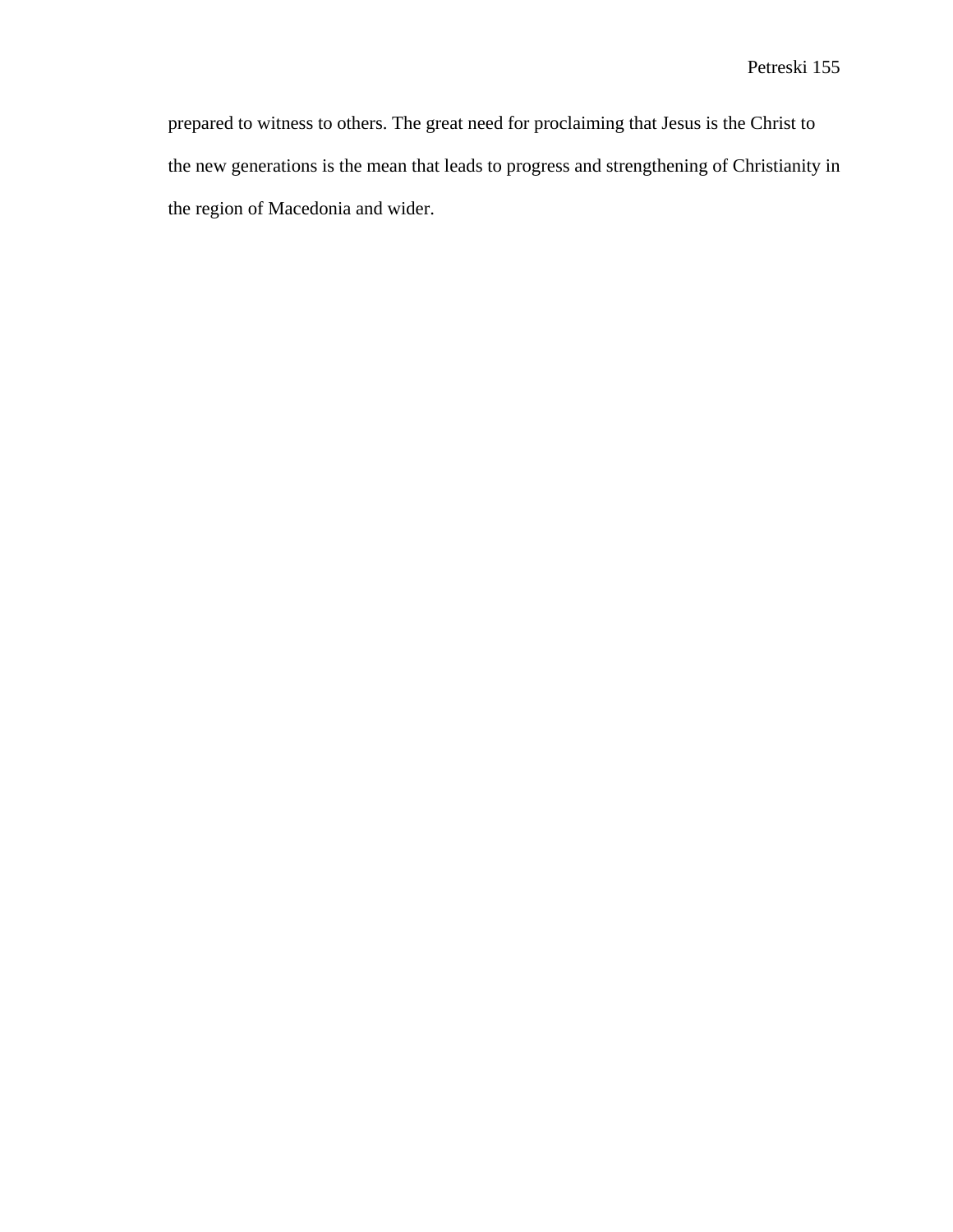## **APPENDIX A**

## **Evangelism Activity Letter and Survey**

Skopje,

Date: March 27, 2005

Dear friend,

Thank you for accepting to work with us in this project. It is of vital importance to make this project possible in order to help our nation by finding the best ways for reaching every person and presenting them Christ.

I am glad you know Christ as your personal Savior and understand the meaning of faith in Christ in this lost society. Therefore, I urge you to look carefully at the following questionnaire on the next pages and give as accurate answers as possible.

Please return the filled questionnaire to the Pastor as soon as you complete it.

There is no need of writing your name at any place and you are free to remain

completely anonymous.

Remaining grateful,

Pastor Kitan Petreski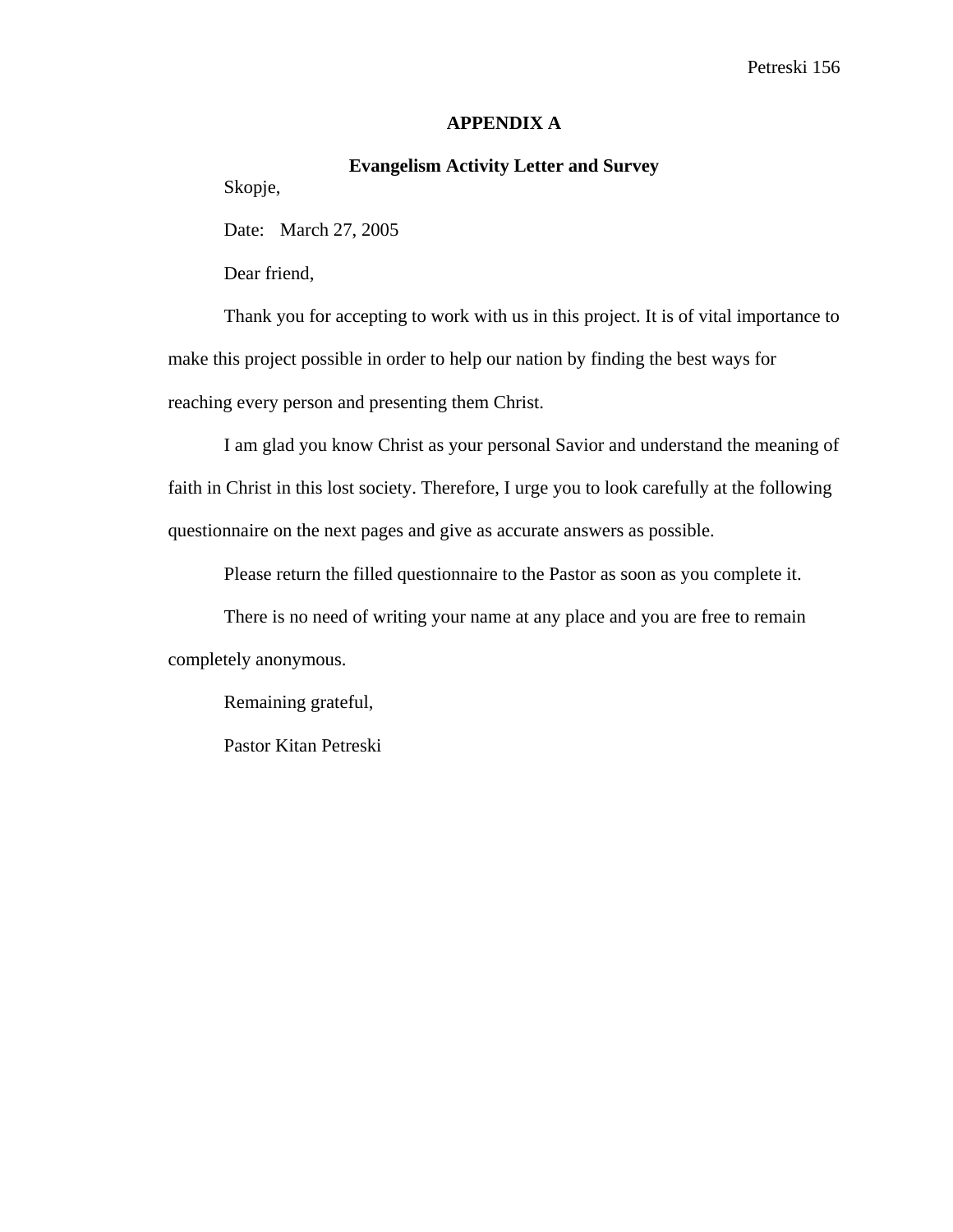# **Pre-Project Survey**

|    | March 27,2005                                                                 |  |
|----|-------------------------------------------------------------------------------|--|
|    | Gender: M<br>Age:<br>$\mathbf{F}$                                             |  |
| 1. | What does "evangelism" mean? What is your definition of evangelism?           |  |
|    |                                                                               |  |
| 2. | Has your church nourished evangelism in the past fifteen (15) years?          |  |
|    | Yes<br>b. No<br>a.                                                            |  |
| 3. | Has your church undertaken evangelism projects in the past?                   |  |
|    | Yes<br>b. No<br>a.                                                            |  |
| 4. | If you answered yes to question #2, what means of evangelism were undertaken? |  |
|    |                                                                               |  |
| 5. | What was the nature of the evangelism message that your church developed?     |  |
|    |                                                                               |  |
|    |                                                                               |  |
| 6. | Which of the following would you suggest are better ways for inviting         |  |
|    | nonchurched individuals?                                                      |  |

- a. Preparing good music
- b. Having a good speaker
- c. Distributing leaflets and brochures
- d. Personally inviting people
- e. Have special events outside the church building
- f. Other\_\_\_\_\_\_\_\_\_\_\_\_\_\_\_\_\_\_\_\_\_\_\_\_\_\_\_\_\_\_\_\_\_\_\_\_\_\_\_\_\_\_\_\_\_\_\_\_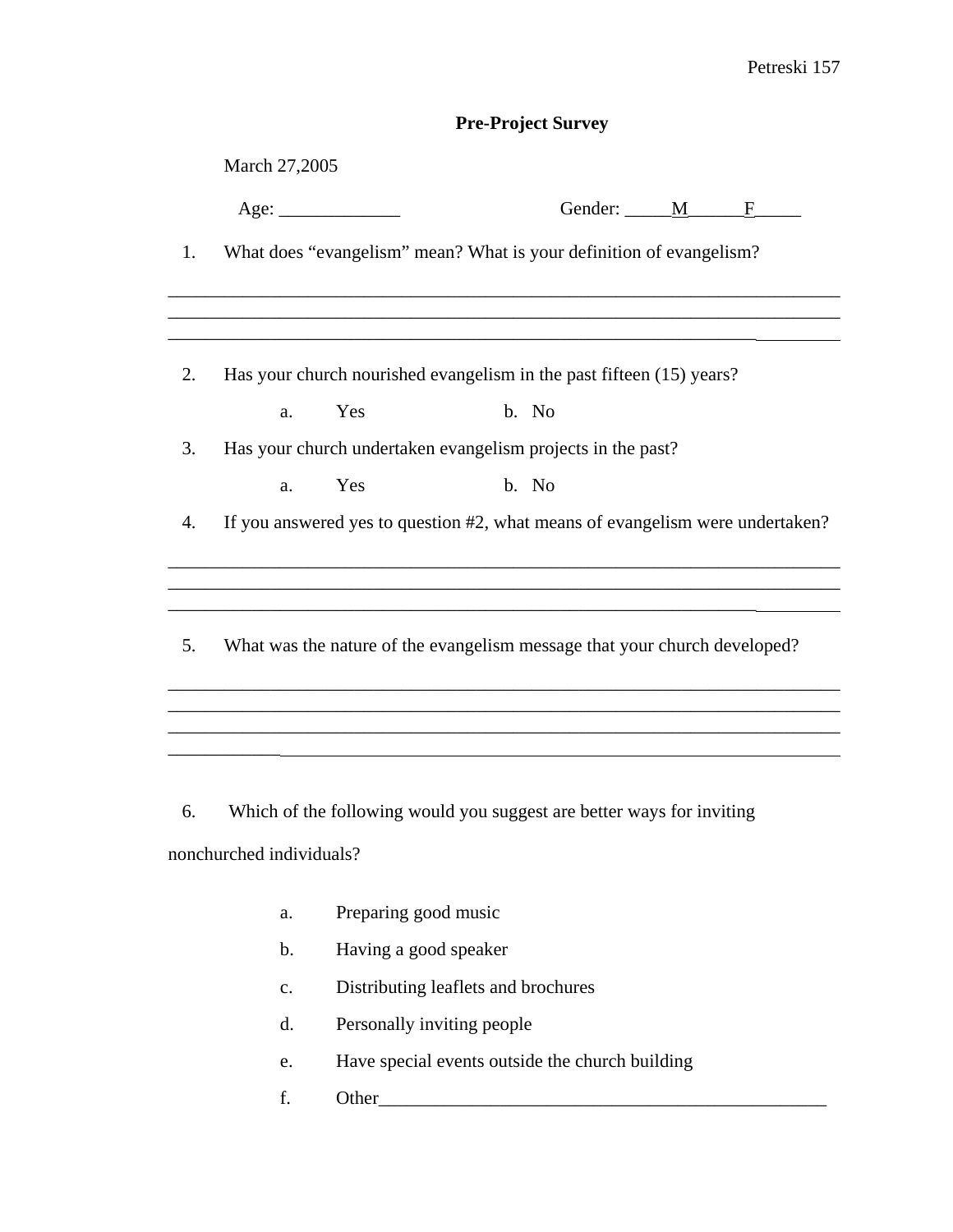| What is the most common response to the invitation you offer? |  |
|---------------------------------------------------------------|--|
|                                                               |  |

| 8.  | evangelism events?    |     |       | Would you like to cooperate with other Christian denominations in special |
|-----|-----------------------|-----|-------|---------------------------------------------------------------------------|
|     | a.                    | Yes | b. No |                                                                           |
| 9.  |                       |     |       | Do you plan to ask for support from other sources and/or denominations?   |
|     | a.                    | Yes | b. No |                                                                           |
|     | If yes, in what ways? |     |       |                                                                           |
|     |                       |     |       |                                                                           |
| 10. | a.<br>If no, why not? | Yes | b. No | Would you be opposed to inviting evangelists from other denominations?    |
|     |                       |     |       |                                                                           |
|     |                       |     |       |                                                                           |

\_\_\_\_\_\_\_\_\_\_\_\_\_\_\_\_\_\_\_\_\_\_\_\_\_\_\_\_\_\_\_\_\_\_\_\_\_\_\_\_\_\_\_\_\_\_\_\_\_\_\_\_\_\_\_\_\_\_\_\_\_\_\_\_\_\_\_\_\_\_\_\_  $\overline{\phantom{a}}$  , and the set of the set of the set of the set of the set of the set of the set of the set of the set of the set of the set of the set of the set of the set of the set of the set of the set of the set of the s \_\_\_\_\_\_\_\_\_\_\_\_\_\_\_\_\_\_\_\_\_\_\_\_\_\_\_\_\_\_\_\_\_\_\_\_\_\_\_\_\_\_\_\_\_\_\_\_\_\_\_\_\_\_\_\_\_\_\_\_\_\_\_

\_\_\_\_\_\_\_\_\_\_\_\_\_\_\_\_\_\_\_\_\_\_\_\_\_\_\_\_\_\_\_\_\_\_\_\_\_\_\_\_\_\_\_\_\_\_\_\_\_\_\_\_\_\_\_\_\_\_\_\_\_\_\_\_\_\_\_\_\_\_\_\_

 $\overline{\phantom{a}}$  , and the contribution of the contribution of the contribution of the contribution of the contribution of the contribution of the contribution of the contribution of the contribution of the contribution of the

11. What are your expectations of this project?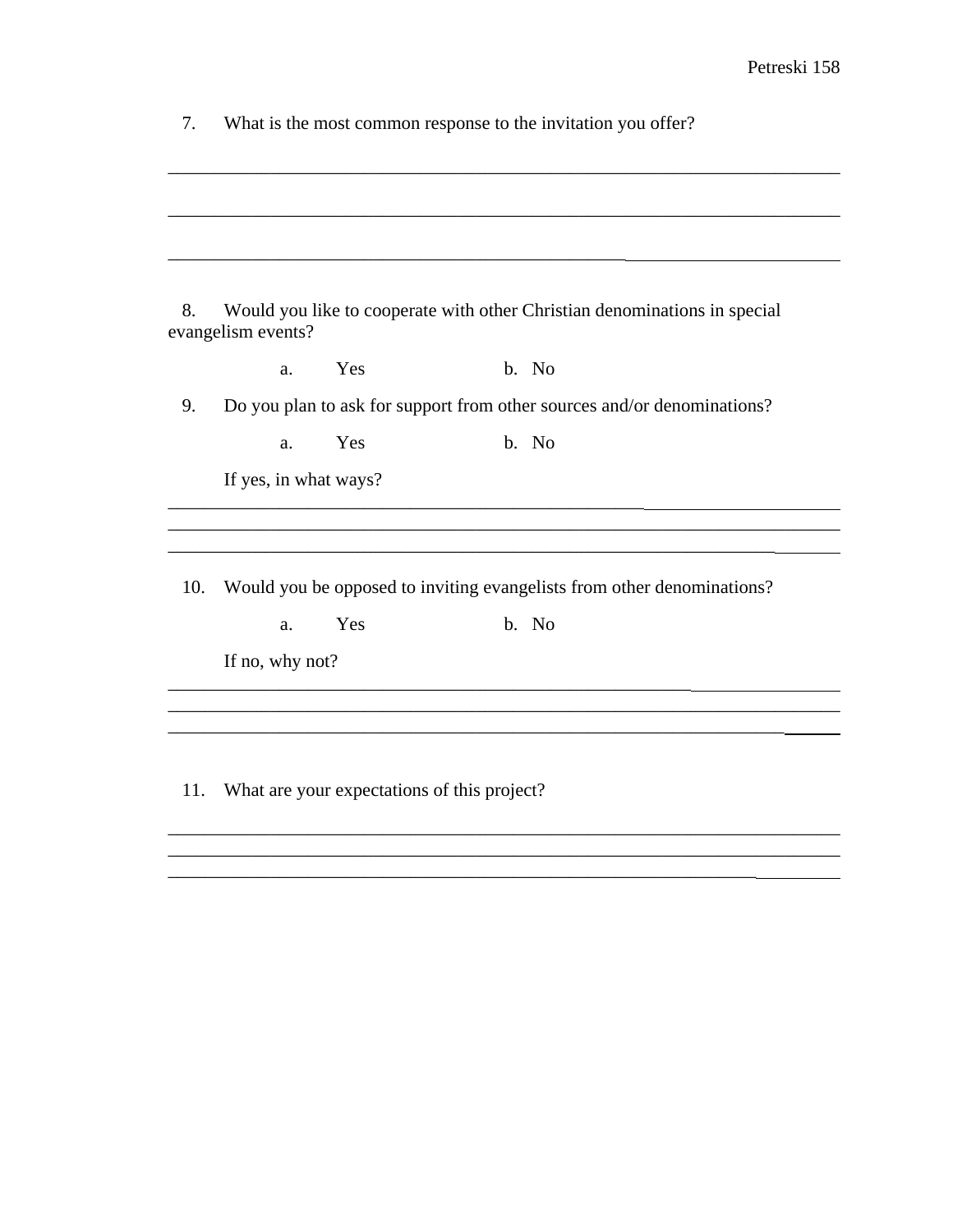# **APPENDIX B**

|               |                |                                                                              | <b>Mid-Project Survey</b> | July 18, 2005                                                                      |
|---------------|----------------|------------------------------------------------------------------------------|---------------------------|------------------------------------------------------------------------------------|
|               |                |                                                                              | Gender: <u>MAGE</u>       |                                                                                    |
| 1.            |                | Did you complete the pre-project questionnaire?                              |                           |                                                                                    |
|               | a.             | Yes                                                                          | b. No                     |                                                                                    |
| 2.            |                | Were the instructions clear for understanding your role in this project?     |                           |                                                                                    |
|               | a.             | Yes                                                                          | b. No                     |                                                                                    |
| 3.<br>people? |                | Were the handouts, leaflets, and brochures clear and easy to understand for  |                           |                                                                                    |
|               | a.             | Yes                                                                          | b. No                     |                                                                                    |
| 4.            |                |                                                                              |                           | Of all the people you invited to the evangelism events, what was their attitude?   |
|               |                | (Please include the number of individuals according to their interest level) |                           |                                                                                    |
|               | a.             | Very Interested                                                              |                           |                                                                                    |
|               | $\mathbf b$ .  |                                                                              |                           |                                                                                    |
|               | c.             |                                                                              |                           |                                                                                    |
|               | d.             | Opposed                                                                      |                           |                                                                                    |
| 5.            |                | What style of evangelism event was most interesting for people?              |                           |                                                                                    |
|               | a.             | Traditional worship                                                          |                           |                                                                                    |
|               | $\mathbf b$ .  | <b>Traditional Church Music</b>                                              |                           |                                                                                    |
|               | c.             | Contemporary worship                                                         |                           |                                                                                    |
| 6.            |                |                                                                              |                           | In your opinion, in general, what was the response to the invitation at the altar? |
|               | a.             | Followed by many                                                             |                           |                                                                                    |
|               | $\mathbf b$ .  | Followed with hesitation                                                     |                           |                                                                                    |
|               | $\mathbf{c}$ . | Followed poorly                                                              |                           |                                                                                    |
|               | d.             | I saw almost no response                                                     |                           |                                                                                    |
|               |                |                                                                              |                           |                                                                                    |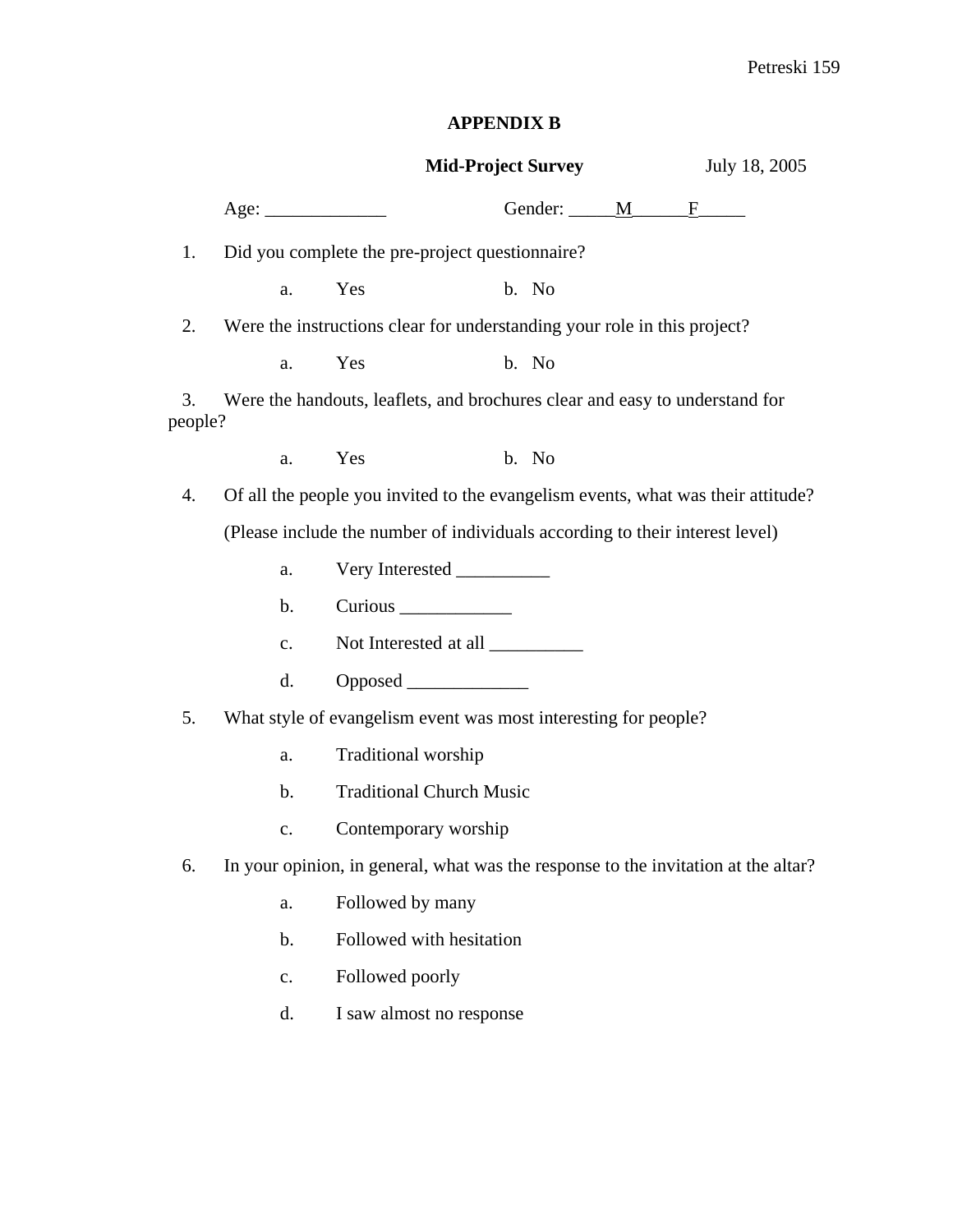7. How strong was the request of Bibles and Christian literature?

- a. Very strong
- b. Somewhat strong
- c. Weak

8. Do you have any recommendations for this project?

9. Would you be willing to follow through the rest of this project?

\_\_\_\_\_\_\_\_\_\_\_\_\_\_\_\_\_\_\_\_\_\_\_\_\_\_\_\_\_\_\_\_\_\_\_\_\_\_\_\_\_\_\_\_\_\_\_\_\_\_\_\_\_\_\_\_\_\_\_\_\_\_\_\_\_\_

\_\_\_\_\_\_\_\_\_\_\_\_\_\_\_\_\_\_\_\_\_\_\_\_\_\_\_\_\_\_\_\_\_\_\_\_\_\_\_\_\_\_\_\_\_\_\_\_\_\_\_\_\_\_\_\_\_\_\_\_\_\_\_\_\_\_\_\_\_\_\_\_ \_\_\_\_\_\_\_\_\_\_\_\_\_\_\_\_\_\_\_\_\_\_\_\_\_\_\_\_\_\_\_\_\_\_\_\_\_\_\_\_\_\_\_\_\_\_\_\_\_\_\_\_\_\_\_\_\_\_\_\_\_\_\_\_\_\_\_\_\_

a. Yes b. No

10. Are the pastors cooperative in your needs throughout this project?

a. Yes b. No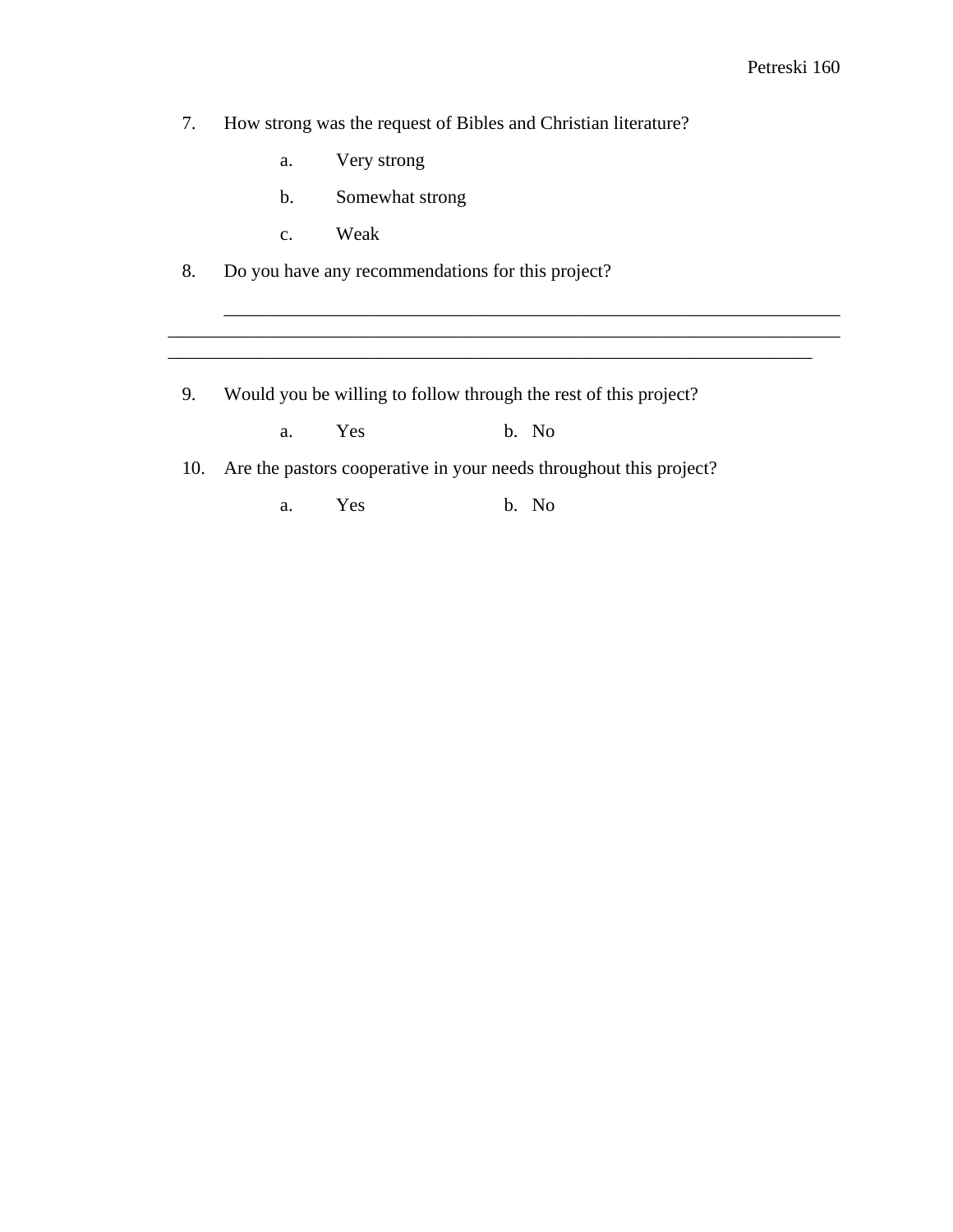## **APPENDIX C**

|         |                | <b>Post-Project Survey</b>                                                  |  |       | August 27, 2005       |  |   |
|---------|----------------|-----------------------------------------------------------------------------|--|-------|-----------------------|--|---|
|         |                | Age:                                                                        |  |       | Gender: ______M______ |  | F |
| 1.      |                | Did you complete the pre-project survey?                                    |  |       |                       |  |   |
|         | a.             | Yes                                                                         |  | b. No |                       |  |   |
| 2.      |                | Did you complete the mid-project survey?                                    |  |       |                       |  |   |
|         | a.             | Yes                                                                         |  | b. No |                       |  |   |
| 3.      |                | What advertising methods do you think were most effective?                  |  |       |                       |  |   |
|         | a.             | TV                                                                          |  |       |                       |  |   |
|         | $\mathbf b$ .  | Newspaper                                                                   |  |       |                       |  |   |
|         | $\mathbf{c}$ . | Personal Invitation                                                         |  |       |                       |  |   |
|         | d.             | Humanitarian aid                                                            |  |       |                       |  |   |
| 4.      |                | What elements of the evangelism events do you think were most attractive to |  |       |                       |  |   |
| people? |                |                                                                             |  |       |                       |  |   |
|         | a.             | Music                                                                       |  |       |                       |  |   |
|         | b.             | Sermon                                                                      |  |       |                       |  |   |
|         | c.             | Liturgy                                                                     |  |       |                       |  |   |
|         | d.             | Counseling                                                                  |  |       |                       |  |   |
|         | e.             |                                                                             |  |       |                       |  |   |
| 5.      |                | In your opinion, how attractive was the contemporary style of worship?      |  |       |                       |  |   |

- a. Good
- b. Somewhat good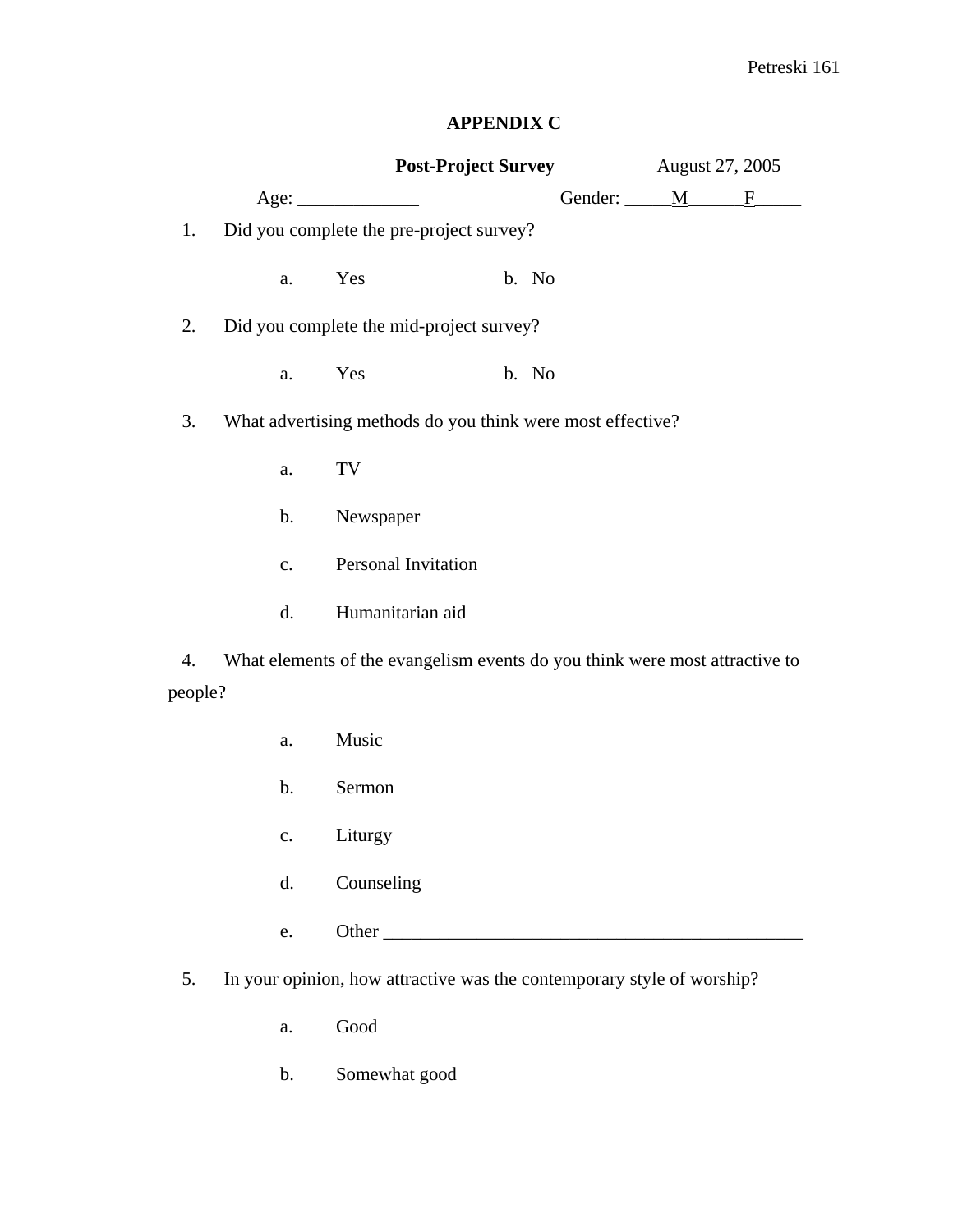c. Not good

6. How important do you think are the warm greeters at the entrance?

- a. Very important
- b. Somewhat important
- c. Didn't make much difference

7. In general, do you think the message was clear and the altar call personal?

a. Yes b. Somewhat c. No

8. Would you, as a Christian, like further spiritual instructions, or do you feel everything you need you have acquired?

\_\_\_\_\_\_\_\_\_\_\_\_\_\_\_\_\_\_\_\_\_\_\_\_\_\_\_\_\_\_\_\_\_\_\_\_\_\_\_\_\_\_\_\_\_\_\_\_\_\_\_\_\_\_\_\_\_\_\_\_\_\_\_\_\_\_\_\_\_\_\_\_

\_\_\_\_\_\_\_\_\_\_\_\_\_\_\_\_\_\_\_\_\_\_\_\_\_\_\_\_\_\_\_\_\_\_\_\_\_\_\_\_\_\_\_\_\_\_\_\_\_\_\_\_\_\_\_\_\_\_\_\_\_\_\_\_\_\_\_\_\_\_\_\_

\_\_\_\_\_\_\_\_\_\_\_\_\_\_\_\_\_\_\_\_\_\_\_\_\_\_\_\_\_\_\_\_\_\_\_\_\_\_\_\_\_\_\_\_\_\_\_\_\_\_\_\_\_\_\_\_\_\_\_\_\_\_\_\_\_\_\_\_\_\_\_\_

\_\_\_\_\_\_\_\_\_\_\_\_\_\_\_\_\_\_\_\_\_\_\_\_\_\_\_\_\_\_\_\_\_\_\_\_\_\_\_\_\_\_\_\_\_\_\_\_\_\_\_\_\_\_\_\_\_\_\_\_\_\_\_\_\_\_\_\_\_\_\_\_

9. What would you suggest for a better approach to the needs of people?

\_\_\_\_\_\_\_\_\_\_\_\_\_\_\_\_\_\_\_\_\_\_\_\_\_\_\_\_\_\_\_\_\_\_\_\_\_\_\_\_\_\_\_\_\_\_\_\_\_\_\_\_\_\_\_\_\_\_\_\_\_\_\_

\_\_\_\_\_\_\_\_\_\_\_\_\_\_\_\_\_\_\_\_\_\_\_\_\_\_\_\_\_\_\_\_\_\_\_\_\_\_\_\_\_\_\_\_\_\_\_\_\_\_\_\_\_\_\_\_\_\_\_\_\_\_\_

10. What different conditions are there between the evangelism during Communism time and now?

\_\_\_\_\_\_\_\_\_\_\_\_\_\_\_\_\_\_\_\_\_\_\_\_\_\_\_\_\_\_\_\_\_\_\_\_\_\_\_\_\_\_\_\_\_\_\_\_\_\_\_\_\_\_\_\_\_\_\_\_\_\_\_\_\_\_\_\_\_\_\_\_

\_\_\_\_\_\_\_\_\_\_\_\_\_\_\_\_\_\_\_\_\_\_\_\_\_\_\_\_\_\_\_\_\_\_\_\_\_\_\_\_\_\_\_\_\_\_\_\_\_\_\_\_\_\_\_\_\_\_\_\_\_\_\_\_\_\_\_\_\_\_\_\_

\_\_\_\_\_\_\_\_\_\_\_\_\_\_\_\_\_\_\_\_\_\_\_\_\_\_\_\_\_\_\_\_\_\_\_\_\_\_\_\_\_\_\_\_\_\_\_\_\_\_\_\_\_\_\_\_\_\_\_\_\_\_\_\_\_\_\_\_\_\_\_\_

11. What has led you to a better understanding of the gospel in the present time compared to Communism?

\_\_\_\_\_\_\_\_\_\_\_\_\_\_\_\_\_\_\_\_\_\_\_\_\_\_\_\_\_\_\_\_\_\_\_\_\_\_\_\_\_\_\_\_\_\_\_\_\_\_\_\_\_\_\_\_\_\_\_\_\_\_\_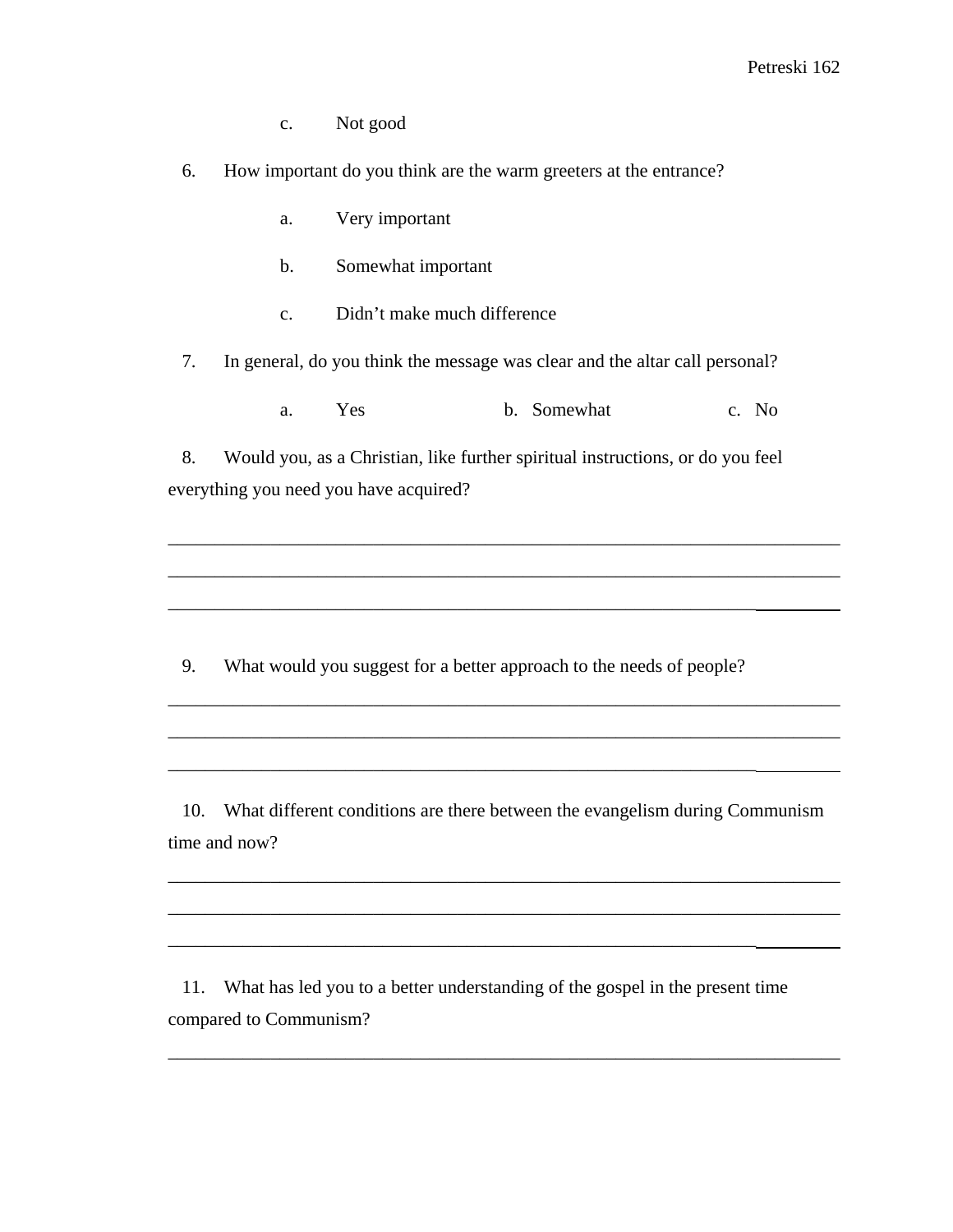12. Do you have any comments about the possibilities for evangelism in the present time?

<u> 1989 - 1989 - 1989 - 1989 - 1989 - 1989 - 1989 - 1989 - 1989 - 1989 - 1989 - 1989 - 1989 - 1989 - 1989 - 19</u>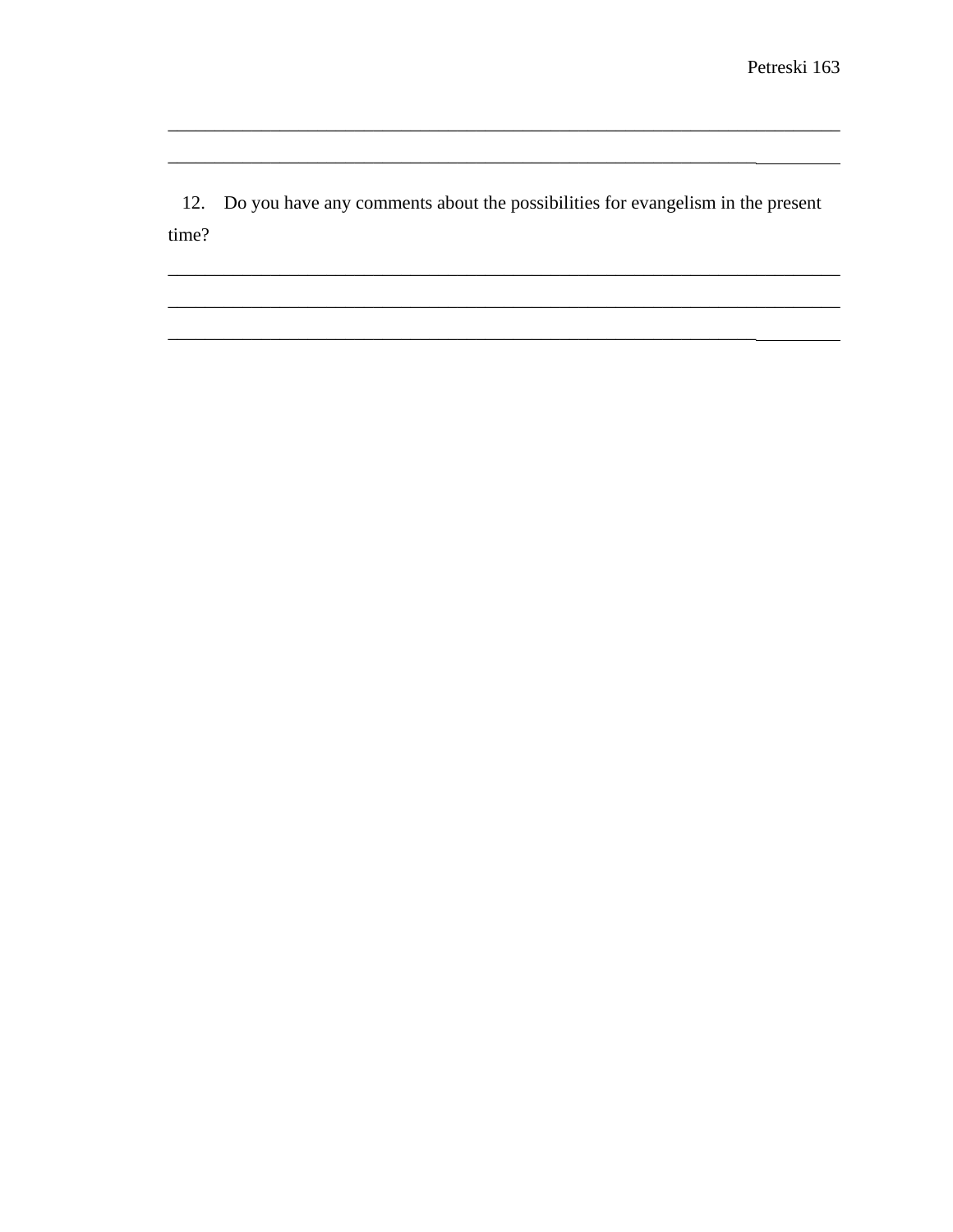#### **APPENDIX D**

#### **Letter of Invitation to All Denominations in the Republic of Macedonia**

**From:** The Committee for Evangelism in the UMC Skopje Debarca 9 1000 Skopje, RM

**To:** Clergy and/or synods of the Christian denominations in the R. M.

**Date:** January 14, 2005

Dear Colleges,

As Christians we all serve one Lord and Savior, but our history has taught us that the separation was not a good witness to non-Christians and the community around us. Therefore, our senior pastor has a vision to develop an evangelistic project that will cover the whole region of the Republic of Macedonia. In this project we want to invite you as a Christian denomination present in Macedonia to take action and participate in the project. With this project we do not like to fight for proselytizing members from each other, but to bring people to Christ and bring them in connection to their mother church.

Your support for this project would be a great contribution to the success of the work of evangelism in the country. Let us equally take this responsibility and in mutual cooperation make an effort for spreading and strengthening the Christianity in our country.

On March 25-27 this year, there will be a seminar held here in Skopje for those who would like to learn more about evangelism and how to find a way to develop it in cooperation with others.

We count on you to participate in the project so that we can come and work together for the glory of our God and for the salvation of our nation. Please respond to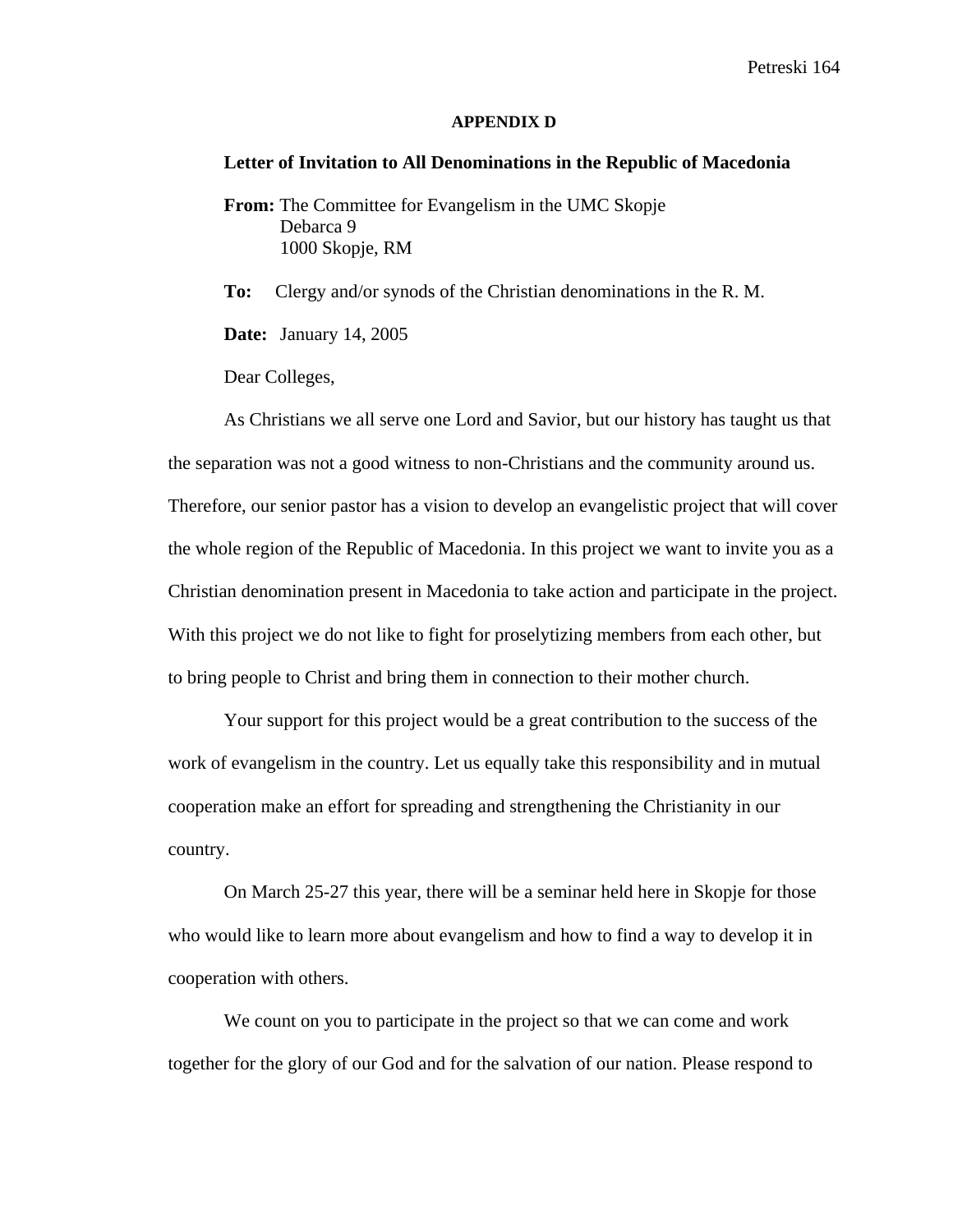this invitation in the way you feel appropriate no later than February 15, 2005 so that we can start preparing the material and development of the project.

With respect and brotherly love in Jesus Christ we remain yours,

The Committee of Evangelism in the UMC Skopje

Rev. Kitan Petreski – Pastor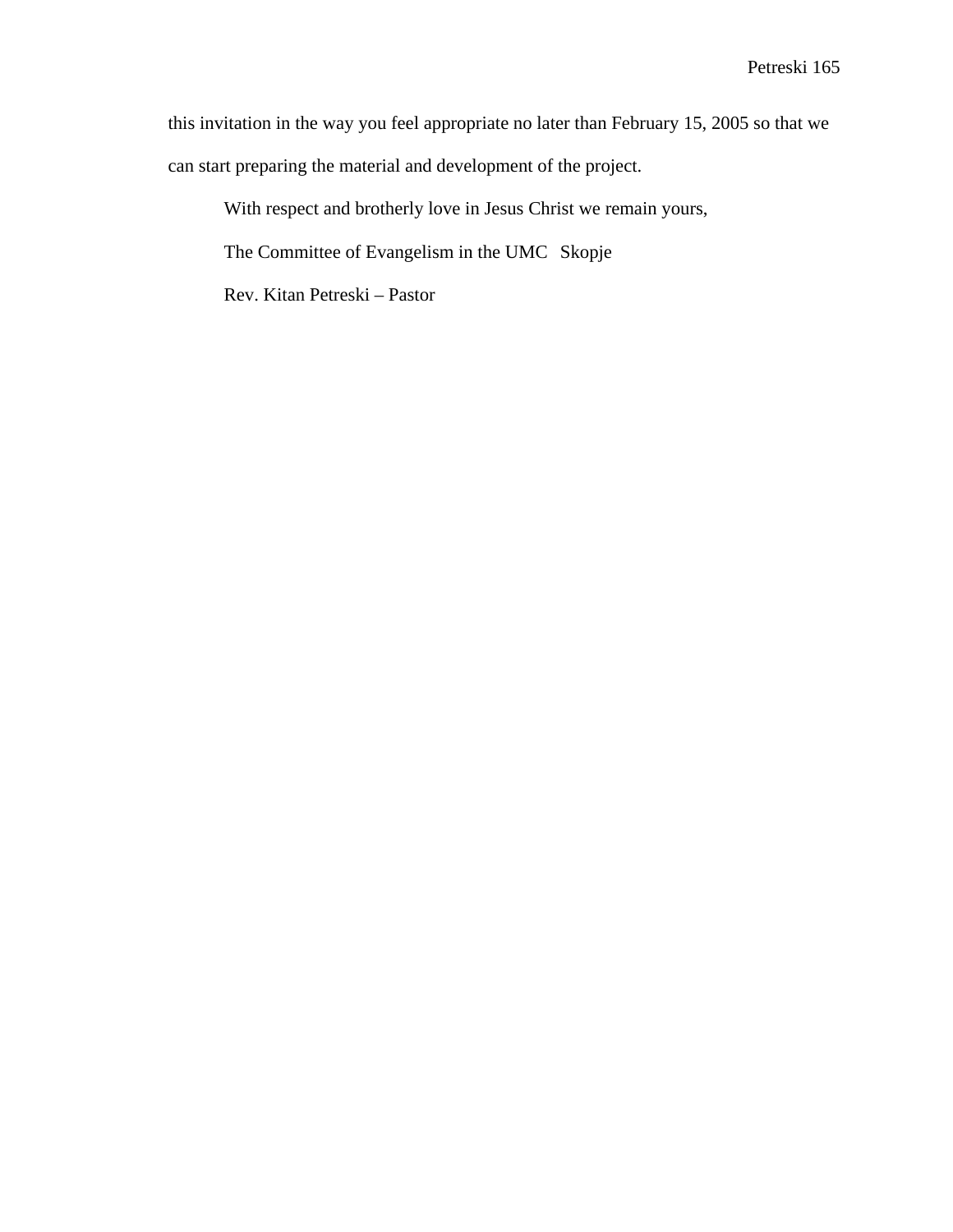#### **APPENDIX E**

#### **BOOK OF MINUTES**

#### **1. Meeting Held with the Board for Evangelism of the UMC in Skopje**

The meeting of the board was held on Monday January 10, 2005 in the church building starting at 7:30 PM. Present at the meeting were all seven members.

The main agenda was the discussion of evangelism in the Rep. of Macedonia taken as a part of the project of evangelism organized by the senior pastor Rev. Kitan Petreski in different churches and other places in Macedonia. After making a special program with an invitation to all clergy who would like to participate in the project, the senior pastor made a motion of writing an invitation letter explaining a development of a project that he had in mind for evangelism in the Republic of Macedonia. For that project he suggested all Christian denominations to be included and invited. At first, the members hesitated because of the doctrinal and traditional differences and asked whether those denominations would agree to participate in the project. The pastor explained that it would be mentioned in the invitation and discussed at the first proposed meeting. The Committee agreed and accepted to start the project by writing a letter to all Christian denominations in the country.

Secondly the committee requested from the pastor a full control and inclusion of what he would do and undertake in the proposed project. The pastor promised such cooperation and was grateful for their faithful support in the project. The pastor gave a proposal letter of invitation that would be sent to all Christian denominations in the country expecting responses before the next meeting, to which they agreed.

The next meeting was scheduled for January 14, 2005.

The meeting was adjourned with a prayer.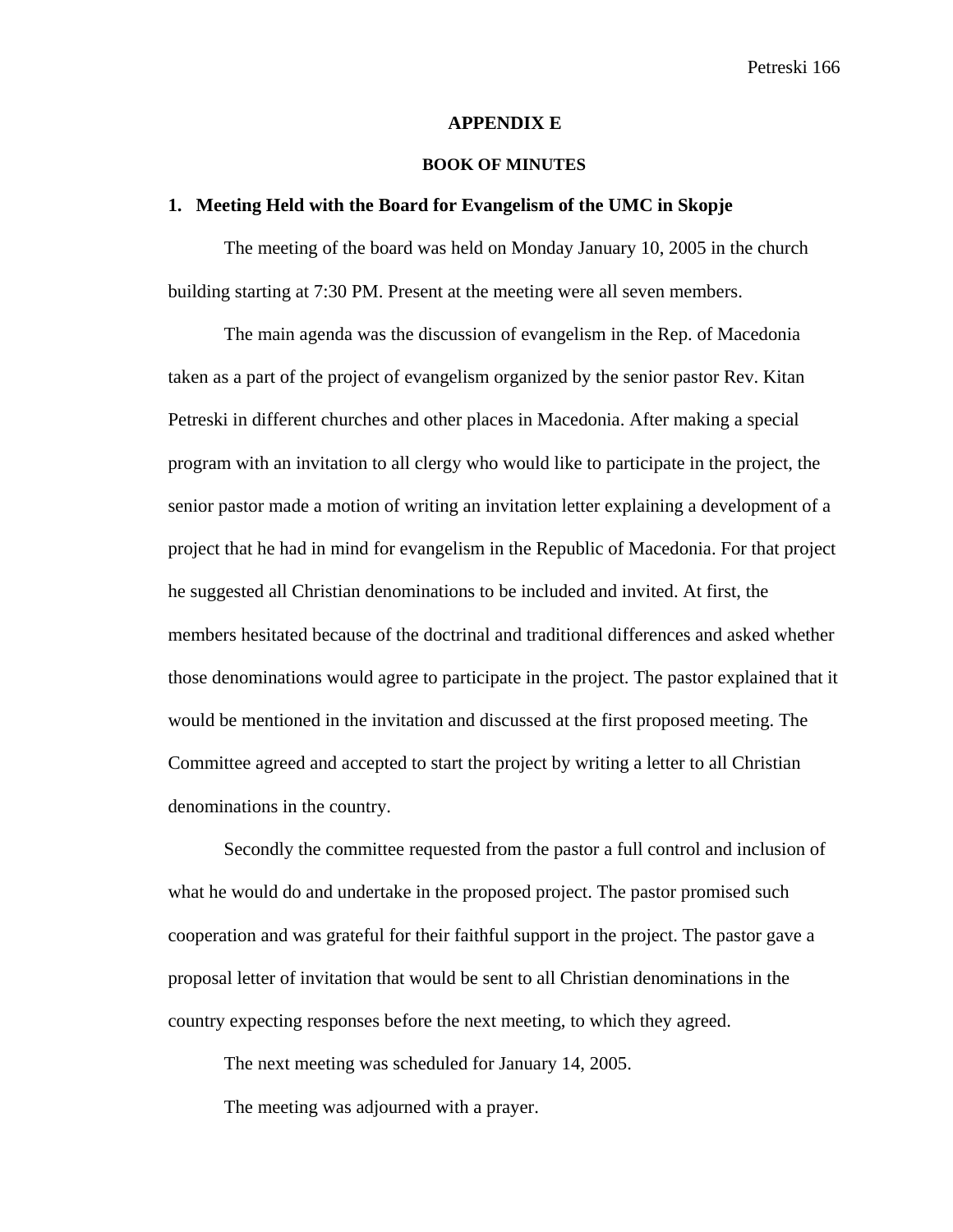#### **2. Meeting held with the Board of Evangelism**

| Date:        | January 14, 2005, at 8:00PM                                                |  |  |  |  |
|--------------|----------------------------------------------------------------------------|--|--|--|--|
|              | <b>Agenda:</b> Proposed Letter to all Christian denominations in Macedonia |  |  |  |  |
|              | (see Appendix D).                                                          |  |  |  |  |
|              | Decision for sending the letter and setting a waiting time for response.   |  |  |  |  |
|              | Naming the Board of Evangelism                                             |  |  |  |  |
| <b>From:</b> | The Committee for evangelism in the UMC Skopje                             |  |  |  |  |
|              | Debarca 9                                                                  |  |  |  |  |
|              | 1000 Skopje, R. M.                                                         |  |  |  |  |

**To:** Clergy and/or synods of the Christian denominations in the R. M. Dear Colleagues,

1. As Christians we all serve one Lord and Savior, but our history has taught us that the separation was not a good witness to non-Christians and the community around us. Therefore, our senior pastor has a vision to develop an evangelistic project that will cover the whole region of the Republic of Macedonia. In this project we want to invite you as a Christian denomination present in Macedonia to take action and participate in the project. With this project we do not like to fight for proselytizing members from each other but to bring people to Christ and bring them in connection to their mother church.

Your support for this project would be a great contribution to the success of the work of evangelism in the country. Let us equally take this responsibility and in mutual cooperation make an effort for spreading and strengthening the Christianity in our country.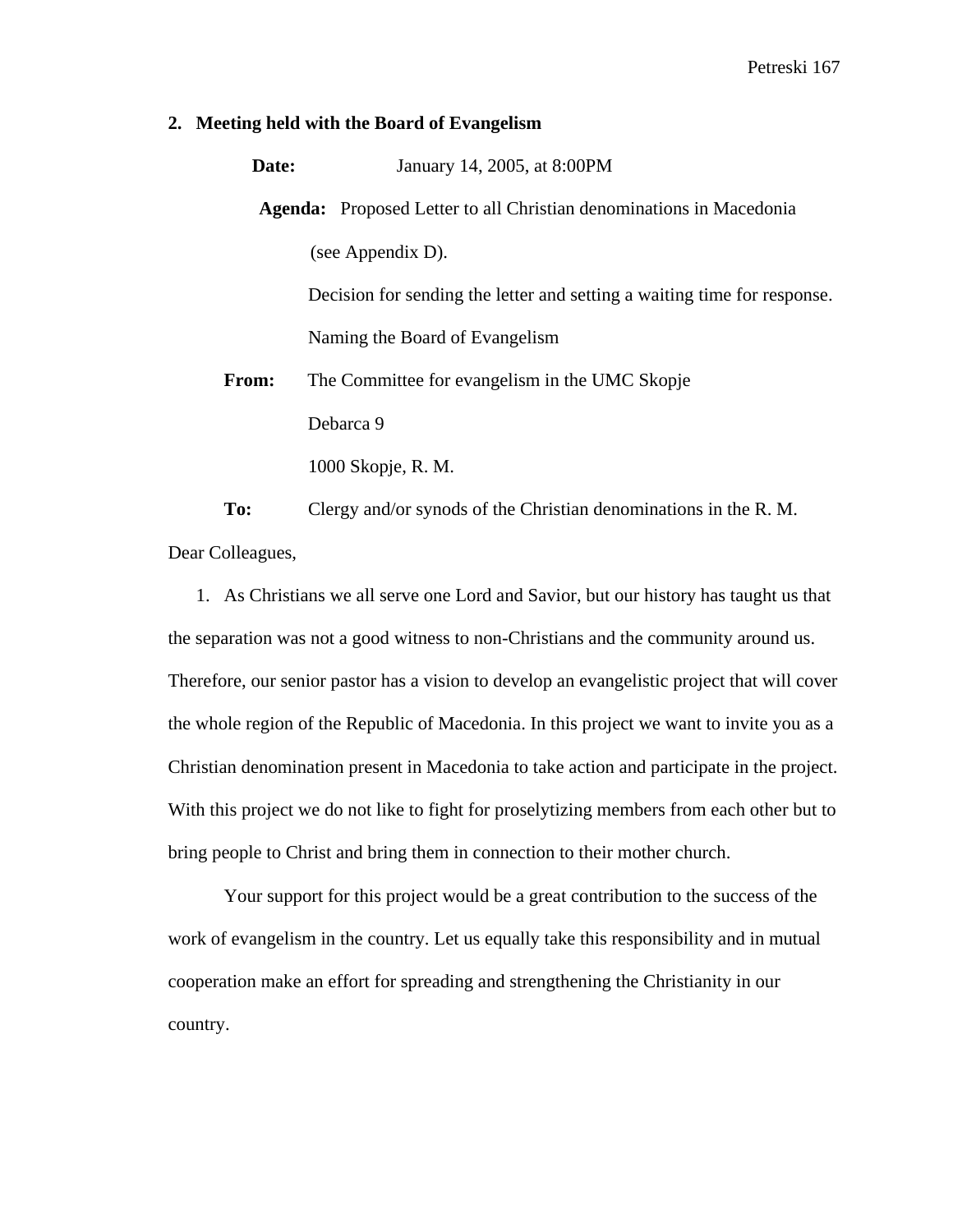On March 26 this year, there will be a seminar held here in Skopje for those who would like to learn more about evangelism and the way to develop it in cooperation with others.

We count on you to participate in the project, so that we can come and work together for the glory of our God and for salvation of all people in our nation.

Please respond to this invitation in the way you feel no later than February 14, 2005 so that we can start preparing the material and get underway with developing this project.

With respect and brotherly love in Jesus Christ, we remain yours,

The Committee of Evangelism in the UMC Skopje

Rev. Kitan Petreski – Pastor

2. The Committee made a list of recipients and gave it to the pastor to send the letter immediately. They are

–The Synod of the Orthodox Church in Macedonia,

–The Synod of the Roman Catholic Church in Macedonia.

–Seven pastors in the United Methodist Church in Macedonia,

–Four pastors of the Evangelical Church in Macedonia,

–One pastor of the Pentecostal Church in Macedonia,

–One pastor of the Baptist church in Skopje, and

–One pastor of the Congregational Church in Skopje.

3. The pastor proposed to name the Committee for evangelism in the UMC with the name "Committee." It was accepted unanimously.

The next meeting was set for Feb. 14, 2005. The meeting was adjourned by prayer.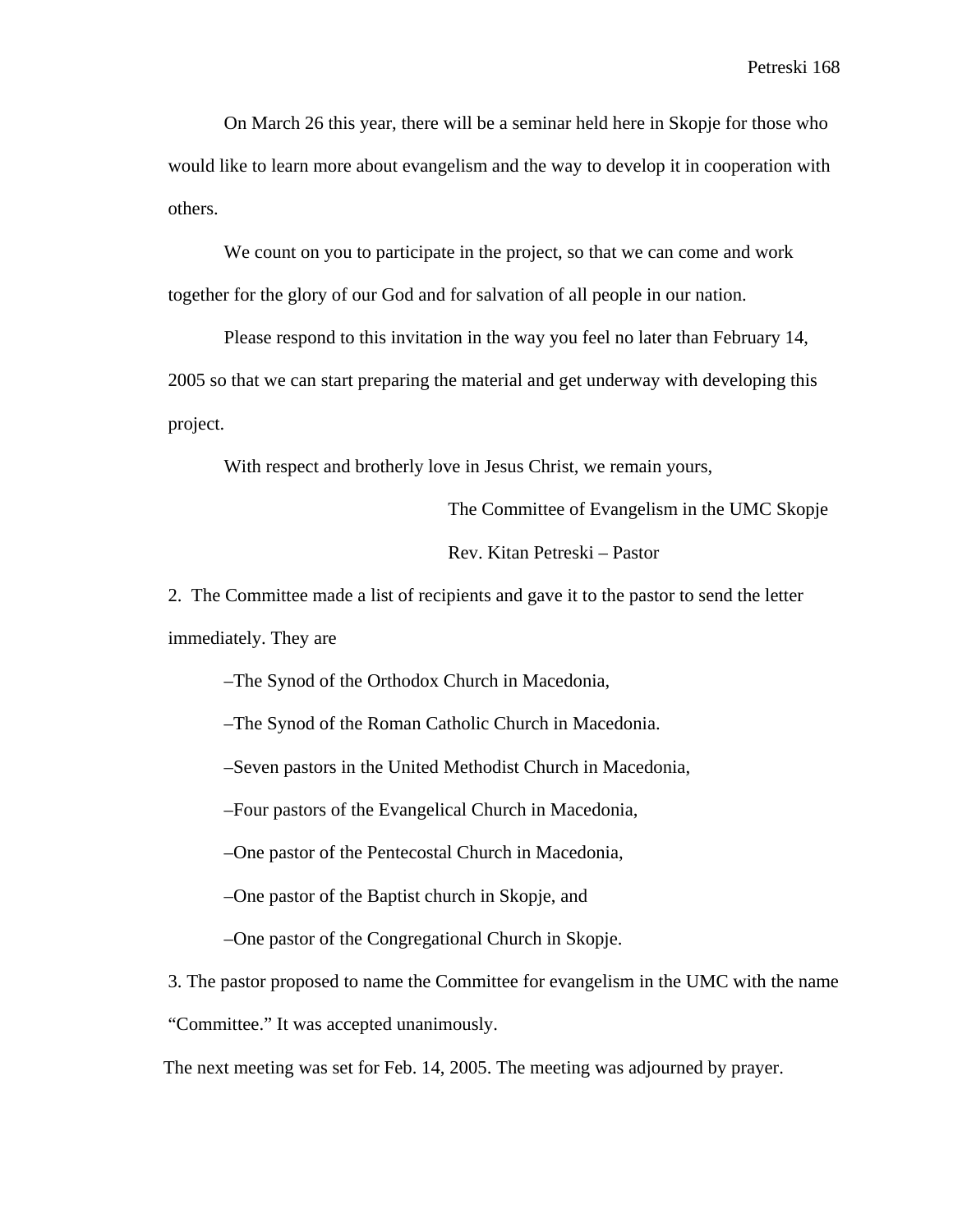### **3. Meeting of the Committee**

**Date:** February 14, 2005 at 8:00 PM

**Agenda:** Overlook the responses from Christian denominations.

 Preparing the letter of invitation to the clergy who agreed to cooperate. Preparing program for the seminar for those willing to participate in the project. Preparing the questionnaire (see Appendix C)

1. The pastor reported that most of the addressed recipients of the letter responded positively. They are two pastors from the UMC in Macedonia, one pastor from the Pentecostal church in Macedonia, and one pastor from the Evangelical church in Macedonia. The pastor and the Committee appointed them as the core team to work with the pastor.

2. It was decided a letter of encouragement and appreciation be sent to those pastors for their readiness to cooperate with the pastor. They were invited to attend the next meeting of the pastor and Committee for preparation of the material for the proposed seminar in March.

3. The pastor presented a global outline of the program for the seminar in March. Some requests and changes were made in the program. The program was given to the pastor for further development until the next meeting.

4. The pastor also presented a questionnaire (see Appendix C) that would be given to the core team and laypersons that would be appointed by the core team and volunteer in the project. The next meeting was agreed to be on March 11, 2005.

5. The meeting was adjourned with prayer.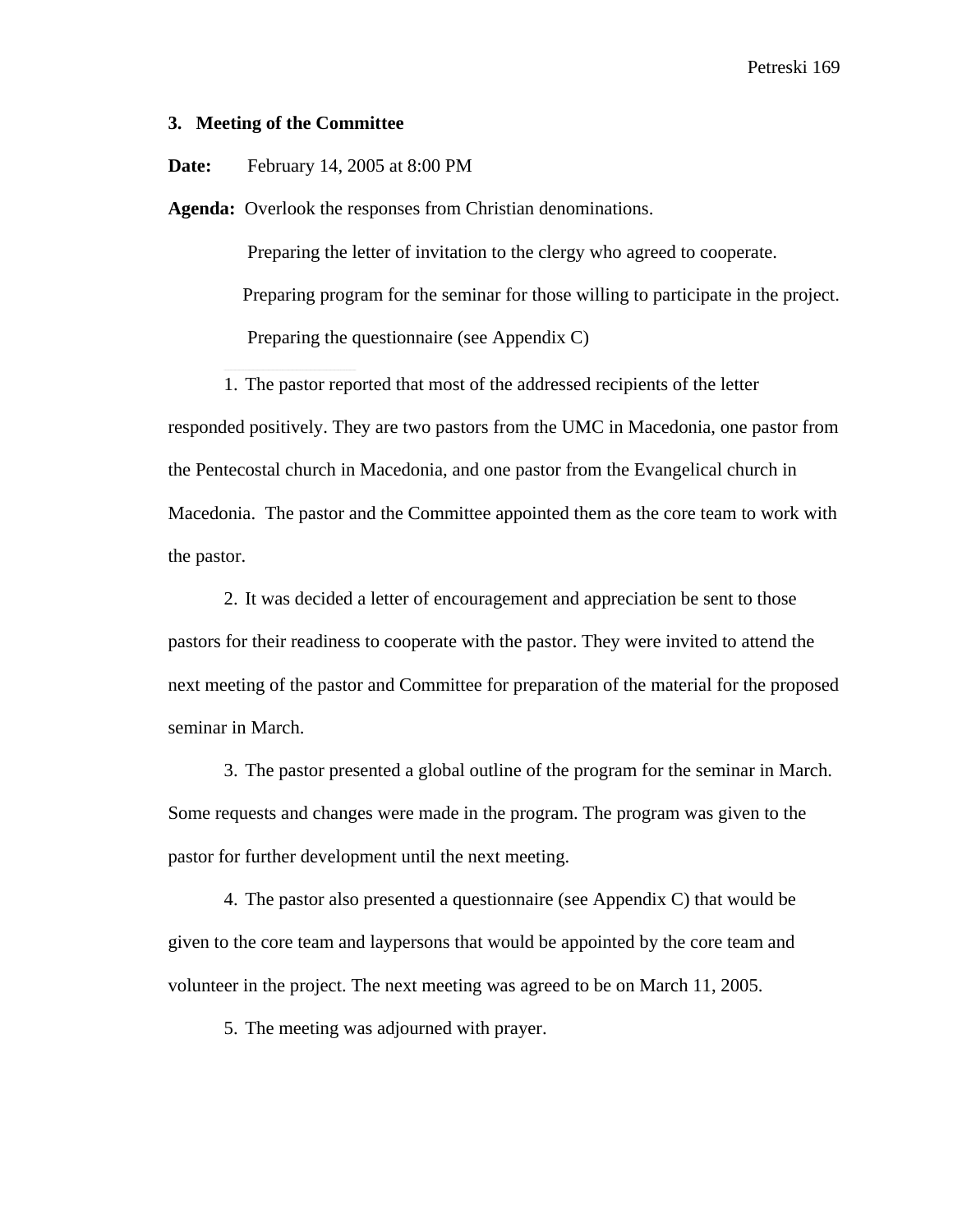### **4. Meeting of the Committee and the Core Team**

**Date:** March 11, 2005

**Agenda:** Preparation of a place, time, and material for the seminar. Preparing the questionnaire to be given to the participants and

pastors at the seminar.

Announcing the Humanitarian Organization

The meeting started with a prayer. The core team was specially greeted with a word of appreciation from the pastor about their readiness for cooperation with the pastor and willingness to be included in the evangelism of the country. The importance of evangelism in the country was especially stressed and the duty given from the Lord that we should go and make disciples of Jesus among all nations.

 It was discussed that the most convenient place for the seminar would be the sanctuary of the UMC in the capital of the country. It was accepted and the time of the seminar would be March 25 until 27 from 9:00 AM till 12:00 PM

The pastor presented some suggestions about the learning books and other material to be presented to the participants of the seminar. He also asked the members of the Committee and the core team if they have any material for that occasion. They found that very little material could be found in the local language for that case. It was decided that the material should be given to the Pastor before the next meeting.

After short introduction about the need of information and the purpose of the project the pastor presented a questionnaire. The questions were examined and found that they are most convenient for the situation in Macedonia. Finally it was accepted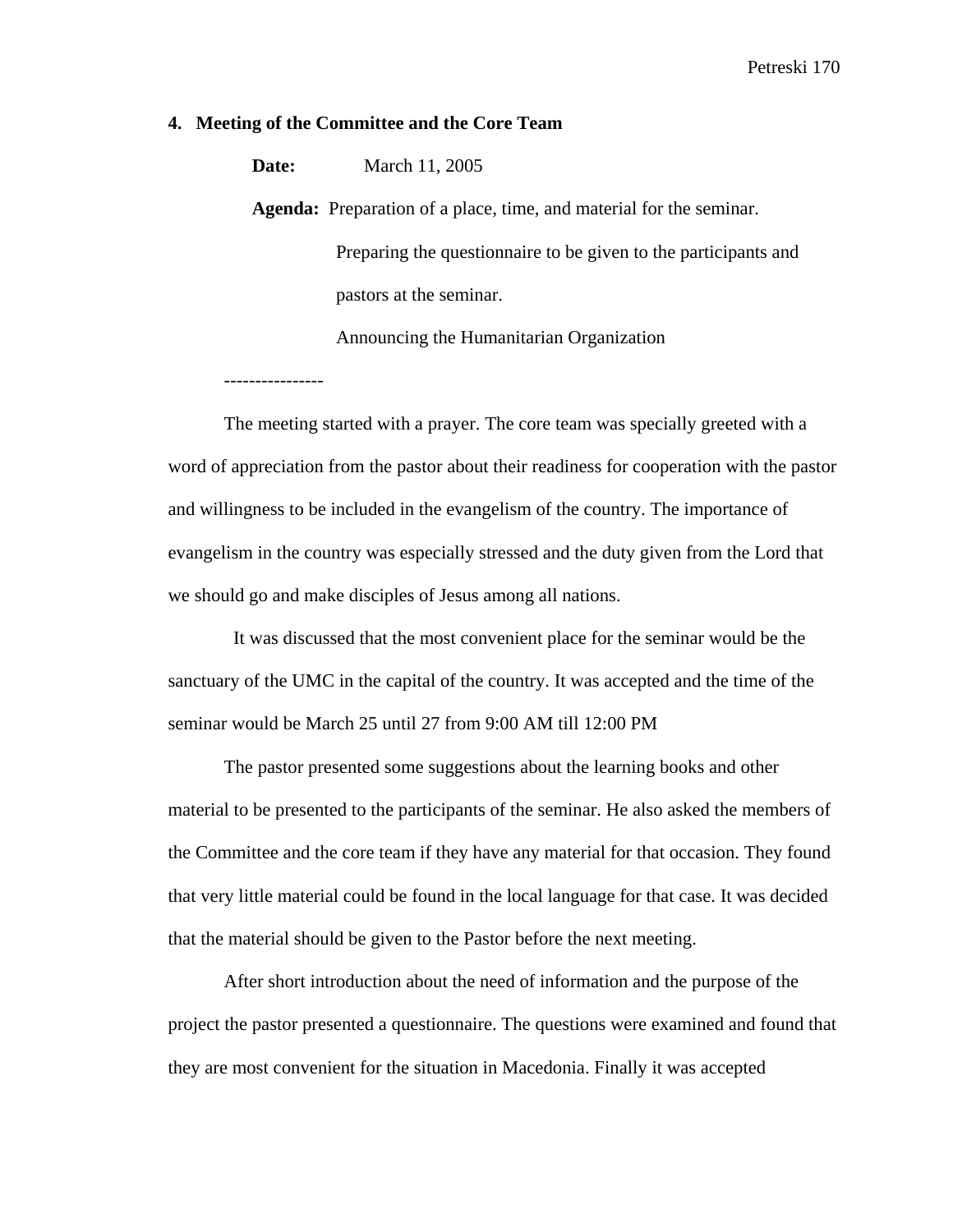unanimously. The questionnaire was given to the Pastor to prepare for distribution to the participants and other volunteers at the seminar.

At the end of the meeting, the need for a humanitarian organization was raised. As an important tool for the project, the humanitarian organization was named "Agape." We choose leadership of the organization to be the Evangelical Church in Macedonia. The pastor should organize the storage and make lists of material available for distribution.

The next meeting was decided to be on March 16, 2005.

The meeting was adjourned with prayer by one of the pastors.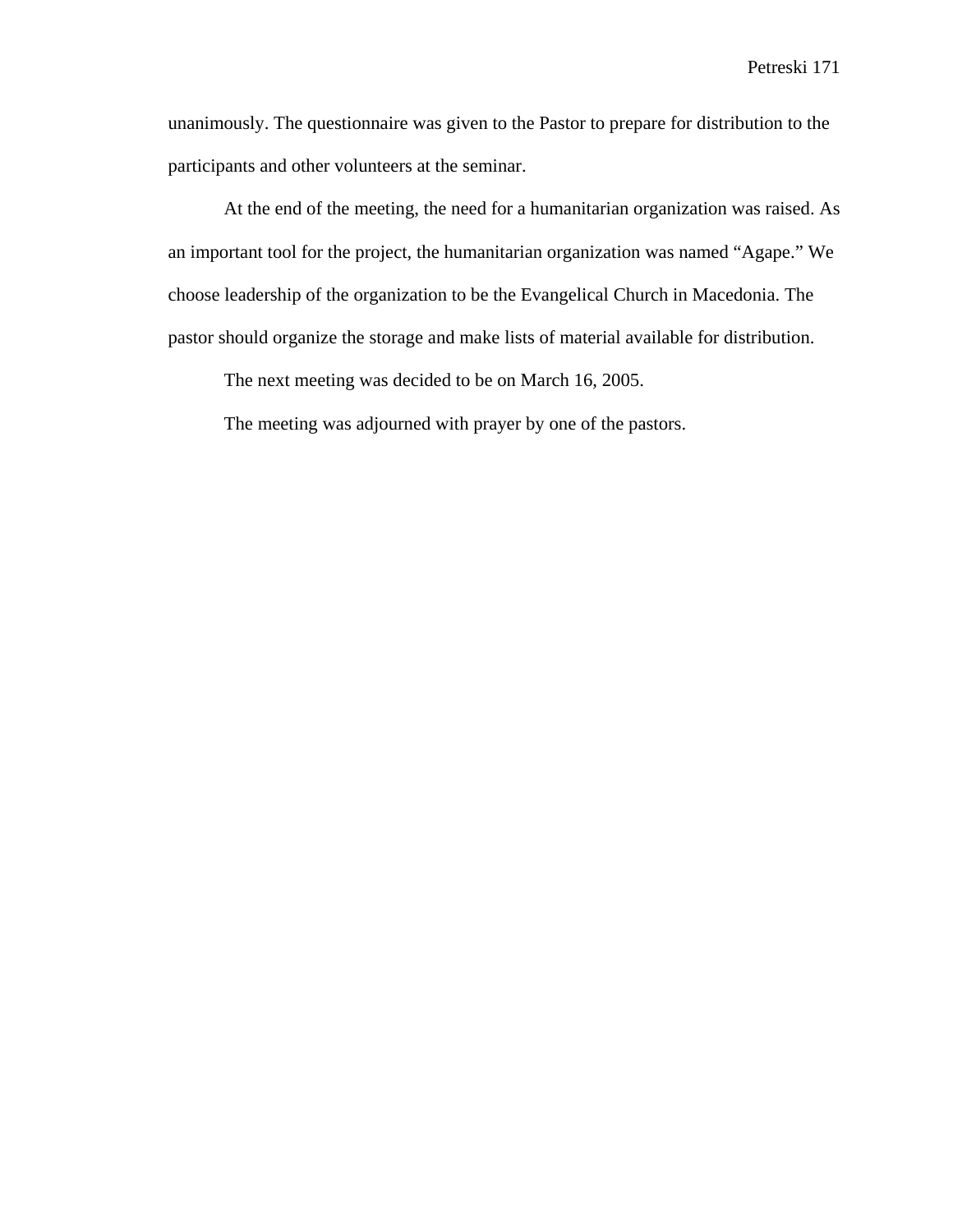## **5. Meeting of the Committee and the Core Team**

**Date:** March 16, 2005.

**Agenda:** Preparing the collected material for the seminar.

Deciding who would be the presenters at the seminar.

----------------------------

The pastor stressed the importance of the written material to be handed out to the participants who would lead them to better understanding of evangelism and the best ways of approaching people, witnessing to them, and inviting them to the evangelistic meetings.

The other point for discussion was raised about the process of making disciples and making the gospel more interesting to the new believers.

It was decided that the core team should work with the pastor in developing a short paper of instructions that would be handed out at the seminar.

It was unanimously decided that the pastor would be the best presenter at the seminar as he knows the questions and has worked on evangelism for a long time and in different cultures.

After these decisions the next meeting left open when the pastor would find the best opportunity to invite the Committee and the core team.

The next meeting was scheduled for March 21, 2005 at 7:30 PM.

The meeting was adjourned with prayer.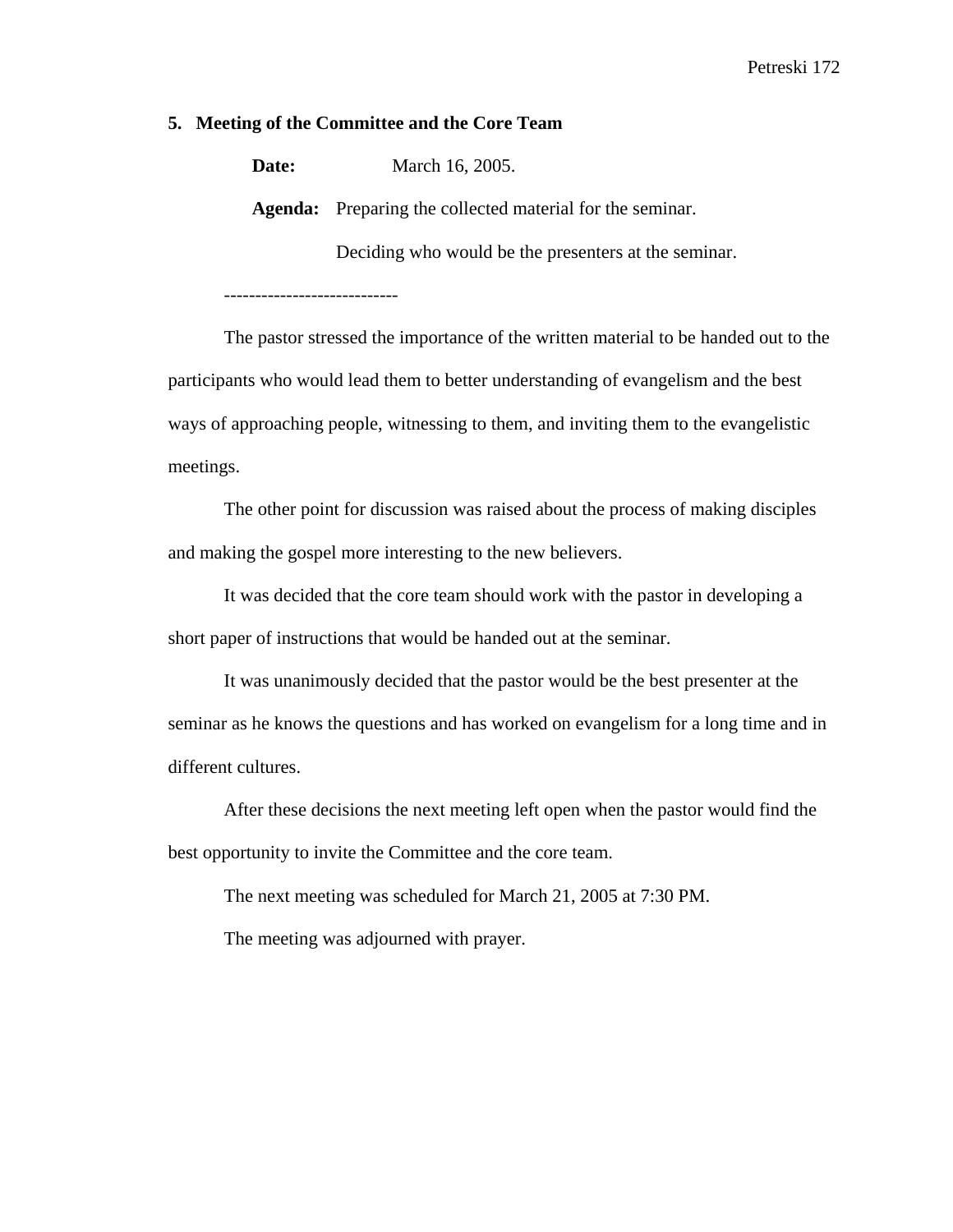## **6. Meeting of the Core Team**

**Date:** March 21, 2005

**Agenda:** Pre-project Seminar

Timetable, breaks, refreshments etc.

Books, handouts, and teaching material

The meeting was opened with prayer and announcing the agenda.

As the seminar comes close, there were some questions that the core team discussed the best way of organizing them. The presenters gave a short overview of the material for teaching. Kitan gave them some corrections and advised what would be the best according to his project and how to be developed. The core team and presenters agreed and sorted the material in a special order and made a timetable for the seminar. The members of the core team selected the persons for helping at the breaks and serving the refreshments. The main discussion was concentrated on selecting the teaching material. As there were not many books available in the Macedonian language there were chosen several books in Serbian, Croatian, and Bulgarian languages as the easiest way for following the seminar and learning to practice the possible ways of evangelism. The core team agreed to make some handouts for the participants for easier following the presentations. Because there was a lot of material in English and German, there was a strong selection made as there was not enough time for translating the material and not many people understand those languages.

After the selection was made and the activities ordered and given to the volunteers, the meeting was closed. The next meeting was scheduled for March 27, 2005, and after the prayer the meeting was adjourned.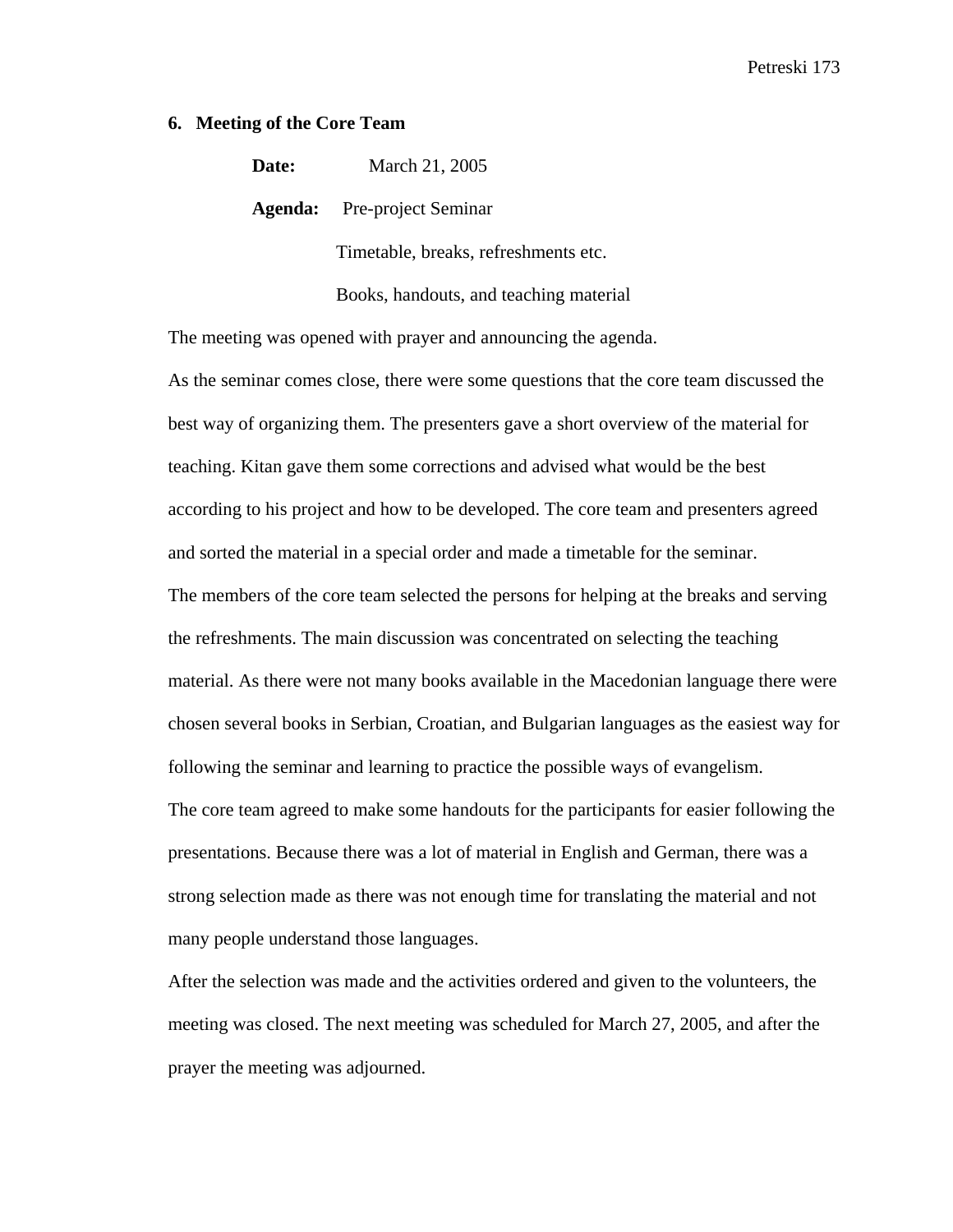### **7. Meeting with the Participants on the Pre-project Seminar**

**Date:** March 27, 2005.

 **Agenda:** Open discussion on individual questions and answers with the participants

> Handing out the evangelistic material for distribution Encouraging and sending out the participants of the seminar

After the pre-project seminar, the organizer of the seminar, Pastor Kitan invited all participants to the seminar and had a closing meeting. The leader gave an introduction to the meeting with great stress on the meaning of evangelism in the country and using his personal experience of pastoral work in and after Communism, he offered great encouragement. The participants were encouraged not to fear anyone because it is the time of democracy and the right of every individual to communicate with others and to witness for Christ.

Some of the participants asked questions about any kind of opposition by the local police what to answer and how to use the freedom of communication. After a short discussion about this question, the leader then handed out some of the materials for distribution among the individuals, such as Bibles, leaflets, and booklets. He reminded that there will be more prepared by the core team through the evangelistic actions in the selected periods and places of evangelism.

The next meeting was scheduled for April 11, 2005.

The meeting was adjourned with a special encouragement and prayer by the leader.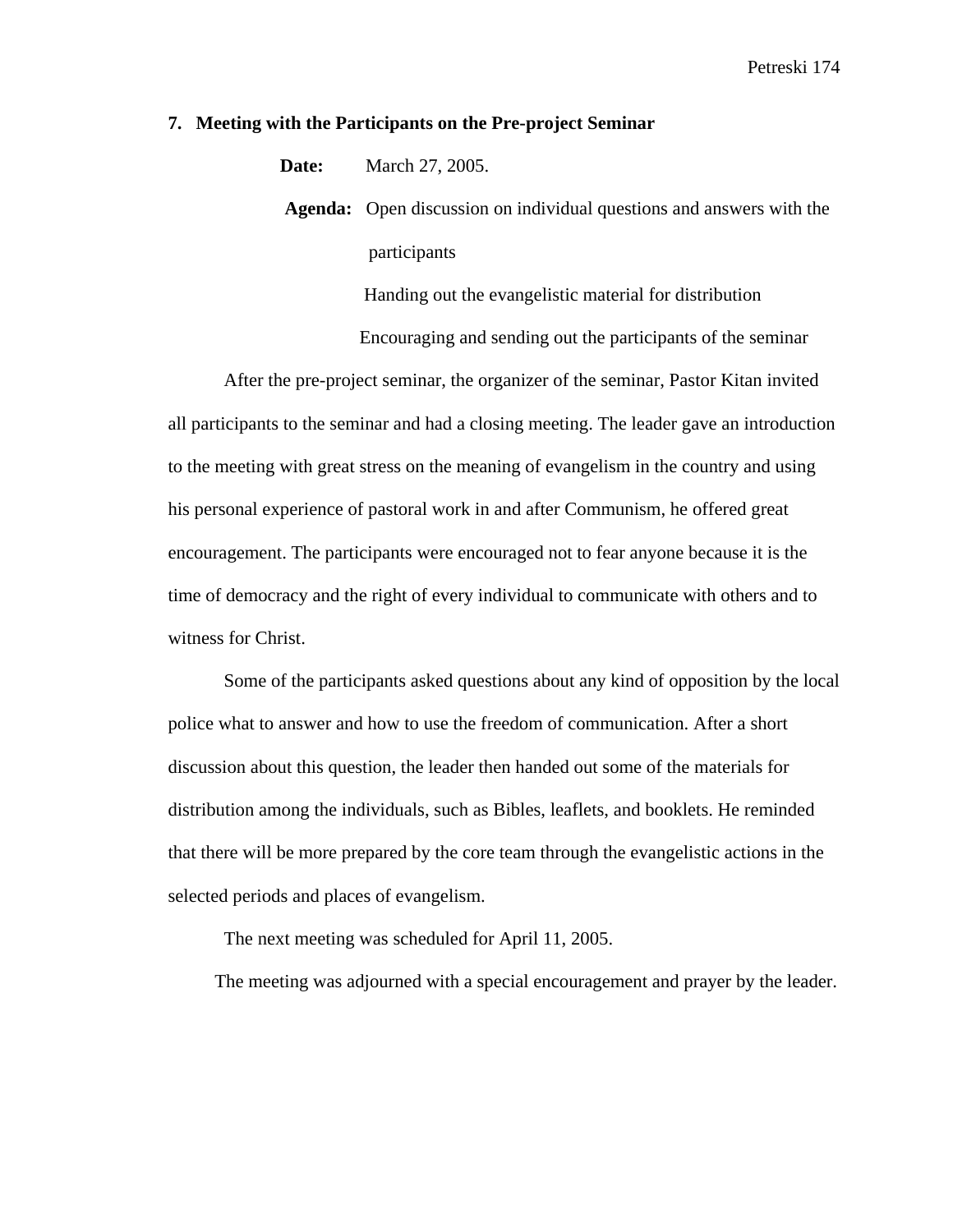## **8. Meeting of the Committee and the Core Team**

| Date:   | April 11, 2005.                        |
|---------|----------------------------------------|
| Agenda: | Evaluation of the pre-project survey   |
|         | Electing the Research Reflection Team. |
|         | Miscellaneous                          |

 The coordinating pastor, Kitan Petreski, with prayer and announcing the agenda, opened the meeting. The agenda was preceded and unanimously accepted. The coordinating pastor expressed his thanks for the kind cooperation and the response to the survey. There was some kind of selection done to the survey but the core team found

that it will be a lot of work and they would not be able to do the whole work.

 Therefore, the assembly started discussing about finding proper persons who would take care over the evaluation of this and the coming surveys. After hearing several motions a question was raised for finding educated persons from all representing churches and elect them as a special Research Reflection Team. After a longer discussion the four persons were elected. The assembly accepted them unanimously. The pastors took responsibility to inform them and coordinate with Pastor Kitan to arrange the date for their first meeting.

 Under miscellaneous was a discussion about the goods distribution and witness, which was explained by the presiding pastor. The literature and humanitarian materials should be available by the next meeting.

The next meeting was agreed to be on May 2, 2005 at 7:30 PM. The meeting was adjourned by prayer.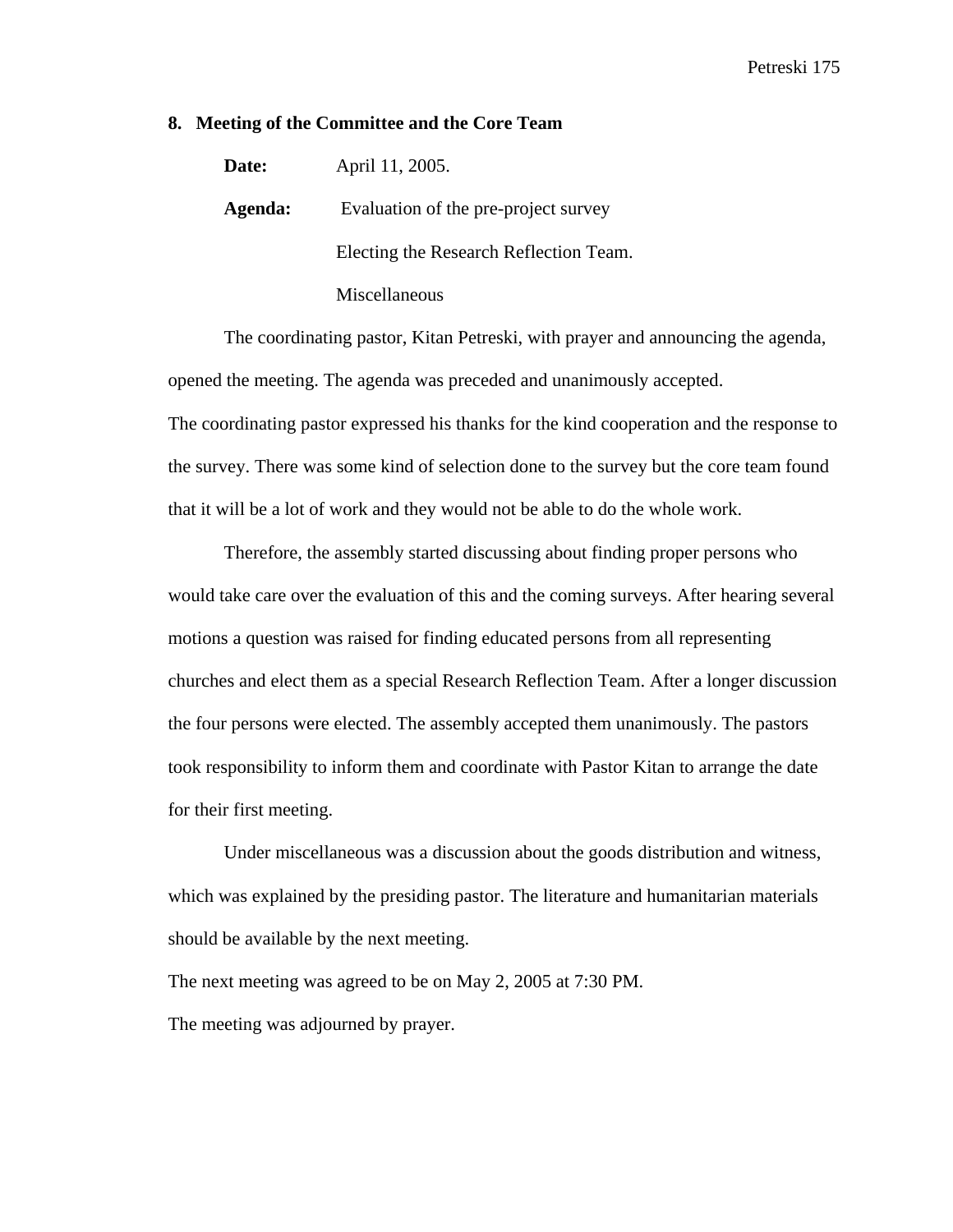# **9. Meeting of the Committee and the Core Team and Seminar Participants**

| Date:   | May 2, 2005.                                             |  |
|---------|----------------------------------------------------------|--|
| Agenda: | Humanitarian materials and their distribution            |  |
|         | The distribution of the materials                        |  |
|         | Seriousness of the matter-invitation to full cooperation |  |
|         | Miscellaneous                                            |  |

 It was announced that the humanitarian material arrived and was stored ready for distribution. The participants were organized in groups with possible vehicles to start distributing and witnessing to people.

The leading pastor instructed them again on how to use the materials and the literature to make people interested. It was agreed that they would come every morning until the day of evangelism and start the day activities with common prayer. The leading pastor asked all participants not to be discouraged but to attend in their full number. They promised. After several questions the meeting was adjourned by prayer.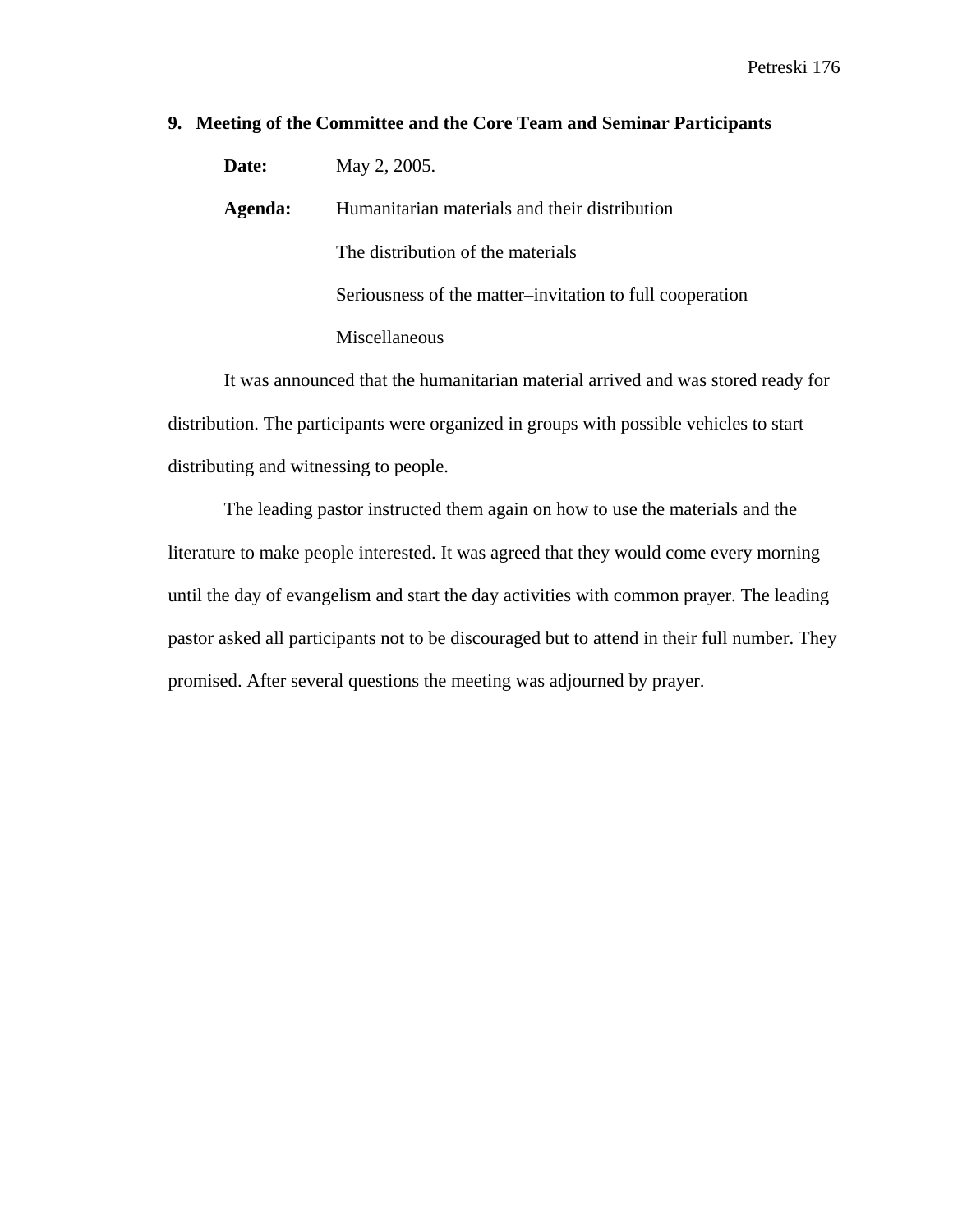| Date:   | May 16, 2005.                                  |  |
|---------|------------------------------------------------|--|
| Agenda: | Opening from the leading pastor Kitan Petreski |  |
|         | Reports from the evangelistic outreach         |  |
|         | Invitation for the next outreach in Prilep     |  |
|         | Transportation and accommodation               |  |
|         | Miscellaneous                                  |  |

## **10. Meeting of the Committee and the Core Team and Seminar Participants**

 The meeting was opened with prayer. The leading Pastor Kitan gave introduction about the importance of evangelism and invited all participants to full support and cooperation. He expressed special gratitude to the donors of goods, finances, and evangelistic material for development of the project. Also he gave thanks to all participants for their energy and willingness to cooperate. He heard a good number of positive reports and asked if there was any misunderstanding or problem in the outreach. After all reports he invited them to the next evangelistic outreach in June in Prilep. He promised that probably there would be some other members who would join the group and cooperate in the work.

Pastor Kitan specially invited all participants to attend the evangelistic outreach in Prilep and to pray for successful spread of the gospel to all people.

Pastor Kitan explained about the transportation possibilities and for the accommodation in Prilep and thanked the group for their full support of the outreach.

Under Miscellaneous there were some questions for clarification.

The next meeting was scheduled for May 30, 2005, and the meeting was adjourned with prayer.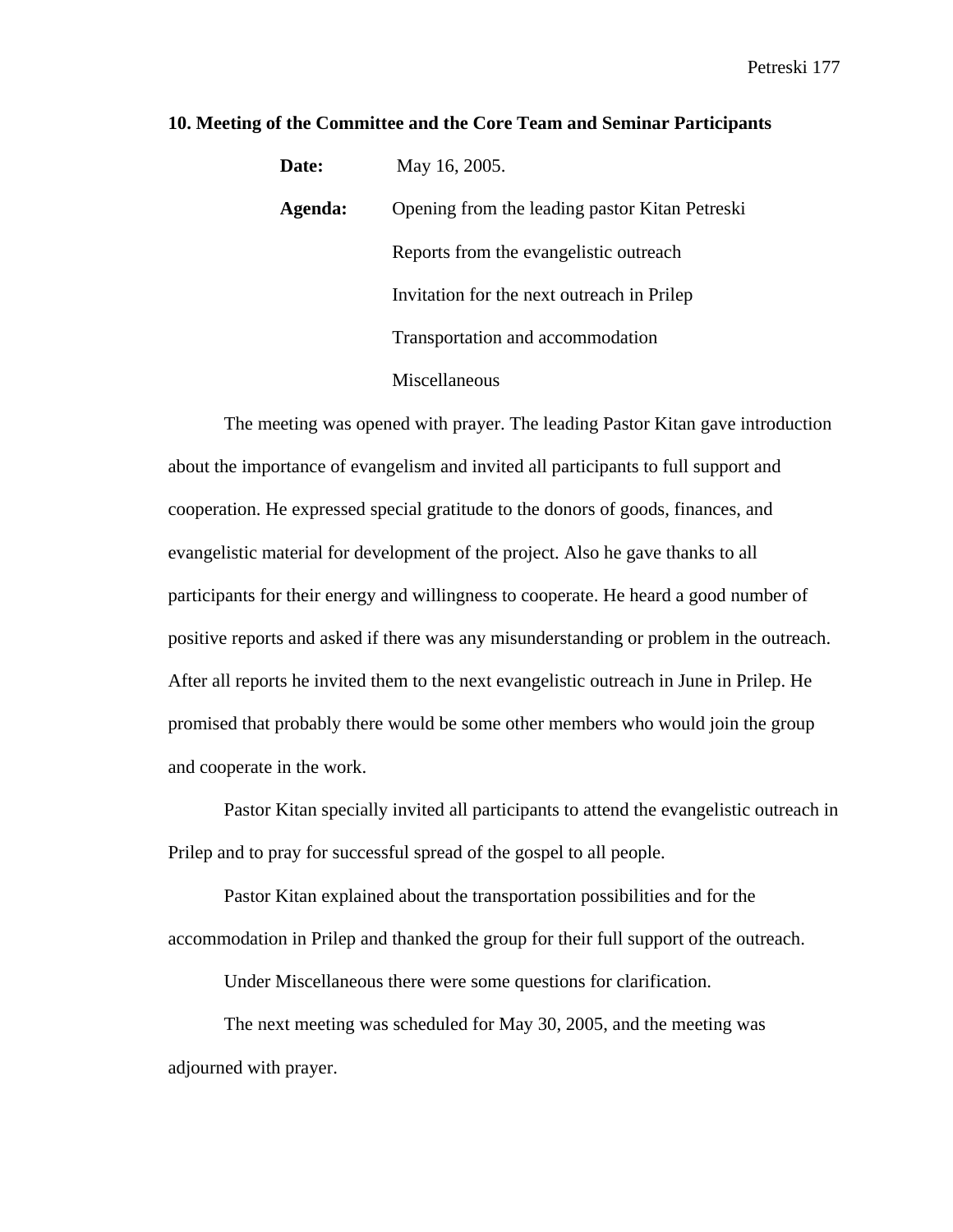| Date:   | May 30, 2005.                                             |
|---------|-----------------------------------------------------------|
| Agenda: | Reflections on the past experience                        |
|         | Encouragement and preparation for the second evangelistic |
|         | outreach                                                  |

# **11. Meeting of the Committee and the Core Team and Seminar Participants**

The meeting started with prayer led by Pastor Kitan.

He expressed his gratitude for the great work done in Skopje in the beginning of the month. Many people have come to see him and also other pastors of the core team. New people requested more literature, especially Bibles and needed counseling. Going to Prilep is a bit different than Skopje. Prilep people are in many ways different, especially the Gypsies, as Prilep has the biggest percentage of the Gypsy population in the country. Kitan specially appealed not to disregard them and not to neglect them because they have the same soul as any other, and they need salvation in the same way as any other person.

The other things remained the same as the practice in Skopje. The core team agreed to be present in Prilep and take part in the whole outreach.

The next meeting was scheduled for June 13, 2005 at 7:30 PM.

The meeting was concluded with prayer by one of the pastors of the core team and adjourned.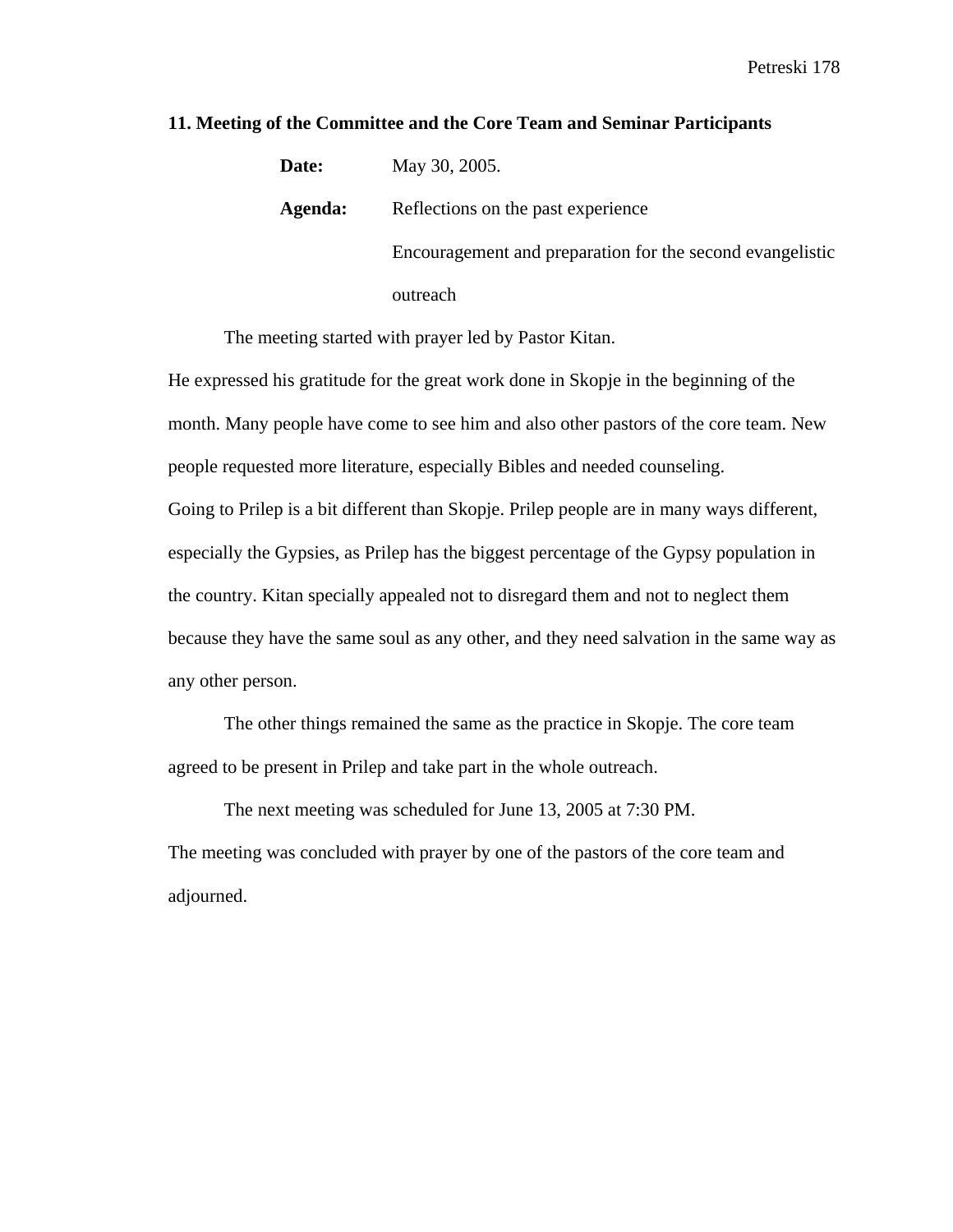## **12. Meeting of the Core Team and Outreach Participants**

| Date:   | June 13, 2005.                             |
|---------|--------------------------------------------|
| Agenda: | Gratitude from Kitan                       |
|         | Reflections from the evangelistic outreach |
|         | Miscellaneous                              |

One of the core team members was conducting the meeting. He invited one person to start the meeting with prayer. The word was given to Kitan who expressed deep gratitude for the good attendance and desire to work on the field of the Lord. He thanked all participants also for the time and energy spent in this summer heat and desire to serve the Lord. He also explained the importance of the project as a fruit of great freedom in the post-Communist time. As most of the outreach participants were of the younger generation, they did not have any experience of the persecution, but they expressed praise to the Lord for the freedom and even support from the local authorities in this project. It was said that they might come to some opposition by some people who still oppose Christianity, but the suggestion came that they should try to escape the situation and not enter into any discussion.

The outreach participants were organized in groups and the maps of the area were given them so that they would know the streets and places of the city. In most of the groups, the pastors of the core team were either present or close for support or intervention.

There were some questions for clarification, and the meeting was closed by prayer.

The next meeting was scheduled for July 4, 2005 at 7:30 PM.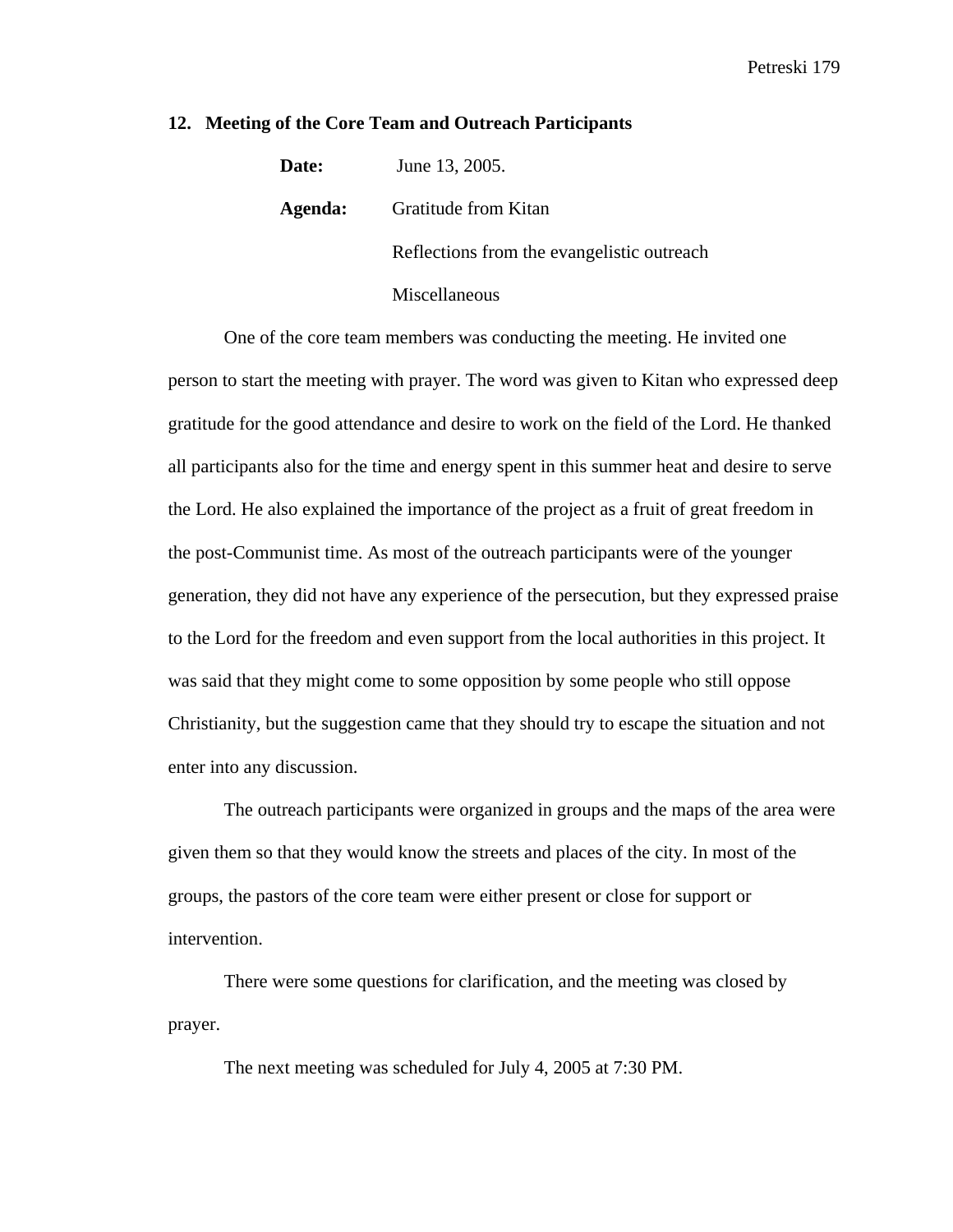Petreski 180

## **APPENDIX F**

# **Training Material for the Laity Seminar**

What I was able to provide for all of you who are interested in evangelism is a list of several books and booklets that were available in the Serbian, Croatian, or Bulgarian languages for deeper studying of the subject of evangelism. Unfortunately there is no material you can find in the Macedonian language yet. I strongly hope that the nearby future there will be some material, but I cannot promise you this time any type of material for this field.

There are some practical leaflets and handout materials that will guide you toward better presentation as I have prepared for the seminar. Because of the size of the material it was not translated from Macedonian into English.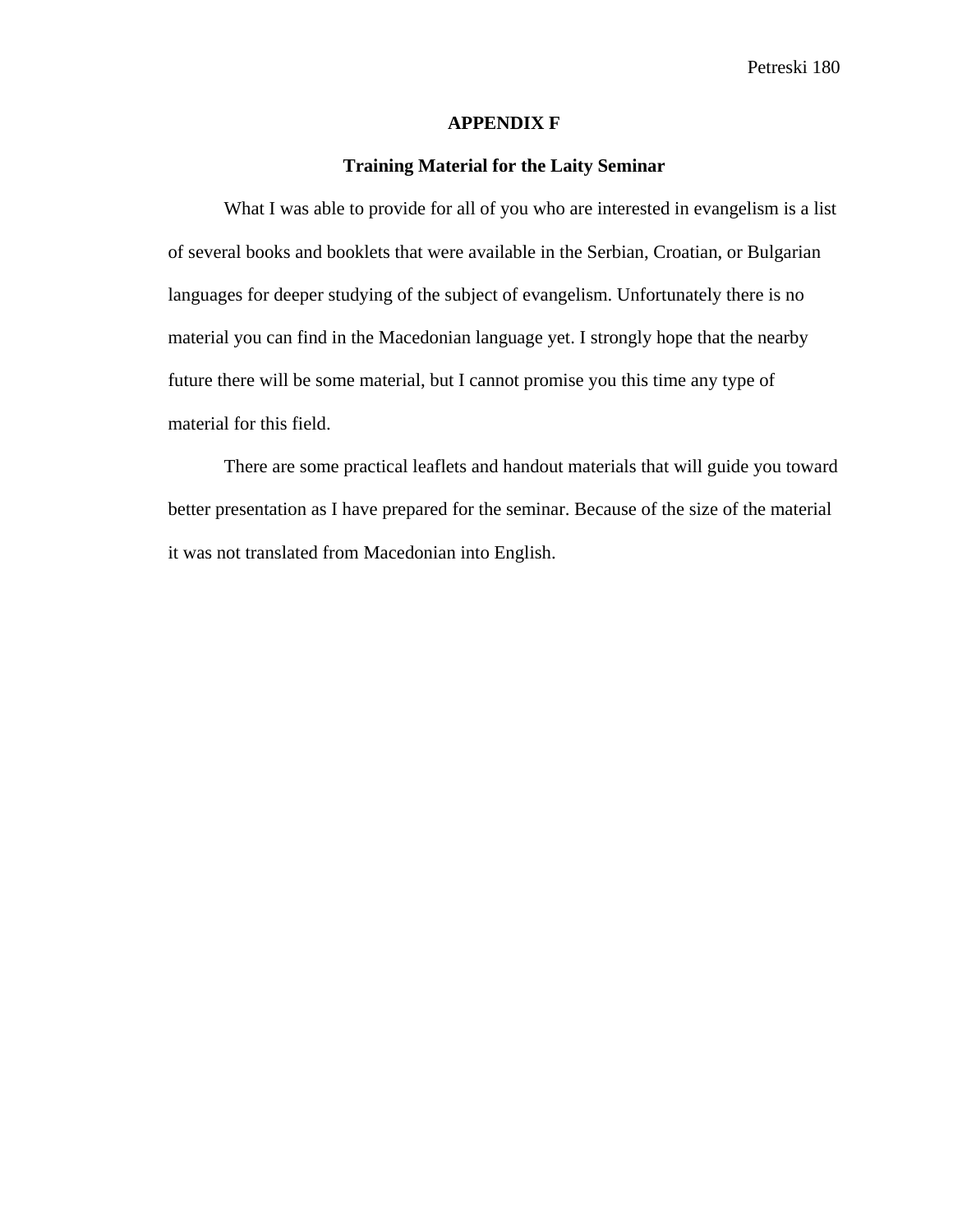#### **APPENDIX G**

#### **Letters to Advertisement Companies**

### **1. A letter to the National Radio & TV Station in Skopje:**

From: The Committee and the core team for evangelism in the Republic of Macedonia

To: The RTV Skopje

Date: April 11, 2005

Dear Sir or Madam,

In the name of the Committee and core team for Evangelism in the Republic of Macedonia and in my personal name, I write you this letter with a special request to help us in the great project we prepare all across the country in different cities and places. As your company holds the local radio stations in most of the bigger cities and towns as all radio waves are under your control, we ask you to advertise the evangelism that will take place on the following dates in Skopje as well as in other places in the country.

- 1. Skopje: May 8-14, 2005 4. Ohrid: August 7-13, 2005
- 2. Prilep: June 5-11, 2005 5. Strumica: September 11-17, 2005
- 3. Bitola: July10-16, 2005 6. Stip: October 9-15, 2005

According to your advice, we send you this list believing that you will advertise this project in the given times and remind your local stations to do the same in their given periods. In the meantime we shall be in contact with your representatives and discuss locally more precisely about the project.

Sincerely the organizer of the project,

Rev. Kitan Petreski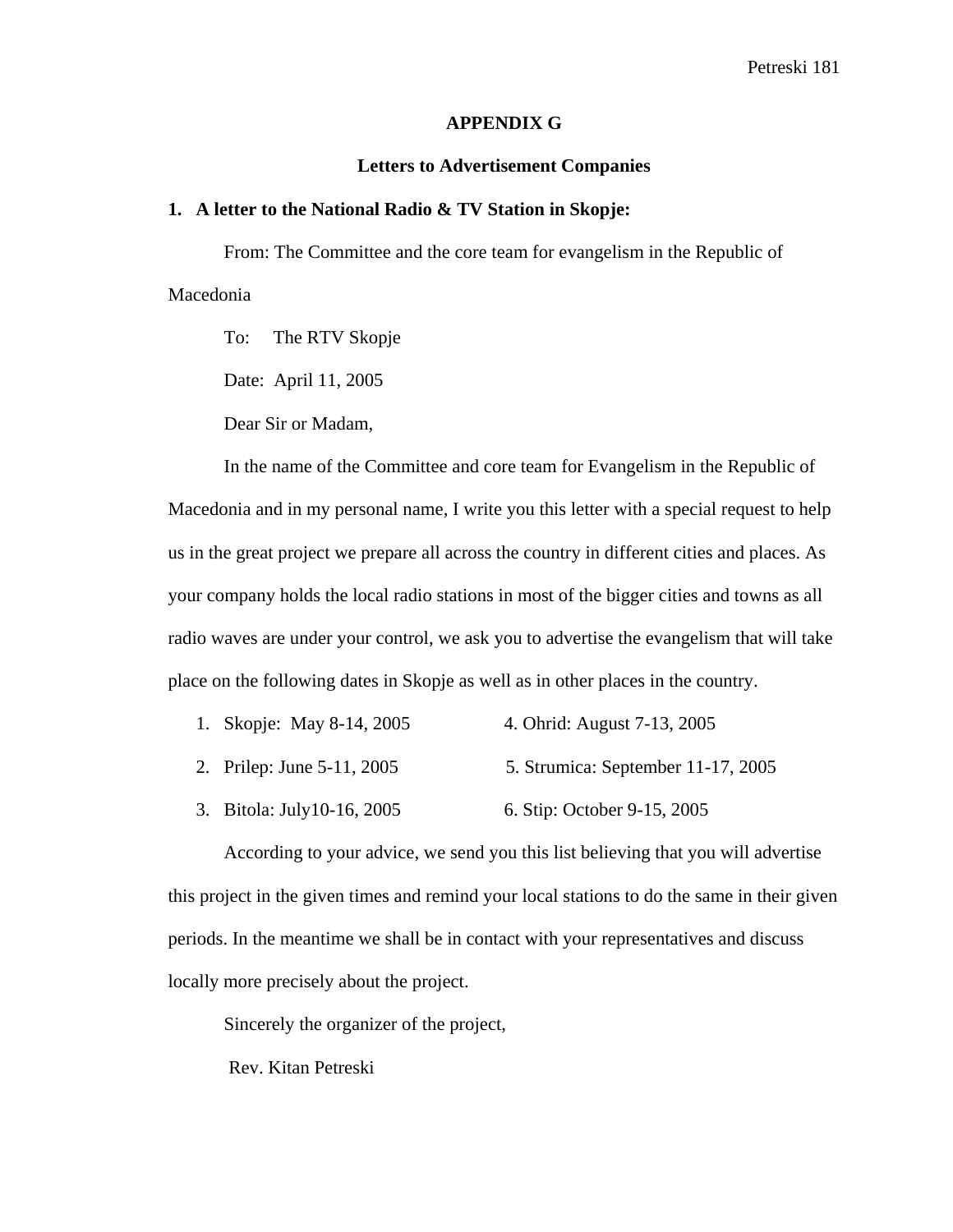### Petreski 182

## **2. A Letter to the newspaper "Vecher"**

From: The Committee and the core team for evangelism in the Republic of Macedonia

To: The RTV Skopje

Date: April 11, 2005

Dear Sir or Madam,

 We are organized as a group of pastors and lay leaders from various churches in the Republic of Macedonia. My privilege as organizer of the project is to inform you that we are going to fulfill evangelism outreach in the next months of this year in various places. We would like to ask you as the editor of the newspaper if you would be willing to find proper place to advertise our meeting in different places and times. For this time we would be glad if you can put the enclosed text for the following days:

May 8-14, 2005.

Thank you for understanding our action and being ready to help people know about our action.

Sincerely,

Rev. Kitan Petreski

Note: With some modifications this letter was sent to the editor several times of the year as the project developed in different places in the Republic of Macedonia.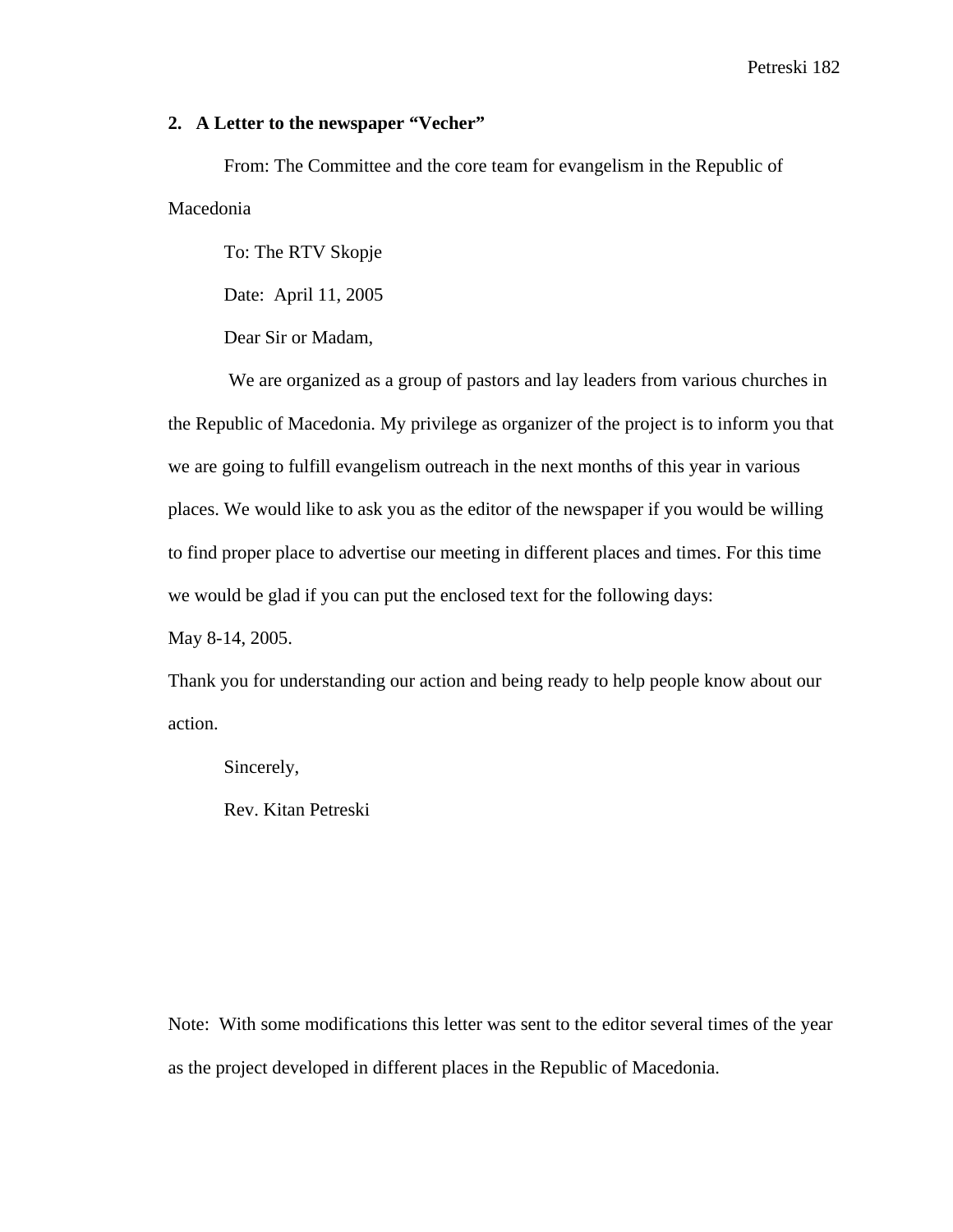#### **APPENDIX H**

# **CHRONOLOGY OF THE PROJECT**

After the approval of the project for development of the dissertation on Evangelism in the Republic of Macedonia, I contacted church members, boards, clergy and laity, individuals, and groups to organize this project. The project was developed in the following manner:

Monday, 10 January 2005, I had a meeting with the Board on Evangelism in the United Methodist Church (UMC) Skopje. The discussion developed because of the importance and need for evangelizing the whole population in Macedonia and the need of cooperative work with other Christian denominations. The result of that meeting resulted in the decision to write a letter of invitation to the clergy and/or synods of Christian denominations in the Republic of Macedonia to participate in this project (see Appendix D).

On 14 January 2005, I met with Board of Evangelism to present the letter of invitation and to complete its final draft. The letter was approved and prepared for mailing.

Monday 14 February 2005, I met with the Committee for the review of responses from the clergy and synods whether they had accepted or refused participation in the project(see Appendix E, no.3). During the meeting, the Committee and I decided that I would contact the four pastors who accepted the request to participate in the project by telephone and to organize a meeting. Also, I presented the draft of the program for the seminar.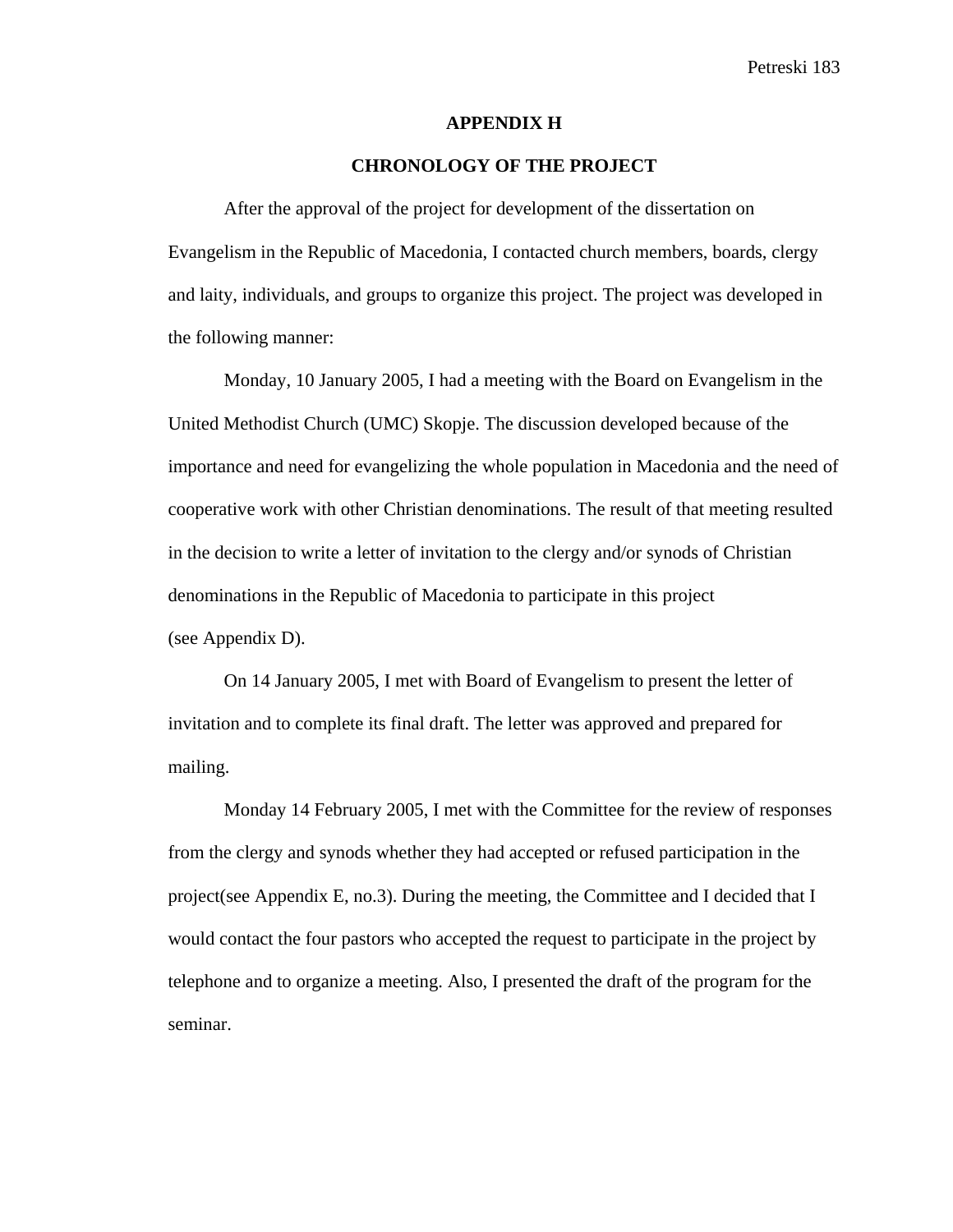After a telephone conversation with clergy who responded to the invitation letter, on Monday 11 March 2005, I held a meeting with the four pastors from different denominations and the Committee on Evangelism of the UMC in Skopje to organize the work. During this meeting, the core team was elected, the pre-project survey was approved, and the pre-project seminar was organized (see Appendix E, no. 4).

On Wednesday, 16 March 2005 I held a meeting with the core team for common prayer and to go over a final preparation for the seminar for the laity who would participate in the project. I presented them the program and designated persons who would take responsibilities for different duties. I also presented the materials for the seminar (see Appendix E, no. 5).

On Monday, 21 March 2005, I had a meeting with the core team. The main discussion that took place was the preparation of the pre-project seminar including the timetable and seminar materials (see Appendix E, no. 6).

 On Friday, 25 March 2005, the core team and I started the seminar for the laity who responded to the invitation of their pastors and announced their coming. The program was announced, instructions given, and handouts distributed.

Saturday 26 March 2005, the seminar continued with presentations, discussions, and exercises with the participants.

Sunday 27 March 2005, the pre-project surveys were collected for evaluation and the seminar was concluded with the morning worship service. The core team met at the end of the day for a final look at the seminar and the preparation of the survey materials for evaluation by the Research Reflection Team. There was time for further planning of the project. Monday 11 April 2005, the core team met to discuss ways to simplify the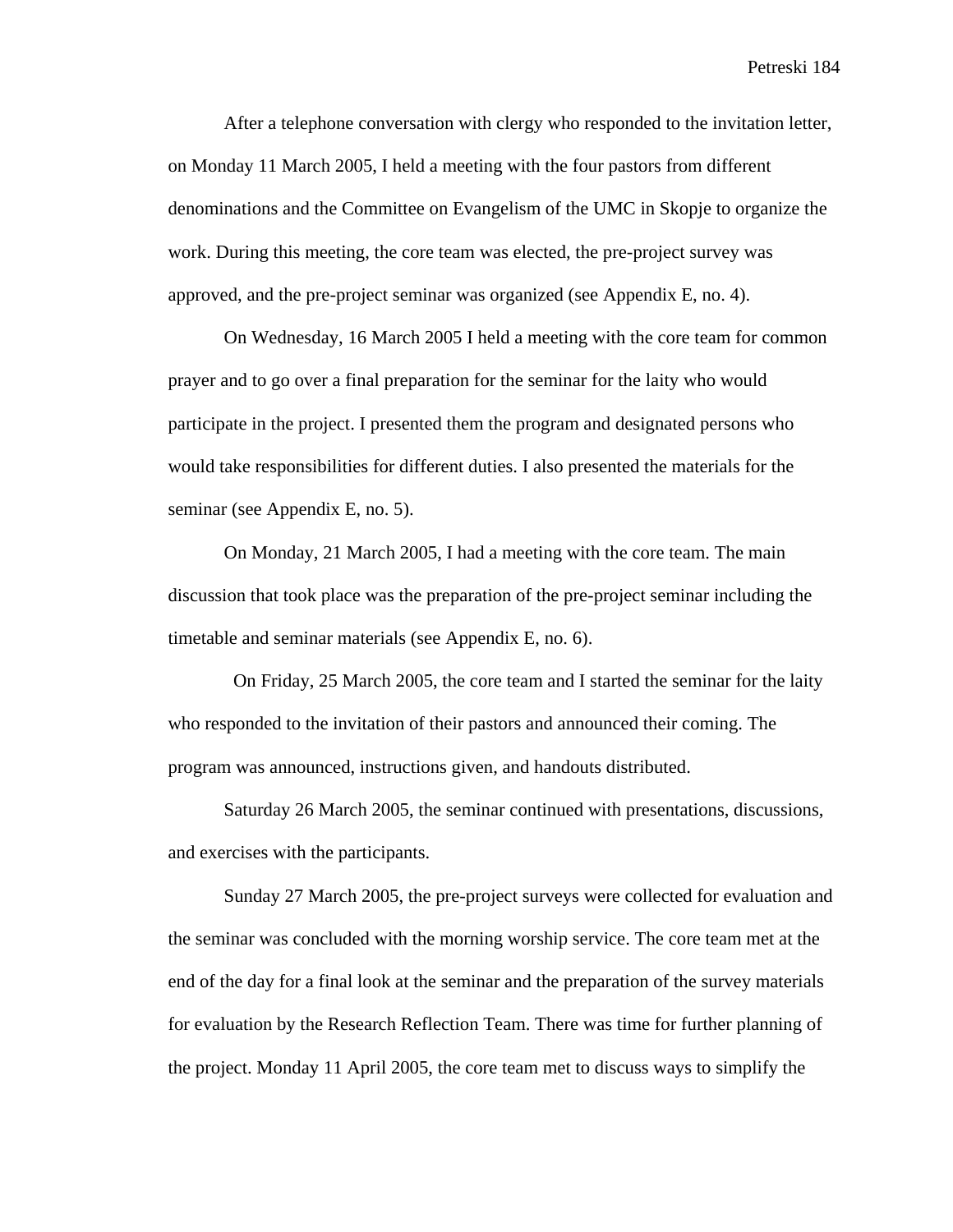Petreski 185

development of the project. The outcome reflected in electing a Research Reflection Team from members of the churches represented by the four pastors of the core team. The core team decided that I should send a letter of invitation to each of these members (see Appendix E, no. 8).

On Monday, 2 May 2005, the core team, the evangelistic outreach participants, and I met to discuss the first evangelistic outreach in Skopje. The participants received the instructions on how to use the materials. The core team and I organized the participants in groups to take over different parts of the city (see Appendix E, no. 9). From 4 May until 7 May, they gathered in the morning for fellowship and prayer. Then, they went to their destinations in the city. From 8 May until 14 May, the evangelistic meetings took place. From day to day more and more people came.

On Monday, 16 May 2005, the core team, the participants, and I gathered for evaluation of the evangelistic outreach and the experience from the first part of the project. The participants gave positive reports and expressed readiness for the next evangelistic outreach in Prilep a month later (see Appendix E, no. 10).

On Monday, 30 May 2005, the core team, the participants, and I met together again to prepare for the evangelistic outreach in Prilep. They all agreed to be there on Wednesday 1 June 2005 and start the distribution and witness to people (see Appendix E no. 11). Every morning from 1 June until 4 June they came together for prayer, instructions, and fellowship.

From 5 June until 11 June 2005, the core team, the participants and I held the second evangelistic outreach in Prilep. The evangelistic meetings took place in the evenings, and many people from different nationalities attended.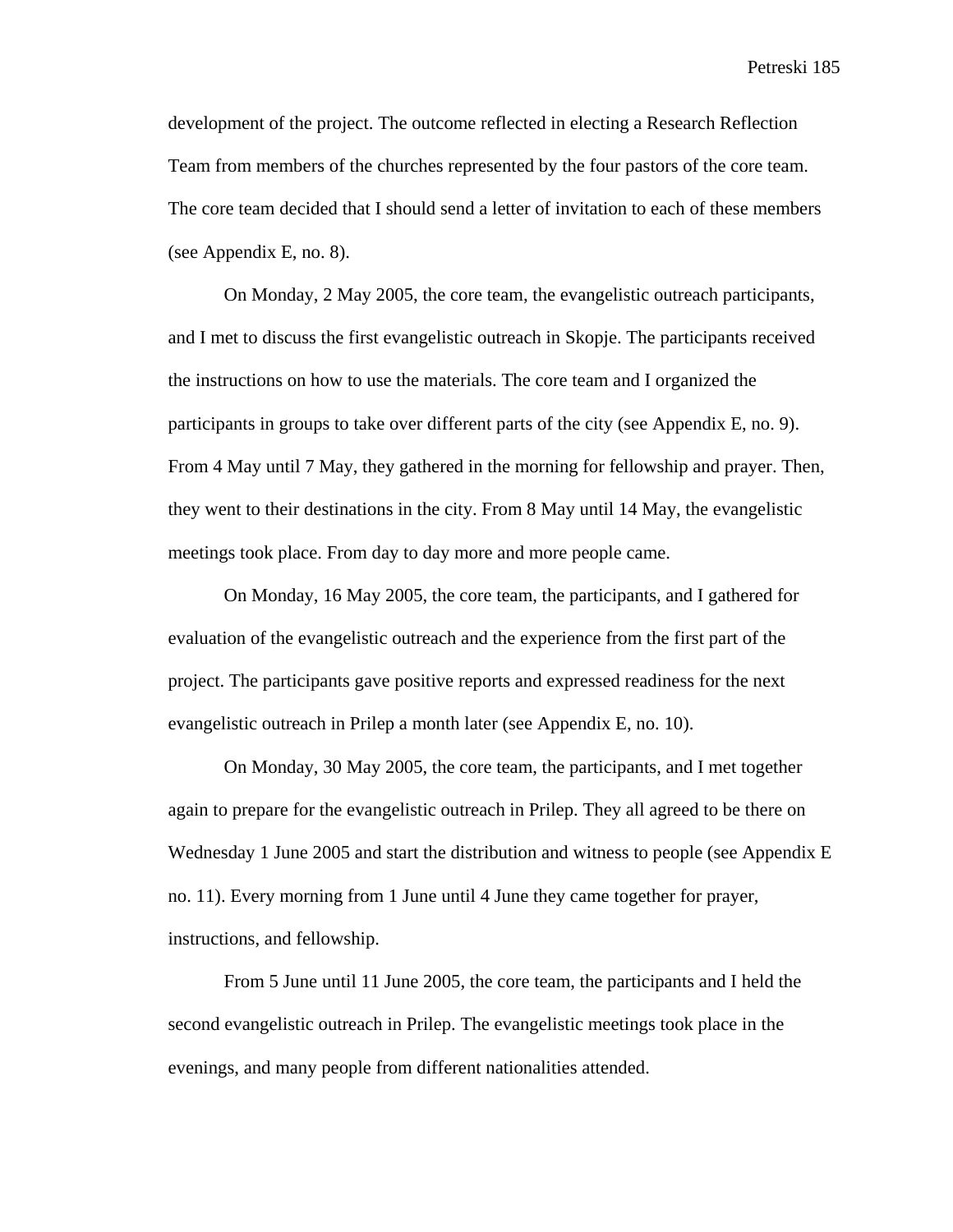Petreski 186

On Monday, 13 June 2005, the meeting to evaluate the evangelism outreach in Prilep took place. The core team, the participants, and I reviewed reflections from the outreach and evaluated the evangelistic outreach. We agreed to continue the great work in July (see Appendix E no. 12).

On 4 July 2005, the core team, the participants and I gathered to prepare for the next evangelistic outreach in another city of Macedonia. We agreed that on 6 July we should come together for prayer and instructions before we would go through the city. Each morning from 6 July until 9 July 2005, we started with common prayer and instructions and went to distribute goods and literature and to witness. The main evangelistic outreach started on 10 July with a morning worship and continued throughout the week with evangelistic outreach.

On 18 July the core team and I met together for outreach evaluation and to review the mid-project surveys collected at the end of the evangelistic outreach.

On 1 August the core team, the participants, and I met together for a prayer and to prepare for the next outreach. As Ochrid is a tourist city and populated with many different ethnicities, the participants had a special preparation as a reminder from the initial seminar. From 3 August until 6 August we distributed goods and literature with witnessing to all people. From 7 August until 13 August, the evangelistic outreach took place, and it appeared very successful.

On 15 August the core team and I had a meeting to evaluate the evangelistic outreach and to prepare for the next outreach event in September.

On 5 September the core team, the outreach participants, and I came together to prepare for the next outreach. The days for distributing goods and literature started on 7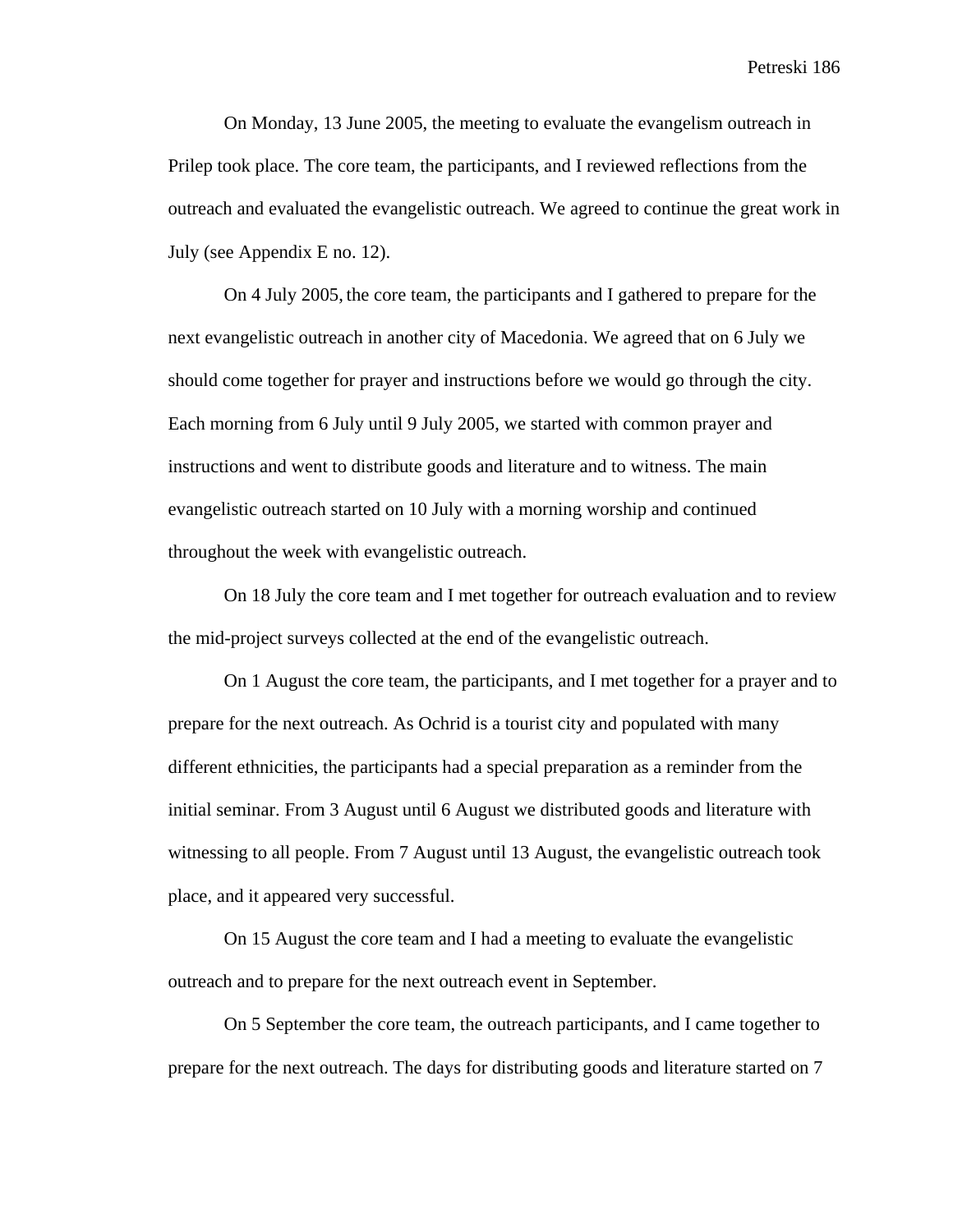September and took place until 10 September. From 11 September until 17 September, we had intensive evangelistic outreaches. The time and the work were very progressive among many different nationalities.

On 19 September the core team evaluated the outreach and discussed about final organization and encouragement to the participants to carry on the good work and efforts.

On 3 October the core team and I met together with the participants and discussed evangelism in Macedonia, their part, and the great effort they have done for the project. We organized the work and agreed to do the last evangelistic outreach in this project. From 5 October until 8 October, we distributed literature and goods and witnessed to people, inviting them to the evangelistic outreach. From 9 October until 15 October, the core team, the participants, and I undertook evangelistic outreach every evening. At the end of this outreach, we distributed the post-project surveys and received them back.

On 17 October the core team and outreach participants had a special meeting of evaluation and celebrating the success of the project and the great cooperation among all participants in the project. Our last meeting took place on 7 November, when the Research Reflection Team took special responsibility to evaluate the surveys and make a report of its success.

I expressed special gratitude to the core team, the Committee, the Research Reflection Team, and all participants in the project for their great work and enthusiasm during this project, proving that evangelism in Macedonia can be developed and can make a great change, spreading Christianity to all people in Macedonia and other post-Communist countries.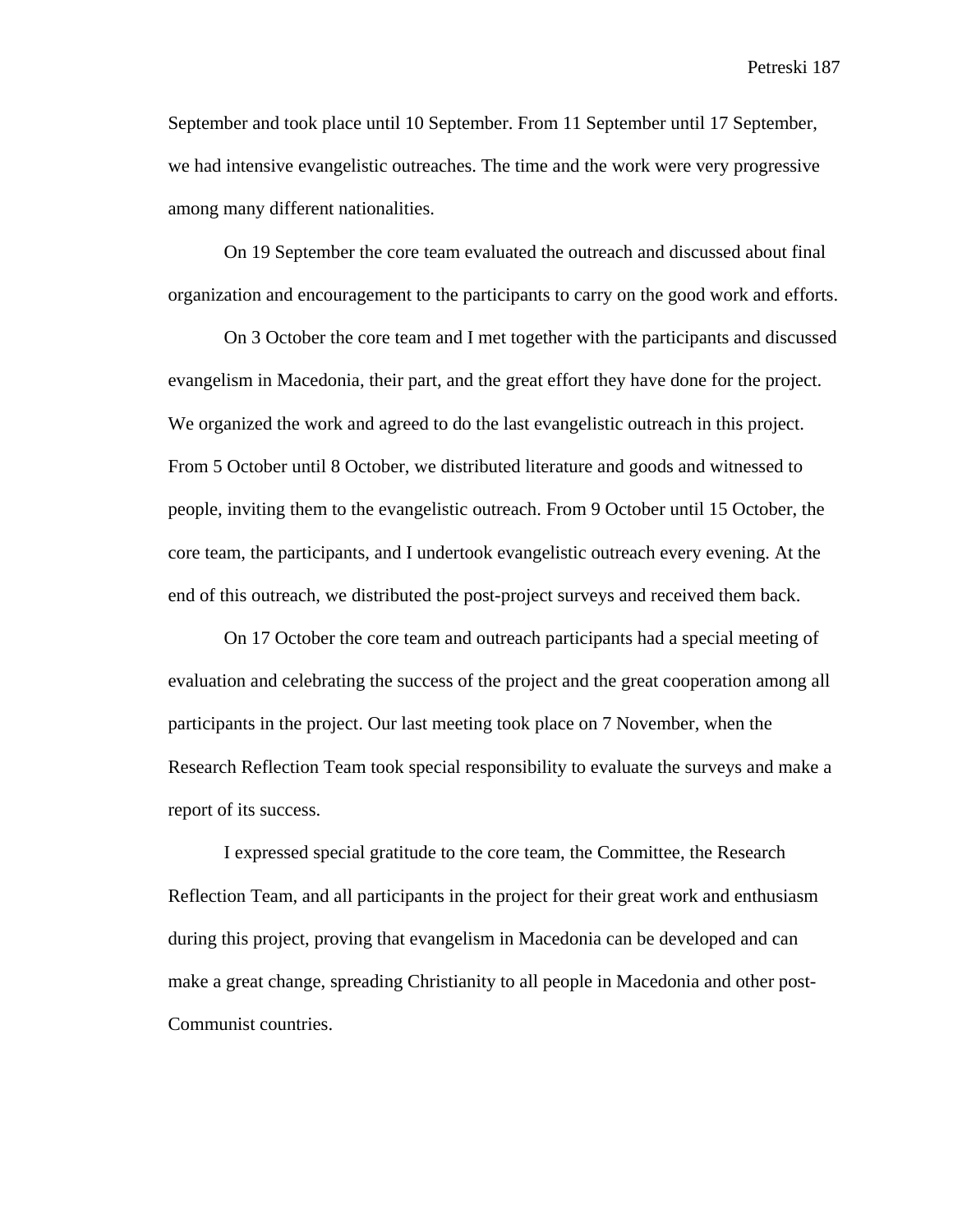### **WORKS CITED**

Abraham, William. *The Logic of Evangelism.* Grand Rapids: Eerdmans, 1989.

- Anderson, Alan. *Pentecostalism; The Enlightenment and Christian Mission in Europe.*  Cambridge: Goliath, 2004.
- Arias, Mortimer. *Announcing the Reign of God: Evangelization and the Subversive Memory of Jesus.* Philadelphia: Fortress, 1984.

Armstrong, Richard Stoll. *Service Evangelism.* Philadelphia: Westminster, 1979.

Banister, Doug. *The Word and Power Church.* Grand Rapids; Zondervan, 1999.

Barth, Karl. *Church Dogmatics.* Edinburgh: T & T Clark, 2004.

*---------.Ecclesiology: On the Divine Institution of the Three-fold Ministry.* 

Los Angeles: SAGE Publications, 2007.

Biederwolf, William E. *Evangelism: Its Justification, Its Operation and Its Value.* New York: Revell, 1921

Bloesch, Donald G. *The Reform of the Church.* Grand Rapids: Eerdmans, 1970.

- Bosch, David. *Transforming Mission.* Maryknoll, NY: Orbis, 1991.
- Broderick, Robert C. *The Catholic Encyclopedia.* Vol. 6. New York: T. Nelson, c. 1976.
- Bryan, Dawson Charles. *A Handbook of Evangelism for Laymen.* Nashville: Abingdon-Cokesbury, 1948.
- *Census of Population, Households and Dwellings in the Republic of Macedonia 2002. Book 13.* Skopje: State Statistical Office, 2005
- Cepenkov, Marko. *Sobrani Dela od Makedonskata Kultura* [Selected Folklore materials]. Skopje: Makedonska Kniga, 1967.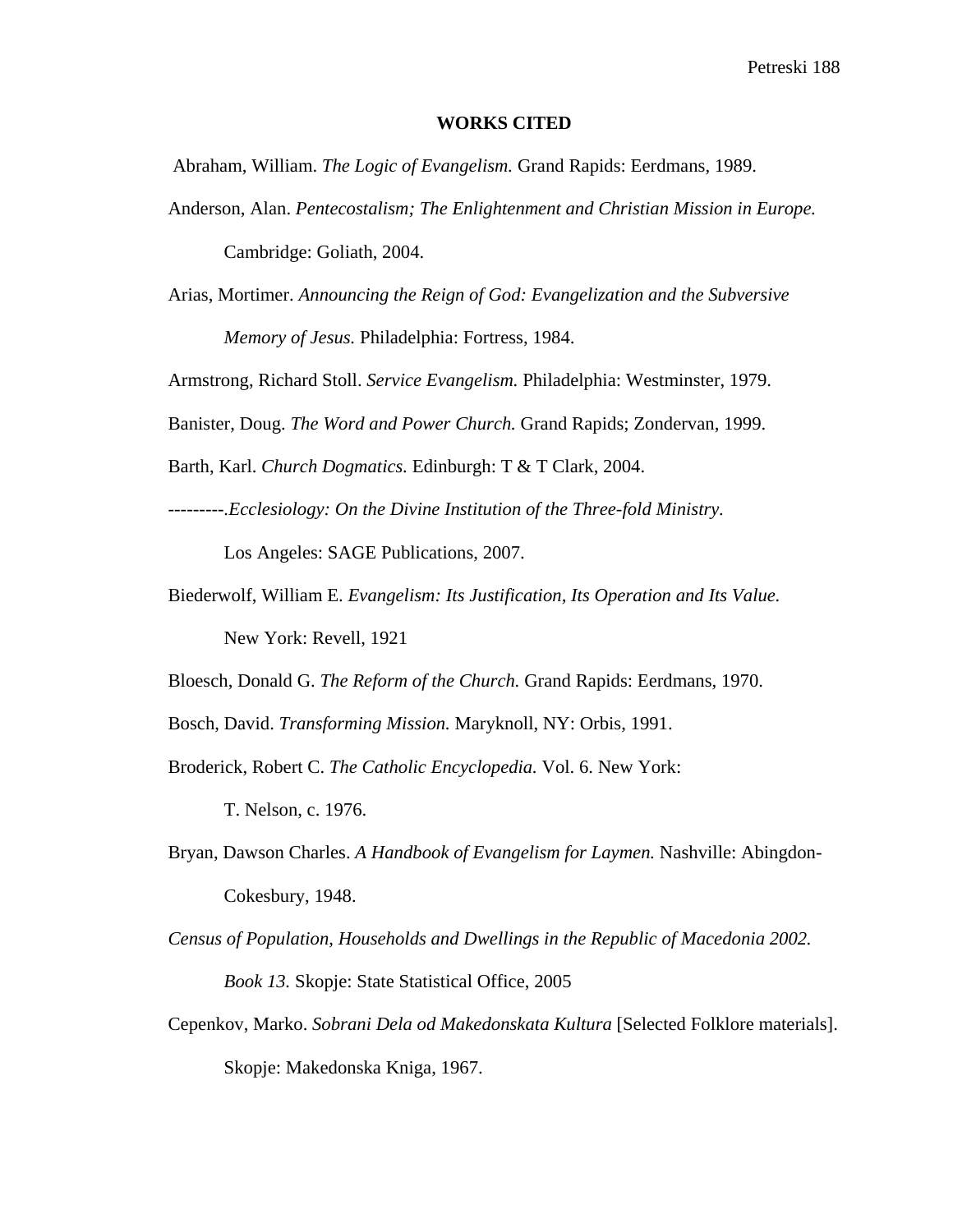- Clements, Keith. *The Churches of Europe as Witness to Healing.*  Swanwick: WCC, 2001.
- Culture, Republic of Macedonia, http://www.culture.in.mk/default.asp?rub=70

Creswell, John W, *Research Design*, London: SAGE, 2008

- Celebi, Evlia (Effendi). *Narrative of travels in Europe, Asia and Africa, in the Seventeenth Century.* Trans. Riter Joseph van Hommar. London: Parbury, Allen & Co, 1846. Reprint, New York: Johnson Reprint Company 1968
- Dunin, Elsie (Ivancich). *"Gypsy Wedding; Dance and Customs*" Skopje: Makedonski Folklor, 1971
- ----------.*The newest Change in Roma Dance* (Serbia and Macedonia). Journal of the Association of Graduate Dance Ethnologists (UCLA) 1977

-----------.*Cocek as a ritual Dance among Gypsy women.* Skopje:

Makedonski Folklor, 1973.

- Dzimrevski Borivoje, *Chalgiskata Tradicija vo Makedonija"* (The Calgija tradition in Macedonia) Skopje: Makedonska Kniga, 1985.
- Evans, Louis H, *Life's Hidden Power the Gift of the Spirit.*

London: Marshall Morgan and Scott, 1959.

 *"*Folklore Art in Macedonia." *My Macedonia.* Sept. 20, 2008

http://www.mymacedonia.net/links/folklor.html.

Georgevitch, T. R. *Macedonia.* New York: George Allen & Unwin LTD, 1918.

Graham, Billy, Recovering the Primacy of Evangelism. *Christianity Today*, December 8, 1997, Vol. 41, No. 14; 7-12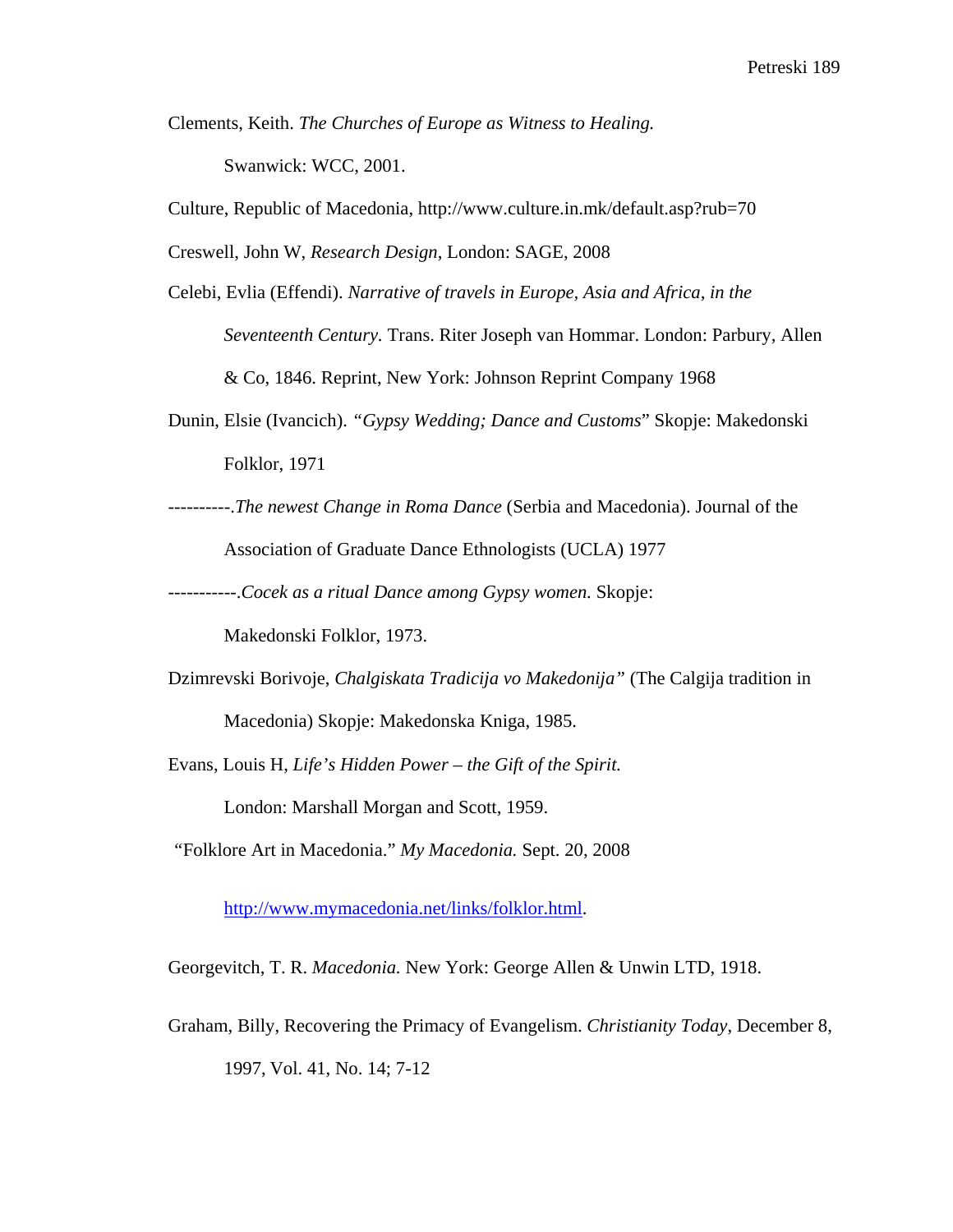---------. *Peace with God.* Nashville: Thomas Nelson, 2000.

Green, Michael. *Evangelism in the Early Church.* Grand Rapids: Eerdmans, 2003.

Guder, Darrell L. *Missional Church.* Grand Rapids: Eerdmans, 1998.

Hanes, Pavel. *Evangelization and Theology.* Prague: ECM, 2004.

Henry, Carl F. H. *Evangelicals in Search for Identity.* Waco TX: Word, 1976.

- Hunt, Earl G. Jr. *Evangelism for a New Century.* Nashville: Discipleship Resources, 1994
- Johnson, Ben Campbell. *Rethinking Evangelism: A Theological Approach.* Louisville:

Westminster-John Knox, 1987.

Jones, Scott J. *The Evangelistic Love of God and Neighbor.* Nashville: Abingdon Press, 2003.

Kalajliev, Krum. Personal Interview. Prilep, 15 July 1967.

Klaiber, Walter. *Call and Response: Biblical Foundations of a Theology of Evangelism.* Nashville: Abingdon, 1997.

Kraft, Charles H. *Christianity in Culture.* Maryknoll, NY: Orbis, 1979.

- Logan, James C. *Theology and Evangelism in the Wesleyan Heritage.* Nashville: Abingdon, 1993.
- Madeley, John T. *European Liberal Democracy and the Principle of State Religious Neutrality,* Oxford: U.P, 1980.
- Magrini, Tullia. *Music and Gender: Perspectives from the Mediterranean.* Chicago: U.P, 2003.
- Maier, Hans. *Europe's Churches after the Fall of the Walls: European Legacy.* Munich: Ludwig Maximilians Univerisytät, 1998.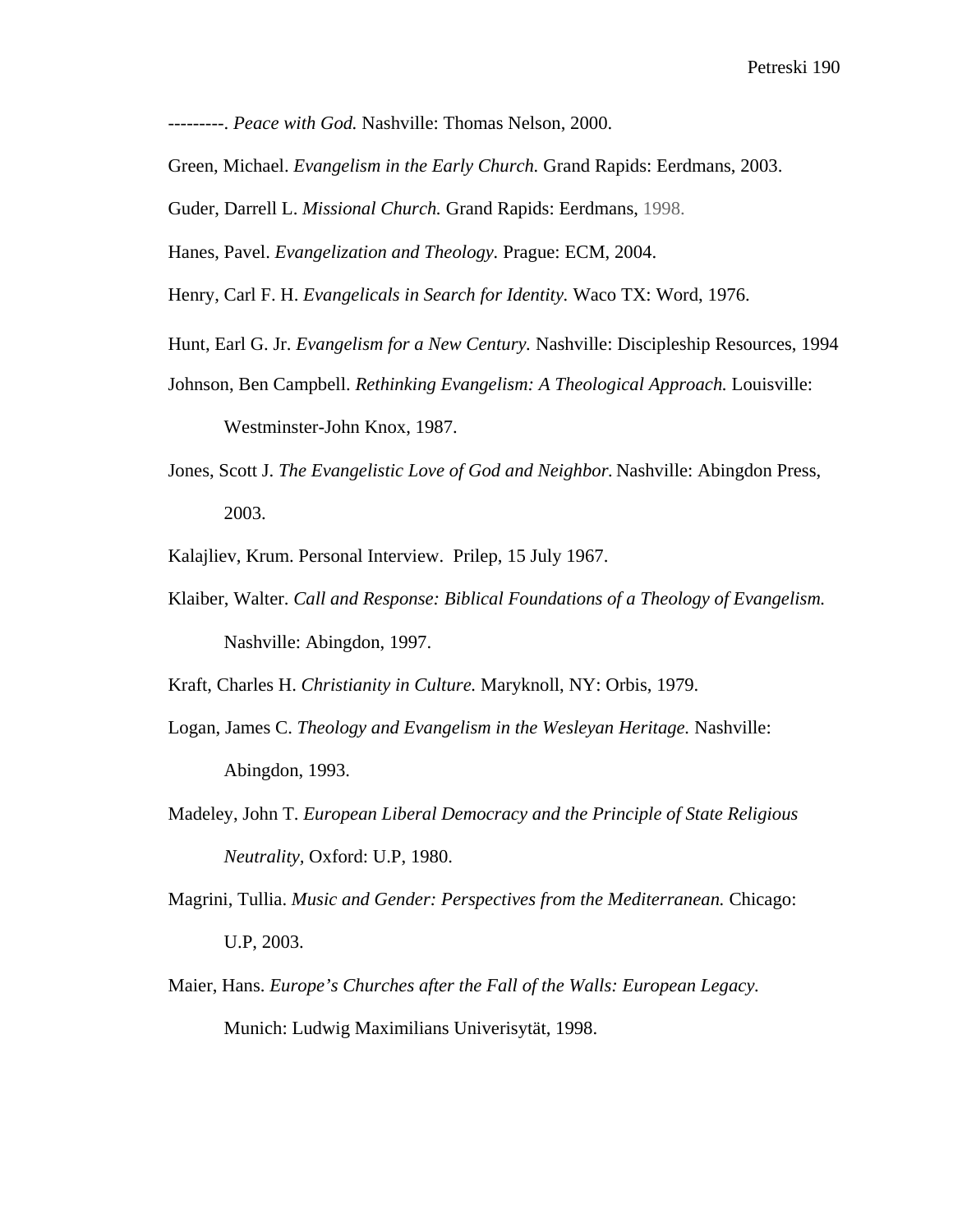Maleski, Vlado. *Ona sto bese nebo.* Skopje: Misla, 1985

Malphurs Aubrey. *Planting Growing Churches for the 21st Century.*

Grand Rapids: Baker, 1998.

- McCoy, Linda S. *Planting a Garden: Growing the Church beyond Traditional Models.* Nashville: Abingdon, 2005.
- Moreé, Peter. "Identity, Religion and human Rights in the Balkans." *Helsinki Monitor* 4, 2005: 290.
- Najdovski, Ico. *Reality Macedonian Digest,*
- <http://groups.yahoo.com/group/RMDigest/message/4121>, Melbourne: 2005. P.73

Navarro, Kevin J. *Complete Worship Leader.* Grand Rapids: Baker, 2001.

Nyberg, Richard J. "East German Churches Lag Behind the West."

*Christianity Today*, 9 Aug. 1999: 2-5

Oudshoorn, Daniel. "Speaking Christianly in the midst of Babel" Masterton N Z:

*Stimulus.* 2006. Vol. 14, No 1,

Packer, J. *Evangelism and the Sovereignty of God,* Nottingham: Inter Varsity, 1991.

- Padre Pio. "The Words of St. Francis," *Padre Pio Devotions.* San Diego, 2007 <http://www.padrepiodevotions.org/index.asp?pagename=stfranciswords>
- Paul, Martin J. *Christianity and Islam: Lessons from Africa,* Polo, UT:

Brigham Young Un. Law Review, January 1998.

Perica, Vjekoslav. *Balkan Idols, Religion and Nationalism in Yugoslav States.*  New York: Oxford U P, 2002.

Popov, Anton. *Odbrani Tvorbi.* Skopje: Misla, 1985.

Popova, Assia. *Le Kourban, ou sacrifice sanglant dans les traditions balkaniques"*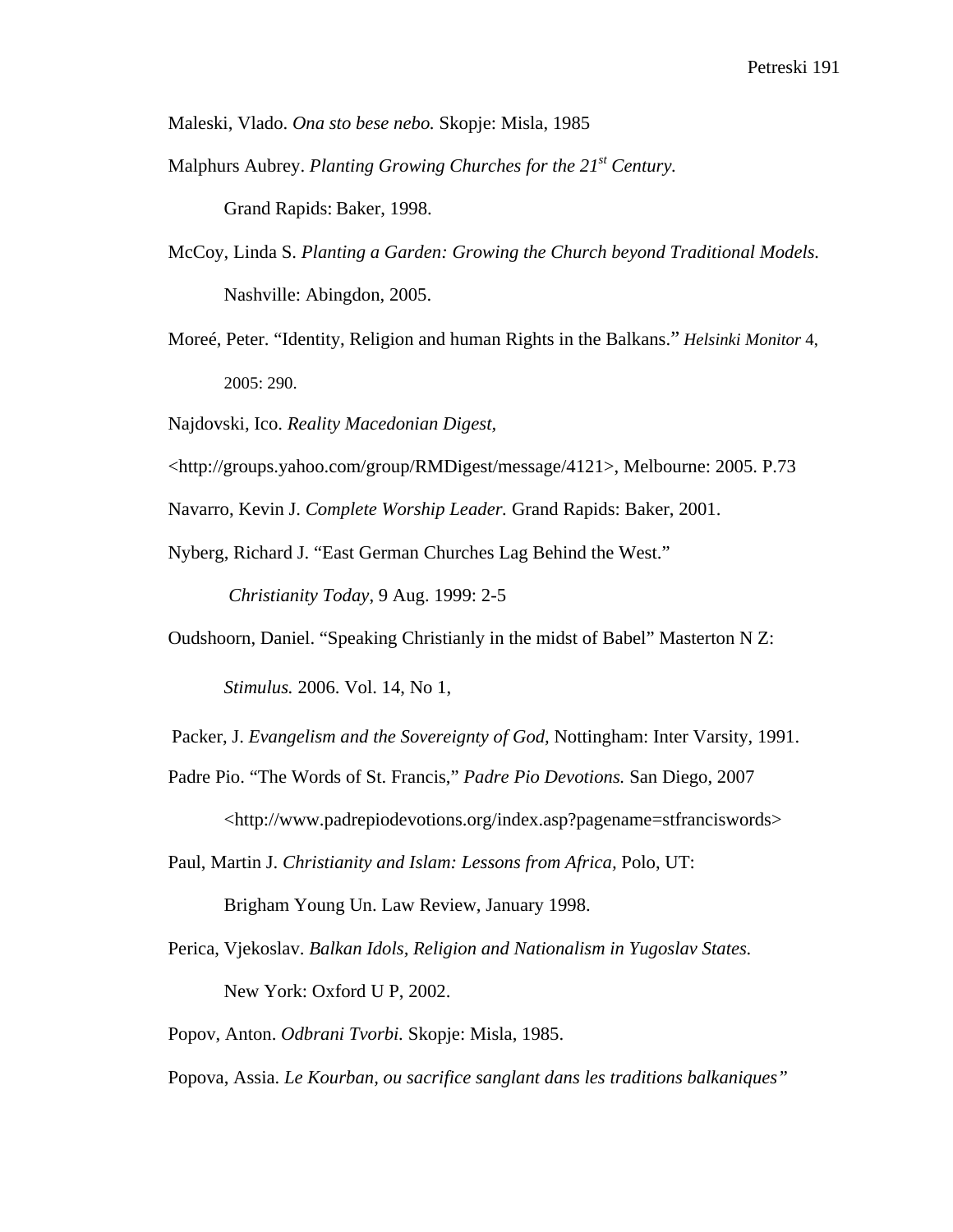[The Curban as a bloody sacrifice in the Balkan traditions]. *Europea* 4.10.1995.

2.17.2009. <http://www.unica.it/europea/1995;1.html>.

Popov Stale. *Kalesh Angja.* Skopje: Makedonska Kniga, 1961.

 *----------- Krpen Zivot.* Skopje: Makedonska kniga, 1964.

 *------------ Mariovski Panagjur.* Skopje: Makedonska Kniga, 1962.

 *------------ Tole Pasha.* Skopje: Makedonska Kniga, 1959.

State Statistical Report of Republic of Macedonia. 25 Sept. 2006. 11-13.

18 Nov. 2007. <http://www.stat.gov.mk/pdf/2006/2.1.6.25.pdf>.

Robert, Dana Lee. Steven W. Gunter, and Mercy Amba Oduyoye.

*Evangelism as the Heart of Mission.* New York: United Methodist Church,

General Board of Global Missions, 1997.

Sarris Chris and Karsty Saris. "What is Your View of God" *Online Thoughts: Revealing the Character of God*: 9 Mar. 2009. <http://www.onlinethoughts.com/index.htm>.

Seaman, Elizabeth C. *Farlex Clipart Collection.* Princeton: PU, 2008. 56-78

- Silverman, Carol. *The Gender of the profession*: *Music, Dance, and Reputation among Balkan Muslim Roma Women,* Chicago: UC Press, 1997
- Smart, Judith. The Evangelist as a Star, The Billy Graham Crusade in Australia, 1959." *Journal of Popular Culture*, Sidney: Australian Historical Society, 1999
- Stamenova, Svetlana. *Peculiarities of Balkan Political Culture and Interethnic Understanding: The Cases of Macedonia, Serbia and Montenegro, and Bulgaria.* Sarajevo: Mazower, 2001.

Steinbron, Melvin J. *The Lay Driven Church.* Ventura, CA: Gospel Light, 1997.

Stringer, Ernest T. *Community Based Ethnography.* London NJ: Lawrence Erlbaum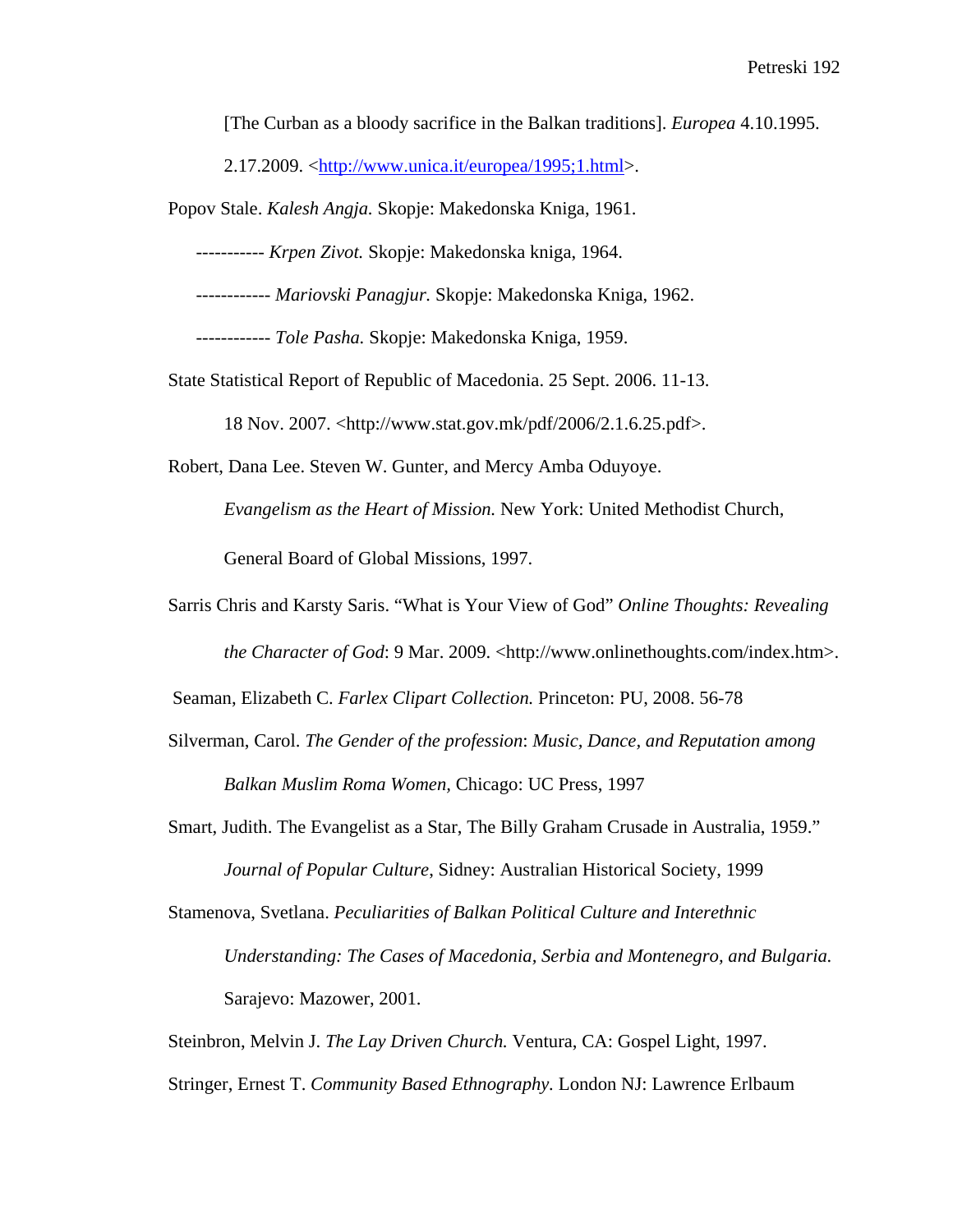Associates, 1997.

Sweazey George E. *Effective evangelism,* New York: Harper & Row, 1953.

Szostkiewicz, Adam. *Religion after Communism.* Louisville: Commonwealth, 1999 *------------- "*The youngest state in Europe". *Macedonia Yesterday and Today* MI-AN Publishing Co. 17 Feb. 2009. <http://www.unet.com.mk/mian/youngest.htm>.

Ting, Rachel Sing-Kiat and Terri Watson. "Is Suffering Good? An explorative Study on the Religious Persecution among Chinese Pastors" *Journal of Psychology and Theology,* 22 Sept. 2007. *Free Library*. <http://www.thefreelibrary.com/Is suffering good%3f an explorative study on the religious persecution among Chinese pastors-a0170733096>.

United Methodist Church. *Book of Discipline.* Nashville: Cokesbury, 2005.

Volf, Miroslav. *After His Likeness: The Church as the Image of the Trinity.* Grand Rapids: Eerdmans, 1998.

Warren, Rick. *The Purpose Driven Church.* Grand Rapids: Zondervan, 1995.

Wesley, John. *The Works of John Wesley.* Los Angeles: Baker, 1996.

------------*The Works John Wesley*, Vol. 2, Ed. Outler, Albert. Nashville: Abingdon, 1998.

Wikipedia-free encyclopedia 2005, http://en.wikipedia.org/wiki/Gospels

Will, Emily. Battle-Weary Christians Fend for Themselves*, Christianity Today*, Mar 6, 1995. 2-3

Wright, N. T. *The New Testament and the People of God,* Minneapolis: Fortress, 1992.

Yarbrough, Robert W. Definition of Evangelism, *NAMB*

<http://sub.namb.net/evangelism/edefined.asp>. 19 Sept. 2008

Yin, Robert K. *Case Study Research.* Thousand Oaks, CA: Sage, 2002.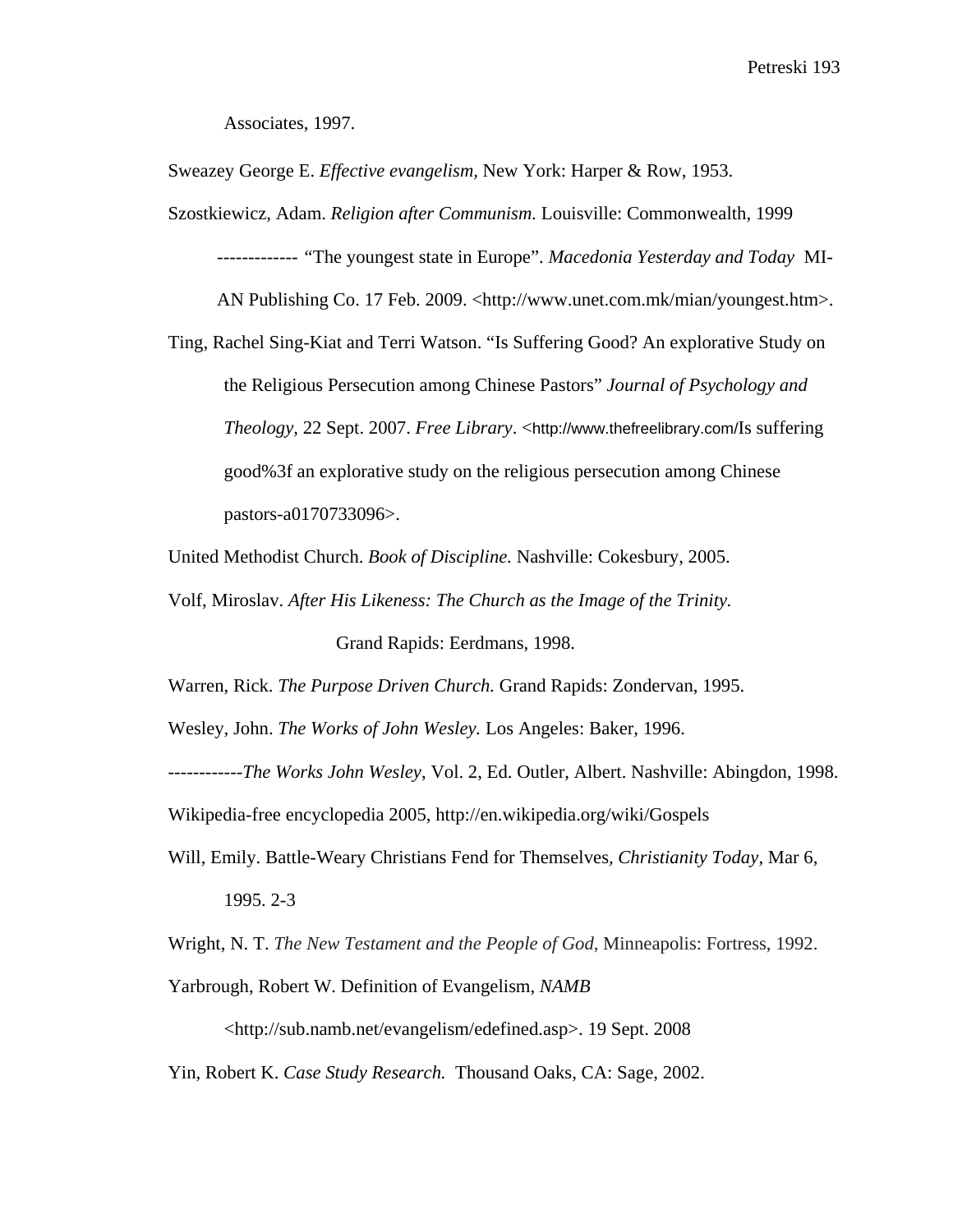Yudell, Cliff. "Pastor, Evangelist, Crusader, Is government today a religion in itself?"

*Saturday Evening Post*, May/June 81: 2-3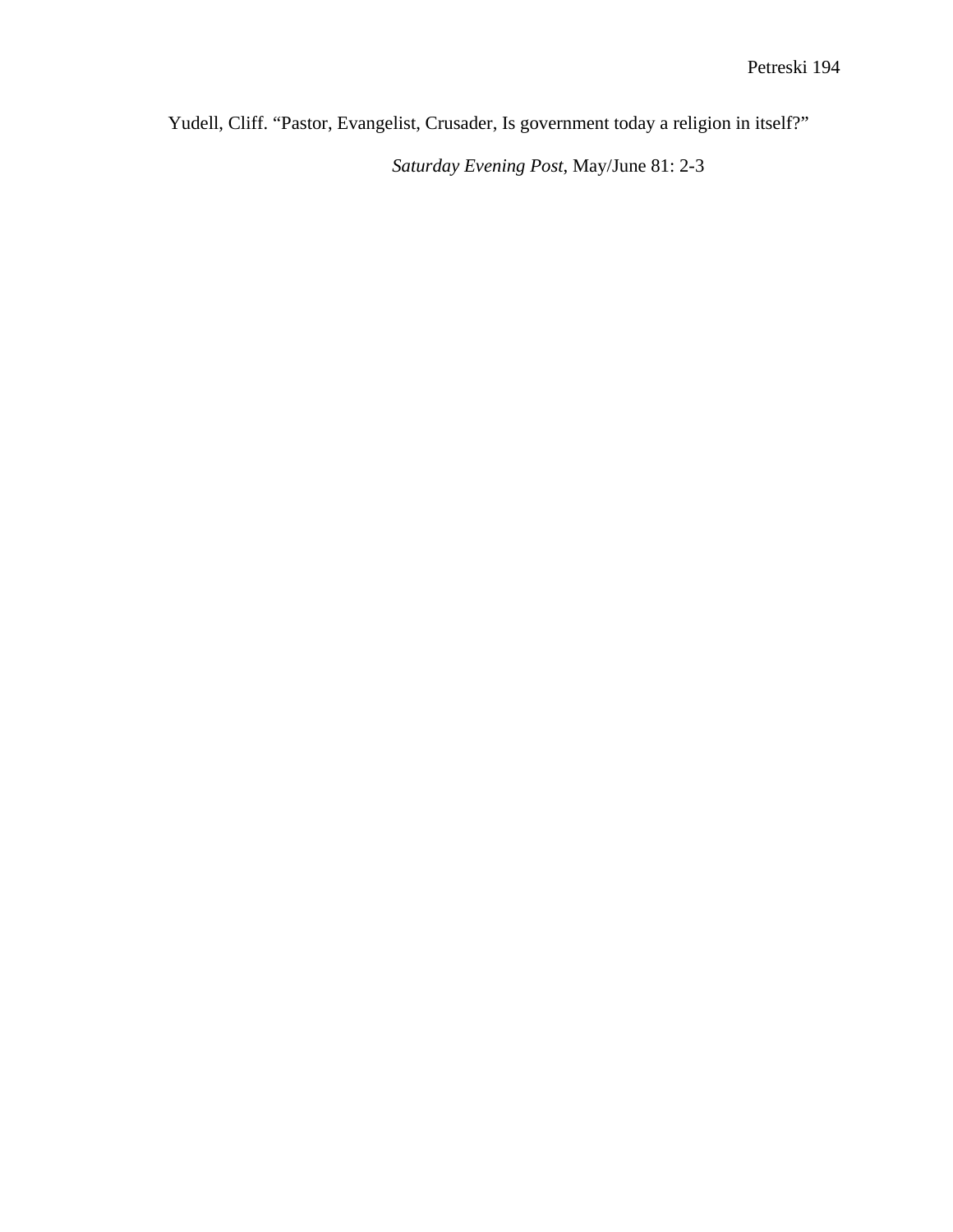#### **WORKS CONSULTED**

Anderson, Ray. *Ministry on the Fireline.* Downers Grove, IL: InterVarsity, 1983.

Baranowski, Arthur R. *Creating Small Faith Communities: A Plan Restructuring the* 

 *Parish and Renewing the Catholic Life.* Cincinnati: St. Anthony Messenger, 1988.

Barker, Steve, et al. *Good Things Come in Small Groups: The Dynamics of Good Group* 

 *Life.* Downers Grove, IL. InterVarsity, 1985.

- Barreiro, Alvaro. *Basic Ecclesial Communities: The Evangelization of the Poor.*  Maryknoll, NY: Orbis, 1982.
- Beckham, William A. *Redefining Revival: Biblical Patterns for Mission, Evangelism and Growth.* Houston: Touch Publications, 2000.
- Buddle, Michael L, and Robert W Brimlow, eds. *The Church as Counterculture.*  Albany, NY: State U. of New York, 2000.
- Cairns, Earle E. *An Endless Line of Splendor: Revivals and Their Leaders from the Great Awakening to the Present.* Wheaton, IL: Tyndale, 1986.
- Callahan, Kennon L. *Effective Church Leadership: Building on Twelve Keys.*  San Francisco: Harper & Row, 1990.
- Clapp, Rodney. *A Peculiar People: The Church as Culture in Post-Christian Society.* Downers Grove, IL: InterVarsity 1996.

Comisky, Joel. *Groups of 12: A New Way to Mobilize Leaders and Multiply Groups in Your Church.* Houston, Torch Publications, 1999.

Crabtree, Davida Foy. *The Empowering Church: How One Congregation Supports Lay People's Ministry in the World.* Washington, DC: Alban Institute, 1989.

Faivre, Alexandre. *The Emergence of the Laity in the Early Church.*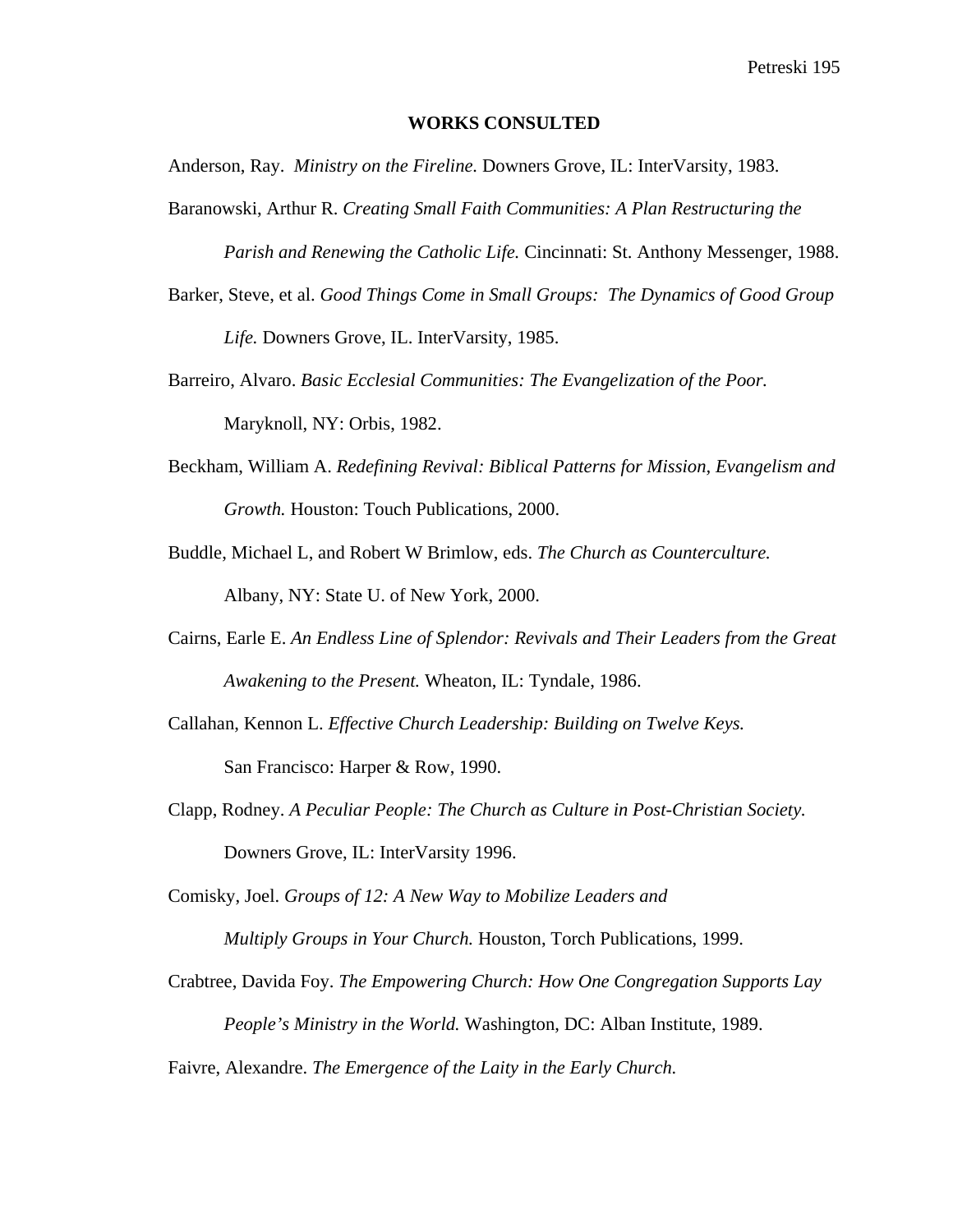Trans. David Smith. Mahwah, NJ: Paulist, 1990.

- Giles, Kevin. *Patterns of Ministry amongst the First Christians.* Melbourne, Australia: Collins Dove, 1989.
- Graham, Billy. Recovering the primacy of Evangelism, *Christianity Today*, 8 Dec 1997: 3-4
- Hanson, Paul D. *The People Called: The Growth of the Community in the Bible.*  San Francisco: Harper & Row, 1986 - 1987.
- Henderson, D. Michael. *John Wesley's Class Meeting: A Model of Making Disciples.*  Nappanee, IN: Evangel, 1997.
- Hendrix John, and Lloyd Householder, eds. *The Equipping of Disciples.*  Nashville: Broadman, 1977.
- Hummel, Charles E. *Fire in the Fireplace: Contemporary Charismatic Renewal.*  Downers Grove, IL: InterVarsity, 1978.

Kinghorn, Kenneth. *Gifts of the Spirit.* Nashville: Abingdon, 1976.

- Kingrey, David W., and Jack L. Willcuts. *Team Ministry: A Model for Today's Church.*  Newberg, OR: Barclay, 1980.
- Kraft, Charles H. *Christianity in Culture.* Maryknoll, NY: Orbis, 1979.
- MacMullen, Ramsey. *Christianizing the Roman Empire A.D. 100-400.* New Haven, CT: Yale UP, 1984.
- Marshall, Michael. *The Gospel Connection: A Study in Evangelism for the 90s.*  Harrisburg, PA: Morehouse, 1990.
- Martin, J. Paul. "Christianity and Islam: Lessons from Africa*"*. *Brigham Young U. Law Review* 1998.1 (1998): 401- 21.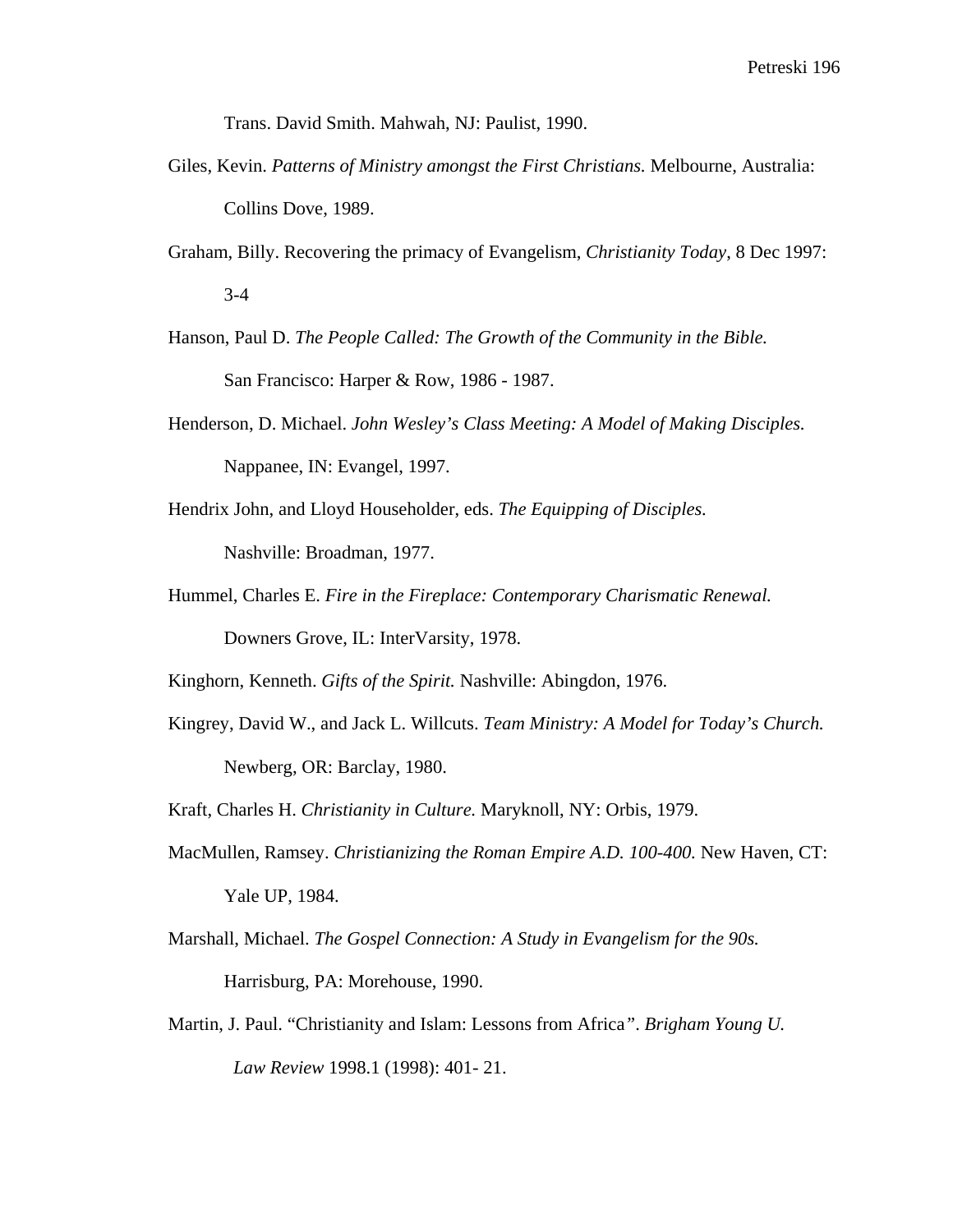Miller, C. John. *Outgrowing the Ingrown Church.* Grand Rapids: Zondervan, 1986.

Miller, Herb. *The Vital Congregation.* Nashville: Abingdon, 1990.

- Morgenthaler, Sally. *Worship and Evangelism: Inviting Unbelievers into the Presence of God.* Grand Rapids, Zondervan, 1995.
- Mulholland, Robert. *Invitation to a Journey: A Road Map for Spiritual Formation.* Downers Grove, IL: InterVarsity, 1993.
- Peck, George, and John S. Hoffman, eds. *The Laity in Ministry.*  Valley Forge, PA: Judson, 1984.
- Pohl, Christine D. *Making Room: Recovering Hospitality as a Christian Tradition.*  Grand Rapids: Eerdmans, 1999.
- Richards, Lawrence. *Lay Ministry: Empowering the People of God.*

Grand Rapids: Zondervan, 1988.

Rowthorn, Anne. *The Liberation of the Laity.* Wilton, CT: Morehouse-Barlow, 1986.

Simpson, James D. *Ordained to Minister: Every Christian's Purpose for Being.* 

Cleveland, TN: Pentecostal Institute of Church Growth, 1989.

Stevens, R. Paul. *The Equipper's Guide to Every-Member Ministry.*

Downers Grove, IL: Inter Varsity, 1992.

*--- .Liberating the Laity: Equipping All the Saints for Ministry.* Downers Grove, IL: Inter Varsity, 1985.

Wallis, Jim. *The Call to Conversion.* San Francisco: Harper and Row, 1981.

Webber, Robert E. *Celebrating Our Faith: Evangelism through Worship.* San Francisco: Harper and Row, 1986.

White, John. *When the Spirit Comes with Power.* Downers Grove, IL: InterVarsity, 1988.